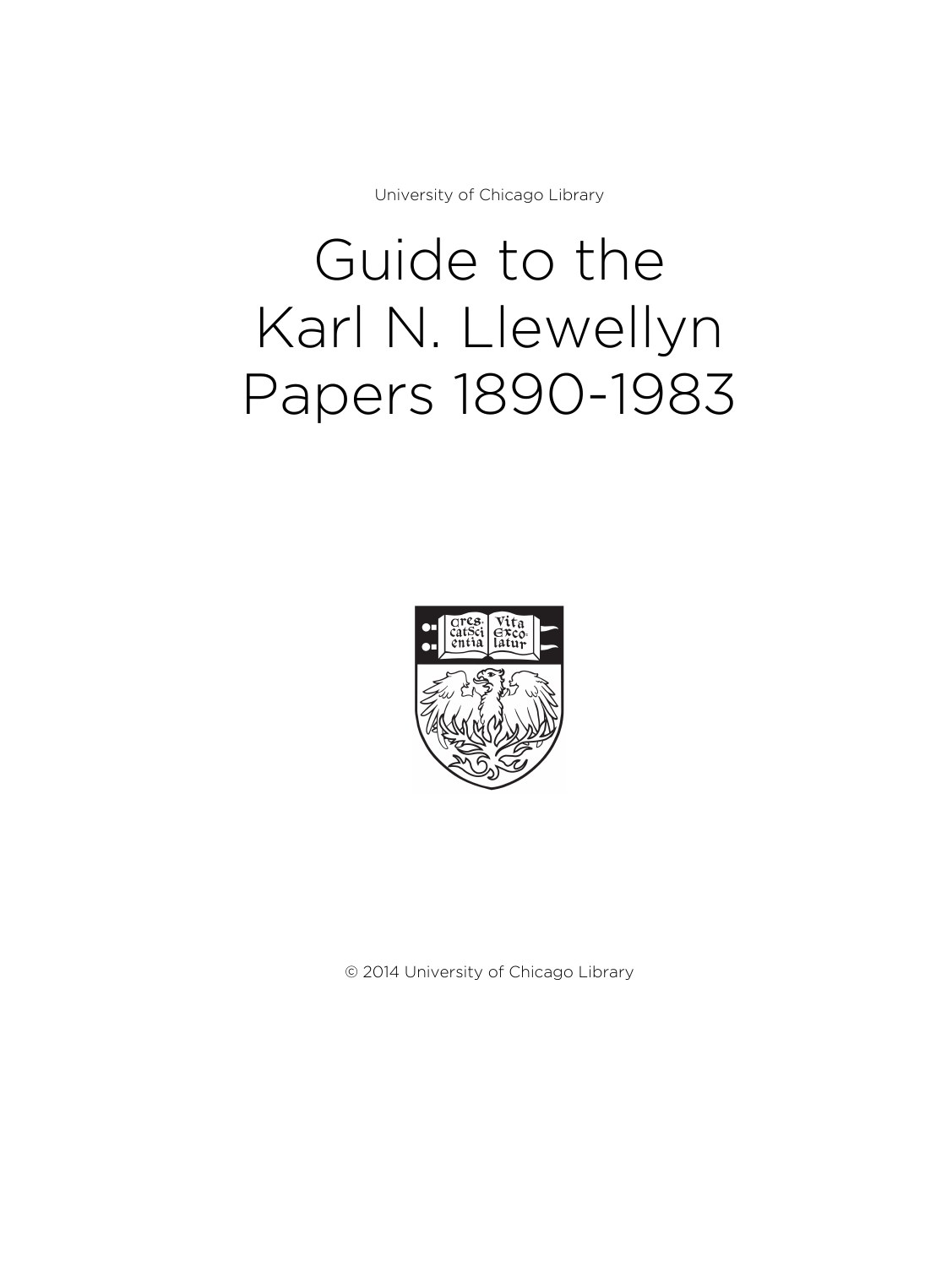# **Table of Contents**

| Descriptive Summary                                                 | 4              |
|---------------------------------------------------------------------|----------------|
| Information on Use                                                  | 4              |
| Access                                                              | $\overline{4}$ |
| Citation                                                            | 4              |
| <b>Biographical Note</b>                                            | $\overline{4}$ |
| Scope Note                                                          | 5              |
| <b>Related Resources</b>                                            | $\overline{7}$ |
| Subject Headings                                                    | $\overline{7}$ |
| <b>INVENTORY</b>                                                    | 7              |
| Series I: Published Works                                           | 7              |
| Subseries 1: Published Works of Karl Llewellyn                      | 8              |
| Subseries 2: Published Works of Karl Llewellyn with Annotations     | 13             |
| Subseries 3: Manuscripts, Drafts, Notes, Correspondence, and Proofs | 15             |
| Subseries 4: Published Works about Karl Llewellyn                   | 25             |
| Subseries 5: Published Works of Others, Annotated by Karl Llewellyn | 28             |
| Series II: Unpublished Works                                        | 44             |
| Subseries 1: Legal Prose                                            | 45             |
| Sub-subseries 1: Pre-1931                                           | 45             |
| Sub-subseries 2: 1931-1940                                          | 46             |
| Sub-subseries 3: 1941-1950                                          | 50             |
| Sub-subseries 4: 1951-1962                                          | 53             |
| Sub-subseries 5: Undated                                            | 55             |
| Sub-subseries 6: Notes                                              | 55             |
| Subseries 2: Non-Legal Prose                                        | 57             |
| Sub-subseries 1: Concerning World War I                             | 57             |
| Sub-subseries 2: College Essays                                     | 58             |
| Sub-subseries 3: Social and Political Commentary                    | 58             |
| Sub-subseries 4: Personal Essays                                    | 59             |
| Sub-subseries 5: Light Essays                                       | 59             |
| Sub-subseries 6: General Fiction                                    | 59             |
| Sub-subseries 7: Bible Stories                                      | 60             |
| Sub-subseries 8: Camp Drama                                         | 61             |
| Sub-subseries 9: Translations                                       | 61             |
| Sub-subseries 10: Verse                                             | 61             |
| Series III: Transcripts and Recordings                              | 62             |
| Series IV: German Materials                                         | 67             |
| Series V: National City Bank                                        | 72             |
| Series VI: Uniform State Laws                                       | 74             |
| Series VII: Sacco-Vanzetti Case                                     | 79             |
| Series VIII: Legal Profession and Legal Services                    | 81             |
| Series IX: American Indian Law                                      | 83             |
| Subseries 1: Cheyenne                                               | 84             |
| Subseries 2: Pueblos                                                | 85             |
| Subseries 3: General                                                | 88             |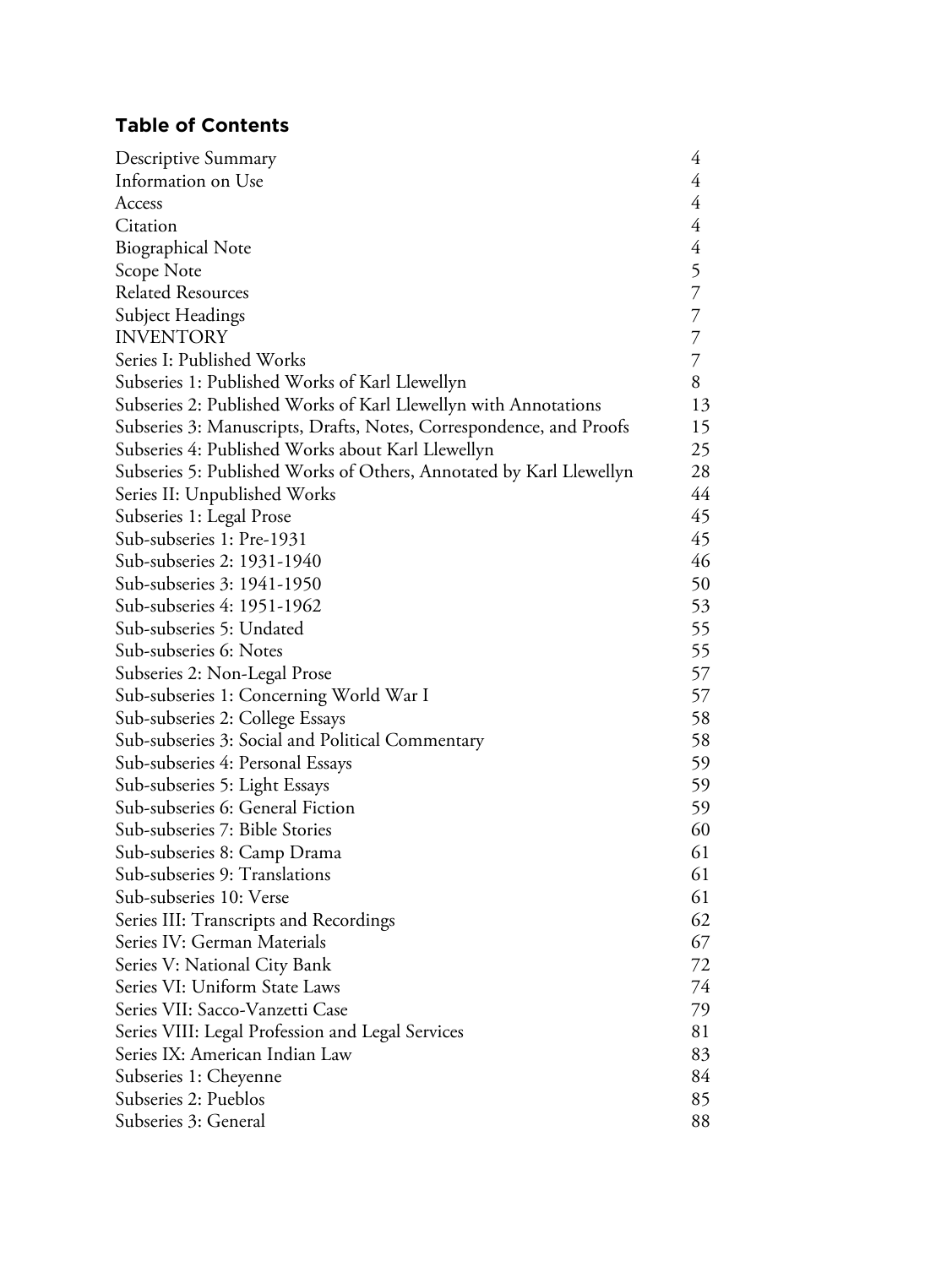| Subseries 4: Commission on Rights, Liberties, and Responsibilities of the American Indian |     |
|-------------------------------------------------------------------------------------------|-----|
| Subseries 5: Pueblo Field Notes and Indians, General                                      | 92  |
| Series X: Uniform Commercial Code                                                         | 97  |
| Series XI: Teaching Materials - Contracts and Commercial Law                              | 133 |
| Subseries 1: Contracts and Casebook                                                       | 133 |
| Subseries 2: Manuscripts                                                                  | 135 |
| Subseries 3: General                                                                      | 136 |
| Series XII: Teaching Materials - Jurisprudence                                            | 137 |
| Series XIII: Teaching Materials - Elements                                                | 141 |
| Series XIV: Teaching Materials - Legal Argument                                           | 143 |
| Series XV: Teaching Materials - Various Courses                                           | 147 |
| Series XVI: Teaching Materials - Student Work                                             | 149 |
| Series XVII: Legal Education and Law School Affairs                                       | 152 |
| Series XVIII: Correspondence                                                              | 155 |
| Series XIX: Personal                                                                      | 170 |
| Subseries 1: General                                                                      | 171 |
| Subseries 2: Family                                                                       | 173 |
| Series XX: Conferences and Activities                                                     | 174 |
| Series XXI: D. J. S. Teufelsdröckh                                                        | 176 |
| Series XXII: Emma Corstvet                                                                | 177 |
| Subseries 1: General                                                                      | 177 |
| Subseries 2: Photocopies, The Emma Corstvet Papers at the Bryn Mawr Libraly 78            |     |
| Series XXIII: Audiovisual                                                                 | 180 |
| Series XXIV: Oversize Materials                                                           | 181 |
| Series XXV: Restricted                                                                    | 181 |
|                                                                                           |     |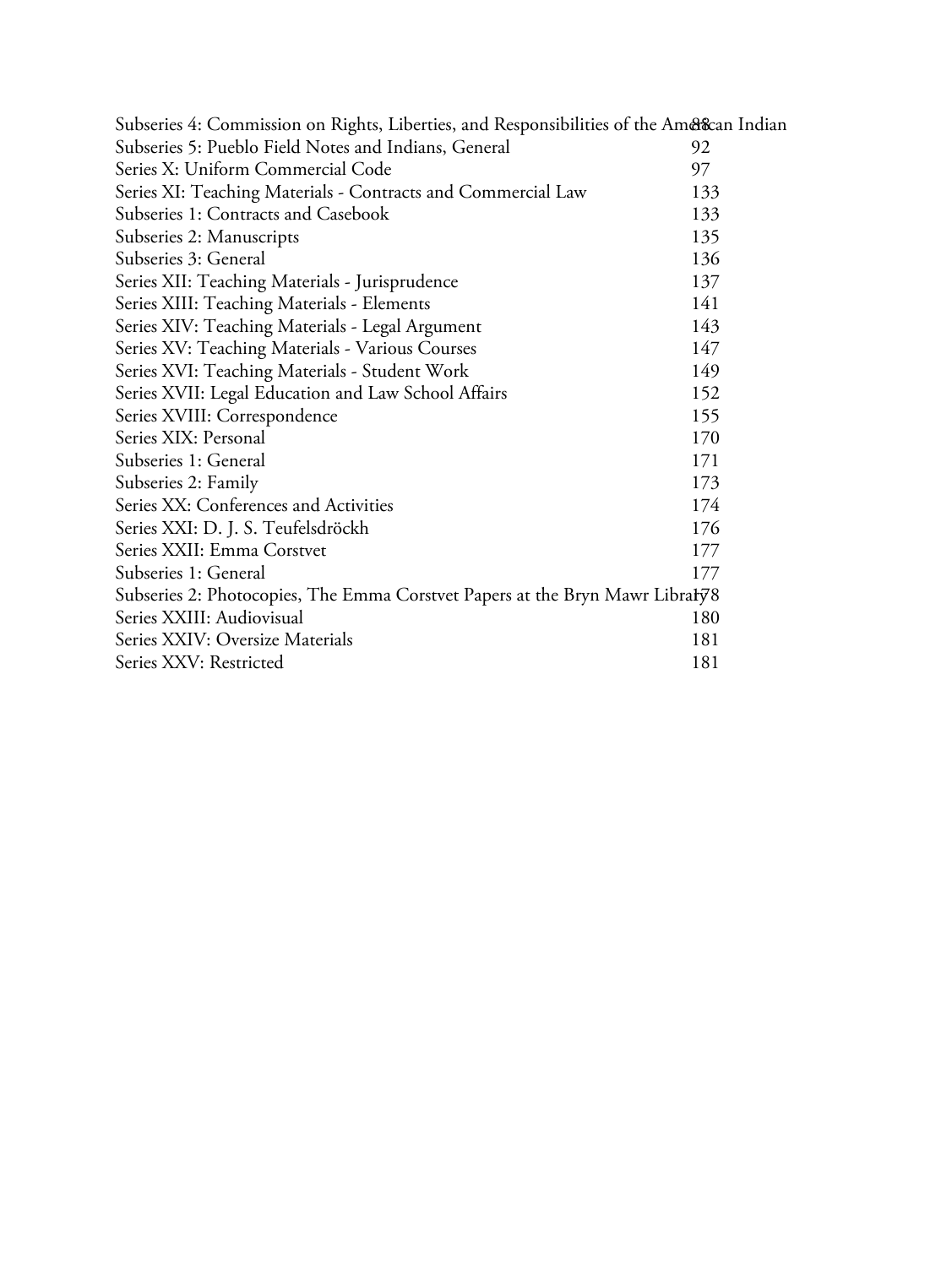## **Descriptive Summary**

| <b>Identifier</b> | <b>ICU.SPCL.LLEWELLYNK</b>                                                                                                                                                                                                                                                                                                                                                                                                                                                                                                                                                                                                                                                                                                                                                                          |
|-------------------|-----------------------------------------------------------------------------------------------------------------------------------------------------------------------------------------------------------------------------------------------------------------------------------------------------------------------------------------------------------------------------------------------------------------------------------------------------------------------------------------------------------------------------------------------------------------------------------------------------------------------------------------------------------------------------------------------------------------------------------------------------------------------------------------------------|
| <b>Title</b>      | Llewellyn, Karl N. Papers                                                                                                                                                                                                                                                                                                                                                                                                                                                                                                                                                                                                                                                                                                                                                                           |
| Date              | 1890-1983                                                                                                                                                                                                                                                                                                                                                                                                                                                                                                                                                                                                                                                                                                                                                                                           |
| <b>Size</b>       | 89.25 linear feet (174 boxes)                                                                                                                                                                                                                                                                                                                                                                                                                                                                                                                                                                                                                                                                                                                                                                       |
| <b>Repository</b> | Special Collections Research Center<br>University of Chicago Library<br>1100 East 57th Street<br>Chicago, Illinois 60637 U.S.A.                                                                                                                                                                                                                                                                                                                                                                                                                                                                                                                                                                                                                                                                     |
| <b>Abstract</b>   | Karl N. Llewellyn (1893-1962) was a scholar of jurisprudence and a major<br>proponent of the school of legal realism. He practiced law and taught<br>at Yale and Columbia before arriving at the University of Chicago Law<br>School in 1951. He worked on American Indian law, and was one of the<br>leading drafters of the Uniform Commercial Code. The collection includes<br>material pertaining to Karl N. Llewellyn's research, writing, and teaching;<br>material relevant to his professional activities; writings of others collected by<br>Llewellyn; correspondence; personal ephemera; papers of family members;<br>photographs, audio recordings and transcripts; and videos. Materials date<br>between 1890 and 1983, with the bulk of the material dating between 1914<br>and 1962. |

## **Information on Use**

## **Access**

The collection is open for research, with the exception of material in Series XXV. This series contains restricted student materials, and is restricted for 80 years from date of record creation.

Series XXIII, Audiovisual, does not include an access copy for the audio and video recordings. Researchers will need to consult with staff before requesting these items.

# **Citation**

When quoting material from this collection, the preferred citation is: Llewellyn, Karl N. Papers, [Box #, Folder #], Special Collections Research Center, University of Chicago Library.

# **Biographical Note**

Karl Nickerson Llewellyn was born on May 22, 1893 in Seattle, Washington to Janet George and William H. Llewellyn. He spent his formative years in Brooklyn, New York, and upon graduation from high school studied for two years in a Realgymnasium in Schwerin, Germany.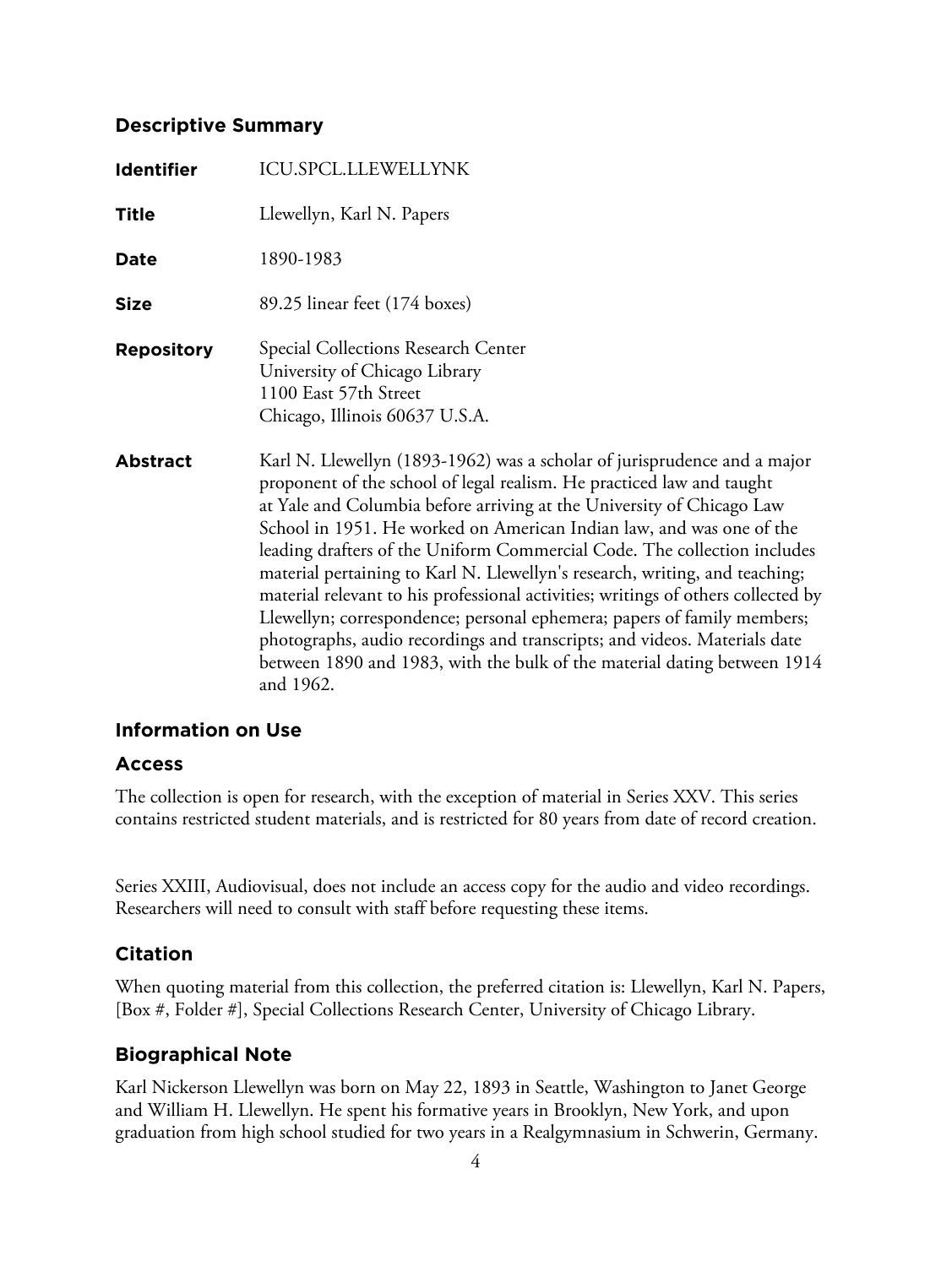He then enrolled at Yale University in 1911 as a classics major. In 1914 he entered the Sorbonne, in Paris, to study Latin, law, and French. Upon the outbreak of World War I he enlisted in the German army. He was wounded in battle and received the Iron Cross. Returning to Yale, he graduated magna cum laude in 1915, and was accepted into the Yale Law School where he served as editor of the Yale Law Journal. Following graduation, he taught commercial law at Yale for two years. Seeking experience outside of the classroom, Llewellyn worked for the legal department of the National City Bank of New York, and later for the law firm of Shearman and Sterling from 1920 to 1922. He returned to the Yale Law School as an Assistant Professor in 1922, and was promoted to Associate Professor in 1923.

In 1924, Llewellyn married Elizabeth Sanford, then a student at Columbia University. That same year, Llewellyn accepted a teaching position at the Columbia University Law School where he remained until 1951. During this time, Llewellyn published a number of important books including his famous introductory lectures, The Bramble Bush: On Our Law and Its Study (1931). Llewellyn gained wide recognition as a scholar of jurisprudence, and he was a major figure in the jurisprudential school of Legal Realism. He attained full professorship in 1927. Amidst his teaching duties and his extensive writing, Llewellyn found the time to collaborate with anthropologist E. Adamson Hoebel on studies of Cheyenne and Pueblo law, to serve as chairman of the Committee on Revised Uniform Sales Act and drafter of the Uniform Commercial Code (1940-1949), and accept visiting professorships at the University of Leipzig (1928-1929, 1931-1932) and Harvard Law School (1948-1949). He remarried twice during this period: first to Emma Corstvet in 1933, then to Soia Mentschikoff in 1946.

In 1950, Llewellyn accepted the Presidency of the Association of American Law Schools. The following year, Llewellyn and Soia Mentschikoff joined the faculty of the University of Chicago Law School. Llewellyn remained at the University of Chicago for the rest of his career, teaching courses primarily on jurisprudence and legal argument. He continued to work on the Uniform Commercial Code, served as Commissioner on Rights, Liberties, and Responsibilities of the American Indian in 1956, and published his book The Common Law Tradition: Deciding Appeals in 1960.

Karl Llewellyn died in Chicago on February 13, 1962.

# **Scope Note**

The Karl N. Llewellyn Papers are organized into twenty-five series:

Series I: Published Works

Series II: Unpublished Works

Series III: Transcripts and Recordings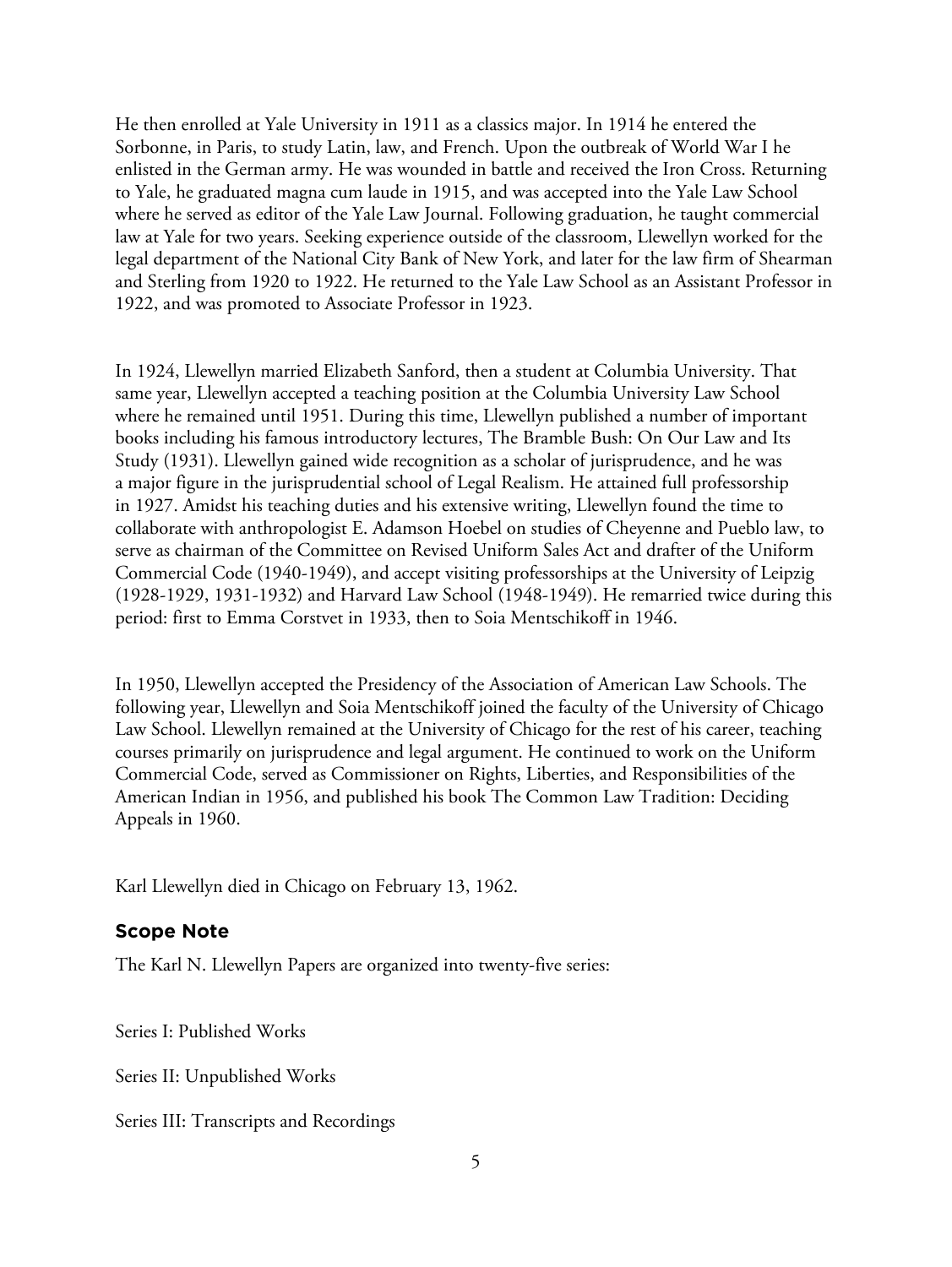Series IV: German Materials

- Series V: National City Bank
- Series VI: Uniform State Laws
- Series VII: Sacco-Vanzetti Case
- Series VIII: Legal Profession
- Series IX: American Indian Law
- Series X: Uniform Commercial Code
- Series XI: Teaching Materials Contracts and Commercial Law
- Series XII: Teaching Materials Jurisprudence;
- Series XIII: Teaching Materials Elements
- Series XIV: Teaching Materials Legal Argument
- Series XV: Teaching Materials Miscellaneous Courses;
- Series XVI: Teaching Materials Student Work
- Series XVII: Legal Education and Law School Affairs
- Series XVIII: Correspondence
- Series XIX: Personal
- Series XX: Conferences and Activities
- Series XXI: D. J. S. Teufelsdröckh
- Series XXII: Emma Corstvet
- Series XXIII: Audiovisual
- Series XXIV: Oversize
- Series XXV: Restricted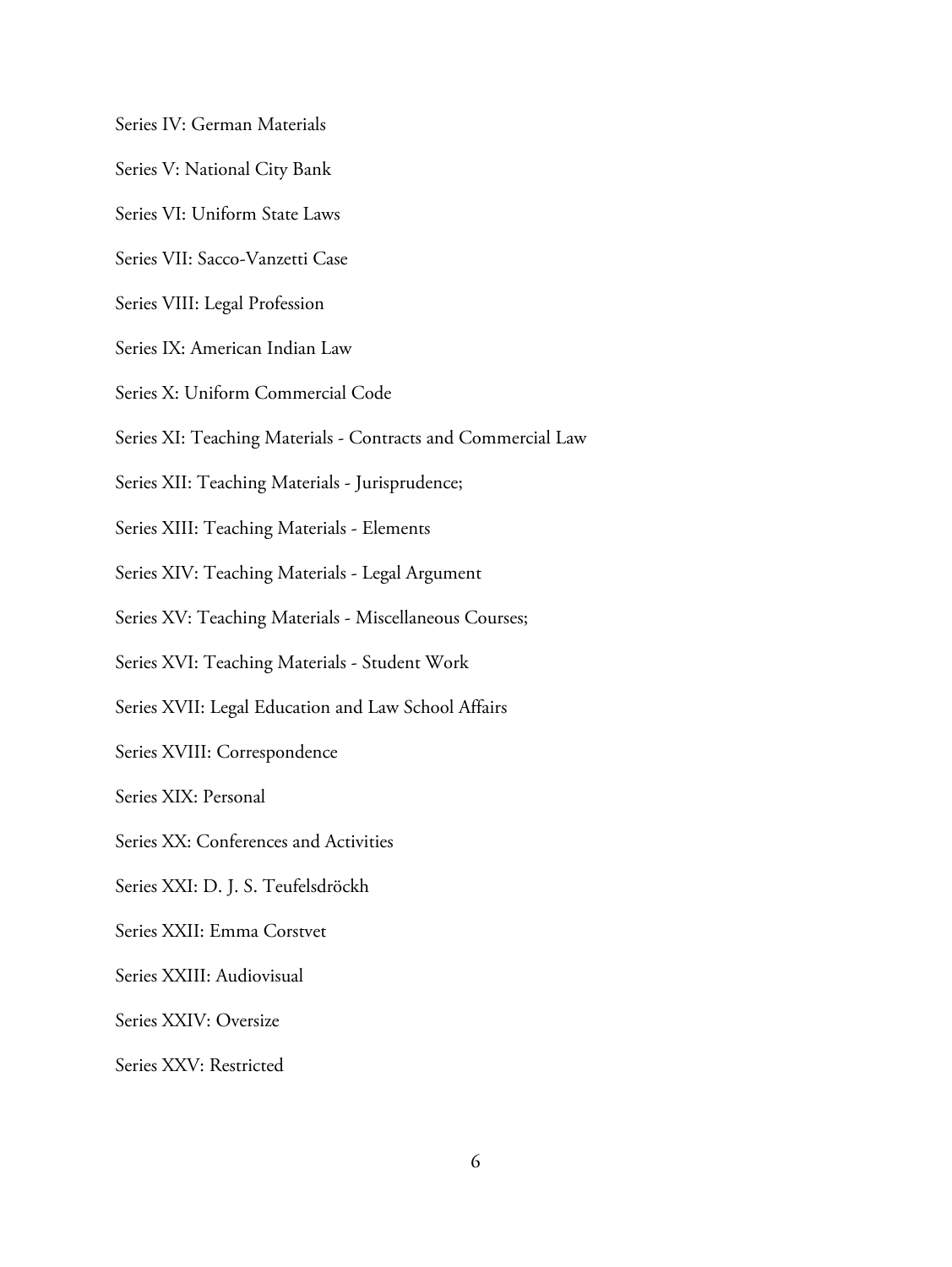The papers were first organized and described in 1968 by William Twining, and additional layers of description have been added throughout the years by other individuals. This guide incorporates addenda to the collection, and retains the basic organizational structure and granularity of description established by Twining and his successors. The papers represent the full span of Llewellyn's career and personal life. They include material pertaining to Llewellyn's research, writing, and teaching; material relevant to his professional activities including his work on the Uniform Commercial Code; writings of others collected by Llewellyn; correspondence; personal ephemera; papers of family members; photographs; audio recordings and transcripts; and videos. Materials date between 1890 and 1983, with the bulk of the material dating between 1914 and 1962. Detailed series descriptions are found at the beginning of each series in the inventory section of the guide.

# **Related Resources**

The following related resources are located in the Department of Special Collections:

Mentschikoff, Soia. Papers

Arbitration Study. Records

Researchers may also wish to consult William Twining's original guide to the collection, published by the University of Chicago Law School in 1968, which contains an extensive bibliography and additional biographical details.

# **Subject Headings**

- Llewellyn, Karl N. (Karl Nickerson), 1893-1962
- Mentschikoff, Soia, 1915-
- Hoebel, E. Adamson (Edward Adamson), 1906-1993
- Corstvet, Emma
- University of Chicago. Law School
- Columbia University. School of Law
- Yale Law School
- Law
- Jurisprudence
- Commercial law
- Uniform commercial code
- American Indians
- Germany
- Lawyers

# **INVENTORY**

# **Series I: Published Works**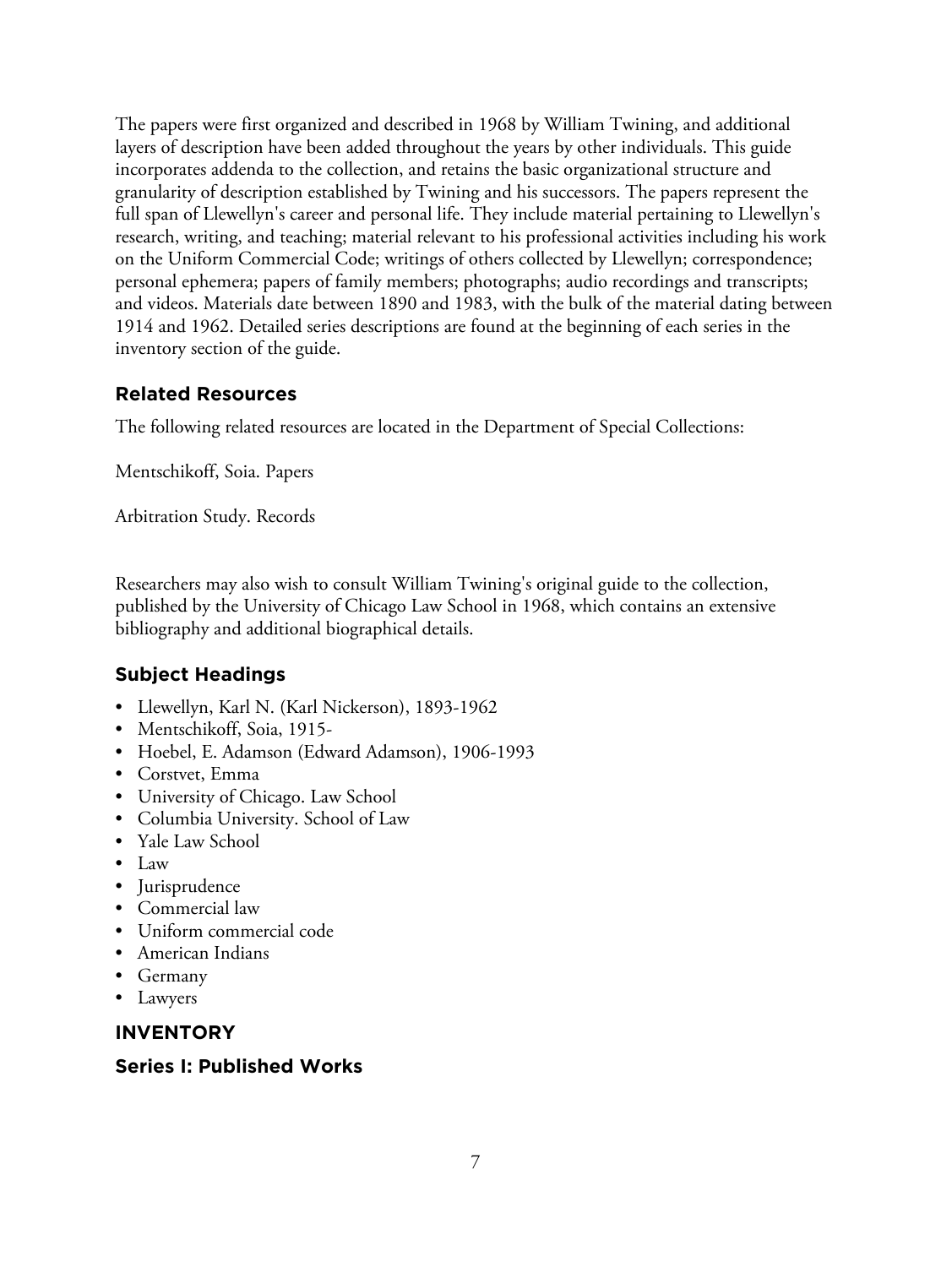This series includes notes, manuscripts, drafts, copies, and reviews of Llewellyn's published writings, as well as published writings of others collected by Llewellyn. It is divided into five subseries:

Subseries 1: Published Works of Karl Llewellyn

Subseries 2: Published Works of Karl Llewellyn with Annotations

Subseries 3: Manuscripts, Drafts, Notes, Correspondence, and Proofs

Subseries 4: Published Works about Karl Llewellyn

Subseries 5: Published Works of Others, Annotated by Llewellyn

Materials in each subseries are organized chronologically. Subseries 3 is in reverse chronological order by date of publication.

## **Subseries 1: Published Works of Karl Llewellyn**

#### **Box 1**

## **Folder 1**

The Writing of a Case Note - Reprint and Photocopy, 1920

#### **Box 1**

#### **Folder 2**

Supervening Impossibility of Performing Conditions Precedent in the Law of Negotiable Paper - Reprint, 1923

## **Box 1**

#### **Folder 3**

Advantages of Letters of Credit," The Journal of Business of the University of Chicago - Reprint, 1929 "Some

## **Box 1**

## **Folder 4**

"Legal Research," American Law School Review- Reprints of address delivered before the American Association of Law Schools meeting in New Orleans, December 27, 1929

#### **Box 1**

#### **Folder 5**

"A Modern Law School," Columbia University Quarterly - Reprint, 1930

#### **Box 1**

#### **Folder 6**

"A Realistic Jurisprudence - The Next Step," Columbia Law Review, Volume 25 Number 4 - Reprints, 1930

#### **Box 1**

#### **Folder 7**

Beach Plums (2 copies), 1931 **Box 1**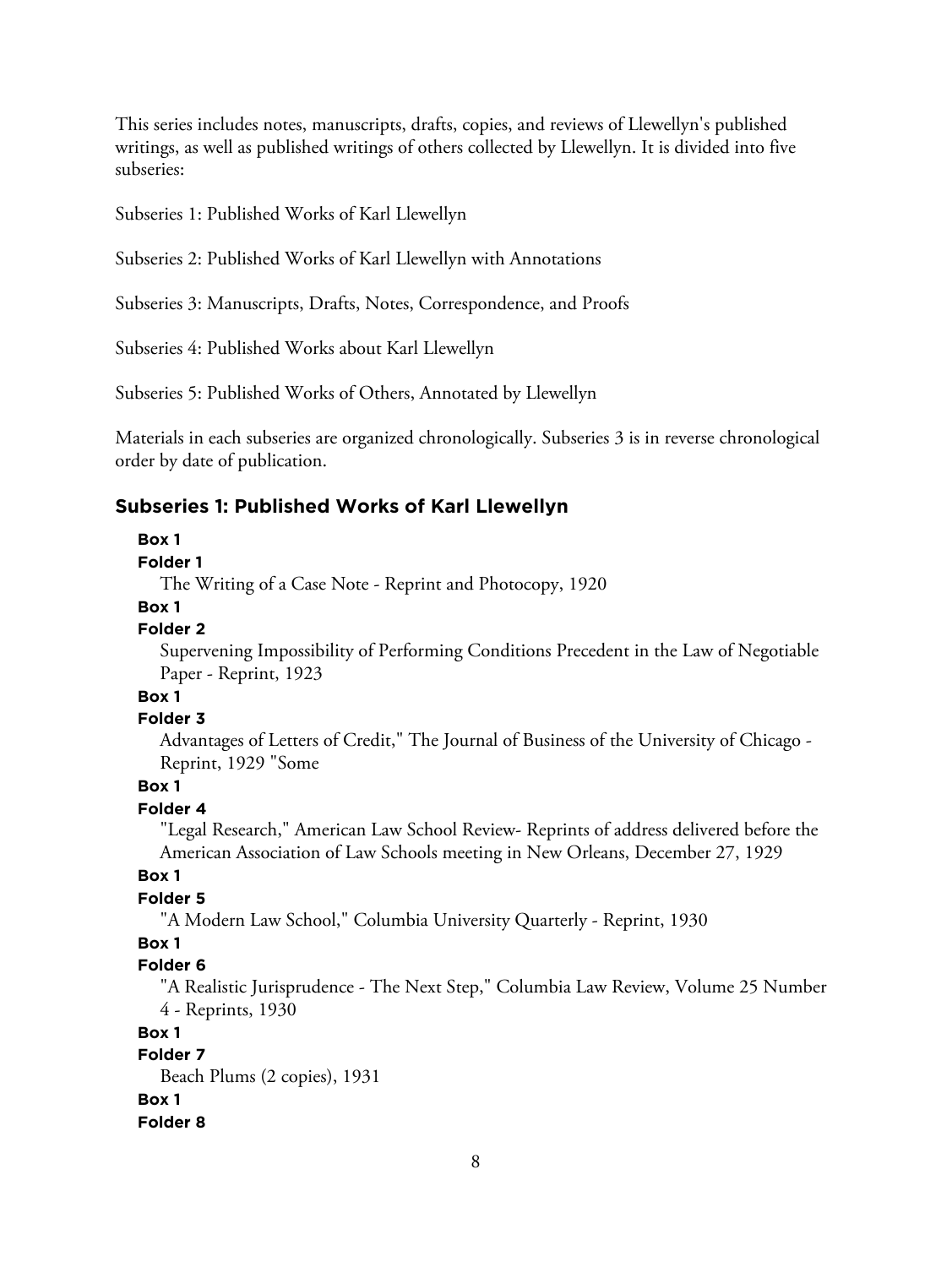"Fragments in Tribute," Columbia Law Review - Reprints, 1931

## **Box 1**

## **Folder 9**

Law and the Modern Mind: A Symposium, 1931

## **Box 1**

## **Folder 10**

"Legal Tradition and Social Science Method - A Realist's Critique - Reprints, 1931

# **Box 1**

# **Folder 11**

Put In His Thumb (2 copies), 1931

## **Box 1**

## **Folder 12**

"Some Realism about Realism - Responding to Dean Pound," Harvard Law Review - Reprints, 1931

## **Box 1**

## **Folder 13**

"Some Realism about Realism - Responding to Dean Pound," Harvard Law Review, 1931

## **Box 2**

# **Folder 1**

"What Price Contract? An Essay in Perspective," Yale Law Journal - Reprints, 1931

## **Box 2**

## **Folder 2**

"The Bar Specializes - With What Results?" The Annals of the American Academy of Political and Social Science - Reprints, 1933

## **Box 2**

#### **Folder 3**

"Behind the Law of Divorce: II," Columbia Law Review, Volume 33 Number 2, 1933

## **Box 2**

## **Folder 4**

"Cleveland Whirlpool," Today, 1933

## **Box 2**

## **Folder 5**

"Bringing Legal Aid to the Little Man," Pittsburgh Legal Journal - Reprint, 1934

## **Box 2**

## **Folder 6**

"The Constitution as an Institution," Columbia Law Review - Reprints, 1934

## **Box 2**

## **Folder 7**

"Crime, Law and Social Science: A Symposium," Columbia Law Review, Volume 34 Number 2 - Reprints, 1934

# **Box 2**

## **Folder 8**

Freedom to Be Young, 1934 **Box 2**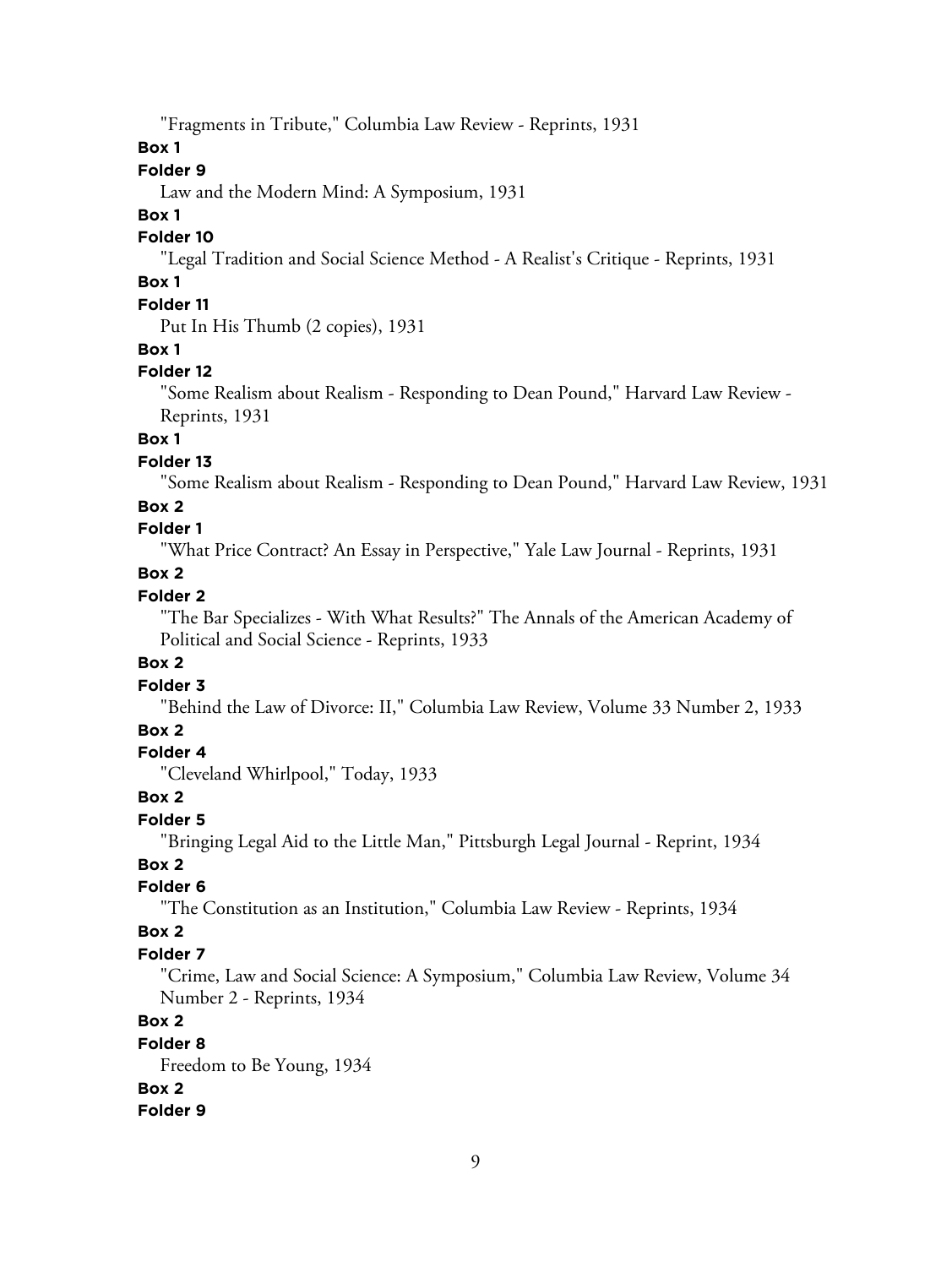"The Lawyer's Service to the General Public," The American Law School Review - Reprint, 1934

#### **Box 2**

#### **Folder 10**

"Must the Lawyer Believe in his Cause?" Pittsburgh Legal Journal, 1934

#### **Box 2**

#### **Folder 11**

"On Philosophy in American Law," University of Pennsylvania Law Review - Reprints, 1934

# **Box 2**

## **Folder 12**

"Bar Surveys," The American Law School Review, 1935

#### **Box 2**

#### **Folder 13**

Introduction to Theft, Law and Society by Jerome Hall - Reprints and photocopy, 1935

#### **Box 2**

## **Folder 14**

"Legal Brakes for Political Machines," New York Times Magazine, 1935

## **Box 2**

#### **Folder 15**

"On what is Wrong with So-Called Legal Education," Columbia Law Review - Reprints, 1935

## **Box 2**

#### **Folder 16**

"Courts, Quality of Goods, and a Credit Economy," Columbia Law Review, 1936

## **Box 2**

#### **Folder 17**

"On the Why of American Legal Education," Duke Bar Association Journal - Reprint, 1936

## **Box 2**

#### **Folder 18**

"The Real Constitution," Survey Graphic Magazine, 1936

#### **Box 2**

## **Folder 19**

"Proposed Amendment," Survey Graphic Magazine, 1937

#### **Box 2**

#### **Folder 20**

Review of Subsidiaries and Affiliated Corporations - A Study in Stockholders' Liability by Elvin R. Latty - Missouri Law Review, Volume 2 Number 2, April 1937

# **Box 3**

# **Folder 1**

"The Bar's Troubles, and Poultices - and Cures?" - Symposium on the "Unauthorized Practice of Law" Controversy - Reprint, 1938

# **Box 3**

#### **Folder 2**

"Economic Security and the Young Lawyer; Four Views," Illinois Law Review, 1938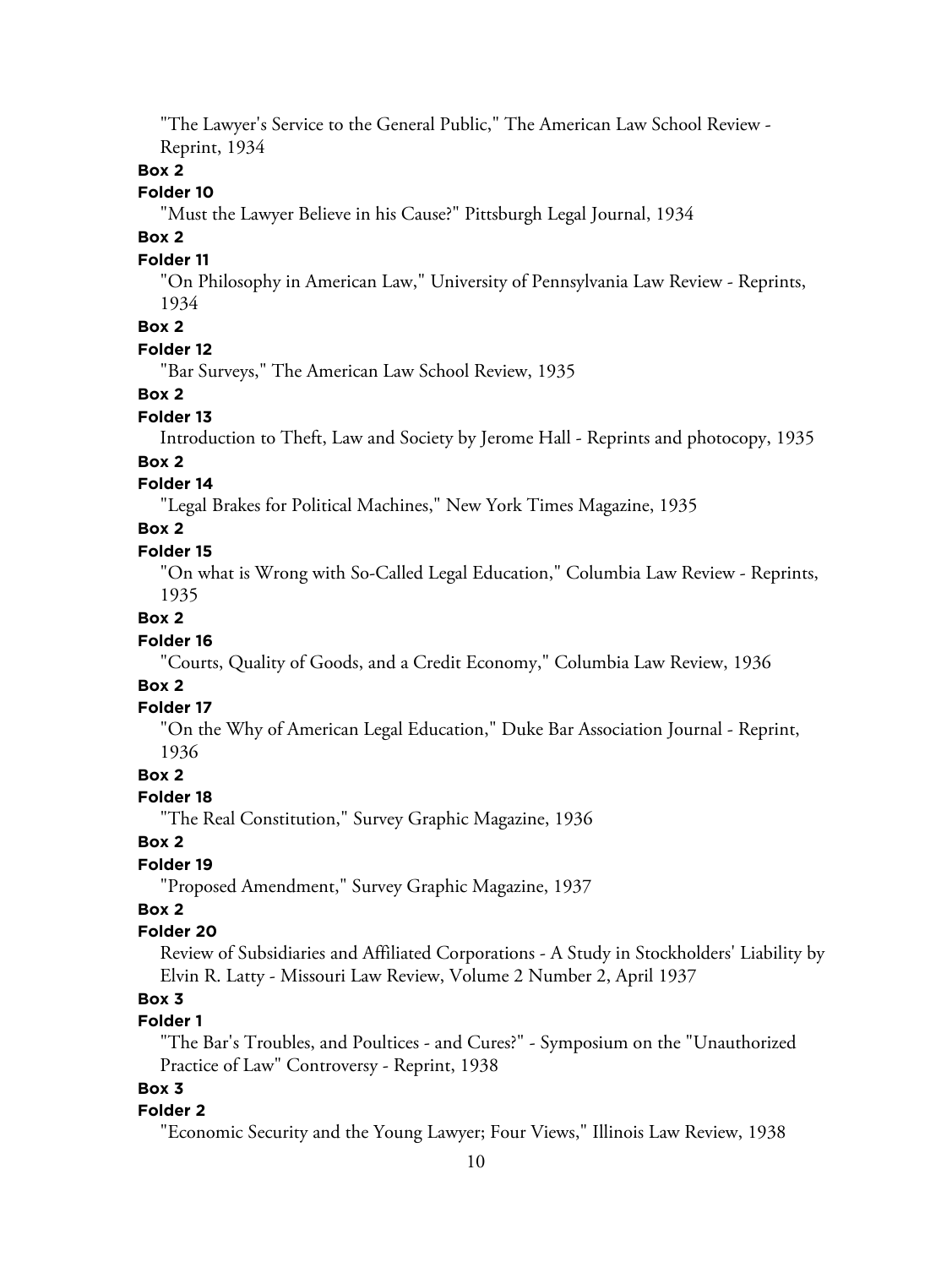## **Folder 3**

"Jurisprudence, the Crown of Civilization," University of Chicago Law Review - Reprints, 1938

## **Box 3**

## **Folder 4**

"Through Title to Contract and a Bit Beyond," New York University Law Quarterly Review - Reprint, 1938

# **Box 3**

# **Folder 5**

"Horsetrade and Merchant's Market in Sales: A Conflict of Institution and Ideology," Harvard Law Review, Volume 52 - Reprints, 1939

## **Box 3**

## **Folder 6**

"One Realist's View of Natural Law for Judges," Notre Dame Lawyer, 1939

# **Box 3**

# **Folder 7**

"Law and the Social Sciences - Especially Sociology," Harvard Law Review - Reprint, 1940

## **Box 3**

## **Folder 8**

"The Needed Federal Sales Act," Virginia Law Review, 1940

# **Box 3**

# **Folder 9**

"The Normative, the Legal and the Law-Jobs: the Problems of Juristic Method," Yale Law Journal, Volume 49 Number 8 - Reprint, 1940

## **Box 3**

# **Folder 10**

"On Reading and Using the Newer Jurisprudence," Columbia Law Review - Reprint, 1940

## **Box 3**

# **Folder 11**

"The Problem of Undone Legal Service," American Bar Association Journal, 1940

# **Box 3**

# **Folder 12**

"On the Problem of Teaching 'Private' Law," Harvard Law Review - Reprint, 1941

# **Box 3**

# **Folder 13**

Preface to Analysis of the Uniform Trust Receipts Act by Christian Djorup, 1941

# **Box 3**

# **Folder 14**

"The Theory of Legal 'Science,'" The North Carolina Law Review - Reprint, 1941

# **Box 3**

# **Folder 15**

"The American Common Law Tradition and American Democracy," Journal of Legal and Political Sociology - Reprint, 1942

# **Box 3**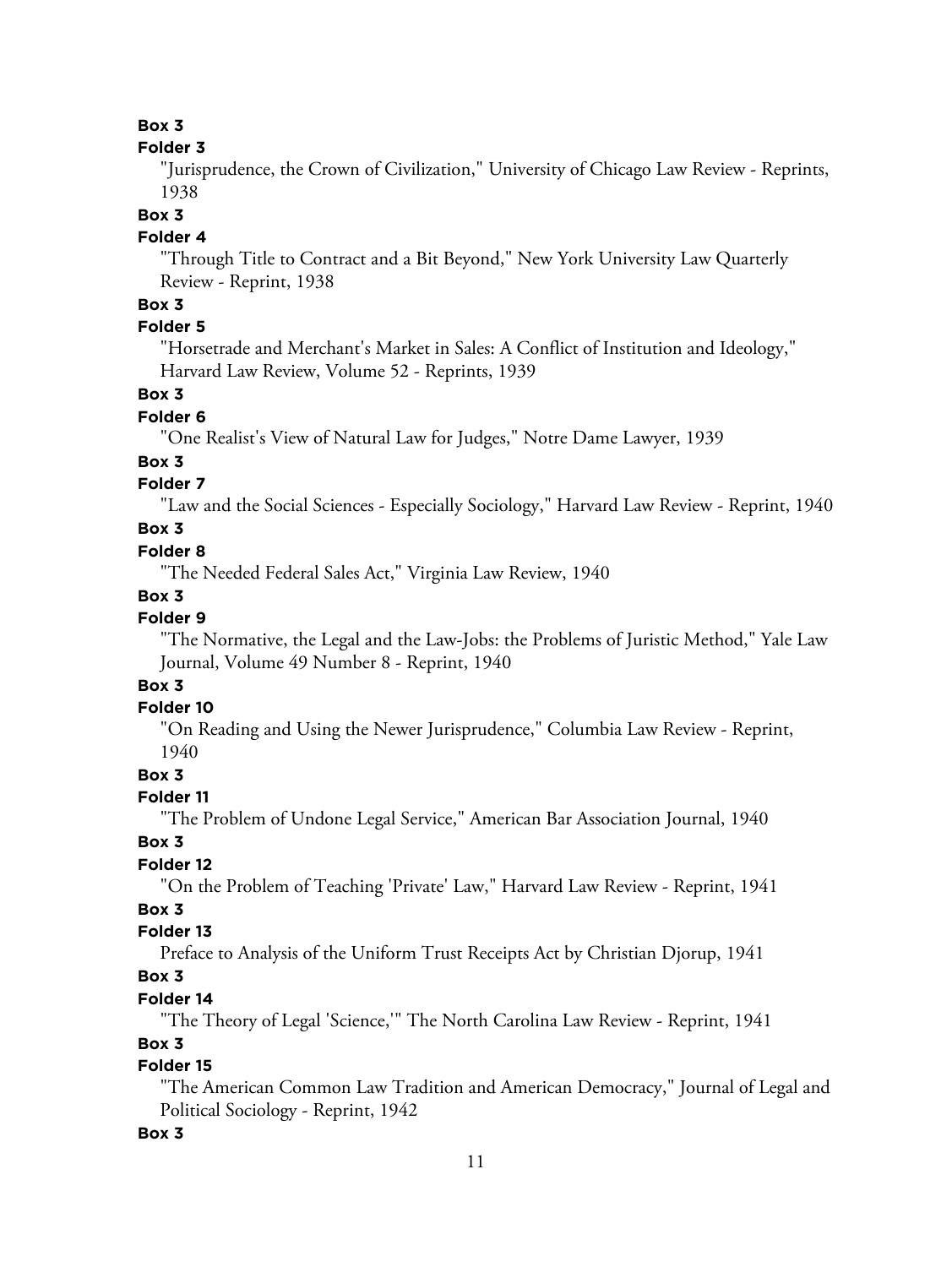"The Crafts of Law Re-Valued," The Rocky Mountain Law Review, 1942

## **Box 3**

#### **Folder 17**

"On the Good, the True, the Beautiful, in Law," The University of Chicago Law Review, Volume 9 Number 2 - Reprints, 1942

# **Box 3**

## **Folder 18**

Response to book review of My Philosophy of Law by Edwin Garlan, Lawyers Guild Review, Volume 2 Number 3, May 1942

## **Box 3**

## **Folder 19**

"Group Prejudice and Social Education," Civilization and Group Relationships - Reprint, circa 1944

## **Box 3**

#### **Folder 20**

"Meet Negotiable Instruments," Columbia Law Review, Volume 44 Number 2, - Reprints, 1944

## **Box 3**

#### **Folder 21**

"How Appellate Courts Decide Cases," Pennsylvania Bar Association Quarterly - Reprints, 1945

#### **Box 3**

#### **Folder 22**

"Lawyer's Ways and Means, and the Law Curriculum," Iowa Law Review, 1945

## **Box 3**

#### **Folder 23**

"Commercial transactions," Significant Developments in the Law during the War Years, 1946

#### **Box 3**

#### **Folder 24**

"The Case for a General Security Agreement; How to Assure Greater Safety through Greater Simplicity of Operation," Banking - Reprints, 1948

#### **Box 3**

#### **Folder 25**

"The Current Crisis in Legal Education," Journal of Legal Education, 1948

## **Box 3**

#### **Folder 26**

"Problems of Codifying Security Law," Symposium on Secured Commercial Financing - Reprints, 1948

# **Box 4**

#### **Folder 1**

"On Law and Our Commerce," Wisconsin Law Review, 1949

#### **Box 4**

#### **Folder 2**

President's Letter, Journal of Legal Education, 1950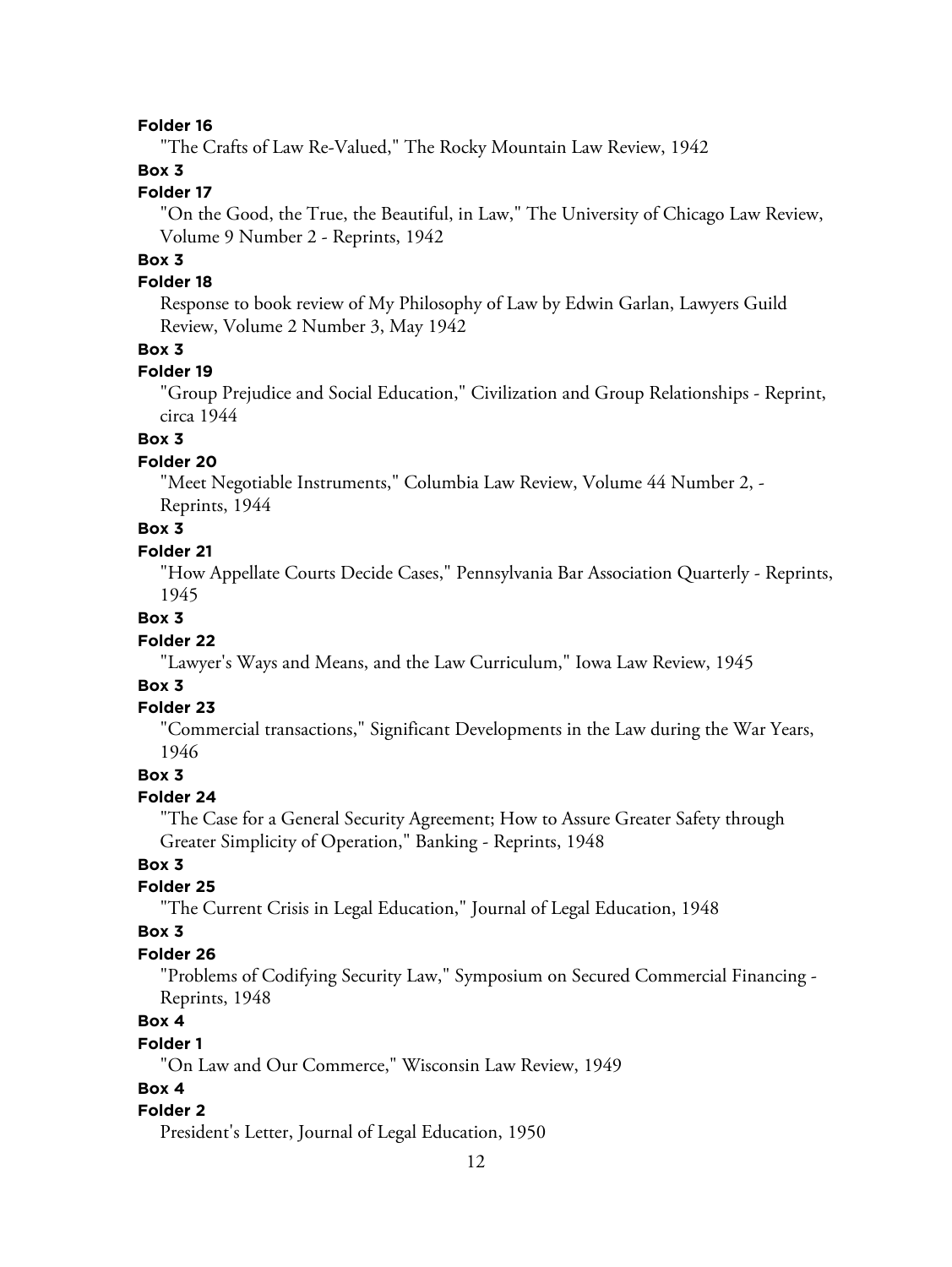#### **Folder 3**

The President's Message, Journal of Legal Education, 1950

## **Box 4**

#### **Folder 4**

"Remarks on the Theory of Appellate Decision and the Rules or Canons about How Statutes are to be Construed," Vanderbilt Law Review, 1950

# **Box 4**

## **Folder 5**

"The Adventures of Rollo - Opening talk in Elements Class," The Law School Record, The University of Chicago, Volume 2 Number 1, 1952

#### **Box 4**

#### **Folder 6**

"Problems of the Legal Profession: Restoration of Our Legal Tradition," Albany Law Review, 1952

## **Box 4**

## **Folder 7**

"On the Good, the True, the Beautiful, in Law," - Spanish translation by José Puig Brutau, 1953

#### **Box 4**

#### **Folder 8**

"Why a Commercial Code?" Tennessee Law Review, 1953

## **Box 4**

#### **Folder 9**

"Social Significance in Legal Problems," Aims and Methods of Legal Research, 1955-1957

## **Box 4**

#### **Folder 10**

"On What Makes Legal Research Worth While," Journal of Legal Education, 1956

#### **Box 4**

## **Folder 11**

"Chicago, the Advancement of the Law," The Student Lawyer, 1958

## **Box 4**

## **Folder 12**

"On the Current Recapture of the Grand Tradition," The Law School Record, 1959

#### **Box 4**

#### **Folder 13**

"A Traditional Gradualist? Oh, Horror!," American Bar Association Journal, 1961

## **Box 4**

# **Folder 14**

"A Lecture on Appellate Advocacy," University of Chicago Law Review - Reprints, 1962

## **Subseries 2: Published Works of Karl Llewellyn with Annotations**

## **Box 4**

#### **Folder 15**

"The Effect of Legal Institutions upon Economics," American Economic Review, Volume 15 Number 4 - Reprint, 1925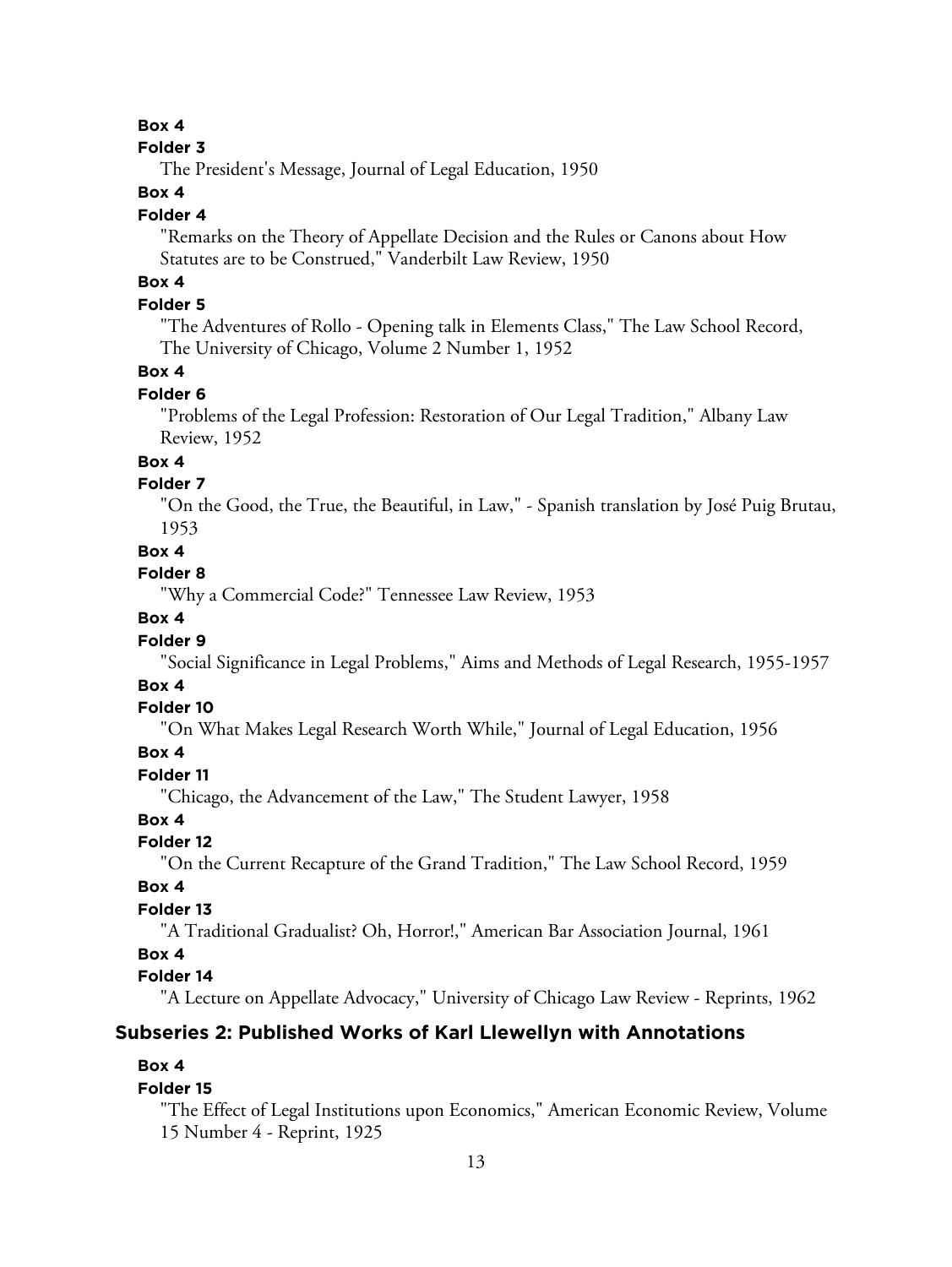#### **Folder 16**

"Einführung in das amerikanische Präjudizienrechtswesen," Includes notes, 1928

## **Box 4**

## **Folder 17**

"Legal Research," American Law School Review- Reprint of address delivered before the American Association of Law Schools meeting in New Orleans, December 27, 1929

# **Box 5**

## **Folder 1**

"A Realistic Jurisprudence - The Next Step," Columbia Law Review, Volume 25 Number 4 - Reprints, 1930

## **Box 5**

## **Folder 2**

"Law and the Modern Mind: A Symposium," Columbia Law Review, Volume 31 Number 1 - Reprint, 1931

## **Box 5**

## **Folder 3**

"Legal Tradition and Social Science Method - A Realist's Critique," Essays on Research in the Social Sciences, 1931

## **Box 5**

#### **Folder 4**

"What Price Contract? An Essay in Perspective," Yale Law Journal - Reprints, 1931

## **Box 5**

## **Folder 5**

"Behind the Law of Divorce: II," Columbia Law Review, Volume 33 Number 2, 1933

## **Box 5**

## **Folder 6**

"Cleveland Whirlpool," Today, An Independent National Weekly, 1933

## **Box 5**

## **Folder 7**

"Crime, Law and Social Science: A Symposium," Columbia Law Review, Volume 34 Number 2 - Reprint, 1934

## **Box 5**

# **Folder 8**

"Equitabillegal Translation - A Reply," Harvard Law Revue, Volume 5 Number 1 - Reprint, 1934

## **Box 5**

## **Folder 9**

Reviews of Law and the Lawyers by Edward S. Robinson and The Symbols of Government by Thurman W. Arnold, Brooklyn Law Review, Volume 5 Number 2, 1936

# **Box 5**

# **Folder 10**

"On Warranty of Quality and Society: II," Columbia Law Review, Volume 37 Number 4, 1937

## **Box 5**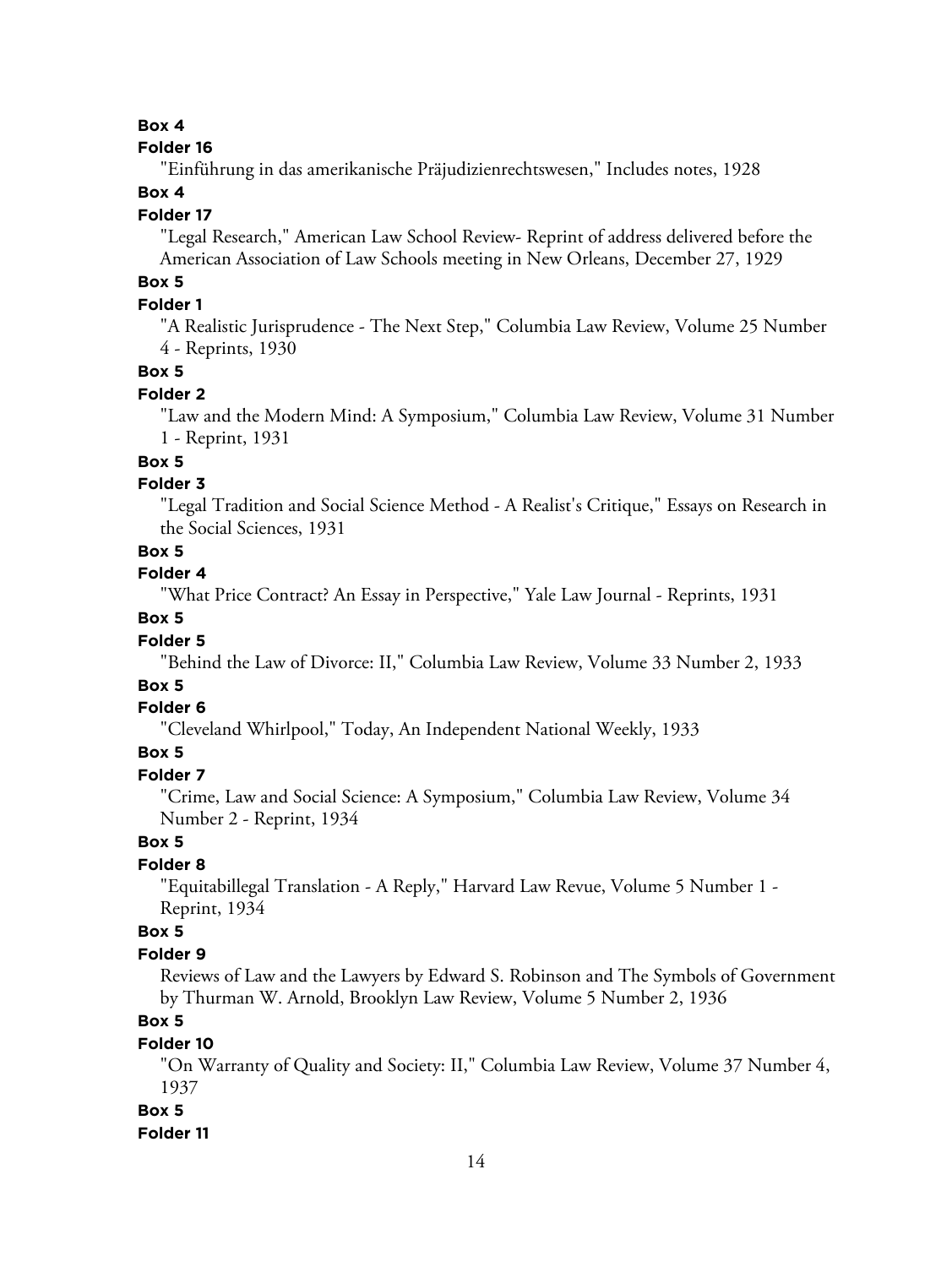"Through Title to Contract and a Bit Beyond," New York University School of Law Contemporary Law Pamphlets, Series 1 Number 5, 1938

## **Box 5**

## **Folder 12**

"Horsetrade and Merchant's Market in Sales: A Conflict of Institution and Ideology," Harvard Law Review, Volume 52 - Reprints, 1939

## **Box 5**

#### **Folder 13**

"The Normative, the Legal and the Law-Jobs: the Problems of Juristic Method," Yale Law Journal, Volume 49 Number 8 - Reprints, 1940

#### **Box 6**

#### **Folder 1**

The Cheyenne Way: Conflict and Case law in Primitive Jurisprudence, 1941

## **Box 6**

#### **Folder 2**

"On the Good, the True, the Beautiful, in Law," The University of Chicago Law Review, Volume 9 Number 2 - Reprint, 1942

#### **Box 6**

# **Folder 3**

"Meet Negotiable Instruments," Columbia Law Review, Volume 44 Number 2, 1944

## **Box 6**

# **Folder 4**

Bramble Bush, 1951

## **Box 6**

#### **Folder 5**

"The Adventures of Rollo - Opening talk in Elements Class," The Law School Record, The University of Chicago, Volume 2 Number 1, 1952

## **Box 6**

#### **Folder 6**

Forward to Brief of the National Association for the Advancement of Colored People in In Re: Prosecution of R. L. Shamblin, Sheriff of Tuscaloosa County Alabama - Photocopy, undated

## **Box 6**

#### **Folder 7**

Legal Tradition and Social Science Method - A Realist's Critique - Pamphlet, undated

#### **Subseries 3: Manuscripts, Drafts, Notes, Correspondence, and Proofs**

## **Box 6**

## **Folder 8**

How Appellate Courts Reach Decisions - Typescripts, undated

# **Box 6**

# **Folder 9**

Jurisprudence, Realism in Theory and Practice - Correspondence, typescripts, notes, reprints, and reviews, 1960-1963

#### **Box 6**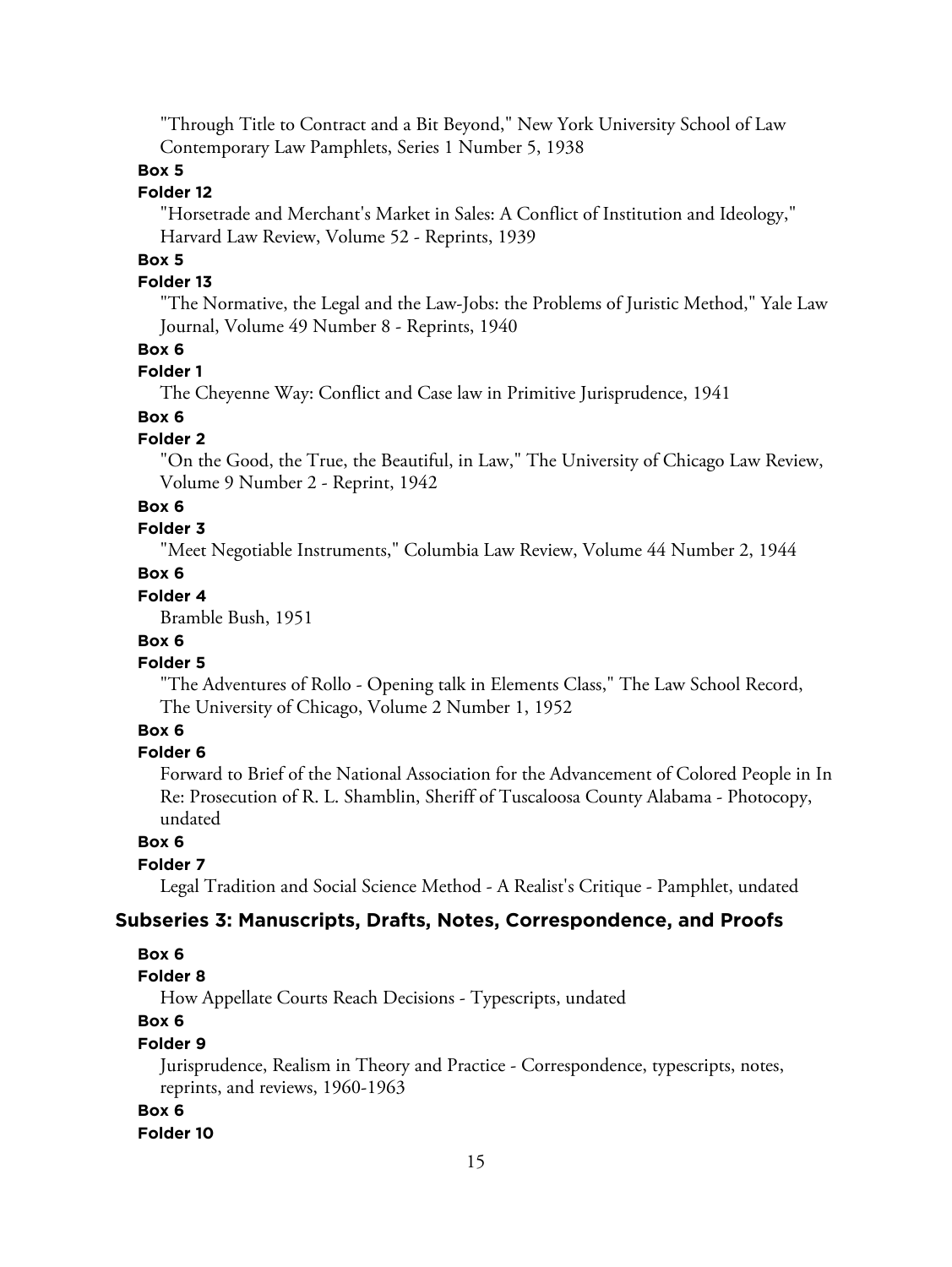Jurisprudence, Realism in Theory and Practice - Galley, undated

**Box 7**

## **Folder 1**

Jurisprudence, Realism in Theory and Practice - Galley, undated

## **Box 7**

# **Folder 2**

The Common Law Tradition - "The Frozen Word" - Notes, typescript, undated

# **Box 7**

## **Folder 3**

The Common Law Tradition - Part I, "The Craft, the Precedent and Sense" and Part II, "The Grand Tradition: Recapture and Consolidation" - Typescripts and inserts, undated

## **Box 7**

## **Folder 4**

The Common Law Tradition - Manuscript table of contents, typescript, manuscript fragments, undated

## **Box 7**

## **Folder 5**

The Common Law Tradition - Preface and Chapter 1 - Typescript, inserts, typescript fragments of other sections, undated

## **Box 7**

## **Folder 6**

The Common Law Tradition - "Philosophy in American Law" - Typescript, undated

#### **Box 8**

## **Folder 1**

The Common Law Tradition - Typescript, manuscript, and galley, undated

## **Box 8**

#### **Folder 2**

The Common Law Tradition - Notes, undated

## **Box 8**

## **Folder 3**

The Common Law Tradition - "The Style of Reason at Work" - Typescript, undated

## **Box 8**

## **Folder 4**

The Common Law Tradition - Late drafts - Index, Preface, and Part I (Section 1) - Typescript and manuscript, undated

## **Box 8**

## **Folder 5**

The Common Law Tradition - Late drafts - Part I, sections 2-7 - Typescript, undated

# **Box 8**

# **Folder 6**

The Common Law Tradition - Late drafts - Part I, section 9, subsections 1-11 - Typescripts, undated

## **Box 8**

## **Folder 7**

The Common Law Tradition - Late drafts - Part I, section 9, subsections 12-18 - Typescript and manuscript, undated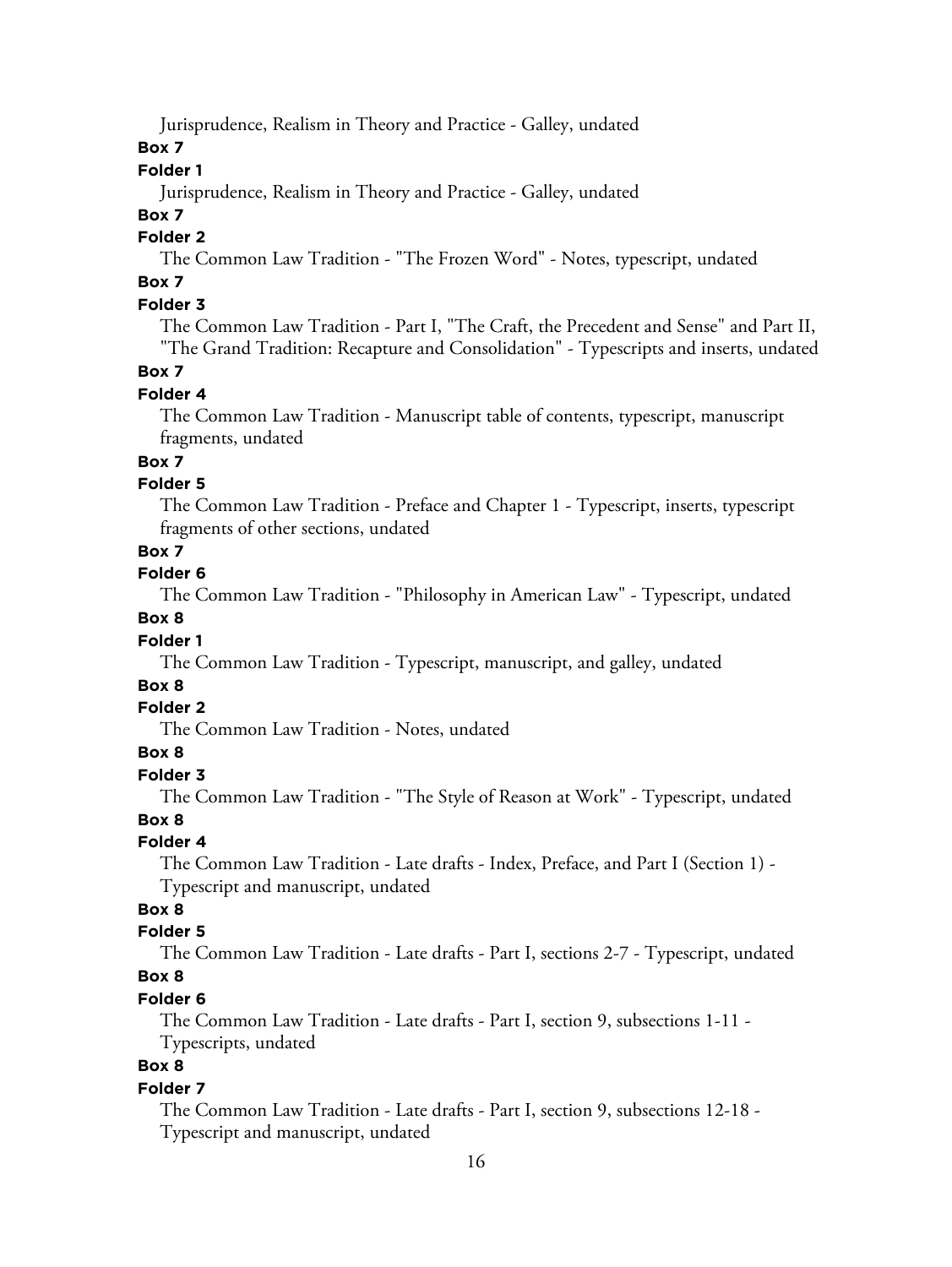#### **Folder 1**

The Common Law Tradition - Late drafts - Part I, section 9, subsection 19 to end, and footnotes - Typescripts, undated

#### **Box 9**

# **Folder 2**

The Common Law Tradition - 55, I - Manuscript, undated

# **Box 9**

# **Folder 3**

The Common Law Tradition - Early drafts - Notes, undated

## **Box 9**

#### **Folder 4**

The Common Law Tradition - Early drafts - Notes, undated

# **Box 9**

#### **Folder 5**

The Common Law Tradition - Early drafts - Preface - Typescript and manuscript, undated

# **Box 9**

## **Folder 6**

The Common Law Tradition - Early drafts - Chapters I and III - Typescript and manuscript, undated

## **Box 9**

## **Folder 7**

The Common Law Tradition - Early drafts - Chapter IV - Typescript, undated

## **Box 10**

#### **Folder 1**

The Common Law Tradition - Early drafts - Chapter V and appendices - Typescript and manuscript inserts, undated

## **Box 10**

## **Folder 2**

The Common Law Tradition - Manuscript with annotations [1/6], undated

#### **Box 10**

#### **Folder 3**

The Common Law Tradition - Manuscript with annotations [2/6], undated **Box 10**

#### **Folder 4**

The Common Law Tradition - Manuscript with annotations [3/6], undated

# **Box 10**

#### **Folder 5**

The Common Law Tradition - Manuscript with annotations [4/6], undated **Box 10**

#### **Folder 6**

The Common Law Tradition - Manuscript with annotations [5/6], undated **Box 10**

#### **Folder 7**

The Common Law Tradition - Manuscript with annotations [6/6], undated **Box 11**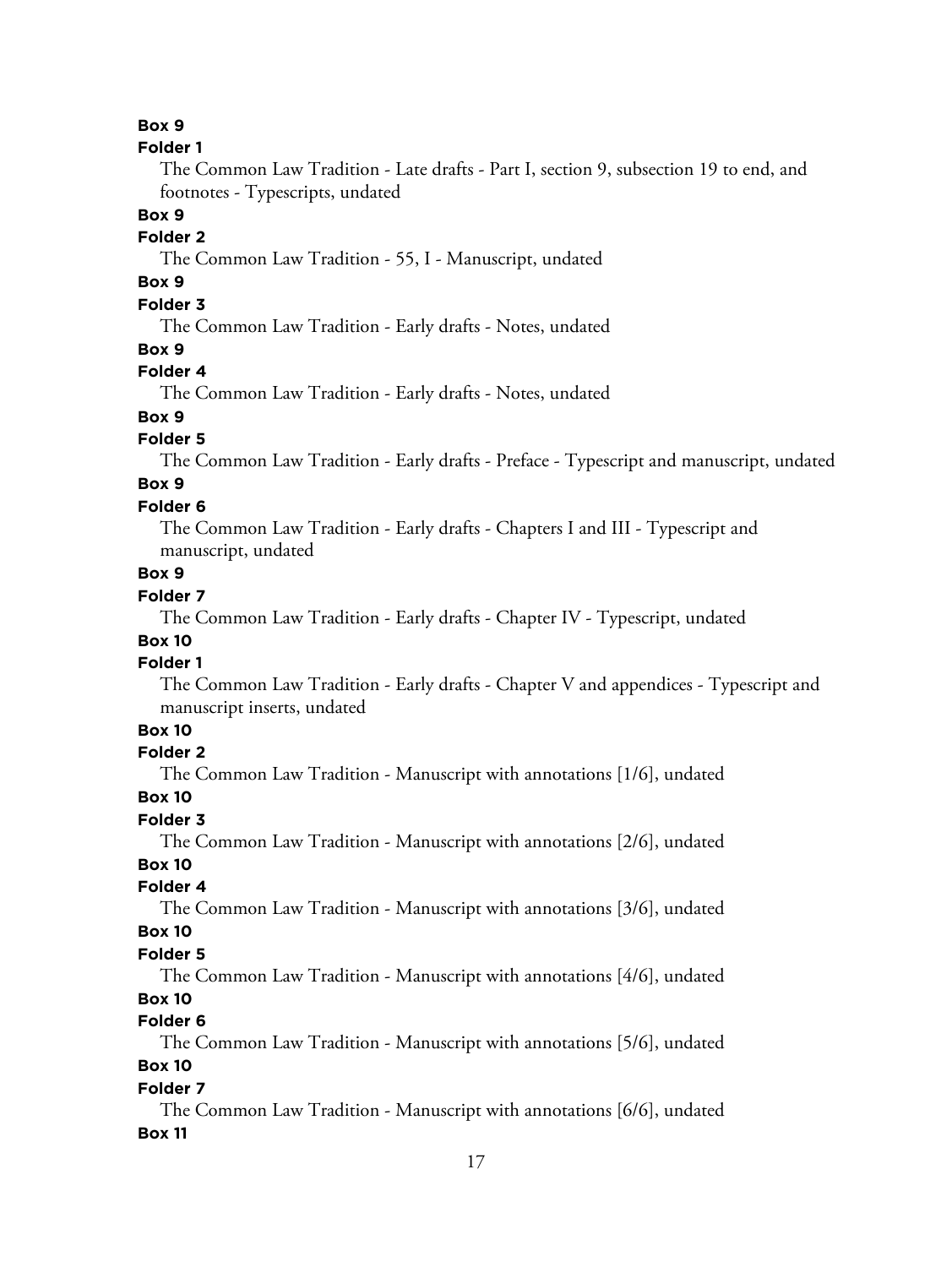The Common Law Tradition - Typescript [1/3], undated

## **Box 11**

# **Folder 2**

The Common Law Tradition - Typescript [2/3], undated

## **Box 11**

#### **Folder 3**

The Common Law Tradition - Typescript [3/3], undated

## **Box 11**

# **Folder 4**

The Common Law Tradition - Storrs Lectures - Early version - Typescript and manuscript, undated

#### **Box 11**

#### **Folder 5**

The Common Law Tradition - Storrs Lectures - Expanded version - Typescript, undated

#### **Box 11**

## **Folder 6**

The Common Law Tradition - Storrs Lectures - Jacket blurb, preface, and I. The Common Law Tradition -Typescripts and inserts, 1941

#### **Box 11**

## **Folder 7**

The Common Law Tradition - Storrs Lectures - II. The Grand Tradition: Recapture and Consolidation - Typescript and inserts, 1941

## **Box 11**

## **Folder 8**

The Common Law Tradition - Storrs Lectures - III. The Style of Reason at Work - Typescript and inserts, 1941

## **Box 11**

#### **Folder 9**

The Common Law Tradition - Storrs Lectures - IV. The Conquest of Administration - Typescript and inserts, 1941

#### **Box 11**

#### **Folder 10**

The Common Law Tradition - Storrs Lectures - V. Work with the Frozen Word - Typescript and inserts, 1941

## **Box 11**

#### **Folder 11**

The Common Law Tradition - Storrs Lectures - Appendix A - Typescript and inserts, 1941

# **Box 12**

## **Folder 1**

The Common Law Tradition - Notes and research materials concerning appellate advocacy, 1934-1961

#### **Box 12**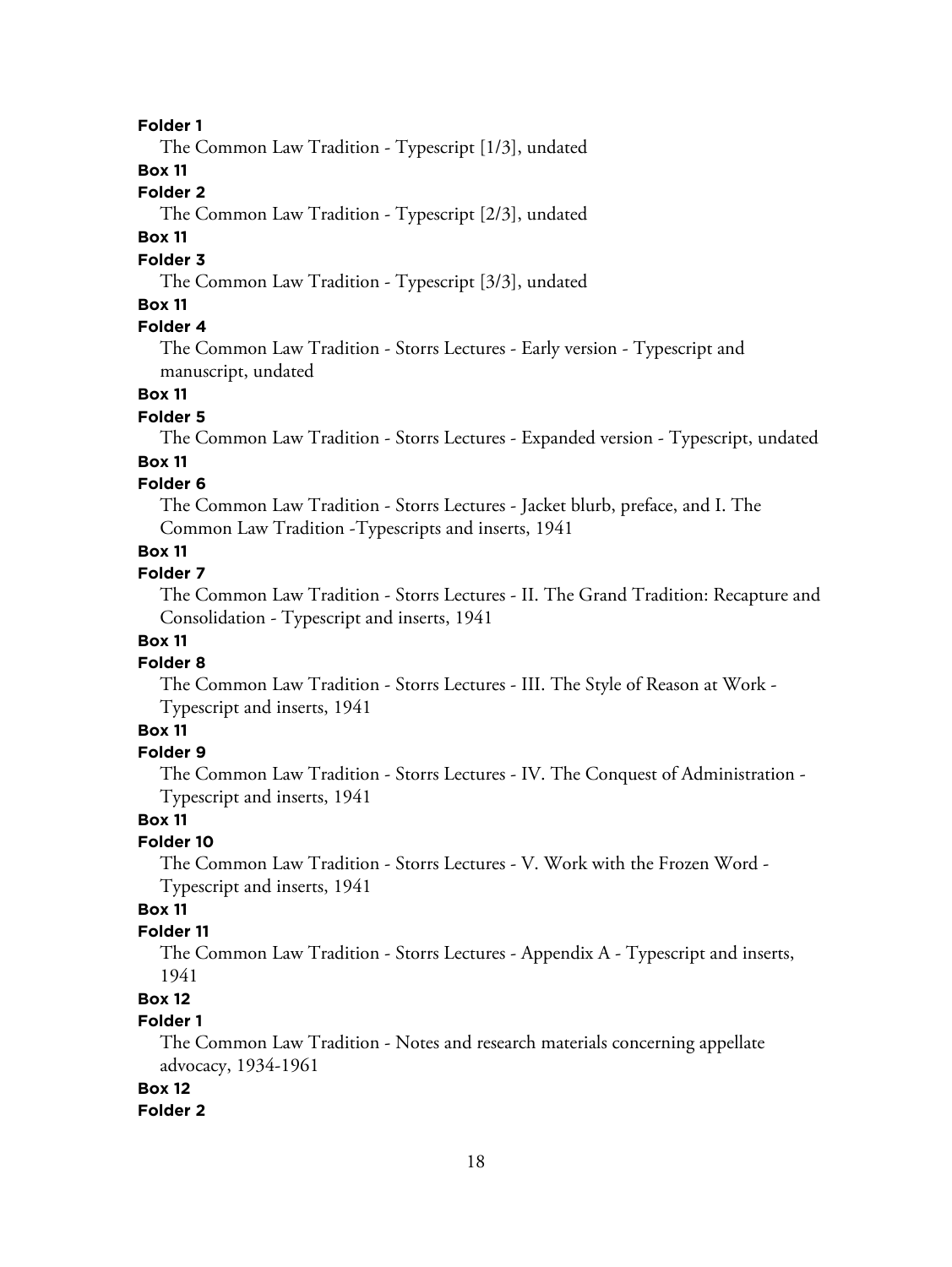The Common Law Tradition - Part II - "The Style of Reason at Work" - Notes, typescript, reprints, clippings, proof, 1942-1961 **Box 12 Folder 3** The Common Law Tradition - Typescript, notes, clippings, 1960-1961 **Box 12 Folder 4** The Common Law Tradition - Correspondence, notes, and manuscript fragments, 1960-1962 **Box 12 Folder 5** The Common Law Tradition - Galley and typescript fragments, 1960 **Box 12 Folder 6** The Common Law Tradition - Galley, 1960 **Box 13 Folder 1** The Common Law Tradition - Reviews, 1961 **Box 13 Folder 2** The Common Law Tradition - Correspondence, 1960-1962 **Box 13 Folder 3** The Common Law Tradition - Typescript and Manuscript fragments, circa 1962 **Box 13 Folder 4** The Common Law Tradition - "The Argument" - Manuscript, typescript, and typed copy 1965 **Box 13 Folder 5** Encyclopedia Britannica article - Mansfield, William Murray - Typescript, 1960 **Box 13 Folder 6** Review of Pound, Jurisprudence - Manuscript, 1960 **Box 13 Folder 7** Review of Pound, Jurisprudence - Notes, 1960 **Box 13 Folder 8** Review of Columbia Law School Centennial - Manuscript and typescript, 1960 **Box 13 Folder 9** On the Current Recapture of the Grand Tradition - Typescripts and typed copy, 1960 **Box 13 Folder 10** Llewellyn--Lederer Appellate Precedent Survey, 1956-1958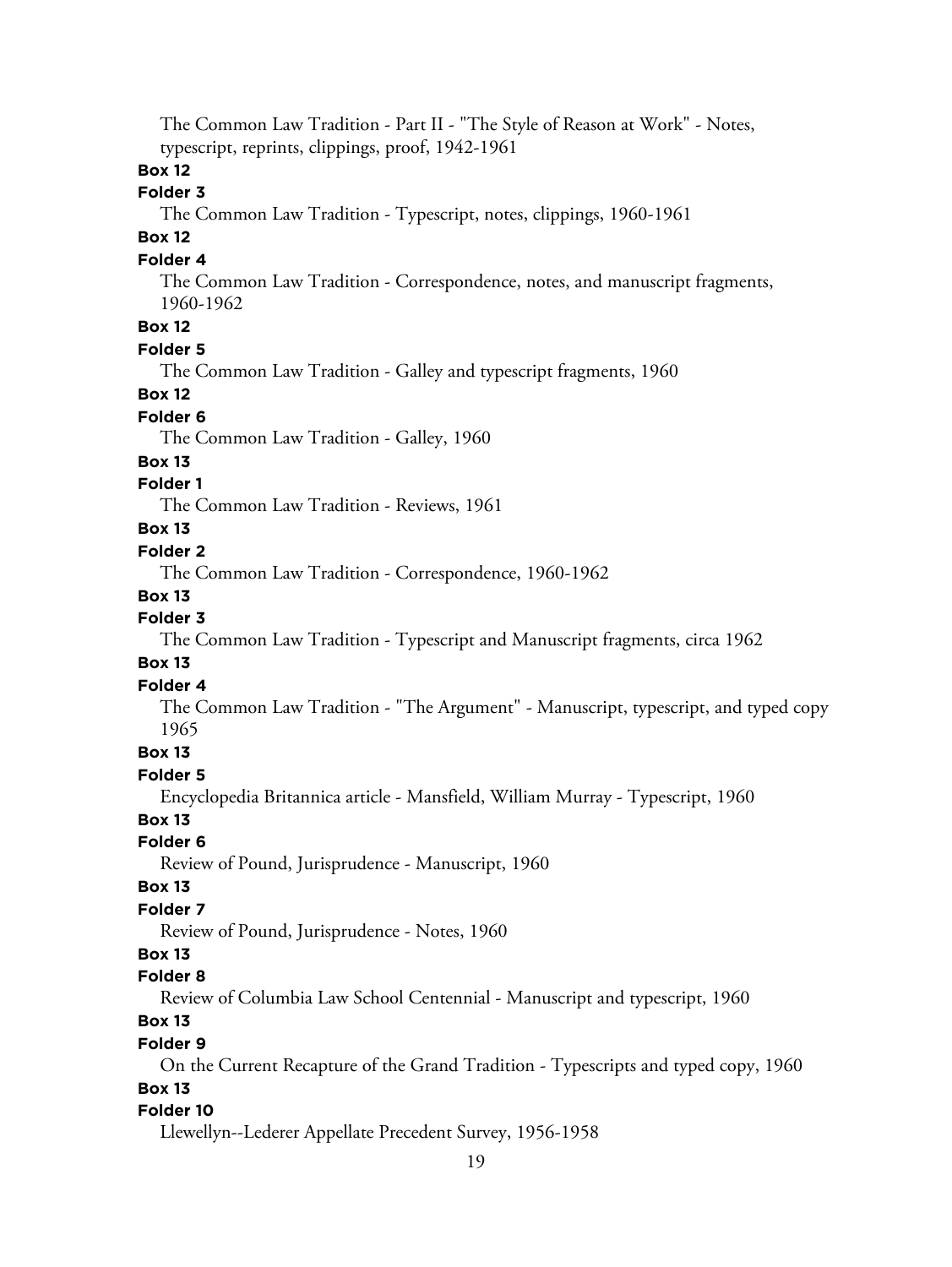#### **Folder 11**

Reviews - Notes and manuscripts, 1954

## **Box 13**

## **Folder 12**

"The Chicago Lawyer's Pledge" - Typescripts, correspondence, 1953-1959

## **Box 13**

#### **Folder 13**

Review - Typescript, 1952

## **Box 13**

## **Folder 14**

The Song of the Law Review - Typescript, 1952

## **Box 13**

## **Folder 15**

Remarks on the Theory of Appellate Decision and the Rules of Canons about How Statutes are to be Construed - Typescript and galley, 1950

# **Box 13**

## **Folder 16**

Anthropology of Criminal Guilt - Manuscript, 1950

## **Box 13**

## **Folder 17**

The President's Letter - Typescript, 1950

## **Box 13**

## **Folder 18**

Reviews - Typescript and correspondence, 1948

# **Box 13**

## **Folder 19**

Limits of Sexual Law - Correspondence, typescript, research material, 1948-1952

## **Box 13**

# **Folder 20**

The Current Crisis in Legal Education - Typescript, notes, 1948

## **Box 13**

# **Folder 21**

The Case for a General Security Agreement - Typescript, correspondence, research material, 1948

## **Box 14**

## **Folder 1**

Letter to New York Times - Manuscript, correspondence, 1947-1948

# **Box 14**

## **Folder 2**

Introduction to Tappan, Delinquent Girls in Court - Typescript, 1948

## **Box 14**

# **Folder 3**

Review of Herriman, Krazy Kat - Typescript, 1947

## **Box 14**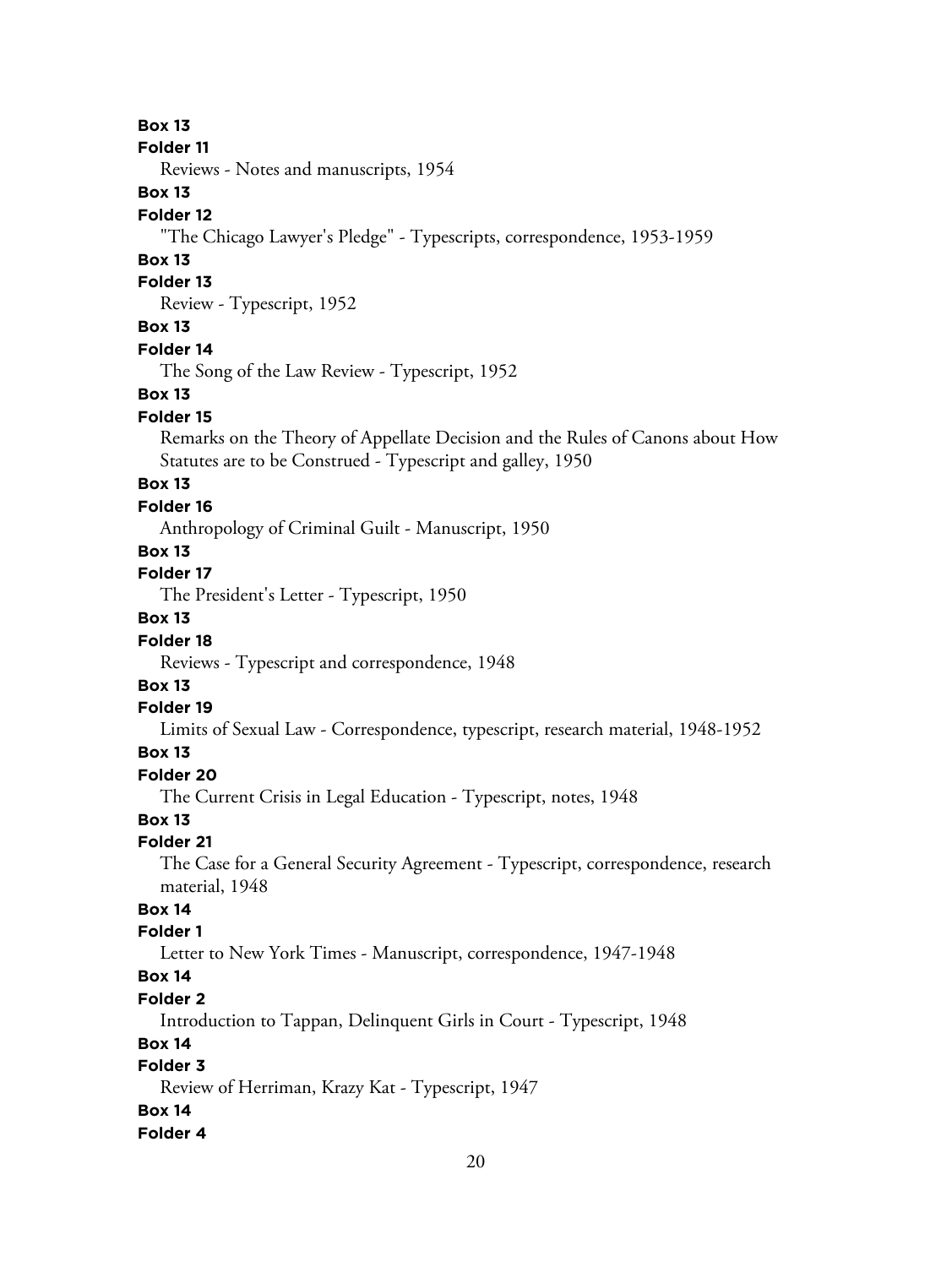Review of Hall, Selected Writings of Cardozo - Typescript, 1947

**Box 14**

## **Folder 5**

The Modern Approach to Counseling and Advocacy - Typescript and Manuscript, 1946

# **Box 14**

## **Folder 6**

Lawyers' Ways and Means and the Law Curriculum - Correspondence, 1945

# **Box 14**

# **Folder 7**

Group Prejudice and Social Education - Typescript and reprint, 1944

## **Box 14**

## **Folder 8**

Crafts of Law Revalued - Typescript and typed copy, 1942

## **Box 14**

## **Folder 9**

The American Common Law Tradition and American Democracy - Manuscript, 1942

# **Box 14**

## **Folder 10**

On the Good, the True, and the Beautiful - Typescript and notes, 1942

#### **Box 14**

#### **Folder 11**

Consideration Symposium, Columbia - Correspondence, notes, research material, manuscript, typescript, 1925-1941

#### **Box 14**

## **Folder 12**

My Philosophy of Law - Typescripts, 1941

## **Box 14**

## **Folder 13**

Uncovered Needs for Legal Services - Correspondence and program, 1940-1941

# **Box 14**

#### **Folder 14**

A Required Course in Jurisprudence - Typescript, 1940

#### **Box 14**

## **Folder 15**

On Reading and Using the Newer Jurisprudence - Correspondence, 1940

# **Box 14**

## **Folder 16**

The Needed Federal Sales Act - Correspondence, 1938-1939

# **Box 14**

## **Folder 17**

Our Case Law of Contracts, Offer and Acceptance - Correspondence, Notes, Typescript, 1938-1939

## **Box 14**

#### **Folder 18**

One Realist's View of Natural Law - Correspondence, 1939

## **Box 14**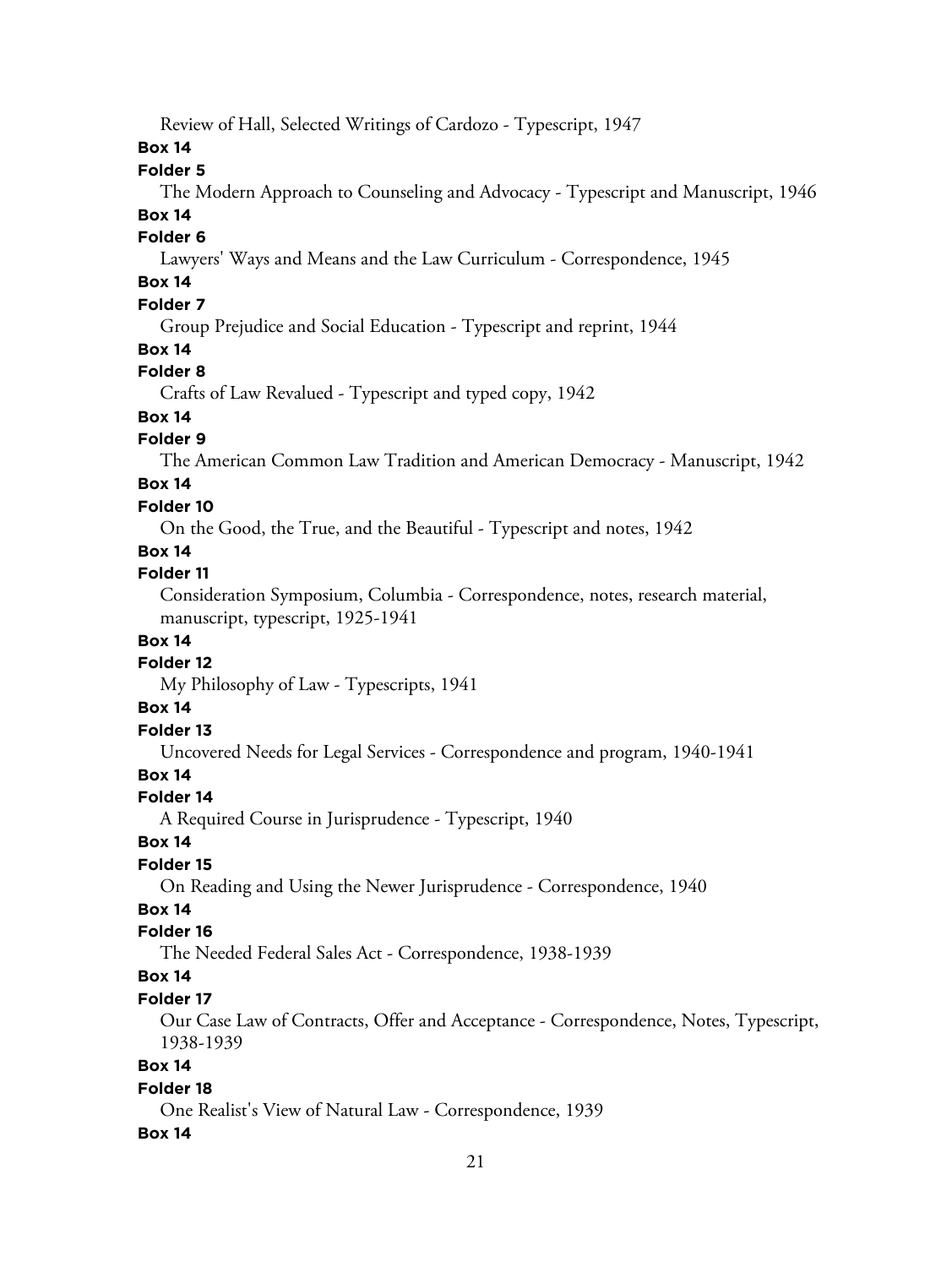Rule of Law in our Case Law of Contracts - Correspondence, Typescripts, 1938

## **Box 14**

# **Folder 20**

The Bar's Troubles, Poultices - and Cures? - Typescript and correspondence, 1937-1938

#### **Box 15**

## **Folder 1**

Through Title to Contract - Typescript and notes, 1938

## **Box 15**

## **Folder 2**

Ballade of the Maze of Sales - Manuscript, typescripts, clipping, 1938

# **Box 15**

## **Folder 3**

American Bar Association Report of Committee on Legal Clinics - Typescript

## **Box 15**

## **Folder 4**

Reviews - Typescripts, 1937-1938

## **Box 15**

## **Folder 5**

Economic Security and the Young Lawyer - Typescripts and correspondence, 1937

## **Box 15**

## **Folder 6**

On Warranty of Quality and Society - Notes and Memorandum, 1937

## **Box 15**

## **Folder 7**

Ballade of the Oracle Priest's Miracle - Typescripts, clipping, 1937

## **Box 15**

# **Folder 8**

Review of Wu, The Art of Law - Typescript, 1936

## **Box 15**

#### **Folder 9**

Reviews - Typescript and correspondence, 1936

## **Box 15**

#### **Folder 10**

National Encyclopedia, "Common Law" and "Civil Law" - Typescripts, 1936

# **Box 15**

## **Folder 11**

Legal Brakes for Political Machines - Typescripts, correspondence, clippings, and reprint, 1934-1936

# **Box 15**

# **Folder 12**

Correspondence relating to published works, 1935-1936

# **Box 15**

## **Folder 13**

On what is Wrong with So-called Legal Education - Correspondence and typescript, 1935-1936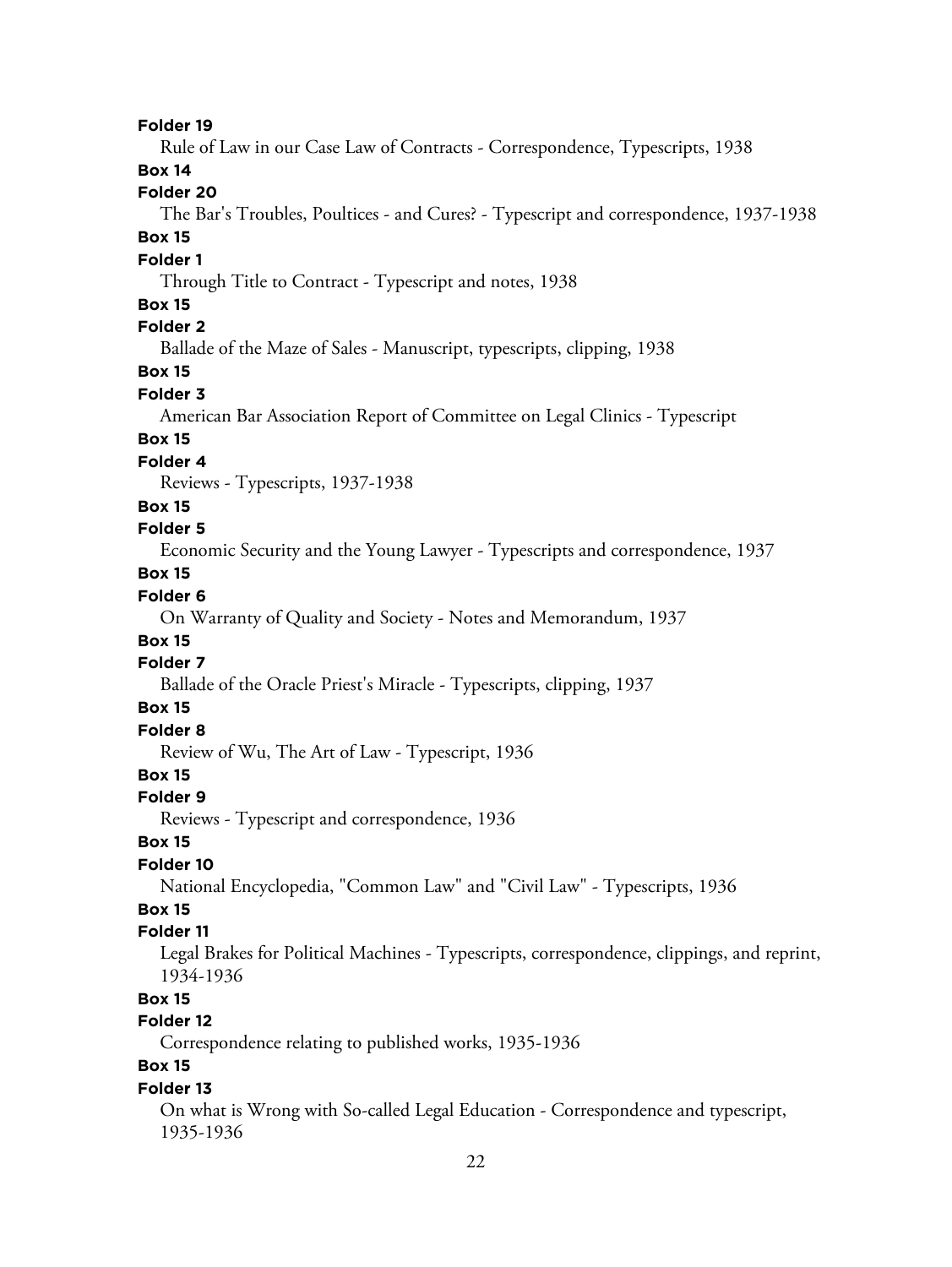#### **Folder 14**

Attractive Nuisance Valuation - Typescript and issue of Columbia Law Jumble, 1935

# **Box 15**

# **Folder 15**

Holmes - Typescript, 1935

# **Box 15**

## **Folder 16**

Bringing Legal Aid to the Little Man - Typescript, 1934

# **Box 15**

#### **Folder 17**

Crime, Law and Social Science - Typescript and letter, 1934

#### **Box 15**

#### **Folder 18**

The Constitution as an Institution - Galley and correspondence, 1934-1935

#### **Box 15**

## **Folder 19**

Must the Lawyer Believe in His Cause? - Typescript and correspondence, 1934

## **Box 16**

#### **Folder 1**

Equitabilegal translation and Code of fair Competition for the Law Review Editing and Contributing Industry and Proposed Organization of Contributors to Law Review for Mutual Protection - Typescript, copies, and issue of Harvard Law Revue, 1933-1934

#### **Box 16**

#### **Folder 2**

Review - Typescript, 1934

## **Box 16**

## **Folder 3**

The Bar Specializes - With What Results? - Correspondence, typescript, research material, 1933-1934

#### **Box 16**

## **Folder 4**

The Cleveland Whirlpool - Notes, research material, correspondence, 1933-1937

#### **Box 16**

#### **Folder 5**

Divorce - Notes, undated

## **Box 16**

#### **Folder 6**

Divorce - Correspondence, research material, notes, 1933-1938

## **Box 16**

## **Folder 7**

Divorce - Research material, notes, 1932-1935

## **Box 16**

#### **Folder 8**

Divorce - Research material, notes, typescript, 1931-1933

#### **Box 17**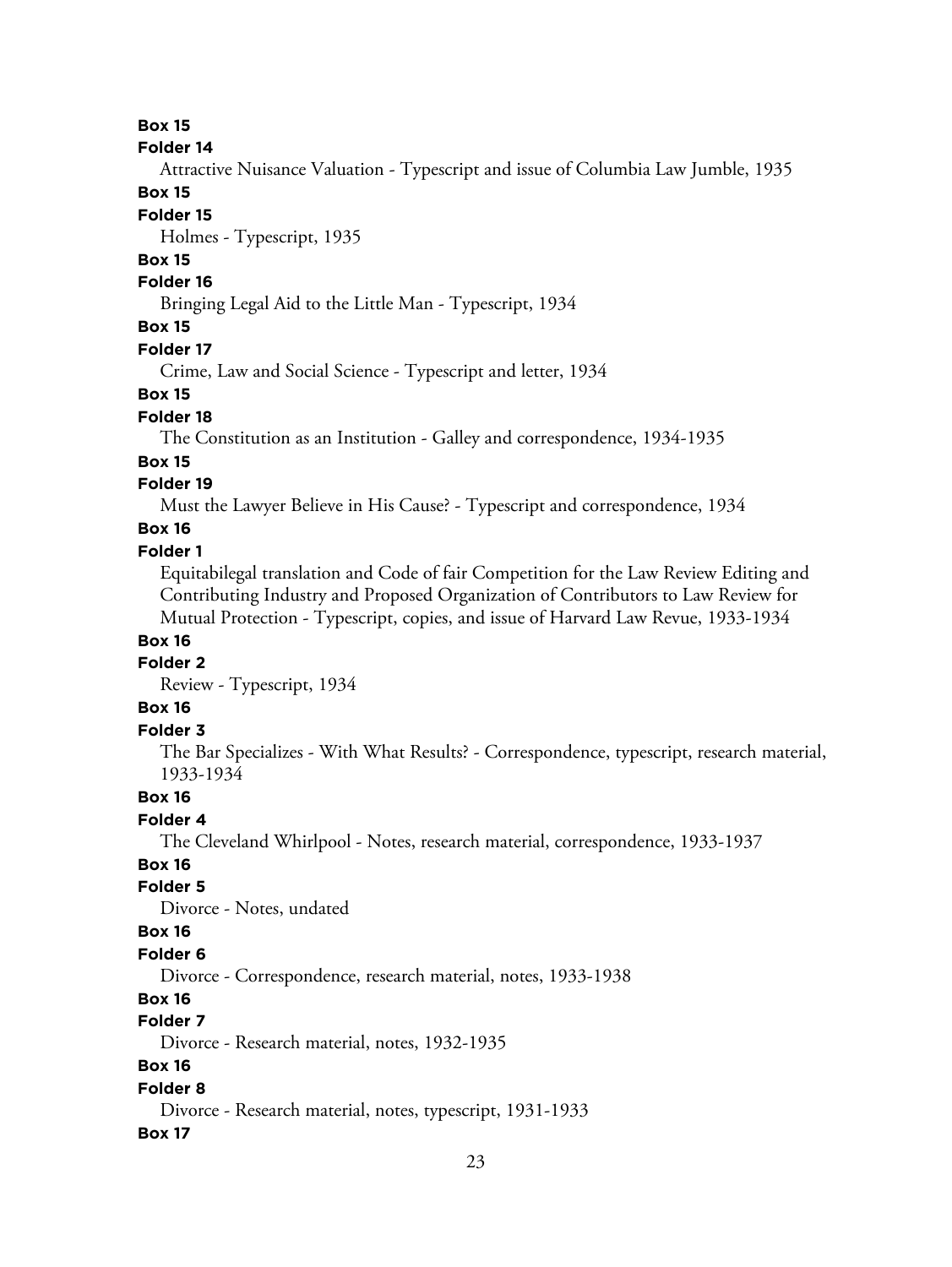Präjudizienrecht - Correspondence and mailing lists, 1932-1938

## **Box 17**

## **Folder 2**

Put in His Thumb - Manuscript and Typescript [1/2], 1931

# **Box 17**

#### **Folder 3**

Put in His Thumb - Manuscript, typescript, and correspondence, 1931-1936

## **Box 17**

# **Folder 4**

Beach Plums - Manuscript and typescript fragments, 1931

## **Box 17**

## **Folder 5**

Review of Frank, Law and the Modern Mind - Typescript, 1931

# **Box 17**

## **Folder 6**

Reviews - Manuscript and typescript, 1931

#### **Box 17**

## **Folder 7**

Some Realism about Realism - Earlier reviews of Frank's work - Typescripts, correspondence, notes, 1931

#### **Box 17**

## **Folder 8**

Some Realism about Realism - Correspondence, 1931

## **Box 18**

# **Folder 1**

some Realism about Realism - Notes, manuscript, typescript, 1931

## **Box 18**

## **Folder 2**

The Bramble Bush - Annotated copy with manuscript inserts, 1930

#### **Box 18**

## **Folder 3**

The Bramble Bush - Lecture typescripts, 1929 and 1930

## **Box 18**

## **Folder 4**

The Bramble Bush - Research material and notes, 1930

#### **Box 18**

#### **Folder 5**

The Bramble Bush - Reviews, 1930-1939

# **Box 18**

# **Folder 6**

The Bramble Bush - Correspondence - A-E, 1930-1936

## **Box 18**

## **Folder 7**

The Bramble Bush - Correspondence - F-L, 1930-1939

#### **Box 18**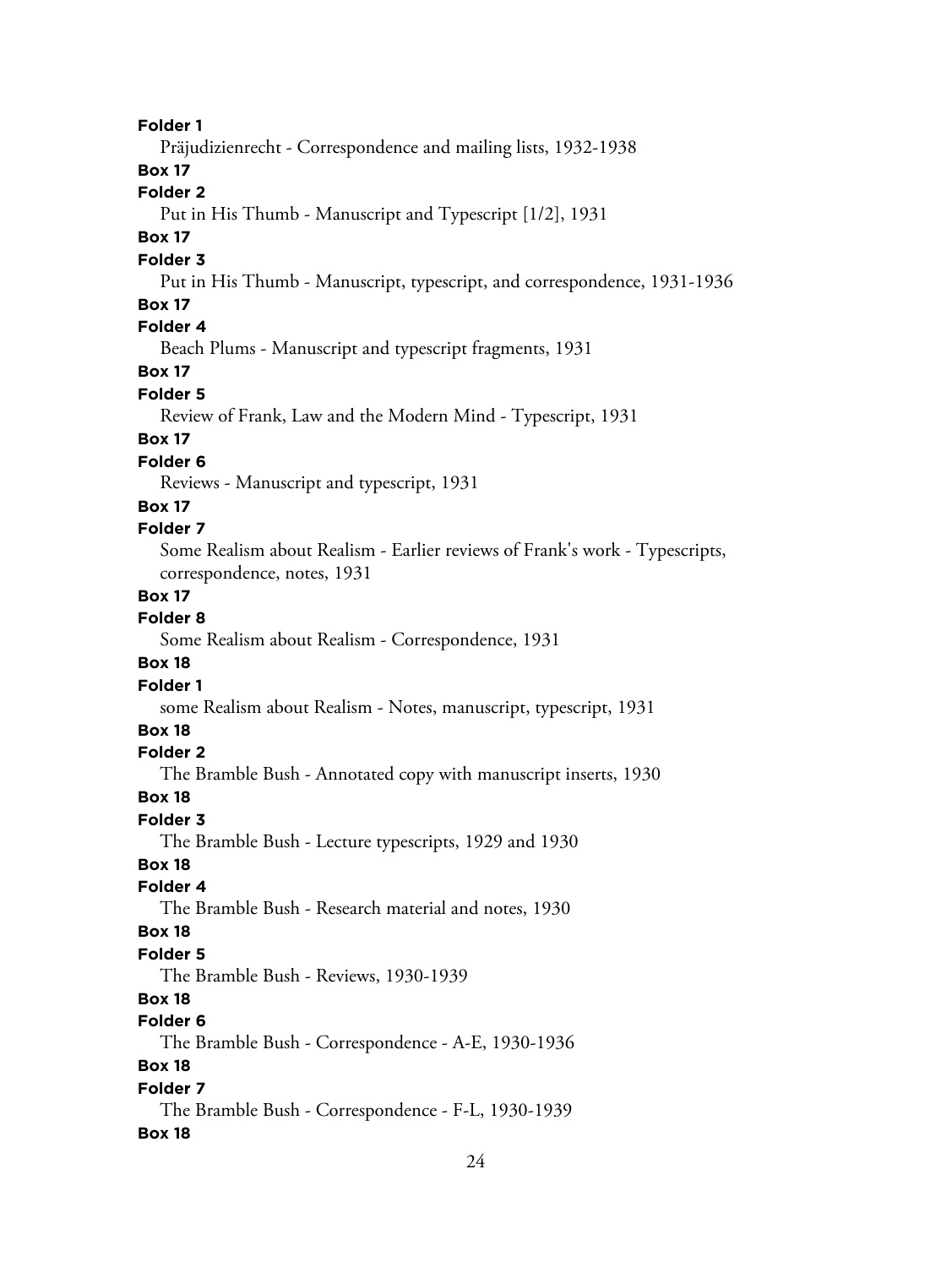The Bramble Bush - Correspondence - M-Q, 1930-1961

**Box 18**

## **Folder 9**

The Bramble Bush - Correspondence - R-Z, 1930-1956

## **Box 18**

#### **Folder 10**

The Bramble Bush - Correspondence - Unidentified, 1930-1932

## **Box 18**

# **Folder 11**

"Cases and Materials on the Law of Sales," Yale Law Journal - Manuscript, 1930

## **Box 18**

#### **Folder 12**

A Realistic Jurisprudence - Notes, 1930

# **Box 18**

## **Folder 13**

Some Advantages of Letters of Credit - Correspondence, typescript, manuscript, 1929

#### **Box 19**

## **Folder 1**

Introduction to Legal Aspects of Commercial Letters of Credit, by H. N. Finkelstein - Manuscripts, typescripts, and correspondence, 1928-1929

#### **Box 19**

## **Folder 2**

New Horizons in Professional Training - Correspondence and typescripts, 1928

## **Box 19**

#### **Folder 3**

Law Observance v. Law Enforcement - Manuscript, 1928

## **Box 19**

#### **Folder 4**

Review of Willis, Introduction to Anglo-American Law - Typescript and manuscript, 1928

#### **Box 19**

## **Folder 5**

the Effect of Legal Institutions upon Economics - Typescripts, notes, clipping, reprint, 1925

#### **Box 19**

# **Folder 6**

Reviews - Letter, 1923

## **Box 19**

# **Folder 7**

In the Flood - Typescript and clipping, 1917

# **Subseries 4: Published Works about Karl Llewellyn**

## **Box 19 Folder 8** "An Undergraduate Veteran" - The Literary Digest, 1915 **Box 19**

#### 25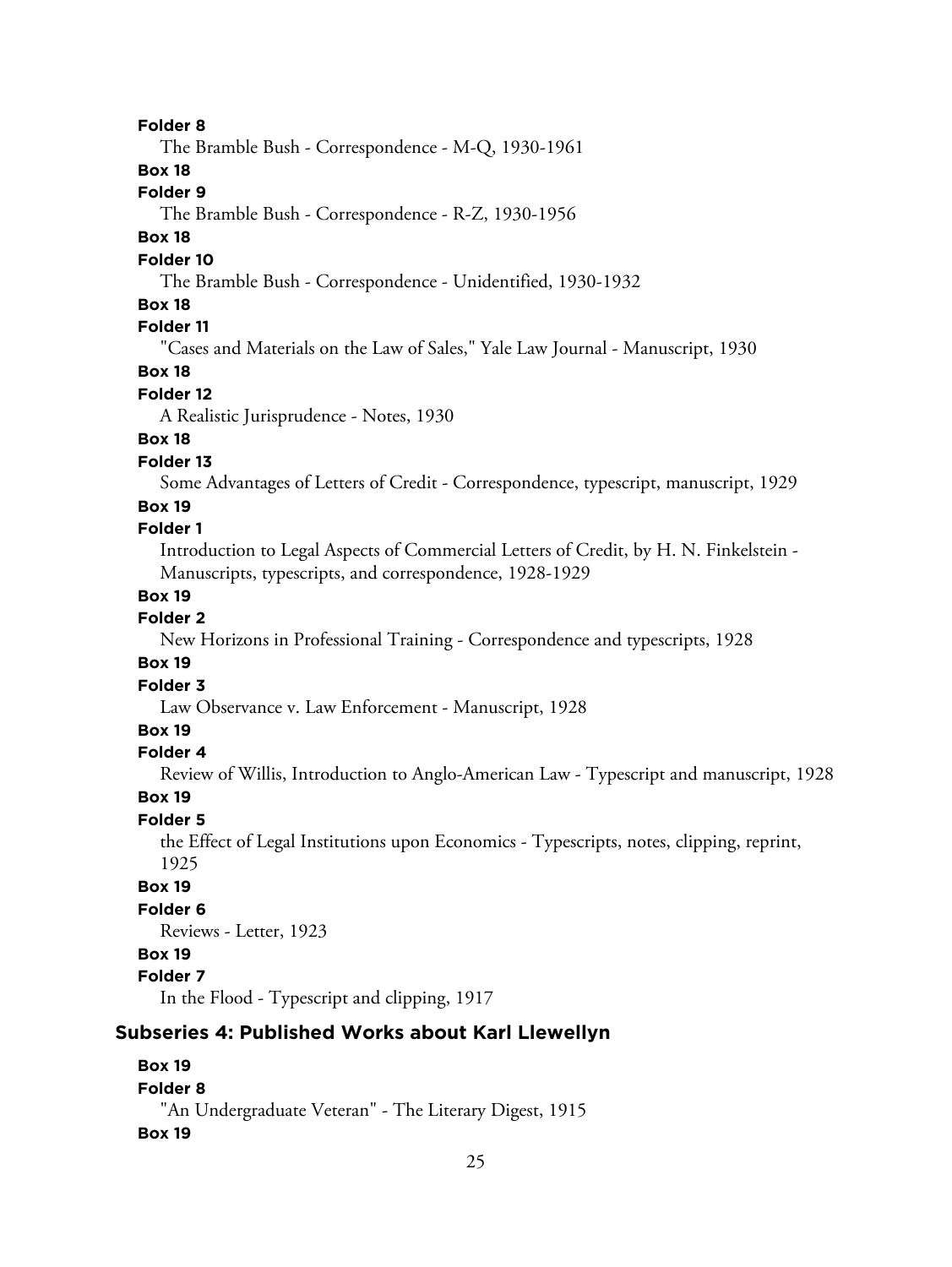Jerome Hall, "Law as a Social Discipline," Temple Law Quarterly Volume 7 Number 1 - Reprint with insert, 1932

## **Box 19**

#### **Folder 10**

The Bar Bulletin (Boston) Numbers 75 and 76. Includes discussion about Llewellyn's article, "The Bar Specializes -- With What Results?" 1933

# **Box 19**

#### **Folder 11**

Francis Deak, "The Place of the 'Case'" in the Common and the Civil Law," Tulane Law Review Volume 8 - Reprint, 1934

#### **Box 19**

## **Folder 12**

Carl J. Friedrich, "Remarks on Llewellyn's View of Law, Official Behavior, and Political Science," Political Science Quarterly Volume L Number 3 - Annotated reprint, 1935

## **Box 19**

#### **Folder 13**

Lawrence R. Eno, "Price Movement and Unstated Objections to Defective Performance of Sales Contracts," Yale Law Journal - Reprint, 1935

## **Box 19**

#### **Folder 14**

Rufus C. Harris, "Idealism Emergent in Jurisprudence," Tulane Law Review Volume X - Reprint, 1936

#### **Box 19**

#### **Folder 15**

Edwin W. Patterson, "A Required Course in Jurisprudence," The American Law School Review, 1940

## **Box 19**

## **Folder 16**

E. Adamson Hoebel, "Fundamental Legal Concepts as Applied in the Study of Primitive Law," Yale Law Journal Volume 51 Number 6 - Reprint, 1942

#### **Box 19**

#### **Folder 17**

E. Adamson Hoebel, "Section of Anthropology," Transactions of the New York Academy of Sciences, Series II, Volume 5, Number 2 - Reprint, 1942

## **Box 19**

#### **Folder 18**

Harry Kalven, Jr., "Liberal education, the Case System and Jurisprudence," The University of Chicago Law Review Volume 14 Number 2 - Reprint, 1947

## **Box 19**

## **Folder 19**

Journal of the American Judicature Society, Volume 37, Number 4, 1953

## **Box 19**

#### **Folder 20**

Victor G. Rosenblum, Law as a Political Instrument - Pamphlet, 1955

#### **Box 19**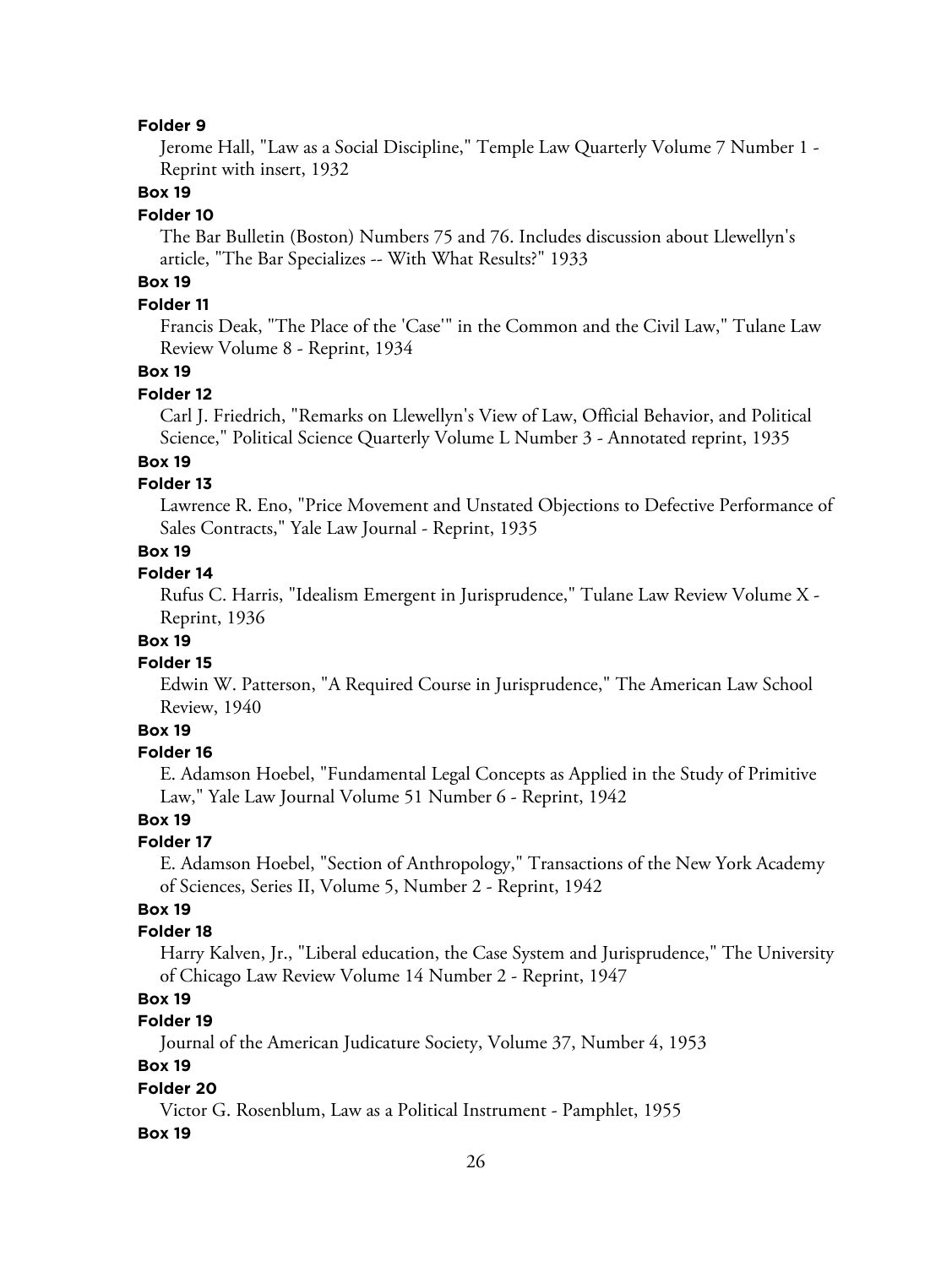Glenn W. Ferguson, "Vocabulary, Veil and Vested Interest: A Dialog," Journal of Legal Education, Volume 10, Number 1 - Reprint, 1957

## **Box 19**

#### **Folder 22**

Edwin W. Patterson, "An Apology for Consideration," Columbia Law Review, Volume 58 - Reprint, 1958

## **Box 19**

## **Folder 23**

"Literal and Therefore Awkward Translation of Relevant Parts of American Legal Literature by Judge Helge Refsum," Nationen - Typescript translation and clipping, 1958

#### **Box 19**

#### **Folder 24**

Transcript of Proceedings, Eleventh Annual Meeting of the Conference of Chief Justices. Includes description of address by Llewellyn, 1959

#### **Box 19**

#### **Folder 25**

Charles H. Oldfather, Jr., "Complexity, Concentration and Children -- The Significance of Insurance Law," Kansas Law Review Volume 9 - Reprint, 1960

#### **Box 19**

#### **Folder 26**

Sterry R. Waterman, "Book Review" of The Common Law Tradition: Deciding Appeals, American Bar Association Journal Volume 26 Number 11, 1960

## **Box 19**

#### **Folder 27**

James O. Monroe, "The Supreme Court on Trial: A Perspective," The Hastings Law Journal, Volume 11 Number 4 - Reprint, 1960

# **Box 20**

#### **Folder 1**

"Law - Studied as an Art," The Chicago Maroon - Discussion of Llewellyn's address on practical training at a university - Clipping, 1961

# **Box 20**

#### **Folder 2**

James S. Eustice and Charles S. Lyon, "Federal Income Taxation," New York University Law Review Volume 36 Number 3 - Reprint, 1961

# **Box 20**

#### **Folder 3**

Journal of the American Judicature Society Volume 45 Number 3. Includes summaries of book reviews of Llewellyn's The Common Law Tradition, 1961

# **Box 20**

# **Folder 4**

J. Warren Madden, "Book Review" of The Common Law Tradition: Deciding Appeals, The Catholic University of America Law Review Volume 10 Number 2, 1961

#### **Box 20**

#### **Folder 5**

The Reporter, 1961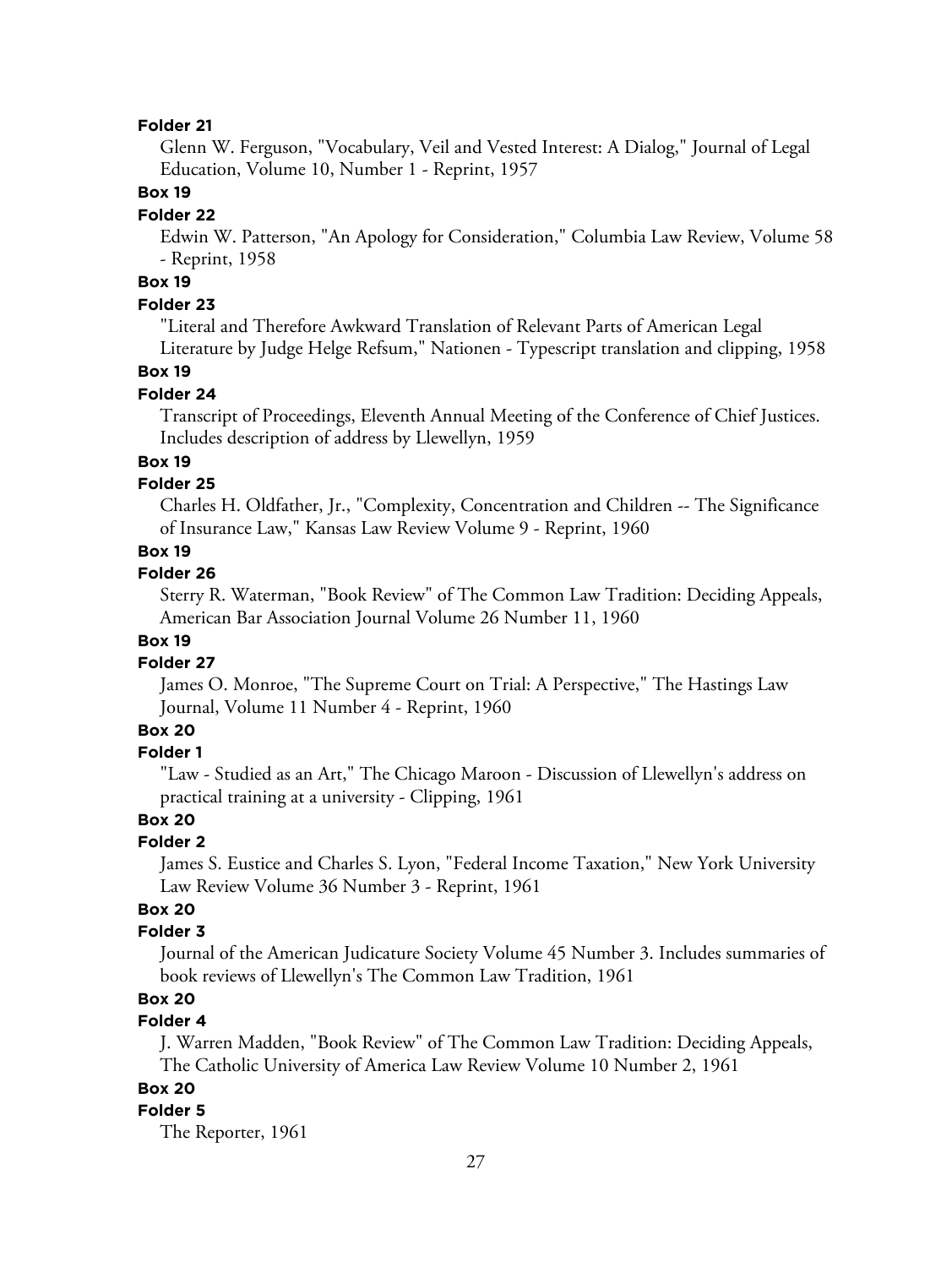#### **Folder 6**

Stanley D. Rose, "Book Review" of The Judicial Decision: Toward a Theory of Legal Justification by Richard A. Wasserstrom, Minnesota Law Review, Volume 46, 1962

# **Box 20**

# **Folder 7**

"In Memoriam: Karl N. Llewellyn," The University of Chicago Law Review, 1962

# **Box 20**

## **Folder 8**

Reply brief for Pacific Northwest Power Company, In the Matter of Pacific Northwest Power Company, File Number 50-55 before the Securities and Exchange Commission. With 2 letters attached regarding Llewellyn, 1964

#### **Box 20**

## **Folder 9**

The Karl Llewellyn Papers, by William Twining, 1968

#### **Box 20**

## **Folder 10**

Henry B. Anderson, Dissertation - Some Aspects of the Influence of Thomas Edward Scrutton on Anglo-American Law, Wesleyan University, undated

## **Box 20**

## **Folder 11**

The University of Chicago Law Library Staff, "Bibliography of Books, Articles, Monographs, and Reviews of Karl Nickerson Llewellyn," undated

## **Box 20**

#### **Folder 12**

of papers in Karl N. Llewellyn's study, undated

#### **Subseries 5: Published Works of Others, Annotated by Karl Llewellyn**

#### **Box 20**

## **Folder 13**

The Law Quarterly Review, Volume 22 Number 88, 1906

## **Box 21**

## **Folder 1**

Frederic Campbell Woodward, Cases on the Law of Sales of Goods: Selected from Decisions of English and American Courts, 1913

## **Box 21**

#### **Folder 2**

Frederic Campbell Woodward, Cases on the Law of Sales of Goods: Selected from Decisions of English and American Court - Interleaved notes, pages 10-11, undated

## **Box 21**

## **Folder 3**

Frederic Campbell Woodward, Cases on the Law of Sales of Goods: Selected from Decisions of English and American Court - Interleaved notes, pages 14-15, undated

## **Box 21**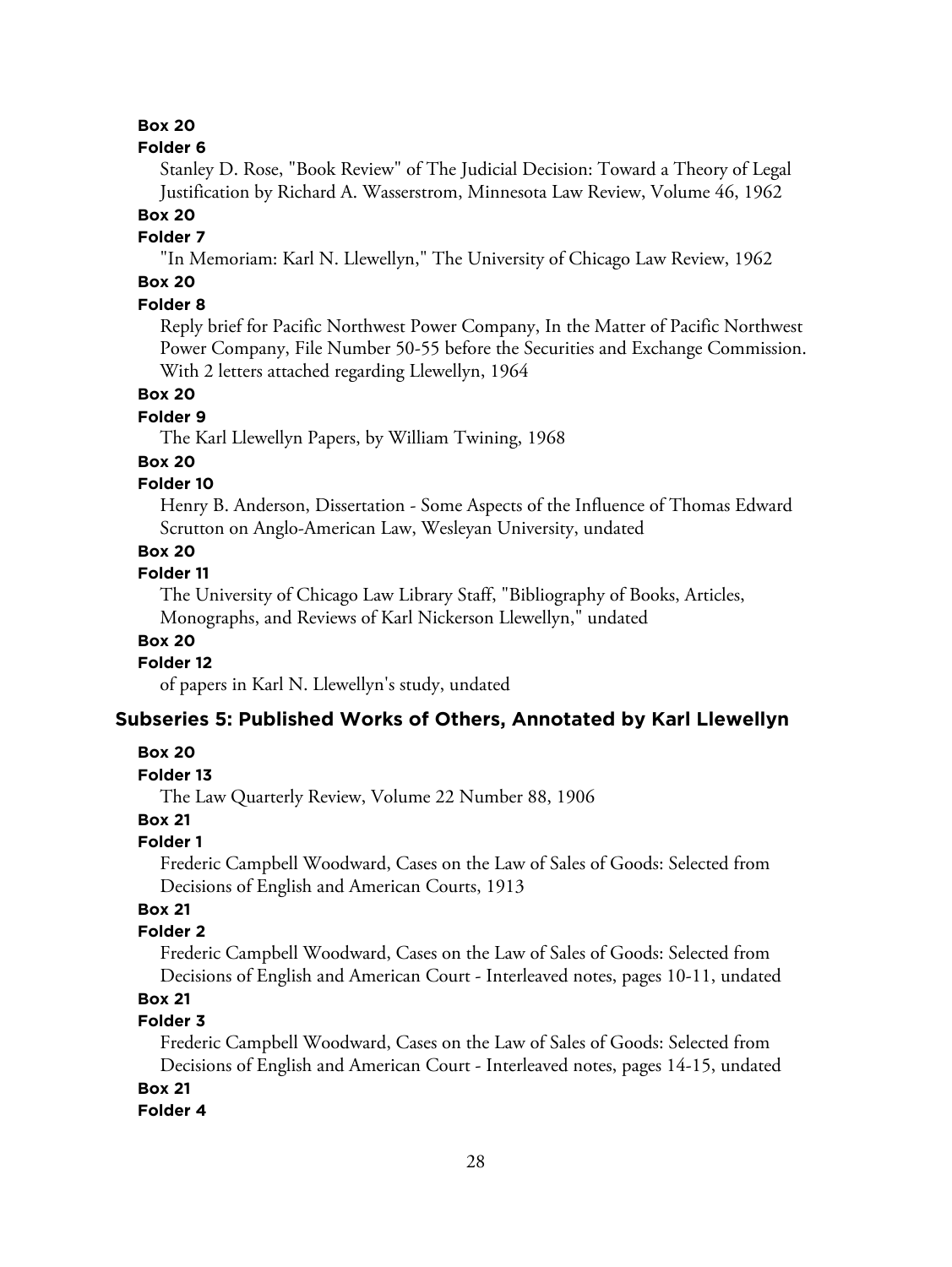Frederic Campbell Woodward, Cases on the Law of Sales of Goods: Selected from Decisions of English and American Court - Interleaved notes, pages 20-21, undated

## **Box 21**

## **Folder 5**

Frederic Campbell Woodward, Cases on the Law of Sales of Goods: Selected from Decisions of English and American Court - Interleaved notes, pages 22-23, undated

# **Box 21**

## **Folder 6**

Frederic Campbell Woodward, Cases on the Law of Sales of Goods: Selected from Decisions of English and American Court - Interleaved notes, pages 24-25, undated

## **Box 21**

#### **Folder 7**

Frederic Campbell Woodward, Cases on the Law of Sales of Goods: Selected from Decisions of English and American Court - Interleaved notes, pages 34-35, undated

## **Box 21**

#### **Folder 8**

Frederic Campbell Woodward, Cases on the Law of Sales of Goods: Selected from Decisions of English and American Court - Interleaved notes, pages 42-43, undated

# **Box 21**

#### **Folder 9**

Frederic Campbell Woodward, Cases on the Law of Sales of Goods: Selected from Decisions of English and American Court - Interleaved notes, pages 44-45, undated

## **Box 21**

#### **Folder 10**

Frederic Campbell Woodward, Cases on the Law of Sales of Goods: Selected from Decisions of English and American Court - Interleaved notes, pages 46-47, undated

## **Box 21**

## **Folder 11**

Frederic Campbell Woodward, Cases on the Law of Sales of Goods: Selected from Decisions of English and American Court - Interleaved notes, pages 74-75, undated

#### **Box 21**

# **Folder 12**

Frederic Campbell Woodward, Cases on the Law of Sales of Goods: Selected from Decisions of English and American Court - Interleaved notes, pages 118-119, undated

## **Box 21**

#### **Folder 13**

Frederic Campbell Woodward, Cases on the Law of Sales of Goods: Selected from Decisions of English and American Court - Interleaved notes, pages 128-129, undated

## **Box 21**

## **Folder 14**

Frederic Campbell Woodward, Cases on the Law of Sales of Goods: Selected from Decisions of English and American Court - Interleaved notes, pages 150-151, undated

## **Box 21**

#### **Folder 15**

Frederic Campbell Woodward, Cases on the Law of Sales of Goods: Selected from Decisions of English and American Court - Interleaved notes, pages 152-153, undated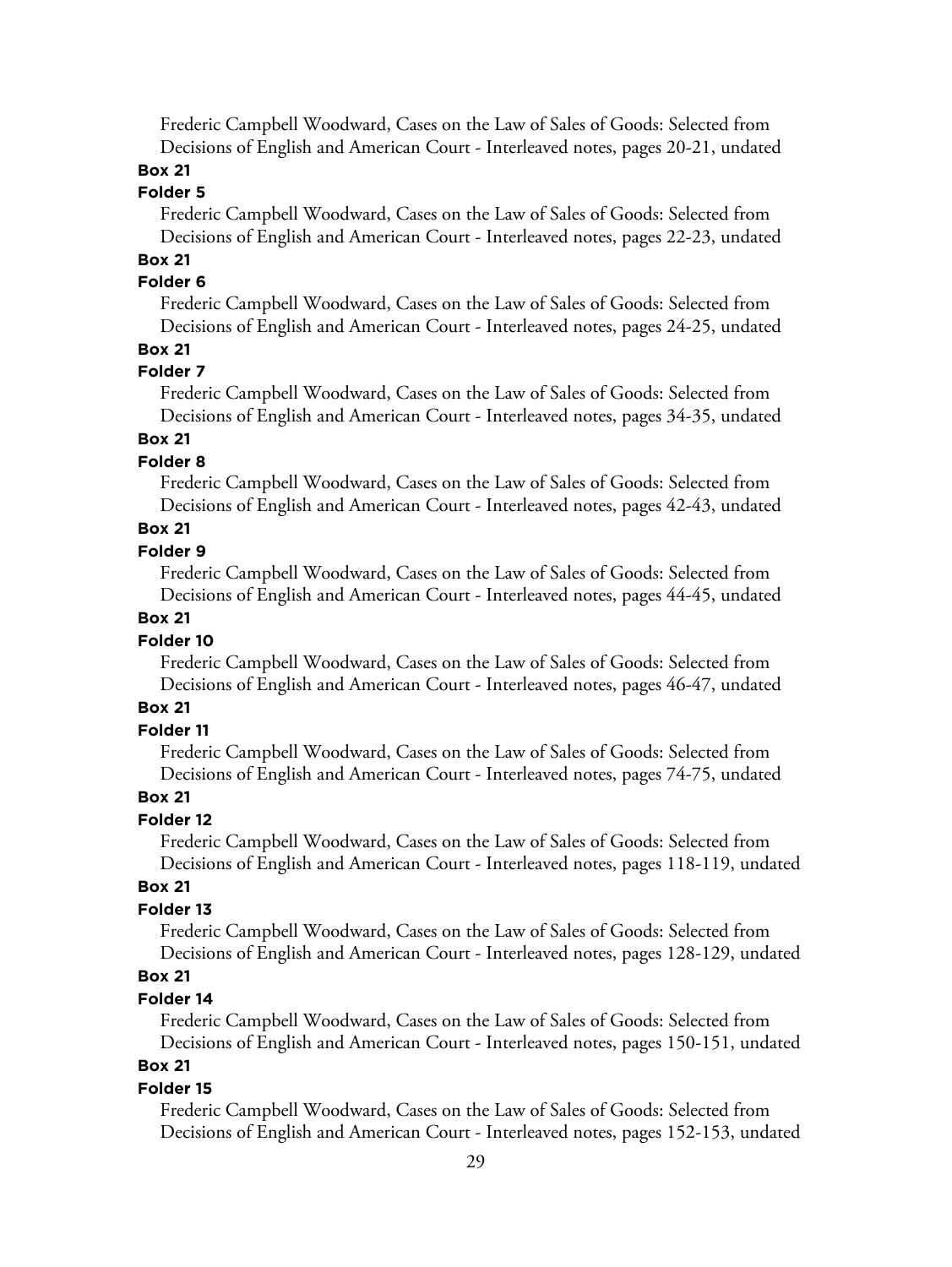#### **Folder 16**

Frederic Campbell Woodward, Cases on the Law of Sales of Goods: Selected from Decisions of English and American Court - Interleaved notes, pages 162-163, undated

## **Box 21**

## **Folder 17**

Frederic Campbell Woodward, Cases on the Law of Sales of Goods: Selected from Decisions of English and American Court - Interleaved notes, pages 180-181, undated

## **Box 21**

# **Folder 18**

Frederic Campbell Woodward, Cases on the Law of Sales of Goods: Selected from Decisions of English and American Court - Interleaved notes, pages 188-189, undated

## **Box 21**

#### **Folder 19**

Frederic Campbell Woodward, Cases on the Law of Sales of Goods: Selected from Decisions of English and American Court - Interleaved notes, pages 236-237, undated

# **Box 21**

#### **Folder 20**

Frederic Campbell Woodward, Cases on the Law of Sales of Goods: Selected from Decisions of English and American Court - Interleaved notes, pages 238-239, undated

## **Box 21**

## **Folder 21**

Frederic Campbell Woodward, Cases on the Law of Sales of Goods: Selected from Decisions of English and American Court - Interleaved notes, pages 240-241, undated

#### **Box 21**

## **Folder 22**

Frederic Campbell Woodward, Cases on the Law of Sales of Goods: Selected from Decisions of English and American Court - Interleaved notes, pages 242-243, undated

## **Box 21**

## **Folder 23**

Frederic Campbell Woodward, Cases on the Law of Sales of Goods: Selected from Decisions of English and American Court - Interleaved notes, pages 274-275, undated

## **Box 21**

#### **Folder 24**

Frederic Campbell Woodward, Cases on the Law of Sales of Goods: Selected from Decisions of English and American Court - Interleaved notes, pages 310-311, undated

## **Box 21**

#### **Folder 25**

Frederic Campbell Woodward, Cases on the Law of Sales of Goods: Selected from Decisions of English and American Court - Interleaved notes, pages 314-315, undated

# **Box 21**

## **Folder 26**

Frederic Campbell Woodward, Cases on the Law of Sales of Goods: Selected from Decisions of English and American Court - Interleaved notes, pages 338-339, undated

## **Box 21**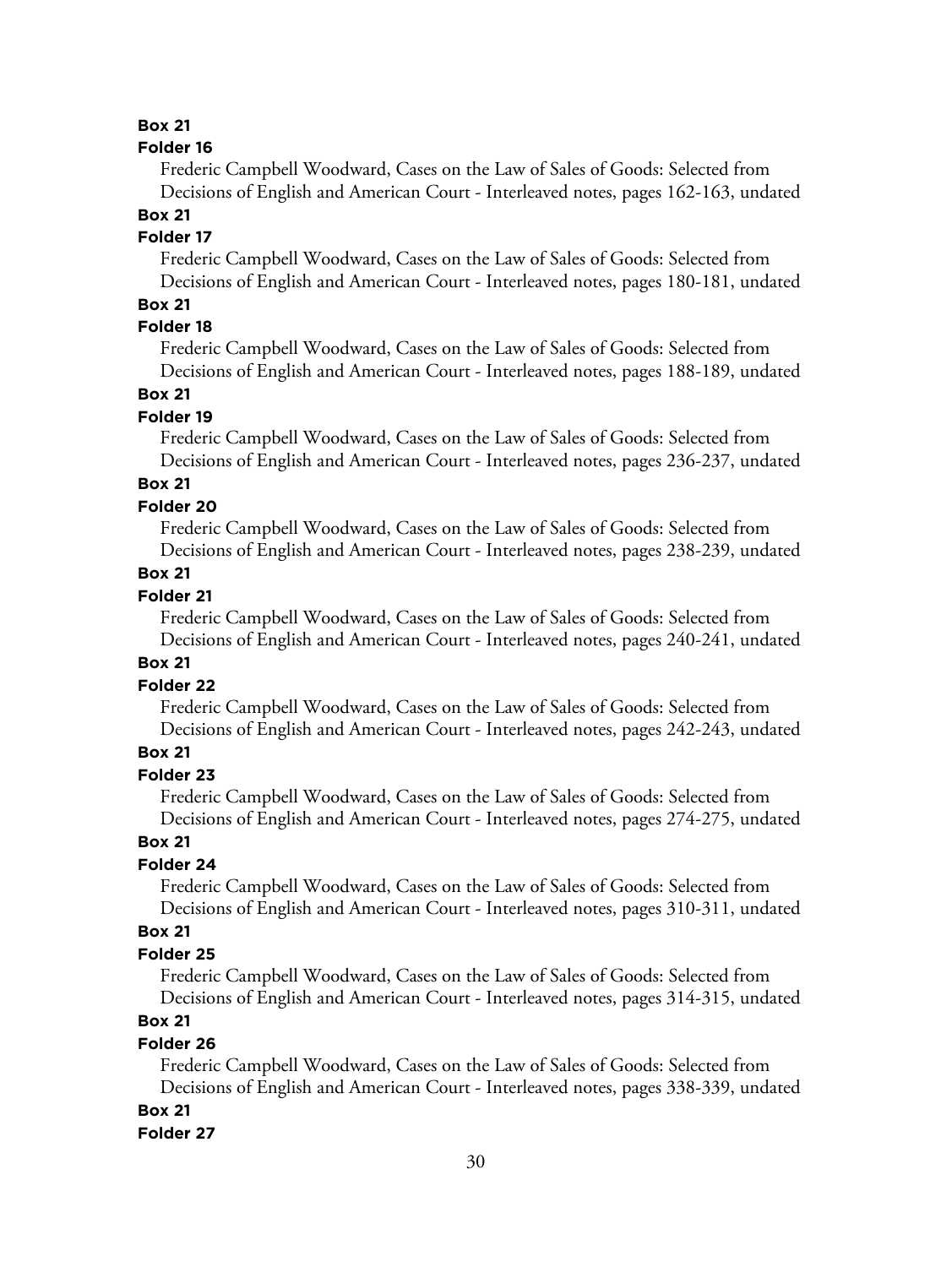Frederic Campbell Woodward, Cases on the Law of Sales of Goods: Selected from Decisions of English and American Court - Interleaved notes, pages 346-347, undated

## **Box 21**

## **Folder 28**

Frederic Campbell Woodward, Cases on the Law of Sales of Goods: Selected from Decisions of English and American Court - Interleaved notes, pages 362-363, undated

# **Box 21**

## **Folder 29**

Frederic Campbell Woodward, Cases on the Law of Sales of Goods: Selected from Decisions of English and American Court - Interleaved notes, pages 384-385, undated

#### **Box 21**

#### **Folder 30**

Frederic Campbell Woodward, Cases on the Law of Sales of Goods: Selected from Decisions of English and American Court - Interleaved notes, pages 436-437, undated

## **Box 21**

#### **Folder 31**

Frederic Campbell Woodward, Cases on the Law of Sales of Goods: Selected from Decisions of English and American Court - Interleaved notes, pages 590-591, undated

## **Box 21**

#### **Folder 32**

Frederic Campbell Woodward, Cases on the Law of Sales of Goods: Selected from Decisions of English and American Court - Interleaved notes, pages 600-601, undated

## **Box 21**

#### **Folder 33**

Frederic Campbell Woodward, Cases on the Law of Sales of Goods: Selected from Decisions of English and American Court - Interleaved notes, pages 718-719, undated

## **Box 21**

## **Folder 34**

Frederic Campbell Woodward, Cases on the Law of Sales of Goods: Selected from Decisions of English and American Court - Interleaved notes, pages 768-769, undated

#### **Box 21**

## **Folder 35**

Frederic Campbell Woodward, Cases on the Law of Sales of Goods: Selected from Decisions of English and American Court - Photocopied interleaved notes, undated

## **Box 22**

## **Folder 1**

Frederick J. Teggart, Prolegomena to History, University of California Publications in History, Volume 4 Number 3, 1916

# **Box 22**

#### **Folder 2**

Walter Wheeler Cook, "The Alienability of Choses in Action," Harvard Law Review, Volume 30 Number 5 - Reprint, 1917; and Walter Wheeler Cook, "The Alienability of Choses in Action," Harvard Law Review, Volume 29 Number 8, 1916

#### **Box 22**

#### **Folder 3**

Robert H. Treman, Trade Acceptances, 1917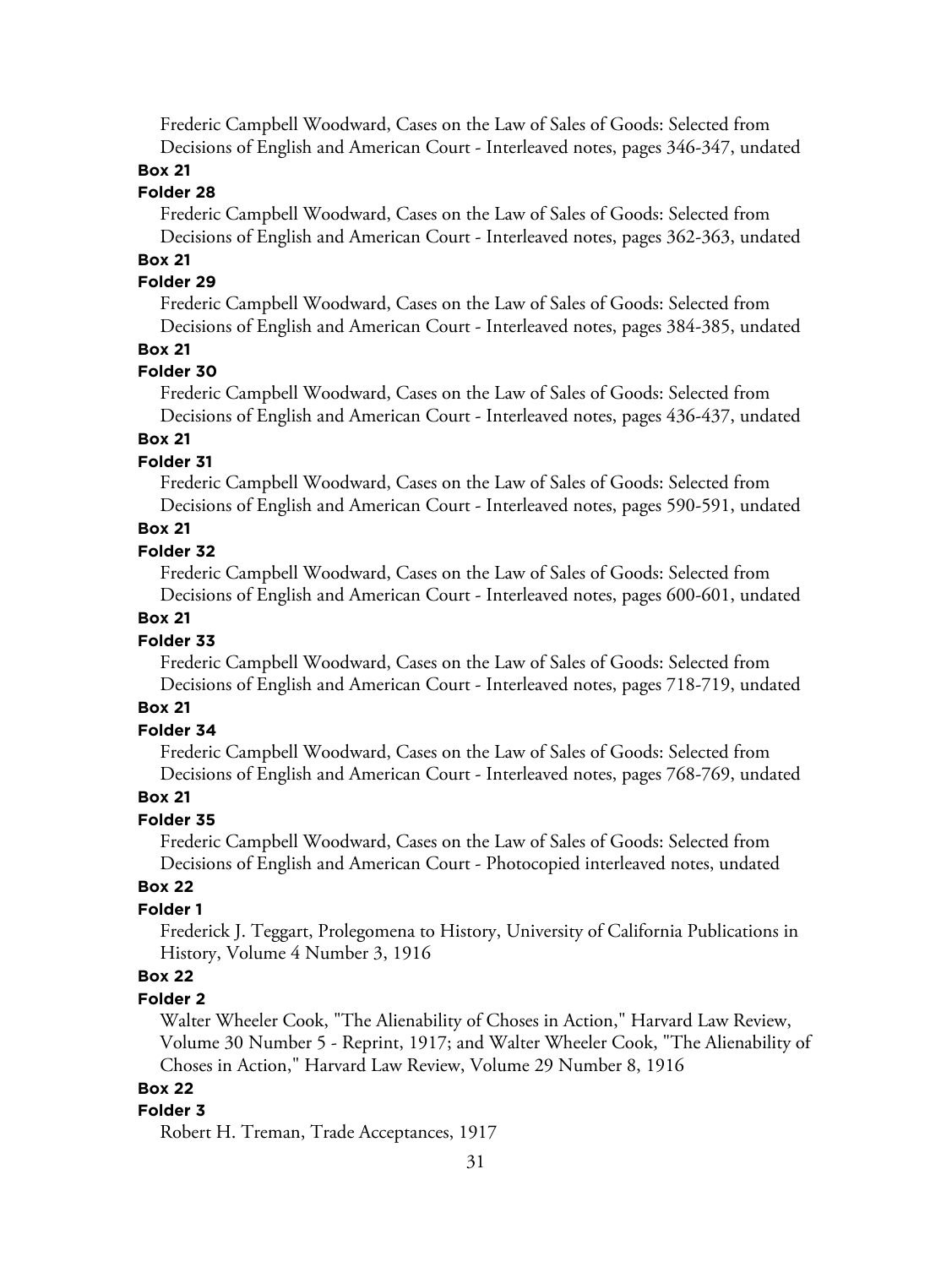#### **Folder 4**

Franz Erner, Gesellschaftliche und staatliche Strafjustiz - Pamphlet, 1918

# **Box 22**

#### **Folder 5**

Reginald Heber Smith, The Carnegie Foundation for the Advancement of Teaching; Justice and the Poor, 1919

# **Box 22**

## **Folder 6**

Roscoe Pound, Outlines of Lectures on Jurisprudence, 1920

## **Box 22**

#### **Folder 7**

Thomas Reed Powell, "How Philosophers May be Useful to Society," The International Journal of Ethics, Volume 31 - Reprint, 1921

# **Box 22**

## **Folder 8**

Corbin, Cases on Contracts - Llewellyn's classroom copy, 1921

## **Box 23**

# **Folder 1**

Corbin, Cases on Contracts - Inserted teaching materials, front cover, 1935-1937

# **Box 23**

# **Folder 2**

Corbin, Cases on Contracts - Inserted teaching materials, pages 12-13, 1936

# **Box 23**

# **Folder 3**

Corbin, Cases on Contracts - Inserted teaching materials, pages 18-19, 1933

## **Box 23**

# **Folder 4**

Corbin, Cases on Contracts - Inserted teaching materials, pages 76-77, undated

# **Box 23**

#### **Folder 5**

Corbin, Cases on Contracts - Inserted teaching materials, pages 98-99, 1935

## **Box 23**

## **Folder 6**

Corbin, Cases on Contracts - Inserted teaching materials, pages 130-131, 1937

# **Box 23**

## **Folder 7**

Corbin, Cases on Contracts - Inserted teaching materials, pages 136-137, undated **Box 23**

#### **Folder 8**

Corbin, Cases on Contracts - Inserted teaching materials, pages 148-149, undated

# **Box 23**

# **Folder 9**

Corbin, Cases on Contracts - Inserted teaching materials, pages 180-181, undated **Box 23 Folder 10**

#### 32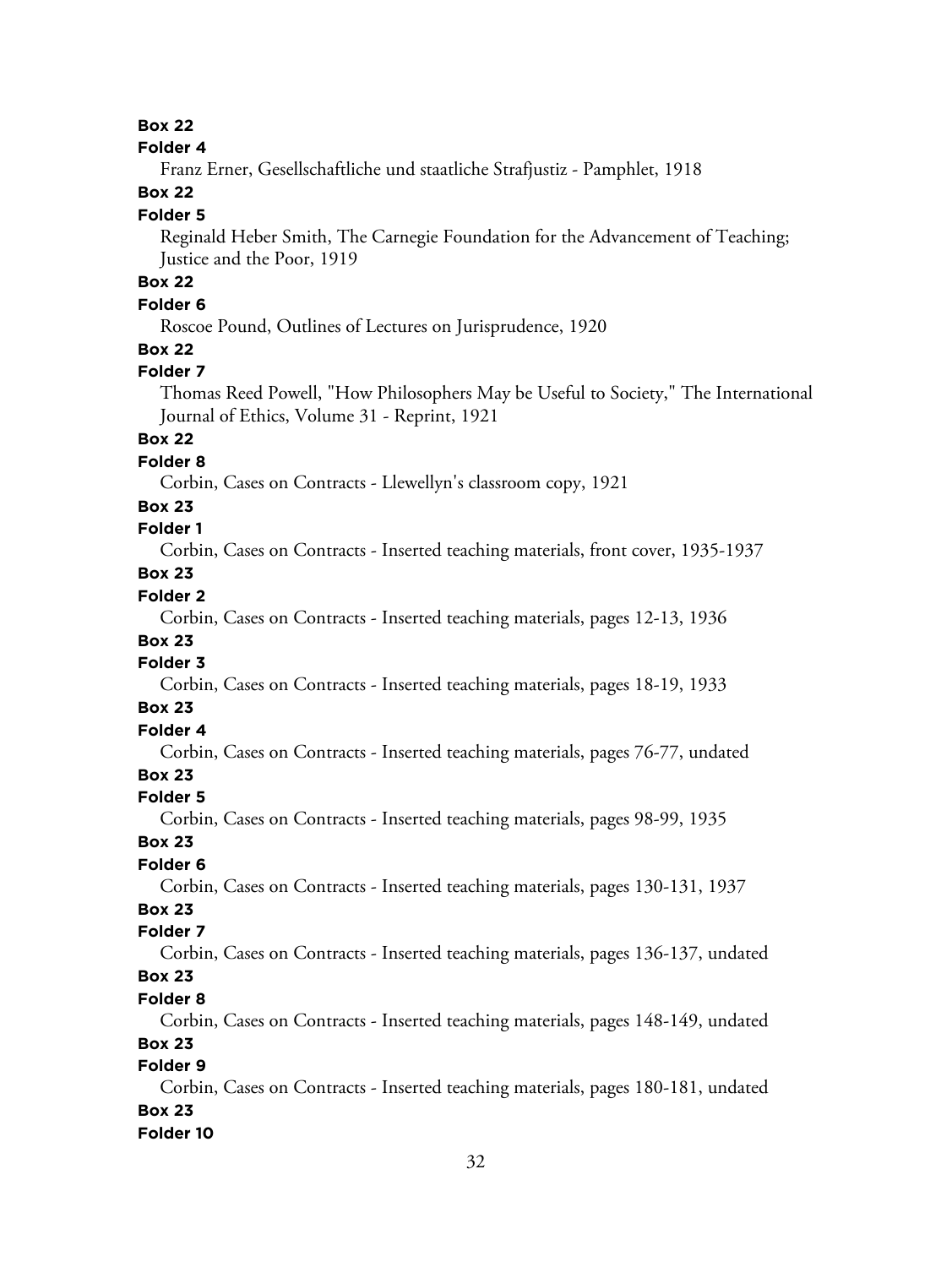|                      | Corbin, Cases on Contracts - Inserted teaching materials, pages 204-205, undated |  |  |  |
|----------------------|----------------------------------------------------------------------------------|--|--|--|
| <b>Box 23</b>        |                                                                                  |  |  |  |
| Folder 11            |                                                                                  |  |  |  |
|                      | Corbin, Cases on Contracts - Inserted teaching materials, pages 236-237, undated |  |  |  |
| <b>Box 23</b>        |                                                                                  |  |  |  |
| Folder 12            |                                                                                  |  |  |  |
|                      | Corbin, Cases on Contracts - Inserted teaching materials, pages 256-257, undated |  |  |  |
| <b>Box 23</b>        |                                                                                  |  |  |  |
| Folder 13            |                                                                                  |  |  |  |
|                      | Corbin, Cases on Contracts - Inserted teaching materials, pages 268-269, undated |  |  |  |
| <b>Box 23</b>        |                                                                                  |  |  |  |
| Folder 14            |                                                                                  |  |  |  |
|                      | Corbin, Cases on Contracts - Inserted teaching materials, pages 270-271, undated |  |  |  |
| <b>Box 23</b>        |                                                                                  |  |  |  |
| Folder 15            |                                                                                  |  |  |  |
|                      | Corbin, Cases on Contracts - Inserted teaching materials, pages 280-281, undated |  |  |  |
| <b>Box 23</b>        |                                                                                  |  |  |  |
| Folder 16            |                                                                                  |  |  |  |
|                      | Corbin, Cases on Contracts - Inserted teaching materials, pages 282-283, undated |  |  |  |
| <b>Box 23</b>        |                                                                                  |  |  |  |
| Folder 17            |                                                                                  |  |  |  |
|                      | Corbin, Cases on Contracts - Inserted teaching materials, pages 284-285, undated |  |  |  |
| <b>Box 23</b>        |                                                                                  |  |  |  |
| Folder <sub>18</sub> |                                                                                  |  |  |  |
|                      | Corbin, Cases on Contracts - Inserted teaching materials, pages 292-293, undated |  |  |  |
| <b>Box 23</b>        |                                                                                  |  |  |  |
| Folder 19            |                                                                                  |  |  |  |
|                      | Corbin, Cases on Contracts - Inserted teaching materials, pages 290-293, undated |  |  |  |
| <b>Box 23</b>        |                                                                                  |  |  |  |
| Folder 20            |                                                                                  |  |  |  |
|                      | Corbin, Cases on Contracts - Inserted teaching materials, pages 330-331, 1935    |  |  |  |
| <b>Box 23</b>        |                                                                                  |  |  |  |
| Folder 21            |                                                                                  |  |  |  |
|                      | Corbin, Cases on Contracts - Inserted teaching materials, pages 350-351, undated |  |  |  |
| <b>Box 23</b>        |                                                                                  |  |  |  |
| Folder 22            |                                                                                  |  |  |  |
|                      | Corbin, Cases on Contracts - Inserted teaching materials, pages 382-383, 1933    |  |  |  |
| <b>Box 23</b>        |                                                                                  |  |  |  |
| Folder 23            |                                                                                  |  |  |  |
|                      | Corbin, Cases on Contracts - Inserted teaching materials, pages 394-395, undated |  |  |  |
| <b>Box 23</b>        |                                                                                  |  |  |  |
| Folder 24            |                                                                                  |  |  |  |
|                      | Corbin, Cases on Contracts - Inserted teaching materials, pages 402-403, 1935    |  |  |  |
| <b>Box 23</b>        |                                                                                  |  |  |  |
| Folder 25            |                                                                                  |  |  |  |
|                      | Corbin, Cases on Contracts - Inserted teaching materials, pages 760-761, undated |  |  |  |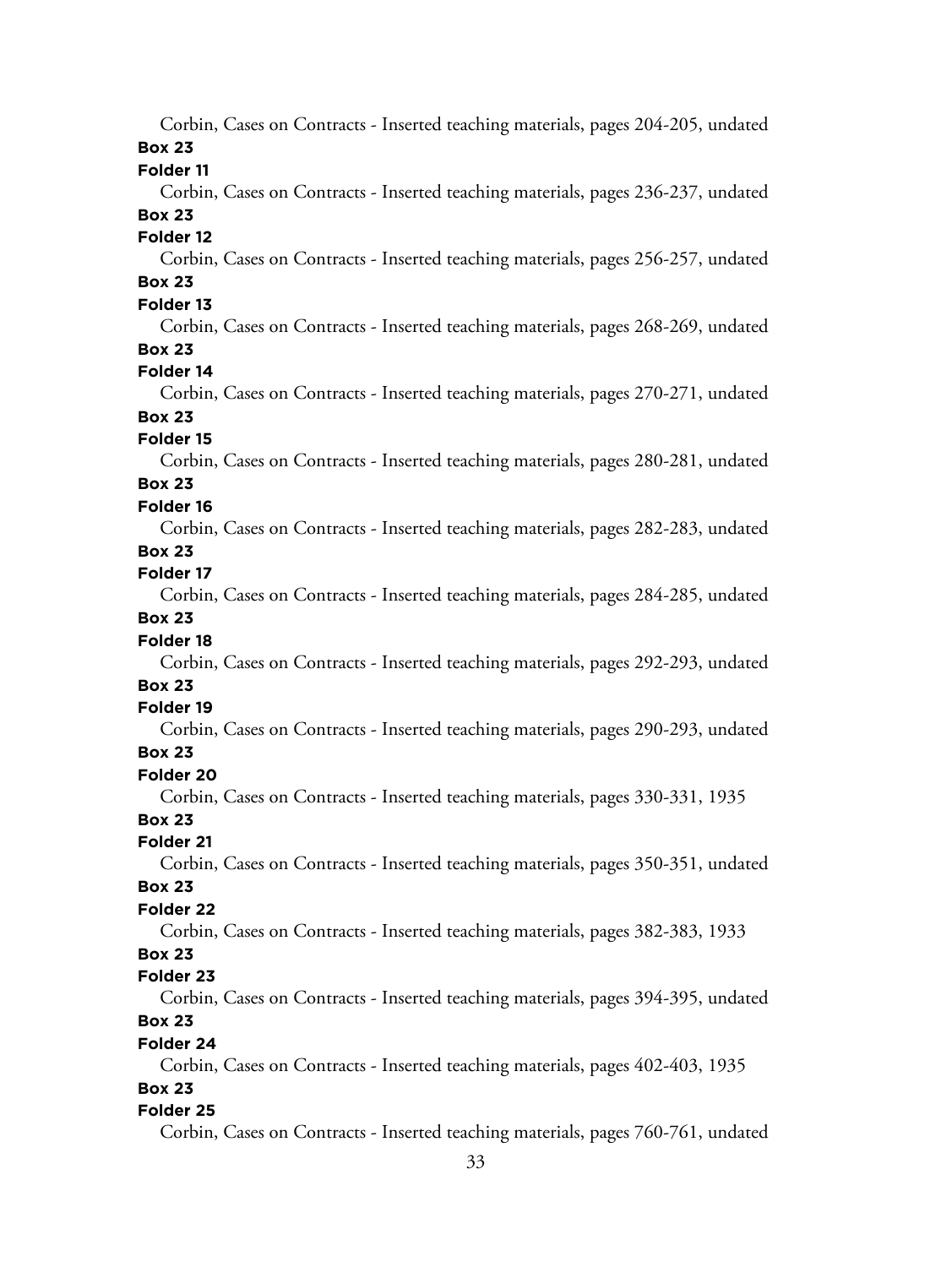#### **Folder 26**

Corbin, Cases on Contracts - Inserted teaching materials, pages 916-917, 1934 and undated

## **Box 23**

## **Folder 27**

Corbin, Cases on Contracts - Inserted teaching materials, pages 1000-1001, 1935

# **Box 23**

# **Folder 28**

Corbin, Cases on Contracts - Inserted teaching materials, pages 1020-1021, undated **Box 23**

#### **Folder 29**

Corbin, Cases on Contracts - Inserted teaching materials, pages 1026-1027, undated **Box 23**

# **Folder 30**

Corbin, Cases on Contracts - Inserted teaching materials, pages 1034-1035, undated

## **Box 23**

#### **Folder 31**

Corbin, Cases on Contracts - Inserted teaching materials, pages 1074-1075, 1935

## **Box 23**

# **Folder 32**

Corbin, Cases on Contracts - Inserted teaching materials, pages 1078-1079, 1935 and undated

## **Box 23**

## **Folder 33**

Corbin, Cases on Contracts - Inserted teaching materials, pages 1200-1201, undated

#### **Box 23**

# **Folder 34**

Corbin, Cases on Contracts - Inserted teaching materials, back covers, 1932-1936

## **Box 23**

#### **Folder 35**

Corbin, Cases on Contracts - Inserted teaching materials - Photocopies

## **Box 23**

## **Folder 36**

Corbin, Cases on Contracts - Inserted teaching materials - Photocopies

#### **Box 23**

#### **Folder 37**

Corbin, Cases on Contracts - Inserted teaching materials - Photocopies

# **Box 23**

# **Folder 38**

Corbin, Cases on Contracts - Inserted teaching materials - Photocopies

## **Box 23**

# **Folder 39**

Corbin, Cases on Contracts - Inserted teaching materials - Photocopies **Box 24 Folder 1**

## 34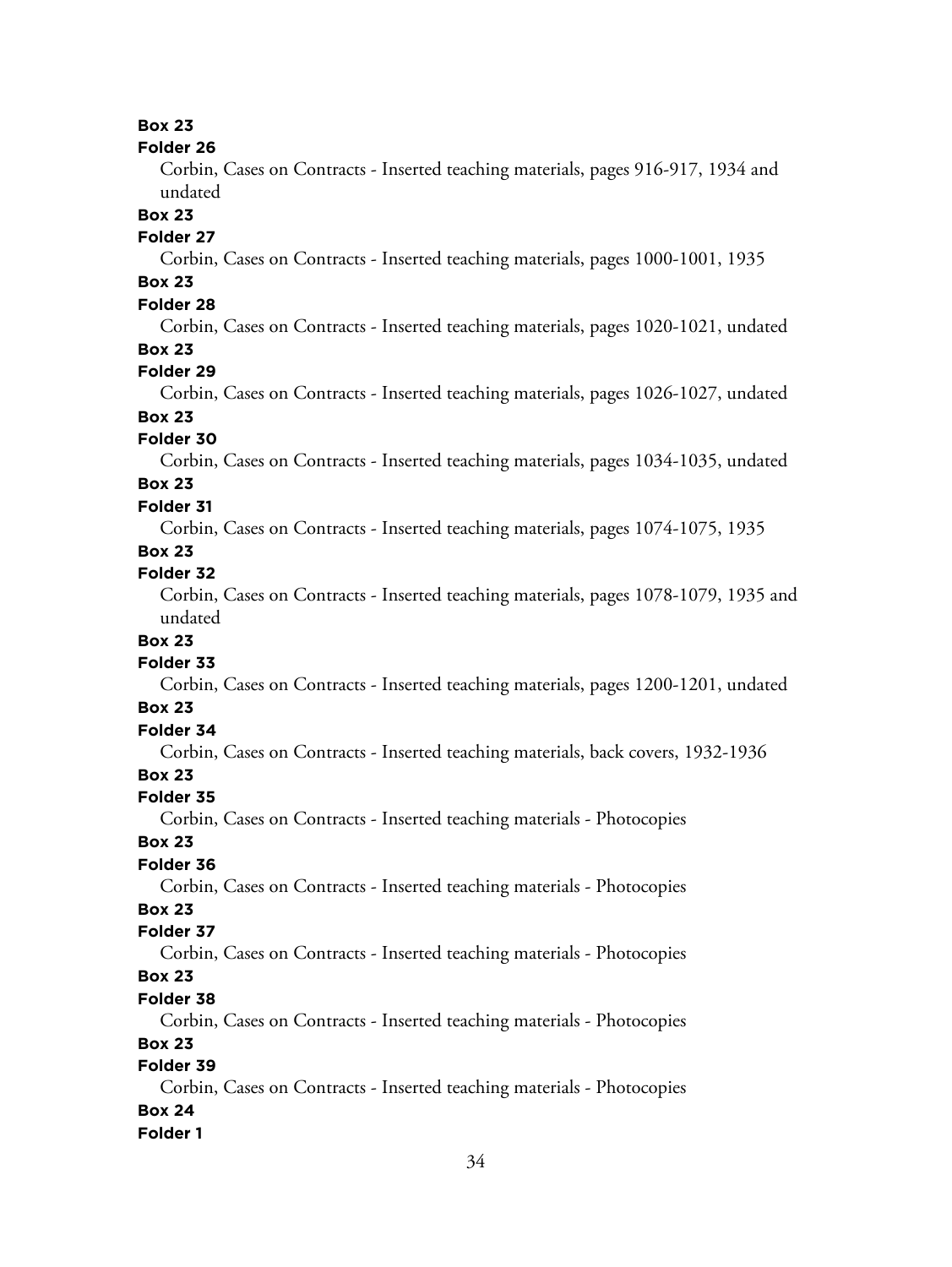Corbin, Cases on Contracts - Inserted teaching materials - Photocopies

## **Box 24**

## **Folder 2**

Corbin, Cases on Contracts - Inserted teaching materials - Photocopies

# **Box 24**

# **Folder 3**

Ludo Moritz Hartmann, Weltgeschichte in Gemeinverstandlicher Darstellung, 1924

# **Box 24**

# **Folder 4**

Young B. Smith, "The Power to Direct a Verdict," Columbia Law Review, Volume 24 Number 2 - Reprint, 1924

## **Box 24**

#### **Folder 5**

Maurice R. Davie, "Immigration and the Declining Birthrate," Scientific Monthly Volume 19 - Reprint, 1924

## **Box 24**

## **Folder 6**

Hugh Evander Willis, The Historical Development of Hebrew Law, 1924

## **Box 24**

## **Folder 7**

Max Wertheimer, Uber Gestalttheorie, 1925

#### **Box 24**

# **Folder 8**

Erich Vogelin, Ueber Die Form Des Amerikanischen Geistes, 1928

#### **Box 24**

## **Folder 9**

Felix Krueger, Zur Entwicklungspsychologie Des Rechts - Reprint, 1926

## **Box 24**

#### **Folder 10**

Heinz Rosenthal, Dissertation - Die Auszahlung, 1927

#### **Box 24**

#### **Folder 11**

Eugen Rosenstock, Unser Volksname Deutsch und die Aufhebung des Hertzotums Bayern, 1928

## **Box 24**

## **Folder 12**

John L. Grant, "The Single Standard in Grading," Columbia Law Review, Volume 29 Number 7 - Reprint, 1929

## **Box 24**

## **Folder 13**

Samuel Klaus, "Identification of the Holder and Tender of Receipt on the Counter -- Presentation of Checks," Minnesota Law Review Volume 18 - Reprint, 1929

## **Box 24**

#### **Folder 14**

Paul Koschaker, Forschungen und Ergebnisse in den Keilschriftlichen Rechtsquellen, 1929 **Box 24**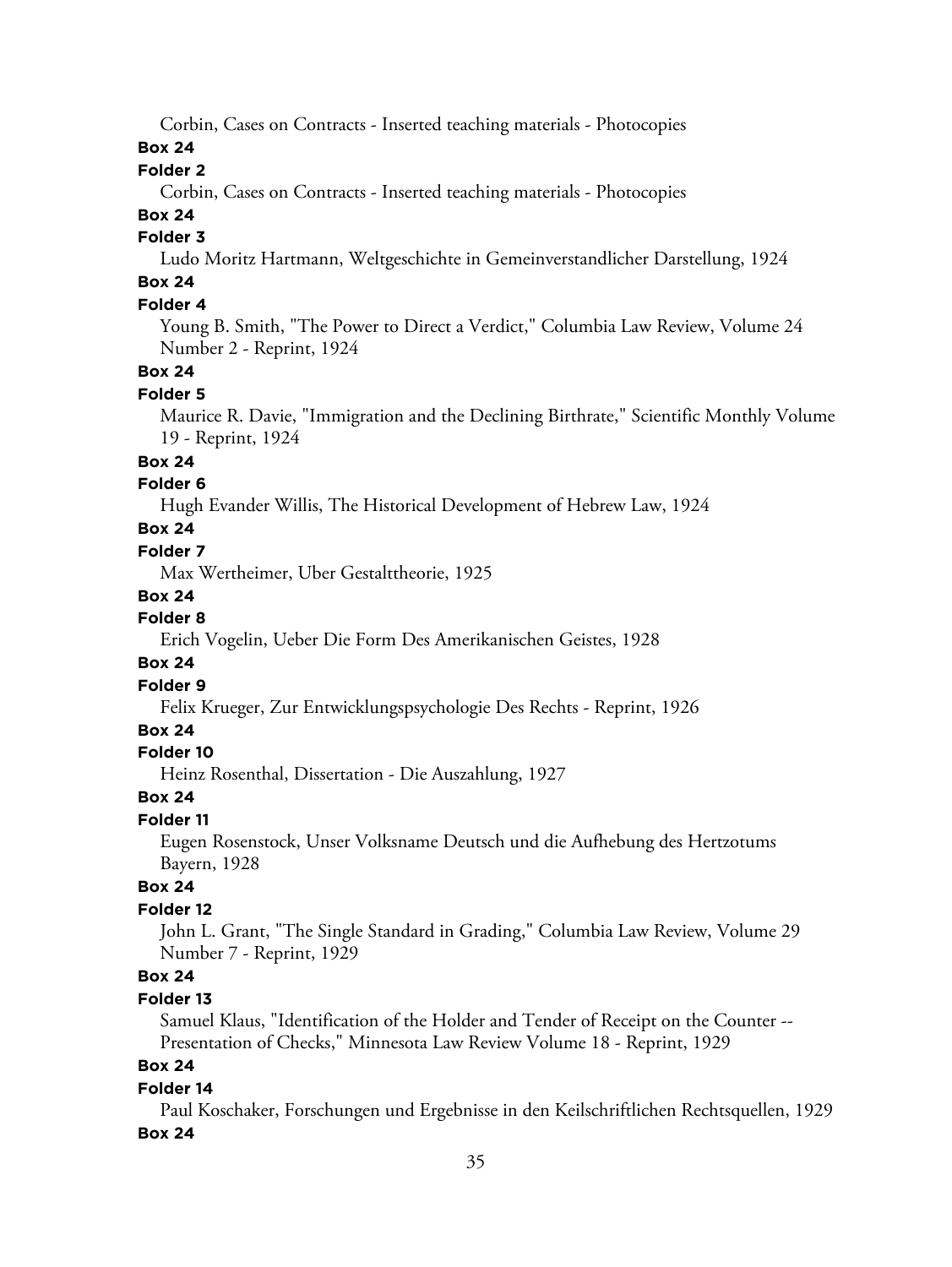Dorothy Swaine Thomas, "Statistics in Social Research," The American Journal of Sociology, Volume 35 Number 1 - Reprint, 1929

## **Box 25**

#### **Folder 1**

Samuel Williston, Some Modern Tendencies in the Law - Includes letter from Williston, 1929-1930

# **Box 25**

## **Folder 2**

Karl Blomener, Recht und Gericht in England und in Deutschland, 1930

## **Box 25**

#### **Folder 3**

Young B. Smith, The Bases of Juristic Thought during the Last Quarter-Century, 1930

# **Box 25**

#### **Folder 4**

John Wolff, Die Haftung des Verkaufers einer fremden beweglichen sache in den Vereinigten Staaten von Amerika in Vergleichung mit dem Deutschen Burgerlichen Recht, 1930

#### **Box 25**

#### **Folder 5**

William Clark, William O. Douglas and Dorothy S. Thomas, "The Business Failures Project -- A Problem in Methodology," Yale Law Journal - Reprint, 1930 and William O. Douglas and Dorothy S. Thomas, "The Business Failures Project -- II: An Analysis of Methods of Investigation," Yale Law Journal - Reprint, 1931

#### **Box 25**

#### **Folder 6**

L. L. Fuller, "Legal Fictions," Illinois Law Review, Volume 25 Numbers 4 and 8 - Reprints, 1931

## **Box 25**

#### **Folder 7**

Paul Koschaker, Uber Einige Griechische Rechtsurkunden aus den Ostlichen Randgebieten des Hellenismus, 1931

## **Box 25**

#### **Folder 8**

Heinrich Mitteis, Zum Schuld-und Handels recht der Kreuzfahrerstaaten, 1931

# **Box 25**

## **Folder 9**

Wayne L. Morse, "A Survey of the Grand Jury System," Oregon Law Review, 1931

# **Box 25**

# **Folder 10**

Eugen Ulmer, Sinnzusammenhange im modernen Wettbewerbsrech, 1932

## **Box 25**

## **Folder 11**

Morris L. Ernst, "If I Were a (Constitutional) Dictator," The Nation, Volume 134 Number 3471 - Clipping, 1932

#### **Box 25**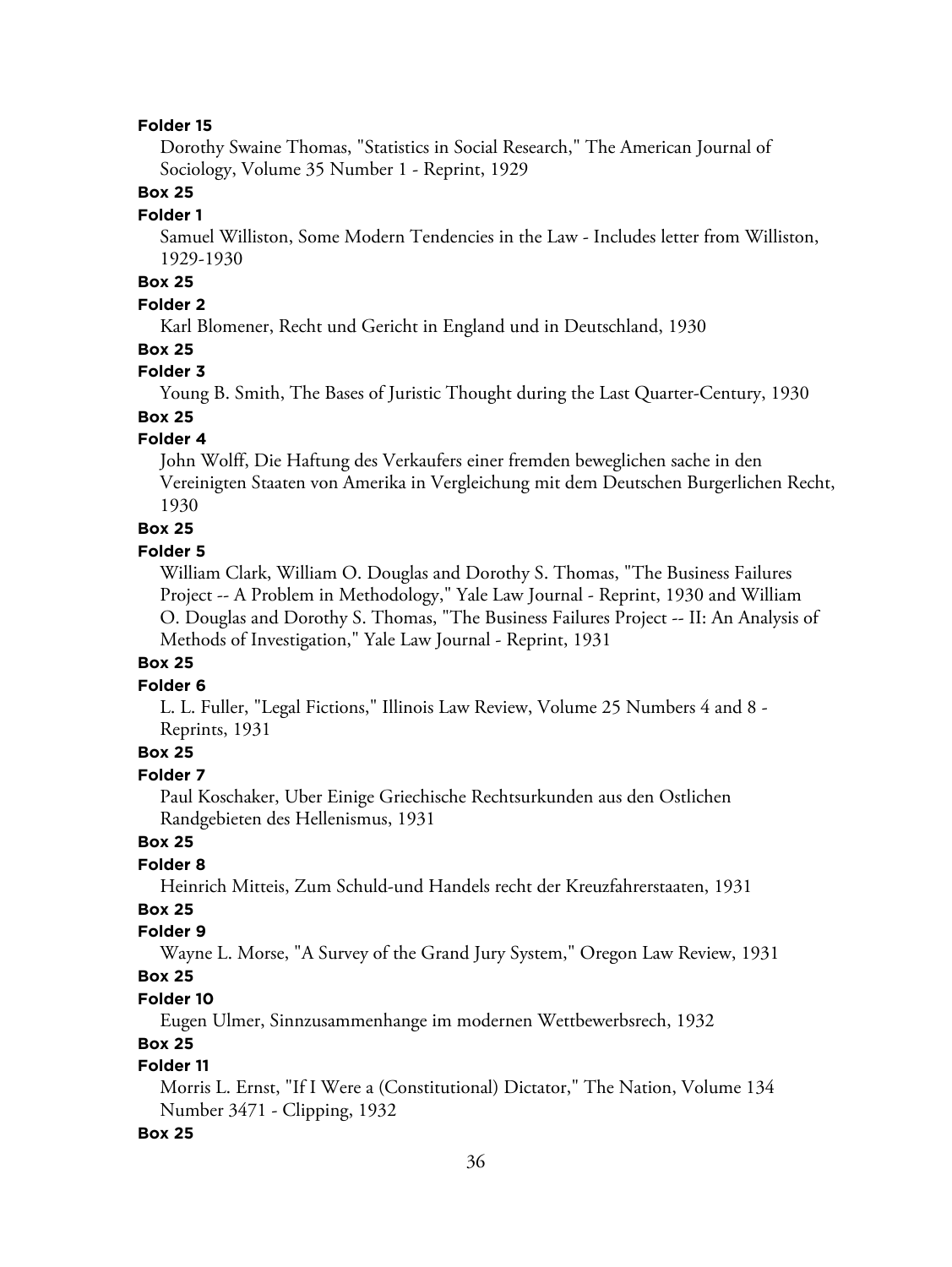Edgar Noble Durfee, "Broadening Legal Education," Michigan Law Review, Volume 31 Number 2 - Reprint, 1932

## **Box 25**

#### **Folder 13**

Hermann Kantorowicz, "The Concept of the State," Economica - Reprint, 1932

# **Box 25**

## **Folder 14**

Philip J. Wickser, Theodore Francis Green and Robert T. McCracken, Hurdles in the Path of a Candidate for Admission to the Bar, 1933

#### **Box 25**

#### **Folder 15**

Philip James McCook, Trial and the Art of Advocacy - Reprint of address, 1933

# **Box 25**

## **Folder 16**

Hermann Kantorowicz, "Some Rationalism About Realism," Yale Law Journal - Preprint, 1934

#### **Box 25**

#### **Folder 17**

Richard Thurnwald, Die Menschliche Gesellschaft, 1934

## **Box 25**

# **Folder 18**

State Law Jumble and Gazeteer, 1935

#### **Box 25**

## **Folder 19**

Revue Internationale de la Theorie du Droit, Volume 10 Number 1, 1936

## **Box 25**

## **Folder 20**

Mitchell Franklin, "Concerning the Historic Importance of Edward Livingston," Tulane Law Review, Volume 11 - Reprint, 1937

## **Box 26**

#### **Folder 1**

The Economics of the Legal Profession, 1938

## **Box 26**

### **Folder 2**

The Journal of Philosophy, Volume 35 Number 20, 1938

#### **Box 26**

#### **Folder 3**

Jane Richardson, Dissertation: Status and the Prosecution of Crime Among the Kiowa Indians, Columbia University, 1938

# **Box 26**

#### **Folder 4**

North Eastern Reporter, 22, Number 5, September 13, 1939

### **Box 26**

#### **Folder 5**

Law and Contemporary Problems, Volume 7 Number 1, 1940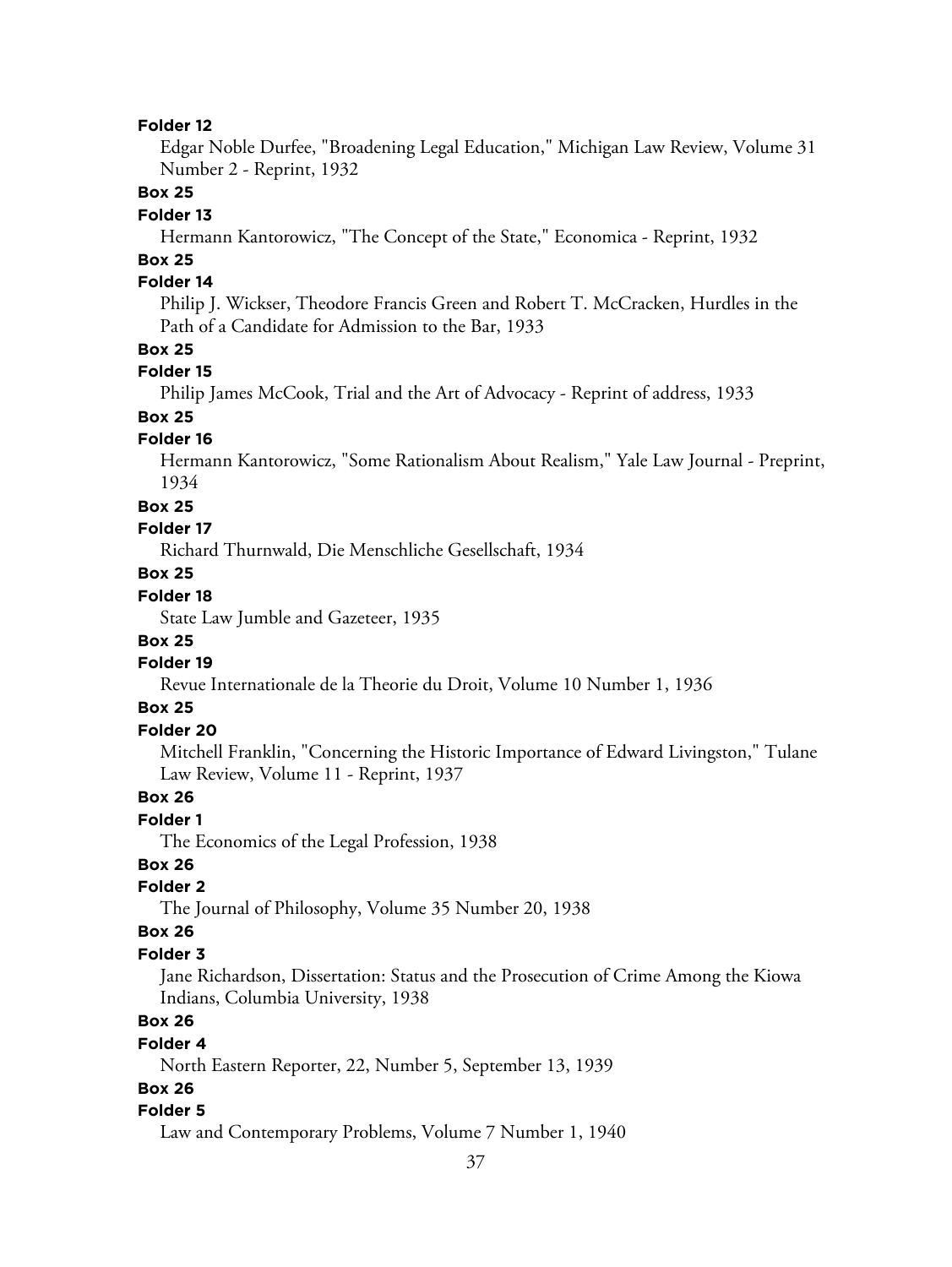#### **Folder 6**

Sam Buss Warner, "Investigating the Law of Arrest," Journal of Criminal Law and Criminology, Volume 31 Number 1 - Reprint, 1940

# **Box 26**

## **Folder 7**

Georges Gurvitch, "Major Problems of the Sociology of Law," Journal of Social Philosophy, Volume 6 Number 3 - Reprint, 1941

## **Box 26**

# **Folder 8**

Malcom S. Mason, "The Utility of Consideration - A Comparative View," Columbia Law Review - Reprint, 1941

#### **Box 26**

#### **Folder 9**

Transcript of Record, Lonnie E. Smith v. S.E. Allwright and James J. Liuzza, United States Court of Appeals, 5th Circuit, No. 10382 and notes, 1942

# **Box 26**

## **Folder 10**

Max Radin, "A Short Way with Statutes," Harvard Law Review, Volume 56 Number 3 - Reprint, 1942

## **Box 26**

## **Folder 11**

Bulletin of the American Association of University Professors, Volume 28 Number 3, 1942

#### **Box 26**

# **Folder 12**

Piero Calamandrei, Eulogy of Judges - Includes letter from Jack W. Robbins, 1942-1943

## **Box 26**

#### **Folder 13**

National Research Council, Human Factors in Underseas Warfare, 1949; Ernst A. Haggard, "Psychological Causes and Results of Stress,"; Chandler Bennit, "Hate as a Transitional State in Psychic Evolution," The Psychoanalytic Review Volume 35 Number 1, 1948; and Religion, Magic and Law - Typescript, undated

## **Box 26**

### **Folder 14**

John Honnold, "Buyer's Right of Rejection: A Study in the Impact of Codification upon a Commercial Problem," University of Pennsylvania Law Review, Volume 97 Number 4 - Reprint, 1949

# **Box 27**

## **Folder 1**

Edward H. Levi, An Introduction to Legal Reasoning, 1949

#### **Box 27**

# **Folder 2**

Leon R. Yankwich, "Law and Order Under the Incas," Southern California Law Review, Volume 21 Number 2, - Reprint, 1949

#### **Box 27**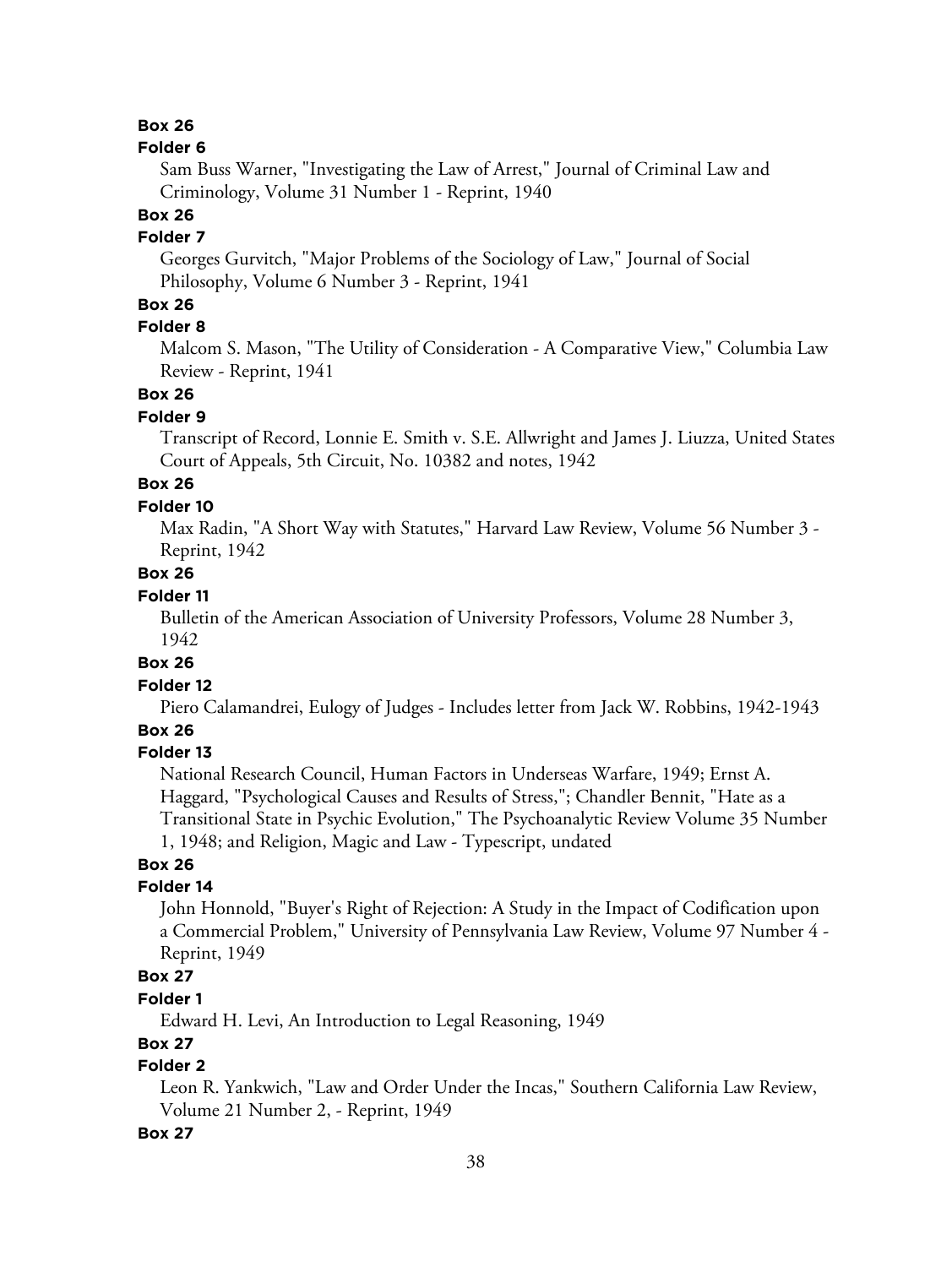Fairfax Leary, Jr., "Deferred Posting and Delayed Returns -- The Current Check Collection Problem," Harvard Law Review, Volume 62 Number 6 - Preprint, 1949

### **Box 27**

## **Folder 4**

Clark Grenville, A Plan for Peace, 1950

## **Box 27**

## **Folder 5**

North Eastern Reporter - Fragments of advance sheets, 1951

# **Box 27**

#### **Folder 6**

Federal Supplement, Volume 101 Number 3, 1952

#### **Box 27**

#### **Folder 7**

Henry S. Drinker, "Laymen on the Competency and Integrity of Lawyers," Tennessee Law Review - Reprint, 1952

# **Box 27**

#### **Folder 8**

Maxine Boord Virtue, Interim Report: Study of the Basic Structure for Children's Services in Michigan, 1952

## **Box 27**

# **Folder 9**

John P. Frank, "Can the Courts Erase the Color Line?" The Journal of Negro Education - Reprint, 1952

## **Box 27**

#### **Folder 10**

Jacobs and Goebel, Cases and Materials on Domestic Relations, Third Edition - Llewellyn's classroom copy, 1952

# **Box 28**

# **Folder 1**

Jacobs and Goebel, Cases and Materials on Domestic Relations, Third Edition - Inserted teaching materials, front cover, 1957

## **Box 28**

## **Folder 2**

Jacobs and Goebel, Cases and Materials on Domestic Relations, Third Edition - Inserted teaching materials, pages 8-9, 1958

## **Box 28**

#### **Folder 3**

Jacobs and Goebel, Cases and Materials on Domestic Relations, Third Edition - Inserted teaching materials, pages 190-191, 1955

# **Box 28**

#### **Folder 4**

Jacobs and Goebel, Cases and Materials on Domestic Relations, Third Edition - Inserted teaching materials, pages 226-227, 1956

#### **Box 28**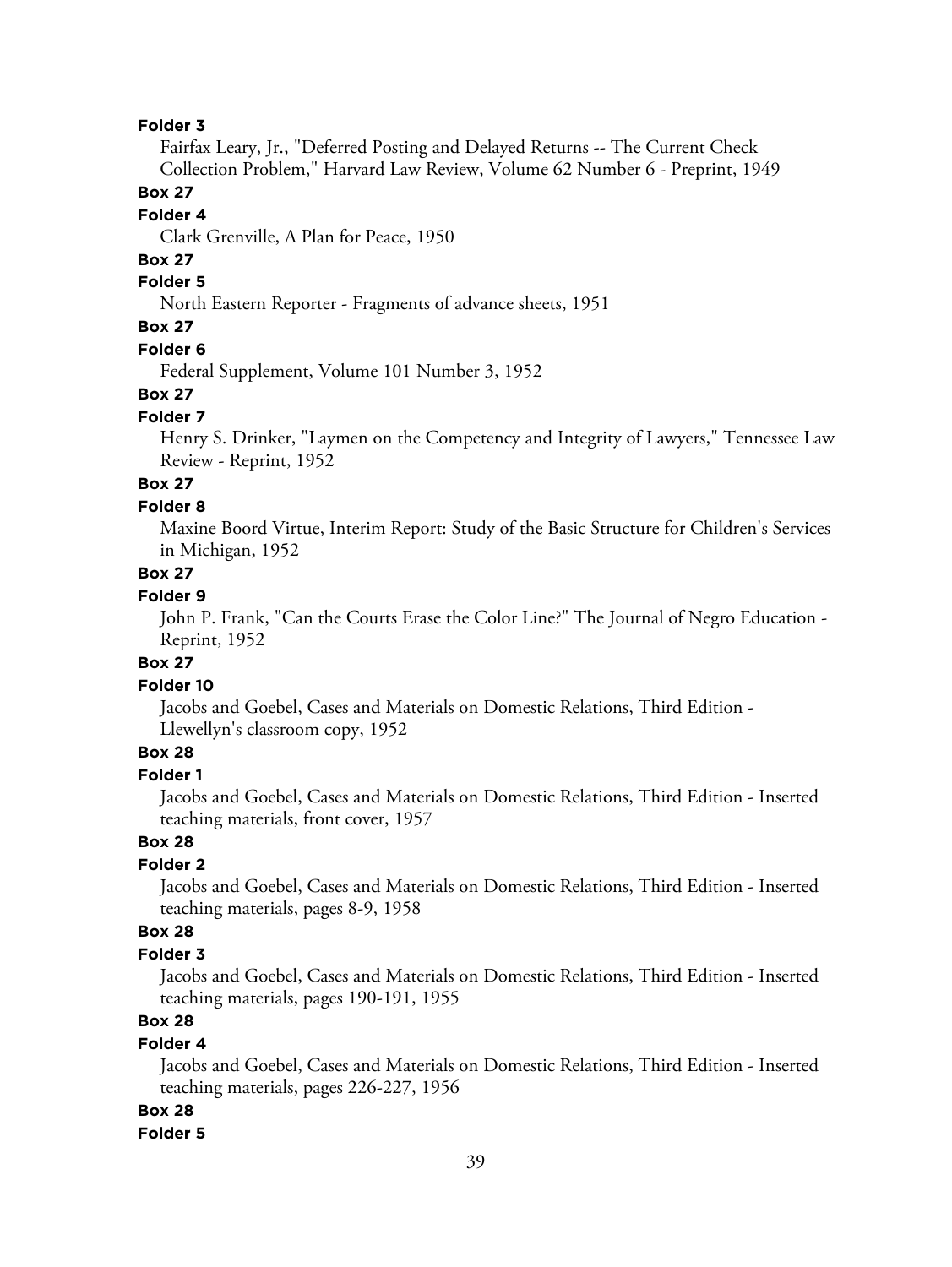Jacobs and Goebel, Cases and Materials on Domestic Relations, Third Edition - Inserted teaching materials, pages 262-263, undated

# **Box 28**

# **Folder 6**

Jacobs and Goebel, Cases and Materials on Domestic Relations, Third Edition - Inserted teaching materials, pages 366-367, 1958

# **Box 28**

## **Folder 7**

Jacobs and Goebel, Cases and Materials on Domestic Relations, Third Edition - Inserted teaching materials, pages 452-453, undated

## **Box 28**

#### **Folder 8**

Jacobs and Goebel, Cases and Materials on Domestic Relations, Third Edition - Inserted teaching materials, pages 598-599, 1957-1958

## **Box 28**

## **Folder 9**

Jacobs and Goebel, Cases and Materials on Domestic Relations, Third Edition - Inserted teaching materials, pages 622-623, 1958

# **Box 28**

#### **Folder 10**

Jacobs and Goebel, Cases and Materials on Domestic Relations, Third Edition - Inserted teaching materials, pages 660-661, undated

## **Box 28**

#### **Folder 11**

Jacobs and Goebel, Cases and Materials on Domestic Relations, Third Edition - Inserted teaching materials, pages 694-695, undated

# **Box 28**

## **Folder 12**

Jacobs and Goebel, Cases and Materials on Domestic Relations, Third Edition - Inserted teaching materials, pages 1040-1041, 1958

## **Box 28**

## **Folder 13**

Jacobs and Goebel, Cases and Materials on Domestic Relations, Third Edition - Inserted teaching materials, back cover, 1958

## **Box 28**

## **Folder 14**

Jacobs and Goebel, Cases and Materials on Domestic Relations, Third Edition - Inserted teaching materials - Photocopies, 1952-1958

## **Box 28**

#### **Folder 15**

North Eastern Reporter, 109, Number 2, January 14, 1953

#### **Box 28**

## **Folder 16**

North Eastern Reporter, 109, Number 4, March 11, 1953

#### **Box 28**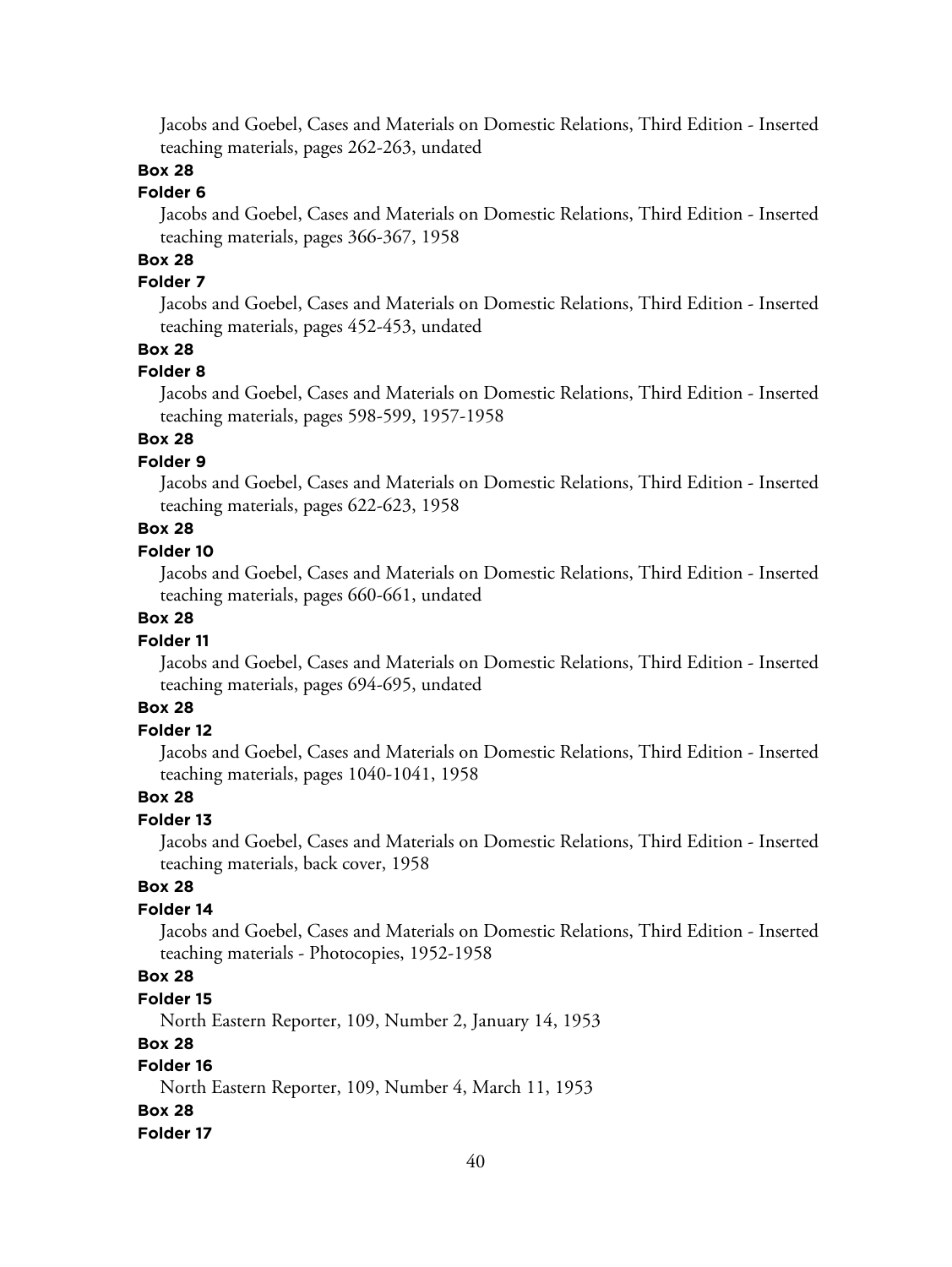North Eastern Reporter, 109, Number 5, February 4, 1953

#### **Box 28**

## **Folder 18**

North Eastern Reporter, 110, Number 1, February 28, 1953

#### **Box 28**

### **Folder 19**

North Eastern Reporter, 110, Number 6, March 25, 1953

# **Box 28**

# **Folder 20**

North Eastern Reporter, 111, Number 1, April 15, 1953

## **Box 29**

#### **Folder 1**

North Eastern Reporter, 111, Number 2, April 22, 1953

# **Box 29**

# **Folder 2**

E. Adamson Hoebel, The Law of Primitive Man: A Study in Comparative Legal Dynamics, 1954

#### **Box 29**

#### **Folder 3**

James T. Ramey and John A. Erlewine, "Mistakes and Bailouts of Suppliers Under Government Contracts and Subcontracts," Cornell Law Quarterly, 1954

## **Box 29**

## **Folder 4**

Appellant's Brief, Chicago Stadium Corporation v. State of Indiana, et al., United States Court of Appeals, 7th Circuit, No. 11285, 1955

# **Box 29**

## **Folder 5**

Allen H. Barton and Paul F. Lazarsfeld, Some Functions of Qualitative Analysis in Social Research - German reprint, 1955

## **Box 29**

#### **Folder 6**

Thomas F. O'Dea, Evon Z. Vogt and Lowry Nelson, The Sociology of Mormonism: Four Studies, 1955

# **Box 29**

## **Folder 7**

Transcript of Record, B. Constantino and Sons Co. v. New Amsterdam Casualty Co., United States Court of Appeals, 7th Circuit, No. 11592, 1955

# **Box 29**

## **Folder 8**

Transcript of Record, General Electric Company v. All-American Sales, Inc., United States Court of Appeals, 7th Circuit, No. 11638, 1955

## **Box 29**

# **Folder 9**

North Eastern Reporter, 102 and 133 Number 5, May 23, 1956

#### **Box 29**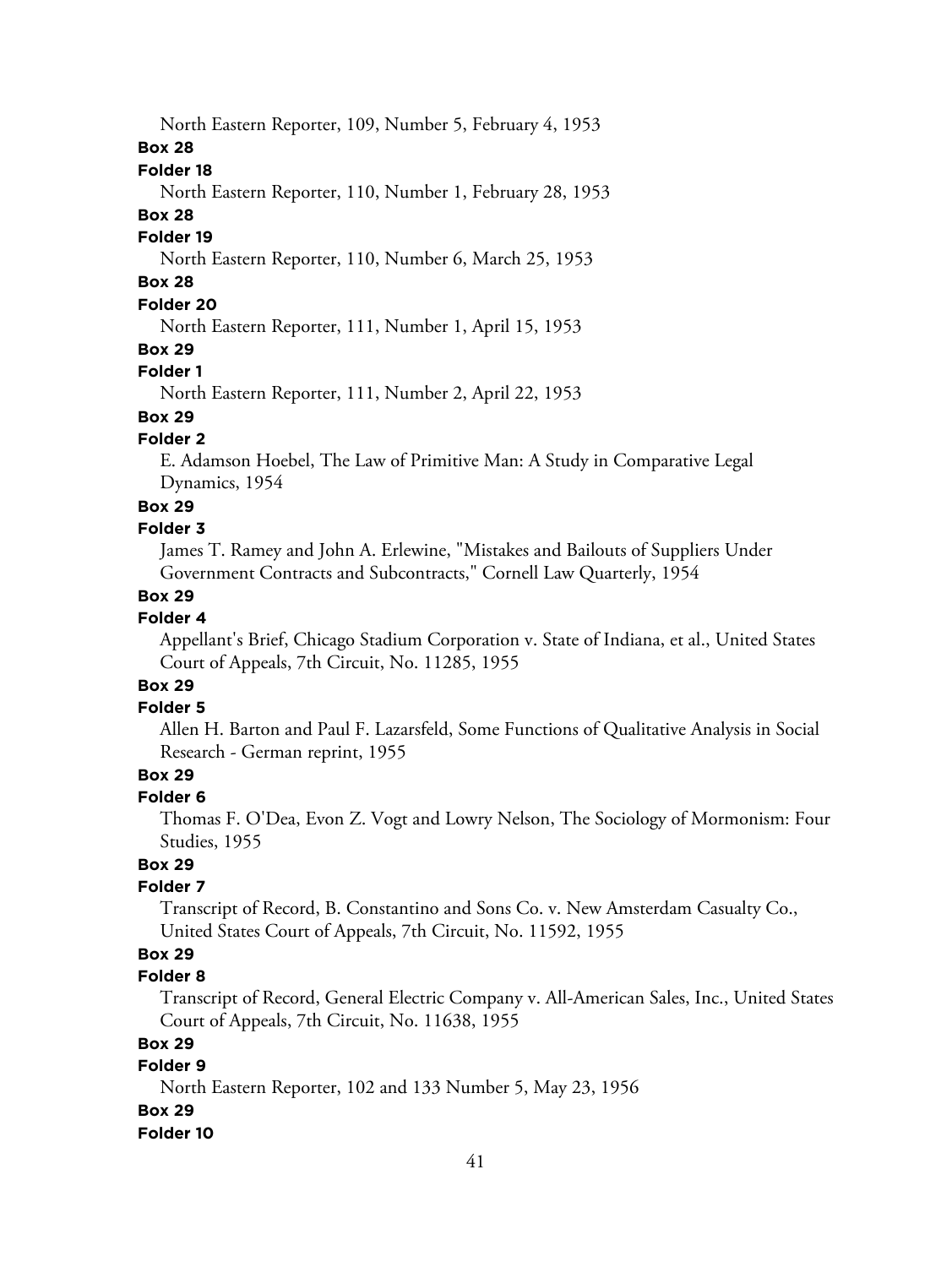David Riesman, Some Observations on Graduate Training in Law and Social Science, 1956

## **Box 29**

#### **Folder 11**

United Nations Review, Volume 4 Number 2 - Issue and notes, 1957

## **Box 30**

# **Folder 1**

Journal of Legal Education, Volume 9 Number 3, 1957

## **Box 30**

## **Folder 2**

"Cooper v. Aaron," Supreme Court Reporter, Volume 78 Number 19 - Advance sheet, 1958

**Box 30**

#### **Folder 3**

Philip B. Kurland, "The Supreme Court and its Judicial Critics" - Transcript of speech delivered before the Utah Bar Association on May 15, 1959 to be published in the Utah Law Review in fall of 1959

#### **Box 30**

#### **Folder 4**

The Fort Hall Story: Idaho - Typescript copy, and William Zimmerman, Jr., "The Fort Hall Story: An Interpretation," 1959

#### **Box 30**

# **Folder 5**

Millard H. Ruud, Current Developments in the Law of Sales and Warranties, 1959

#### **Box 30**

#### **Folder 6**

Appellant's Brief, John Dow v. Shoe Corporation of America, et al., United States Court of Appeals, 7th Circuit, No. 12840, 1959

## **Box 30**

# **Folder 7**

Appellant's Brief, Liberty Industrial Sales, Inc. v. Marshall Steel Company, United States Court of Appeals, 7th Circuit, No. 12711, 1959

# **Box 30**

#### **Folder 8**

Walter Probert, "Law and Persuasion: The Language-Behavior of Lawyers," University of Pennsylvania Law Review, Volume 108 Number 1 - Reprint, 1959

### **Box 30**

## **Folder 9**

"In Honor of Yale Authors," Program for Alumni Day, 1960

# **Box 30**

## **Folder 10**

Walter O. Weyrauch, "Informal and Formal Marriage -- An Appraisal of Trends in Family Organization," The University of Chicago Law Review, Volume 28 Number 1 - Reprint, 1960

#### **Box 30**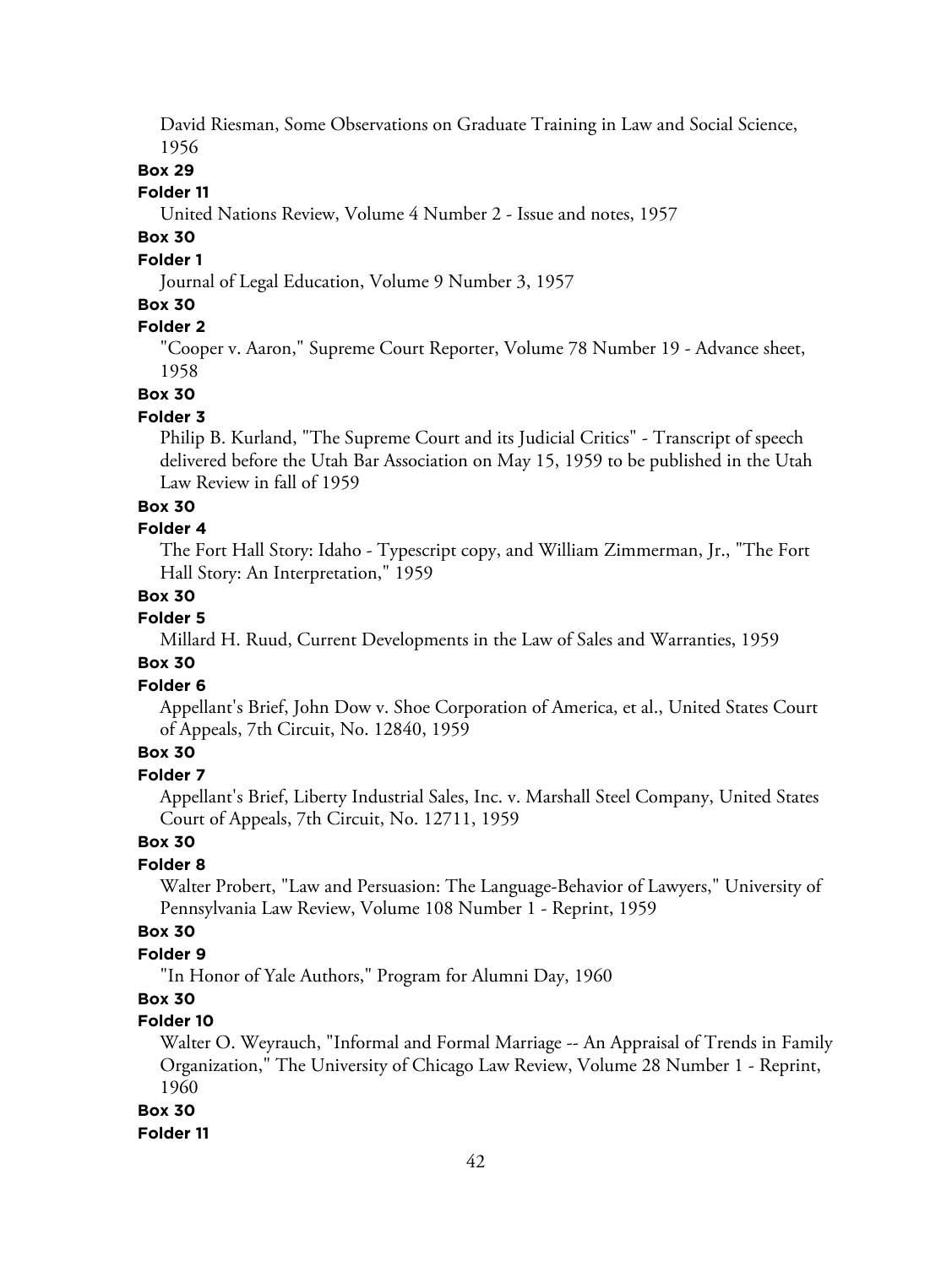Joseph O'Meara, "Natural Law and Everyday Law," Natural Law Forum, Volume 5 - Reprint, 1960

### **Box 30**

#### **Folder 12**

Brief of Co-Appellant, Phyllis Gray v. American Radiator, et al. Illinois Supreme Court, No. 35872, 1960

# **Box 30**

## **Folder 13**

Abstract of Record, Phyllis Gray v. American radiator, et al. Illinois Supreme Court, No. 35872, 1960

#### **Box 30**

#### **Folder 14**

Reply Brief, Phyllis Gray v. American Radiator, et al. Illinois Supreme Court, No. 35872, 1960

## **Box 30**

#### **Folder 15**

Brief of Appellee, Phyllis Gray v. American Radiator, et al. Illinois Supreme Court, No. 35872, 1960

# **Box 30**

#### **Folder 16**

Brief and Argument for Appellant, Phyllis Gray v. American Radiator, et al. Illinois Supreme Court, No. 358872, 1960

## **Box 30**

#### **Folder 17**

The University of Chicago Law Review, Volume 27 Number 4, 1960

## **Box 30**

#### **Folder 18**

Journal of Legal Education, Volume 13 Number 2, 1960

#### **Box 31**

#### **Folder 1**

Henry J. Friendly, "Reactions of a Lawyer -- Newly Become Judge," Yale Law Journal, Volume 71 Number 2 - Reprint, 1961

#### **Box 31**

#### **Folder 2**

Walker Gibson, "Literary Minds and Judicial Style," New York University Law Review, Volume 36 Number 5 - Reprint, 1961

### **Box 31**

#### **Folder 3**

Reed Dickerson, "Symposium on Judicial Lawmaking in Relation to Statutes," Indiana Law Journal, Volume 36 Number 4 - Reprint, 1961

# **Box 31**

#### **Folder 4**

Law Day USA program, American Bar Association and note, 1961

#### **Box 31**

#### **Folder 5**

William Richard Watkins, "The Psychological Aspect of Laws" - Typescript, undated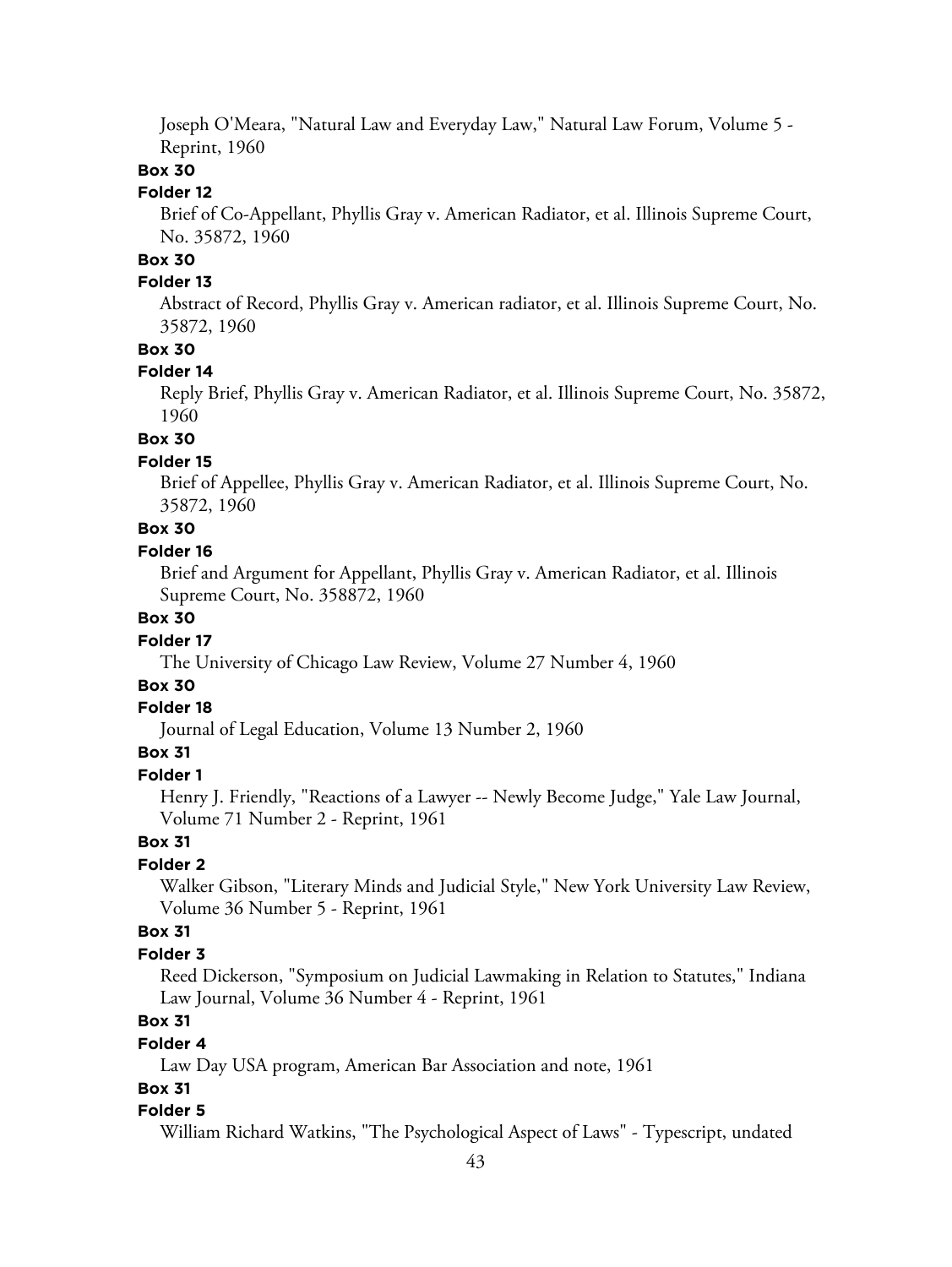#### **Folder 6**

The Family and the Law: The Report of a Study of Family Needs as Related to Legal Services, undated

## **Box 31**

# **Folder 7**

J. Gillis Wetter, The Styles of Judicial Opinions: A Case Study in Comparative Law, undated

## **Box 31**

**Folder 8**

F. S. C. Northrop, Law and Morals - Typescript and notes, undated

**Box 31**

**Folder 9**

Felix Oppenheimer, "Dimensions of Freedom," undated

**Box 31**

**Folder 10**

John P. Wilson: 1844-1922, undated

## **Series II: Unpublished Works**

This series contains unpublished writings by Llewellyn. The series is divided into three subseries, which are further subdivided. Material within each sub-subseries is in alphabetical order by title, with the exception of Verse which is in chronological order.

Subseries 1: Legal Prose

Sub-subseries 1: Pre-1931

Sub-subseries 2: 1931-1940

Sub-subseries 3: 1941-1950

Sub-subseries 4: 1951-1962

Sub-subseries 5: Undated

Sub-subseries 6: Notes

Subseries 2: Non-legal Prose

Sub-subseries 1: Concerning World War I

Sub-subseries 2: College Essays

Sub-subseries 3: Social and Political Comment

Sub-subseries 4: Personal Essays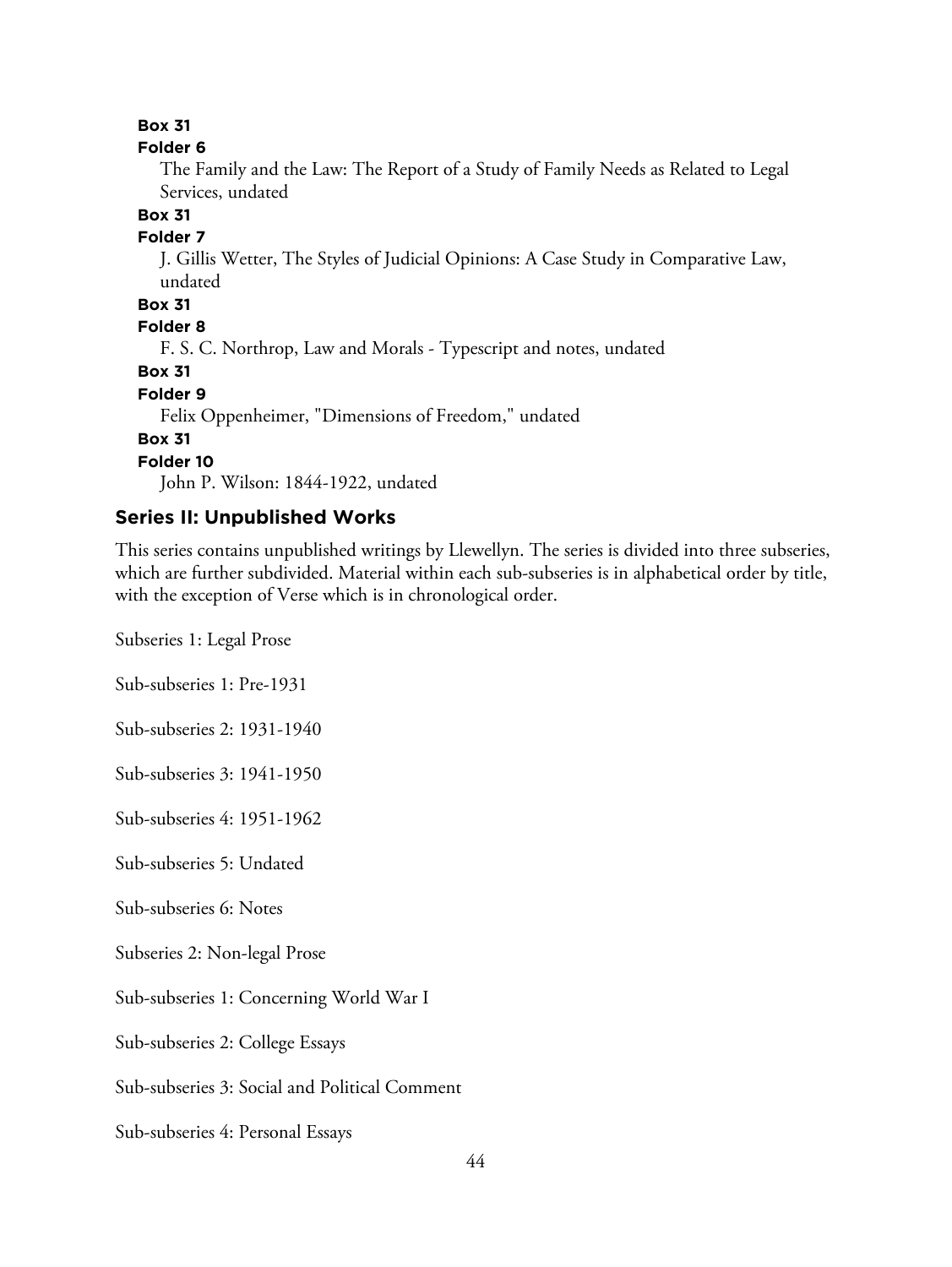Sub-subseries 5: Light Essays

Sub-subseries 6: General Fiction

Sub-subseries 7: Bible Stories

Sub-subseries 8: Camp Drama

Sub-subseries 9: Translations

Subseries 3: Verse

#### **Subseries 1: Legal Prose**

#### **Sub-subseries 1: Pre-1931**

#### **Box 31**

#### **Folder 11**

Bibliography of unpublished works, undated

## **Box 31**

#### **Folder 12**

Commercial Letters of Credit - Their Function in Business - Notes, manuscript, typescripts, correspondence, 1922

#### **Box 31**

#### **Folder 13**

Commercial Letters of Credit - Their Function in Business - Photocopies, 1922

## **Box 31**

#### **Folder 14**

Courts and Procedure: Their Origin and Function - Introduction II, typescript fragment of beginning, and syllabus, 1925-1929

## **Box 31**

#### **Folder 15**

Courts and Procedure: Their Origin and Function - Photocopies of Introduction II, typescript fragment of beginning, and syllabus, 1925-1929

## **Box 31**

### **Folder 16**

Legal Education - Typescripts, circa 1920s

#### **Box 31**

#### **Folder 17**

On the Dynamics of Case-Law - Outline, circa 1925-1930

#### **Box 31**

# **Folder 18**

"Preface" - Manuscript and typescripts, circa 1929

## **Box 31**

#### **Folder 19**

Realistic Jurisprudence (early version of "A Realistic Jurisprudence - The Next Step") - Manuscript, typescripts, photocopies, 1925-1929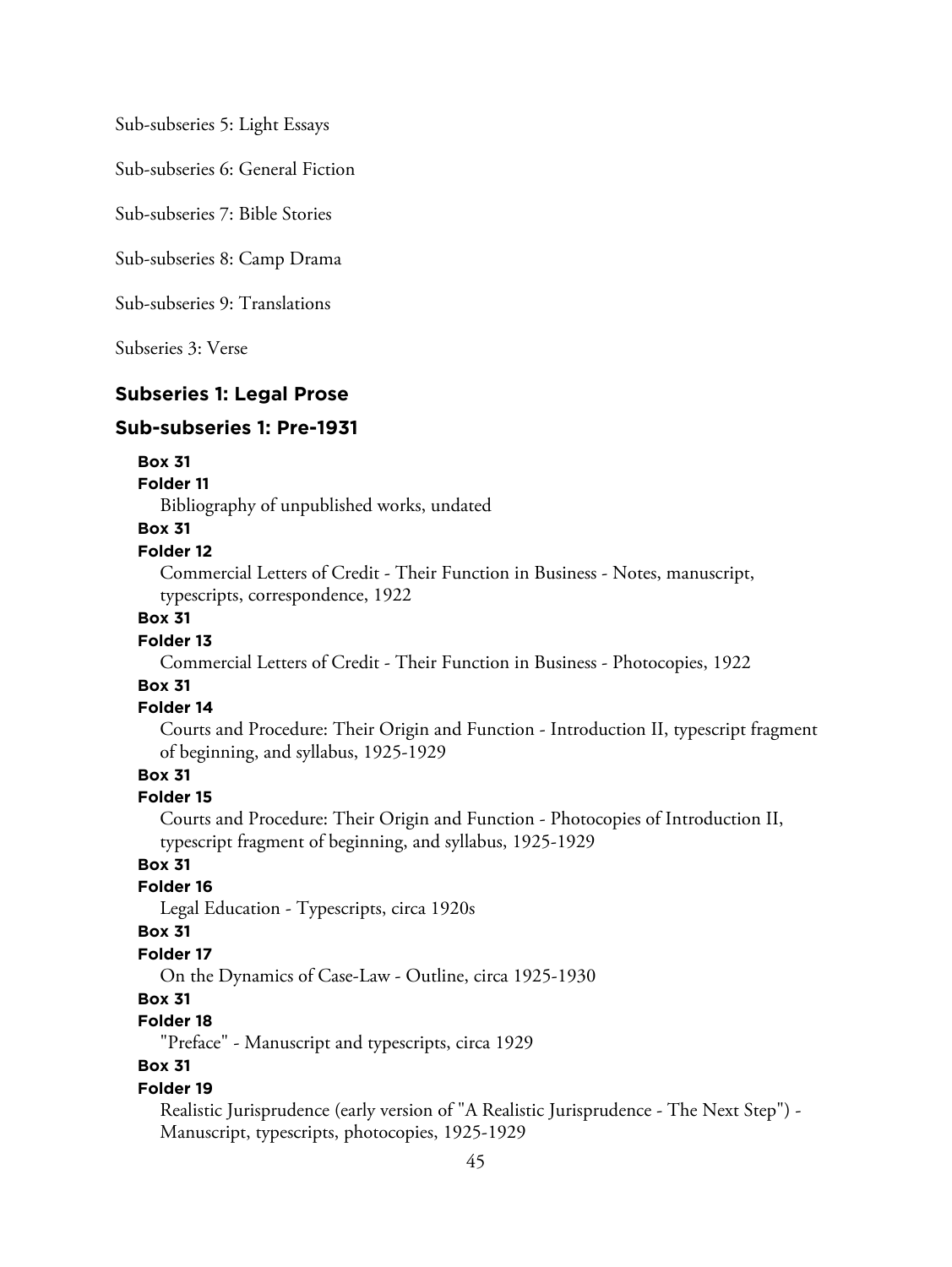#### **Sub-subseries 2: 1931-1940**

# **Box 32**

#### **Folder 1**

Administration of Justice - Typescripts and photocopies, circa 1937

### **Box 32**

### **Folder 2**

Advocacy - Typescript fragment, circa 1930s

#### **Box 32**

#### **Folder 3**

American Legal Principle - Manuscript and typescript, circa 1930s

## **Box 32**

## **Folder 4**

Anticipatory Breach - Typescript fragment, notes, 1932

# **Box 32**

## **Folder 5**

Arbitration: Einedomsselskab v. Isdahl, Opinion of Professor Llewellyn - Manuscript, typescript, correspondence, 1939

## **Box 32**

#### **Folder 6**

Behind the Law of Divorce (Parts I and II published in Columbia Law Review) - Preface and Part III - Manuscripts, typescripts, outline, 1933

#### **Box 32**

## **Folder 7**

The Bramble Bush - Reviews of (Satirical reviews and "the five themes of the Bramble Bush" by Llewellyn) - Typescript and photocopy, 1930-1932

# **Box 32**

# **Folder 8**

Cardozo - Manuscript and typescripts, 1938

# **Box 32**

## **Folder 9**

"Crime" and Sense - Typescripts and photocopies, 1934

#### **Box 32**

## **Folder 10**

The First Fundamental: Presuppositions - Manuscript and typescripts, circa 1930s

# **Box 32**

# **Folder 11**

Introducing Corbin - Typescript and photocopy, 1931

# **Box 32**

# **Folder 12**

An Introduction to the Administration of the Law - Typescript and photocopy, circa 1931-1935

## **Box 32**

#### **Folder 13**

The Judicial Function - Typescript and photocopy, circa 1930s

#### **Box 32**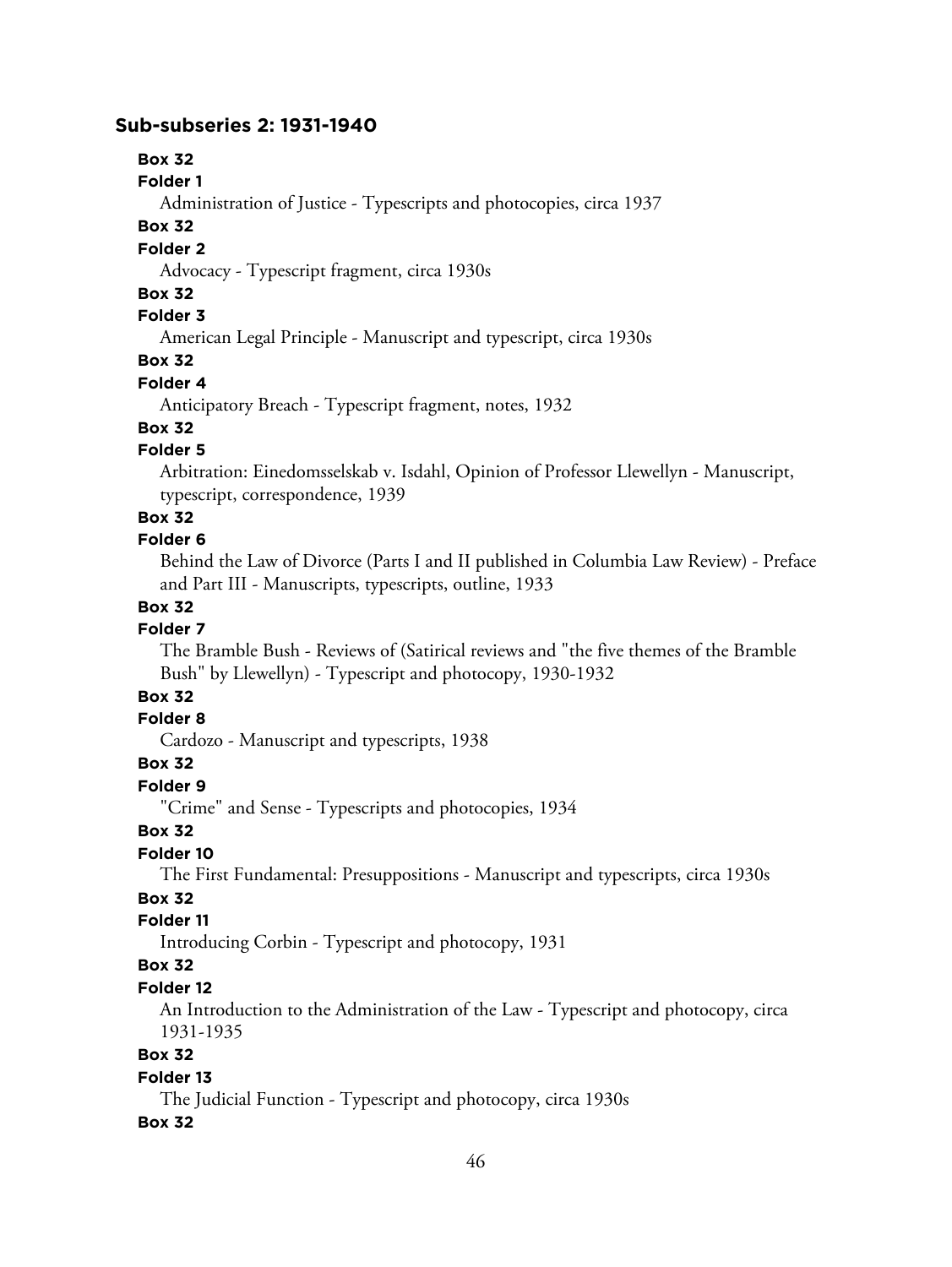Jurisprudential "Schools" at Columbia - Manuscript and typescript, circa 1939

## **Box 32**

# **Folder 15**

Law and Sit-down - Parts I and II - Typescripts, 1937

#### **Box 32**

#### **Folder 16**

Law and Social Science - Notes, manuscript fragments, typescripts, clippings, 1930-1935

### **Box 32**

# **Folder 17**

Law and Social Science - Photocopies, 1930-1935

#### **Box 32**

#### **Folder 18**

Law and Society -- General View -- The Rules - Typescript and photocopy, circa 1930s

# **Box 32**

## **Folder 19**

The Law of Sales and the Economics of the Market (revised version of lecture) - Manuscripts and typescripts, 1938

# **Box 33**

# **Folder 1**

Legal Education - Typescript fragment, circa 1930s

#### **Box 33**

## **Folder 2**

Loom of the Law: A Theory of Jural Sociology and Method - Manuscript and typescripts, 1935-1940

# **Box 33**

## **Folder 3**

Mechanisms of Group Control - Notes, research material, typescripts, photocopies, circa 1932-1934

## **Box 33**

#### **Folder 4**

Non-joinder of Issue at Common Jurisprudence - Notes, manuscripts, typescripts, photocopies, circa 1932-1934

# **Box 33**

### **Folder 5**

Old Doc Llewellyn's Little Liver Lift for the Laggin Law-Lorn - Typescript, circa 1934-1935

## **Box 33**

#### **Folder 6**

On the Good Life and the Independent Contractor - Typescript and photocopy, 1935 **Box 33**

#### **Folder 7**

On the Nature of Constitutions and their Reform (lecture further developed in The Constitution as an Institution) - Typescript and photocopy, circa 1933-1934

#### **Box 33**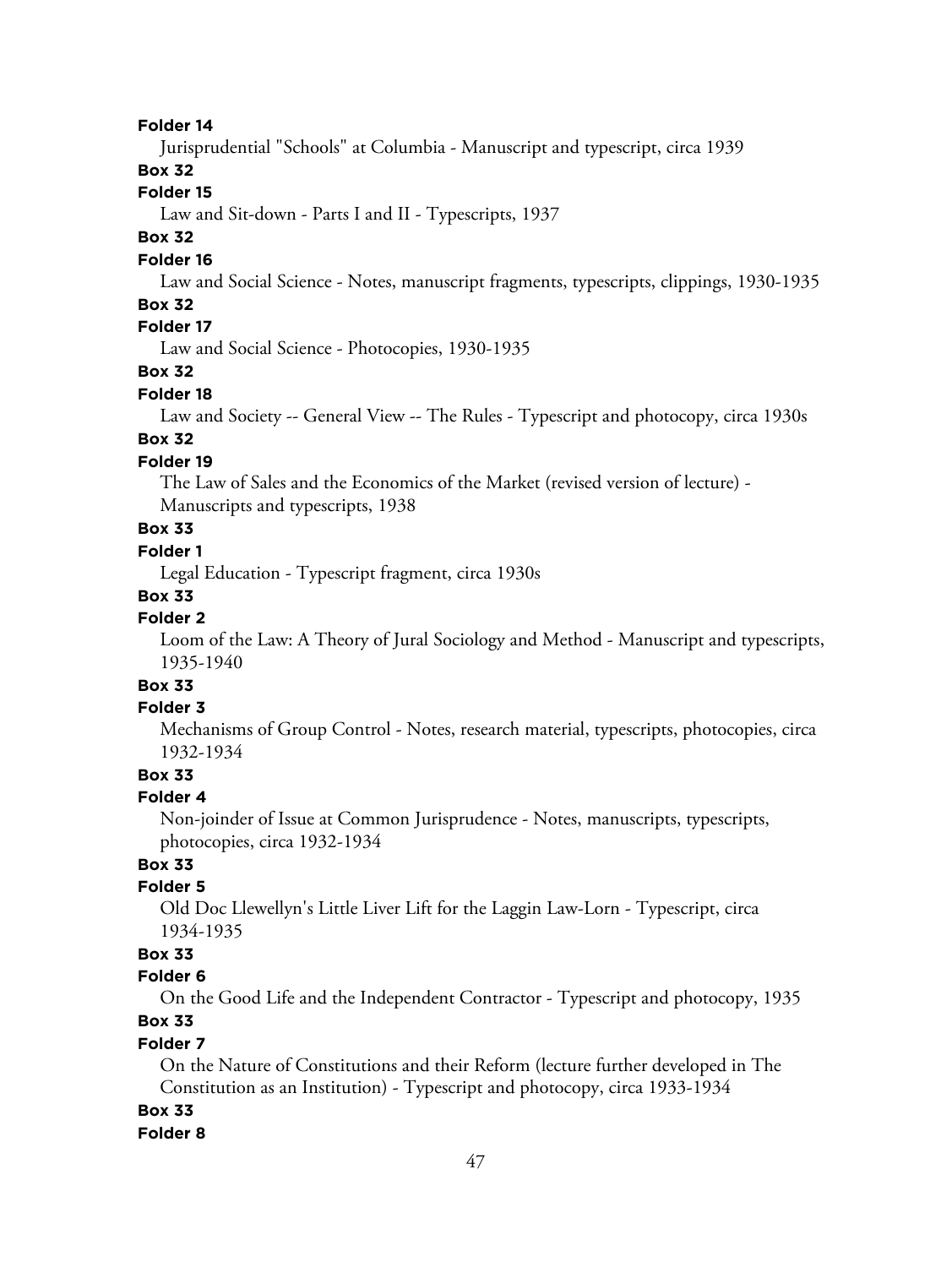On Our Case Law of Contract: Offer and Acceptance Part III - Notes, manuscript, and typescript, circa 1938-1939

## **Box 33**

#### **Folder 9**

On Robinson's Unscientific Science of Law - Typescript and photocopy, 1935

## **Box 33**

#### **Folder 10**

Order and Law - Outline and photocopy, 1931-1932

### **Box 33**

## **Folder 11**

Review of Pound: The Formative Era of American Law - Manuscript and typescript, 1938-1939

#### **Box 33**

#### **Folder 12**

The Premises of Legal Thinking - Manuscript and typescript, circa 1939

## **Box 33**

## **Folder 13**

Purchase for Value and the Course of Trade - Typescripts and manuscript fragments, circa 1938-1939

## **Box 33**

## **Folder 14**

Purchase for Value and the Course of Trade - Photocopies, circa 1938-1939

# **Box 34**

## **Folder 1**

Quis Custodiet? - Notes for talk, 1932

# **Box 34**

## **Folder 2**

The Rationale of the Irrationale, or A Compleat Primer for Law Facultie Discussions - Manuscript and typescript, 1932

## **Box 34**

#### **Folder 3**

Realism and the Concrete - Typescript, manuscript fragment, and photocopy, 1932

## **Box 34**

## **Folder 4**

Road into Jurisprudence - Outline and manuscript and typescript of preface, circa 1935-1940

#### **Box 34**

#### **Folder 5**

Sales Law and Marketing 1800-1935 - Manuscripts, typescripts, and photocopies, (See also Purchase for Value and the Course of Trade), circa 1937

# **Box 34**

#### **Folder 6**

Sociology of Law - Outline, Chapter 1 - Typescript and photocopy, circa 1930s

## **Box 34**

#### **Folder 7**

The Theory of Rules - Preface - Typescript and notes, circa 1938-1940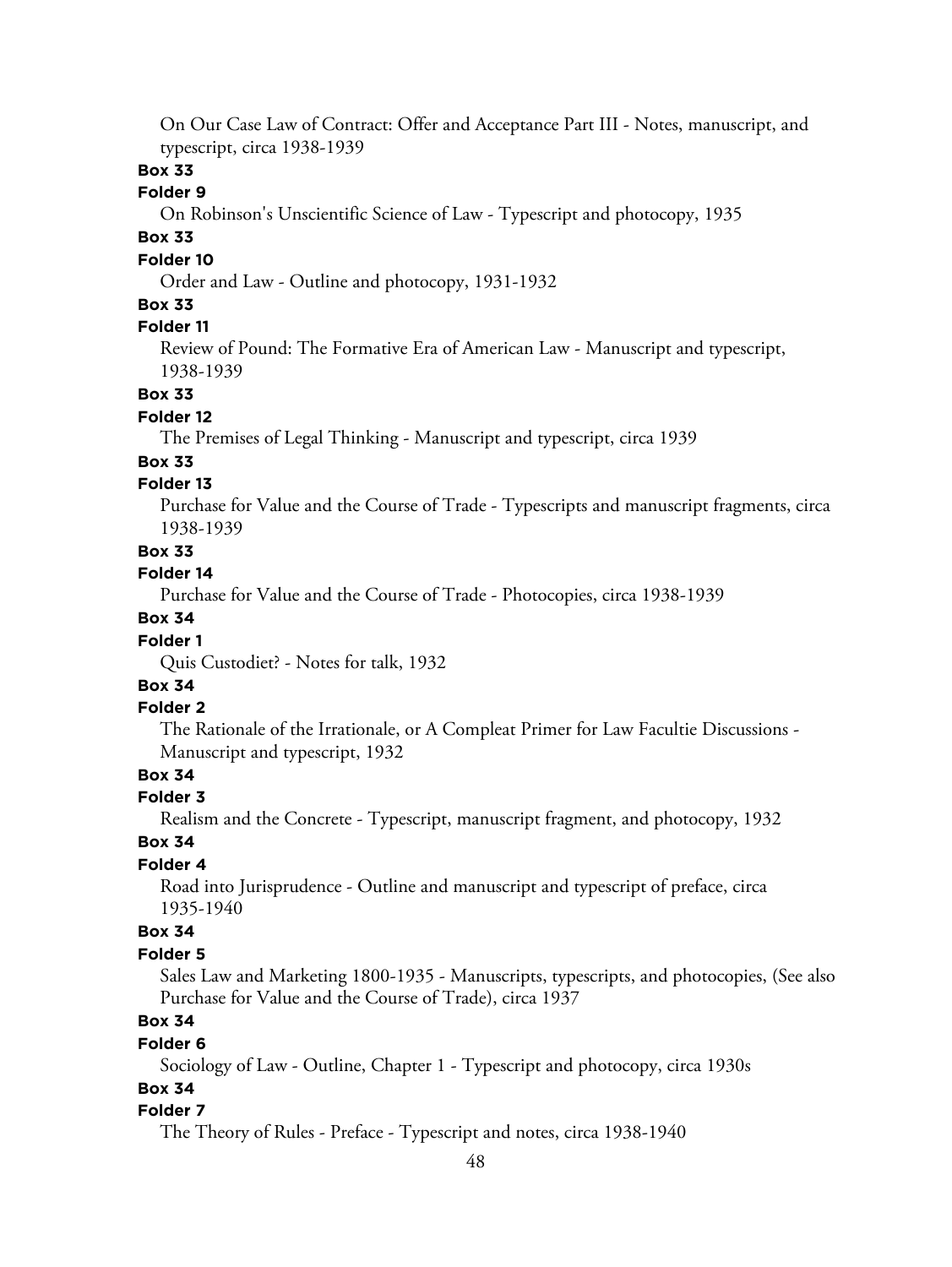#### **Folder 8**

The Theory of Rules - Chapter I - Manuscript, typescript, and photocopy, circa 1938-1940

#### **Box 34**

#### **Folder 9**

The Theory of Rules - Chapter II - Outline, typescript, and photocopy, circa 1938-1940

# **Box 34**

# **Folder 10**

The Theory of Rules - Chapter III - Typescript and photocopy, circa 1938-1940

## **Box 34**

### **Folder 11**

The Theory of Rules - Chapter IV - Outline, typescript, and photocopy, circa 1938-1940

# **Box 34**

## **Folder 12**

The Theory of Rules - Chapter V - Outline, typescript, and photocopy, circa 1938-1940

# **Box 34**

# **Folder 13**

The Theory of Rules - Chapter VI - Typescript and photocopy, circa 1938-1940

# **Box 34**

# **Folder 14**

The Theory of Rules - Chapter VII - Notes, typescript, and photocopy, circa 1938-1940

# **Box 34**

# **Folder 15**

The Theory of Rules - Chapter VIII - Manuscript and typescripts, circa 1938-1940

# **Box 34**

#### **Folder 16**

The Theory of Rules - Chapters VIII and IX - Outline and photocopy, circa 1938-1940

## **Box 34**

## **Folder 17**

This Next for Realistic Jurisprudence (version of More Realistic Realism is Next) - Manuscripts and typed copies, circa 1938-1939

## **Box 35**

## **Folder 1**

Trends in Legal Sociology - Notes and typed copies, circa 1933-1938

# **Box 35**

# **Folder 2**

Underlying Legal Institutions - Typescript and photocopy, circa 1935

# **Box 35**

#### **Folder 3**

Max Weber: Sociology of Law - Translations by Llewellyn - Manuscripts and typescripts, circa 1935-1940

# **Box 35**

#### **Folder 4**

Max Weber: Sociology of Law - Translations by Llewellyn - Photocopies, circa 1935-1940 **Box 35**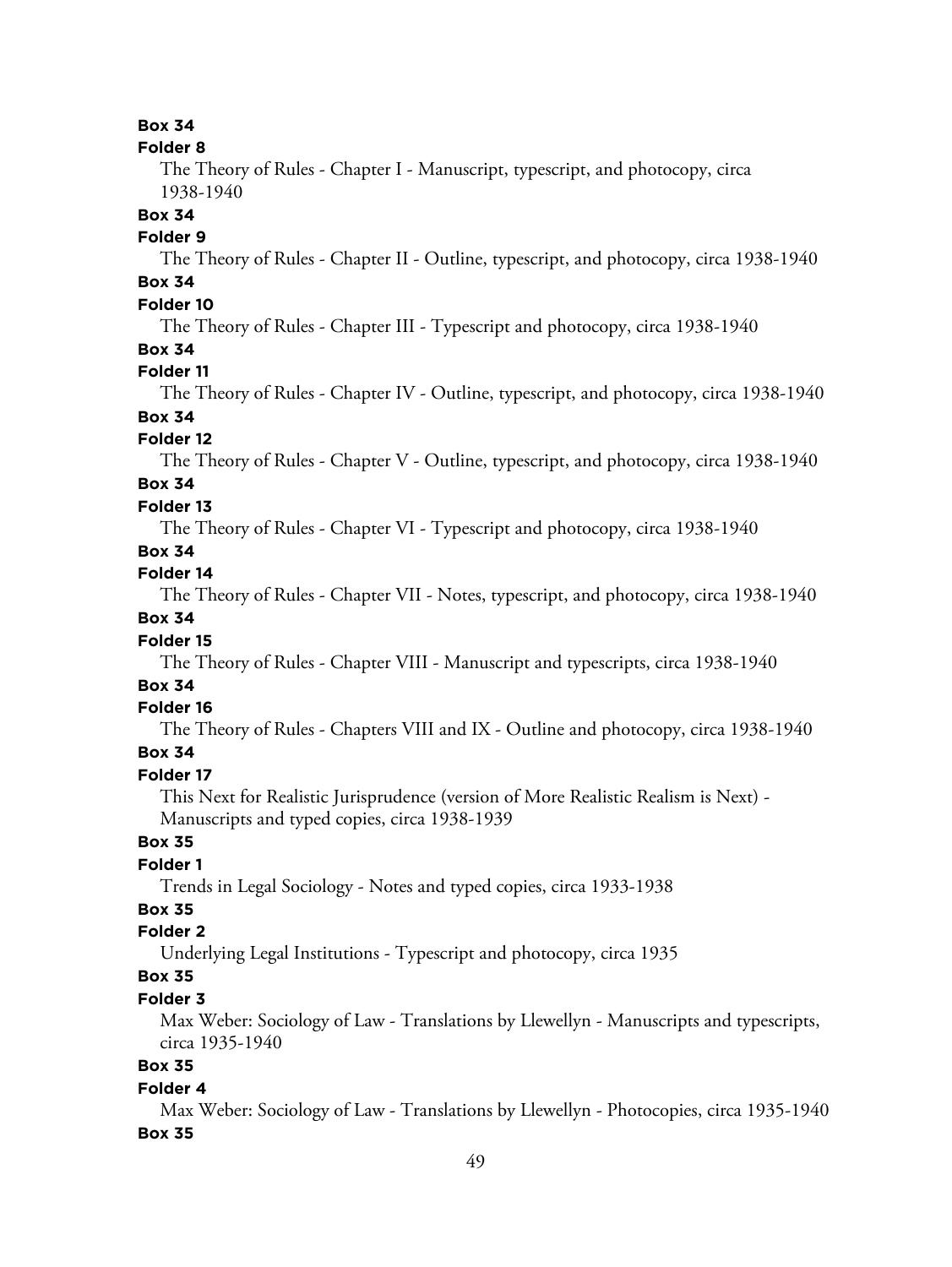Welcome to Neophytes - Typescript and photocopy, circa 1931

# **Box 35**

#### **Folder 6**

Where Do We Go From Here? - Typescript outline of address and photocopy, 1933

#### **Sub-subseries 3: 1941-1950**

#### **Box 35**

## **Folder 7**

"Add to Preface: Ackn-- regarding Bechtel - Manuscript and typescripts, circa 1942-1945

#### **Box 35**

### **Folder 8**

American Individualism and the Bar - Manuscript fragments and photocopies, circa 1940s

#### **Box 35**

#### **Folder 9**

American Legal Realism - Manuscript and typed copies, 1947-1948

# **Box 35**

#### **Folder 10**

Arbitration Between Doctors Hospital, Inc. and Chefs Cooks Pastry Cooks and Assistants Union of New York, Local no. 89 - Typescript and photocopy, 1942-1943

### **Box 35**

## **Folder 11**

The Bramble Bush - Second Edition - Notes and outlines, 1947-1951

## **Box 35**

#### **Folder 12**

The Bramble Bush - Second Edition - Introduction - Manuscript, typescript, and photocopy, 1947-1951

## **Box 35**

#### **Folder 13**

The Bramble Bush - Second Edition - Chapter II - Typescripts and photocopies, 1947-1951

#### **Box 35**

#### **Folder 14**

The Bramble Bush - Second Edition - Chapter III - Typescripts and photocopies, 1947-1951

# **Box 36**

#### **Folder 1**

The Bramble Bush - Second Edition - Chapter IV - Manuscript, typescript, and photocopies, 1947-1951

## **Box 36**

## **Folder 2**

The Bramble Bush - Second Edition - Chapter A - Typescript and photocopy, 1947-1951 **Box 36**

#### **Folder 3**

The Bramble Bush - Second Edition - Substitute for Chapter VIII - Typescripts and photocopies, 1947-1951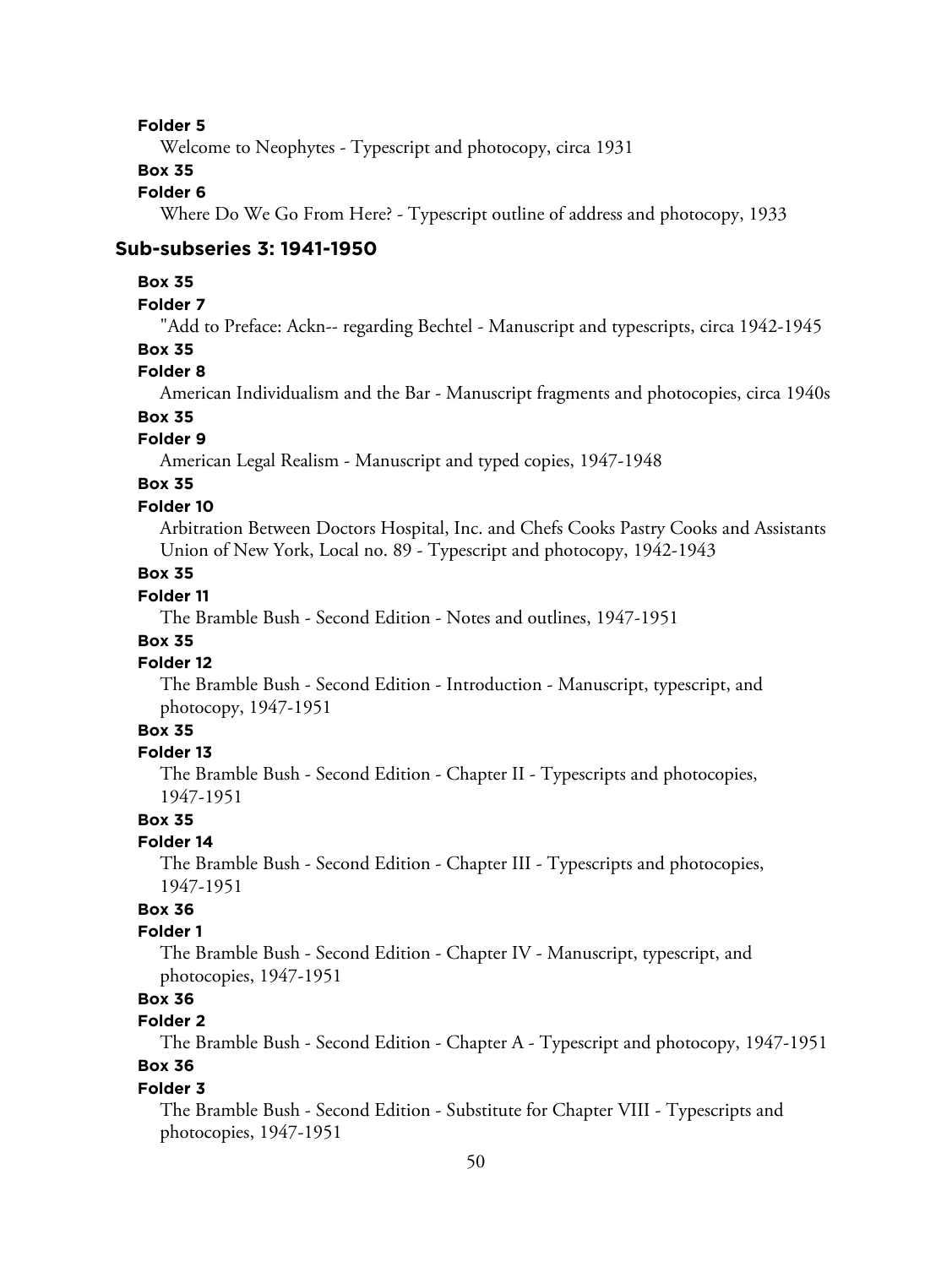#### **Folder 4**

The Bramble Bush - Second Edition - Manuscript fragments and typed copies, 1947-1951 **Box 36**

#### **Folder 5**

The Bramble Bush - Second Edition - The Philosophies - Manuscript, typed copy, and photocopy, 1947-1951

# **Box 36**

# **Folder 6**

The Case Method - Headnote and Footnote - Typescript and photocopy, circa 1941

## **Box 36**

#### **Folder 7**

Collateral "Notes" or Collateral "Agreements"? - Manuscript, typed copy, photocopy, circa 1949-1951

## **Box 36**

## **Folder 8**

Commencement Address, University of Richmond - Typescript summary and photocopy, 1950

## **Box 36**

#### **Folder 9**

Criminal Guilt (early version of The Anthropology of Criminal Guilt) - Manuscript and typed copy, 1948-1949

## **Box 36**

#### **Folder 10**

Divorce (letter to a newspaper) - Manuscript and typed copies, circa 1940s

# **Box 36**

#### **Folder 11**

Ethics and General Human Values: Possible Diagnosis of Most Prevalent Ones - Typescript and photocopy, 1946

# **Box 36**

#### **Folder 12**

"Forward to Yale" (unused forward to "The Normative, the Legal and the Law - Jobs?") - Manuscript and typed copy, circa 1940

#### **Box 36**

#### **Folder 13**

Further on the Problem of Teaching "Private" Law - Typescript and photocopy, circa 1940

## **Box 36**

#### **Folder 14**

It is Not Yet Too Late - Manuscript, typed copy, and photocopy, circa 1940s

## **Box 36**

#### **Folder 15**

John Dewey and Our Law - Letter, typescripts, and photocopies, 1949

## **Box 36**

## **Folder 16**

Jurisprudence - Manuscript and typescripts, 1942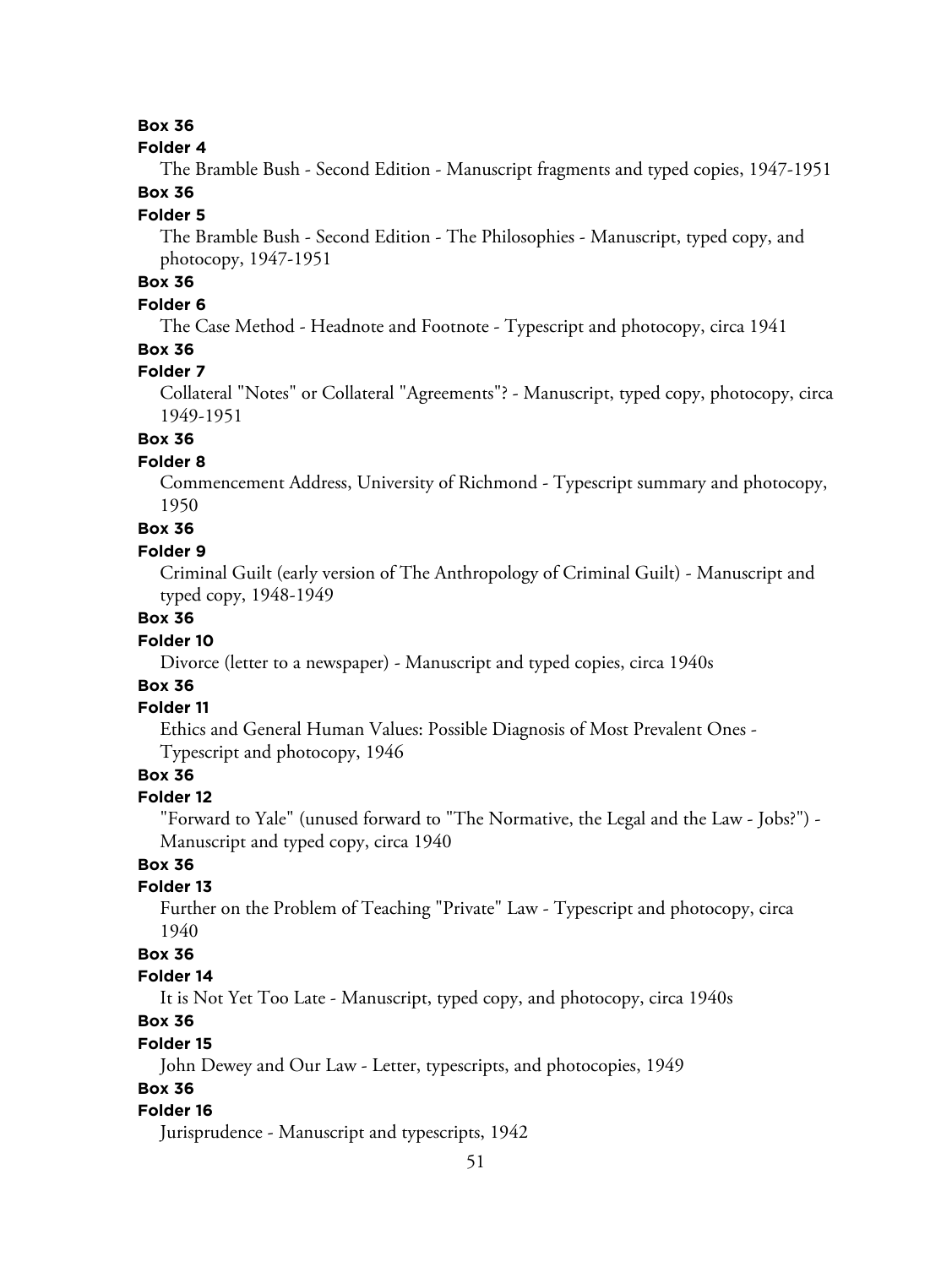#### **Folder 17**

Jurisprudence: Theory of Justice - Typescript outline and photocopy, 1942-1944

## **Box 36**

## **Folder 18**

Kisch: Sachsenspiegel and Bible (review) - Typescript, 1941-1942

## **Box 36**

## **Folder 19**

Law - Typescript, 1942

## **Box 36**

#### **Folder 20**

Law in Crisis - Typescripts, 1940-1941

#### **Box 36**

#### **Folder 21**

Law in the Family (introduction) - Manuscripts, typescripts, and photocopies, circa 1947-1949

## **Box 36**

#### **Folder 22**

Law the Institution - "Note on Method" manuscript and typed copies, "Book Sketch" typescript, and "General Problem" typescript, 1943

# **Box 36**

# **Folder 23**

Letters of Credit, 1922-1947 [1/2]

#### **Box 37**

## **Folder 1**

Letters of Credit, 1946-1947 [2/2]

# **Box 37**

# **Folder 2**

The Low "Philosophy" of Law - Manuscript, typescript, and photocopies, 1943

# **Box 37**

#### **Folder 3**

Maitland - Manuscript and photocopy, circa 1940s

## **Box 37**

# **Folder 4**

More Than Money - Manuscript and photocopy, circa 1947-1950

# **Box 37**

## **Folder 5**

Natural Law, Realism in Law, and the Problems Ahead - Manuscript and typed copies, circa 1946-1949

# **Box 37**

# **Folder 6**

On Building an Argument - Manuscript and typed copies, circa 1940s

# **Box 37**

## **Folder 7**

On the Teaching of Craft-Skills: Notably Statutory Construction and Legal Argument - Typescript and photocopy, 1944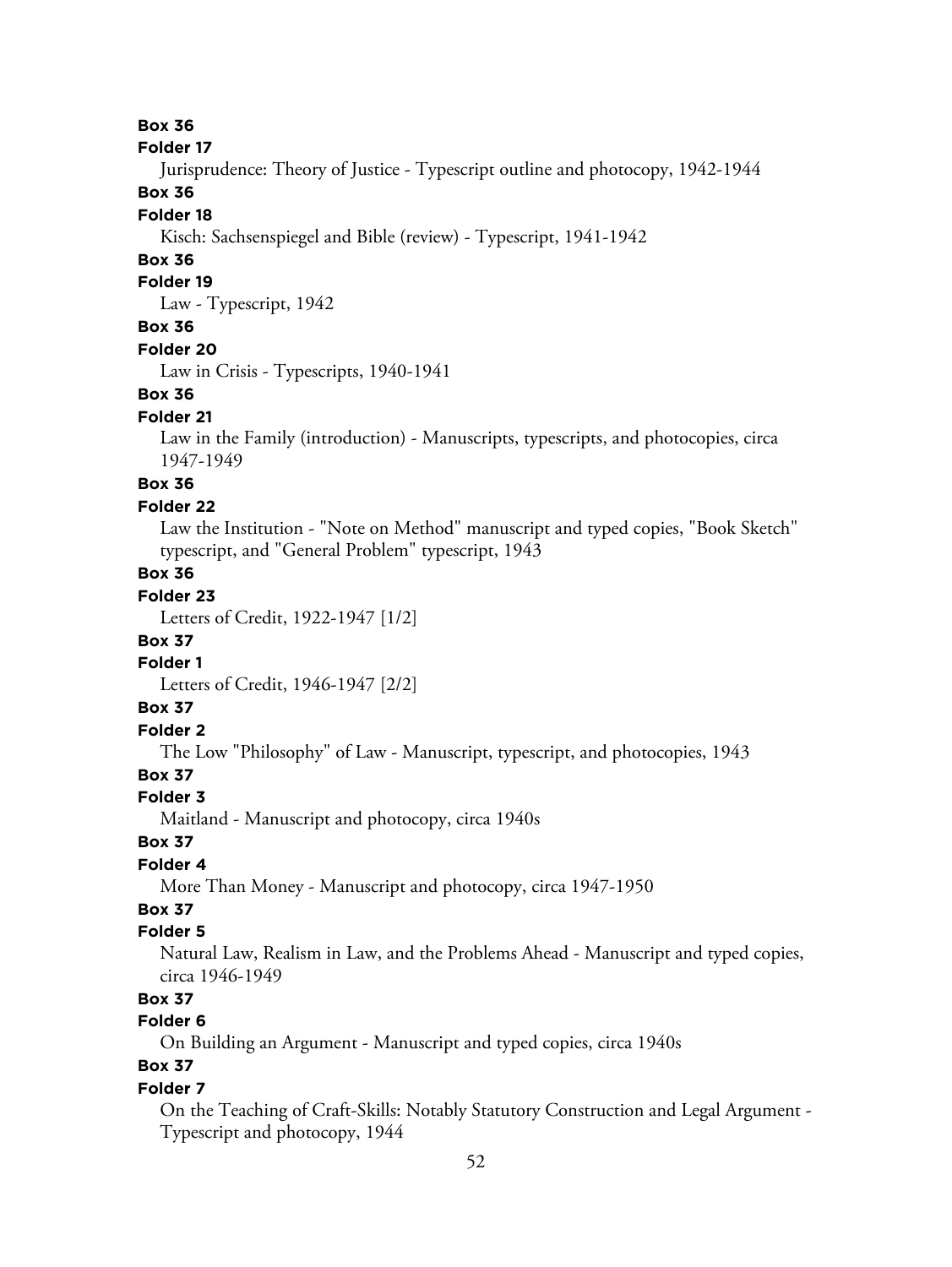#### **Folder 8**

"The philosophy of law has tended into confusion…" - Untitled manuscript and typed copies, circa 1940s

## **Box 37**

# **Folder 9**

Pittsburgh address - Manuscript and typescript, 1943

# **Box 37**

# **Folder 10**

Radbruch, Legal Esthetics - Translation by Llewellyn - Typescript, circa 1940s

#### **Box 37**

#### **Folder 11**

Secured Commercial Transactions - Typescript, 1948

## **Box 37**

#### **Folder 12**

Student-Run Law Reviews as a Problem in Craft-Tradition - Copies, circa 1940

# **Box 37**

### **Folder 13**

Sumner's Essays - Typescript and photocopy, circa 1940s

## **Box 37**

# **Folder 14**

Taxes and G. I.'s - Manuscript and typed copies, circa 1945-1947

## **Box 37**

#### **Folder 15**

Weber - Notes for Yale Law Journal article - Manuscript and typed copies, circa 1940

## **Box 37**

#### **Folder 16**

What Should Be the Law - Outline and photocopy, 1941

### **Box 37**

#### **Folder 17**

What's What in Jurisprudence - Typescript, and Babel Versus Teamwork: Jurisprudence Since 1900 - Manuscript and notes, 1942-1943

#### **Box 37**

#### **Folder 18**

What's What in Jurisprudence, and Babel versus Teamwork: Jurisprudence since 1900 - Photocopies, 1942-1943

### **Box 37**

#### **Folder 19**

A Word on the Art of the Brief, and earlier draft, The Art of Writing Briefs - Typescripts, circa 1949

### **Sub-subseries 4: 1951-1962**

#### **Box 37**

#### **Folder 20**

The Chicago Jury Project (extract from speech to Harvard Law School Forum) - Manuscript and typed copies, 1955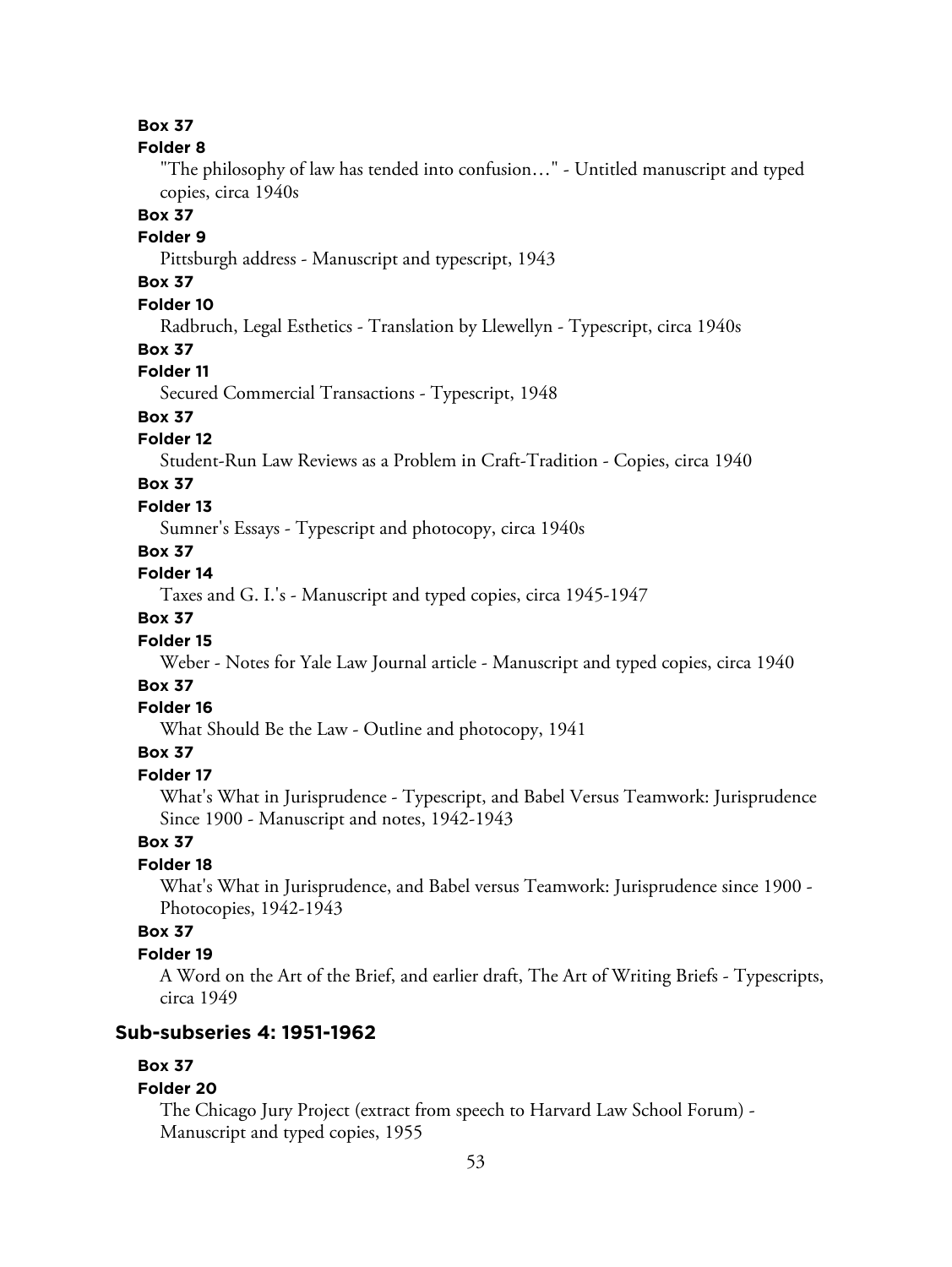#### **Folder 21**

Church and State - Manuscript fragment and typed copy, 1961-1962

## **Box 37**

## **Folder 22**

Forward to Sociology of Law and Government - Manuscript and typed copy, circa 1950s

# **Box 37**

# **Folder 23**

Handicaps out of the Intellectual Heritage - Typed copies, 1965

# **Box 37**

## **Folder 24**

Informal and Formal Marriage (comment on article by Weyrauch of that title) - Manuscript and typed copies, 1960-1961

# **Box 37**

# **Folder 25**

The Jury System - Manuscript and typed copy, 1954-1955

# **Box 37**

## **Folder 26**

Juvenile Courts and Civil Liberties - Outline, notes, manuscript, and typed copies, circa 1960s

# **Box 37**

# **Folder 27**

Know-How and Ideals: The Challenge to Legal Education - Typescript and photocopy, 1951

## **Box 37**

# **Folder 28**

Law-Government and Mankind, in the Light of Ethnology - Manuscript fragment and typed copied, circa 1950s

# **Box 37**

# **Folder 29**

Law and Language (Symposium - Law and the Humanities) - Notes, manuscript, typescript, and photocopies, May 1961

# **Box 38**

# **Folder 1**

The Laws of Law - Manuscript fragments and typed copies, circa 1958

# **Box 38**

## **Folder 2**

Legal Logic and the Safety Factor - Manuscript and typed copy, 1951

# **Box 38**

# **Folder 3**

Liberty, Justice, and Social Institutions - Manuscript and typed copy, circa 1950s

# **Box 38**

# **Folder 4**

The New Bramble Bush (II) - Outline and photocopy, 1954

## **Box 38**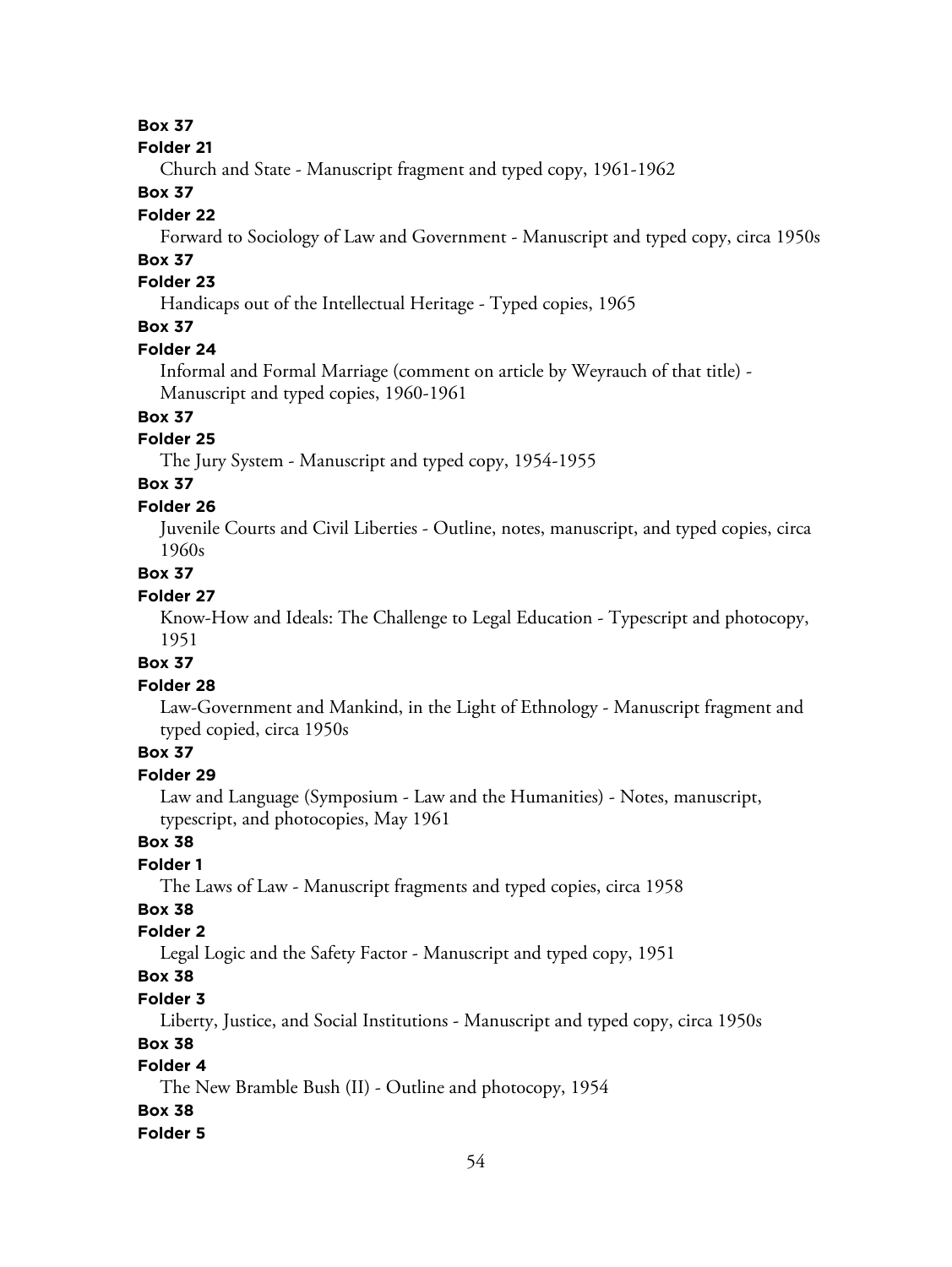The New Examination Technique? - Manuscript and typed copy, circa 1954-1956

## **Box 38**

## **Folder 6**

The Parental Role of Law and Government - Outline, manuscripts, notes, and typed copies, circa 1960-1962

# **Box 38**

#### **Folder 7**

Poor Richard (aphorisms) - Manuscripts and typed copies, 1958

## **Box 38**

# **Folder 8**

Revise Our Liberties - But Cannily - Manuscript fragment and typed copies, circa 1960s

# **Box 38**

### **Folder 9**

Schaeffer (an introduction to the second Freund Lecture by Walter V. Schaefer) - Typescript and photocopy, 1955

## **Box 38**

### **Folder 10**

The Tension between Informality and Office - Manuscript and typed copy, 1953

# **Box 38**

### **Folder 11**

Towards a Theory of Justice - Manuscript and typed copy, circa 1950s

## **Box 38**

#### **Folder 12**

Uniform Sneak Marriage Act: Section 1, Legislative Findings of Fact - Typescript and photocopy, circa 1955-1960

## **Sub-subseries 5: Undated**

## **Box 38**

#### **Folder 13**

Project for the Comparative Analysis of Procedure - Typescripts, undated

#### **Box 38**

## **Folder 14**

Propositions for the Consideration of the Conference on Legal Research - Typescripts, undated

## **Box 38**

## **Folder 15**

Stoltz article, undated

# **Box 38**

## **Folder 16**

"What Law cannot do for Inter-racial Peace" - Address at Villanova Law School Dedication - Typescript, undated

## **Sub-subseries 6: Notes**

## **Box 38**

## **Folder 17**

Notes on Holmes, undated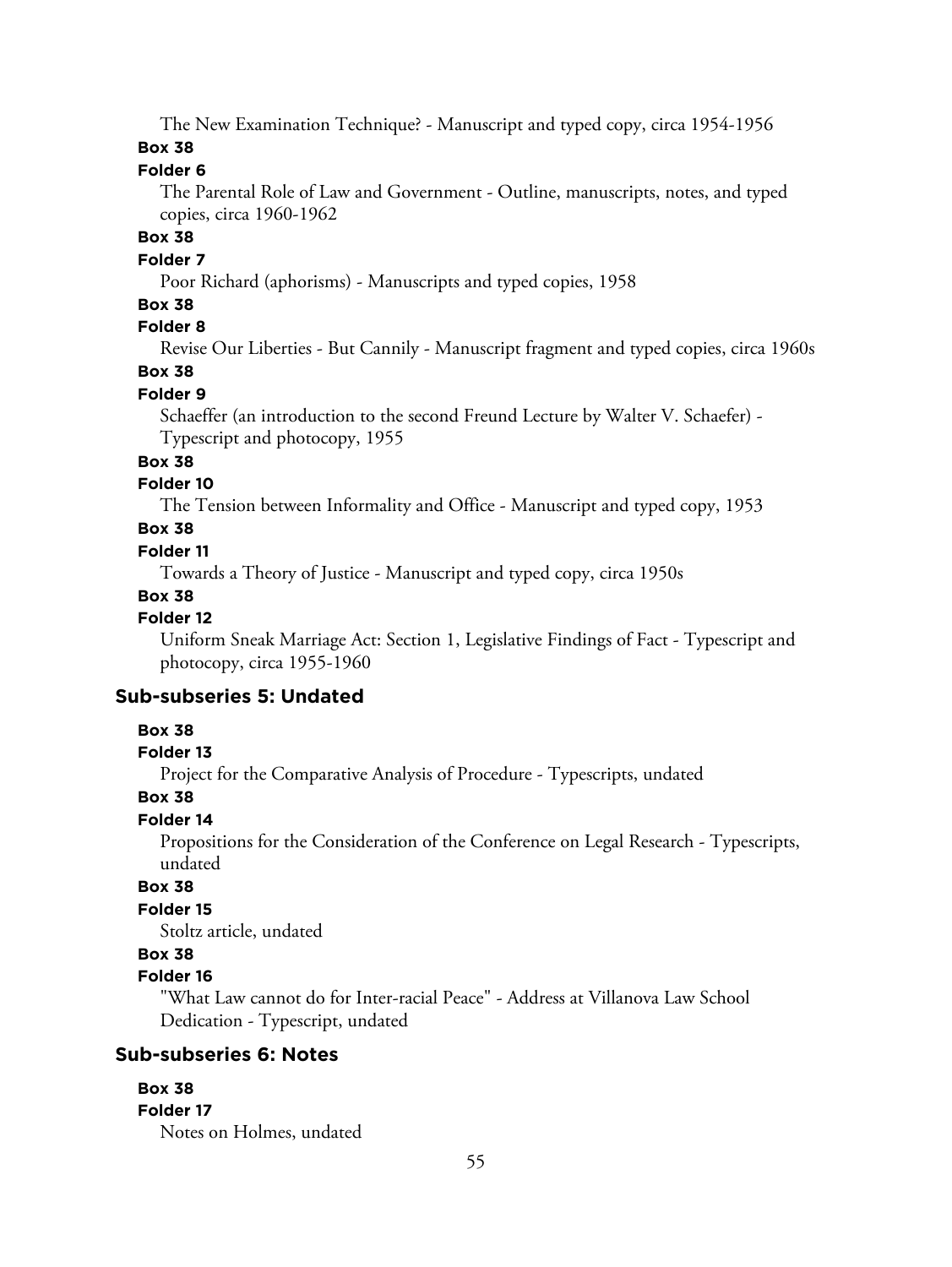#### **Folder 18**

Notes on various contracts and commercial cases, undated

## **Box 38**

## **Folder 19**

Notes on various contracts and commercial cases, undated

# **Box 38**

## **Folder 20**

Notes on various contracts and commercial cases, undated

# **Box 38**

## **Folder 21**

Notes on various contracts and commercial cases, undated

# **Box 38**

## **Folder 22**

Notes on various contracts and commercial cases, 1936

### **Box 38**

## **Folder 23**

Notes on various contracts and commercial cases, 1939-1940

## **Box 39**

#### **Folder 1**

Notes on various contracts and commercial cases, circa 1930s

## **Box 39**

## **Folder 2**

Notes on various contracts and commercial cases, circa 1930s

#### **Box 39**

## **Folder 3**

Notes on various contracts and commercial cases, circa 1930s

# **Box 39**

## **Folder 4**

Notes on various contracts and commercial cases, circa 1930s

#### **Box 39**

## **Folder 5**

Notes on various contracts and commercial cases, circa 1930s

# **Box 39**

## **Folder 6**

Notes on various contracts and commercial cases, circa 1930s

## **Box 39**

## **Folder 7**

Notes on various contracts and commercial cases, circa 1930s

# **Box 40**

# **Folder 1**

Notes on various contracts and commercial cases, circa 1930s

# **Box 40**

## **Folder 2**

Notes on various contracts and commercial cases, circa 1940s **Box 40**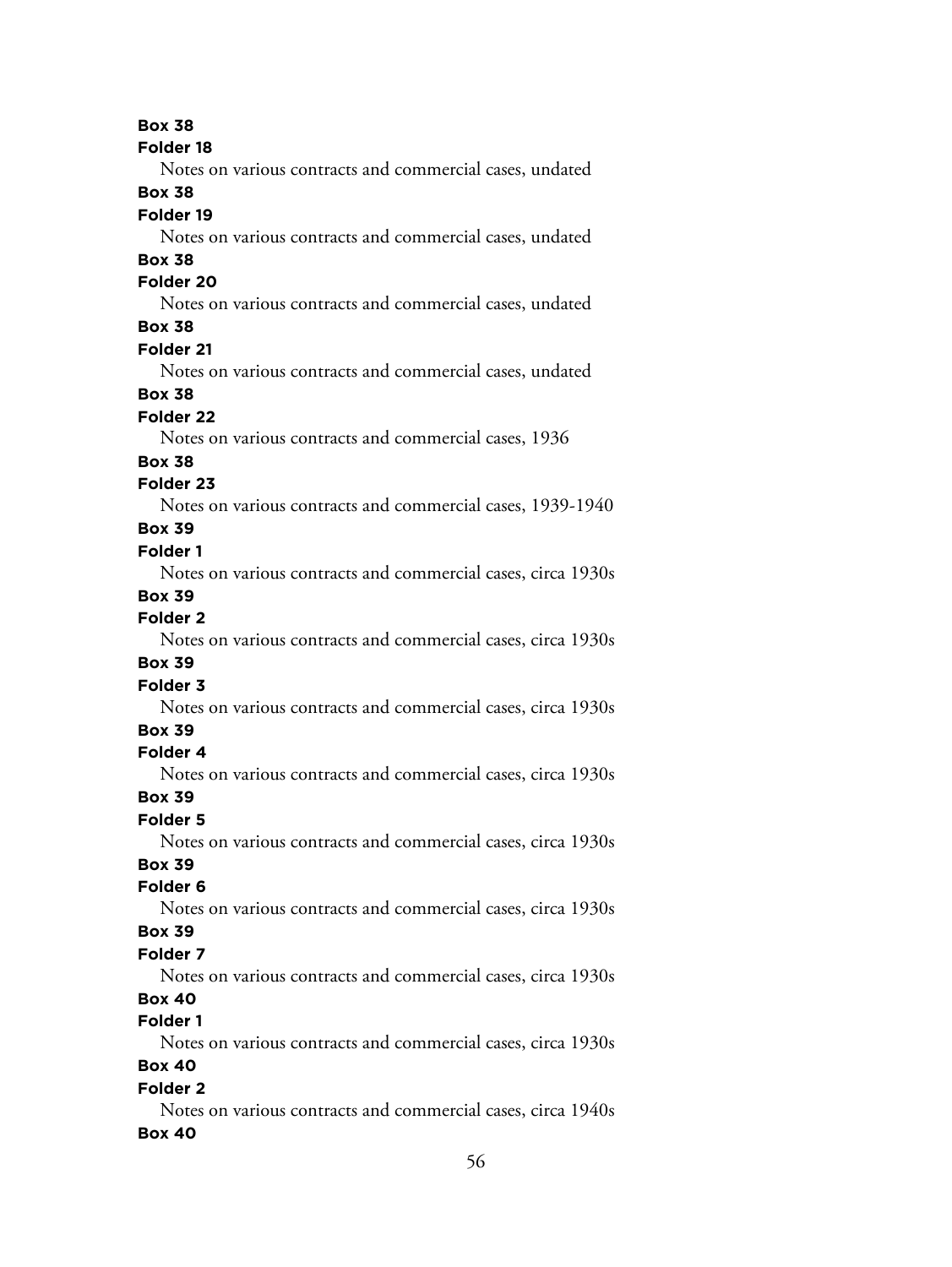**Folder 3** Notes - Miscellaneous, 1956 **Box 40 Folder 4** Notes on Willard Hurst, circa 1960 **Box 40 Folder 5** Notes - Found on desk after death, circa 1949-1962 **Box 40 Folder 6** Notes, undated

# **Subseries 2: Non-Legal Prose**

## **Sub-subseries 1: Concerning World War I**

#### **Box 40**

**Folder 7**

A Civilian - Manuscript and photocopy, circa 1914-1915

#### **Box 40**

#### **Folder 8**

It Is All So That It Dazes You - Typescript and photocopy, circa 1914-1915

## **Box 40**

## **Folder 9**

The Man Who Wasn't Made for War - Manuscript and photocopy, circa 1914-1915

### **Box 40**

#### **Folder 10**

Paris - Manuscript and typed copies, circa 1914-1915

#### **Box 40**

#### **Folder 11**

Parole - Typescript, manuscript, and photocopies, circa 1914-1915

## **Box 40**

## **Folder 12**

The Passenger - Manuscript, typescript, and photocopies, circa 1914-1915

# **Box 40**

## **Folder 13**

The Sword - Manuscript and photocopy, circa 1914-1915

# **Box 40**

# **Folder 14**

Schmidt Five - Soldier - Typescript and photocopy, circa 1914-1915

### **Box 40**

#### **Folder 15**

What Private Thinks About the War - Manuscript, typescript, and photocopies, circa 1914-1915

#### **Box 40**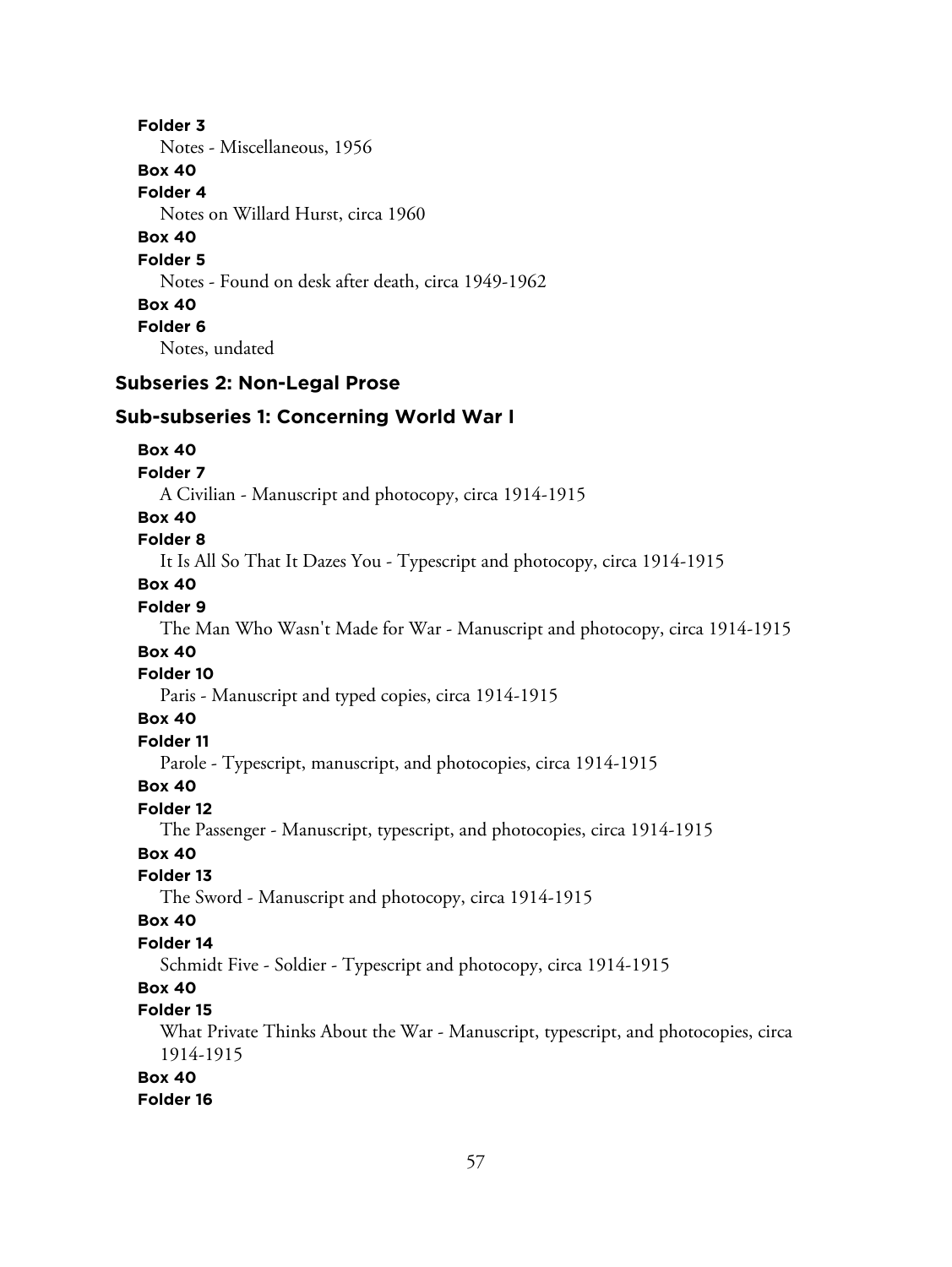When I Was a Schoolboy Over There in Germany - Typescript and photocopy, circa 1914-1915

# **Sub-subseries 2: College Essays**

**Box 40 Folder 17** The Best Short Story Poem - Typescript, circa 1914-1915 **Box 41 Folder 1** Raciality in the Short Story - Typescript, circa 1914-1915

# **Sub-subseries 3: Social and Political Commentary**

| <b>Box 41</b>                                                                 |
|-------------------------------------------------------------------------------|
| <b>Folder 2</b>                                                               |
| Charles A. Beard, The Republic - Notes, 1948                                  |
| <b>Box 41</b>                                                                 |
| <b>Folder 3</b>                                                               |
| Devils and Even-Handed Logic - Manuscript and typed copies, undated           |
| <b>Box 41</b>                                                                 |
| Folder 4                                                                      |
| Elementary Economics - Manuscript and photocopy, undated                      |
| <b>Box 41</b>                                                                 |
| Folder 5                                                                      |
| Freedom of Speech - Manuscript and typed copies, circa 1930s                  |
| <b>Box 41</b>                                                                 |
| Folder <sub>6</sub>                                                           |
| Huge Protest Meeting of VBSDD - Manuscript, typescripts, and doodles, undated |
| <b>Box 41</b>                                                                 |
| Folder 7                                                                      |
| Indian Community Religion - Manuscript and typed copy, 1947                   |
| <b>Box 41</b>                                                                 |
| Folder <sub>8</sub>                                                           |
| "John Dewey's prose" - Manuscript fragment, undated                           |
| <b>Box 41</b>                                                                 |
| Folder 9                                                                      |
| Liberal and Doctrinaire - Typescript, circa 1930s                             |
| <b>Box 41</b>                                                                 |
| Folder 10                                                                     |
| Llewellyn to the Salt-Mines - Typescripts, undated                            |
| <b>Box 41</b>                                                                 |
| Folder 11                                                                     |
| Our Present Intellectualism - Manuscript and photocopy, undated               |
| <b>Box 41</b>                                                                 |
| Folder 12                                                                     |
| Protest meeting speech - typescripts, 1946<br><b>Box 41</b>                   |
|                                                                               |
| 58                                                                            |
|                                                                               |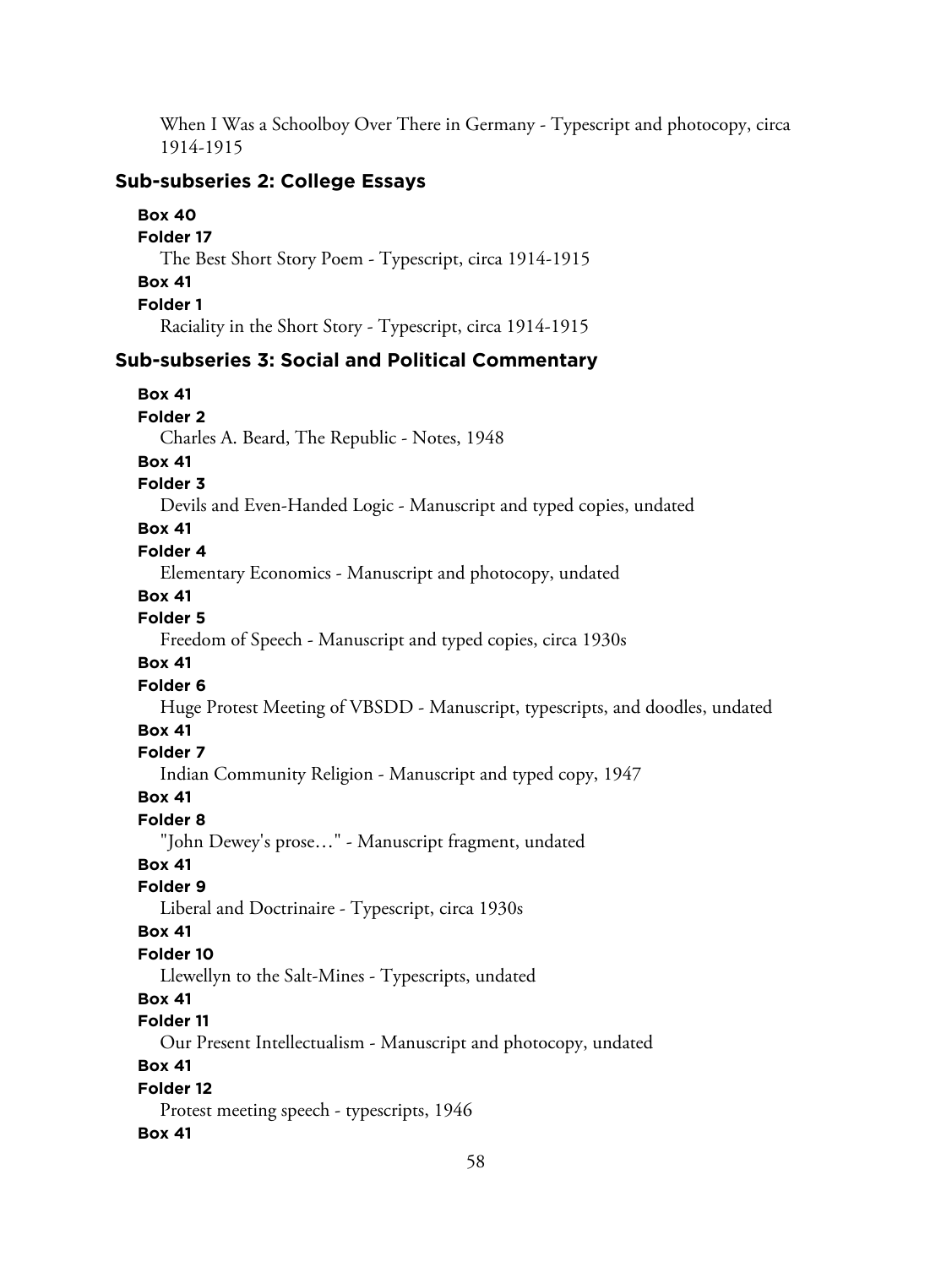This Cut Rate American Culture - Typescripts, clipping, correspondence, 1927-1928

# **Box 41**

# **Folder 14**

This Label Liberalism - Manuscript and typed copies, circa 1930s

## **Sub-subseries 4: Personal Essays**

#### **Box 41**

#### **Folder 15**

E. P. M. - Manuscript and typed copy, undated

#### **Box 41**

## **Folder 16**

"I am an enthusiastic feminist…" - Typescript and photocopy, undated

# **Box 41**

## **Folder 17**

A Nonconformist Puzzles over Education - Typescripts, correspondence, abstract, 1924-1928

#### **Box 41**

#### **Folder 18**

Position Re Religion - Manuscript and typed copies, 1943

# **Sub-subseries 5: Light Essays**

#### **Box 41**

#### **Folder 19**

As to Beasts - Manuscript and typescript, undated

## **Box 41**

#### **Folder 20**

Boxing - Manuscript and photocopy, undated

#### **Box 41**

**Folder 21**

Cats - Manuscript, undated

#### **Box 41**

#### **Folder 22**

Cattariminal Code - Typescript, circa 1950s

#### **Box 41**

#### **Folder 23**

Folksong - Outline and photocopy, circa 1954

#### **Box 41**

## **Folder 24**

Constitution of the Original and Outrageous Order of Mavericks - Manuscript and photocopy, 1954

## **Box 41**

# **Folder 25**

On the Smoking of a Pipe - Typescripts, undated

## **Sub-subseries 6: General Fiction**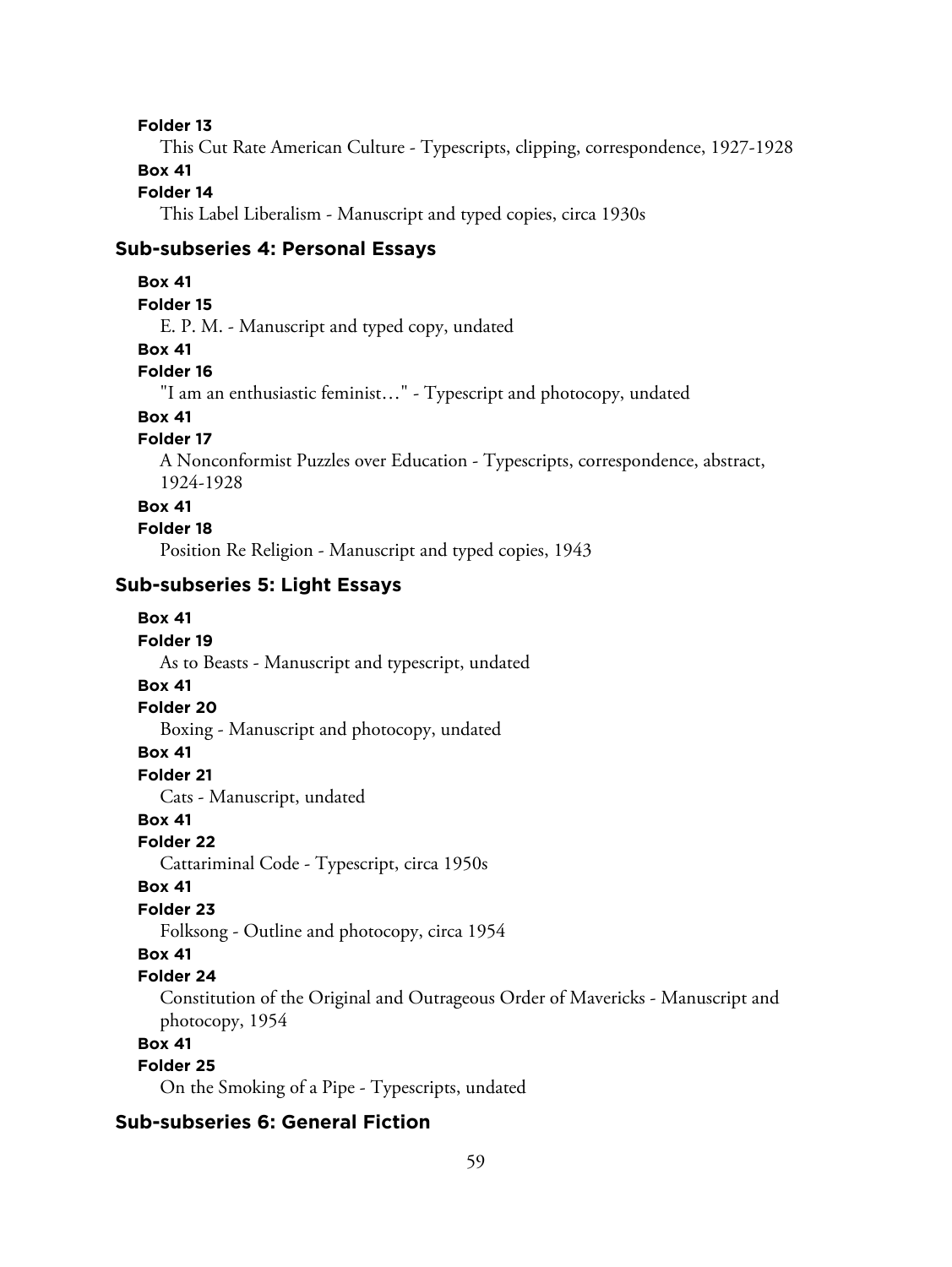#### **Folder 26**

Astounding - Manuscript sketch for a piece in Astounding Science Fiction and photocopy, undated

#### **Box 41**

#### **Folder 27**

Brer Rabbit - Typescripts, undated

## **Box 41**

## **Folder 28**

"Doc and this other…" - Manuscript, undated

#### **Box 41**

## **Folder 29**

Hoh - Manuscript fragments, undated

# **Box 41**

# **Folder 30**

Island of the Duel - Typescripts, undated

## **Box 41**

## **Folder 31**

Our Detective Story - Manuscript, and notes on Cohen, circa 1933-1936

## **Box 41**

#### **Folder 32**

Pigtails and Princesses - Typescripts, undated

## **Box 41**

# **Folder 33**

"She sat there across the room…" - Manuscript, undated

# **Box 41**

## **Folder 34**

The Wupp, the Woof, and the Beast - Typescript, undated

## **Box 41**

#### **Folder 35**

Two Sisters - Manuscript and photocopy, undated

## **Box 41**

## **Folder 36**

When the Idol Fell - Typescript, undated

# **Sub-subseries 7: Bible Stories**

## **Box 41**

#### **Folder 37**

David and Goliath - Typescript, undated

# **Box 41**

# **Folder 38**

David and Goliath camp drama - Manuscript synopsis and photocopy, undated

## **Box 41**

#### **Folder 39** David and the Water - Typescript, undated

# **Box 41**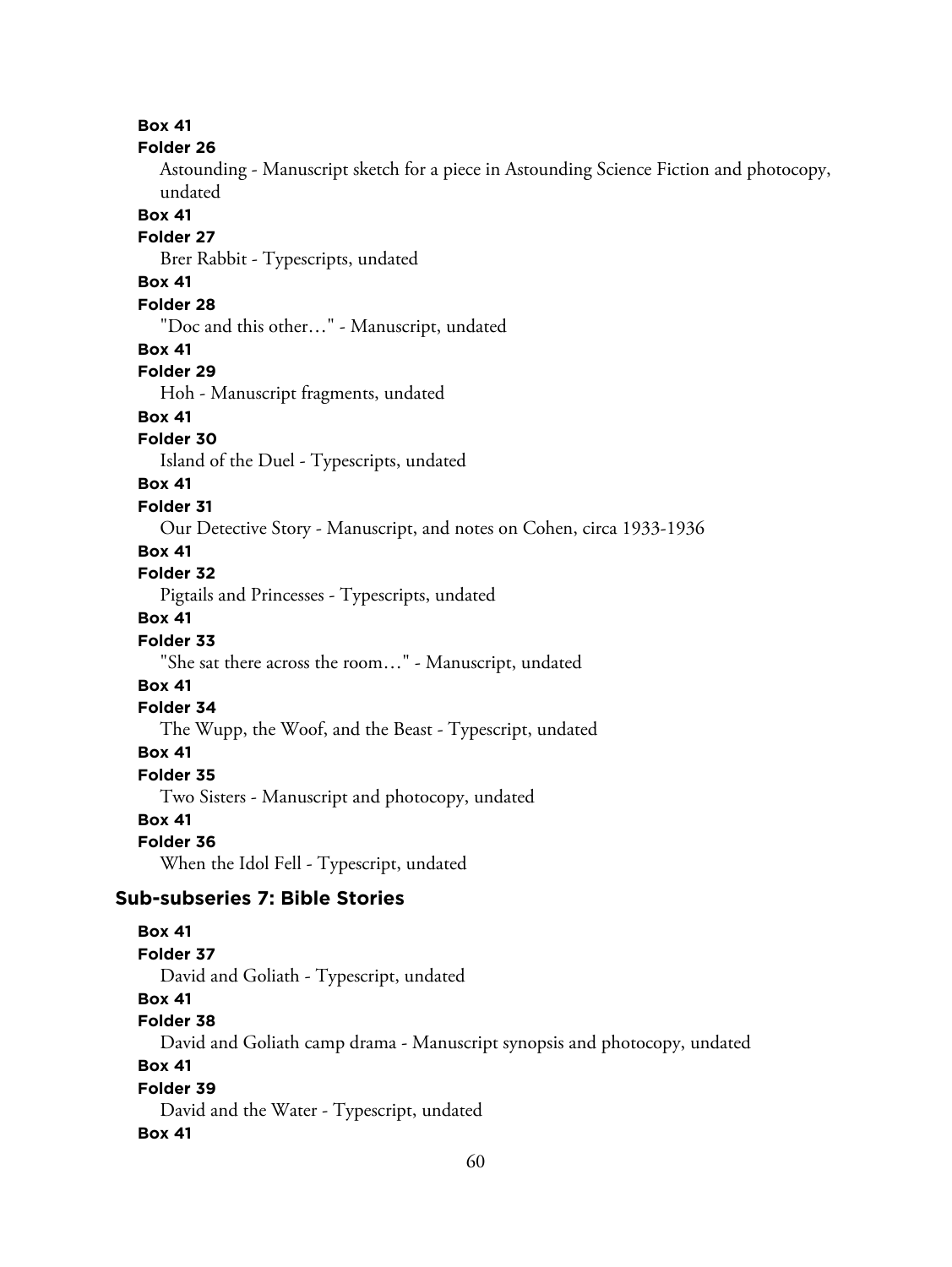Reuben (first episode of Joseph Cycle) - Manuscript and photocopy, undated

#### **Box 41**

#### **Folder 41**

"Samson is too simple…" - Outline, undated

#### **Box 41**

#### **Folder 42**

Samson (camp drama) - Manuscript and photocopy, undated

#### **Box 41**

# **Folder 43**

Samson - Outline, undated

## **Box 41**

### **Folder 44**

A Story of Joseph - Manuscript synopsis and photocopy, undated

# **Box 41**

# **Folder 45**

The Story of Samson - Manuscript, typescript, and photocopy, undated

#### **Box 41**

## **Folder 46**

Bible stories - clipping, notes, letter, and photocopies, 1923-1924

### **Sub-subseries 8: Camp Drama**

## **Box 42**

#### **Folder 1**

Drama, Dramatics and Kids - Typescript, correspondence, and photocopies, 1927-1928

# **Box 42**

# **Folder 2**

Horseback Trip - camp drama synopsis, undated

### **Box 42**

**Folder 3**

Song of 3 Friends - Synopsis, undated

## **Sub-subseries 9: Translations**

#### **Box 42**

#### **Folder 4**

Cicero - Manuscript translation and notes, undated

## **Sub-subseries 10: Verse**

# **Box 42**

#### **Folder 5**

Verse - General - Manuscripts and typescripts, circa 1920-1960

#### **Box 42**

# **Folder 6**

Verse - General - Manuscripts and typescripts, circa 1920-1960 **Box 42**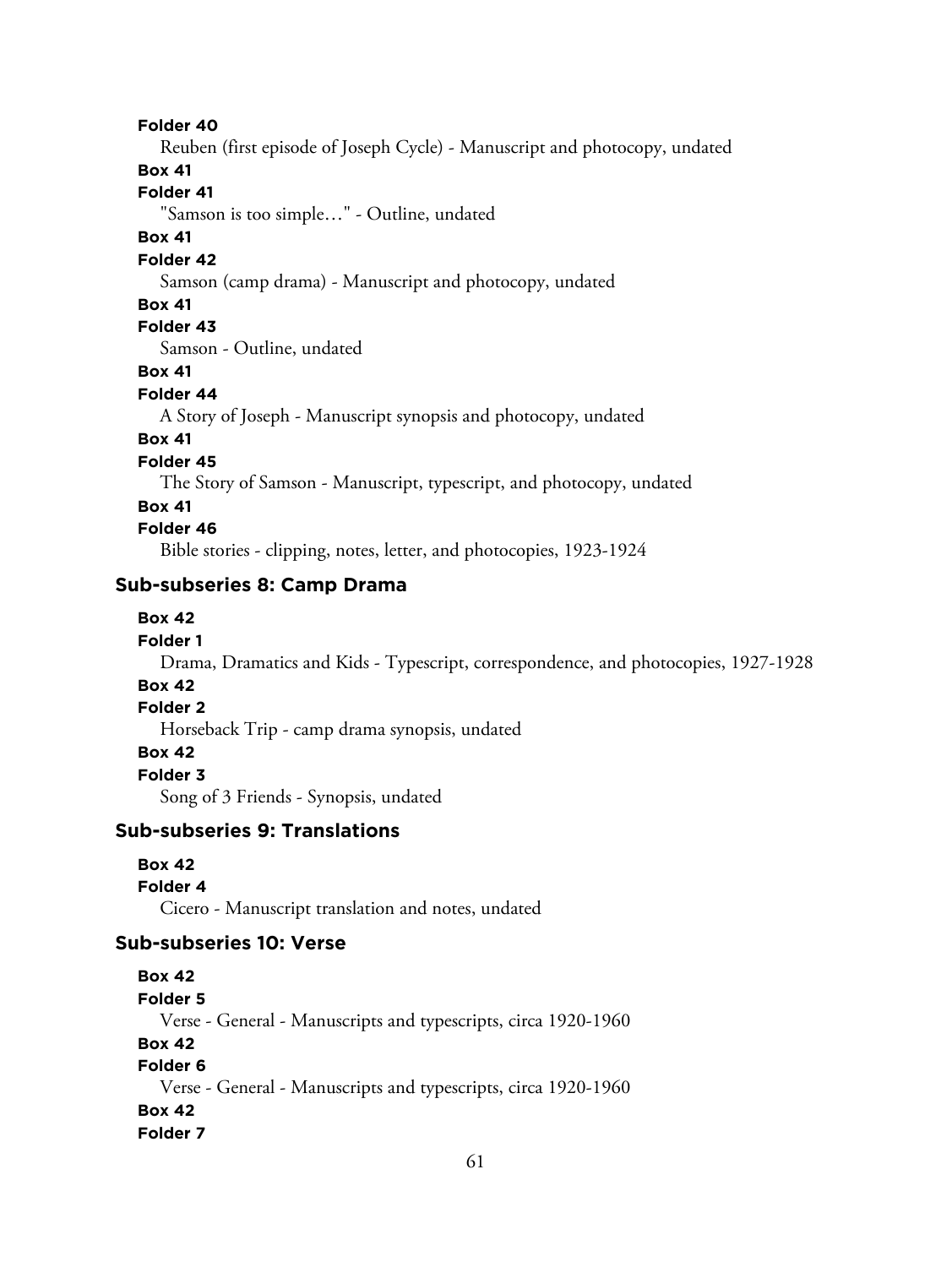| Verse - General - Photocopies                                                         |
|---------------------------------------------------------------------------------------|
| <b>Box 42</b>                                                                         |
| Folder <sub>8</sub>                                                                   |
| Verse - General - Photocopies                                                         |
| <b>Box 42</b>                                                                         |
| Folder 9                                                                              |
| Verse - Camp - Manuscripts, typescripts, and photocopies, circa 1920-1940             |
| <b>Box 43</b>                                                                         |
| <b>Folder 1</b>                                                                       |
| Verse - Law and Politics - Manuscripts, typescripts, and photocopies, circa 1920-1960 |
| <b>Box 43</b>                                                                         |
| <b>Folder 2</b>                                                                       |
| Verse - Schlaraffia - German manuscripts, notes, correspondence, 1935                 |
| <b>Box 43</b>                                                                         |
| <b>Folder 3</b>                                                                       |
| Verse - "Go Wandering Thro the Fields of Law" - Manuscript fragment, circa 1949       |
| <b>Box 43</b>                                                                         |
| Folder 4                                                                              |
| Verse - "The Common Law Tradition" - Typescript                                       |

## **Series III: Transcripts and Recordings**

This series contains transcripts and recordings of Llewellyn's lectures and speeches. Texts of lectures and speeches which were written out in advance or subsequently revised for publication are filed as manuscripts in Series I and II. Materials in this series are in chronological order.

**Box 43 Folder 5** Banking (National City Bank), February 23, 1923 **Box 43 Folder 6** Banking (National City Bank), March 2, 1923 **Box 43 Folder 7** Banking (National City Bank), April 13, 1923 **Box 43 Folder 8** Banking (National City Bank), April 20, 1923 **Box 43 Folder 9** Banking (National City Bank), April 27, 1923 **Box 43 Folder 10** Banking (National City Bank), May 4, 1923 **Box 44 Folder 1** Banking (National City Bank), May 11, 1923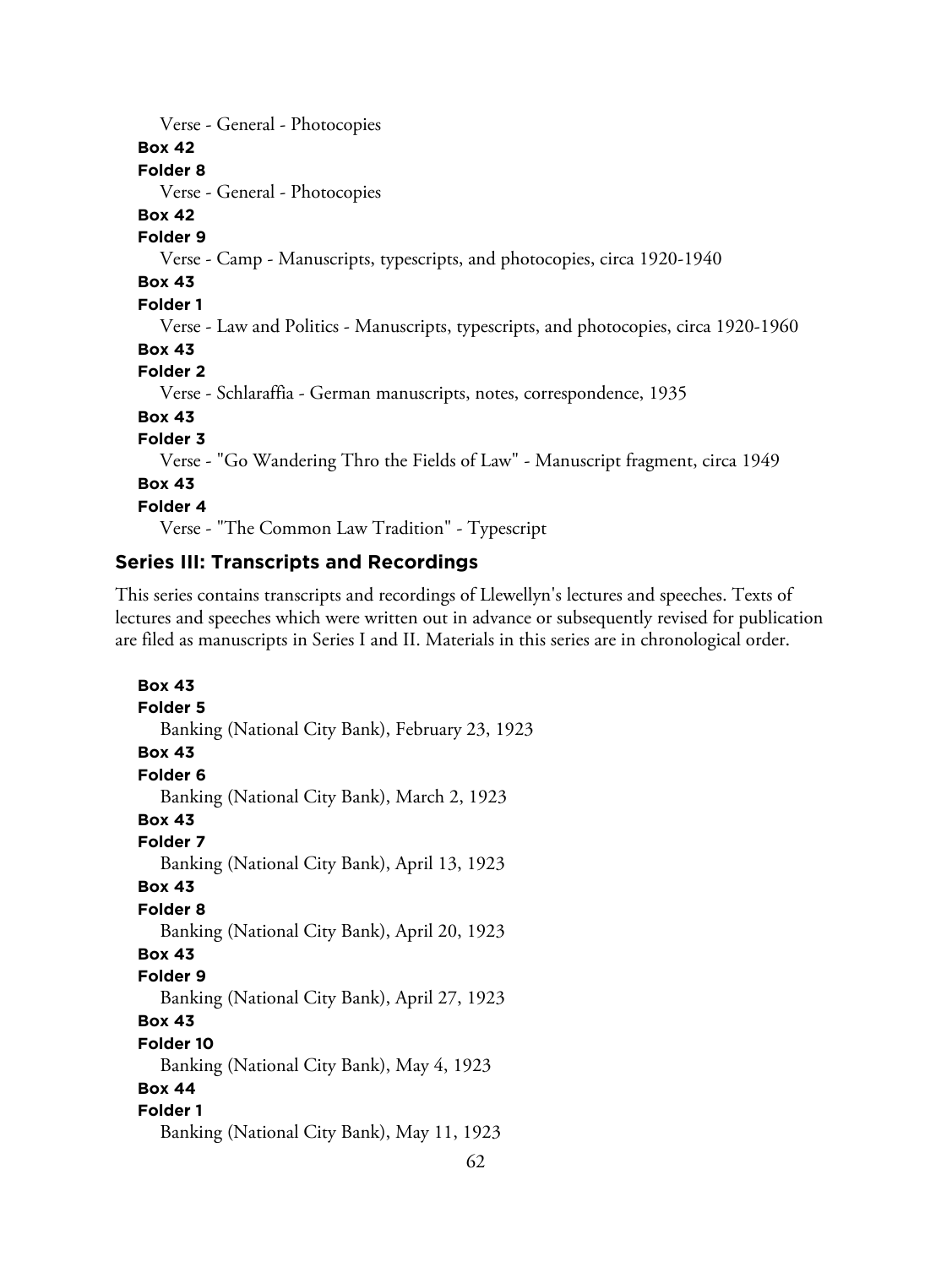**Box 44 Folder 2** Banking (National City Bank), May 18, 1923 **Box 44 Folder 3** Banking (National City Bank), April 11, 1924 **Box 44 Folder 4** Banking (National City Bank), April 25, 1924 **Box 44 Folder 5** Banking (National City Bank), May 2, 1924 **Box 44 Folder 6** Bramble Bush Lectures (Columbia University), September 1931 **Box 44 Folder 7** "Quis custodiet?" (Chicago Bar Association), December 29, 1932 **Box 44 Folder 8** Legal Argument (Columbia), July 10, 1934 **Box 44 Folder 9** Legal Argument (Columbia), July 11, 1934 **Box 44 Folder 10** Legal Argument (Columbia), circa July 12, 1934 **Box 45 Folder 1** Legal Argument (Columbia), July 24, 1934 **Box 45 Folder 2** Legal Argument (Columbia), July 25, 1934 **Box 45 Folder 3** Legal Argument (Columbia), July 26, 1934 **Box 45 Folder 4** Legal Argument (Columbia), July 31, 1934 **Box 45 Folder 5** Legal Argument (Columbia), August 1, 1934 **Box 45 Folder 6** Legal Argument (Columbia), August 2, 1934 **Box 45**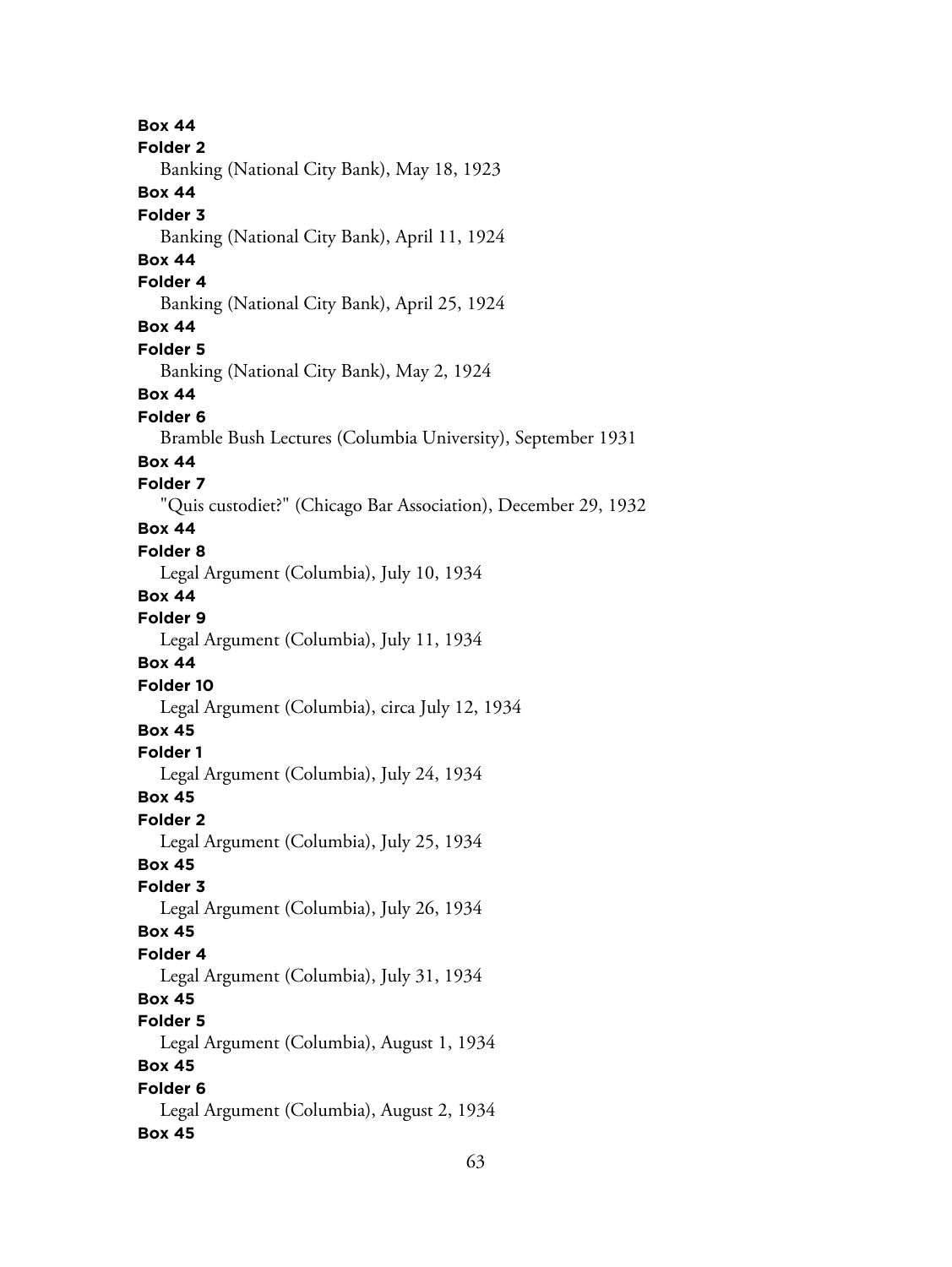Legal Argument (Columbia), August 7, 1934

## **Box 45**

### **Folder 8**

Legal Argument (Columbia), August 8, 1934

# **Box 45**

#### **Folder 9**

Legal Argument (Columbia), August 9, 1934

## **Box 46**

## **Folder 1**

Relations between Government and Business (Johns Hopkins University), November 1934-January 1935

## **Box 46**

#### **Folder 2**

Jurisprudence (Columbia University), October 1937-November 1941

#### **Box 46**

### **Folder 3**

"Forces for and against Democracy in the U. S." (New School for Social Research), March 12, 1940

## **Box 46**

### **Folder 4**

Seminar in Legal Education, October 16, 1941

## **Box 46**

## **Folder 5**

Address to the Philadelphia Academy of Music, The Philadelphia Award presentation to William Draper Lewis - Transcript and program, March 28, 1945

## **Box 46**

# **Folder 6**

Contracts Refresher Lectures (Columbia University), February-March 1946

# **Box 46**

#### **Folder 7**

Sales and Commercial Law (Columbia University) - 1947-1948

#### **Box 46**

## **Folder 8**

Address to Temple University School of Law, Annual Banquet, April 30, 1947

# **Box 46**

### **Folder 9**

American Association of Law Schools, Round Table on Uniform Commercial Code (Chicago), December 28, 1947

# **Box 46**

## **Folder 10**

Broadcast discussion on constitution (Brooklyn College), 1948

## **Box 46**

### **Folder 11**

Jurisprudence (Harvard University), 1948-1949

#### **Box 46**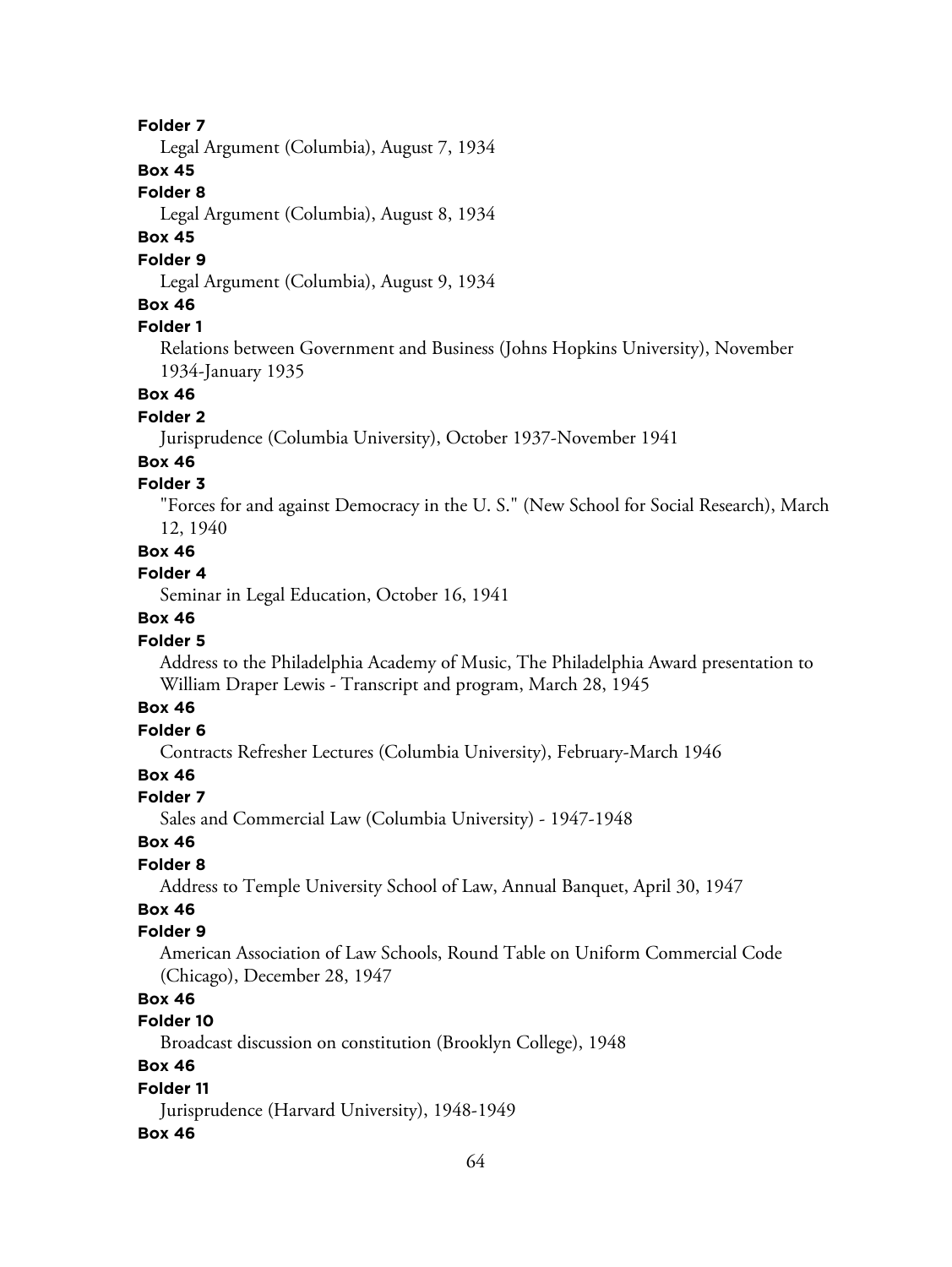Jurisprudence (Harvard University), 1948-1949

#### **Box 47**

#### **Folder 1**

Jurisprudence (Harvard University), 1948-1949

# **Box 47**

### **Folder 2**

Jurisprudence (Harvard University), 1948-1949

## **Box 47**

# **Folder 3**

Jurisprudence (Harvard University) - 7-inch transcription discs, 1948-1949

# **Box 47**

## **Folder 4**

Jurisprudence (Harvard University) - 7-inch transcription discs, 1948-1949

# **Box 47**

## **Folder 5**

Legal Argument (Chicago) - Transcripts and 8.5-inch transcript discs, circa 1950s

# **Box 47**

#### **Folder 6**

The Law of Commercial Transactions (Indiana State Bar Association Legal Institute), 1950

#### **Box 47**

## **Folder 7**

The Law of Commercial Transactions (Indiana State Bar Association Legal Institute), 1950 - Photocopies

# **Box 47**

## **Folder 8**

"Problems of the Bar" (Centennial of Albany School of Law), 1951

#### **Box 47**

#### **Folder 9**

"The Place of Law in Society" (University of Illinois), Spring 1952

#### **Box 48**

#### **Folder 1**

Jurisprudence (Chicago), March-April, 1953

#### **Box 48**

#### **Folder 2**

Jurisprudence (Chicago), March 11, 1953

# **Box 48**

#### **Folder 3**

Jurisprudence (Chicago), April 8 and 24, 1953

# **Box 48**

#### **Folder 4**

Jurisprudence (Chicago), May 6 and 15, 1953

## **Box 48**

#### **Folder 5**

Jurisprudence (Chicago), May 20-22, 1953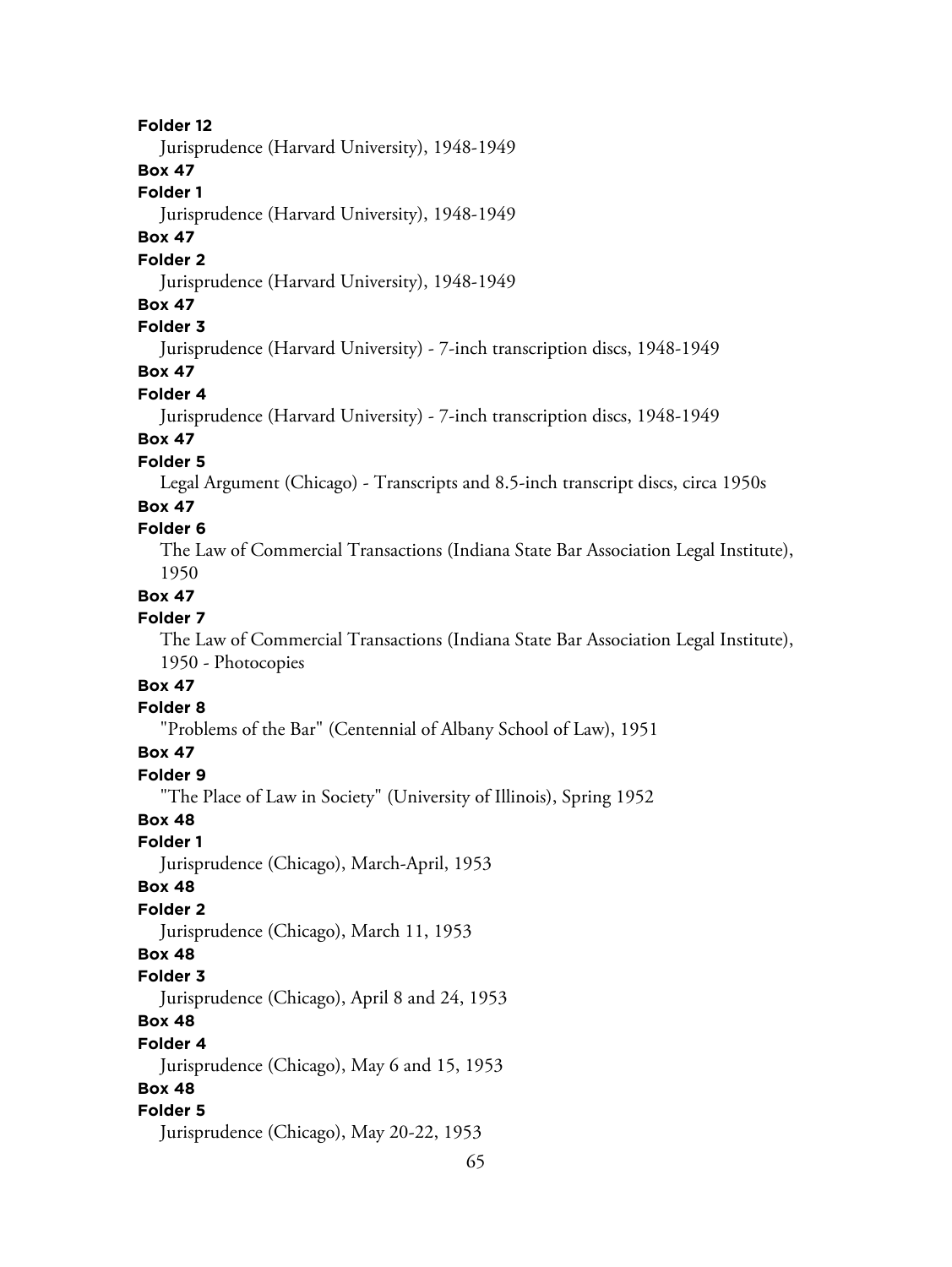**Box 48 Folder 6** Jurisprudence (Chicago), May 26, 28, 29, 1953 and circa 1954 **Box 48 Folder 7** Elements and Jurisprudence (Chicago), circa 1953 **Box 48 Folder 8** "Book Burning and Censorship," University of Chicago Round Table - Transcript of NBC radio discussion, 1953 **Box 48 Folder 9** Elements (Chicago), September-November 1954 **Box 49 Folder 1** "The Lawyer's Lament," 1954 **Box 49 Folder 2** Jurisprudence (Chicago), March 28, 1955 **Box 49 Folder 3** Jurisprudence (Chicago), March 29, 1955 **Box 49 Folder 4** Jurisprudence (Chicago), April 4, 1955 **Box 49 Folder 5** Jurisprudence (Chicago), April 18, 1955 **Box 49 Folder 6** Jurisprudence (Chicago) - 8.5-inch transcription discs, April 18, 1955 **Box 49 Folder 7** Jurisprudence (Chicago), April 19, 1955 **Box 49 Folder 8** Jurisprudence (Chicago), April 26, 1955 **Box 49 Folder 9** Jurisprudence (Chicago), May 2, 1955 **Box 49 Folder 10** Jurisprudence (Chicago), May 3, 1955 **Box 49 Folder 11** Jurisprudence (Chicago), May 9, 1955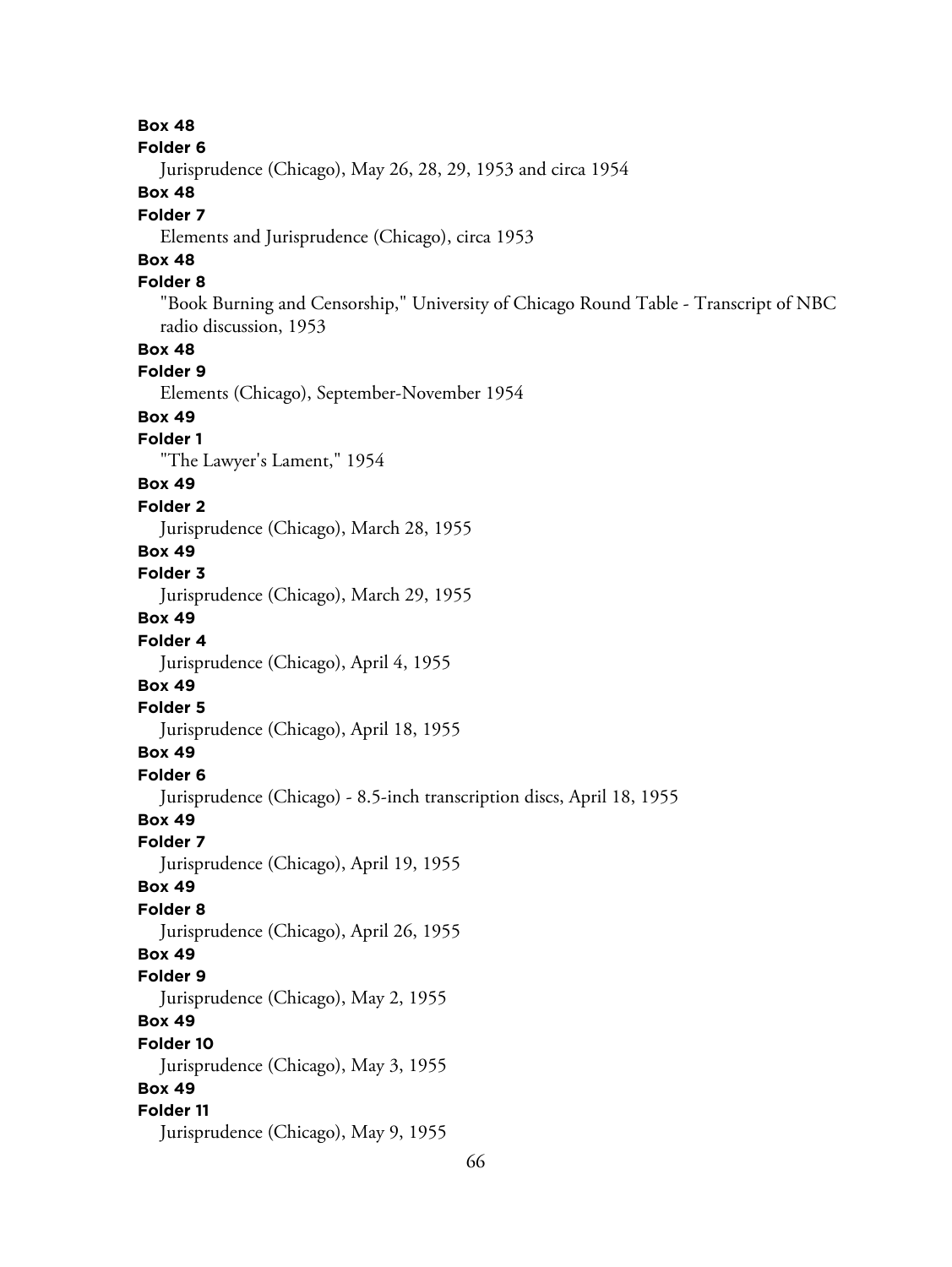#### **Folder 12**

Jurisprudence (Chicago), May 10 and 16, 1955

## **Box 49**

### **Folder 13**

Commercial Law Miscellaneous (Chicago), 1953-1956

# **Box 49**

### **Folder 14**

Elements (Chicago), October 1955 and March 1956

# **Box 49**

#### **Folder 15**

"Aren't we the Trouble-Shooters?" (Texas Law Day), 1955

## **Box 49**

## **Folder 16**

Letters of Credit - Lecture transcript and transcription disc, April 6, 1955

## **Box 49**

# **Folder 17**

The Common Law Tradition (Chicago) - Transcript and 8.5-inch transcription disc, circa 1956

## **Box 50**

## **Folder 1**

Jurisprudence (Chicago), October-December 1956

## **Box 50**

## **Folder 2**

Comparative Law Seminar, Rheinstein and Llewellyn (Chicago), 1956

# **Box 50**

## **Folder 3**

Elements (Chicago), October 1957-January 1958

## **Box 50**

**Folder 4**

Jurisprudence (Chicago), March 31, 1959

## **Box 50**

# **Folder 5**

Jurisprudence (Chicago), April 1959

#### **Box 50**

# **Folder 6**

Legal Institutions, undated

# **Series IV: German Materials**

This series contains material relevant to Llewellyn's experiences and interest in Germany. From 1909 to 1911 he studied in Schwerin. He served in the German army from 1914 to 1915. In 1928 and again in 1931 he studied and lectured in Leipzig. Materials are roughly grouped by type, beginning with a small amount of material from his days as a student and soldier in Germany, followed by correspondence, manuscripts, and personal ephemera.

## **Box 51**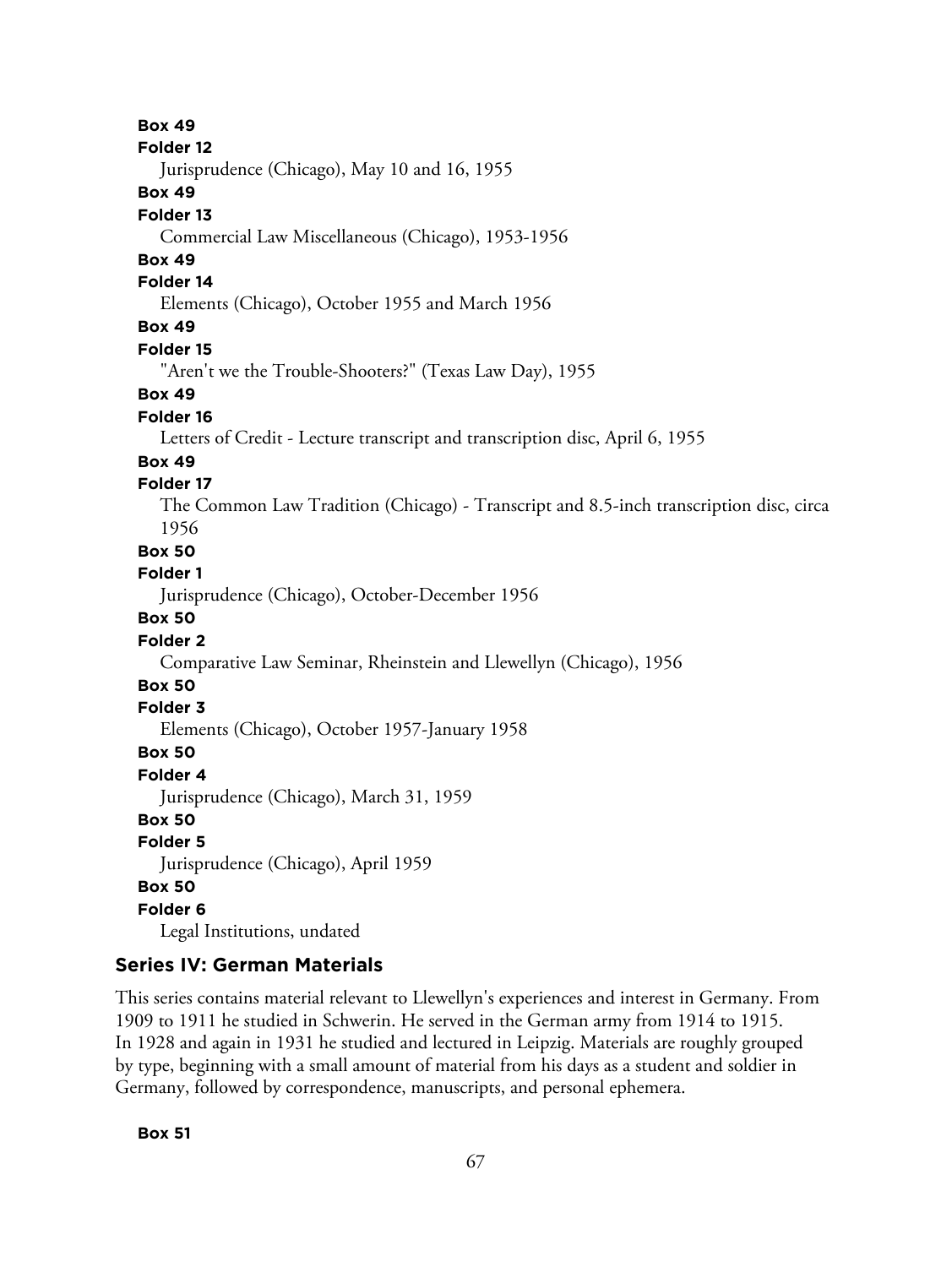**Folder 1** School in Schwerin, 1931-1938 **Box 51 Folder 2** German Military, 1914-1917 **Box 51 Folder 3** Personal Correspondence - Lachmund, 1926-1961 **Box 51 Folder 4** Personal Correspondence - Hirschberg, 1928-1950 **Box 51 Folder 5** Personal Correspondence - Frels, 1928-1946 **Box 51 Folder 6** Personal Correspondence - Hamburg, 1961-1962 **Box 51 Folder 7** Personal Correspondence - General, 1925-1962 **Box 51 Folder 8** Personal Correspondence - General, 1929-1953 **Box 51 Folder 9** Legal Correspondence - Gerland, 1928-1933 **Box 51 Folder 10** Legal Correspondence - Hedemann, 1928-1947 **Box 51 Folder 11** Legal Correspondence - Hoeniger, 1928-1932 **Box 51 Folder 12** Legal Correspondence - Jahrreiss, 1932 **Box 51 Folder 13** Legal Correspondence - Kantorowicz, 1927-1932 **Box 51 Folder 14** Legal Correspondence - Koschaker, 1932-1935 **Box 51 Folder 15** Legal Correspondence - Kraft, 1932-1938 **Box 51 Folder 16**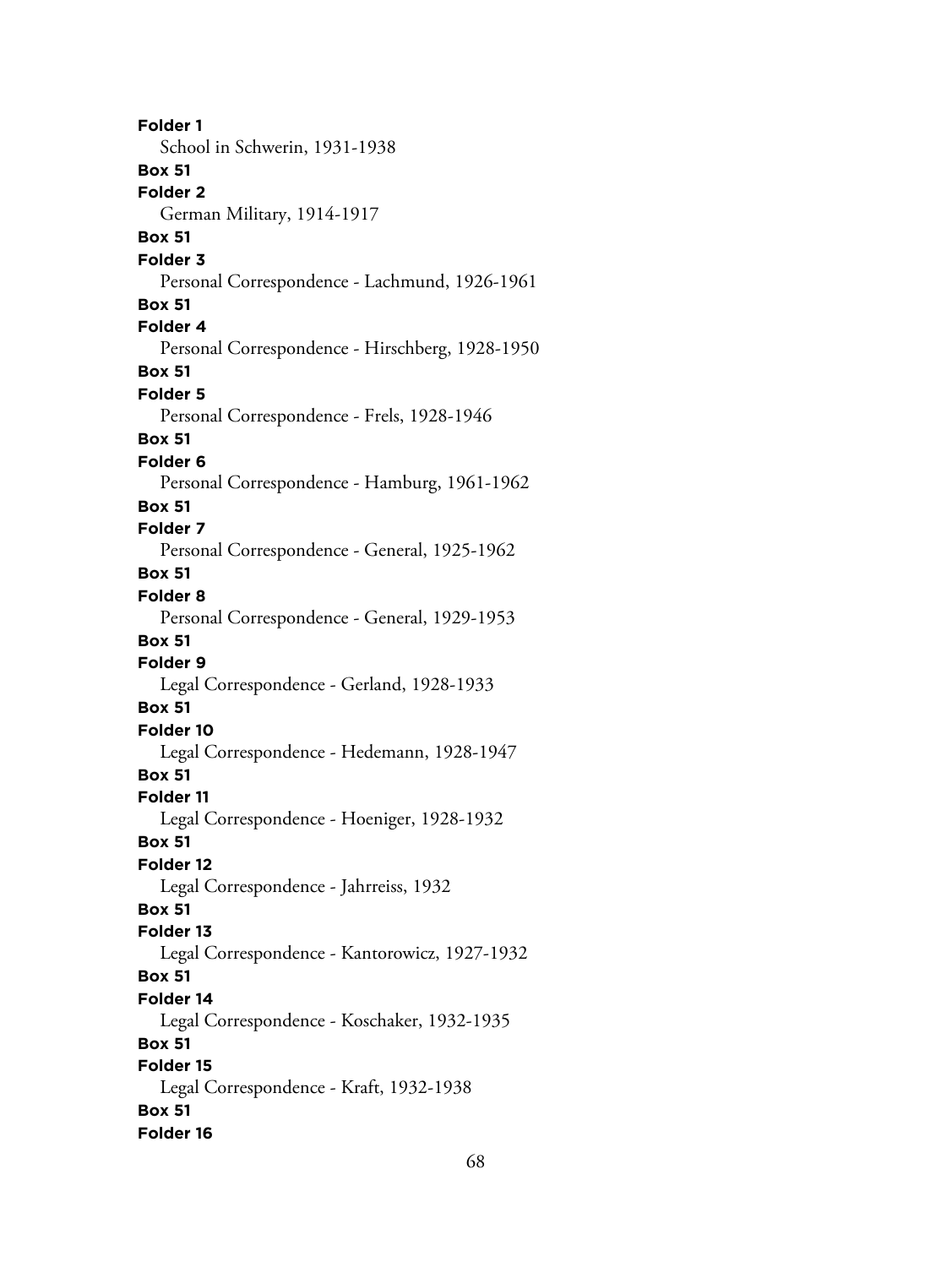Legal Correspondence - Mitteis, 1929-1947 **Box 51 Folder 17** Legal Correspondence - Nussbaum, 1929-1933 **Box 51 Folder 18** Legal Correspondence - Radbruch, 1929-1932 **Box 51 Folder 19** Legal Correspondence - Rosenstock-Hüssy, 1929-1934 **Box 52 Folder 1** Legal Correspondence - Sauer, 1928-1938 **Box 52 Folder 2** Legal Correspondence - Schmidt, Richard, 1928-1932 **Box 52 Folder 3** Legal Correspondence - Schmidt-Rimpler, 1928-1933 **Box 52 Folder 4** Legal Correspondence - Schoch, 1929-1931 **Box 52 Folder 5** Legal Correspondence - Simons, 1928-1933 **Box 52 Folder 6** Legal Correspondence - Wormke, 1926 **Box 52 Folder 7** Legal Correspondence - Wustendörfer, 1931-1933 **Box 52 Folder 8** Legal Correspondence - Zeiler, 1932-1933 **Box 52 Folder 9** Legal Correspondence - General, A-L, 1929-1934 **Box 52 Folder 10** Legal Correspondence - General, M-Z, 1928-1946 **Box 52 Folder 11** Legal Correspondence - General - Photocopies, 1928-1946 **Box 52 Folder 12**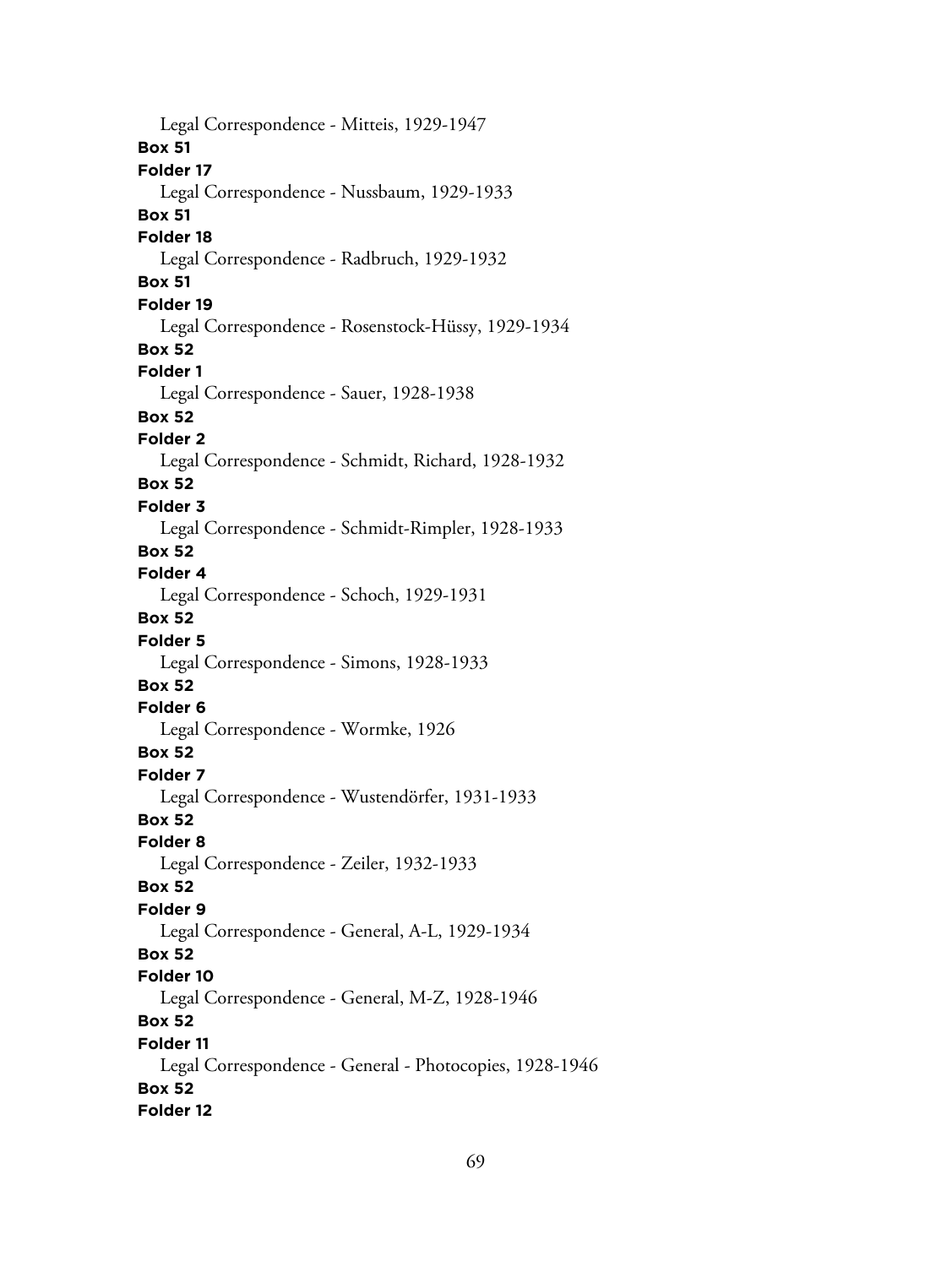Manuscripts - Recht, Rechtaleben, und Gesellschaft - Outlines, and typescripts, circa 1931-1932 [1/3]

## **Box 52**

#### **Folder 13**

Manuscripts - Recht, Rechtaleben, und Gesellschaft - Outlines, and typescripts, circa 1931-1932 [2/3]

# **Box 52**

## **Folder 14**

Manuscripts - Recht, Rechtaleben, und Gesellschaft - Outlines, and typescripts, circa 1931-1932 [3/3]

## **Box 53**

#### **Folder 1**

Manuscripts - Recht, Rechtaleben, und Gesellschaft - Outlines, and typescripts, circa 1931-1932 - Photocopies [1/3]

# **Box 53**

#### **Folder 2**

Manuscripts - Recht, Rechtaleben, und Gesellschaft - Outlines, and typescripts, circa 1931-1932 - Photocopies [2/3]

# **Box 53**

## **Folder 3**

Manuscripts - Recht, Rechtaleben, und Gesellschaft - Outlines, and typescripts, circa 1931-1932 - Photocopies [3/3]

## **Box 53**

#### **Folder 4**

Manuscripts - Recht, Rechtaleben, und Gesellschaft - Typescript, circa 1931-1932

# **Box 53**

#### **Folder 5**

Manuscripts - Recht, Rechtaleben, und Gesellschaft - Typescript, circa 1931-1932 - Photocopy

## **Box 53**

#### **Folder 6**

Recht, Rechtaleben, und Gesellschaft - 3 Copies, 1977

# **Box 54**

## **Folder 1**

Manuscripts - Die rechtssoziologische Richtung in Amerika - Manuscript and typescript fragments, circa 1928-1932

### **Box 54**

## **Folder 2**

Manuscripts - Das Amerikanische Präjudizienwesen -- mit besonderer Berücksichtigung handelsrechtilicher Fälle - Typescript and correspondence, 1930

# **Box 54**

#### **Folder 3**

Manuscripts - On Scratching Acquaintance with the German Law of Sales - Outline, clipping, typescript, photocopies, 1932

#### **Box 54**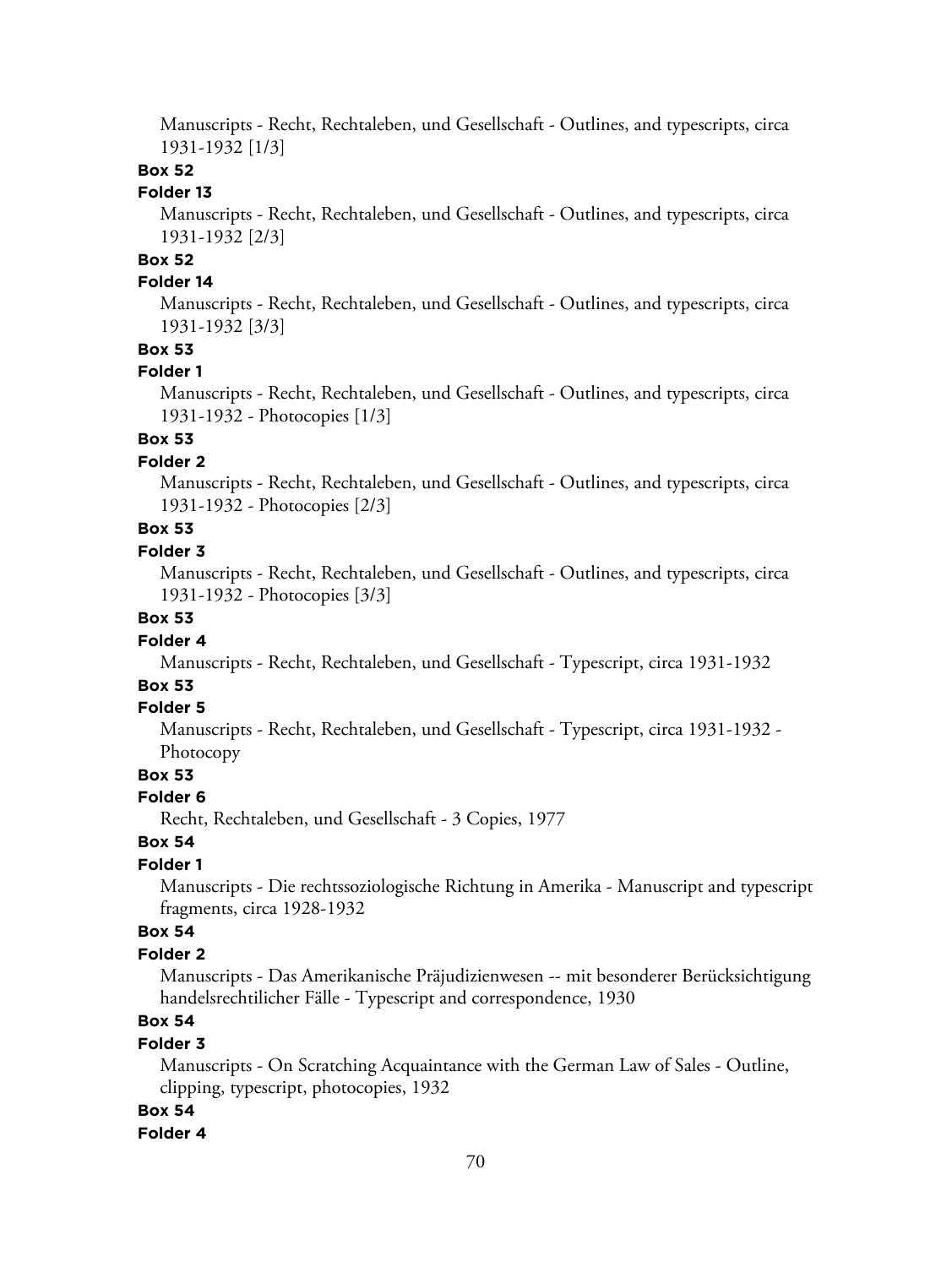Manuscripts - On How German Counts Really Work - Manuscript and typed copies, 1932

## **Box 54**

#### **Folder 5**

Manuscripts - Gegen die Verwirklichung einer Soziologie als Wirklichkeitswissen - Typescript and photocopy, circa 1928-1932

# **Box 54**

## **Folder 6**

Manuscripts - Bemerkungen zu Hussong, Praktische Rechtesphilosophie der Amerikaner - Typescript and photocopy, circa 1928-1932

## **Box 54**

#### **Folder 7**

Manuscripts - Soziologie und Münster - Typescript, notes, ephemera, 1932

# **Box 54**

## **Folder 8**

Manuscripts - Präjudizienrecht und Rechtesprechung in Amerika - Notes, outlines, sketches, clippings, correspondence, manuscript and typescript fragments, 1929-1933

### **Box 54**

## **Folder 9**

Manuscripts - Präjudizienrecht und Rechtesprechung in Amerika - Correspondence regarding printing and distribution, 1929-1933

#### **Box 54**

# **Folder 10**

Prajudizienrecht und Rechtsprechung in Amerika, Erster Teil, 1933

## **Box 54**

# **Folder 11**

Prajudizienrecht und Rechtsprechung in Amerika, Zweiter Teil, 1933

### **Box 54**

#### **Folder 12**

Manuscripts - Rechtssoziologie - Notes, outline, manuscript fragments, correspondence, 1932-1933

#### **Box 54**

## **Folder 13**

Speeches in Germany - Publicity, 1932

#### **Box 55**

## **Folder 1**

Unification of Law - Research material, correspondence, 1915-1932

#### **Box 55**

## **Folder 2**

Speech by Lachmund on German civil procedure and clipping, circa 1928-1933

# **Box 55**

## **Folder 3**

German reviews of Llewellyn's books, 1933

#### **Box 55**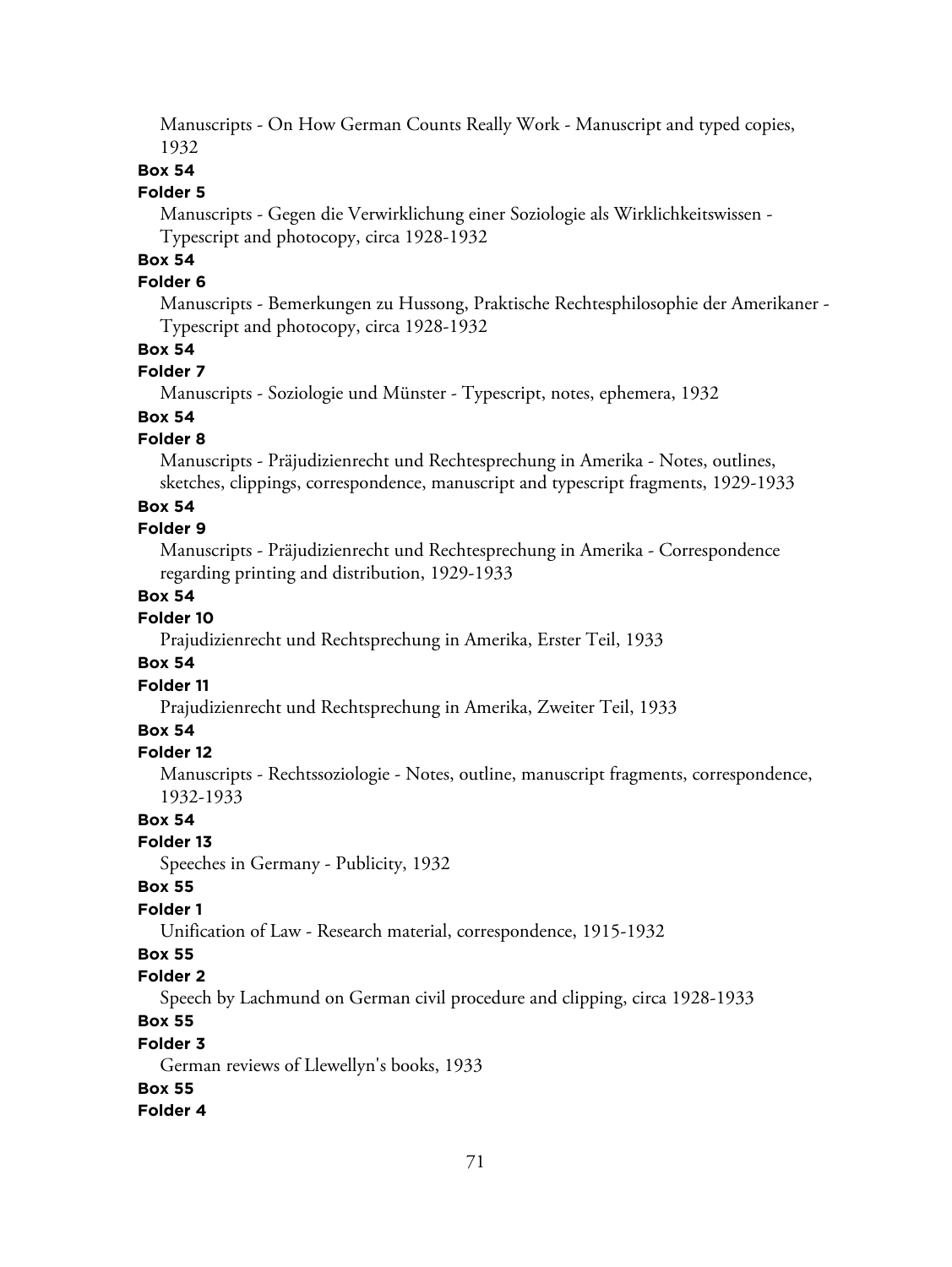Abdruck aus Jherings Jahrbücher für die Dogmatik des Bürgerlichen Rechts, Includes notes, 1929 **Box 55 Folder 5** Reprints received from Germans, 1931-1961 **Box 55 Folder 6** Poems and American folk songs in German - Correspondence, clippings, manuscripts, typescripts, 1915-1931 **Box 55 Folder 7** Politics - Clippings and typescript, 1931-1933 **Box 55 Folder 8** Economy - Clippings, 1931-1932 **Box 55 Folder 9** Science - Periodical, 1932 **Box 55 Folder 10** Sociology - Clipping, 1932 **Box 55 Folder 11** Legal method - Clipping, circa 1931-1933 **Box 55 Folder 12** Personal ephemera, 1928-1935 **Box 55 Folder 13** Personal ephemera - Includes business cards and photograph, 1919-1934 **Box 55 Folder 14** Photographs, circa 1928-1933 **Box 55 Folder 15** German social clubs in the U.S.A. - Correspondence and ephemera, 1914-1938 **Box 55 Folder 16** Leipzig lecture - "Einleitung des Herausgebers" - Photocopy of introduction and letter to Soia Mentschikoff, 1981

## **Series V: National City Bank**

This series represents Llewellyn's employment with the legal department of the National City Bank in New York from 1920 to 1922 (later a wing of the law firm of Shearman and Sterling). Materials are organized by type.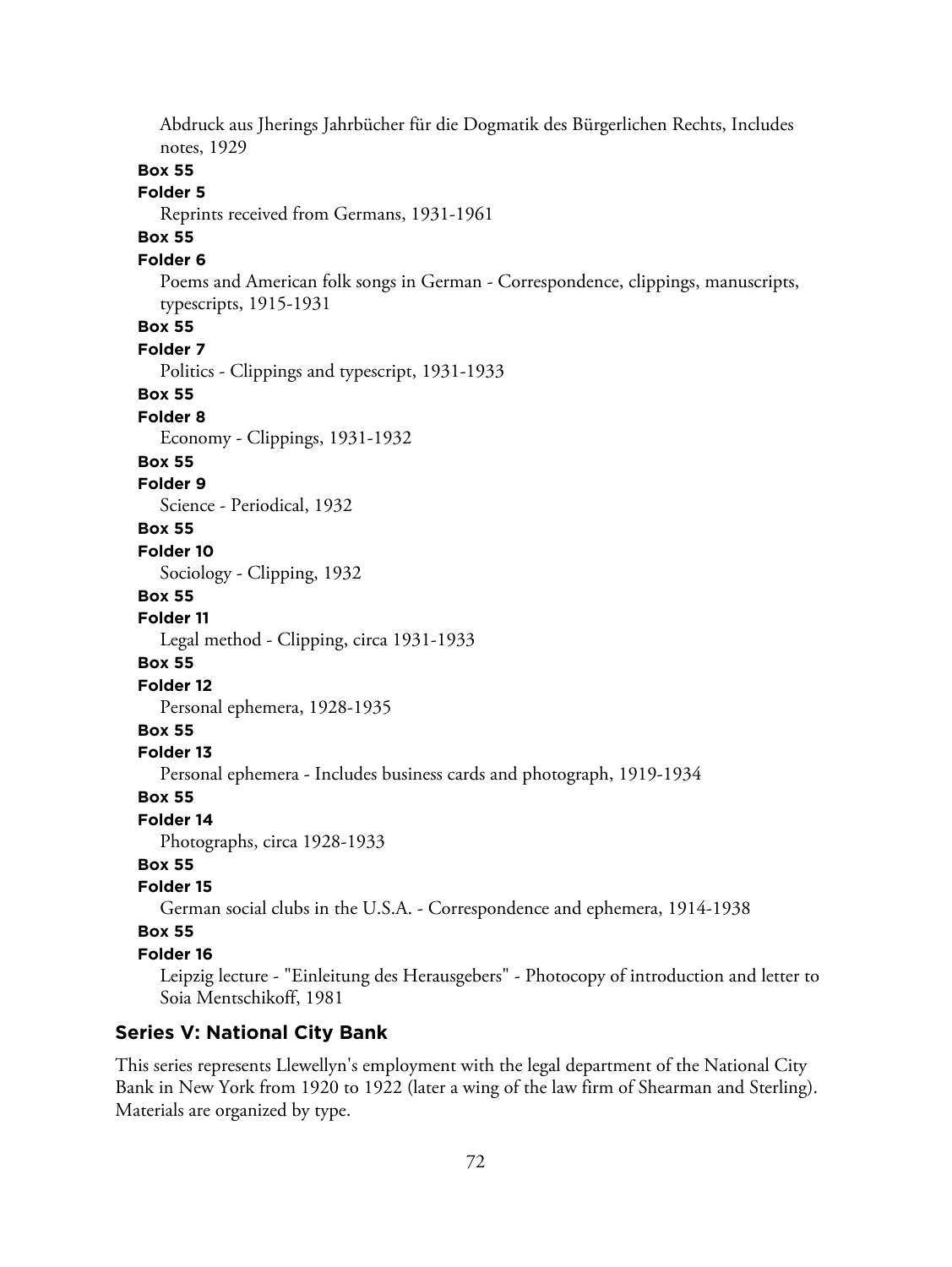**Box 55 Folder 17** Memoranda and opinion letters by Llewellyn, 1920 **Box 55 Folder 18** Memoranda and opinion letters by Llewellyn, 1921 **Box 56 Folder 1** Memoranda and opinion letters by Llewellyn, 1921 **Box 56 Folder 2** Memoranda and opinion letters by Llewellyn, 1921 **Box 56 Folder 3** Memoranda and opinion letters by Llewellyn, 1922 **Box 56 Folder 4** Memoranda and inquires to Llewellyn, 1920-1922 **Box 56 Folder 5** Commercial Credit Conference, 1920-1922 **Box 56 Folder 6** Commercial Credit Conference, 1922 **Box 56 Folder 7** Letters of Credit, 1919-1922 **Box 57 Folder 1** Notes, 1920-1921 [1/2] **Box 57 Folder 2** Notes, 1920-1921 [2/2] **Box 57 Folder 3** Notes, 1920-1921 - Photocopies **Box 57 Folder 4** Notes, 1921-1922 **Box 57 Folder 5** Forms and agreements, 1920-1921 [1/3] **Box 57 Folder 6** Forms and agreements, 1920-1921 [2/3] **Box 57**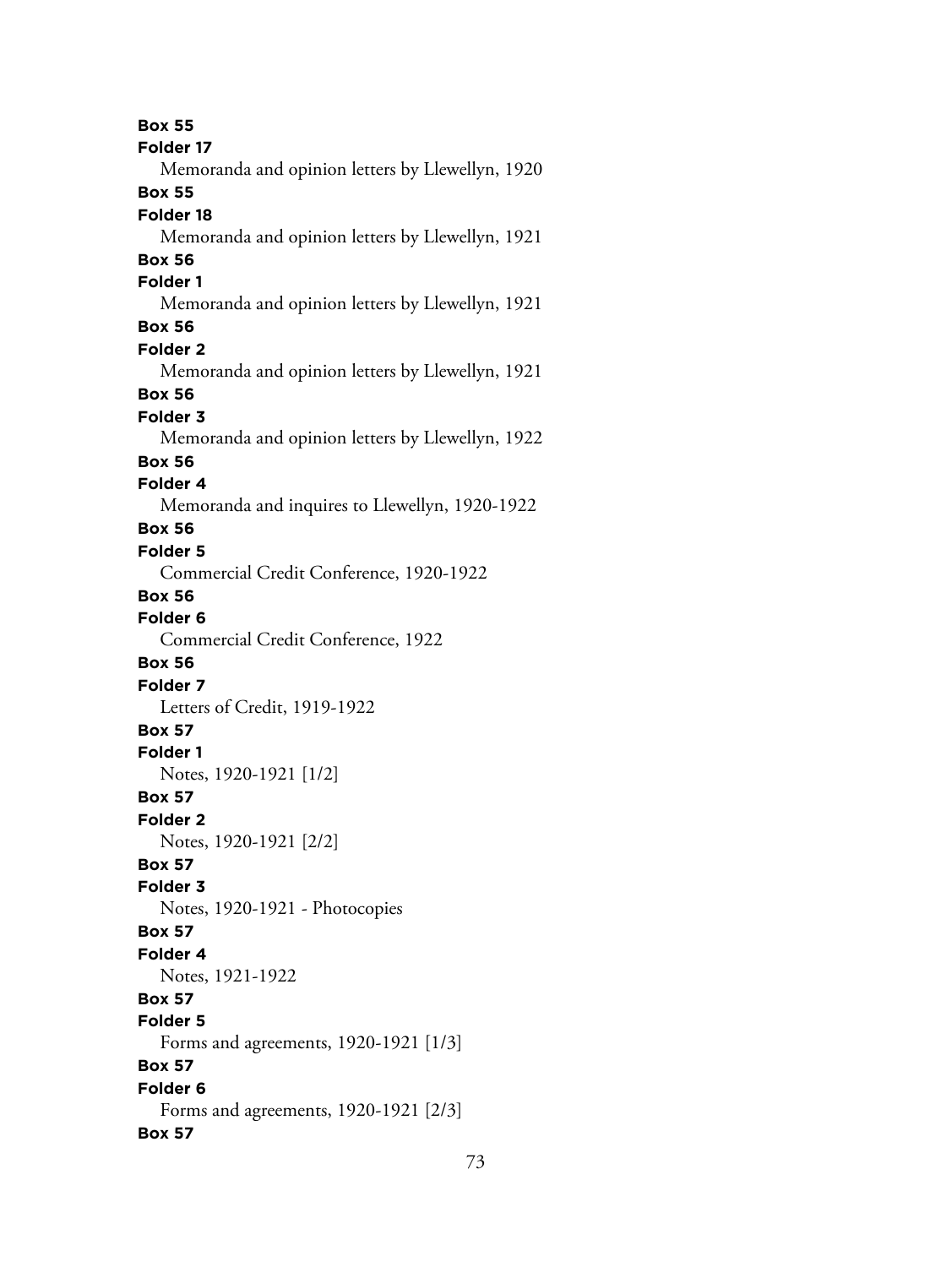**Folder 7** Forms and agreements, 1920-1921 [3/3] **Box 58 Folder 1** Forms and agreements, 1921-1922 **Box 58 Folder 2** Boilerplate forms, 1921-1922 [1/2] **Box 58 Folder 3** Boilerplate forms, 1921-1922 [2/2] **Box 58 Folder 4** Publications, 1919-1921

## **Series VI: Uniform State Laws**

Llewellyn was an active member of the National Conference of Commissioners on Uniform State Laws. This series represents his work for the Conference, with the exception of material related to the Commercial Code and Revised Sales Act which is gathered in Series X. Material pertaining to the business of the Conference is grouped at the beginning of this series, followed by material related to the Uniform Trust Receipts Act, and finally Uniform State Laws materials grouped alphabetically by topic.

#### **Box 58**

### **Folder 5**

National Conference of Commissioners on Uniform State Laws - Minutes, 1950

## **Box 58**

## **Folder 6**

National Conference of Commissioners on Uniform State Laws - Annual Meeting - Minutes, 1951 [1/2]

# **Box 58**

## **Folder 7**

National Conference of Commissioners on Uniform State Laws - Annual Meeting - Minutes, 1951 [2/2]

## **Box 58**

### **Folder 8**

National Conference of Commissioners on Uniform State Laws - Minutes and programs, 1951-1960

## **Box 58**

#### **Folder 9**

National Conference of Commissioners on Uniform State Laws - General, 1923-1956

## **Box 59**

## **Folder 1**

National Conference of Commissioners on Uniform State Laws - Correspondence, 1938-1956

#### **Box 59**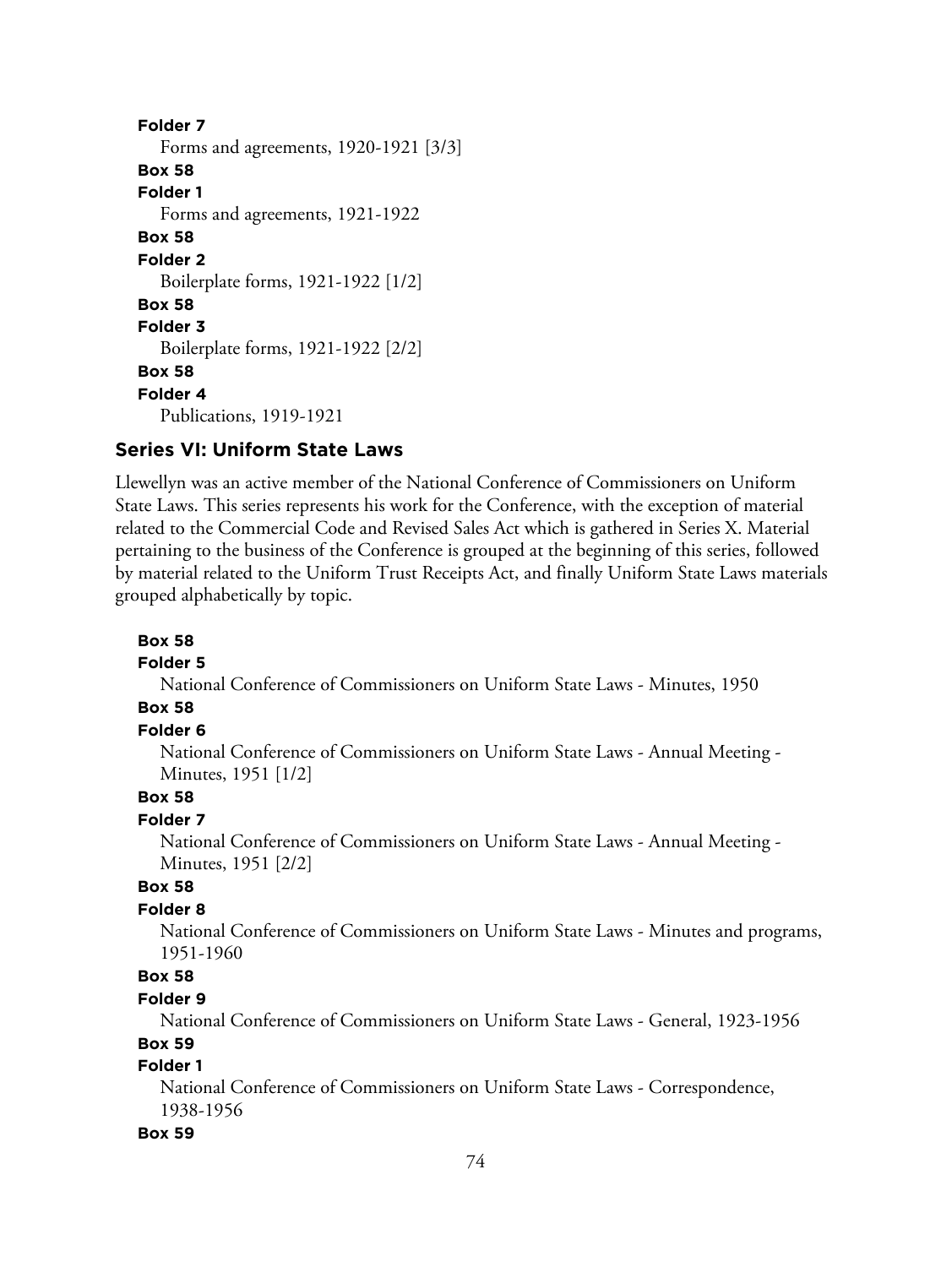### **Folder 2**

National Conference of Commissioners on Uniform State Laws - Uniform Chattel Mortgage Act, 1926

## **Box 59**

#### **Folder 3**

National Conference of Commissioners on Uniform State Laws - "The Uniform Contribution among Joint Tortfeasors Act" - Report and draft, 1955

# **Box 59**

### **Folder 4**

Uniform Trust Receipts Act - Drafts and reports, 1925-1938

#### **Box 59**

### **Folder 5**

Uniform Trust Receipts Act - Forms, 1921-1925

## **Box 59**

### **Folder 6**

Uniform Trust Receipts Act - Minutes, 1926

# **Box 59**

### **Folder 7**

Uniform Trust Receipts Act - Notes and memoranda, 1920-1938

## **Box 59**

## **Folder 8**

Uniform Trust Receipt Act - General, 1924-1935

### **Box 59**

### **Folder 9**

Uniform Trust Receipts Act - Correspondence - A-B, 1927-1941

### **Box 59**

#### **Folder 10**

Uniform Trust Receipts Act - Correspondence - C-G, 1925-1938

## **Box 60**

#### **Folder 1**

Uniform Trust Receipts Act - Correspondence - H-L, 1927-1935

# **Box 60**

# **Folder 2**

Uniform Trust Receipts Act - Correspondence - M-O, 1925-1940

#### **Box 60 Folder 3**

# Uniform Trust Receipts Act - Correspondence - P-T, 1931-1939

## **Box 60**

### **Folder 4**

Uniform Trust Receipts Act - Correspondence - U-Z, 1928-1940 **Box 60**

### **Folder 5**

Uniform State Laws - Digest of Uniform and Model Acts, 1960

## **Box 60**

## **Folder 6**

Uniform State Laws - Uniform Acknowledgements Act - Drafts, 1960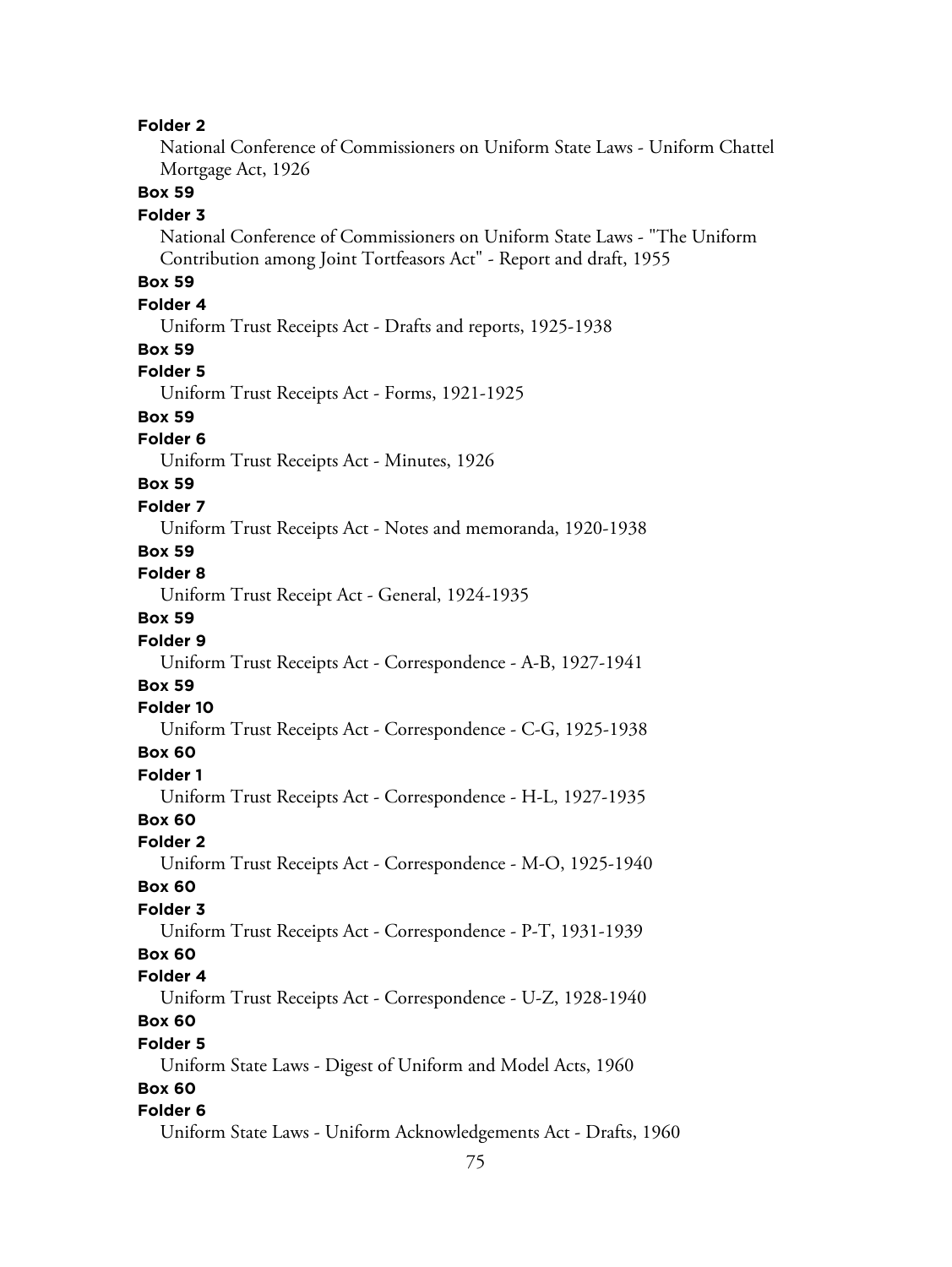| old<br>le |  |
|-----------|--|
|-----------|--|

Uniform State Laws - Uniform Aircraft Financial Responsibility Act - Drafts, 1954

# **Box 60**

### **Folder 8**

Uniform State Laws - Uniform Allocation and Apportionment of Income Act - Drafts, 1956

## **Box 60**

### **Folder 9**

Uniform State Laws - Uniform Bank Collection Act - Drafts, 1931-1933

### **Box 60**

### **Folder 10**

Uniform State Laws - Uniform Bank Collection Act - Minutes, 1931-1935

## **Box 61**

## **Folder 1**

Uniform State Laws - Uniform Bond Act - Drafts, undated

# **Box 61**

### **Folder 2**

Uniform State Laws - Uniform Chemical Test for Intoxication Act - Drafts, 1956

## **Box 61**

# **Folder 3**

Uniform State Laws - Uniform Civil Liability for Support - Drafts, 1954

## **Box 61**

## **Folder 4**

Uniform State Laws - Uniform Code of Military Justice Act - Drafts, 1961

## **Box 61**

## **Folder 5**

Uniform State Laws - Uniform Compulsory Blood Tests to Determine Paternity Act - Drafts, 1951

# **Box 61**

## **Folder 6**

Uniform State Laws - Uniform Corporate Guaranty Act - Drafts, 1959

### **Box 61**

## **Folder 7**

Uniform State Laws - Uniform Death Tax Credit Act - Drafts, 1961

# **Box 61**

## **Folder 8**

Uniform State Laws - Uniform Act on Disposition of Unclaimed Property - Drafts, 1954

# **Box 61**

## **Folder 9**

Uniform State Laws - Proposed Uniform Act on Enforcement of Judgments of Other States - Drafts, undated

# **Box 61**

## **Folder 10**

Uniform Extra-Territorial Process Act - Drafts, 1961

## **Box 61**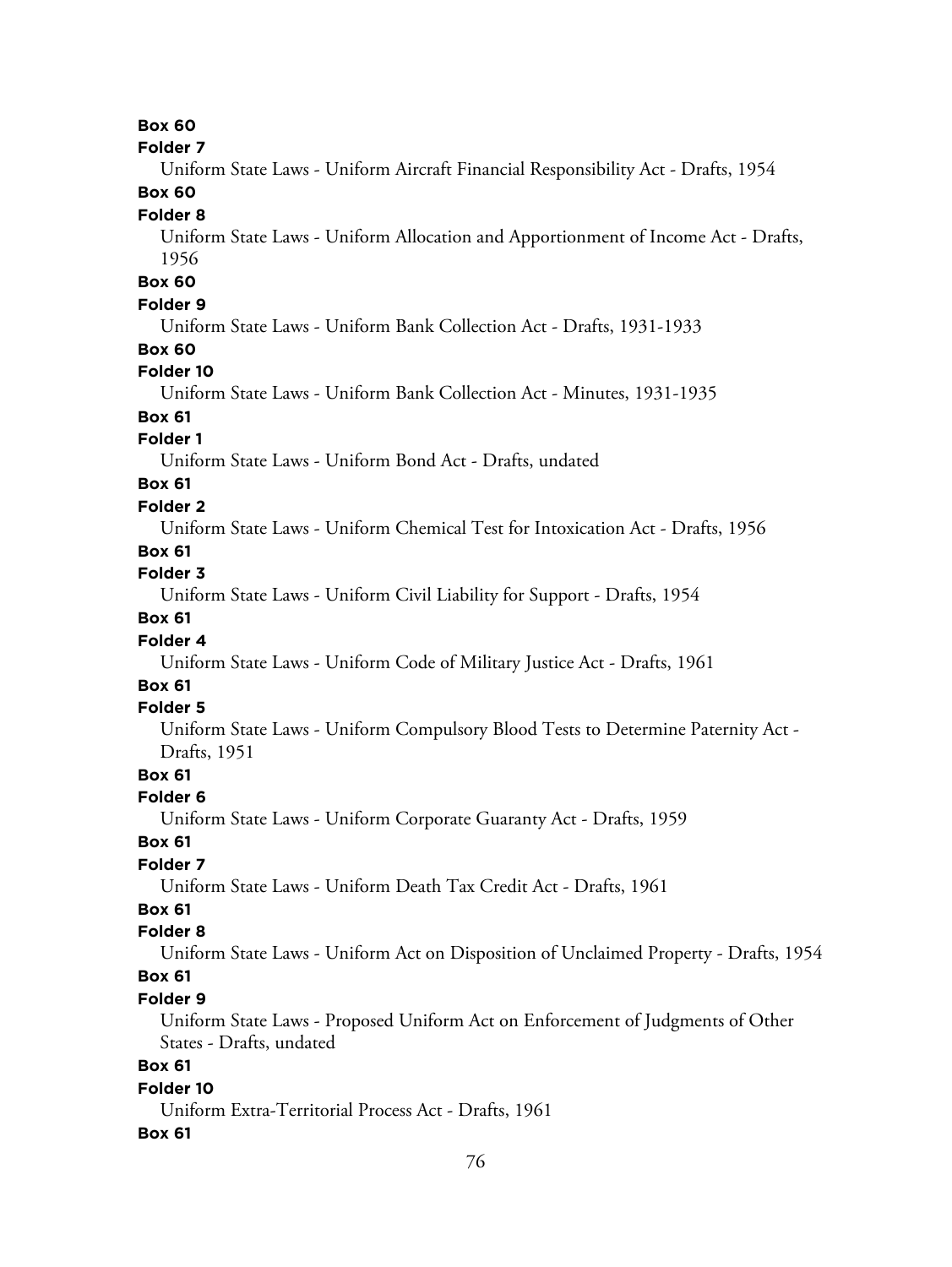**Folder 11** Uniform State Laws - Uniform Foreign Money Judgments Recognition Act - Drafts, 1961 **Box 61 Folder 12** Uniform State Laws - Uniform Gifts to Minors Act - Drafts, 1956 **Box 61 Folder 13** Uniform State Laws - Uniform Habeas Corpus Act - Drafts, undated **Box 61 Folder 14** Uniform State Laws - Uniform Liability for Radiation Injuries Act - Drafts, 1960 **Box 61 Folder 15** Uniform State Laws - Uniform Marriage License Application Act - Drafts, 1950 **Box 61 Folder 16** Uniform State Laws - Model Medico-Legal Examiners Act - Drafts, 1954 **Box 61 Folder 17** Uniform State Laws - Uniform Motor Vehicle Certificate of Title Act - Drafts, 1955 **Box 61 Folder 18** Uniform State Laws - Uniform Motor Vehicle Certificate of Title Act - Minutes, 1953 **Box 61 Folder 19** Uniform State Laws - Uniform Narcotic Drug Act - Drafts, 1956 **Box 61 Folder 20** Uniform State Laws - Uniform Negotiable Instruments Act - Drafts, 1933 **Box 61 Folder 21** Uniform State Laws - Uniform Nonresident Income Tax Act - Drafts, 1961 **Box 61 Folder 22** Uniform State Laws - Uniform Nuclear Facilities Liability Act - Drafts, 1961 **Box 61 Folder 23** Uniform State Laws - Uniform Act on Paternity - Drafts, 1960 **Box 61 Folder 24** Uniform State Laws - Uniform Post-Conviction Procedure Act - Drafts, 1955 **Box 61 Folder 25** Uniform State Laws - Model Power of Attorney Act - Drafts, 1961 **Box 61 Folder 26**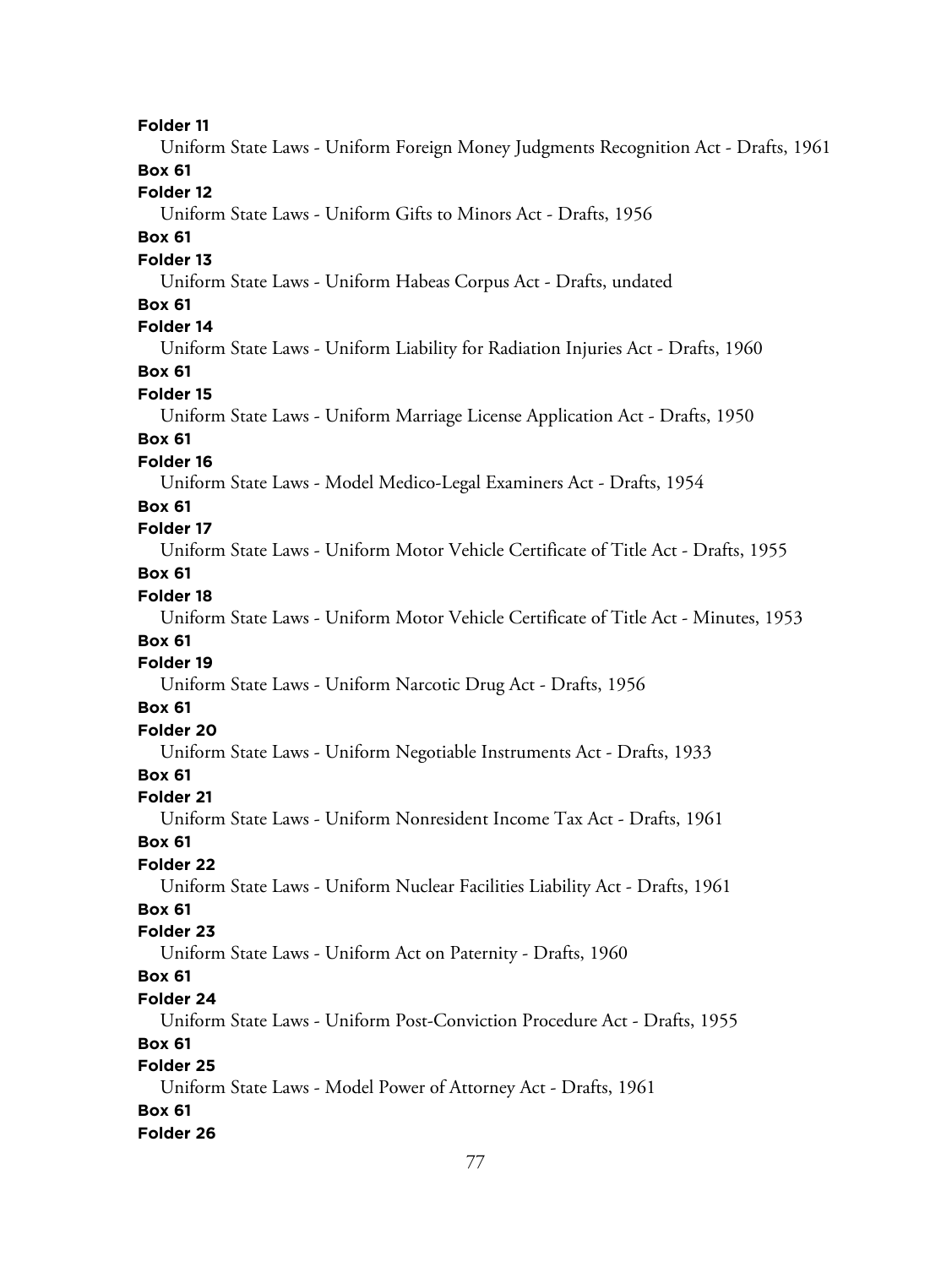Uniform State Laws - Uniform Prenatal Blood Test Act - Drafts, 1950

## **Box 61**

## **Folder 27**

Uniform State Laws - Uniform Preservation of Business Records Act - Drafts, 1954

## **Box 61**

## **Folder 28**

Uniform State Laws - Uniform Resale Price of Maintenance Act, 1939

# **Box 61**

# **Folder 29**

Uniform State Laws - Uniform Revised Principal and Income Act, 1961

## **Box 62**

# **Folder 1**

Uniform State Laws - Uniform Probate of Foreign Wills Act - Drafts, 1950

# **Box 62**

# **Folder 2**

Uniform State Laws - Uniform Proof of Wills Act - Drafts, 1955

# **Box 62**

# **Folder 3**

Uniform State Laws - Model Public Defender Act - Drafts, 1956

# **Box 62**

# **Folder 4**

Uniform State Laws - Uniform Reciprocal Enforcement of Support Act - Drafts, 19952

# **Box 62**

# **Folder 5**

Uniform State Laws - Model Act Providing Remedies for the Unauthorized Practice of Law - Drafts, 1960

# **Box 62**

# **Folder 6**

Uniform State Laws - Uniform Rights of Dissenting Stockholders Act - Drafts, 1956

# **Box 62**

## **Folder 7**

Uniform State Laws - Uniform Rules of Evidence - Drafts, 1951-1952

## **Box 62**

# **Folder 8**

Uniform State Laws - Uniform Sale of Securities Act, 1927-1933

# **Box 62**

# **Folder 9**

Uniform State Laws - Uniform Sales Act, 1923-1935

# **Box 62**

# **Folder 10**

Uniform State Laws - Uniform Secured Creditors' Dividends Act, 1939-1941

# **Box 62**

# **Folder 11**

Uniform State Laws - Uniform Securities Act - Drafts, 1951

## **Box 62**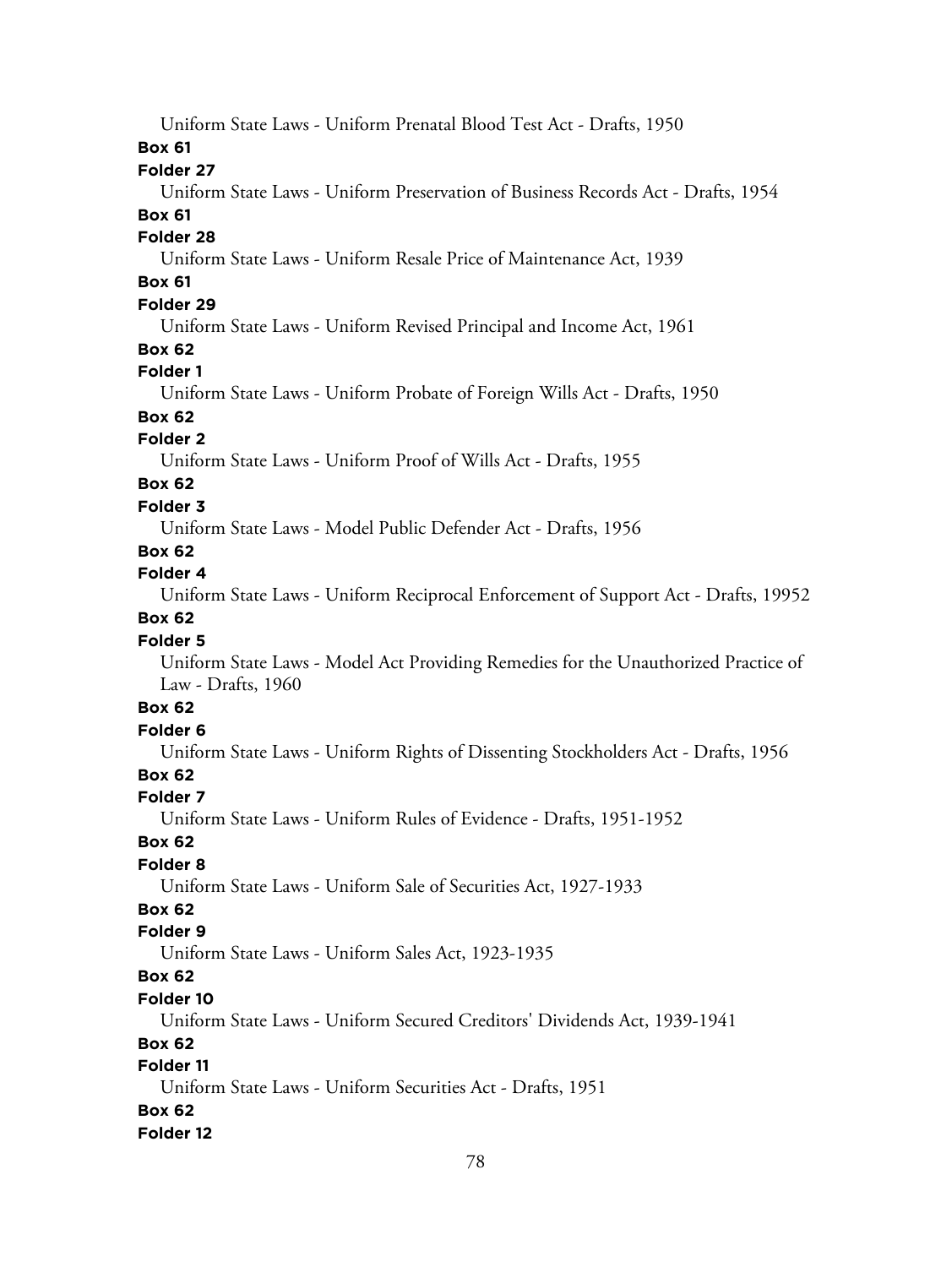Uniform State Laws - Uniform Securities Ownership by Minors and Incompetents Act - Drafts, 1960

### **Box 62**

## **Folder 13**

Uniform State Laws - Uniform Securities Ownership by Minors and Incompetents Act - Minutes, 1959

# **Box 62**

### **Folder 14**

Uniform State Laws - Uniform Simplification of Securities Transfers Act - Minutes, 1956-1957

### **Box 62**

### **Folder 15**

Uniform State Laws - Model Small Estates Act - Drafts, 1951

## **Box 62**

### **Folder 16**

Uniform State Laws - Model State Administrative Procedure Act - Drafts, 1961

## **Box 62**

### **Folder 17**

Uniform State Laws - Model State Tax Court Act - Drafts, 1956

## **Box 62**

## **Folder 18**

Uniform State Laws - Uniform Act for the Supervision of Charities and Charitable Trusts - Drafts, 1952-1954

### **Box 62**

### **Folder 19**

Uniform State Laws - Uniform Trust Administration Act, 1933

## **Box 63**

## **Folder 1**

Uniform State Laws - Uniform Trustees' Accounting Act and Uniform Trusts Act - Report, 1936

## **Box 63**

**Folder 2**

Uniform State Laws - Uniform Trustees' Accounting Act - Drafts, 1937

### **Box 63**

## **Folder 3**

Uniform State Laws - Uniform Trusts Act - Drafts, 1936

### **Box 63**

#### **Folder 4**

Uniform State Laws - Uniform Vital Statistics Act - Drafts, 1940

### **Series VII: Sacco-Vanzetti Case**

Llewellyn was a member of the Sacco-Vanzetti National League, and in 1928 he agreed to edit for the League a collection of critical analyses of the Report of the Lowell Committee. This project evolved into a book, "Sacco and Vanzetti v. the Commonwealth: An Indictment of the Workings of Our Judicial Institutions," which was unpublished in Llewellyn's lifetime. The first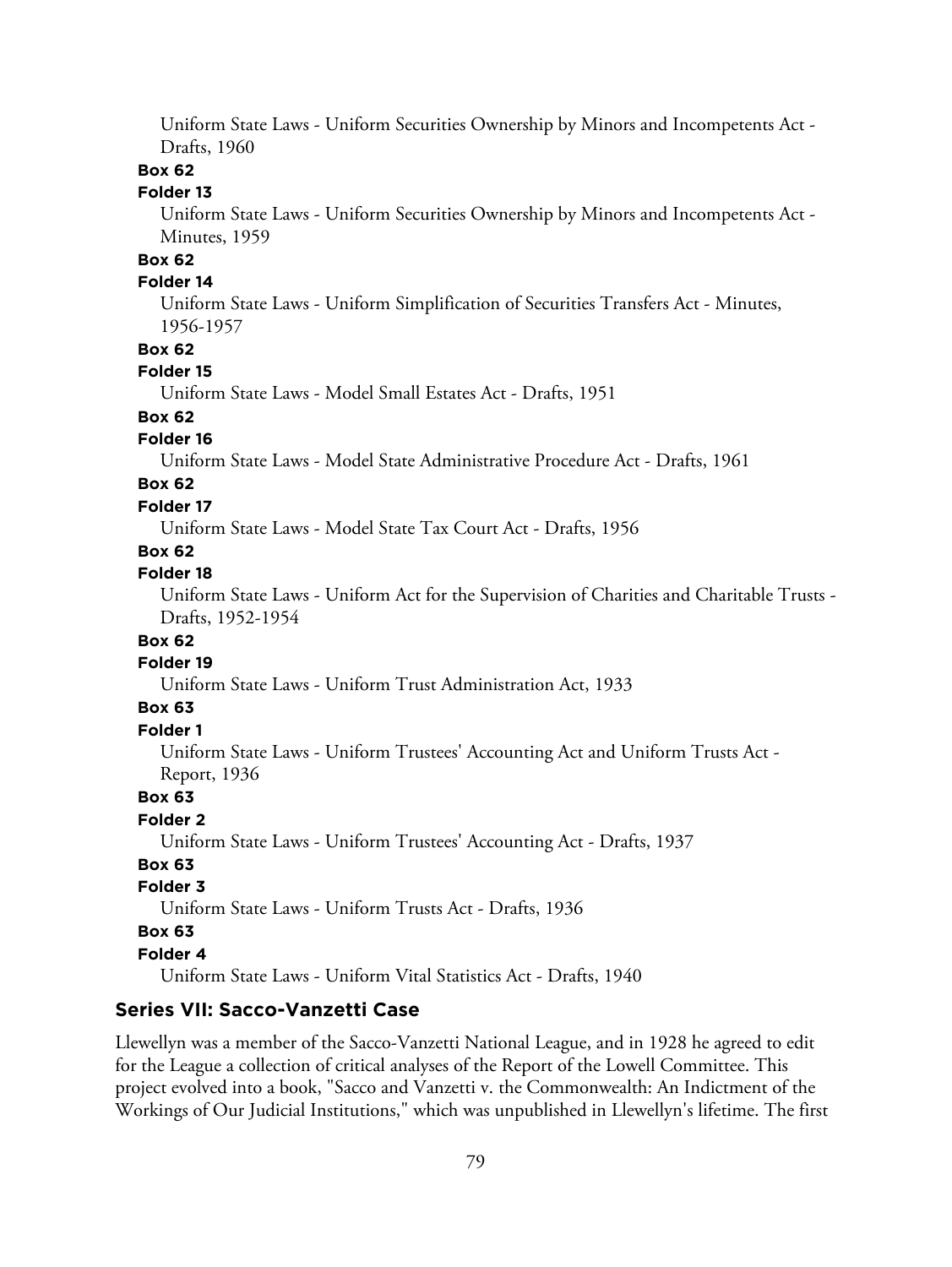half of this series contains research material, notes, and drafts for the book. This is followed by correspondence and research material related to the case.

**Box 63**

**Folder 5** Book - Mixed typescript and manuscript drafts and research materials, circa 1928-1935  $[1/3]$ **Box 63 Folder 6** Book - Mixed typescript drafts and research materials, circa 1928-1935 [2/3] **Box 63 Folder 7** Book - Mixed typescript drafts and research materials, circa 1928-1935 [3/3] **Box 63 Folder 8** Book - Typescript draft and research material, circa 1930 [1/4] **Box 63 Folder 9** Book - Typescript draft, circa 1930 [2/4] **Box 63 Folder 10** Book - Typescript draft, circa 1930 [3/4] **Box 64 Folder 1** Book - Typescript draft, circa 1930 [4/4] **Box 64 Folder 2** Book - Fragment of typescript draft and research material, circa 1928-1935 [1/3] **Box 64 Folder 3** Book - Fragments of typescript and manuscript drafts and research material, circa 1928-1935 [2/3] **Box 64 Folder 4** Book - Mixed typescript and manuscript drafts, circa 1928-1935 [3/3] **Box 64 Folder 5** Book - Research material and notes, 1927-1932 [1/4] **Box 64 Folder 6** Book - Research material and notes, 1927-1932 [2/4] **Box 64 Folder 7** Book - Research material and notes, 1927-1932 [3/4] **Box 65**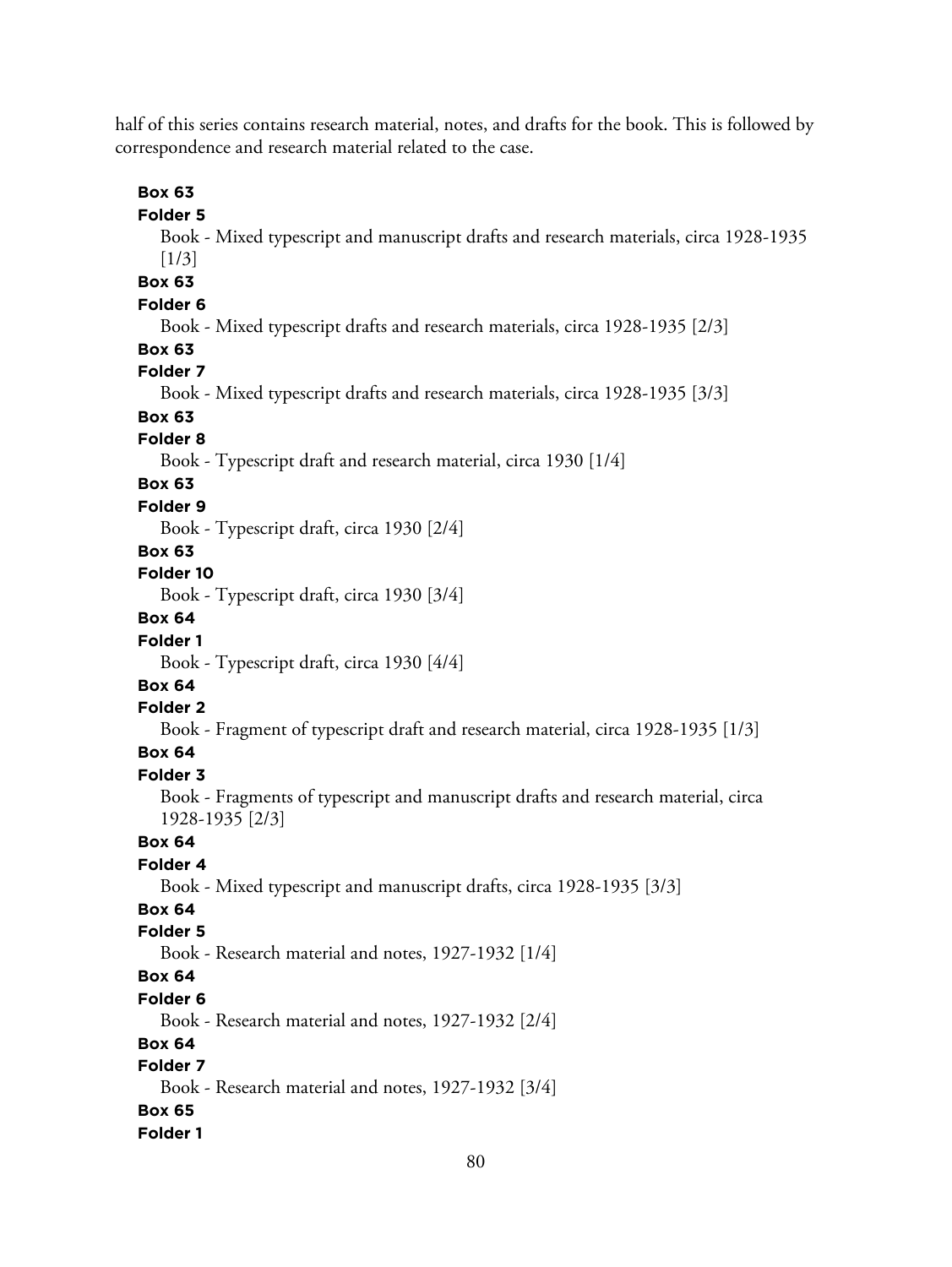Book - Research material and notes, 1927-1932 [4/4]

### **Box 65**

## **Folder 2**

Correspondence and research material relating to Sacco-Vanzetti case and Sacco-Vanzetti National League, 1927-1929 [1/5]

## **Box 65**

### **Folder 3**

Correspondence and research material relating to Sacco-Vanzetti case and Sacco-Vanzetti National League, 1927-1928 [2/5]

# **Box 65**

#### **Folder 4**

Correspondence and research material relating to Sacco-Vanzetti case and Sacco-Vanzetti National League, 1927-1928 [3/5]

## **Box 65**

### **Folder 5**

Correspondence and research material relating to Sacco-Vanzetti case and Sacco-Vanzetti National League, 1928-1929 [4/5]

#### **Box 65**

#### **Folder 6**

Correspondence and research material relating to Sacco-Vanzetti case and Sacco-Vanzetti National League, 1928-1934 [5/5]

### **Box 65**

### **Folder 7**

Radio broadcast, WPCH - "Remarks on the Sacco-Vanzetti Case" - Manuscript and typed copies, 1927

# **Box 65**

### **Folder 8**

Research material, 1929-1961

## **Series VIII: Legal Profession and Legal Services**

This series contains material relevant to Llewellyn's involvement in professional organizations and legal services, particularly his involvement with the Association of American Law Schools' Advisory Committee on Cooperation with Bench and Bar, the Board of Directors of the New York Legal Aid Society, the American Bar Association Committee on Legal Clinics, the Survey of the Economic Status of the Legal Profession in New Jersey, and the Columbia University Legal Aid program.

### **Box 66**

### **Folder 1**

Memoranda - Administration of Law by Lawyers, draft application to Commonwealth Fund - Manuscript and typed copies, 1934

#### **Box 66**

### **Folder 2**

Memoranda - Lawyers' Economic Status and Functioning, Association of American Law Schools research project, 1934

#### **Box 66**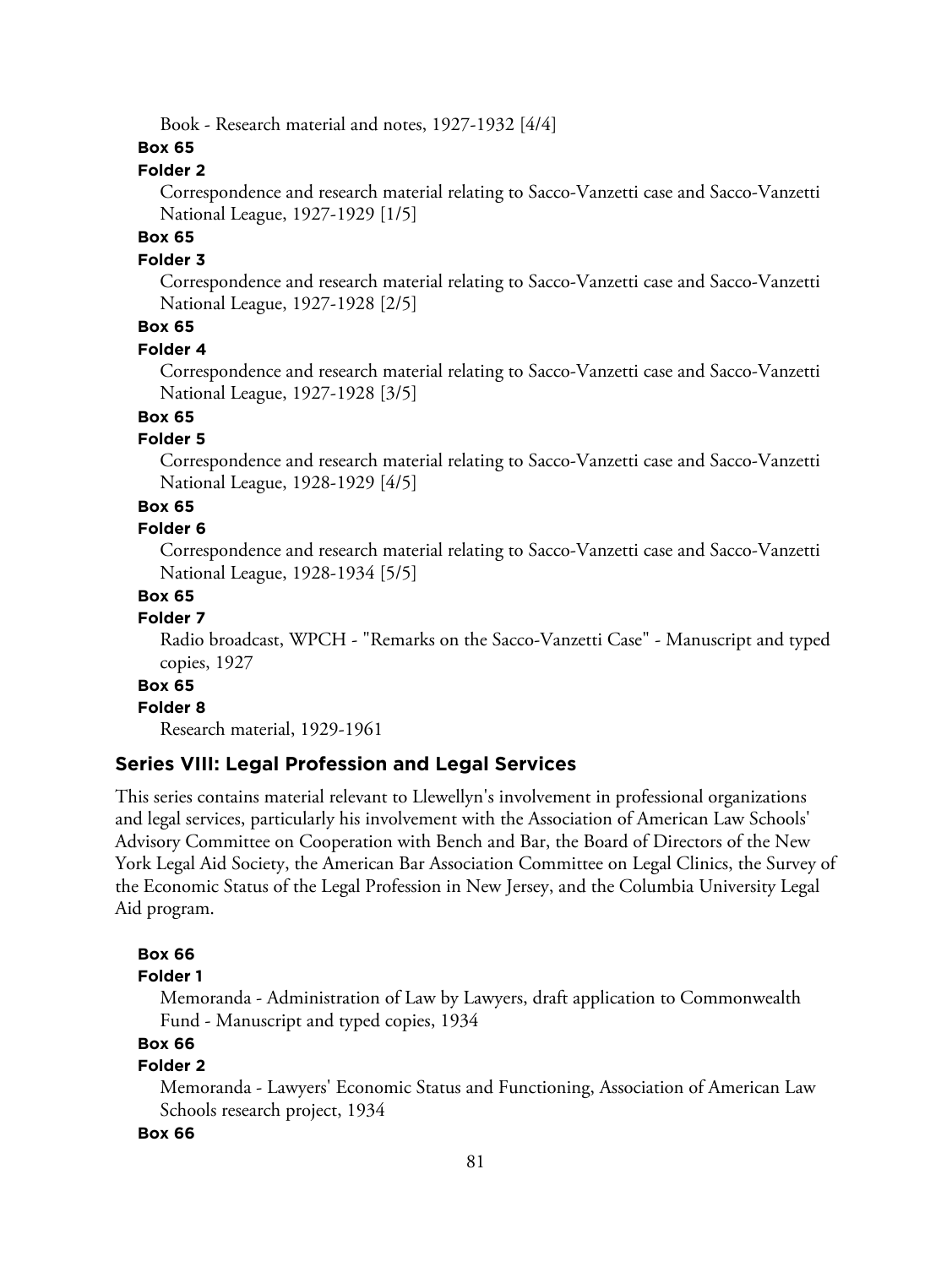### **Folder 3**

Memoranda - "Proposals for the Setting up of a Service Bureau," circa 1937-1941

# **Box 66**

## **Folder 4**

Memoranda - Report of the Special Committee on Legal Aid Work as Part of the Curriculum, 1941

# **Box 66**

## **Folder 5**

Projects - New York County Lawyer's Association, Committee on Economics, 1932-1-34

## **Box 66**

#### **Folder 6**

Projects - Association of American Law Schools legal profession research project - Correspondence, 1933-1934

## **Box 66**

## **Folder 7**

Projects - Association of American Law Schools legal profession research project - Correspondence, 1933-1934 - Photocopies

### **Box 66**

### **Folder 8**

Projects - Association of American Law Schools legal profession research project - Correspondence, 1935

### **Box 66**

### **Folder 9**

Projects - Association of American Law Schools legal profession research project - Correspondence, 1935 - Photocopies

# **Box 66**

### **Folder 10**

Projects - New Jersey survey of economic status of the legal profession, 1937-1939

## **Box 66**

#### **Folder 11**

Projects - New Jersey survey of economic status of the legal profession, 1937-1939 - **Photocopies** 

## **Box 66**

## **Folder 12**

Projects - Cincinnati Lawyers' Club - Address and aftermath, 1939-1940

# **Box 66**

### **Folder 13**

Projects - Columbia Law School, students' legal aid work, 1937-1950 [1/2]

## **Box 67**

### **Folder 1**

Projects - Columbia Law School, students' legal aid work, 1938 [2/2]

### **Box 67**

## **Folder 2**

Projects - Columbia Law School, students' legal aid work, 1937-1950 - Photocopies **Box 67**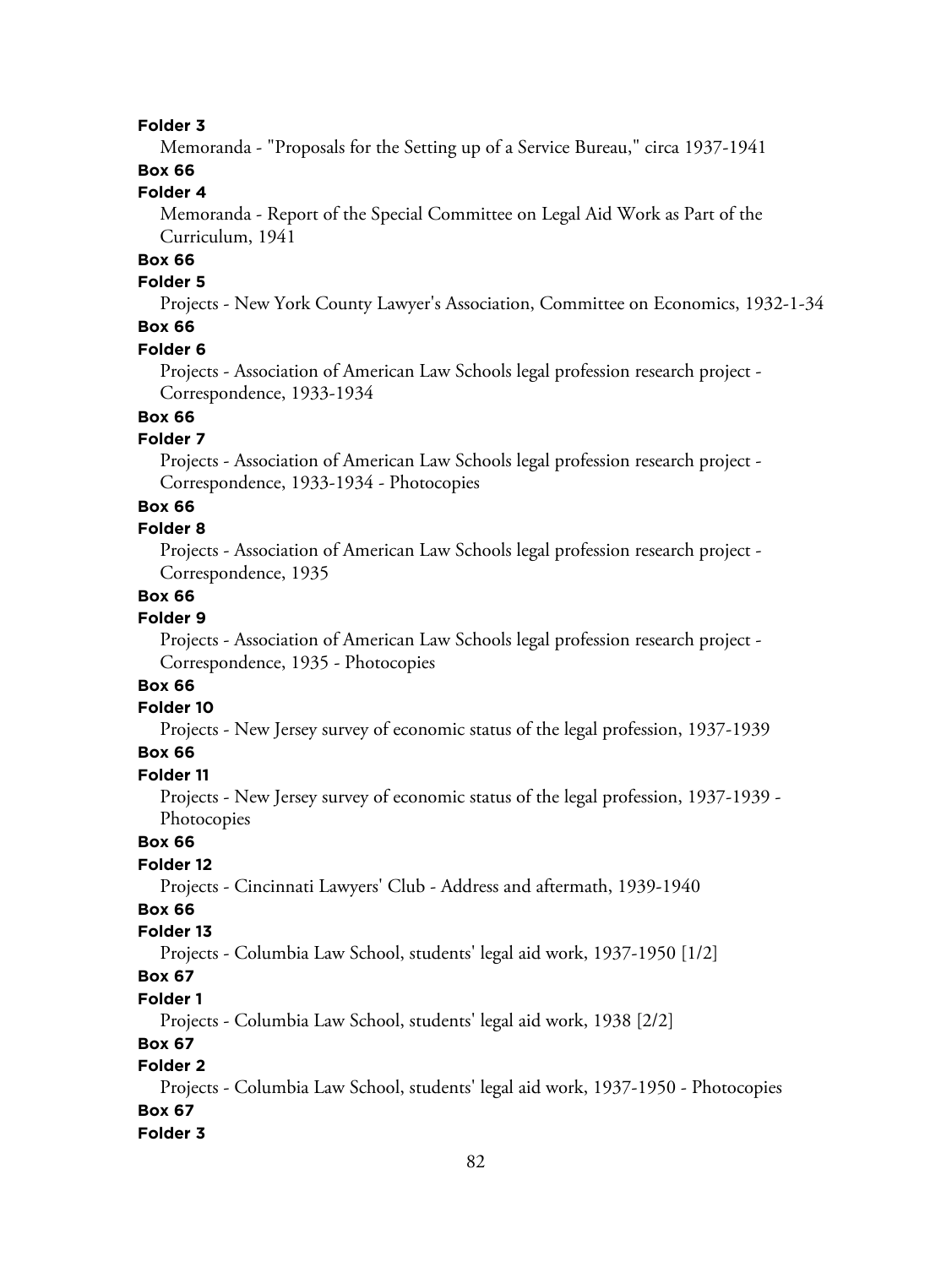Projects - American Bar Association Committee on Legal Clinics - Correspondence, 1937-1940 **Box 67 Folder 4** Legal Clinics, 1932-1939 **Box 67 Folder 5** Legal Clinics, 1934-1951 **Box 67 Folder 6** Legal Clinics, 1932-1951 - Photocopies **Box 67 Folder 7** Correspondence, Bar and Legal Aid, 1935-1962 **Box 68 Folder 1** Correspondence, Bar and Legal Aid, 1934-1948 **Box 68 Folder 2** Correspondence, Bar and Legal Aid, 1934-1962 - Photocopies **Box 68 Folder 3** Correspondence, regarding Legal Aid, 1965 **Box 68 Folder 4** Reed Dickerson, review of Fred Rodell's Woe unto You, Lawyers! - Galley reprint, 1940

## **Series IX: American Indian Law**

This series represents Llewellyn's interest in American Indians and his collaboration with anthropologist E. Adamson Hoebel. Llewellyn and Hoebel co-authored a book, The Cheyenne Way in 1941. They also spent several summers together in New Mexico in the mid-1940s studying Pueblo culture. During this time, Llewellyn became actively involved in Pueblo affairs, acting as unofficial legal adviser, serving as counsel in some cases, and drafting codes for Santa Anna and Santa Domingo Pueblos. Subseries 1, 2, and 5 contain material pertaining to these activities. Subseries 3, 4, and 5 represent Llewellyn's membership in the Commission on the Rights, Liberties, and Responsibilities of the American Indian, and his other projects related to American Indians.

Subseries 1: Cheyenne

Subseries 2: Pueblos

Subseries 3: General

Subseries 4: Commission on Rights, Liberties, and Responsibilities of the American Indian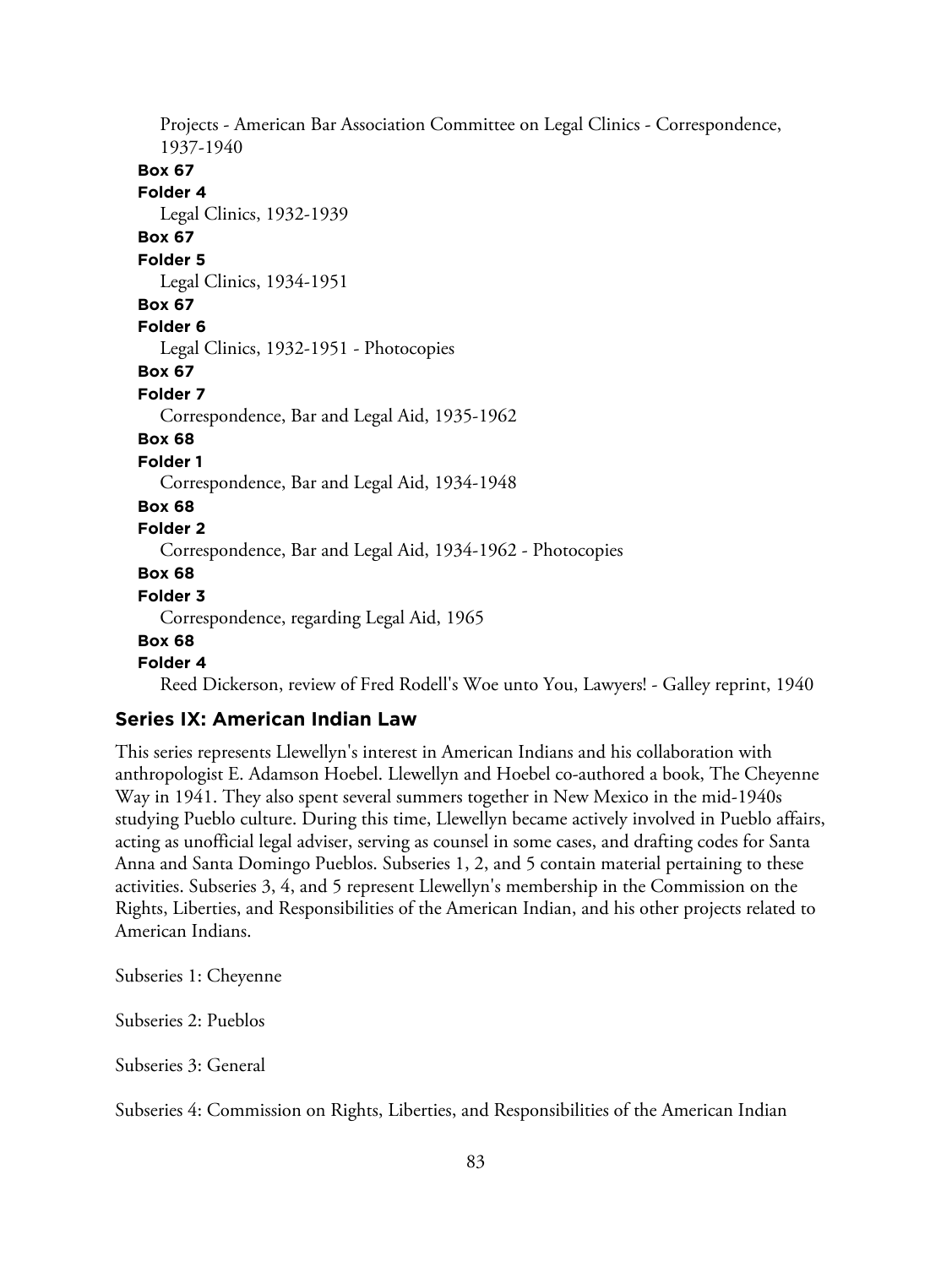Subseries 5: Pueblo Field Notes and Indians, General

### **Subseries 1: Cheyenne**

# **Box 68**

**Folder 5**

Comanche Law Ways - Typescript, 1942

# **Box 68**

# **Folder 6**

The Cheyenne Way - "Llewellyn's Appendix Re Allocation of Responsibility" - Manuscript, undated

### **Box 68**

### **Folder 7**

The Cheyenne Way - Correspondence and publishing agreement, 1940-1961

# **Box 68**

### **Folder 8**

The Cheyenne Way - Correspondence - Financing, Social Science Research Council, American Council of Named Societies, 1935-1948

## **Box 68**

## **Folder 9**

The Cheyenne Way - Manuscript and typescript draft, undated

## **Box 68**

### **Folder 10**

The Cheyenne Way - Typescript and manuscript drafts, circa 1935

## **Box 68**

## **Folder 11**

The Cheyenne Way - Typescript and manuscript drafts, circa 1935

## **Box 68**

#### **Folder 12**

The Cheyenne Way - Preface and Introduction - Manuscript and typescript draft, circa 1935 [1/5]

### **Box 69**

## **Folder 1**

The Cheyenne Way - Chapter 1 - Typescript draft with manuscript inserts, circa 1935 [2/5]

# **Box 69**

# **Folder 2**

The Cheyenne Way - Chapter 2 - Typescript draft, circa 1935 [3/5]

## **Box 69**

### **Folder 3**

The Cheyenne Way - Chapters 3-4 - Typescript drafts with manuscript inserts, circa 1935 [4/5]

## **Box 69**

### **Folder 4**

The Cheyenne Way - Chapters 5-7 and bibliography - Typescript draft, circa 1935 [5/5] **Box 69**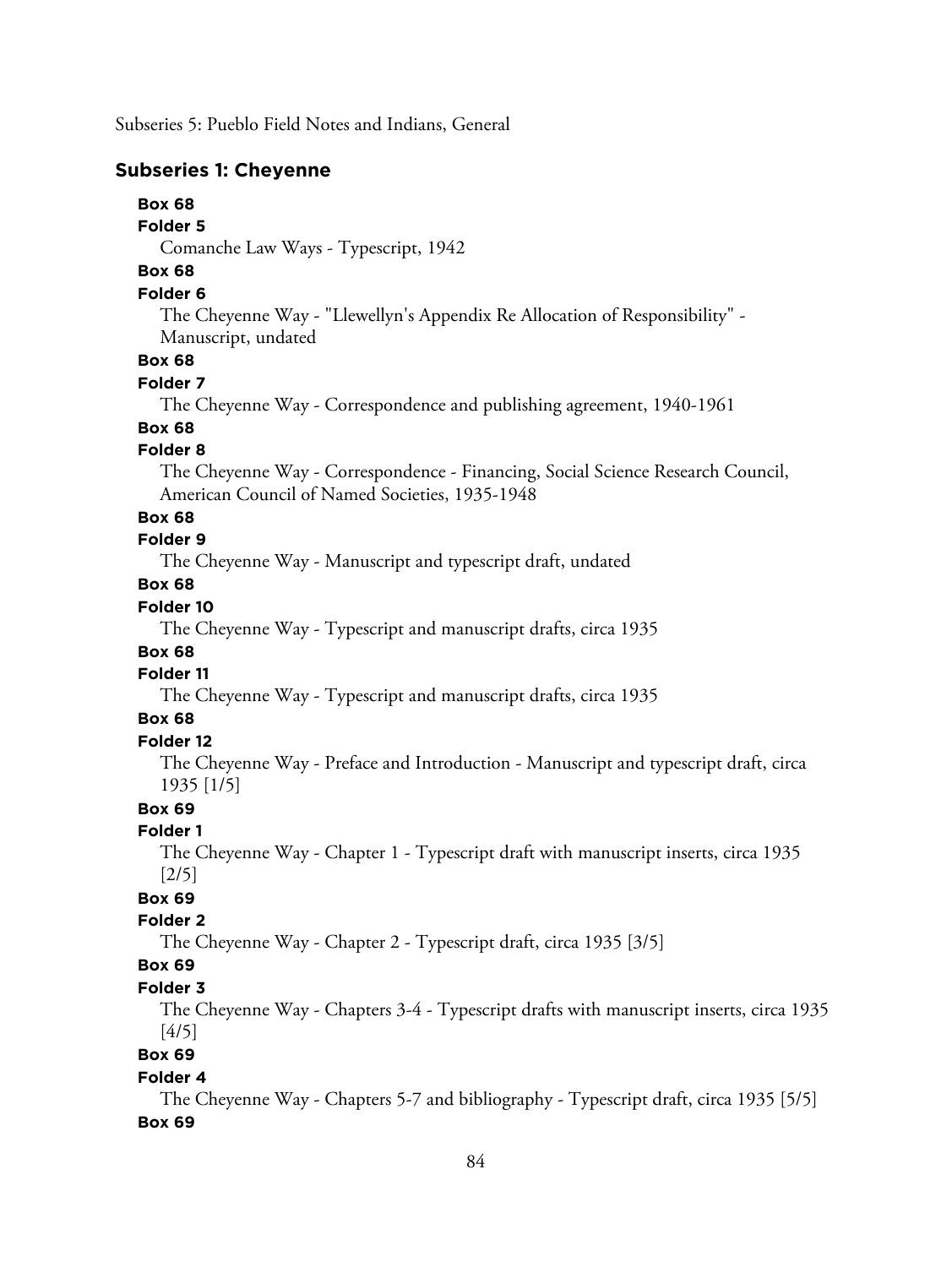**Folder 5**

The Cheyenne Way - Correspondence - University of Oklahoma Press, 1939-1954

### **Subseries 2: Pueblos**

**Box 69 Folder 6** Notes, 1958 and undated **Box 69 Folder 7** Correspondence - Brophy, William A., 1948-1961 **Box 69 Folder 8** Correspondence - Dozier, David, 1945-1947 **Box 69 Folder 9** Correspondence - Gonzales, Manuel, 1946 **Box 69 Folder 10** Correspondence - Hagberg, Eric, 1946-1951 **Box 69 Folder 11** Correspondence - Medina, Juanito, 1946-1954 **Box 69 Folder 12** Correspondence - Peña, Santiago, 1948 **Box 69 Folder 13** Correspondence - Tomasito, Tenorio, 1946-1948 **Box 69 Folder 14** Correspondence - Santa Ana and Santa Domingo, 1946-1947 **Box 69 Folder 15** Pueblo correspondence and new clippings, 1947-1960 **Box 70 Folder 1** Indian Affairs - Material presented by Dr. Sophie Aberle, 1961-1965 [1/3] **Box 70 Folder 2** Indian Affairs - Material presented by Dr. Sophie Aberle, 1958-1959 [2/3] **Box 70 Folder 3** Indian Affairs - Material presented by Dr. Sophie Aberle, 1957-1961 [3/3] **Box 70 Folder 4** Pueblo activities - Correspondence, transcript of hearing, 1945-1961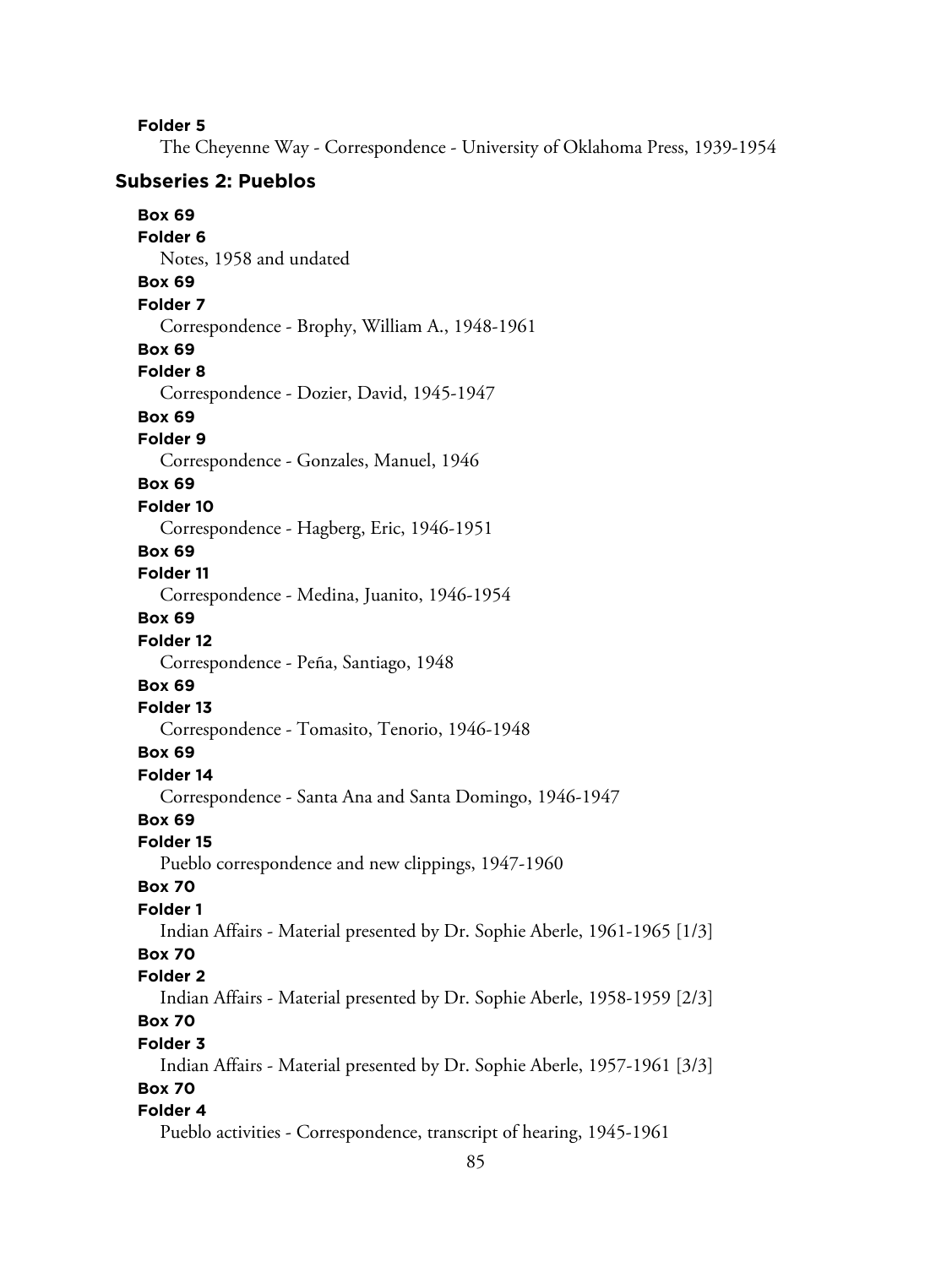#### **Folder 5**

Zia Children - Opinion, circa 1940-1951

## **Box 70**

## **Folder 6**

"American Indian Political Machinery" - Manuscript and typed copies, undated

#### **Box 70 Folder 7**

"Changes in the Bill of Rights" - Manuscript and typed copies, circa 1940s

## **Box 70**

### **Folder 8**

Decision of the Council of San Felipe Pueblo in the Matter of Fidel Anzara - Memorandum, manuscript and typed copy, 1947

# **Box 70**

## **Folder 9**

Decision of Zia Council in cases of Velino Herrera, Reyes Moquino, Lee Moquino - Manuscript and typescripts, 1947

### **Box 70**

# **Folder 10**

"The Individual and the Tribe" - Typescript photocopy and 2 typed copies, undated

# **Box 70**

# **Folder 11**

"Introductory note on the Pueblo Codes, for White Lawyers," circa 1940-1949

# **Box 70**

## **Folder 12**

"Divorce: Memorandum to Governor of Laguna" - Manuscript, undated

## **Box 70**

# **Folder 13**

"Pueblos Introductory Draft" - Manuscript and typescript drafts, June 1947

## **Box 70**

#### **Folder 14**

Santo Domingo - Draft rules re membership of Pueblo - Manuscript and photocopy, undated

# **Box 70**

## **Folder 15**

"Indian Law" - Manuscript and typed copy, circa 1962

## **Box 70**

### **Folder 16**

"Pueblos - The Problem of the New Leaders" - Manuscript, undated

## **Box 70**

# **Folder 17**

"Keresan Pueblos," Hoebel - Manuscript fragment, undated

# **Box 70**

### **Folder 18**

Jemez Drafts - "Notes on Precedents and Policies" and "Suggested skeleton of criminal procedure for possible use by Jemez Government and Council" - Manuscripts, undated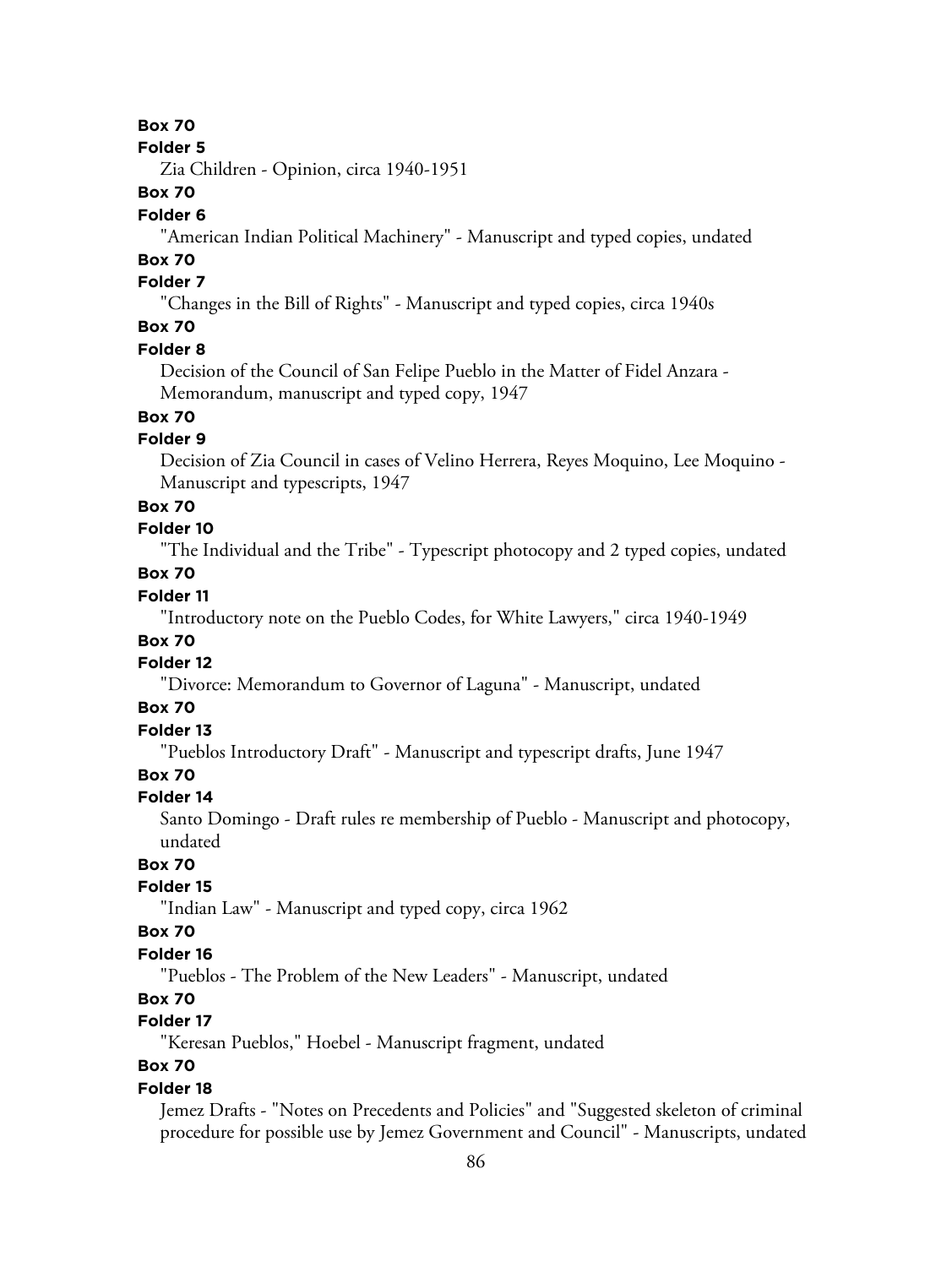**Box 70 Folder 19** Code of By-Laws of the Pueblo of Santa Ana - Drafts, 1947 [1/5] **Box 70 Folder 20** Code of By-Laws of the Pueblo of Santa Ana - Drafts, 1947 [2/5] **Box 71 Folder 1** Code of By-Laws of the Pueblo of Santa Ana - Drafts, 1947 [3/5] **Box 71 Folder 2** Code of By-Laws of the Pueblo of Santa Ana - Drafts, 1947 [4/5] **Box 71 Folder 3** Code of By-Laws of the Pueblo of Santa Ana - Drafts, 1947 [5/5] **Box 71 Folder 4** Field Notes, circa 1940s [1/11] **Box 71 Folder 5** Field Notes and correspondence, circa 1924-1958 [2/11] **Box 71 Folder 6** Field Notes, correspondence, and research material, circa 1950 [3/11] **Box 71 Folder 7** Field Notes, circa 1950 [4/11] **Box 72 Folder 1** Field Notes, notebook, research material, circa 1937-1955 [5/11] **Box 72 Folder 2** Field Notes and correspondence, circa 1924-1956 [6/11] **Box 72 Folder 3** Field Notes and correspondence, circa 1923-1934 [7/11] **Box 72 Folder 4** Field Notes and correspondence, circa 1924-1942 [8/11] **Box 72 Folder 5** Field Notes and correspondence, circa 1941-1950 [9/11] **Box 72 Folder 6** Field Notes, circa 1950s [10/11] **Box 73**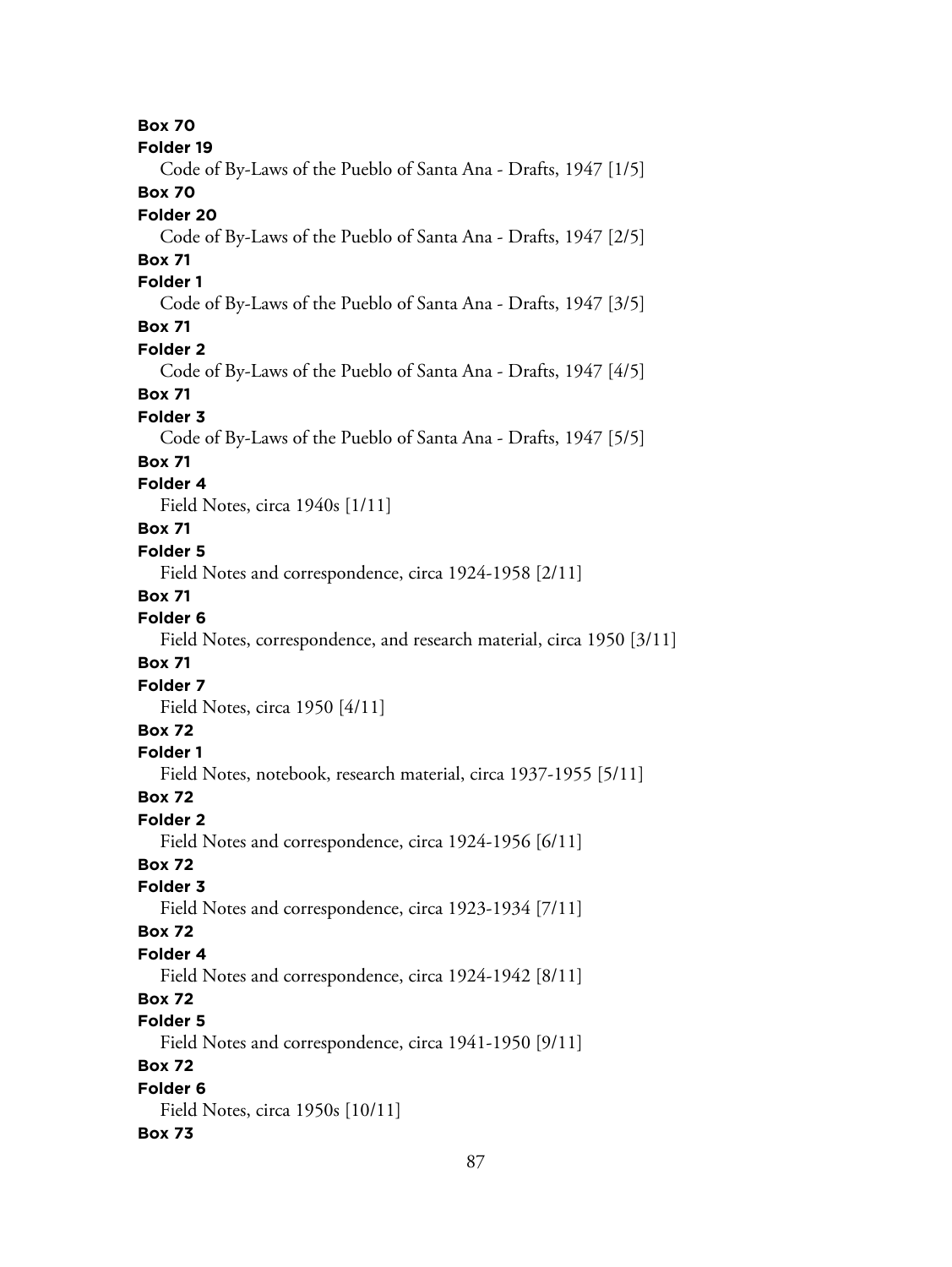**Folder 1**

Field Notes, circa 1950s [11/11]

## **Subseries 3: General**

### **Box 73**

**Folder 2**

Indian law - notes from Pomo visit, 1935

# **Box 73**

**Folder 3**

Interviews with Indians, 1958 [1/2]

### **Box 73**

## **Folder 4**

Interviews with Indians, 1958 [2/2]

# **Box 73**

## **Folder 5**

American Indian Charter Convention, 1961

## **Box 73**

#### **Folder 6**

Association on American Indian Affairs, 1953-1961

## **Box 73**

## **Folder 7**

Indians Miscellaneous, 1960

## **Box 73**

### **Folder 8**

Chicago study - report and proposal, undated

## **Subseries 4: Commission on Rights, Liberties, and Responsibilities of the American Indian**

# **Box 73 Folder 9** Indian Service Schools -- A Work Paper - 2 mimeographed copies, undated **Box 73 Folder 10** Commission report - Correspondence, outline, notes, draft, 1958-1960 [1/7] **Box 74 Folder 1** Commission report - Draft, 1960 [2/7] **Box 74 Folder 2** Commission report - Drafts, 1959-1960 [3/7] **Box 74 Folder 3** Commission report - Drafts, 1959-1960 [4/7] **Box 74 Folder 4** Commission report - Drafts, 1959-1960 [5/7]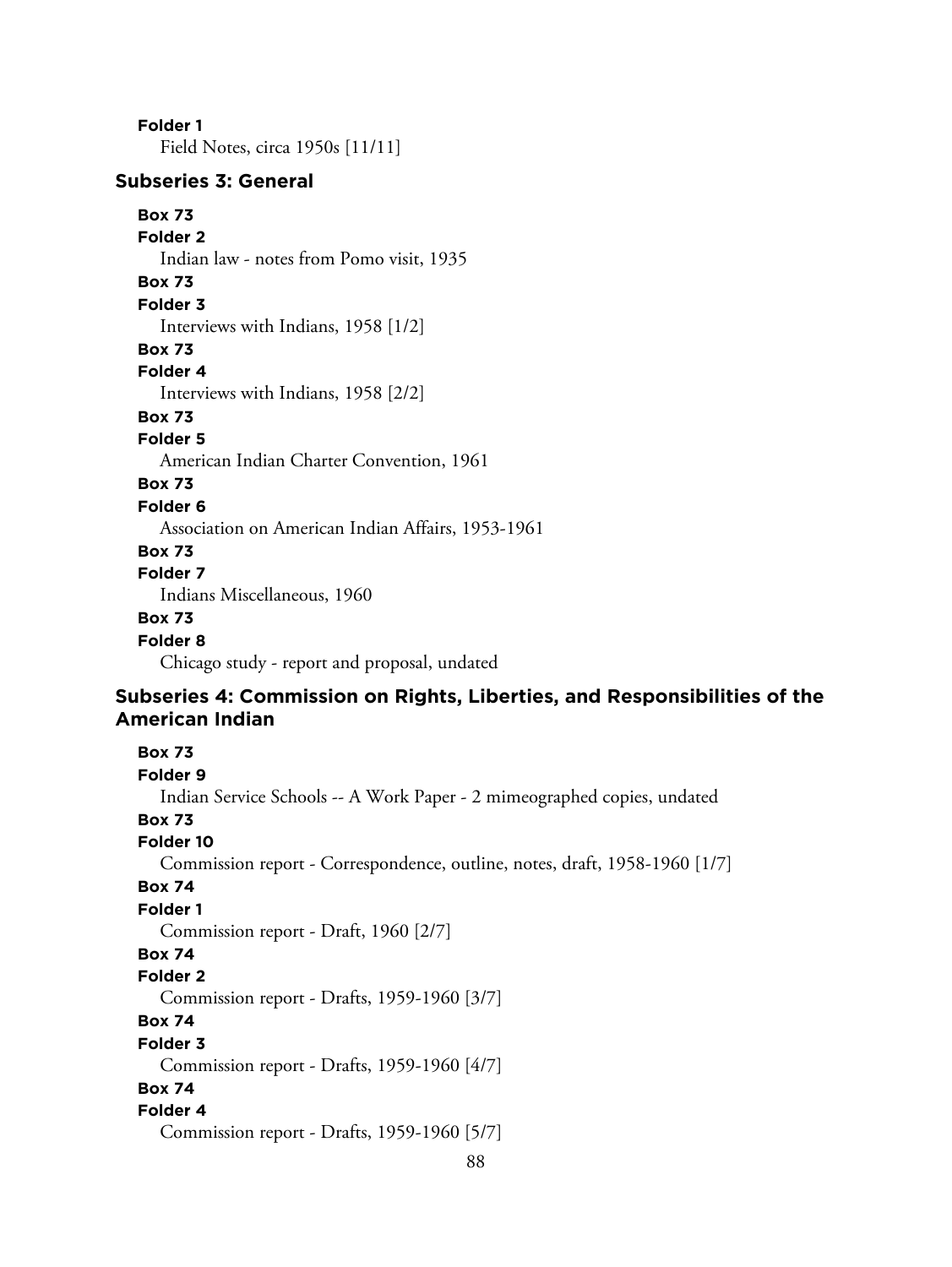#### **Folder 5**

Commission report - Drafts, 1959-1960 [6/7]

## **Box 74**

#### **Folder 6**

Commission report - Drafts, 1959-1960 [7/7]

## **Box 74**

## **Folder 7**

Correspondence, 1961

# **Box 74**

### **Folder 8**

William A. Brody, Commission on the Rights, Liberties and Responsibilities of the

American Indian: Preliminary Notes on Indian Tribal Governments - Typescript, undated **Box 75**

### **Folder 1**

Emil J. Sady, Proposals for Research on American Indian Affairs, 1956

# **Box 75**

## **Folder 2**

Correspondence and minutes, 1956-1958

## **Box 75**

### **Folder 3**

W. H. Clasby, Tenth Annual Report of Indian Education in Oklahoma under State Contract, 1957

## **Box 75**

## **Folder 4**

Material for Pierre Meeting, July 10-11, 1958

## **Box 75**

## **Folder 5**

Material for Pierre Meeting - Agenda, history of Dakota Sioux, termination, and material from B.I.A. Aberdeen, July 10-11, 1958

## **Box 75**

## **Folder 6**

Material for discussion at sixth meeting, memorandum No. 38 - Index, agenda, relocation, health, Dr. McDermott, public health, tribal economics, questionnaires, education, Sol Tax, January 28, 1958

# **Box 75**

### **Folder 7**

Memorandum No. 44, Meeting on Indian Values, 1958

# **Box 75**

### **Folder 8**

Book outline and tables, January 26, 1962

## **Box 75**

# **Folder 9**

Carl K. Eicher, Economic Progress on the Rosebud Sioux Reservation, May 31, 1960 [1/3] **Box 75**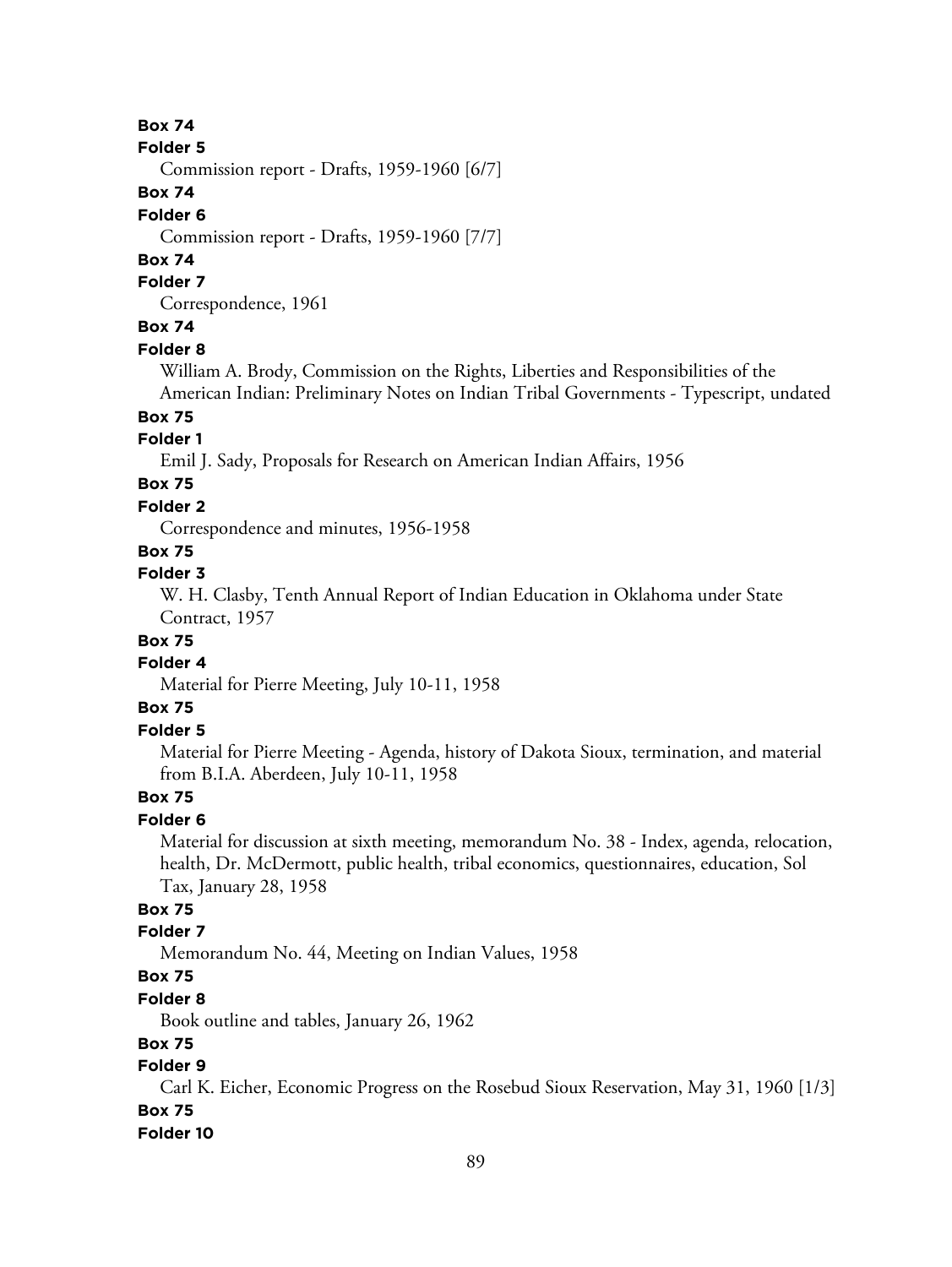Carl K. Eicher, Economic Progress on the Rosebud Sioux Reservation, May 31, 1960 [2/3] **Box 75**

**Folder 11**

Carl K. Eicher, Economic Progress on the Rosebud Sioux Reservation, May 31, 1960 [3/3]

# **Box 76**

## **Folder 1**

A Program for Indian Citizens: A Summary Report - Pamphlets, 1961

# **Box 76**

# **Folder 2**

Memorandum No. 49 from William A. Brophy, 1958

### **Box 76**

## **Folder 3**

L. S. Cressman, The Rights and Liberties of the American Indian: Background Information, 1956

## **Box 76**

#### **Folder 4**

Correspondence, 1957 [1/3]

## **Box 76**

**Folder 5**

Correspondence, 1957 [2/3]

# **Box 76**

**Folder 6**

Correspondence, 1957 [3/3]

# **Box 76**

**Folder 7**

Correspondence and report, 1956-1958

## **Box 76**

**Folder 8**

Correspondence, 1962

# **Box 76**

### **Folder 9**

Correspondence, memoranda, reports, 1958-1965 [1/3]

### **Box 76**

## **Folder 10**

Correspondence and memoranda, 1957-1959 [2/3]

## **Box 77**

### **Folder 1**

Correspondence and memoranda, 1957-1958 [3/3]

# **Box 77**

**Folder 2**

Memoranda and report, 1958-1959

## **Box 77**

# **Folder 3**

Klamath report by Ostrum and Stern, 1959 [1/3] **Box 77**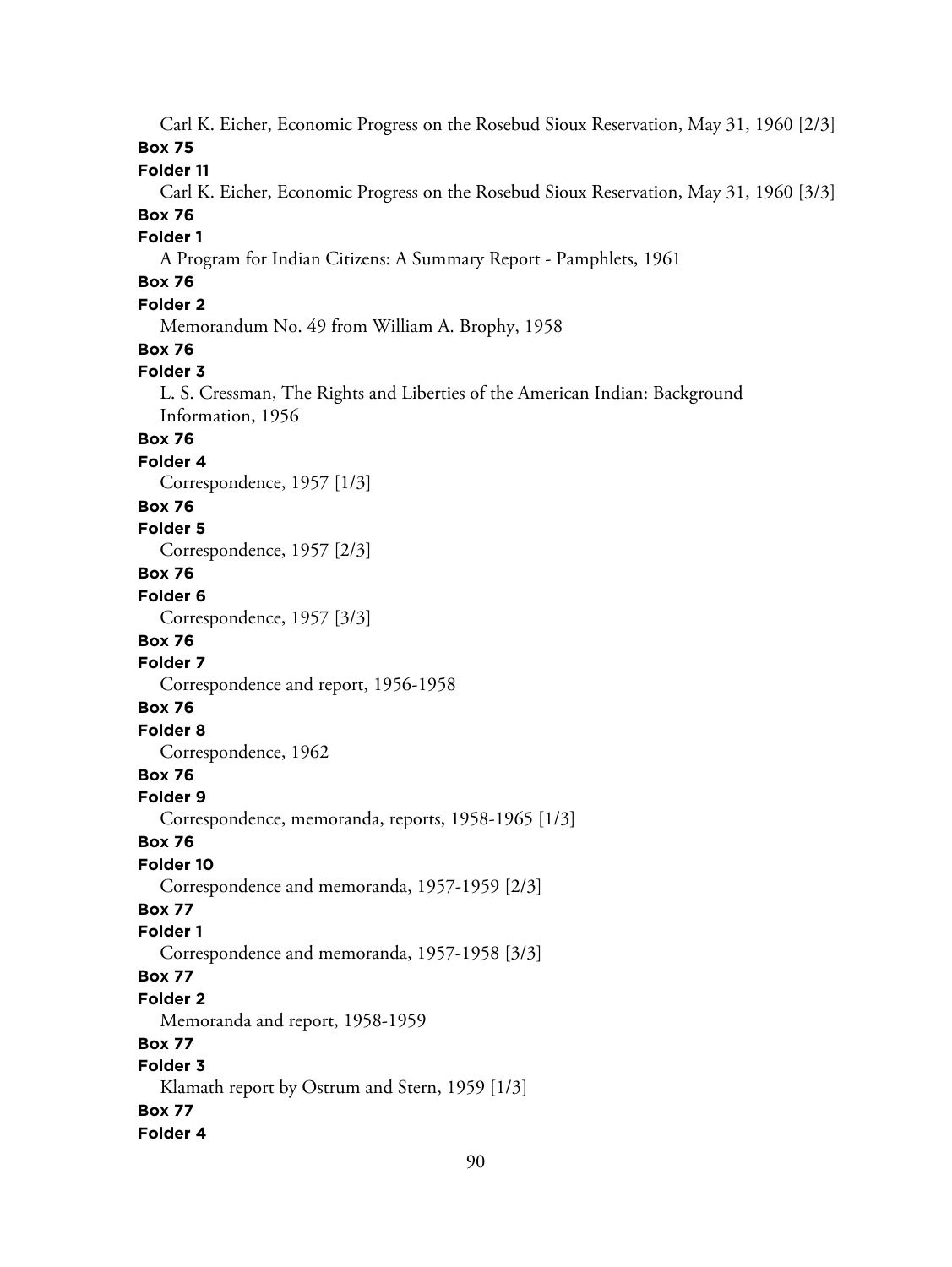Klamath report by Ostrum and Stern, 1959 [2/3]

## **Box 77**

# **Folder 5**

Klamath report by Ostrum and Stern, 1959 [3/3]

# **Box 77**

## **Folder 6**

Memorandum No. 67 - Withdrawal of Federal Supervision over the Menominee Tribe, 1959

# **Box 77**

# **Folder 7**

U.S. House of Representatives report - Resolution authorizing the Committee on Interior and Insular Affairs to conduct an investigation of the Bureau of Indian Affairs, 1954

### **Box 78**

### **Folder 1**

Correspondence and memoranda, 1960 [1/3]

### **Box 78**

### **Folder 2**

Correspondence and memoranda, 1960 [2/3]

## **Box 78**

### **Folder 3**

Reports and memoranda, 1959-1960 [3/3]

### **Box 78**

**Folder 4**

Memoranda, 1958 [1/2]

#### **Box 78**

**Folder 5**

Memoranda, 1958 [2/2]

## **Box 78**

### **Folder 6**

Memoranda, 1959 [1/2]

### **Box 78**

**Folder 7**

Memoranda, 1959 [2/2]

### **Box 78**

### **Folder 8**

Correspondence, 1959

### **Box 78**

#### **Folder 9**

Peter Dorner, The Economic Position of the American Indians: Their Resources and Potential for Development, 1959 [1/3]

# **Box 79**

### **Folder 1**

Peter Dorner, The Economic Position of the American Indians: Their Resources and Potential for Development, 1959 [2/3]

### **Box 79**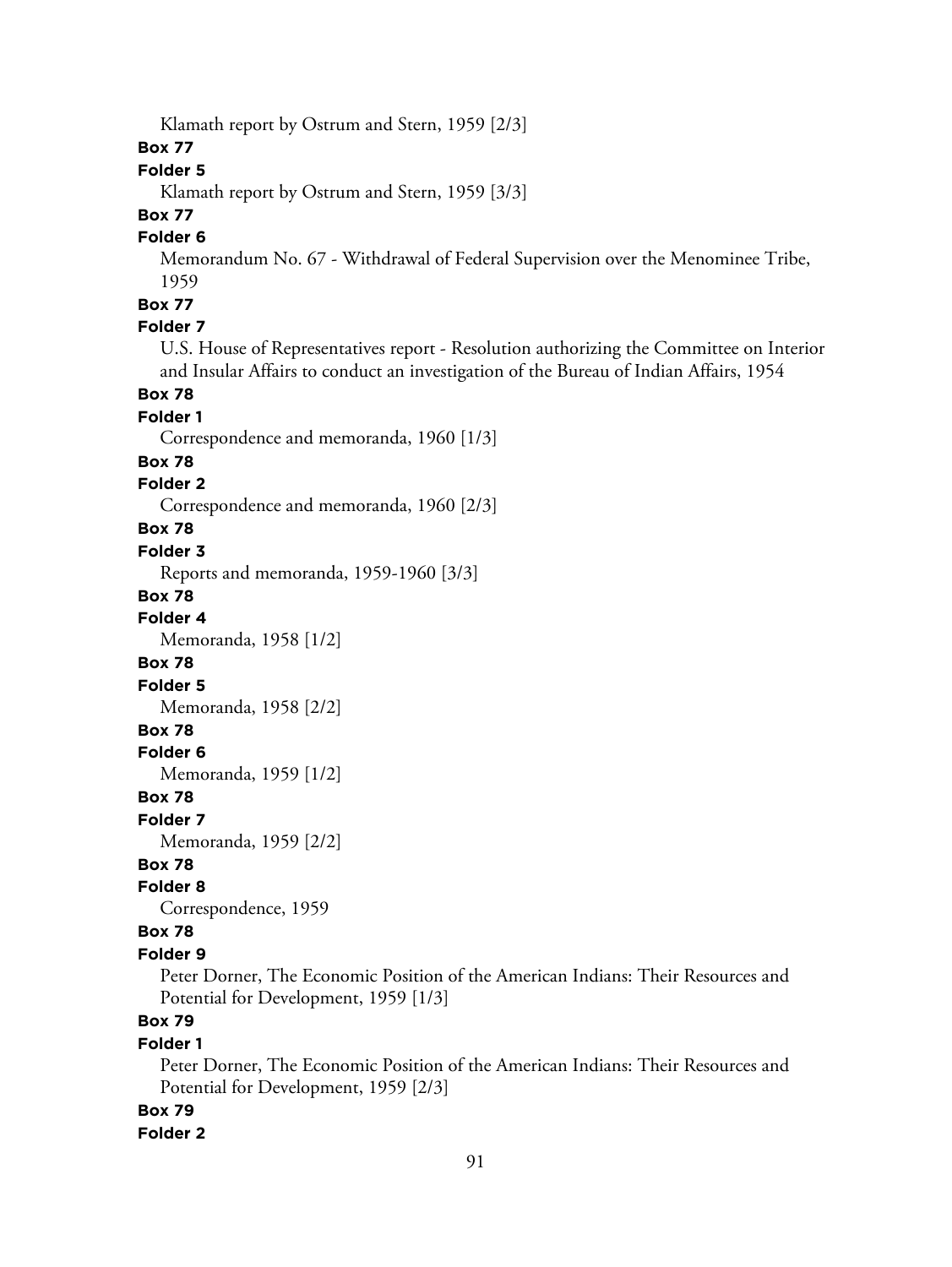Peter Dorner, The Economic Position of the American Indians: Their Resources and Potential for Development, 1959 [3/3]

## **Box 79**

## **Folder 3**

S. Lyman Tyler, A Study of the Changes in Policy of the United States towards Indians, undated

# **Box 79**

## **Folder 4**

S. Lyman Tyler, A Work Paper on Termination: With an Attempt to Show its Antecedents, undated

## **Box 79**

#### **Folder 5**

W. McDermott, K. Deushle, E. Kilbourne, and D. Rogers, Interim Report on Indian Health, Oklahoma - New Mexico - Arizona, 1959 [1/2]

## **Box 79**

### **Folder 6**

W. McDermott, K. Deushle, E. Kilbourne, and D. Rogers, Interim Report on Indian Health, Oklahoma - New Mexico - Arizona, 1959 [2/2]

# **Box 79**

## **Folder 7**

Theodore Stern and Bert E. Swanson, Chiloquin, Reservation Town, undated [1/4]

#### **Box 79**

# **Folder 8**

Theodore Stern and Bert E. Swanson, Chiloquin, Reservation Town, undated [2/4]

### **Box 79**

### **Folder 9**

Theodore Stern and Bert E. Swanson, Chiloquin, Reservation Town, undated [3/4]

## **Box 80**

**Folder 1**

Theodore Stern and Bert E. Swanson, Chiloquin, Reservation Town, undated [4/4]

### **Subseries 5: Pueblo Field Notes and Indians, General**

## **Box 80**

### **Folder 2**

Robert W. Young, The Navajo Yearbook - Reports VI and VII, 1957

## **Box 80**

### **Folder 3**

American Anthropologist, Volume 53, Number 3, 1951

# **Box 80**

## **Folder 4**

Alexis A. Praus, A New Pictographic Autobiography of Sitting Bull, 1965

## **Box 80**

# **Folder 5**

M. W. Stirling, Three Pictographic Autobiographies of Sitting Bull, 1938 **Box 80**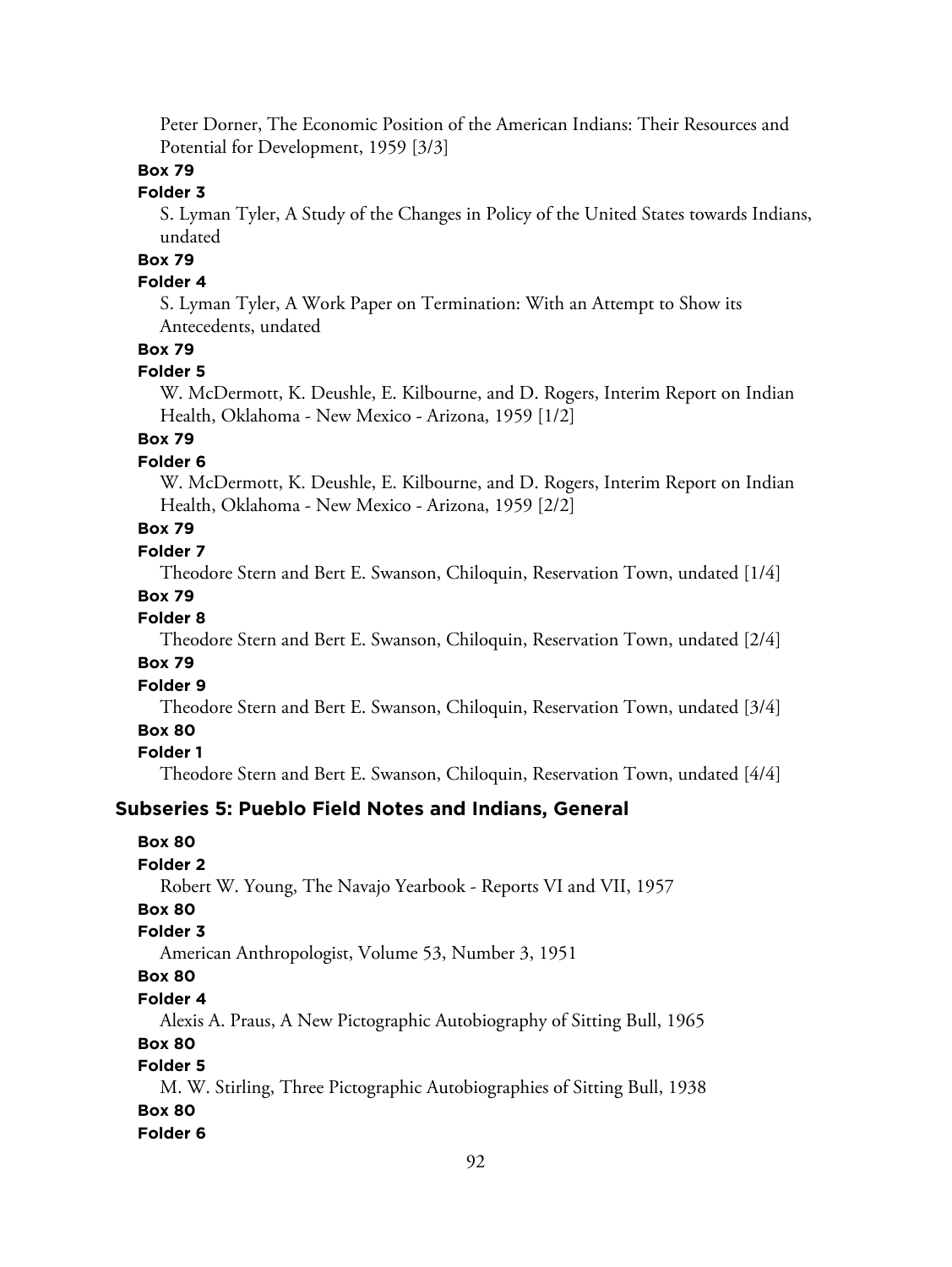"American Indians and American Life," The Annals of the American Academy of Political and Social Science, 1957

## **Box 80**

## **Folder 7**

Bernard Willard Aginsky, "Kinship Systems and the Forms of Marriage," Memoirs of the American Anthropological Association, 1935

# **Box 80**

### **Folder 8**

Bernard Willard Aginsky, "The Mechanics of Kinship," American Anthropologist, 1935

# **Box 80**

#### **Folder 9**

Esther S. Goldfrank, "Irrigation Agriculture and Navaho Community Leadership: Case Material on Environment and Culture," American Anthropologist, 1945

## **Box 80**

### **Folder 10**

Robert H. Lowie, "Notes on Shosshonean Ethnography," Anthropological Papers of the American Museum of Natural History, 1924

### **Box 80**

## **Folder 11**

Ruth Underhill, "The Autobiography of a Papago Woman," Memoirs of the American Anthropological Association, 1936

### **Box 80**

## **Folder 12**

The American Indian, Volume VI, Number 4, 1953

### **Box 80**

#### **Folder 13**

The American Friends Service Committee, Indians of California: Past and Present, 1955

### **Box 81**

### **Folder 1**

The American Indian, Volume VI, Number 2, 1951

### **Box 81**

### **Folder 2**

The American Indian, Volume V, Number 3, 1950

## **Box 81**

## **Folder 3**

John H. Provinse, "The Underlying Sanctions of Plains Indian Culture," Social Organization of Northe American Tribes, undated

## **Box 81**

### **Folder 4**

Irvin M. Peithmann, The Choctaw Indians of Mississippi, 1961

## **Box 81**

### **Folder 5**

A Reintroduction to the Indians of Oregon - Report of the Legislative Interior Committee to the Fiftieth Legislative Assembly, 1957

### **Box 81**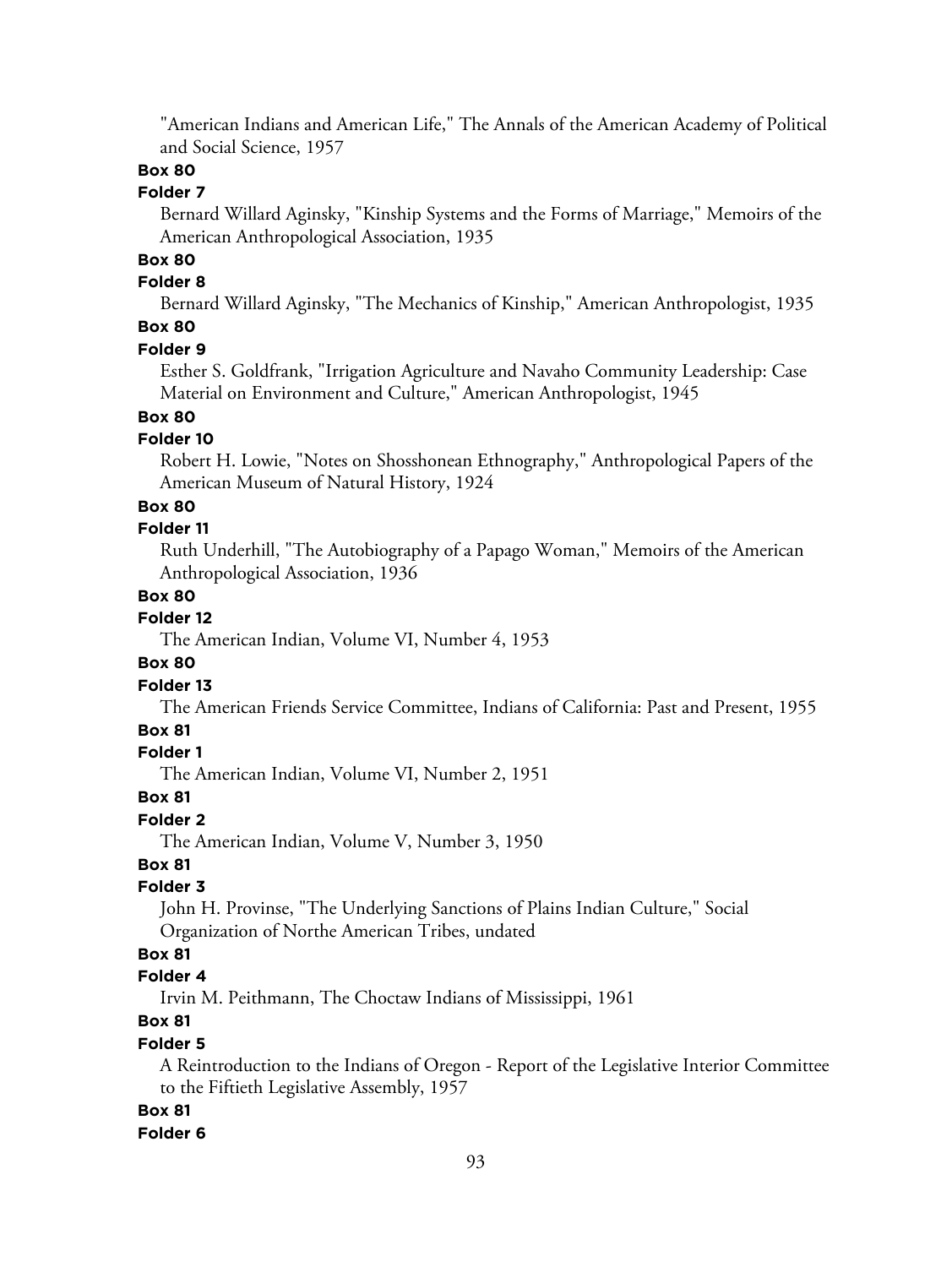John Artichoker, Jr. and Neil M. Palmer, The Sioux Indian goes to College: An Analysis of Selected Problems of South Dakota Indian College Students, 1959

## **Box 81**

## **Folder 7**

South Dakota Department of Public Instruction and John Artichoker, Jr., Indians of South Dakota, 1956

## **Box 81**

## **Folder 8**

Plateau: A Quarterly, 1954

### **Box 81**

#### **Folder 9**

The Problem of Indian Administration; Summary of Findings and Recommendations, 1928

#### **Box 81**

### **Folder 10**

Hattie Greene Lockett, "The Unwritten Literature of the Hopi," University of Arizona Bulletin, 1933

#### **Box 81**

### **Folder 11**

Robert H. Lowie, "The Religion of the Crow Indians," Anthropological Papers of the American Museum of Natural History, 1922

#### **Box 81 Folder 12**

Notecards - A, circa 1940s

#### **Box 81**

**Folder 13**

Notecards - B, circa 1940s

### **Box 81**

**Folder 14**

Notecards - C, circa 1940s

**Box 81**

**Folder 15**

Notecards - D, circa 1940s

### **Box 81**

**Folder 16**

Notecards - E, circa 1940s

## **Box 81**

**Folder 17**

Notecards - F, circa 1940s

# **Box 82**

**Folder 1**

Notecards - G, circa 1940s

# **Box 82**

**Folder 2** Notecards - H, circa 1940s (no I-K)

#### **Box 82**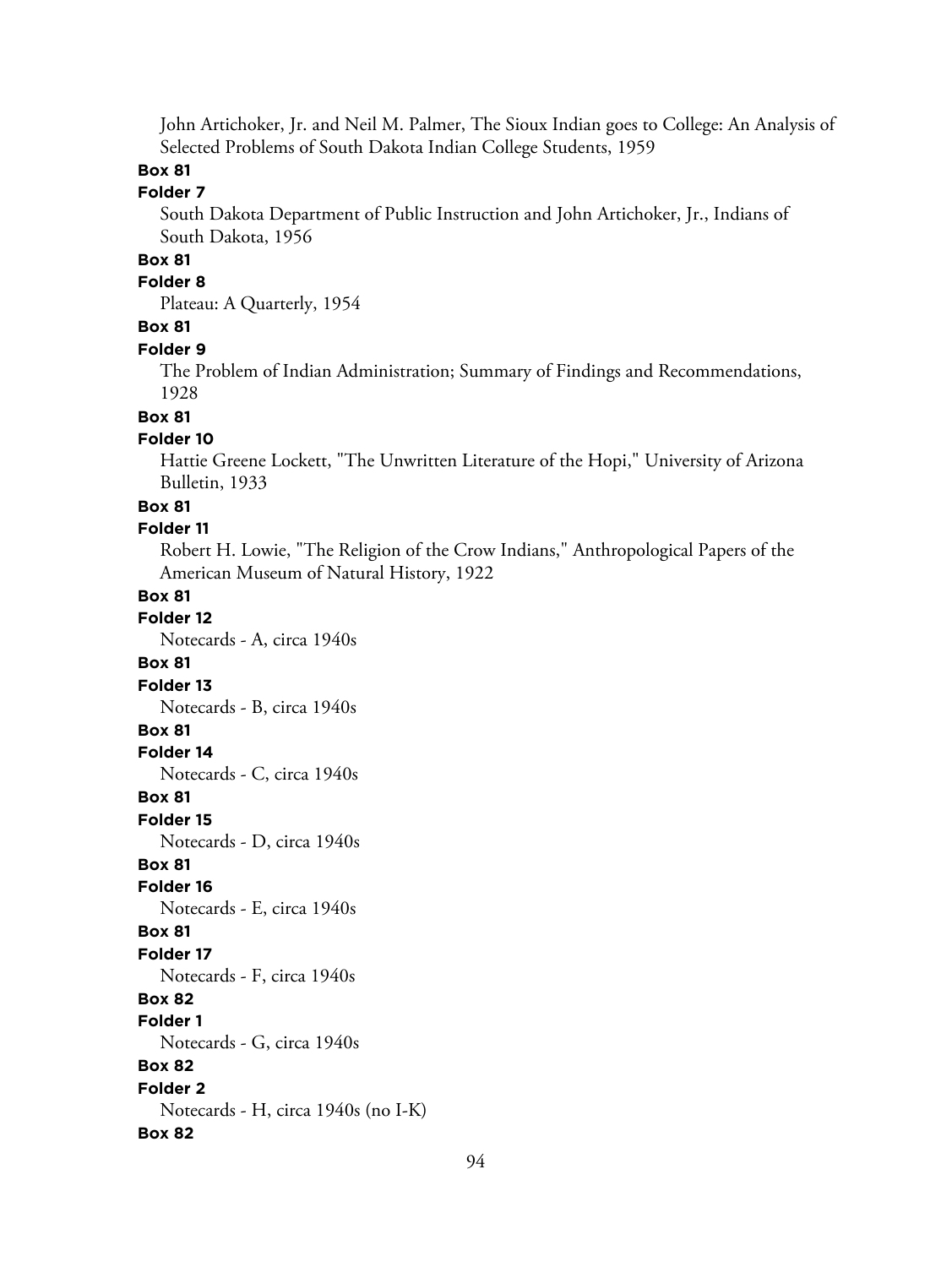**Folder 3** Notecards - L, circa 1940s **Box 82 Folder 4** Notecards - M, circa 1940s **Box 82 Folder 5** Notecards - N, circa 1940s **Box 82 Folder 6** Notecards - O, circa 1940s **Box 82 Folder 7** Notecards - P-Q, circa 1940s **Box 82 Folder 8** Notecards - R, circa 1940s **Box 82 Folder 9** Notecards - S, circa 1940s **Box 82 Folder 10** Notecards - T, circa 1940s **Box 82 Folder 11** Notecards - U-V, circa 1940s **Box 82 Folder 12** Notecards - W, circa 1940s **Box 82 Folder 13** Notecards - X, Y, Z, circa 1940s **Box 82 Folder 14** Correspondence - Bill Brophy, 1947 **Box 83 Folder 1** Research material, circa 1956 **Box 83 Folder 2** Research material, 1947-1954 **Box 83 Folder 3** Research material, 1933-1957 **Box 83 Folder 4**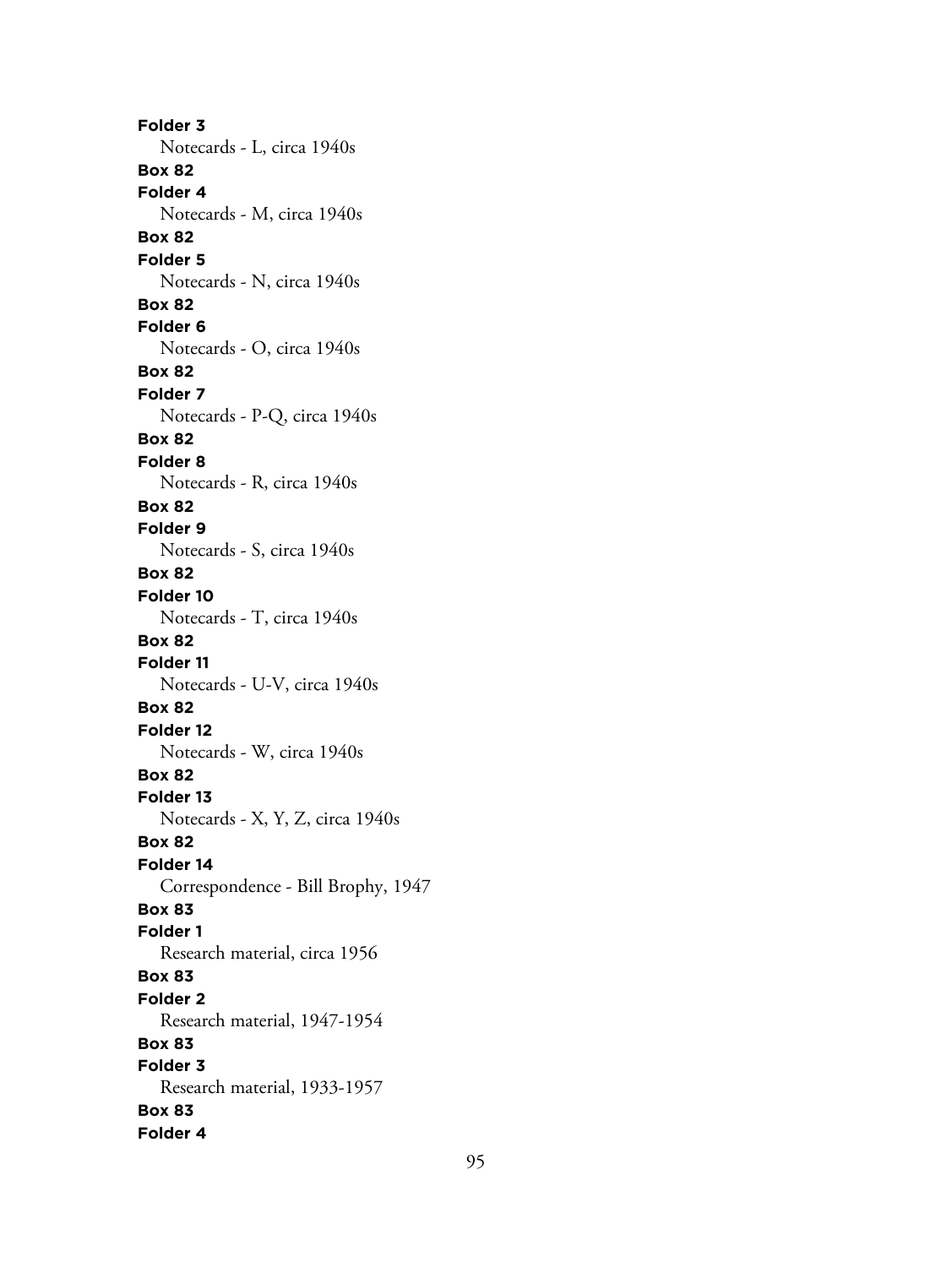Research material, 1936-1960

### **Box 83**

## **Folder 5**

Research material - Intermountain Indian School educational booklets, 1953-1956

# **Box 83**

# **Folder 6**

Research material - Intermountain Indian School, 1955-1957

# **Box 84**

# **Folder 1**

Research material - Institute of Indian Studies, South Dakota, 1956-1960

### **Box 84**

### **Folder 2**

Research material - Institute of Indian Studies, South Dakota, 1959-1960

# **Box 84**

## **Folder 3**

Research material - Institute of Indian Studies, South Dakota, 1956-1957

# **Box 84**

### **Folder 4**

Research material - Institute of Indian Studies, South Dakota, 1955

### **Box 84**

## **Folder 5**

Research material - Institute of Indian Studies, South Dakota, 1956-1959

## **Box 84**

### **Folder 6**

Research material - Klamath Management Specialists, Tentative Plan of Management and Recommended Form of Legal Entity for the Klamath Indian People, 1957

## **Box 85**

## **Folder 1**

Research material - Virgil Whitaker, Indian Education, undated

## **Box 85**

## **Folder 2**

Research material - Rehabilitation Plan of the Southern Ute Tribe, undated

### **Box 85**

## **Folder 3**

Research material, 1946-1960

## **Box 85**

### **Folder 4**

Research material, 1935-1961

# **Box 85**

#### **Folder 5**

Research material, 1959-1960

### **Box 85**

# **Folder 6**

Research material, 1949-1959 **Box 85**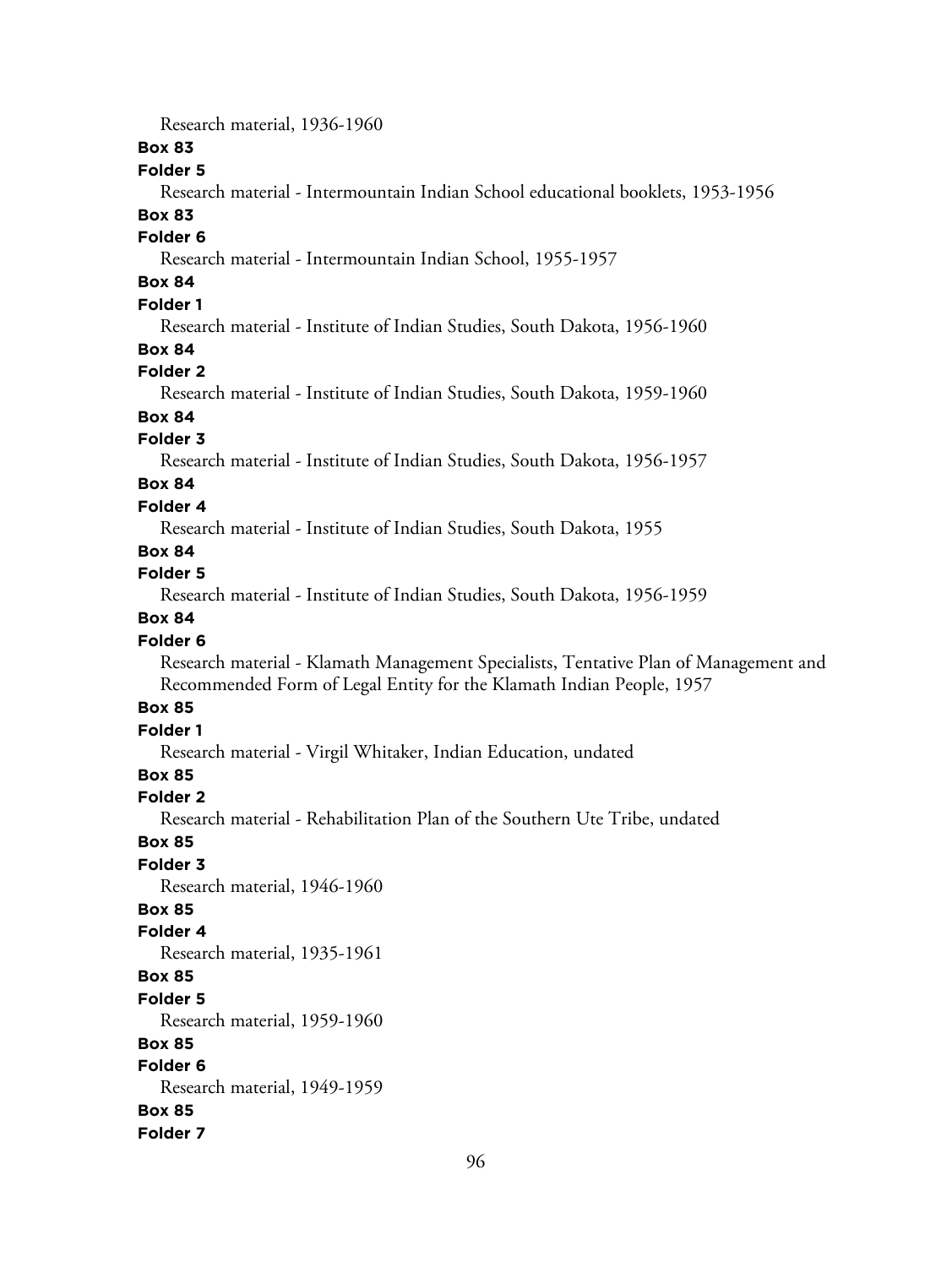Research material - George A. Boyce, The Indian Tribal Mind: A Study of Social Concepts for Indian Rehabilitation, 1957 [1/2]

## **Box 85**

### **Folder 8**

Research material - George A. Boyce, The Indian Tribal Mind: A Study of Social Concepts for Indian Rehabilitation, 1957 [2/2]

## **Box 86**

### **Folder 1**

Research material - Ute Ten Year Development Program, 1956 [1/2]

## **Box 86**

### **Folder 2**

Research material - Ute Ten Year Development Program, 1956 [2/2]

### **Box 86**

#### **Folder 3**

Research material - Government report, 1961

#### **Box 86**

### **Folder 4**

Research material - Government reports, 1957

## **Box 86**

### **Folder 5**

Research material - Government report, 1959

#### **Box 86**

#### **Folder 6**

Research material, 1936-1958

### **Box 87**

#### **Folder 1**

Research material - Bureau of Indian Affairs, Journal of the Navajo Tribal Council, 1957

### **Box 87**

### **Folder 2**

Research material - Ordinance No. 1 Revised Law and Order Code of the Salt River Pima-Maricopa Community, Arizona, undated

### **Box 87**

## **Folder 3**

Research material, 1953-1961

#### **Box 87**

#### **Folder 4**

Research material, 1935-1961

## **Series X: Uniform Commercial Code**

This series contains material related to Llewellyn's work drafting the Uniform Commercial Code. Materials are organized chronologically, and then by subject. Correspondence is filed separately at the end of the series.

**Box 87 Folder 5**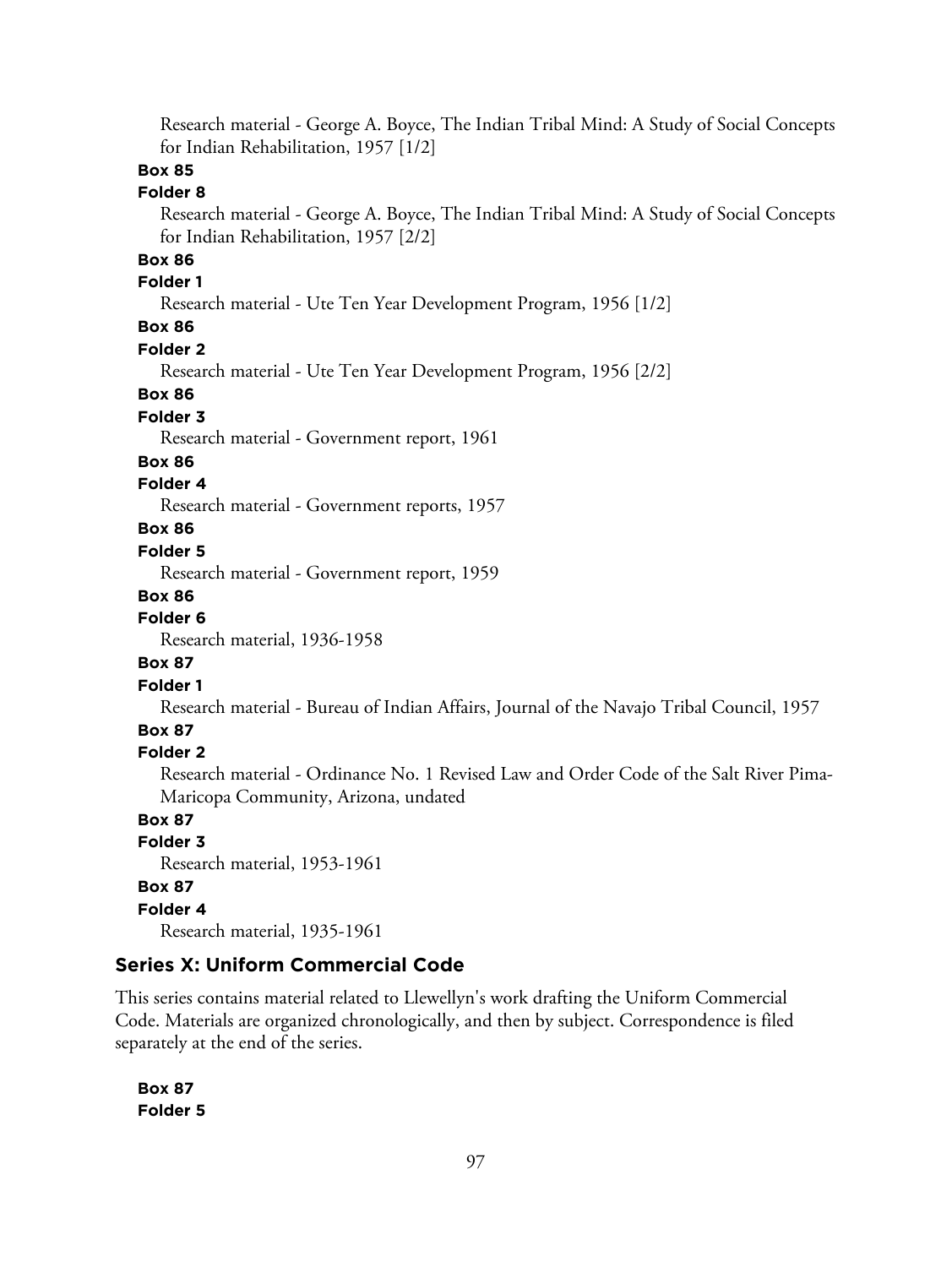Letters of Credit - Herbert R. Limburg, "Export and Import Sales; and Letters of Credit," New York Law Journal - Reprint, 1924

## **Box 87**

## **Folder 6**

Sales - Rapport sur Le Droit Compare en Matiere de Vente par L'Institut fur Auslandisches und Internationales Privatrecht de Berlin, 1929 [1/6]

# **Box 87**

## **Folder 7**

Sales - Rapport sur Le Droit Compare en Matiere de Vente par L'Institut fur Auslandisches und Internationales Privatrecht de Berlin, 1929 [2/6]

## **Box 88**

#### **Folder 1**

Sales - Rapport sur Le Droit Compare en Matiere de Vente par L'Institut fur Auslandisches und Internationales Privatrecht de Berlin, 1929 [3/6]

## **Box 88**

### **Folder 2**

Sales - Rapport sur Le Droit Compare en Matiere de Vente par L'Institut fur Auslandisches und Internationales Privatrecht de Berlin, 1929 [4-6]

# **Box 88**

### **Folder 3**

Sales - Rapport sur Le Droit Compare en Matiere de Vente par L'Institut fur Auslandisches und Internationales Privatrecht de Berlin, 1929 [5/6]

## **Box 88**

### **Folder 4**

Sales - Rapport sur Le Droit Compare en Matiere de Vente par L'Institut fur Auslandisches und Internationales Privatrecht de Berlin, 1929 [6/6]

## **Box 88**

### **Folder 5**

Sales - Rapport sur Le Droit Compare en Matiere de Vente par L'Institut fur Auslandisches und Internationales Privatrecht de Berlin - Photocopies

## **Box 88**

### **Folder 6**

Sales - Rapport sur Le Droit Compare en Matiere de Vente par L'Institut fur Auslandisches und Internationales Privatrecht de Berlin - Photocopies

### **Box 88**

## **Folder 7**

Sales - Rapport sur Le Droit Compare en Matiere de Vente par L'Institut fur Auslandisches und Internationales Privatrecht de Berlin - Photocopies

# **Box 89**

## **Folder 1**

Sales - Rapport sur Le Droit Compare en Matiere de Vente par L'Institut fur Auslandisches und Internationales Privatrecht de Berlin - Photocopies

## **Box 89**

#### **Folder 2**

Sales - Rapport sur Le Droit Compare en Matiere de Vente par L'Institut fur Auslandisches und Internationales Privatrecht de Berlin - Photocopies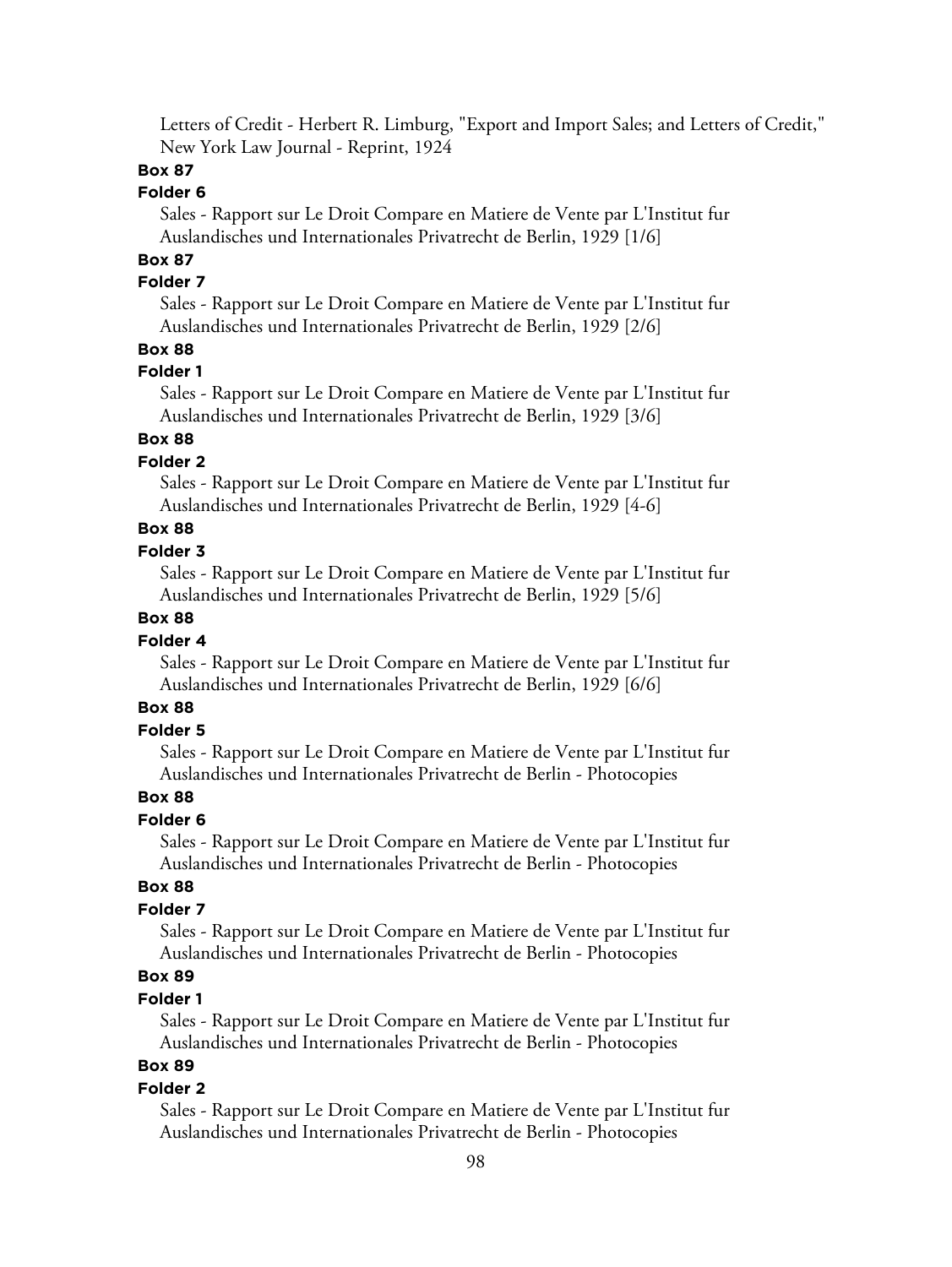#### **Folder 3**

Sales - Rapport sur Le Droit Compare en Matiere de Vente par L'Institut fur Auslandisches und Internationales Privatrecht de Berlin - Photocopies

## **Box 89**

## **Folder 4**

Sales - Rapport sur Le Droit Compare en Matiere de Vente par L'Institut fur Auslandisches und Internationales Privatrecht de Berlin - Photocopies

## **Box 89**

# **Folder 5**

Sales - Report on national income, 1929-1932

### **Box 89**

### **Folder 6**

Federal Sales Bill - H. R. 1619, January 5, 1937

## **Box 89**

## **Folder 7**

Federal Sales Bill - H. R. 7824, July 12, 1937

### **Box 89**

## **Folder 8**

Federal Sales Bill - Memorandum - Llewellyn to Committee on Uniform Commercial Acts, Re Federal Sales Bill and the Uniform Sales Act, 1937

## **Box 89**

## **Folder 9**

Federal Sales Bill - Report of the Special Committee on Federal Sales Bill of the Merchants' Association of New York, 1937

## **Box 89**

#### **Folder 10**

Federal Sales Bill - Report of Uniform Commercial Acts Section, 1938

### **Box 89**

## **Folder 11**

Sales - Uniform Revised Sales Act - Comments on sections 14-16, 27, and 29, 1938

### **Box 89**

### **Folder 12**

Sales - International Institute for the Unification of Private Law on the Comparative Laws of Sales - Publications and notes, 1931-1939

# **Box 90**

### **Folder 1**

Sales - International Institute for the Unification of Private Law on the Comparative Laws of Sales - Publications and notes, 1931-1939 - Photocopies

# **Box 90**

## **Folder 2**

Sales - National Conference of Commissioners on Uniform State Laws, Report on the Uniform Sales Act and Draft for a "Uniform Sales Act, 1940," 1940

## **Box 90**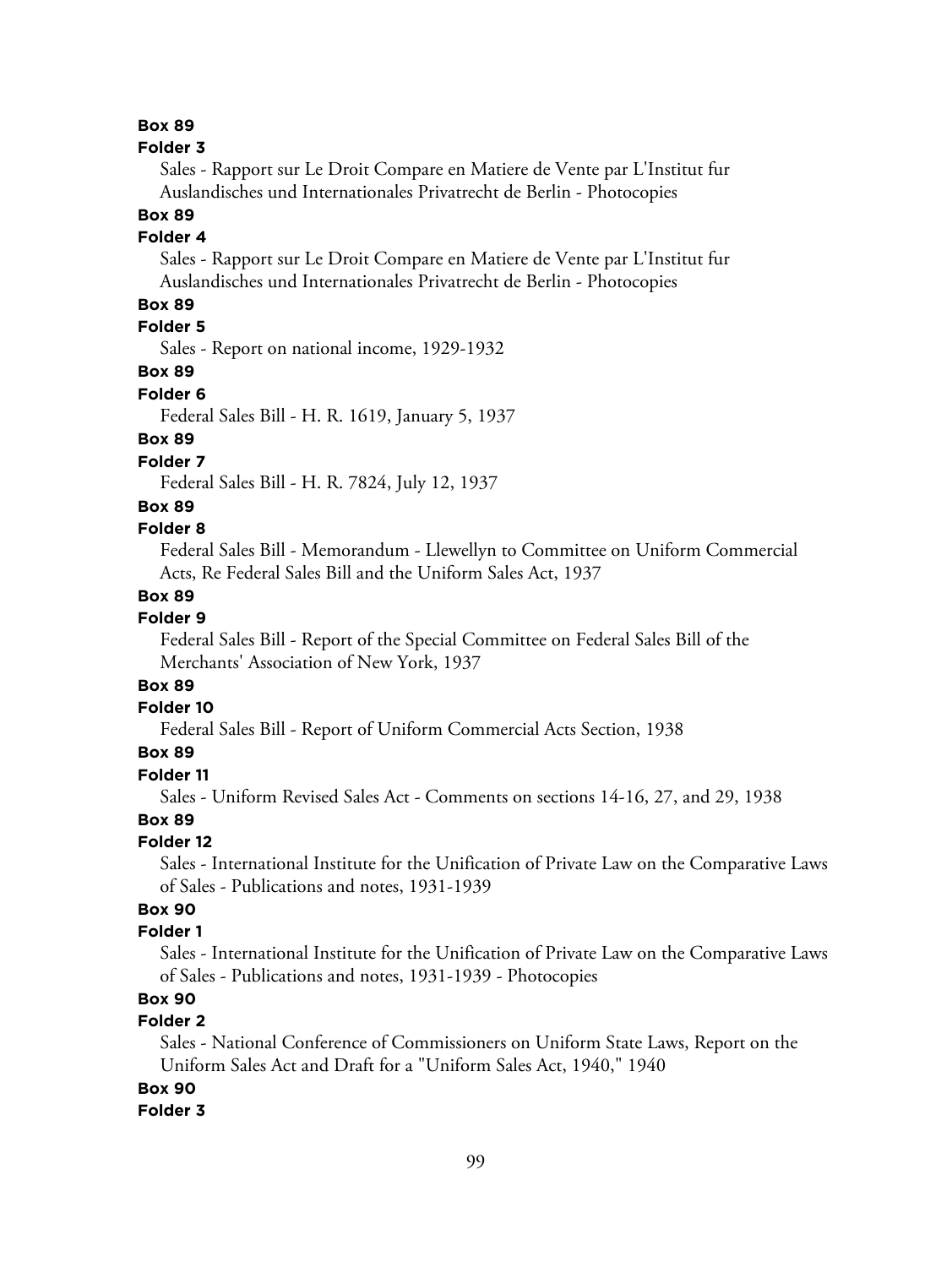Sales - National Conference of Commissioners on Uniform State Laws - Forty-Ninth Annual Conference - Consideration in Committee of the Whole of the First Tentative Draft of the Amendments to the Uniform Sales Act, 1940

### **Box 90**

### **Folder 4**

Sales - Revised Draft of Uniform Sales Act, 1940

# **Box 90**

# **Folder 5**

Sales - Memorandum - Frederick Abdoo, Transportation on the Great Lakes, 1940 **Box 90**

# **Folder 6**

Sales - Hiram Thomas, The Federal Sales Bill as Viewed by the Merchant and the Practitioner, 1940 - Typescript and note

## **Box 90**

### **Folder 7**

Sales - Llewellyn, Problems on the Documents Sections - Manuscript and typescript, 1940 **Box 90**

# **Folder 8**

Sales - H. R. 8176, 1940

#### **Box 90**

#### **Folder 9**

General - Sketch of Proposed Agreement, American Law Institute and National Conference of Commissioners on Uniform State Laws, 1941

### **Box 90**

### **Folder 10**

Sales - Revised Uniform Sales Act, Second Draft, 1941

## **Box 90**

## **Folder 11**

Sales - Revised Uniform Sales Act, Second Draft, 1941 - Annotated

## **Box 90**

#### **Folder 12**

Sales - Revised Uniform Sales Act, Second Draft, 1941 - Inserted notes - Pages 40-41

### **Box 90**

### **Folder 13**

Sales - Revised Uniform Sales Act, Second Draft, 1941 - Inserted notes - Pages 42-43

# **Box 90**

# **Folder 14**

Sales - Revised Uniform Sales Act, Second Draft, 1941 - Inserted notes - Pages 44-45 **Box 90**

# **Folder 15**

Sales - Revised Uniform Sales Act, Second Draft, 1941 - Inserted notes - Pages 46-47

## **Box 91**

## **Folder 1**

Sales - Revised Uniform Sales Act, Second Draft, 1941 - Inserted notes - Pages 54-55 **Box 91**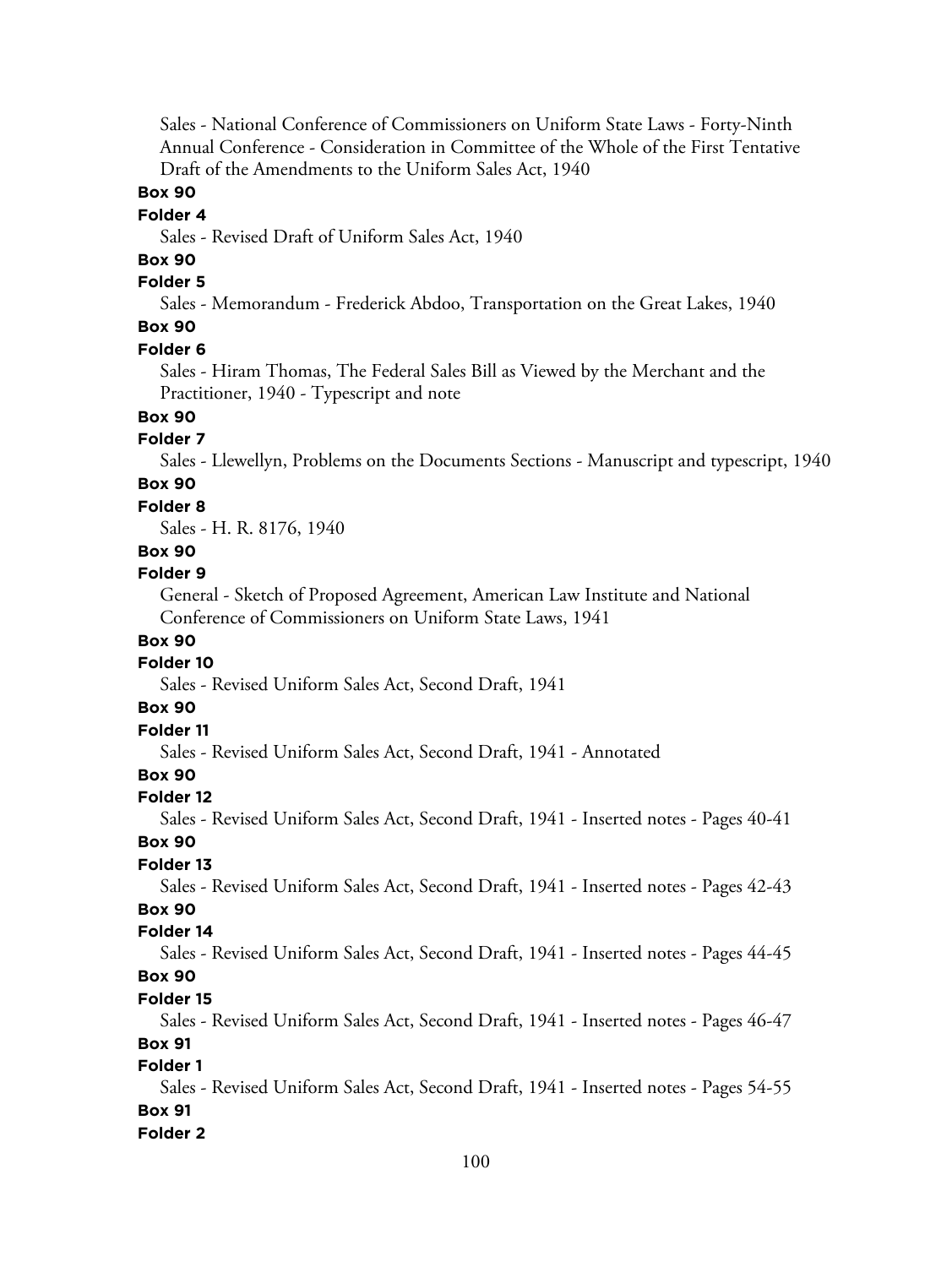Sales - Revised Uniform Sales Act, Second Draft, 1941 - Inserted notes - Pages 56-57 **Box 91 Folder 3** Sales - Revised Uniform Sales Act, Second Draft, 1941 - Inserted notes - Pages 78-79 **Box 91 Folder 4** Sales - Revised Uniform Sales Act, Second Draft, 1941 - Inserted notes - Pages 86-87 **Box 91 Folder 5** Sales - Revised Uniform Sales Act, Second Draft, 1941 - Inserted notes - Pages 88-89 **Box 91 Folder 6** Sales - Revised Uniform Sales Act, Second Draft, 1941 - Inserted notes - Pages 90-91 **Box 91 Folder 7** Sales - Revised Uniform Sales Act, Second Draft, 1941 - Inserted notes - Pages 94-95 **Box 91 Folder 8** Sales - Revised Uniform Sales Act, Second Draft, 1941 - Inserted notes - Pages 98-99 **Box 91 Folder 9** Sales - Revised Uniform Sales Act, Second Draft, 1941 - Inserted notes - Pages 100-101 **Box 91 Folder 10** Sales - Revised Uniform Sales Act, Second Draft, 1941 - Inserted notes - Pages 120-121 **Box 91 Folder 11** Sales - Revised Uniform Sales Act, Second Draft, 1941 - Inserted notes - Pages 130-131 **Box 91 Folder 12** Sales - Revised Uniform Sales Act, Second Draft, 1941 - Inserted notes - Pages 186-187 **Box 91 Folder 13** Sales - Revised Uniform Sales Act, Second Draft, 1941 - Inserted notes - Pages 188-189 **Box 91 Folder 14** Sales - Revised Uniform Sales Act, Second Draft, 1941 - Inserted notes - Pages 202-203 **Box 91 Folder 15** Sales - Revised Uniform Sales Act, Second Draft, 1941 - Inserted notes - Pages 226-227 **Box 91 Folder 16** Sales - Revised Uniform Sales Act, Second Draft, 1941 - Inserted notes - Pages 244-245 **Box 91 Folder 17** Sales - Revised Uniform Sales Act, Second Draft, 1941 - Inserted notes - Pages 286-287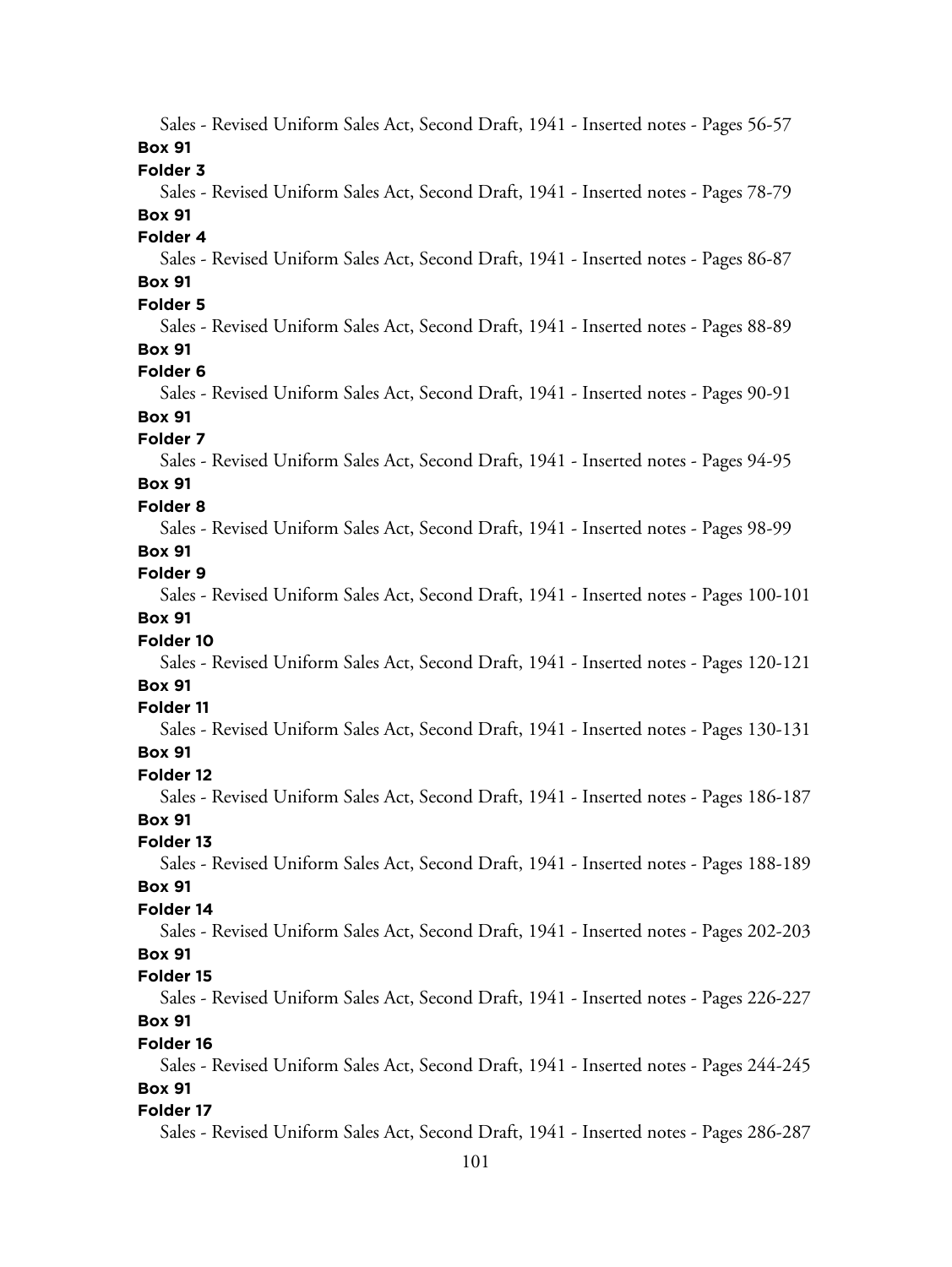#### **Folder 18**

Sales - Revised Uniform Sales Act, Second Draft, 1941 - Inserted notes - Page 288

## **Box 91**

### **Folder 19**

Sales - Revised Uniform Sales Act, Second Draft, 1941 - Inserted notes - Back cover

# **Box 91**

## **Folder 20**

Sales - National Conference of Commissioners on Uniform State Laws, 51st Annual Conference, transcript of proceedings relating to the consideration of the Revised Uniform Sales Act, 1941

### **Box 91**

### **Folder 21**

General -Report of the Section on Uniform Commercial Acts and of the Special Committee on a Revised Uniform Sales Act, 1942

## **Box 91**

## **Folder 22**

Sales - Revised Uniform Sales Act, Supplement, 1942

### **Box 91**

### **Folder 23**

Sales - Conference of Commissioners on Uniform State Laws, Proposed Report on the Draft of a Revised Uniform Sales Act, 1942 [1/2]

## **Box 91**

### **Folder 24**

Sales - Conference of Commissioners on Uniform State Laws, Proposed Report on the Draft of a Revised Uniform Sales Act, 1942 [2/2]

## **Box 91**

## **Folder 25**

Sales - American Law Institute, Code of Commercial Law Sales Act, Subcommittee Preliminary Draft No.1, Second Installment, 1942

### **Box 91**

### **Folder 26**

Sales - Revised Sales Act "Code" Sections, 1942

## **Box 91**

## **Folder 27**

Sales - Preliminary Draft No. 5, First Installment, 1942

### **Box 92**

### **Folder 1**

Sales - National Conference of Commissioners on Uniform State Laws, Consideration in Committee of the Whole of the Revised Uniform Sales Act, 1942 [1/2]

# **Box 92**

### **Folder 2**

Sales - National Conference of Commissioners on Uniform State Laws, Consideration in Committee of the Whole of the Revised Uniform Sales Act, 1942 [2/2]

### **Box 92**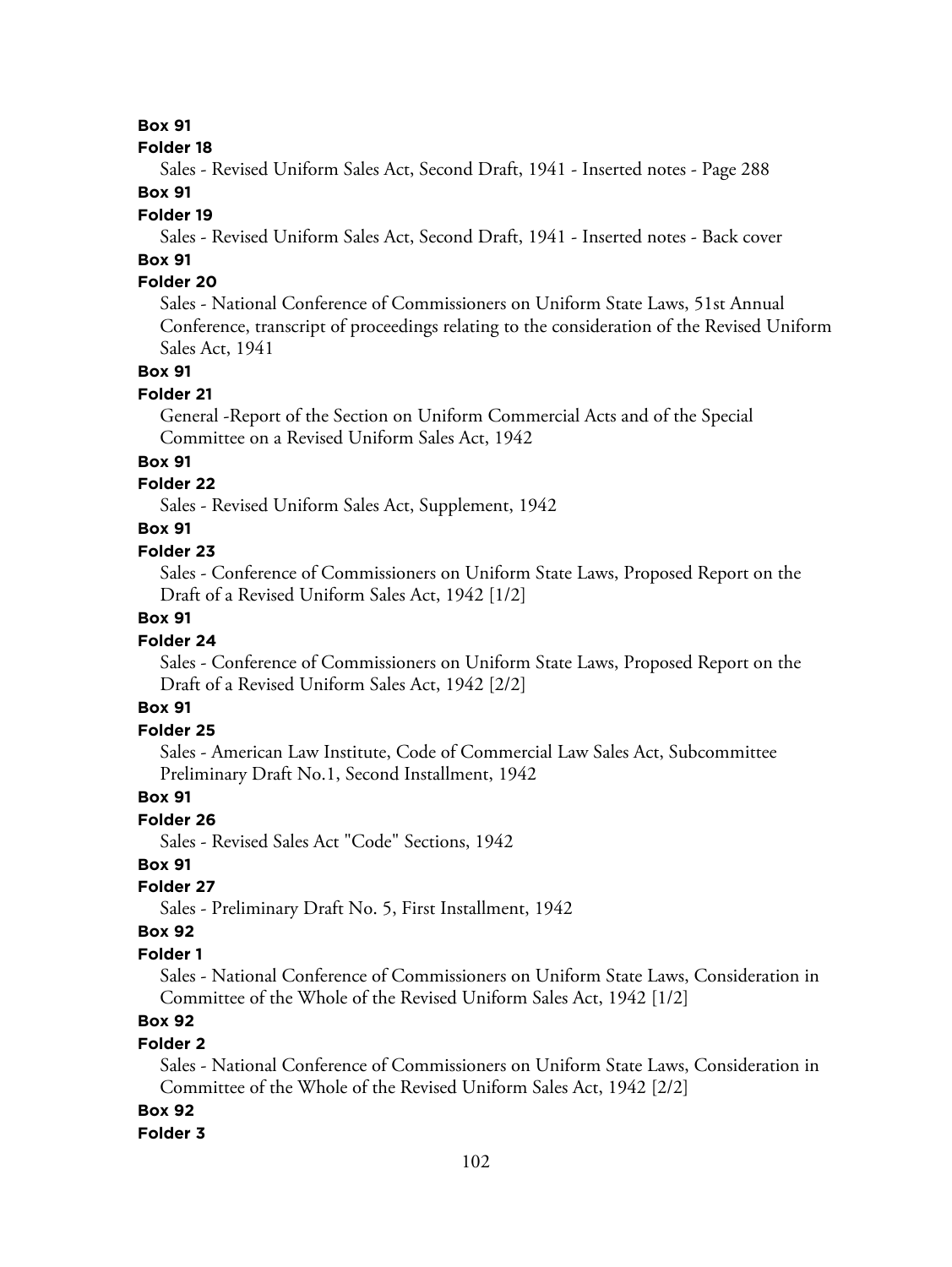General - Memorandum from Llewellyn to William Lewis on value of Code, 1943

**Box 92**

**Folder 4**

General - William Lewis, notes of interview with Llewellyn, 1943

**Box 92**

**Folder 5**

General - Llewellyn, Commercial Code Sketch of Prospective Subject Matter - Typescript, 1943

## **Box 92**

### **Folder 6**

General - Llewellyn, The Uniform Commercial Code- Typescripts of Documents A-C, 1943

**Box 92**

#### **Folder 7**

General - William Lewis, The Commercial Code Project, 1943

### **Box 92**

### **Folder 8**

Sales - American Law Institute, Code of Commercial Law - Sales Act - Preliminary Draft No. 8, First Installment, 1943

## **Box 92**

### **Folder 9**

Sales - National Conference of Commissioners on Uniform State Laws - Uniform Commercial Code, Revised Uniform Sales Act - Third Draft, 1943

## **Box 92**

#### **Folder 10**

Sales - National Conference of Commissioners on Uniform State Laws - Uniform Commercial Code, Revised Uniform Sales Act - Third Draft, 1943 (Soia Mentschikoff copy)

### **Box 92**

### **Folder 11**

Sales - Informal Appendix to Revised Uniform Sales Act, Third Draft, 1943

### **Box 92**

**Folder 12**

Sales - Introductory Comment on Remedies 95-123, 1943

### **Box 92**

### **Folder 13**

Sales - Introductory Comment on Sellers' Performance - Manuscript, 1943

### **Box 92**

## **Folder 14**

Sales - American Law Institute - Minutes - Code of Commercial Law, Sales Act, 1943

## **Box 92**

### **Folder 15**

Sales - Hiram Thomas, Section 38. The C.I.F. Term and Its Variants - Typescript, 1943 **Box 92**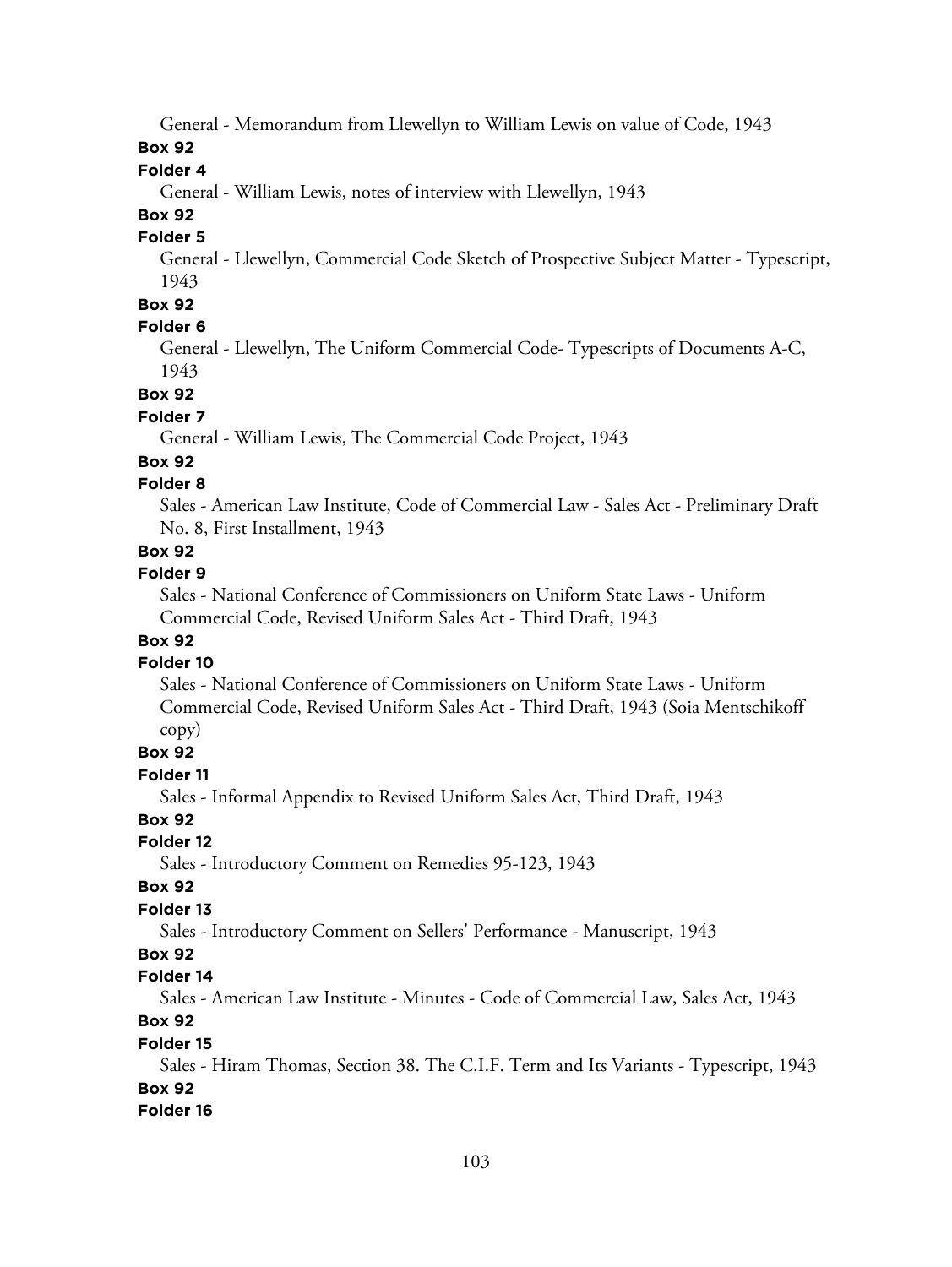Sales - Llewellyn, Proposed for Circulation on Behalf of Sales Act Committee - Manuscript draft resolution, 1943

### **Box 92**

### **Folder 17**

Sales - Llewellyn, History of the Uniform Revised Sales Act - Manuscript, 1943

## **Box 92**

### **Folder 18**

Sales - 1943 Report of the Section Committee on the Revised Uniform Sales Act, 1943

## **Box 93**

## **Folder 1**

Sales - American Law Institute, Code of Commercial Law - Sales Act - Report to Joint Revising Committee on Changes Made by Conference in the 1943 Northeast Harbor Text, 1943

# **Box 93**

## **Folder 2**

General - Llewellyn, Com re Chi - Manuscript, 1944

# **Box 93**

### **Folder 3**

General - American Law Institute - Grant application, Maurice and Laura Falk Foundation, 1944

## **Box 93**

## **Folder 4**

General - Memorandum - Llewellyn to William Lewis - "Need to Complete What Can Fairly Be Called a Commercial Code," 1944

### **Box 93**

## **Folder 5**

General - Llewellyn, Plans for Uniform Commercial Code, 1944

### **Box 93**

### **Folder 6**

General - William Lewis, Report to Meeting of Council, 1944

### **Box 93**

## **Folder 7**

General - American Law Institute, Report of the Director, 1944

## **Box 93**

## **Folder 8**

General - American Law Institute and National Conference of Commissioners on Uniform State Laws, Program for Cooperative Preparation of the Proposed Uniform Commercial Code, 1944

# **Box 93**

## **Folder 9**

Sales - American Law Institute, Sales Sections (Sales Act): Council Draft No. 1 - Notes, correspondence, fragments of typescript and manuscript drafts, annotated copies, 1944

# **Box 93**

### **Folder 10**

Sales - American Law Institute, Uniform Revised Sales Act: Proposed Final Draft No. 1 - Annotated copy, notes, letter, 1944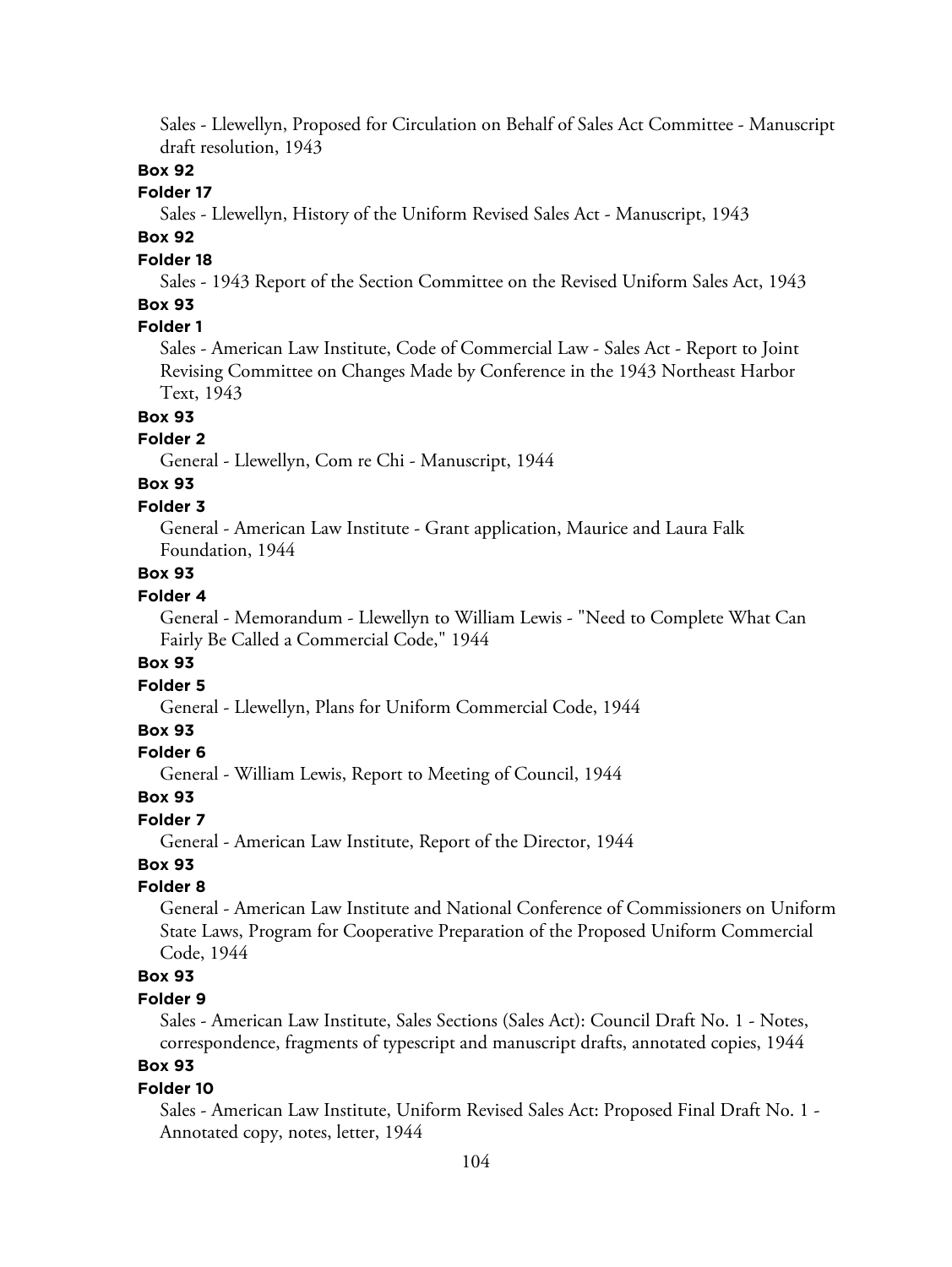#### **Folder 11**

Sales - Revised Uniform Sales Act - Printed conference draft prepared after NCCUSL approval of the Sales Act in Fall 1943, 1944

### **Box 93**

#### **Folder 12**

Sales - Sales Act draft, Sections 50-94, 1944

# **Box 93**

## **Folder 13**

Sales - Uniform Commercial Code - Sales Act - Memorandum for Joint Revising Committee for use at the Meeting in Boston, July 27-29, 1944

### **Box 93**

#### **Folder 14**

Sales - Section 69. When Documents are Deliverable on Acceptance, When on Payment - Typescript and manuscript, 1944

## **Box 93**

## **Folder 15**

Sales - Manuscript and typescript drafts of comments on Sales Act, 1944

## **Box 93**

### **Folder 16**

Sales - Introductory Comment to Parts II and III, Formation and Construction - Drafts, 1944

### **Box 93**

### **Folder 17**

Sales - Introductory Comment to Seller's Remedies - Drafts, 1944

## **Box 93**

### **Folder 18**

Sales - Sales Act comments - Manuscript fragment, 1944

### **Box 93**

### **Folder 19**

Sales - American Law Institute, Reports for Twenty-second Annual Meeting, 1944

## **Box 93**

## **Folder 20**

Sales - American Law Institute - Council meeting - Transcript, 1944

### **Box 94**

### **Folder 1**

Sales - National Conference of Commissioners on Uniform State Laws - Consideration in Committee of the Whole of the Report on Status of Uniform Revised Sales Act - Transcript, 1944

## **Box 94**

## **Folder 2**

Negotiable Instruments - Prosser, NIL Recommendations - Manuscript and typescript, 1944

## **Box 94**

### **Folder 3**

General - American Law Institute, Report of the Director, 1945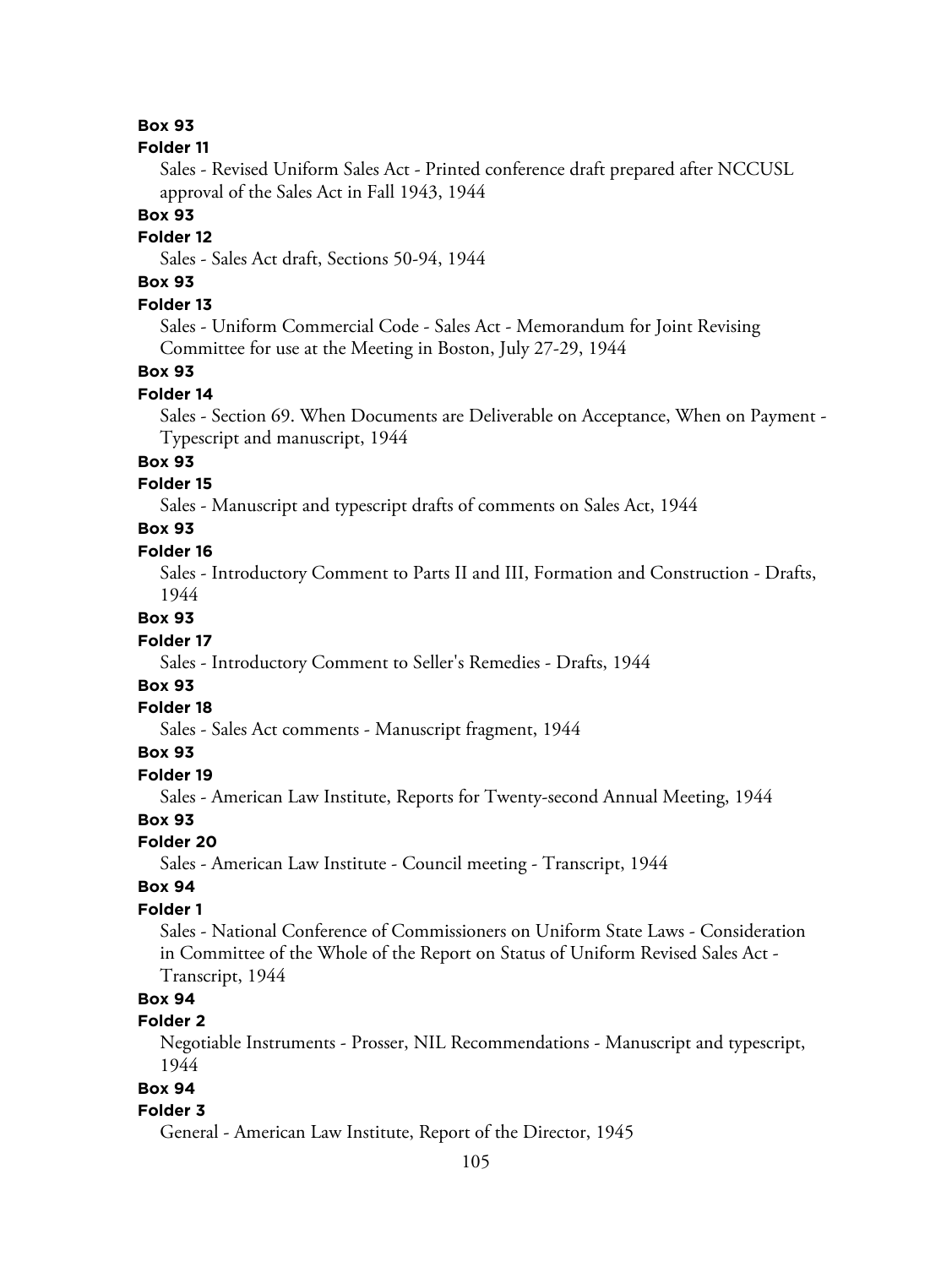### **Folder 4**

General - Llewellyn, Staff Production Report on the Uniform Commercial Code - Manuscript, 1945

## **Box 94**

# **Folder 5**

General - American Law Institute, Report of the Director, Division I, 1945

# **Box 94**

## **Folder 6**

General - American Law Institute Sales Act Meetings - Correspondence, transcripts, and notes for Joint Advisory Committee, September 1945

## **Box 94**

### **Folder 7**

Sales - Code of Commercial Law, Sales Act - Meeting of Joint Advisory Committee - Transcript, 1945

## **Box 94**

## **Folder 8**

Sales - Hiram Thomas, Uniform Revised Sales Act Memo for KNL and SM, 1945

# **Box 94**

### **Folder 9**

Negotiable Instruments - Uniform Revised Negotiable Instruments Law, Sections 1-69, First Preliminary Draft (CLI's copy), 1945

## **Box 94**

### **Folder 10**

Negotiable Instruments - Uniform Commercial Code, Title III, Uniform Revised Negotiable Instruments Law, Second Preliminary Draft, Statute, 1945 [1/3]

## **Box 94**

### **Folder 11**

Negotiable Instruments - Uniform Commercial Code, Title III, Uniform Revised Negotiable Instruments Law, Second Preliminary Draft, Statute, 1945 [2/3]

## **Box 94**

### **Folder 12**

Negotiable Instruments - Uniform Commercial Code, Title III, Uniform Revised Negotiable Instruments Law, Second Preliminary Draft, Statute, 1945 [3/3]

### **Box 95**

### **Folder 1**

Negotiable Instruments - Code of Commercial Law, Meeting of Reportorial Group - Transcript, 1945

## **Box 95**

#### **Folder 2**

Secured Transactions - Factors Lien Statutes, 1945

### **Box 95**

## **Folder 3**

Secured Transactions - Accounts Receivable Material, 1945

## **Box 95**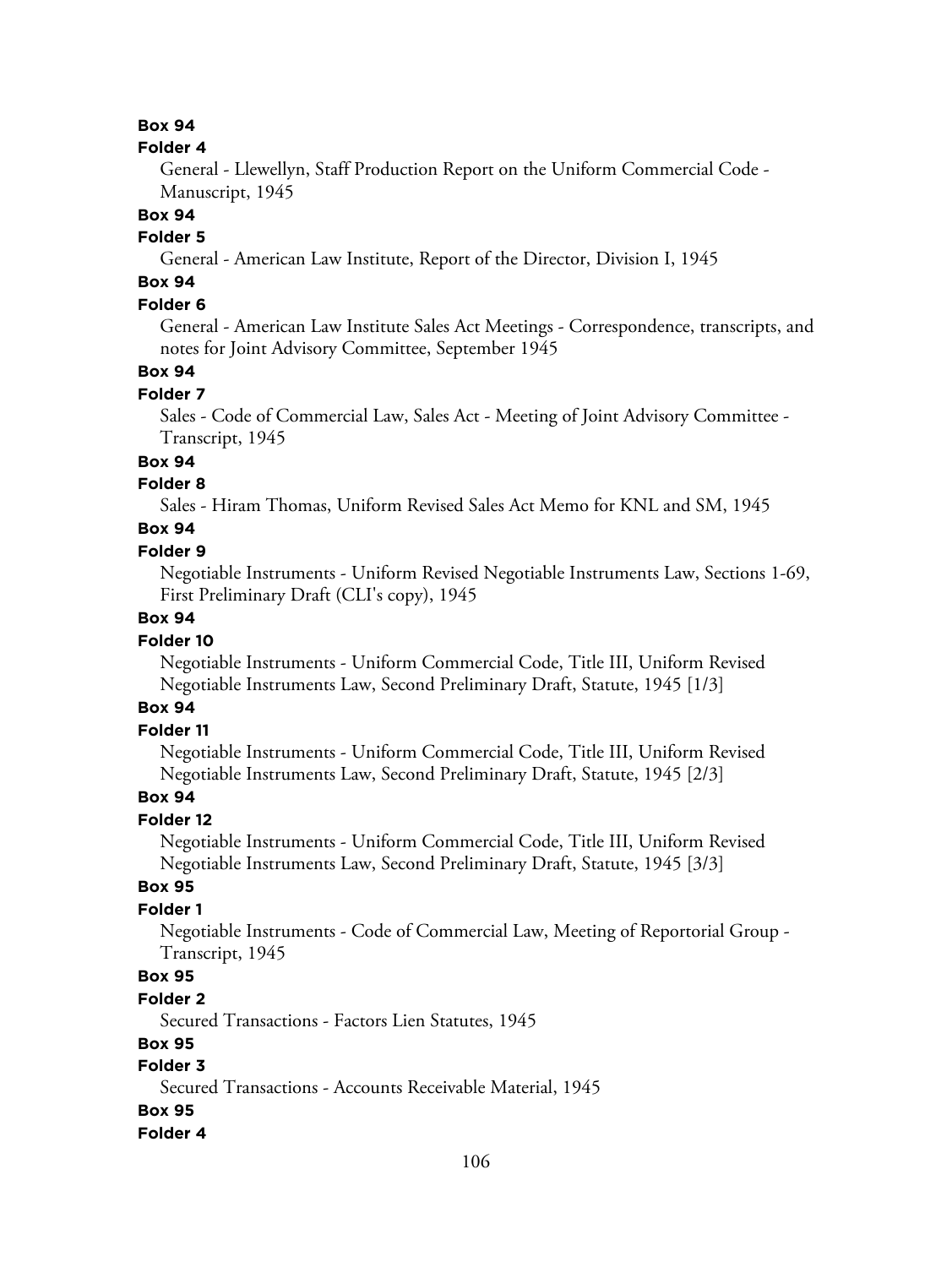General - Memorandum - Llewellyn, "Uniform Commercial Code; Time and Machinery of Completion," 1946

## **Box 95**

### **Folder 5**

General - American Law Institute, Report of the Director, 1946

## **Box 95**

### **Folder 6**

General - American Law Institute, Report to the Council of William Draper Lewis, Director, 1946

# **Box 95**

### **Folder 7**

Sales - Uniform Revised Sales Act - Drafts, 1946

### **Box 95**

### **Folder 8**

Sales - Sales Act comments, 1946

## **Box 95**

## **Folder 9**

Sales - Sales Act comments, 1946

## **Box 95**

### **Folder 10**

Sales - Sales Act, comment on Section 57, circa 1946

### **Box 95**

## **Folder 11**

Sales - Memorandum - Ernst Rabel, Observations on the Revised Uniform Sales Act, Final Draft No. 1, 1946

# **Box 96**

## **Folder 1**

Negotiable Instruments - Uniform Commercial Code, Article III, Negotiable Instruments, Third Preliminary Draft, Statute, 1946 [1/3]

# **Box 96**

### **Folder 2**

Negotiable Instruments - Uniform Commercial Code, Article III, Negotiable Instruments, Third Preliminary Draft, Statute, 1946 [2/3]

# **Box 96**

### **Folder 3**

Negotiable Instruments - Uniform Commercial Code, Article III, Negotiable Instruments, Third Preliminary Draft, Statute, 1946 [3/3]

## **Box 96**

### **Folder 4**

Negotiable Instruments - Article III Draft No. 2, 1946

# **Box 96**

### **Folder 5**

Negotiable Instruments - Comments and notes to Article III Draft No. 1, 1946

## **Box 96**

#### **Folder 6**

Negotiable Instruments - Comments and notes to Article III, Tentative Draft No. 1, 1946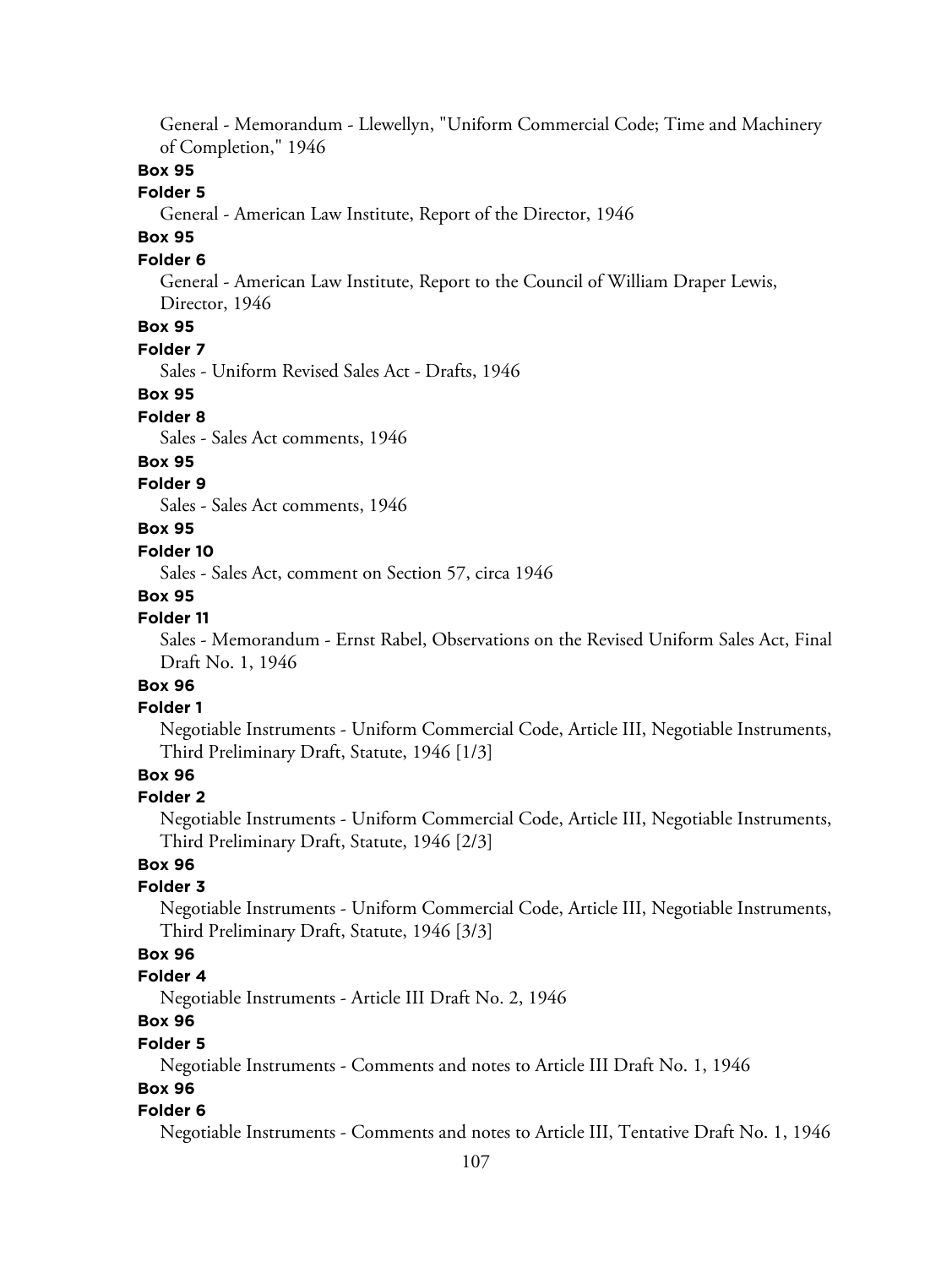#### **Folder 7**

Negotiable Instruments - Suggestions from the Floor of the Conference for Changes or Clarification of Article III, 1946

# **Box 96**

## **Folder 8**

Negotiable Instruments - Proposal Re "Holder in Due Course," Sections 53, 58, 59, 1946

# **Box 96**

# **Folder 9**

Letters of Credit and Foreign Banking - Uniform Commercial Code, Title V, Bank Operations - First Tentative Draft of Material on Letters of Credit, 1946

### **Box 96**

#### **Folder 10**

Letters of Credit and Foreign Banking - Second Tentative Draft on Foreign Remittances, 1946

### **Box 96**

## **Folder 11**

Investment Securities - Pre-tentative Draft Article V, 1946

## **Box 97**

### **Folder 1**

Investment Securities - Investment Instruments Article, Preliminary Draft, 1946

### **Box 97**

## **Folder 2**

Investment Securities - Article V Draft No. 1, Sections 1-20, 1946

## **Box 97**

## **Folder 3**

Investment Securities - Preliminary Tentative Draft No. 1 - Article V, 1946

### **Box 97**

### **Folder 4**

Investment Securities - Article V Preliminary Draft and Comments, 1946

#### **Box 97**

## **Folder 5**

Investment Securities - Conference Results - Notes on Sections 1-15, Article V, 1946

## **Box 97**

## **Folder 6**

Investment Securities - Compilations of cases, 1946

### **Box 97**

### **Folder 7**

Investment Securities - Investment Instruments Law - Article V - Memoranda, 1946

## **Box 97**

## **Folder 8**

Secured Transactions - New York Law Revision Commission, Communication and Study Relating to Assignments of Accounts Receivable, 1946

# **Box 97**

### **Folder 9**

General - About the New Commercial Code, 1947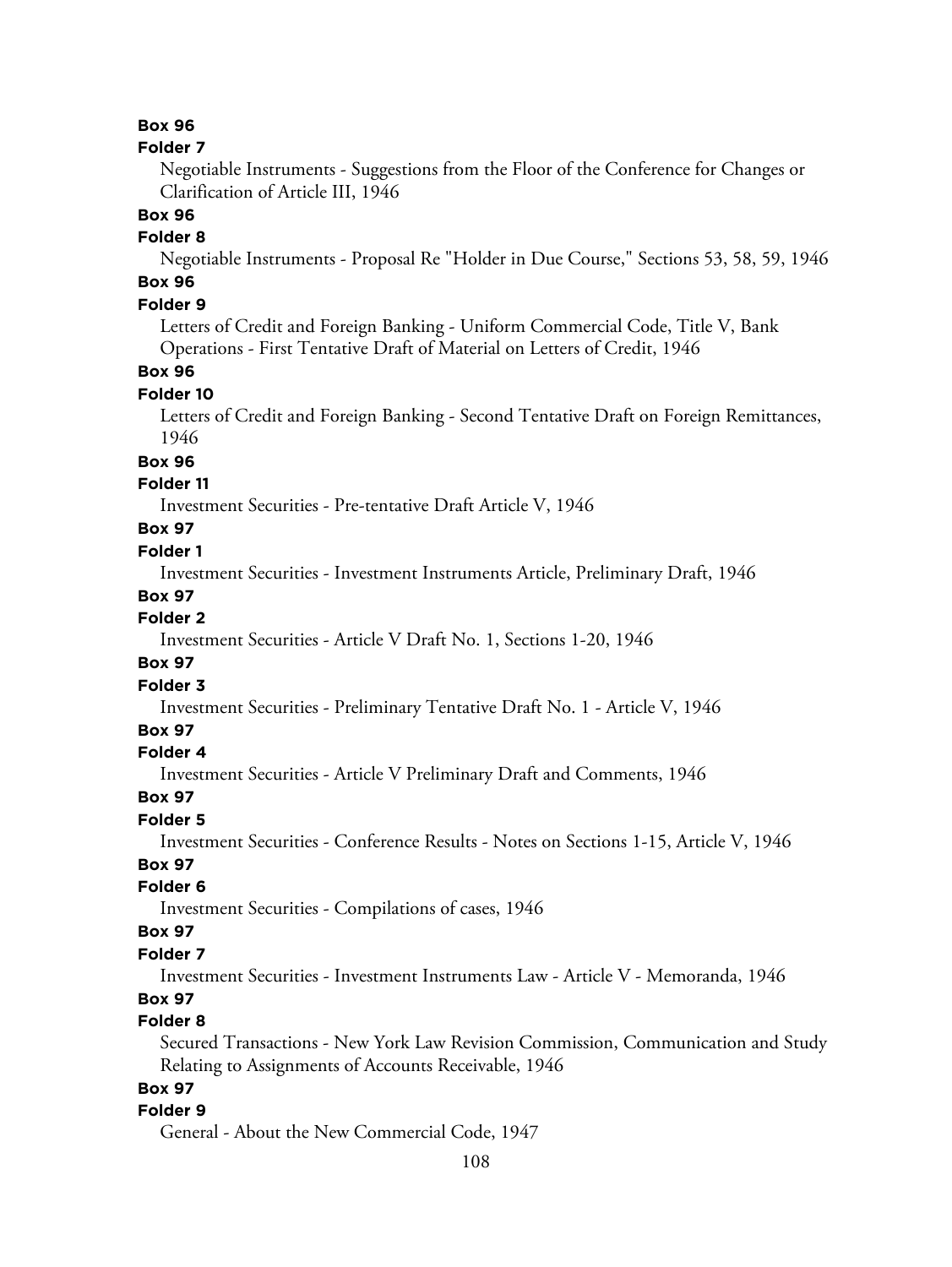**Box 97 Folder 10** General - Program for Co-operative Preparation of the Proposed Uniform Commercial Code, 1947 **Box 97 Folder 11** Sales - Selected Comments on Uniform Revised Sales Act, 1947 **Box 97 Folder 12** Sales - Sales Act comments, Sections 60, 67, 76-101, 1947 [1/2] **Box 97 Folder 13** Sales - Sales Act comments, Sections 60, 67, 76-101, 1947 [2/2] **Box 98 Folder 1** Sales - Sales Act comments, Sections 1-101, 1947 [1/5] **Box 98 Folder 2** Sales - Sales Act comments, Sections 1-101, 1947 [2/5] **Box 98 Folder 3** Sales - Sales Act comments, Sections 1-101, 1947 [3/5] **Box 98 Folder 4** Sales - Sales Act comments, Sections 1-101, 1947 [4/5] **Box 98 Folder 5** Sales - Sales Act comments, Sections 1-101, 1947 [5/5] **Box 98 Folder 6** Sales - Sales Act comments, Sections 57-98, 1947 **Box 98 Folder 7** Sales - Hiram Thomas, Memo by H. T. for Karl and Soia (re section 40(2)), 1947 **Box 98 Folder 8** Negotiable Instruments - Tentative Draft No. 3 - Article III, 1947 **Box 98 Folder 9** Negotiable Instruments - Tentative Draft No. 3 - Article III, 1947 **Box 98 Folder 10** Negotiable Instruments - Notes and Comments to Tentative Draft No. 3 - Article III, 1947 **Box 99 Folder 1**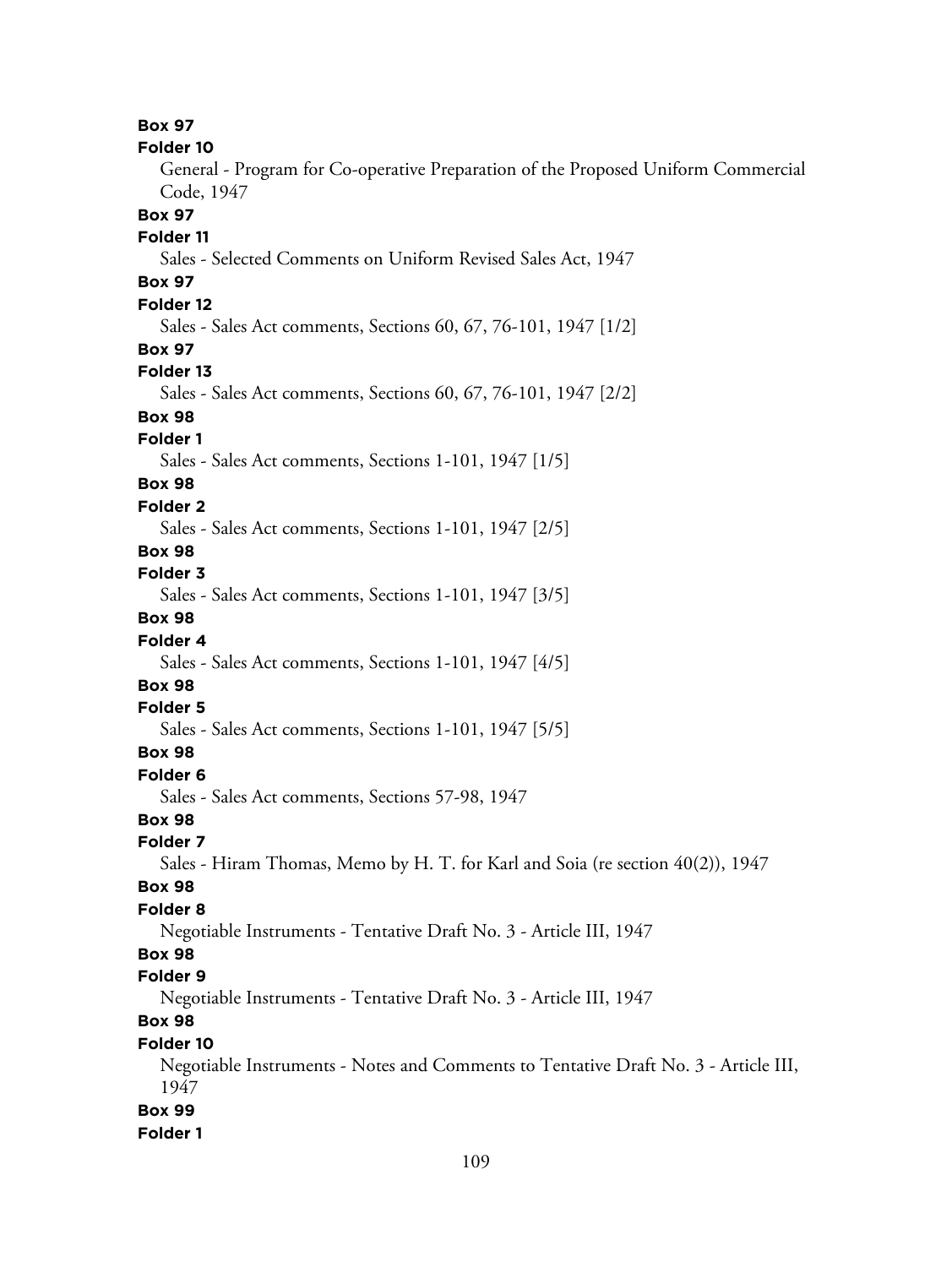Negotiable Instruments - American Law Institute, Minutes - June 1947 Meeting, 1947 **Box 99**

### **Folder 2**

Negotiable Instruments - Wald v. Corn Exchange Bank, Brief for the Defendant, 1947

# **Box 99**

# **Folder 3**

Bank Collections - Article IV Chapter II - Draft to be discussed at meeting of Reportorial Group, 1947

# **Box 99**

# **Folder 4**

Bank Collections - Article IV, Notes and Comments to Chapter II - Draft to be discussed at meeting of Reportorial Group, 1947

## **Box 99**

## **Folder 5**

Bank Collections - Bank collection problems, 1947

# **Box 99**

# **Folder 6**

Letters of Credit and Foreign Banking - Article on Foreign Banking: Banker's Credits, 1947

# **Box 99**

# **Folder 7**

Letters of Credit and Foreign Banking - Article on Foreign Banking: Chapter on Banker's Credits - Comments, 1947

# **Box 99**

## **Folder 8**

Letters of Credit and Foreign Banking - Tentative Draft No. 1 - Article IV, 1947

# **Box 99**

# **Folder 9**

Letters of Credit and Foreign Banking - Notes and Comments to Tentative Draft No. 1, Article V, Chapter I, 1947

# **Box 99**

## **Folder 10**

Letters of Credit and Foreign Banking - National Conference of Commissioners on Uniform State Laws - Meeting minutes, 1947

## **Box 99**

# **Folder 11**

Investment Securities - Tentative Draft No. 3 - Article V, 1947

## **Box 99**

## **Folder 12**

Investment Securities - Tentative Draft No. 3 - Article V, 1947

# **Box 99**

## **Folder 13**

Investment Securities - Notes and Comments to Tentative Draft No. 2 - Article V, 1947

# **Box 99**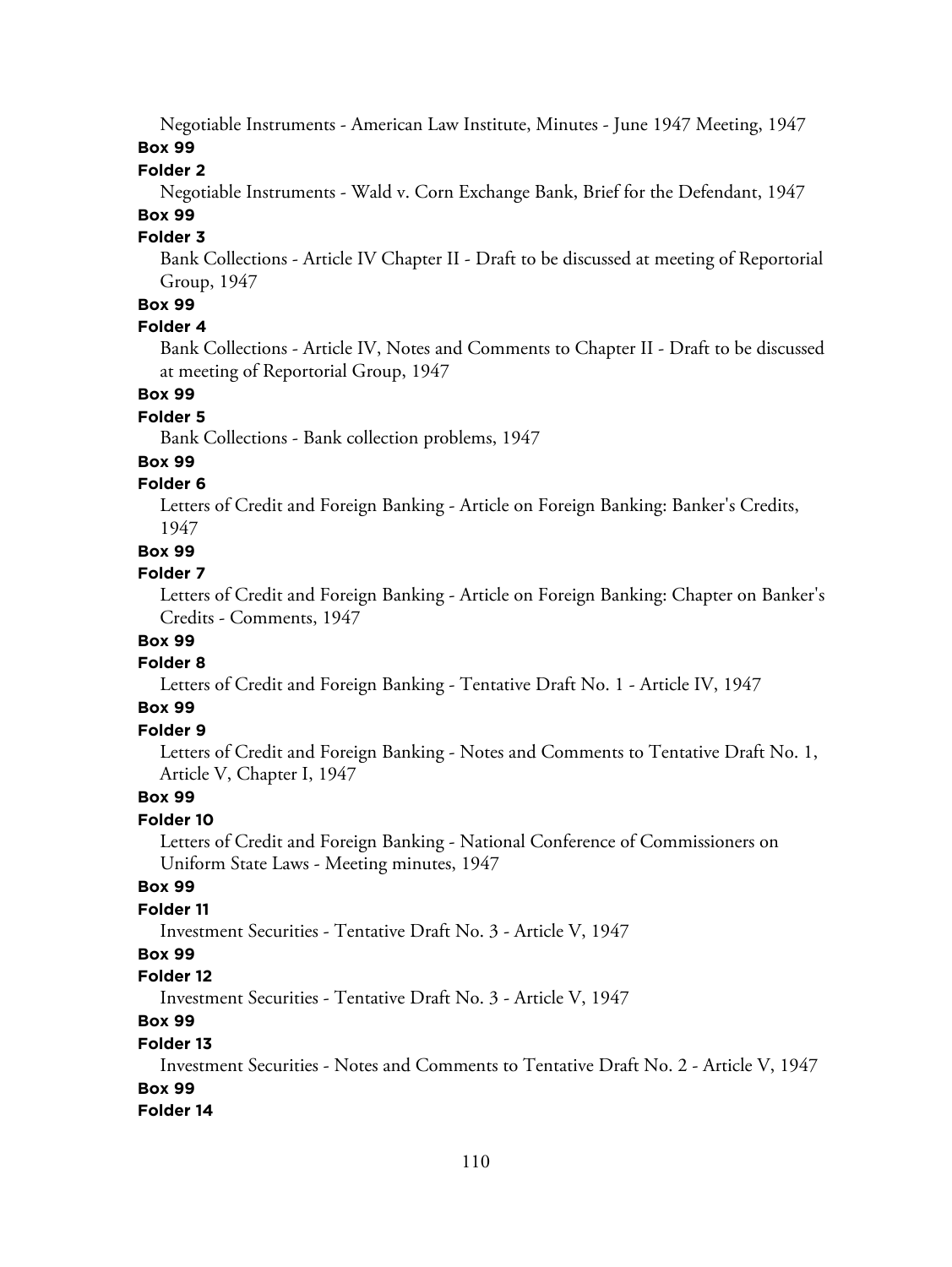Investment Securities - National Conference of Commissioners on Uniform State Laws, Proceedings in Committee of the Whole - Transcript, 1947 **Box 99 Folder 15** Investment Securities - American Law Institute meeting - Minutes, 1947 **Box 99 Folder 16** Secured Transactions - Outline of Perspective Paper for Brainerd Currie on "Secured Commercial Transactions," 1947 **Box 99 Folder 17** Sales - Uniform Revised Sales Act, 1948 **Box 99 Folder 18** Sales - Uniform Revised Sales Act, Article II, 1948 **Box 99 Folder 19** Sales - Uniform Revised Sales Act, 1948 **Box 100 Folder 1** Sales - Ames, Pat, Uniform Revised Sales Act corrections, 1948 **Box 100 Folder 2** Sales - Uniform Revised Sales Act Comments, Sections 1-2, 1948 [1/2] **Box 100 Folder 3** Sales - Uniform Revised Sales Act Comments, Sections 1-2, 1948 [2/2] **Box 100 Folder 4** Sales - Uniform Revised Sales Act Comments, Sections 1-42, 1948 **Box 100 Folder 5** Sales - Uniform Revised Sales Act Comments, Sections 43-84, 1948 [1/3] **Box 100 Folder 6** Sales - Uniform Revised Sales Act Comments, Sections 43-84, 1948 [2/3] **Box 100 Folder 7** Sales - Uniform Revised Sales Act Comments, Sections 43-84, 1948 [3/3] **Box 100 Folder 8** Sales - Uniform Revised Sales Act Comments, Sections 85-91, 1948 **Box 101 Folder 1** Sales - Commercial Law Materials, Part III, Selected Comments on Revised Sales Act, (for class use) 1948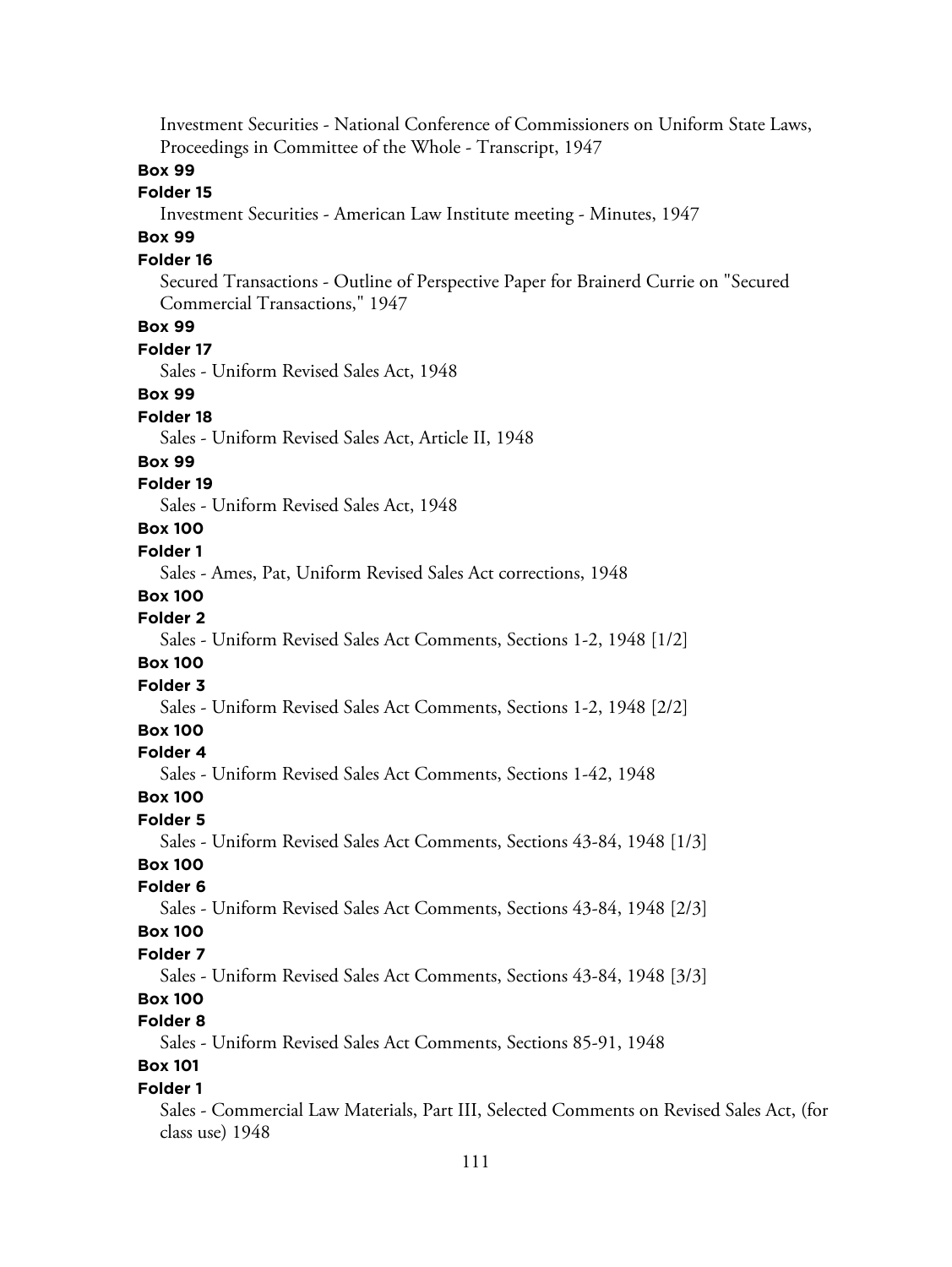# **Box 101**

#### **Folder 2**

Sales - Uniform Revised Sales Act Comments - Photocopies of Sections 4-101, correspondence, and notes, 1948 [1/4]

# **Box 101**

# **Folder 3**

Sales - Uniform Revised Sales Act Comments - Photocopies of Sections 4-101, correspondence, and notes, 1948 [2/4]

# **Box 101**

# **Folder 4**

Sales - Uniform Revised Sales Act Comments - Photocopies of Sections 4-101, correspondence, and notes, 1948 [3/4]

## **Box 101**

#### **Folder 5**

Sales - Uniform Revised Sales Act Comments - Photocopies of Sections 4-101, correspondence, and notes, 1948 [4/4]

# **Box 101**

#### **Folder 6**

Negotiable Instruments - Article III, Commercial Paper, 1948

# **Box 101**

# **Folder 7**

Negotiable Instruments - Tentative Draft No. 4 - Article III, 1948

# **Box 101**

#### **Folder 8**

Negotiable Instruments - Part IX, "Bills in a Set;" Part X, "Discharge;" Part XI, "Miscellaneous," 1948

# **Box 101**

# **Folder 9**

Negotiable Instruments - Proposed Final Draft No. 1 - Article III, 1948

# **Box 102**

#### **Folder 1**

Negotiable Instruments - Notes and Comments to Tentative Draft No. 4 - Article III, 1948

# **Box 102**

#### **Folder 2**

Negotiable Instruments - Notes and Comments to Proposed Final Draft No. 1 - Article III, 1948

# **Box 102**

## **Folder 3**

Negotiable Instruments - National Conference of Commissioners on Uniform State Laws - Minutes of Meeting in Committee of the Whole, 1948

# **Box 102**

# **Folder 4**

Bank Collections - American Law Institute - Meeting minutes, May 20-22, 1948 [1/2] **Box 102**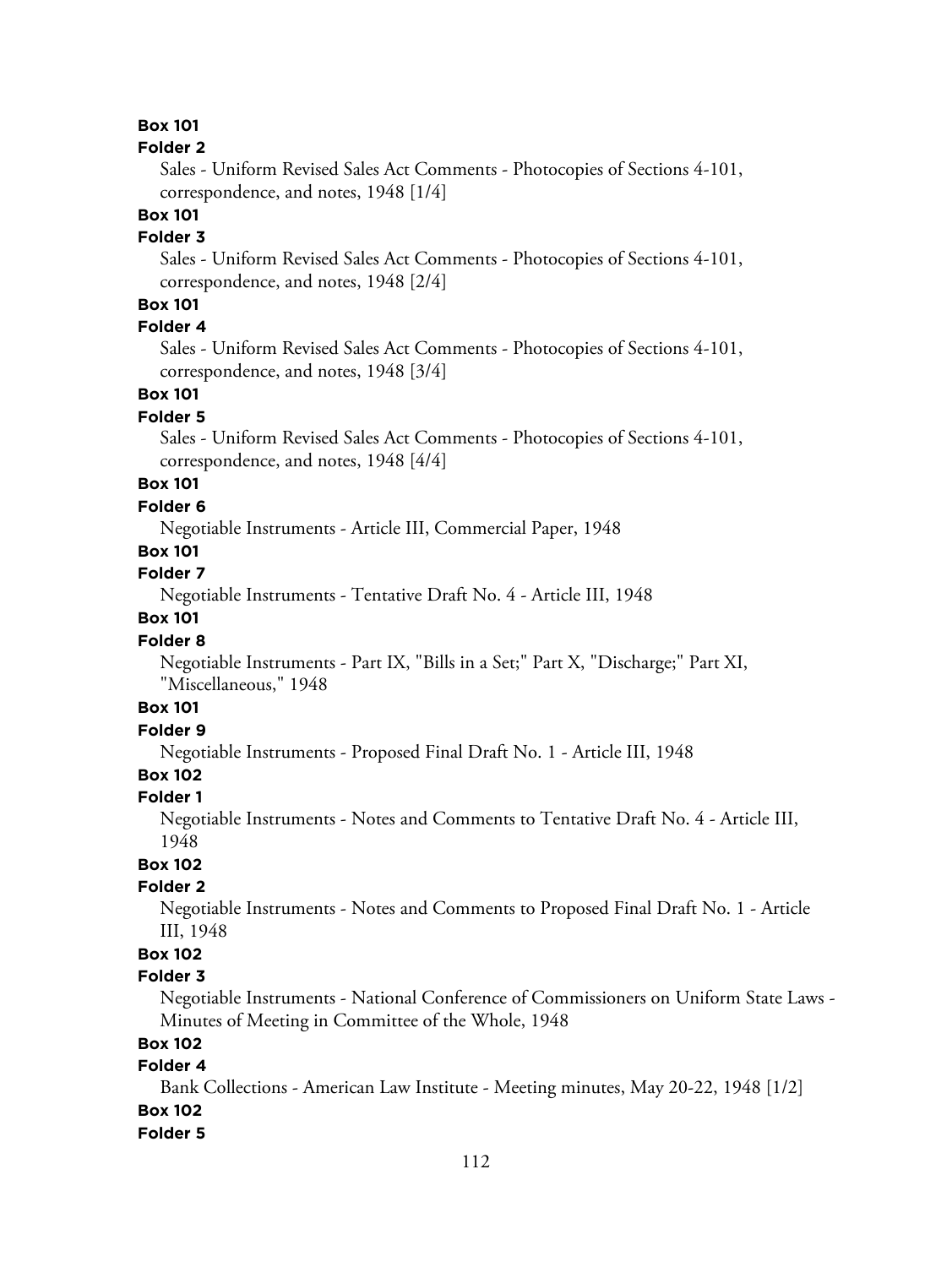Bank Collections - American Law Institute - Meeting minutes, May 20-22, 1948 [2/2]

# **Box 102**

### **Folder 6**

Letters of Credit and Foreign Remittances - Tentative Draft No. 2 - Article IV, Chapter 2 - Foreign Remittances, 1948

# **Box 102**

### **Folder 7**

Letters of Credit and Foreign Remittances - Third Tentative Draft on Foreign Remittances, 1948

# **Box 102**

#### **Folder 8**

Letters of Credit and Foreign Remittances - Preliminary Draft No. 1 - Article IV, 1948

# **Box 102**

### **Folder 9**

Letters of Credit and Foreign Remittances - Tentative Draft No. 2 - Article IV, 1948

### **Box 102**

### **Folder 10**

Letters of Credit and Foreign Remittances - Proposed Final Draft No. 1 - Chapter 1, Article IV; Tentative Draft No. 1 - Chapter 2, Article IV, 1948

# **Box 102**

### **Folder 11**

Letters of Credit and Foreign Remittances - Addenda to April 9, 1948 Draft, Article IV, Chapter 2, Foreign Remittances, 1948

## **Box 102**

### **Folder 12**

Letters of Credit and Foreign Remittances - Chapter 2, Foreign Remittances, 1948

# **Box 102**

# **Folder 13**

Documents of Title - Article VI, Draft for Discussion with Advisors, January 31, 1948

# **Box 102**

# **Folder 14**

Documents of Title - Tentative Draft No. 1 - Article VI, 1948

### **Box 102**

## **Folder 15**

Documents of Title - Tentative Draft No. 2 - Article VI, 1948

# **Box 102**

### **Folder 16**

Investment Securities - Proposed Final Draft No. 1 - Article V, 1948

# **Box 102**

### **Folder 17**

Investment Securities - Proposed Final Draft No. 2 - Article V, 1948

# **Box 102**

# **Folder 18**

Secured Transactions - Article VI, Secured Credit Transactions - Parts I and III, 1948 **Box 102**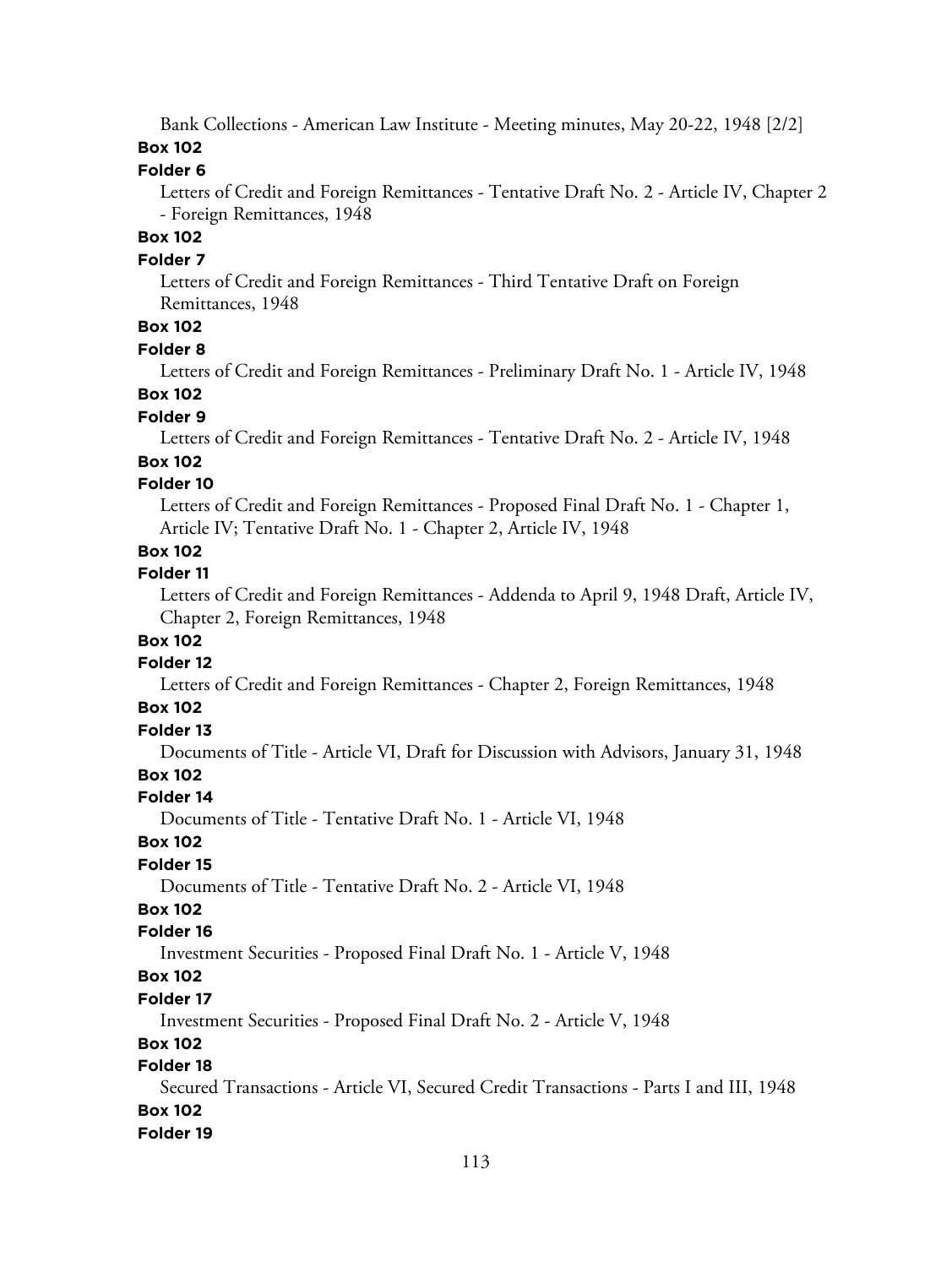114 Secured Transactions - Tentative Draft No. 1 - Article VII, 1948 **Box 102 Folder 20** Secured Transactions - Tentative Draft No. 2 - Article VII, 1948 **Box 103 Folder 1** Secured Transactions - American Bar Association, Report of the Committee on Security Transactions, 1948 **Box 103 Folder 2** General - Uniform Commercial Code, May 1949 Draft [1/5] **Box 103 Folder 3** General - Uniform Commercial Code, May 1949 Draft - Inserted notes, front cover [2/5] **Box 103 Folder 4** General - Uniform Commercial Code, May 1949 Draft - Inserted notes, pages 88-89 [3/5] **Box 103 Folder 5** General - Uniform Commercial Code, May 1949 Draft - Inserted notes, pages 152-153 [4/5] **Box 103 Folder 6** General - Uniform Commercial Code, May 1949 Draft - Inserted notes, pages 238-239 [5/5] **Box 103 Folder 7** General - Uniform Commercial Code, May 1949 Draft [1/3] **Box 103 Folder 8** General - Uniform Commercial Code, May 1949 Draft - Inserted notes, pages 450-471 [2/3] **Box 103 Folder 9** General - Uniform Commercial Code, May 1949 Draft - Inserted notes, pages 678-679 [3/3] **Box 103 Folder 10** General - Uniform Commercial Code, May 1949 Draft [1/2] **Box 103 Folder 11** General - Uniform Commercial Code, May 1949 Draft [2/2] **Box 103 Folder 12** General - Uniform Commercial Code, May 1949 Draft [1/2] **Box 103**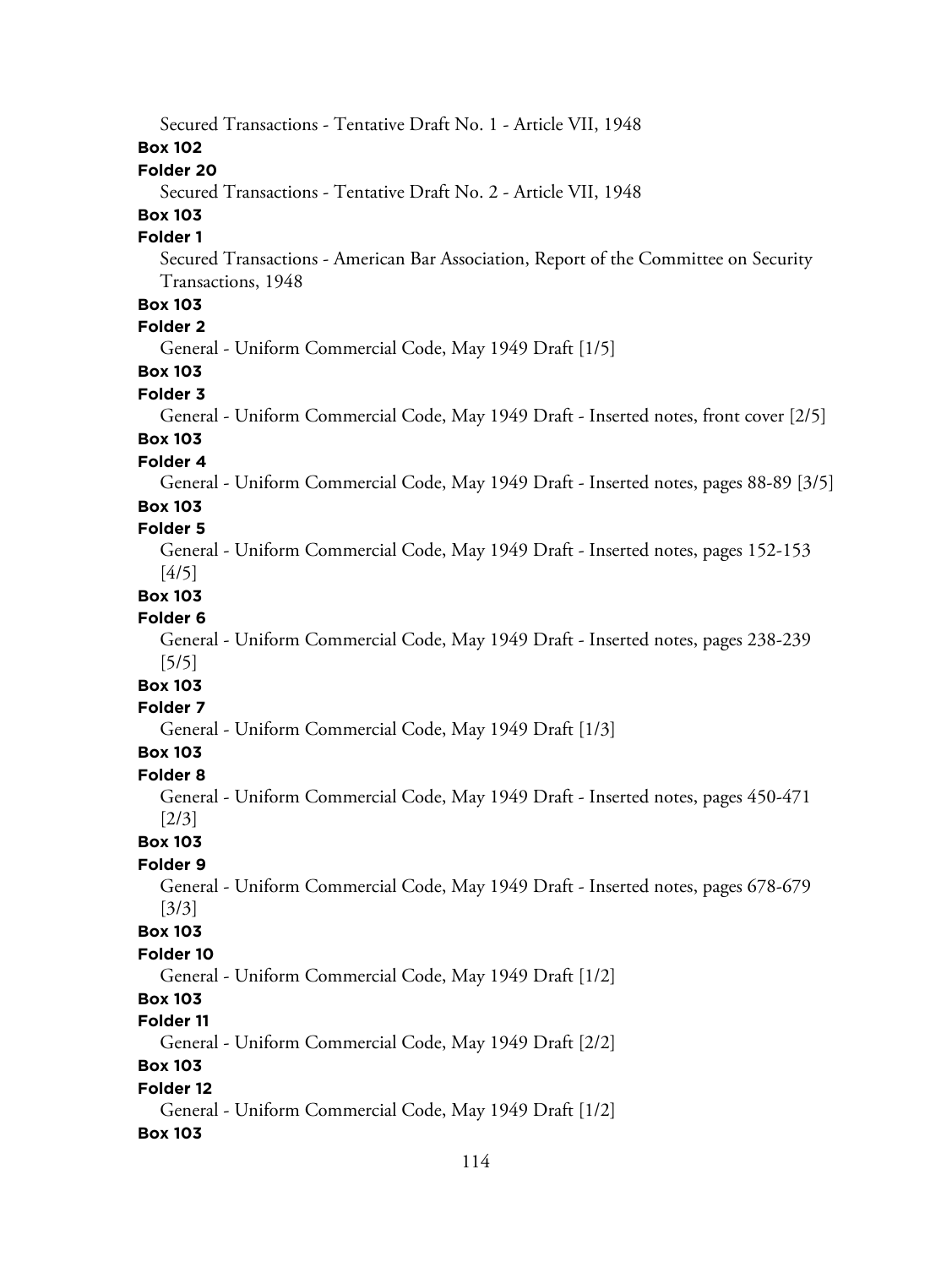General - Uniform Commercial Code, May 1949 Draft [2/2]

**Box 104**

**Folder 1**

General - Section 1-105, Applicability of the Act, 1949

# **Box 104**

### **Folder 2**

General - Uniform Commercial Code, Articles I and II, 1949

### **Box 104**

# **Folder 3**

General - Credit Note Phrasing, 1949

# **Box 104**

### **Folder 4**

General - Virginia Bar Association - Report of the Committee on Uniform State Laws, 1949

# **Box 104**

## **Folder 5**

Sales - Samuel Williston, The Law of Sales in the Proposed Uniform Commercial Code, 1949

### **Box 104**

#### **Folder 6**

Negotiable Instruments - Uniform Commercial Code, May 1949 Draft, Article 3, Part 4, Liability of Parties, 1949

# **Box 104**

#### **Folder 7**

Negotiable Instruments - Chicago Bar Association, Article Three - Commercial Paper, Part 4, Liability of Parties, 1949

# **Box 104**

# **Folder 8**

Negotiable Instruments - Report of Subcommittee on Commercial Paper Sections, 1949

## **Box 104**

### **Folder 9**

Negotiable Instruments - Bernard Landman, Jr. - Memorandum Re Sections 3-304, 1949 **Box 104**

# **Folder 10**

Bank Collections - Changes in Bank Collections - Sections 607, 617, and 627, 1949

#### **Box 104**

#### **Folder 11**

Bank Collections - Part 6 of Article 3, Proposed Revision, 1949

# **Box 104**

# **Folder 12**

Bank Collections - Article 3 Part 6 - Changes and comments, 1949

# **Box 104**

# **Folder 13**

Bank Collections - Joint Committee on the Uniform Commercial Code - Report of the Subcommittee on the Bank Collections Part, 1949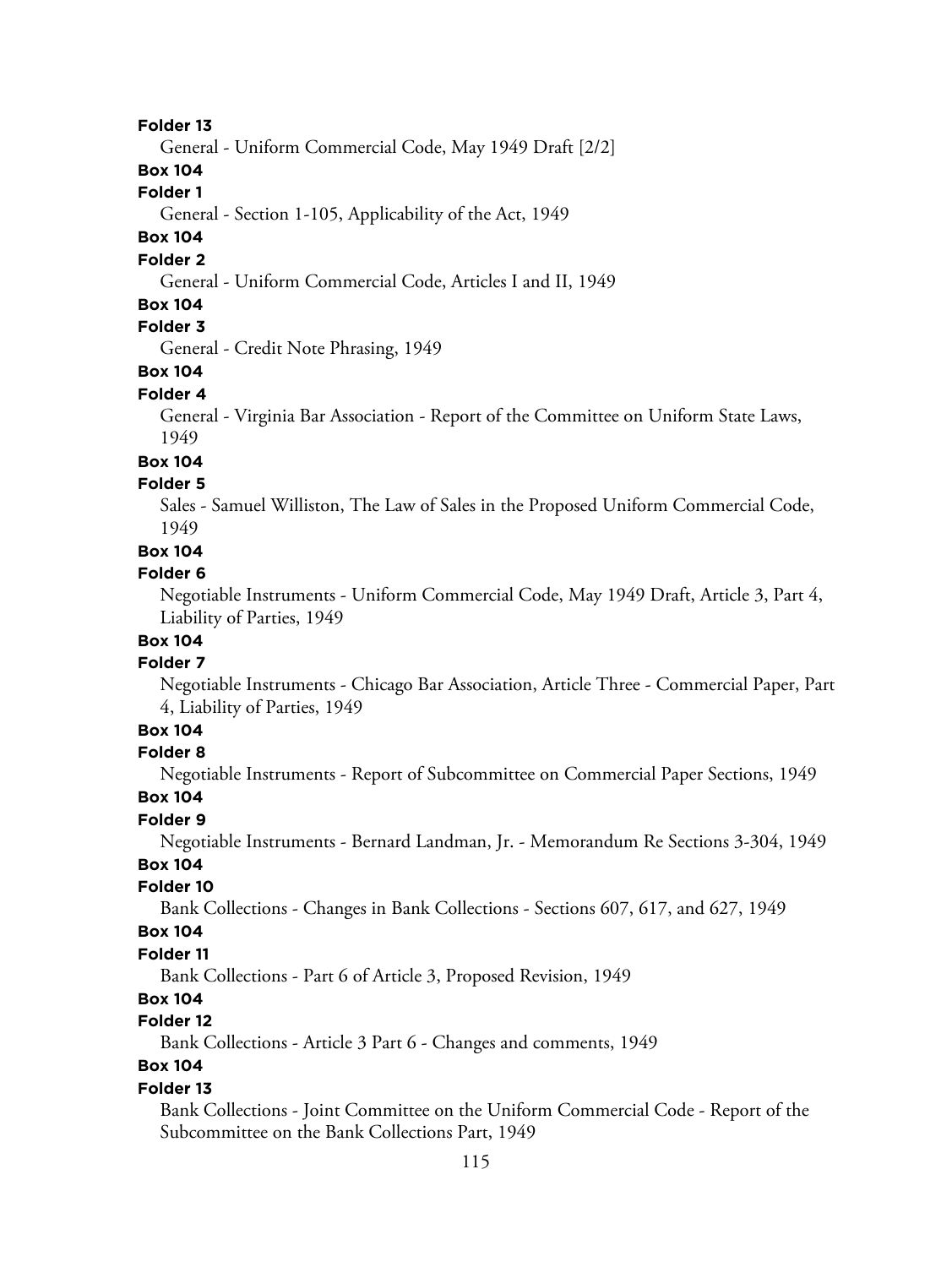# **Box 104**

#### **Folder 14**

Bulk Transfers - October 1949 Revisions of Section 1-105, Bank Collections Part of Article 3, Section 6-303, and Articles on Secured Transactions and Bulk Transfers, 1949

# **Box 104**

# **Folder 15**

Documents of Title - Subcommittee B of Special Committee of Chicago Bar Association to Consider Uniform Commercial Code - Report of Group on Article 6, 1949

# **Box 104**

# **Folder 16**

Investment Securities - American Law Institute, Pages 309-333 in Vol. III - Transcript of discussion of Investment Securities, 1949

# **Box 104**

### **Folder 17**

Secured Transactions - Article 7, Part 5 - Agricultural Financing - Revision of Tentative Draft, 1949

# **Box 104**

#### **Folder 18**

Secured Transactions - Fairfax Leary, Draft of Certificate of Title, Sections 7-704 through 7-723, 1949

# **Box 104**

# **Folder 19**

Secured Transactions - Sections 1-105 and 6-303 - Revisions, September and October 1949

#### **Box 105**

### **Folder 1**

Secured Transactions - Proceedings in Committee of the Whole - Transcript, 1949

### **Box 105**

#### **Folder 2**

Secured Transactions - Morgan, Lewis, and Bockius - Comments on Uniform Commercial Code, October 1949 Revision of Secured Transactions and Bulk Transfers, 1949

# **Box 105**

#### **Folder 3**

Secured Transactions - Morgan, Lewis, and Bockius - Comments on Part 6 (Consumers Goods Financing) of Article 7 of the May 1949 Draft, 1949

# **Box 105**

### **Folder 4**

Secured Transactions - Morgan, Lewis, and Bockius - Comments on Uniform Commercial Code, Parts 1-4 and 7 of Article I, 1949

# **Box 105**

### **Folder 5**

General - Uniform Commercial Code Proposed Final Draft and notes, 1950

# **Box 105**

### **Folder 6**

General - Uniform Commercial Code Proposed Final Draft, 1950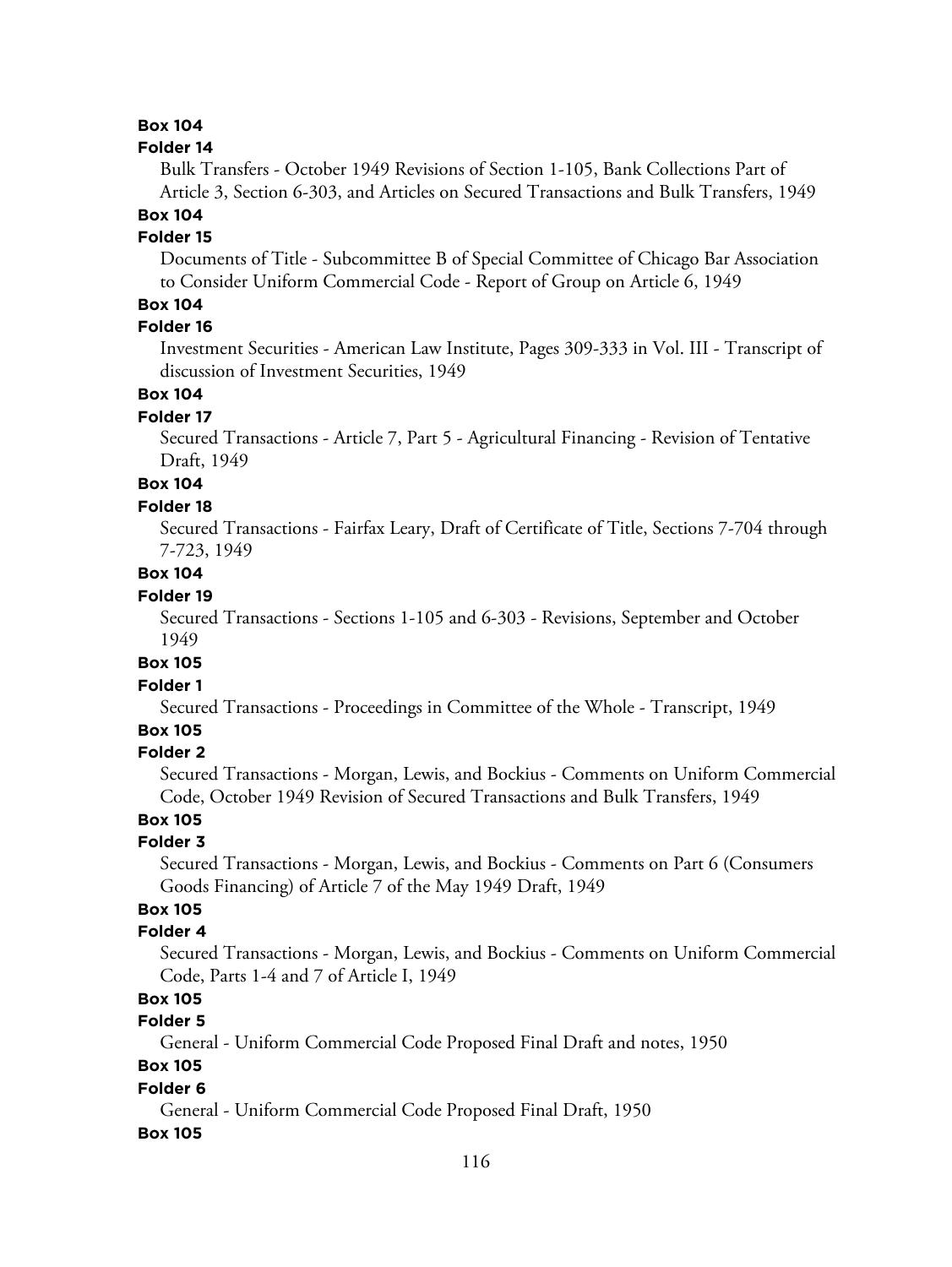General - Uniform Commercial Code Proposed Final Draft, 1950

# **Box 105**

# **Folder 8**

General - Uniform Commercial Code Proposed Final Draft, Text and Comments Edition, 1950 [1/2]

# **Box 105**

# **Folder 9**

General - Uniform Commercial Code Proposed Final Draft, Text and Comments Edition, 1950 [2/2]

# **Box 106**

#### **Folder 1**

General - Uniform Commercial Code - Text Only Printing Except for the Article on Sales and the Article on Effective Date and Repealers, 1950

# **Box 106**

# **Folder 2**

General - Uniform Commercial Code - Text Only Printing Except for the Article on Sales and the Article on Effective Date and Repealers, 1950

# **Box 106**

### **Folder 3**

General - Minutes of the First Editorial Board Meeting, 1950

### **Box 106**

### **Folder 4**

General - Editorial Board Report to the Council and the Commercial Acts and Property Acts Sections, 1950

# **Box 106**

# **Folder 5**

General - Report of the Committee on the Proposed Commercial Code, 1950

### **Box 106**

#### **Folder 6**

General - President's Report and Recommendations Re: Finances of Conference, 1950

# **Box 106**

#### **Folder 7**

General - Transcript of Discussion on the Uniform Commercial Code - Joint Meeting of the American Law Institute and the National Conference of Commissioners on Uniform State Laws, 1950 [1/4]

### **Box 106**

#### **Folder 8**

General - Transcript of Discussion on the Uniform Commercial Code - Joint Meeting of the American Law Institute and the National Conference of Commissioners on Uniform State Laws, 1950 [2/4]

# **Box 106**

### **Folder 9**

General - Transcript of Discussion on the Uniform Commercial Code - Joint Meeting of the American Law Institute and the National Conference of Commissioners on Uniform State Laws, 1950 [3/4]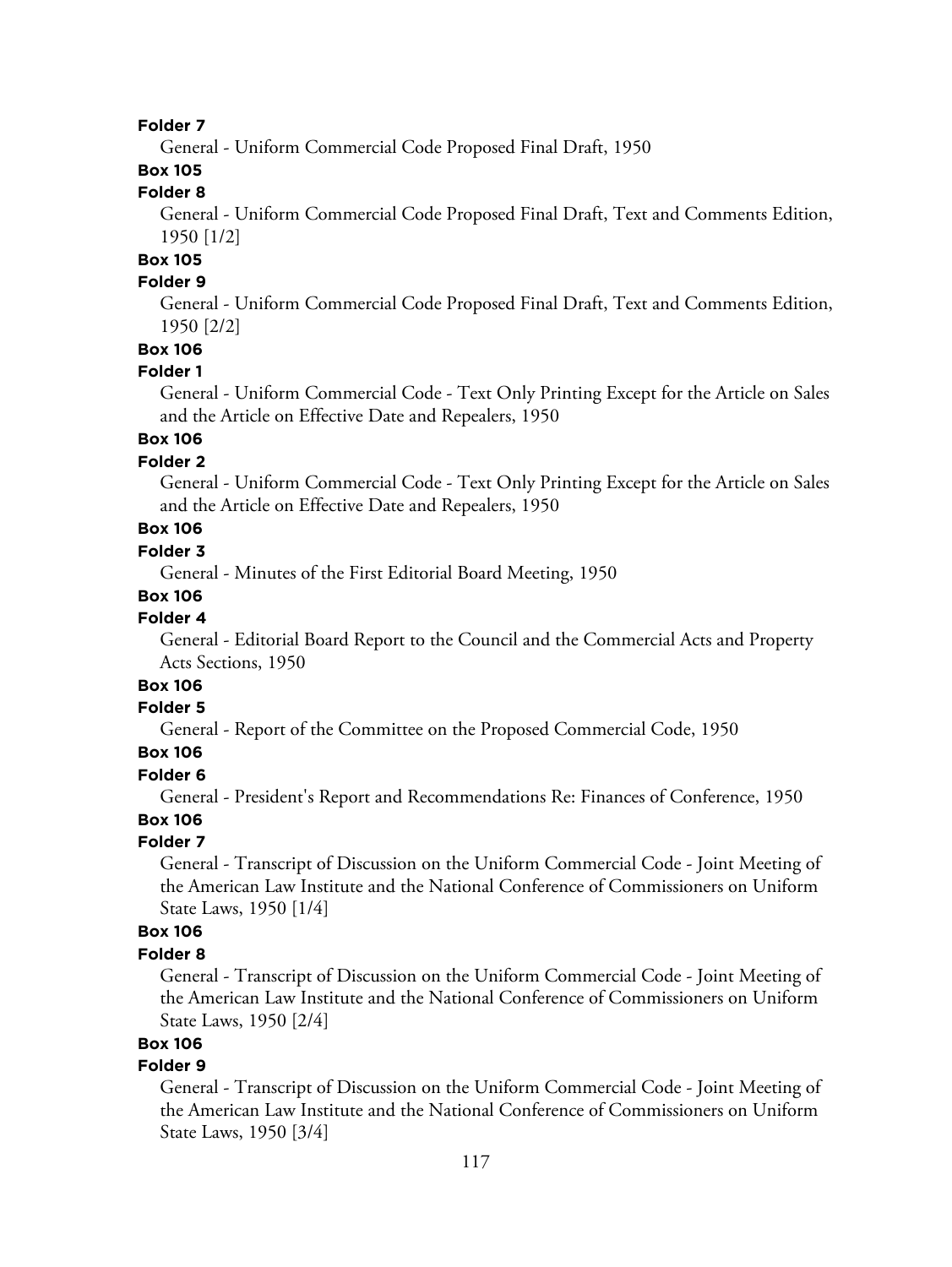# **Box 106**

#### **Folder 10**

General - Transcript of Discussion on the Uniform Commercial Code - Joint Meeting of the American Law Institute and the National Conference of Commissioners on Uniform State Laws, 1950 [4/4]

# **Box 107**

# **Folder 1**

General - Emmett Smith, memorandum on Uniform Commercial Code, 1950

# **Box 107**

# **Folder 2**

General - Soia Mentschikoff, The Uniform Commercial Code: An Experiment in Democracy in Drafting - Draft and Journal, 1950

# **Box 107**

### **Folder 3**

General - Resolutions adopted at the meeting of the Council of the Section of Corporation Banking and Business Law of the American Bar Association, 1950

# **Box 107**

# **Folder 4**

General - Indiana State Bar Association Legal Institute - Outline and Materials in Course 1 (Uniform Commercial Code), 1950

# **Box 107**

# **Folder 5**

General - State of Indiana, Henry F. Schricken, Governor, Executive Order No. 52 (creating Commission on Uniform Commercial Code), 1950

### **Box 107**

### **Folder 6**

General - Association of American Law Schools, The Proposed Uniform Commercial Code: A Bibliography of Critical and Informational literature to December 1, 1950

# **Box 107**

#### **Folder 7**

General - Morris Rosenthal and Wilbert Ward, The Need for the Uniform Commercial Code in Foreign Transactions, 1950

# **Box 107**

# **Folder 8**

General - Ohio State Bar Association, Annual Meeting - Transcript - Panel discussion of Code, preceded by presentation by Llewellyn, 1950

### **Box 107**

### **Folder 9**

Sales - September 1950 Revisions of Article 2, Article 4, Article 9, 1950

# **Box 107**

# **Folder 10**

Sales - Editorial changes, Article 2 and Section 1-201, 1950

# **Box 107**

#### **Folder 11**

Sales - American Bar Association, Report of Committee on Sales Transactions, 1950 **Box 107**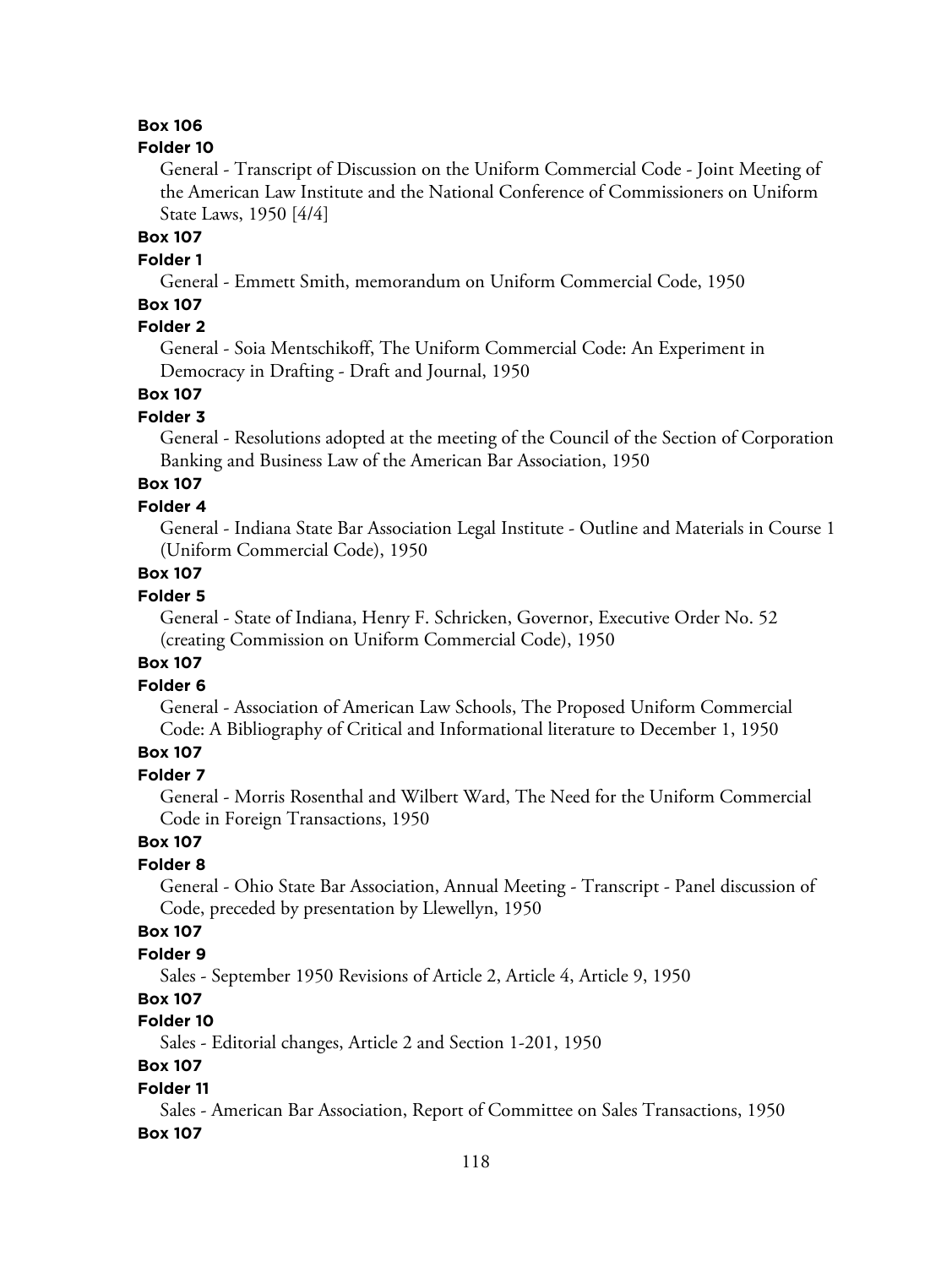Negotiable Instruments - Notes on 3-501, 1950

# **Box 107**

### **Folder 13**

Negotiable Instruments - American Law Institute - Article 3, Comments, Revised in Substance since Spring 1950

# **Box 107**

### **Folder 14**

Negotiable Instruments - Report of Chicago Bar Association Subcommittee B, Section to Consider Articles 3 and 4, 1950

### **Box 107**

#### **Folder 15**

Letters of Credit and Foreign Banking - Revised report of Subcommittee B, Special Committee to consider the Uniform Code, 1950

# **Box 107**

### **Folder 16**

Letters of Credit and Foreign Banking - Joint Committee, Association of the Bar of the City of New York and New York Bar Association - Report of Subcommittee on Letters of Credit and Foreign Banking, 1950

# **Box 107**

# **Folder 17**

Letters of Credit and Foreign Banking - Robert C. Haines, Memorandum on Article V, 1950

#### **Box 107**

#### **Folder 18**

Letters of Credit and Foreign Banking - Horace Chadsey, Notes on Article V, 1950

# **Box 107**

# **Folder 19**

Documents of Title - Changes in Documents of Title Agreed on with the Warehousemen, 1950

# **Box 107**

#### **Folder 20**

Documents of Title - Report of the Subcommittee of the Law Committee of the Association of American Railroads on the Proposed Uniform Commercial Code, 1950

### **Box 107**

### **Folder 21**

Documents of Title - The Proposed Uniform Commercial Code as it Affects the California Railroad Industry, 1950

# **Box 108**

## **Folder 1**

Investment Securities - National Conference of Commissioners on Uniform State Laws and American Law Institute - Proceedings in Committee of the Whole, 1950

# **Box 108**

### **Folder 2**

Secured Transactions - Article 9, 1950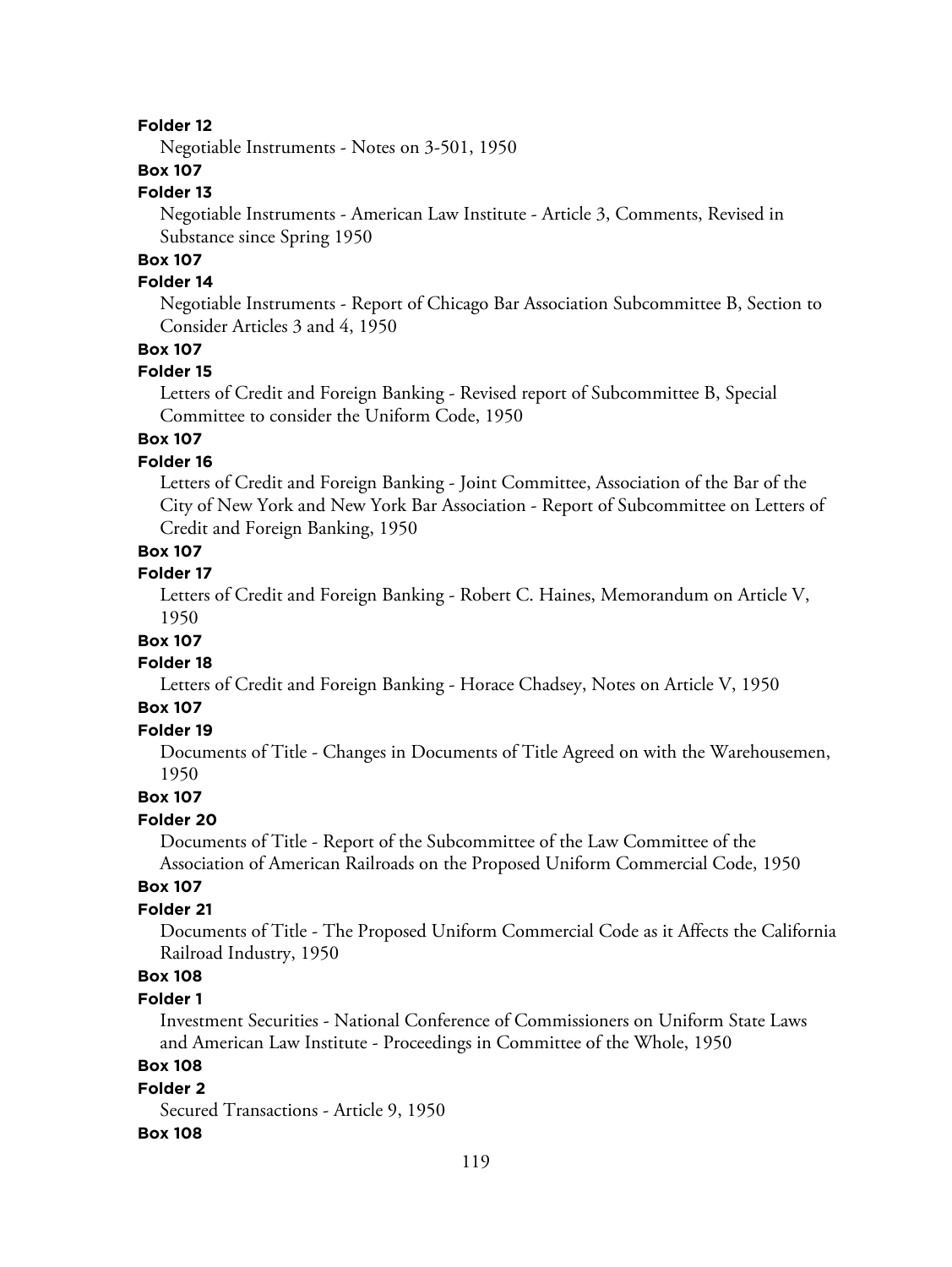Secured Transactions - Comments on Article 9, 1950

# **Box 108**

## **Folder 4**

Secured Transactions - J. Francis Ireton, Analysis of Article 9, 1950

# **Box 108**

#### **Folder 5**

General - Uniform Commercial Code Proposed Final Draft No. 2, 1951

# **Box 108**

# **Folder 6**

General - Uniform Commercial Code Proposed Final Draft No. 2, 1951

# **Box 108**

### **Folder 7**

General - Uniform Commercial Code Final Text Edition, 1951

# **Box 108**

# **Folder 8**

General - Section 1-102 - Purposes; Rules of Construction - Draft, 1951

### **Box 108**

#### **Folder 9**

General - Transcript of Proceedings at the Annual Meeting of the American Law Institute in Joint Session with the National Conference of Commissioners on Uniform State Laws, 1951

# **Box 108**

#### **Folder 10**

General - Proceedings of the Larger Editorial Board of the American Law Institute, 1951

# **Box 109**

# **Folder 1**

General - Proceedings of the Larger Editorial Board of the American Law Institute, 1951

# **Box 109**

#### **Folder 2**

General - Meeting of Enlarged Editorial Board, 1951

## **Box 109**

#### **Folder 3**

General - National Conference of Commissioners on Uniform State Laws - Proceedings in Committee of the Whole, 1951

# **Box 109**

### **Folder 4**

General - American Bankers Association - Memorandum - Commercial Code, 1951

# **Box 109**

# **Folder 5**

General - Suggestions with Reference to the Uniform Commercial Code from the Committee on the New Commercial Code of the Boston Bar Association, 1951

# **Box 109**

#### **Folder 6**

General - Indiana State Bar Association - Report of Committee on the Adoption of the Uniform Commercial Code, 1951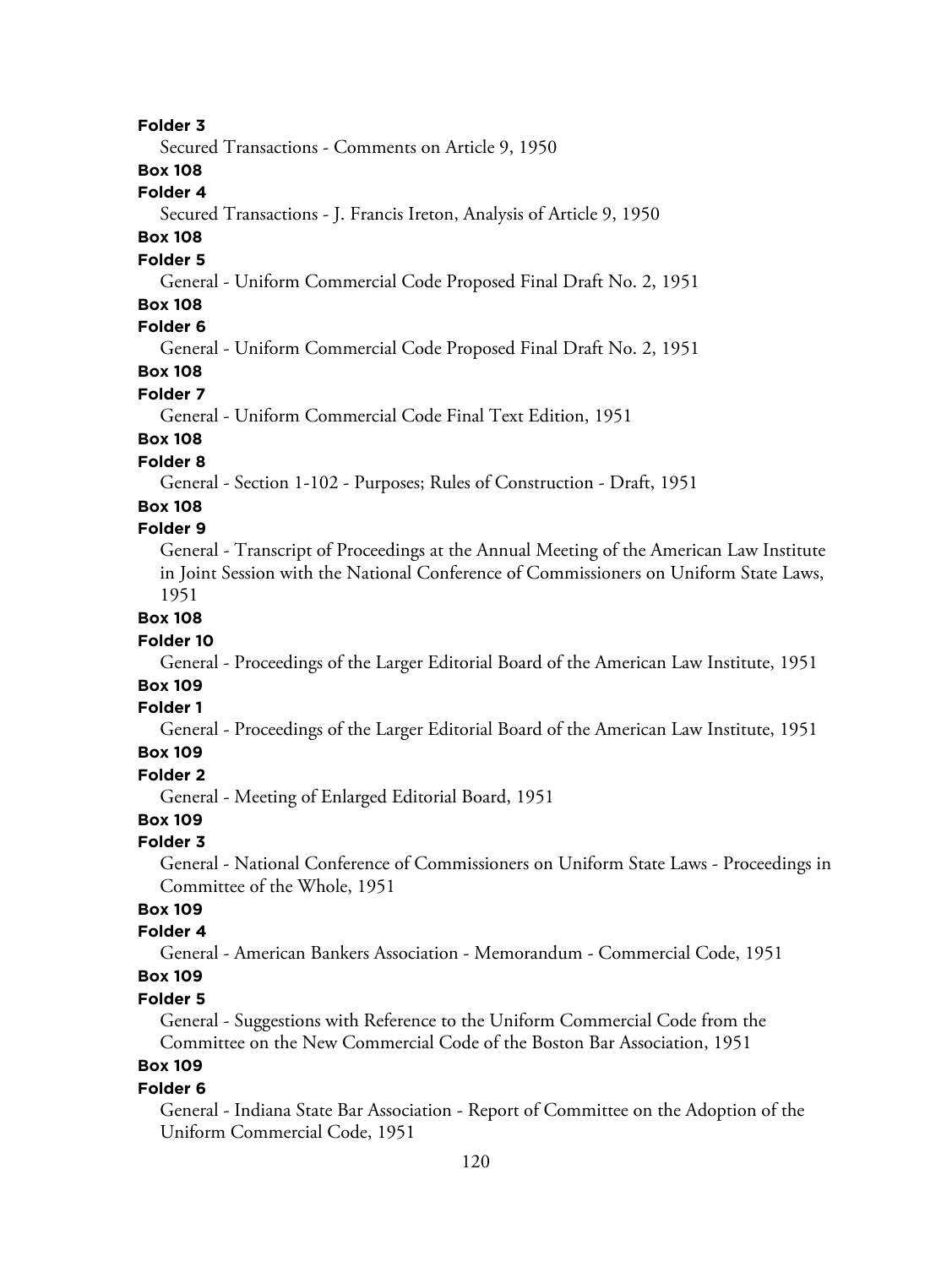**Box 109**

**Folder 7**

Sales - National Canners Association, Warranty Provisions Recommendations, 1951

### **Box 109**

#### **Folder 8**

Negotiable Instruments - Article 3 - Draft, 1951

# **Box 109**

#### **Folder 9**

Bank Collections - Article 4 - Draft, 1951

## **Box 109**

#### **Folder 10**

Bank Collections - Article 4 - Text Edition, 1951

#### **Box 109**

#### **Folder 11**

Bank Collections - Article 4 - Comments, 1951

### **Box 109**

### **Folder 12**

Bank Collections - Charles Bunn, Article 4 comments, 1951

# **Box 109**

# **Folder 13**

Bank Collections - Grant Gilmore, Memorandum on undated mimeographed draft of comments to Article 4, 1951

# **Box 109**

#### **Folder 14**

Bank Collections - DeWitte Wyckoff, Commercial Code Section 4-403 - Redraft, 1951

# **Box 109**

# **Folder 15**

Bank Collections - Third Interim Report to the Presidents' Conference Submitted by the Special Committee of Federal Reserve Bank Counsel Appointed to Consider the Proposed Commercial Code, 1951

## **Box 109**

## **Folder 16**

Bank Collections - Correspondence, 1951

# **Box 109**

### **Folder 17**

Letters of Credit and Foreign Banking - Article 5, 1951

#### **Box 109**

#### **Folder 18**

Letters of Credit and Foreign Banking - Article 5, Text Edition, 1951

# **Box 109**

# **Folder 19**

Letters of Credit and Foreign Banking - Article 5, corrections, 1951

# **Box 109**

## **Folder 20**

Letters of Credit and Foreign Banking - Commentary to Article 5, 1951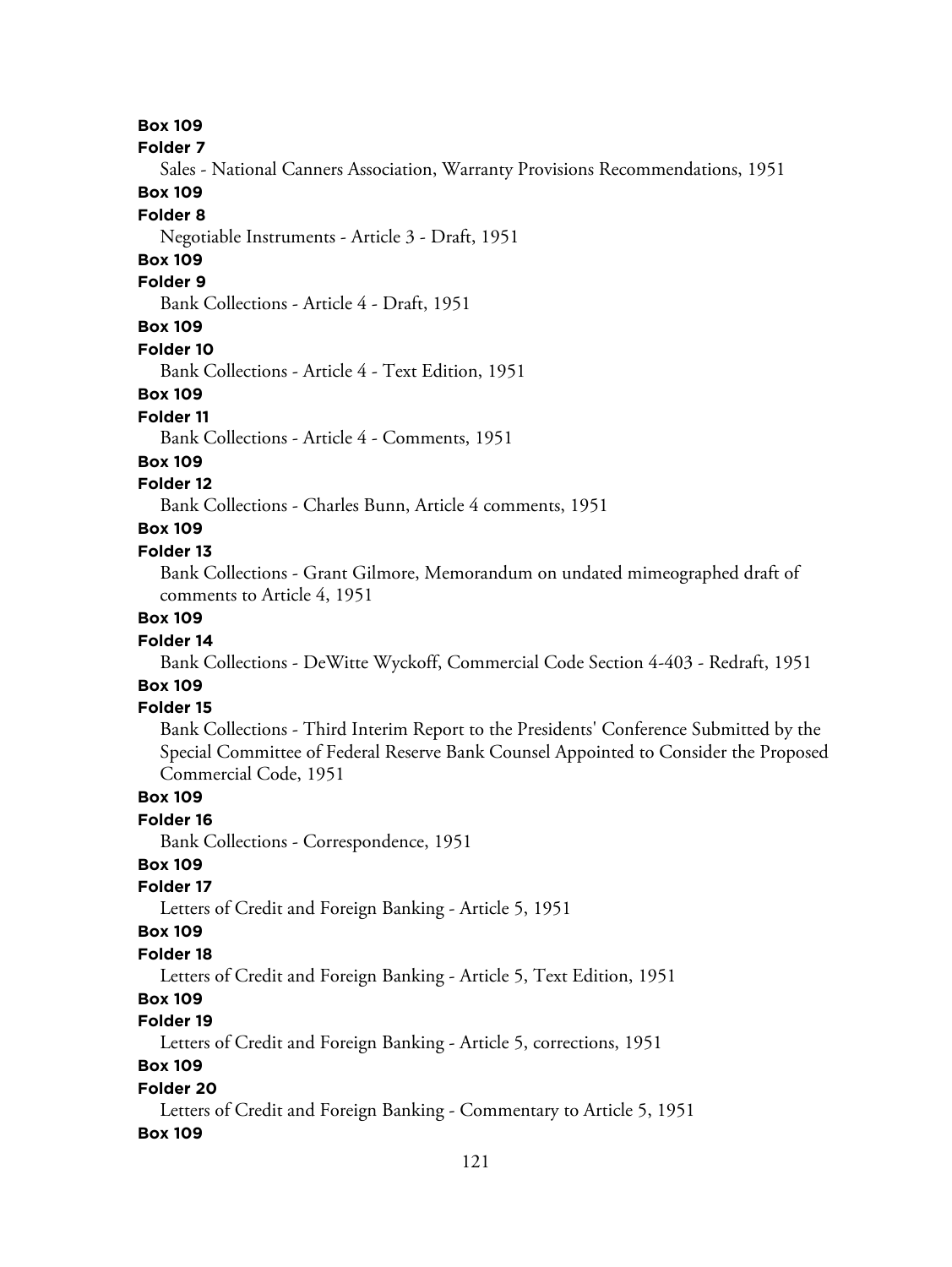Letters of Credit and Foreign Banking - Commentary to Article 5, 1951

# **Box 109**

# **Folder 22**

Letters of Credit and Foreign Banking - Article 5, notes, 1951

# **Box 109**

### **Folder 23**

Letters of Credit and Foreign Banking - Chicago banks' suggested changes to Article 5, 1951

# **Box 109**

#### **Folder 24**

Documents of Title - Article 7 - Draft, 1951

#### **Box 109**

#### **Folder 25**

Documents of Title - Article 7 - Revisions, 1951

#### **Box 110**

### **Folder 1**

Documents of Title - Association of American Railroads - Objections to Articles 7 and 9 of the Proposed Final Draft No. 2 of the Uniform Commercial Code, 1951

# **Box 110**

# **Folder 2**

Documents of Title - American Warehousemen's Association - Resolution Recommending Indefinite Postponement of Promulgation of New Commercial Code, 1951

# **Box 110**

# **Folder 3**

Investment Securities - Article 8 - Draft, 1951

# **Box 110**

# **Folder 4**

Secured Transactions - Article 9 - Draft, 1951

# **Box 110**

#### **Folder 5**

Secured Transactions - Section 9-103 - Draft, 1951

### **Box 110**

### **Folder 6**

General - Uniform Commercial Code, Final Text, 1952

# **Box 110**

### **Folder 7**

General - Uniform Commercial Code, Final Text, 1952

# **Box 110**

#### **Folder 8**

General - Uniform Commercial Code, Final Text, 1952

### **Box 110**

# **Folder 9**

General - Article 1, Comments, 1952

#### **Box 110**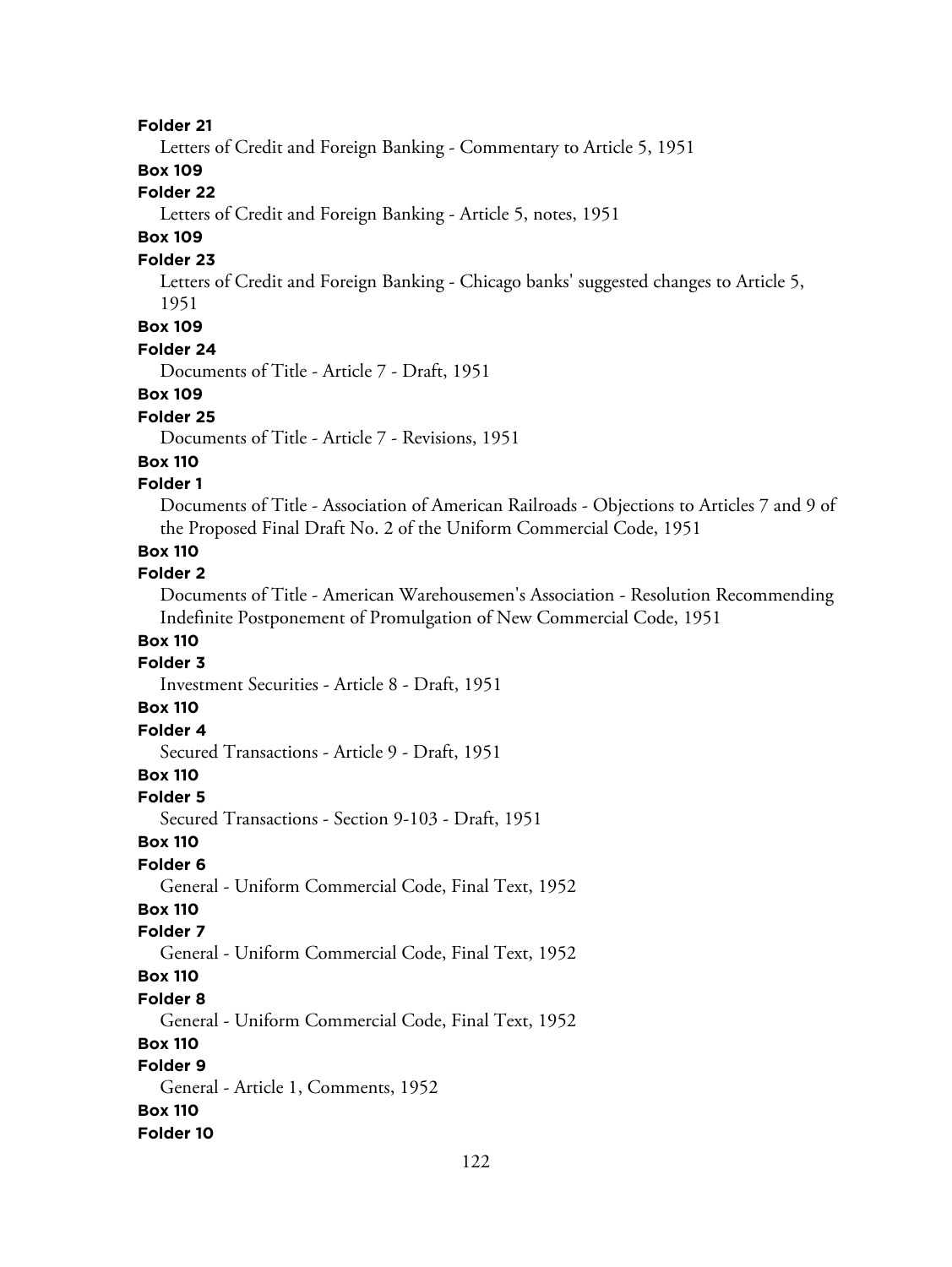General - Errata and changes in final text edition, 1952

**Box 110**

### **Folder 11**

General - Recommendations of the Editorial Board for changes in text, 1952

### **Box 110**

## **Folder 12**

General - Minutes of the Enlarged Editorial Board meeting, 1952

# **Box 110**

# **Folder 13**

General - Minutes of the Editorial Board meeting, 1952

### **Box 110**

#### **Folder 14**

General - William Schnader, Memorandum Re Commercial Code, 1952

# **Box 110**

### **Folder 15**

General - Uniform Commercial Code - State of New York Specific Repealer - Draft, 1952

# **Box 110**

### **Folder 16**

General - Massachusetts Commissioners on Uniform State Laws Report to the General Court of the Commonwealth on the Uniform Commercial Code, 1952

# **Box 110**

# **Folder 17**

General - Minutes of Pennsylvania legislative Subcommittee meeting, 1952

# **Box 110**

## **Folder 18**

General - Memorandum -Subcommittee of the Association of American Railroads Law Committee - Suggested Changes in Article 7 Provision of Articles 1, 2, 9, and 10, 1952

# **Box 111**

# **Folder 1**

General - Emmett Smith, memorandum on Uniform Commercial Code, 1952

#### **Box 111**

#### **Folder 2**

General - Emmett Smith, supplemental memorandum on Uniform Commercial Code, 1952

#### **Box 111**

#### **Folder 3**

General - California Commission on Uniform State Laws - Correspondence, Frank K. Richardson, 1952

# **Box 111**

#### **Folder 4**

Sales - Article 2, comments, 1952

#### **Box 111**

# **Folder 5**

Sales - Article 2, comments, 1952

#### **Box 111**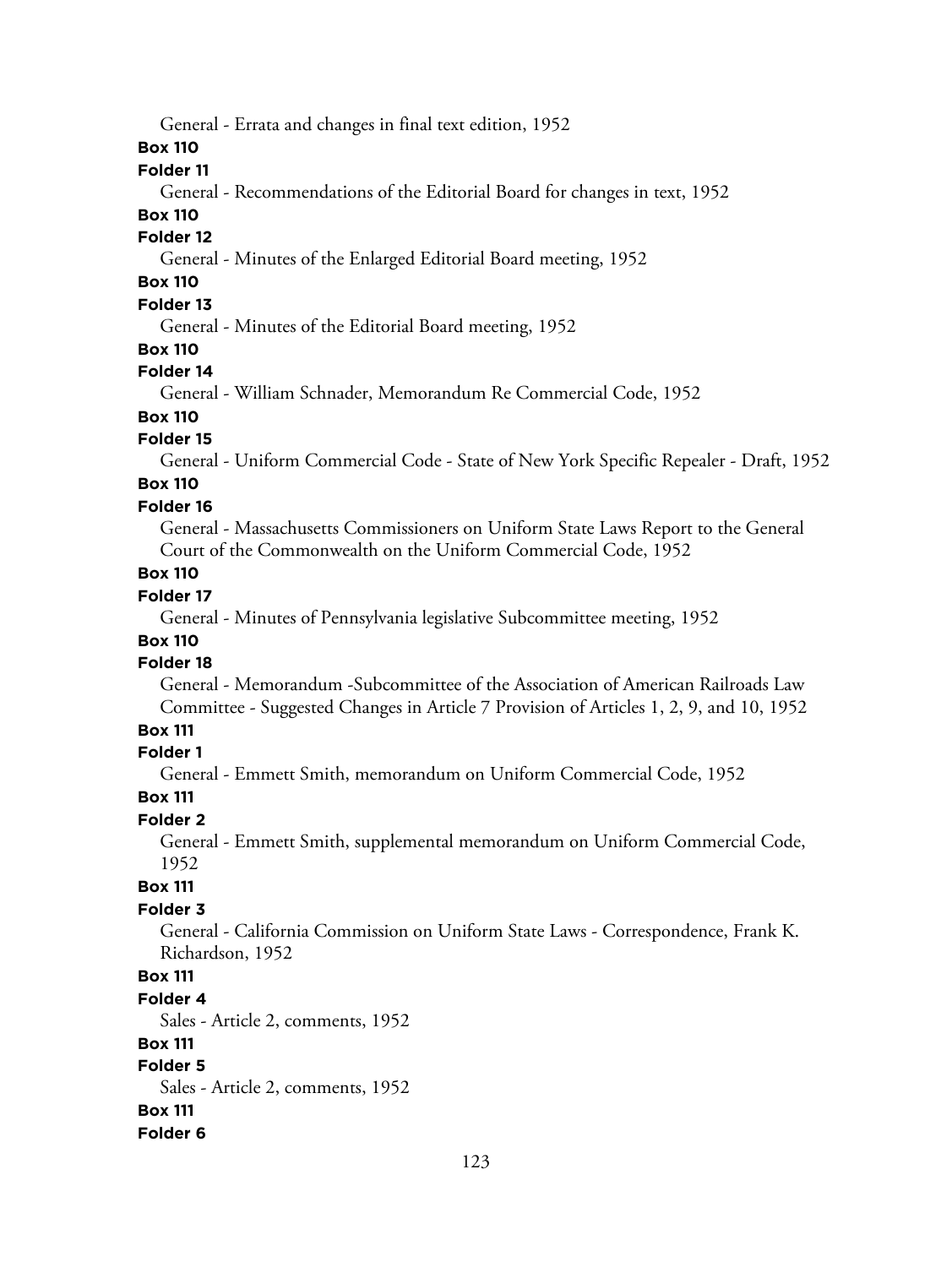Bank Collections - Walter Malcolm, Suggested Revision of Section 4-403 and Comments, 1952

# **Box 111**

### **Folder 7**

Bank Collections - Article 4 material to be considered at the Editorial Board meeting, 1952

# **Box 111**

# **Folder 8**

Bank Collections - Article 4 - Memorandum in reply to Emmett Smith's supplemental memorandum, 1952

### **Box 111**

#### **Folder 9**

Bank Collections - DeWitte Wyckoff, Memorandum on Section 4-403, 1952

### **Box 111**

#### **Folder 10**

Letters of Credit and Foreign Banking - Minutes of meeting on Article 5, 1952

# **Box 111**

### **Folder 11**

Letters of Credit and Foreign Banking - Henry Harfield, Memorandum on Article 5, Sections 5-115(2) and 5-116, 1952

# **Box 111**

# **Folder 12**

Bulk Transfers - Article 6, comments, 1952

#### **Box 111**

## **Folder 13**

Documents of Title - Article 7, 1952

# **Box 111**

# **Folder 14**

Investment Securities - Article 8, memoranda, 1952

# **Box 111**

#### **Folder 15**

Secured Transactions - Article 9 section drafts, 1952

#### **Box 111**

### **Folder 16**

Secured Transactions - Article 9, comments, 1952

# **Box 111**

### **Folder 17**

General - Recommendations of the Editorial Board for Changes in the Official Draft, Text and Comments Edition, 1953

# **Box 111**

# **Folder 18**

General - Revision of Comments, 1953

### **Box 111**

#### **Folder 19**

General - Minutes of meeting of the Enlarged Editorial Board, 1953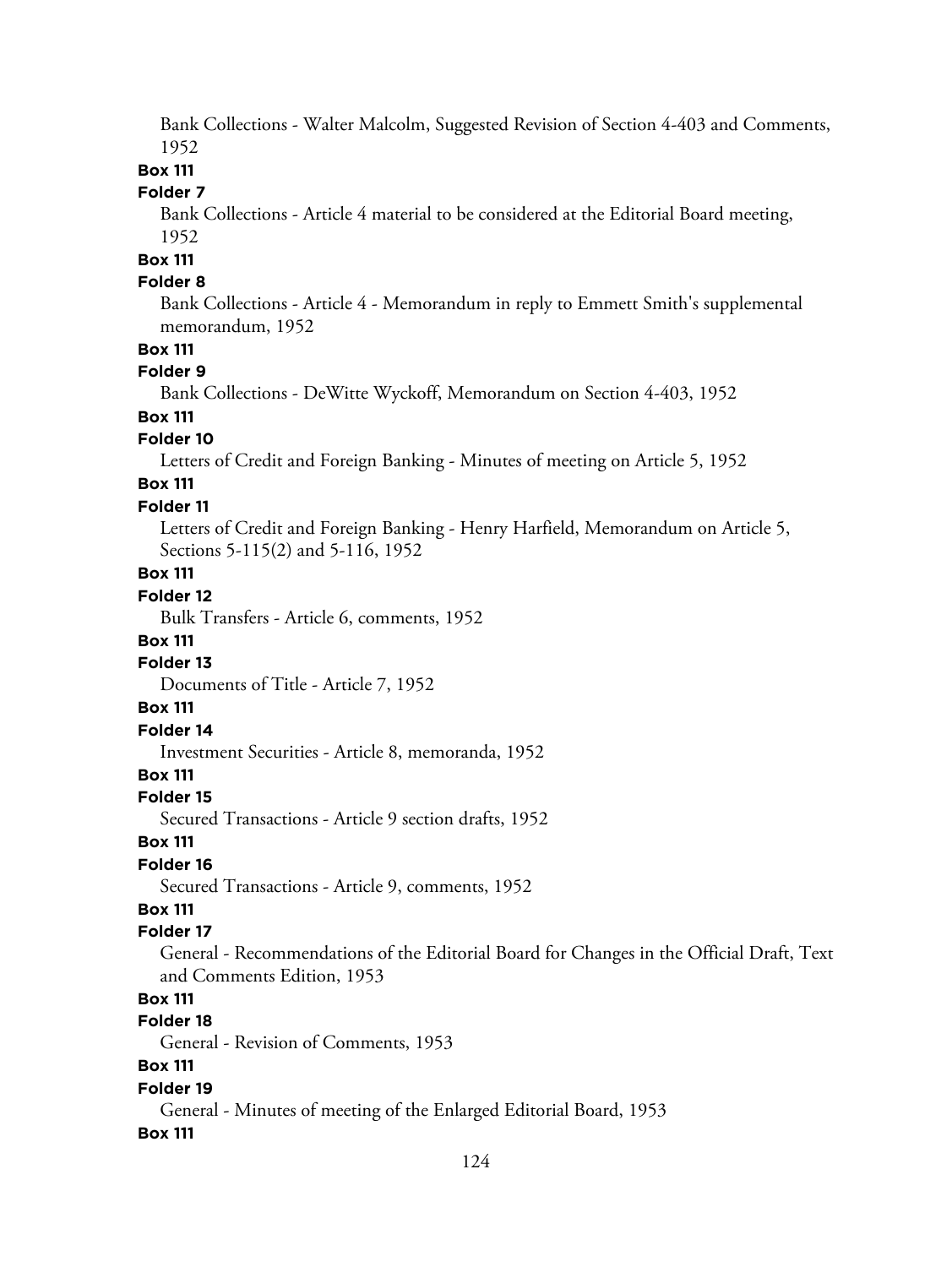General - Report of the California Commission on Uniform State Laws, 1953

# **Box 111**

# **Folder 21**

General - American Bankers Association - Uniform Commercial Code Panel Discussion, 1953

# **Box 112**

# **Folder 1**

General - Correspondence, University of Kansas institute and Bar Association of Arkansas, 1953

### **Box 112**

#### **Folder 2**

Sales - Louis Robertson, History of the Non-infringement Clause of the Uniform Commercial Code, 1953

# **Box 112**

# **Folder 3**

General - Llewellyn and Mentschikoff - Petition to members of the New York Law Revision Commission, 1954

# **Box 112**

# **Folder 4**

General - American Bankers Association - Report of Committee on Uniform Commercial Code, 1954

### **Box 112**

#### **Folder 5**

General - American Bankers Association - News release - "A.B. A. Committee Disapproves Proposed Uniform Commercial Code," 1954

# **Box 112**

# **Folder 6**

Sales - Report of Subcommittee on Article 2 to Editorial Board of Sponsoring Organizations, 1954

## **Box 112**

## **Folder 7**

Letters of Credit and Foreign Banking - Statement of the National Commercial Finance Conference Inc. on Articles 5 and 6, 1954

### **Box 112**

#### **Folder 8**

General - Supplement No. 1 to the 1952 Official Draft of Text and Comments, 1955

# **Box 112**

# **Folder 9**

General - Laura Mulvaney - Report on Section 1-301 (a), "Buyer in Ordinary Course of Business," 1955

### **Box 112**

# **Folder 10**

Sales - Subcommittee on Article 2 - Comment on criticisms of Article 2, 1955 **Box 112**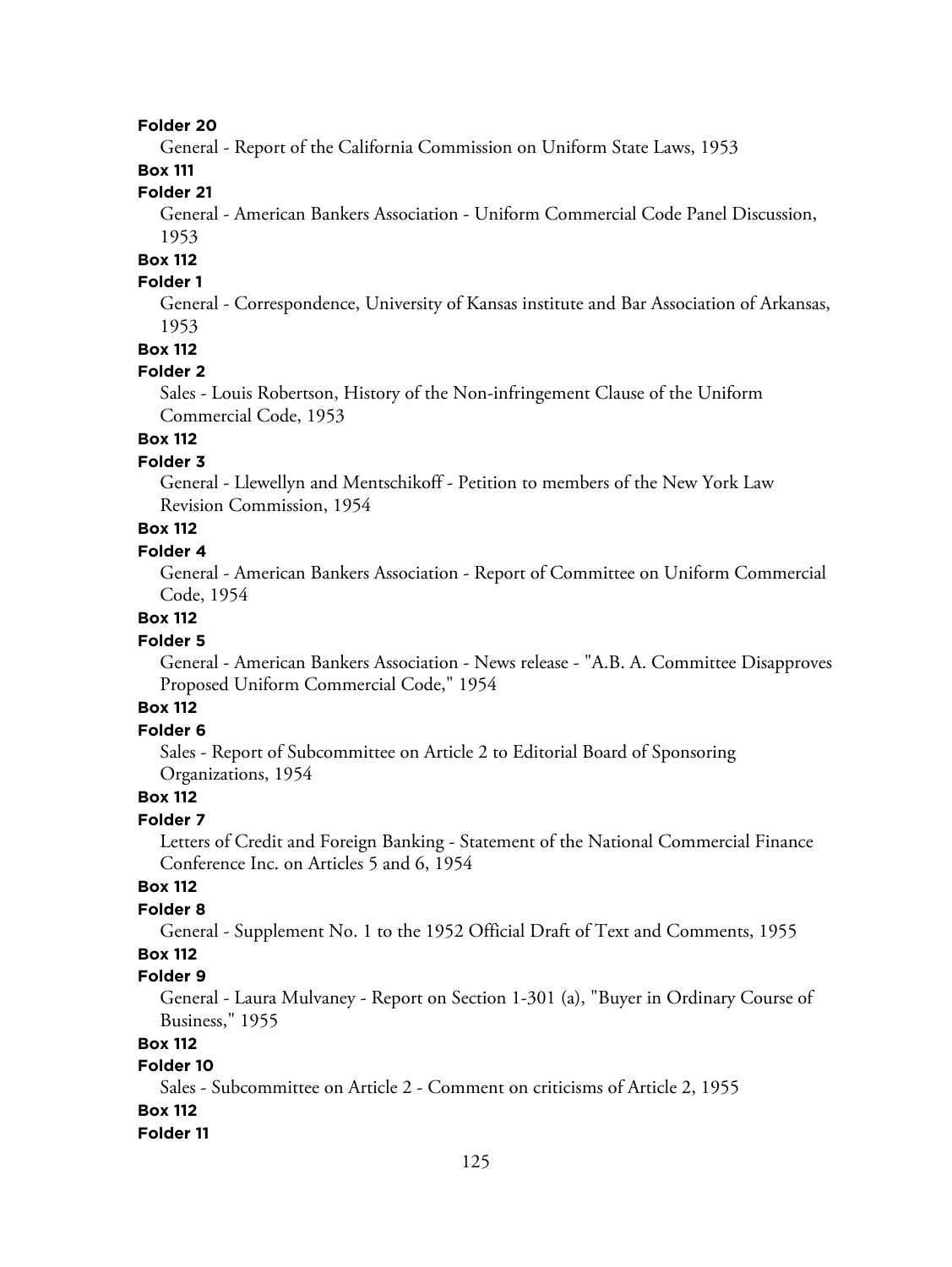Documents of Title - New York Law Revision Commission - Report of a Meeting of the Committee on Uniform Commercial Code, Article 7, 1955

# **Box 112**

### **Folder 12**

Documents of Title - Report of Chairman of Subcommittee on Article 7 concerning changes, 1955

# **Box 112**

# **Folder 13**

Documents of Title - Article 7, Part 3, Bills of Lading - Special Provisions Analysis by Ernest N. Warren, 1955

### **Box 112**

#### **Folder 14**

Documents of Title - Article 7, Part 4, Warehouse Receipts and Bills of Lading - General Obligations Analysis by Ernest N. Warren, 1955

# **Box 113**

# **Folder 1**

Secured Transactions - New York Law Revision Commission - Report of the Committee on Uniform Commercial Code, Article 9, 1955 [1/2]

# **Box 113**

### **Folder 2**

Secured Transactions - New York Law Revision Commission - Report of the Committee on Uniform Commercial Code, Article 9, 1955 [2/2]

# **Box 113**

#### **Folder 3**

Secured Transactions - Peter Coogan, Compiled Draft of Article 9 - Excerpts, 1955

# **Box 113**

### **Folder 4**

General - 1956 Recommendations of the Editorial Board, 1956

### **Box 113**

### **Folder 5**

General - Memorandum - Editorial Board Decisions, 1956

# **Box 113**

# **Folder 6**

General - The Future of the Uniform Commercial Code, 1956

### **Box 113**

### **Folder 7**

General - New York Law Revision Commission - Report of a meeting of the Committee on Uniform Commercial Code - Procedural problems, 1956

# **Box 113**

# **Folder 8**

General - Report of the Editorial Board's Subcommittee on Article I, 1956

### **Box 113**

# **Folder 9**

General - 1954 meeting with Pennsylvania State Chamber of Commerce, Uniform Commercial Code Committee - Notes on Article 2, 1956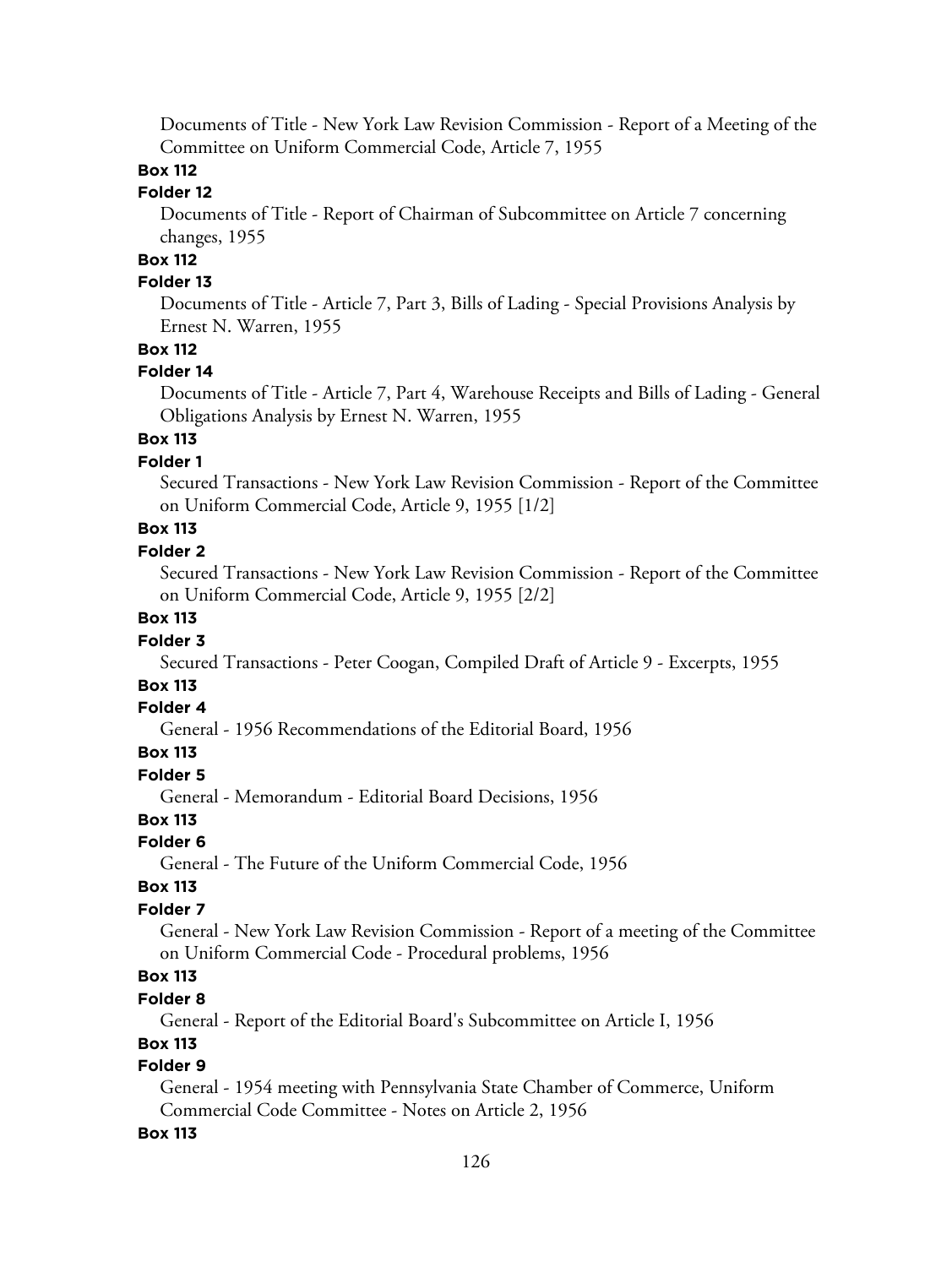Sales - Drafts of various Article 2 sections, 1956

### **Box 113**

### **Folder 11**

Sales - Report No. 5 of the Subcommittee on Article 2, 1956

### **Box 113**

#### **Folder 12**

Sales - Report No. 6 of the Subcommittee on Article 2, 1956

### **Box 114**

# **Folder 1**

Sales - Report to the Editorial Board of the Subcommittee on Article 2, 1956

# **Box 114**

#### **Folder 2**

Sales - Status of Sections and Answers to Unaccepted Recommendations, 1956

# **Box 114**

# **Folder 3**

Sales - 1956 Reexamination and Revision in the Light of Comments of the New York Law Revision Commission, 1956

# **Box 114**

## **Folder 4**

Sales - John Honnold, Comments on the September 4, 1956 report of the American Law Institute Subcommittee on Article 2, 1956

### **Box 114**

#### **Folder 5**

Negotiable Instruments - Proposed July 1956 revision in Restrictive Indorsement Provisions, 1956

# **Box 114**

# **Folder 6**

Bank Collections - Article 4 Proposed Revisions in Text and Comments, 1956

### **Box 114**

#### **Folder 7**

Letters of Credit and Foreign Banking - Article 5 - Draft, 1956

# **Box 114**

### **Folder 8**

Letters of Credit and Foreign Banking - Drafts of sections 5-101 through 5-104, 1956

# **Box 114**

# **Folder 9**

Letters of Credit and Foreign Banking - Chadsey and Malcolm - Comments on October 18, 1956 draft of Article 5, 1956

# **Box 114**

# **Folder 10**

Documents of Title- 7-209 Lien of Warehousemen, and 7-309 Duty of Care, 1956

# **Box 114**

### **Folder 11**

Documents of Title - New York Law Revision Commission - Report of a meeting of the Committee on Uniform Commercial Code, Article 7, 1956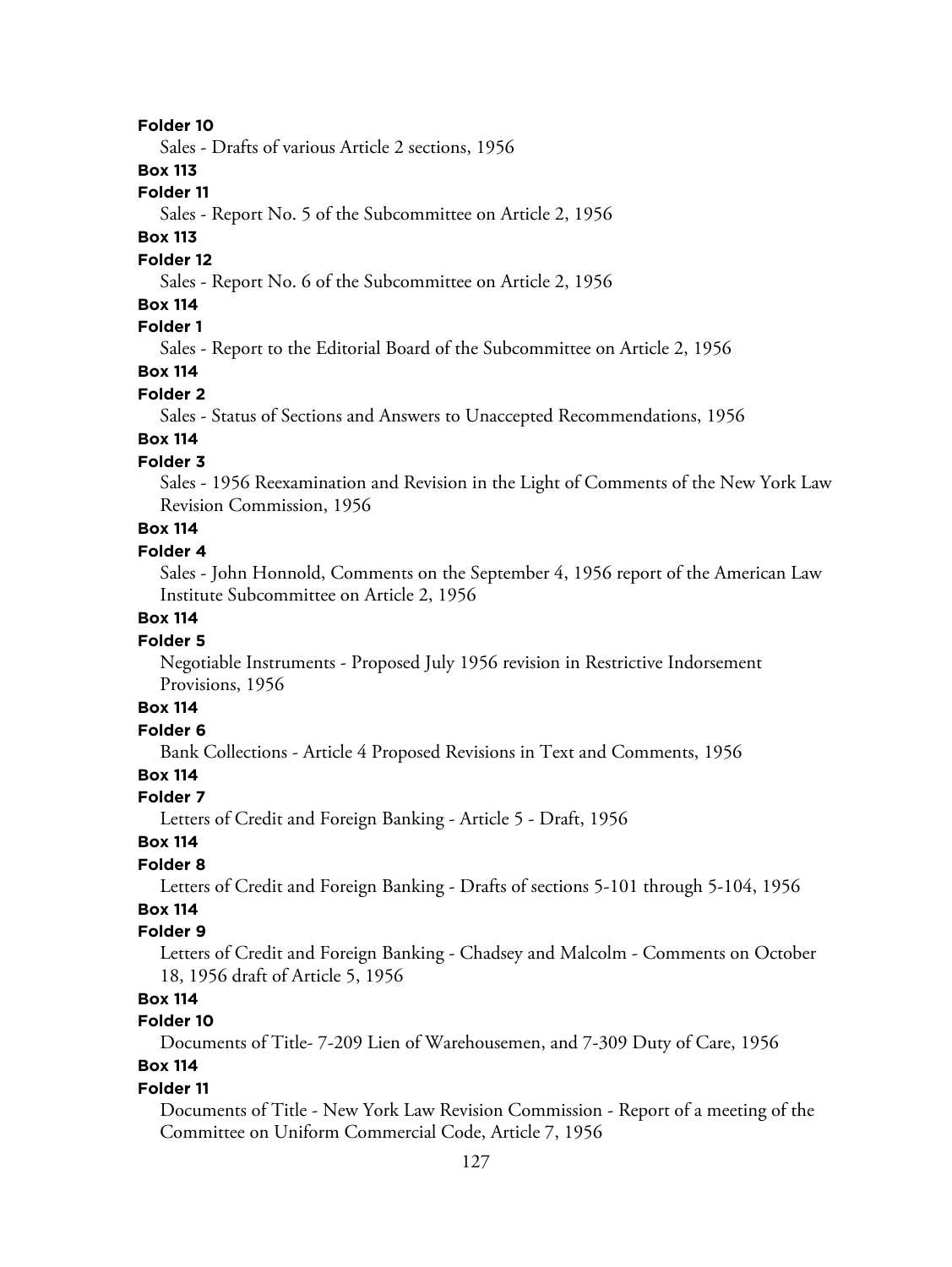### **Box 114**

#### **Folder 12**

Documents of Title - Article 7, Part 5, Warehouse Receipts and Bills of Lading: Negotiation of Transfer - Analysis by Ernest Warren, 1956

# **Box 114**

## **Folder 13**

Documents of Title - Article 7, Warehouse Receipts, Bills of Lading and Other Documents of Title - Analysis of Sections, 1956

# **Box 114**

# **Folder 14**

Investment Securities - Robert Braucher - Sections 8-401, 8-402, 8-403 - Draft, 1956

# **Box 114**

#### **Folder 15**

Investment Securities - Draft of miscellaneous Article 8 sections, 1956

# **Box 114**

### **Folder 16**

Investment Securities - Carlos Israels, Commentary on Subsection 8-306(1), 1956

### **Box 114**

### **Folder 17**

Investment Securities - Second Tentative Draft Amendments to Uniform Commercial Code to Conform to Uniform Registration of Security Transfer Act, 1956

### **Box 114**

# **Folder 18**

Investment Securities - First Tentative Draft of Uniform Registration of Security Transfers Act and Amendments to Uniform Commercial Code to Conform to Uniform Registration of Securities Act, 1956

# **Box 114**

# **Folder 19**

Secured Transactions - California Bankers Association - Article 9 working draft, 1956

# **Box 114**

#### **Folder 20**

Secured Transactions - Temporary compilations of Article 9, 1956

# **Box 115**

# **Folder 1**

Secured Transactions - Compilation of Article 9, 1956

### **Box 115**

# **Folder 2**

Secured Transactions - Article 9 Proposals, 1956

# **Box 115**

## **Folder 3**

Secured Transactions - Miscellaneous typed and duplicated drafts of Article 9 sections, 1956

# **Box 115**

#### **Folder 4**

Secured Transactions - John Hanna - Memorandum Relating to Proposals of Editorial Boards Subcommittee on Article 9 for Revision of Section 9-313, 1956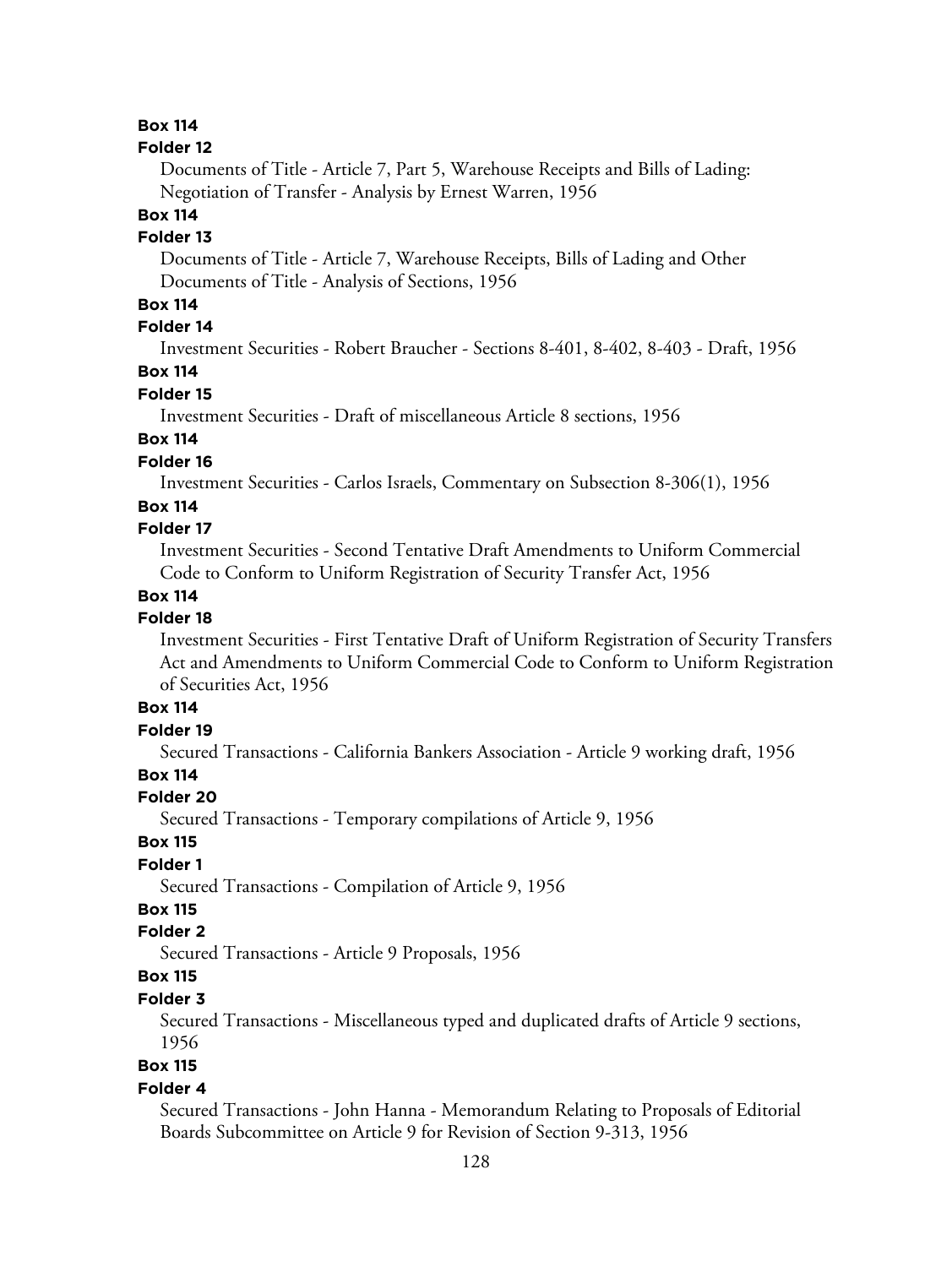# **Box 115**

**Folder 5**

General - Uniform Commercial Code 1957 Official Text, 1957 [1/3]

# **Box 115**

### **Folder 6**

General - Uniform Commercial Code 1957 Official Text, 1957 [2/3]

# **Box 115**

# **Folder 7**

General - Uniform Commercial Code 1957 Official Text, 1957 [3/3]

# **Box 115**

### **Folder 8**

General - Stenographic Notes of Hearing on House 130 of 1957 Before Joint Committee of the Judiciary of the Massachusetts General Court, 1957

# **Box 115**

# **Folder 9**

Documents of Title - Robert Braucher, Proposals for Changes in Comments to UCC Article 7, 1957

#### **Box 115**

### **Folder 10**

Secured Transactions - California Senate Bill No. 1402 - Uniform Commercial Code on Securities Transactions, 1957

# **Box 115**

### **Folder 11**

General - Uniform Commercial Code 1958 Official Text, 1958

### **Box 116**

# **Folder 1**

General - Walter Malcolm, Language for Possible Amendments of Chapter 765, Acts of 1957, 1958

### **Box 116**

### **Folder 2**

Investment Securities - Walter Malcolm, Possible Amendments of Section 8-402 to Conform to Short Uniform Simplification of Securities Act, 1958

# **Box 116**

# **Folder 3**

Investment Securities - J. L. Behr, Massachusetts Uniform Commercial Code, Exoneration of Transfer Agents, 1958

# **Box 116**

#### **Folder 4**

General - Connecticut Temporary Commission to Study and Report upon the Uniform Commercial Code - Study and Report upon the Uniform Commercial Code, 1959

# **Box 116**

### **Folder 5**

General - National Conference of Commissioners on Uniform State Laws - Connecticut Enacts the Uniform Commercial Code, 1959

### **Box 116**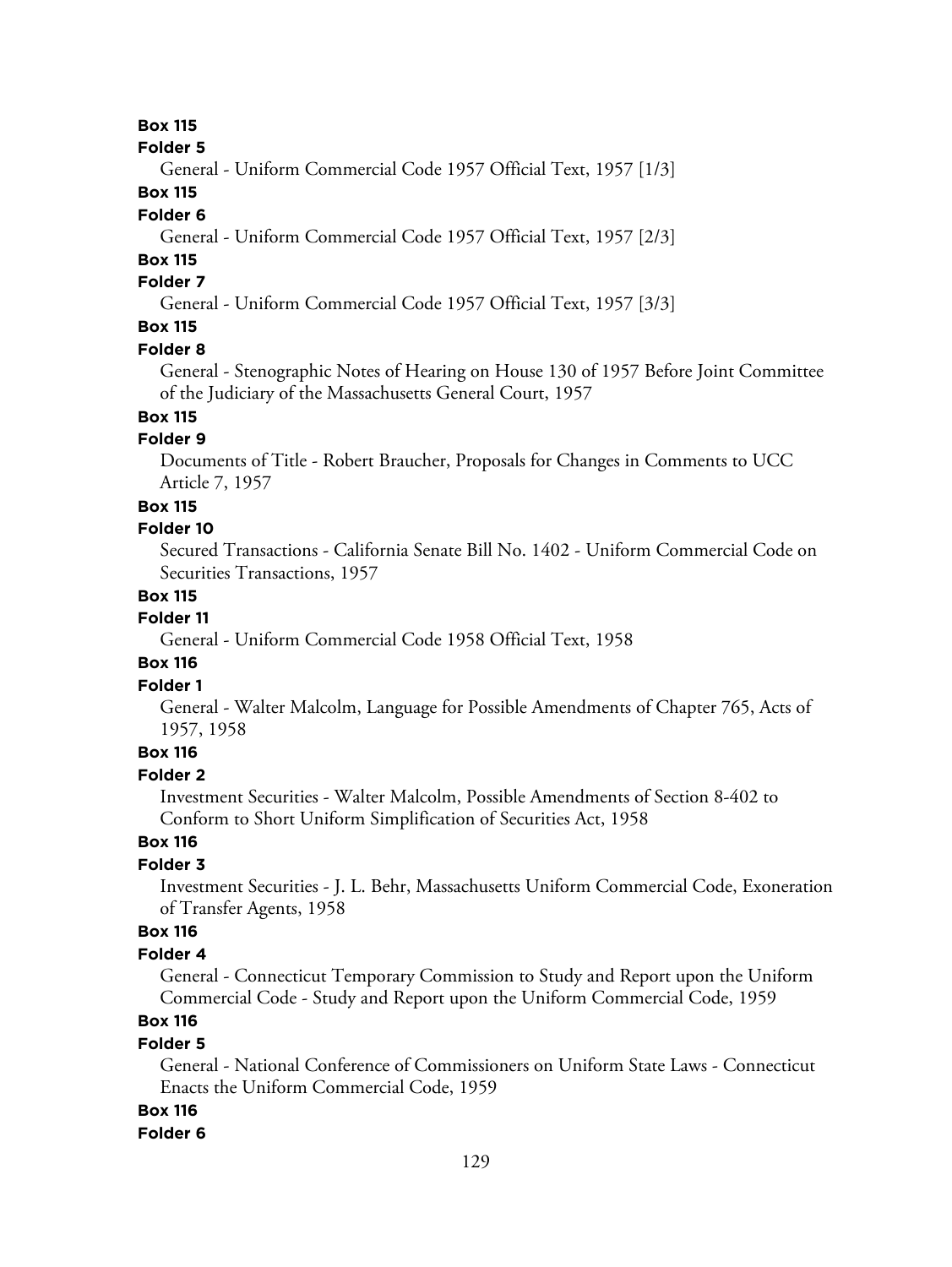Negotiable Instruments - William Starr, Tentative Draft for Part of Connecticut Supplement to Bankers Manual on Uniform Commercial Code, 1959

# **Box 116**

### **Folder 7**

General - Report of the Commercial Code Committee, 1960

### **Box 116**

### **Folder 8**

General - Report of the Commercial Code Committee, 1960

### **Box 116**

## **Folder 9**

General - 1961 Commercial Code Bulletin No. 3, 1960

#### **Box 116**

#### **Folder 10**

General - Supplement to 1961 Commercial Code Bulletin No. 3, 1960

# **Box 116**

# **Folder 11**

General - Illinois Commission on Uniformity of Legislation in the United States - Introduction to the Uniform Commercial Code for Illinois, 1960

# **Box 116**

# **Folder 12**

General - New Jersey - Study of the Uniform Commercial Code, 1960

### **Box 116**

#### **Folder 13**

General - New Jersey Commission Recommends Enactment of the Uniform Commercial Code, 1960

# **Box 116**

### **Folder 14**

General - Ohio Legislative service Commission - Ohio Annotations to Uniform Commercial Code, 1960

### **Box 116**

#### **Folder 15**

General - Rhode Island - Study and Report on the Proposed Uniform Commercial Code, 1960

# **Box 116**

#### **Folder 16**

General - Pennsylvania Bankers Commercial Code Committee - Pennsylvania Bankers Answer Mr. Russo of New York; After Six years; Actual Experience We Like the Uniform Commercial Code, 1960

# **Box 116**

### **Folder 17**

General - Walter Malcolm, Massachusetts' Experience under the Uniform Commercial Code, 1960

# **Box 116**

#### **Folder 18**

General - Illinois and Chicago Bar Association Endorse Uniform Commercial Code, 1960 **Box 116**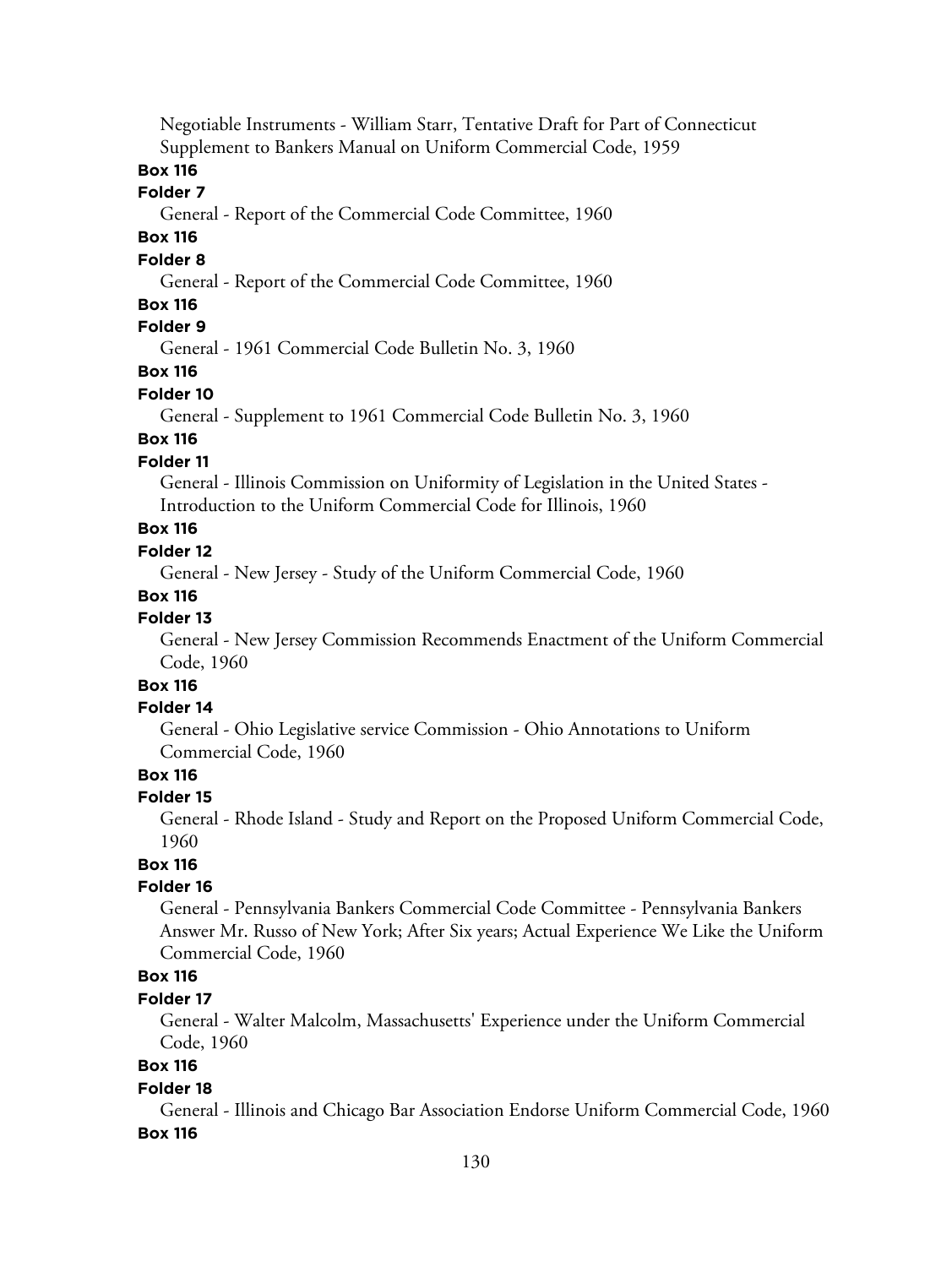General - Louis Del Duca and Donald King, Commercial Code Litigation, 1960

# **Box 117**

# **Folder 1**

General - William Schrader, Report to the Annual Meeting of the American Law Institute, 1961

# **Box 117**

# **Folder 2**

General - National Conference of Commissioners on Uniform State Laws - Minutes of mid-year meeting of Executive Committee, 1961

# **Box 117**

### **Folder 3**

General - Commission on Uniform State Laws - New York Annotations to Uniform Commercial Code and Report to Legislature, 1961

# **Box 117**

# **Folder 4**

General - The Uniform Commercial Code in Pennsylvania 1954-1961, 1961

# **Box 117**

### **Folder 5**

General - Announcement for Three-day course on the Kentucky Uniform Commercial Code, 1961

# **Box 117**

# **Folder 6**

General - Ohio Legal Center Institute - Memorandum to Uniform Commercial Code Seminar Lectures, 1962

# **Box 117**

### **Folder 7**

Correspondence, 1939

### **Box 117**

**Folder 8**

Correspondence, 1941

## **Box 117**

**Folder 9**

Correspondence, 1942

#### **Box 117**

**Folder 10**

Correspondence, 1943

#### **Box 117**

#### **Folder 11**

Correspondence, 1944

#### **Box 117**

**Folder 12**

Correspondence, 1945

#### **Box 117**

**Folder 13**

Correspondence, 1946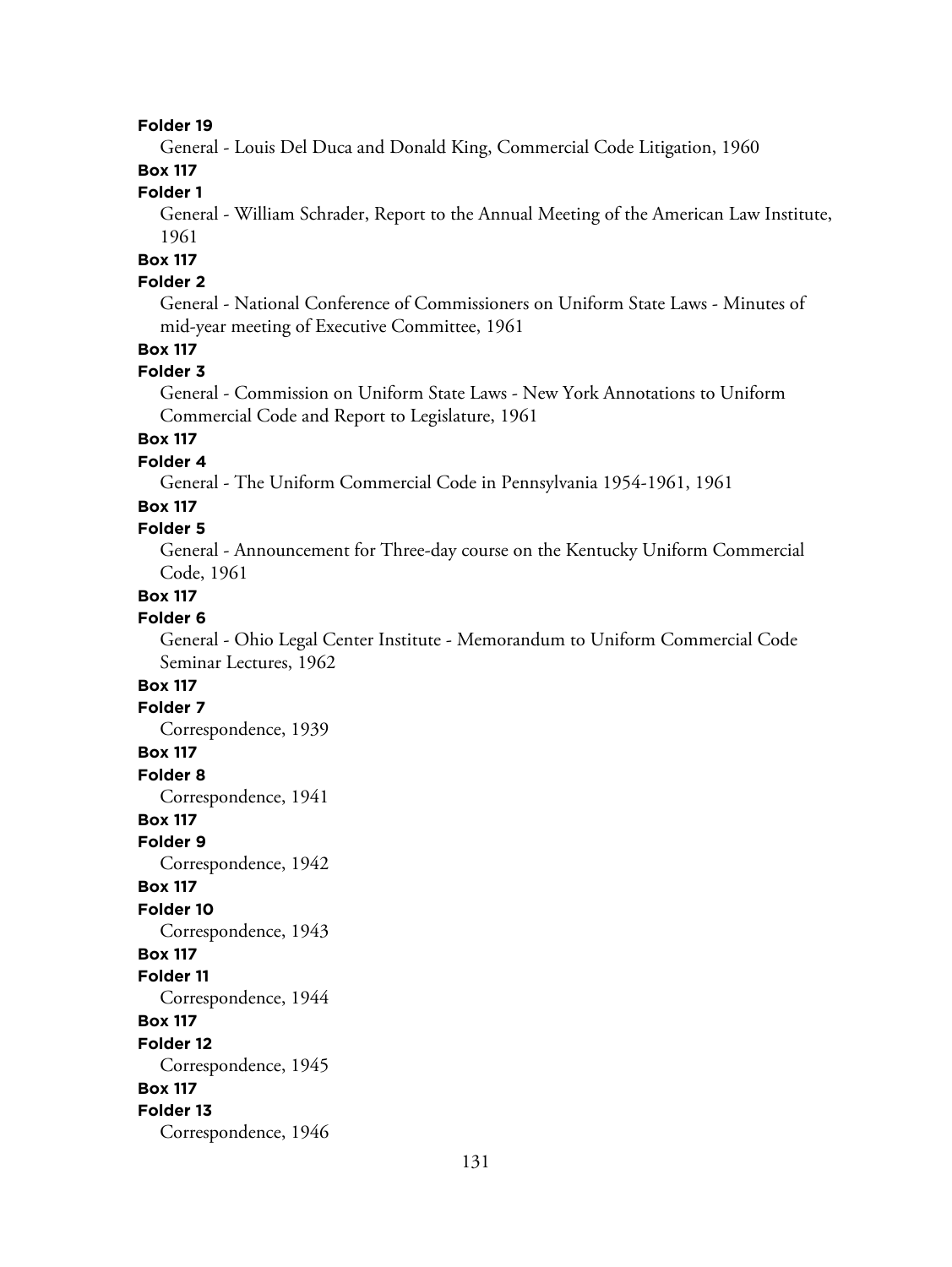**Box 117 Folder 14** Correspondence, 1947 **Box 117 Folder 15** Correspondence, 1948 **Box 117 Folder 16** Correspondence, 1949 **Box 117 Folder 17** Correspondence, 1950 [1/2] **Box 117 Folder 18** Correspondence, 1950 [2/2] **Box 118 Folder 1** Correspondence, 1951 [1/2] **Box 118 Folder 2** Correspondence, 1951 [2/2] **Box 118 Folder 3** Correspondence, 1952 [1/2] **Box 118 Folder 4** Correspondence, 1952 [2/2] **Box 118 Folder 5** Correspondence, 1953 **Box 118 Folder 6** Correspondence, 1954 **Box 118 Folder 7** Correspondence, 1955 **Box 118 Folder 8** Correspondence, 1956 **Box 118 Folder 9** Correspondence, 1957 **Box 118 Folder 10** Correspondence, 1958 **Box 118**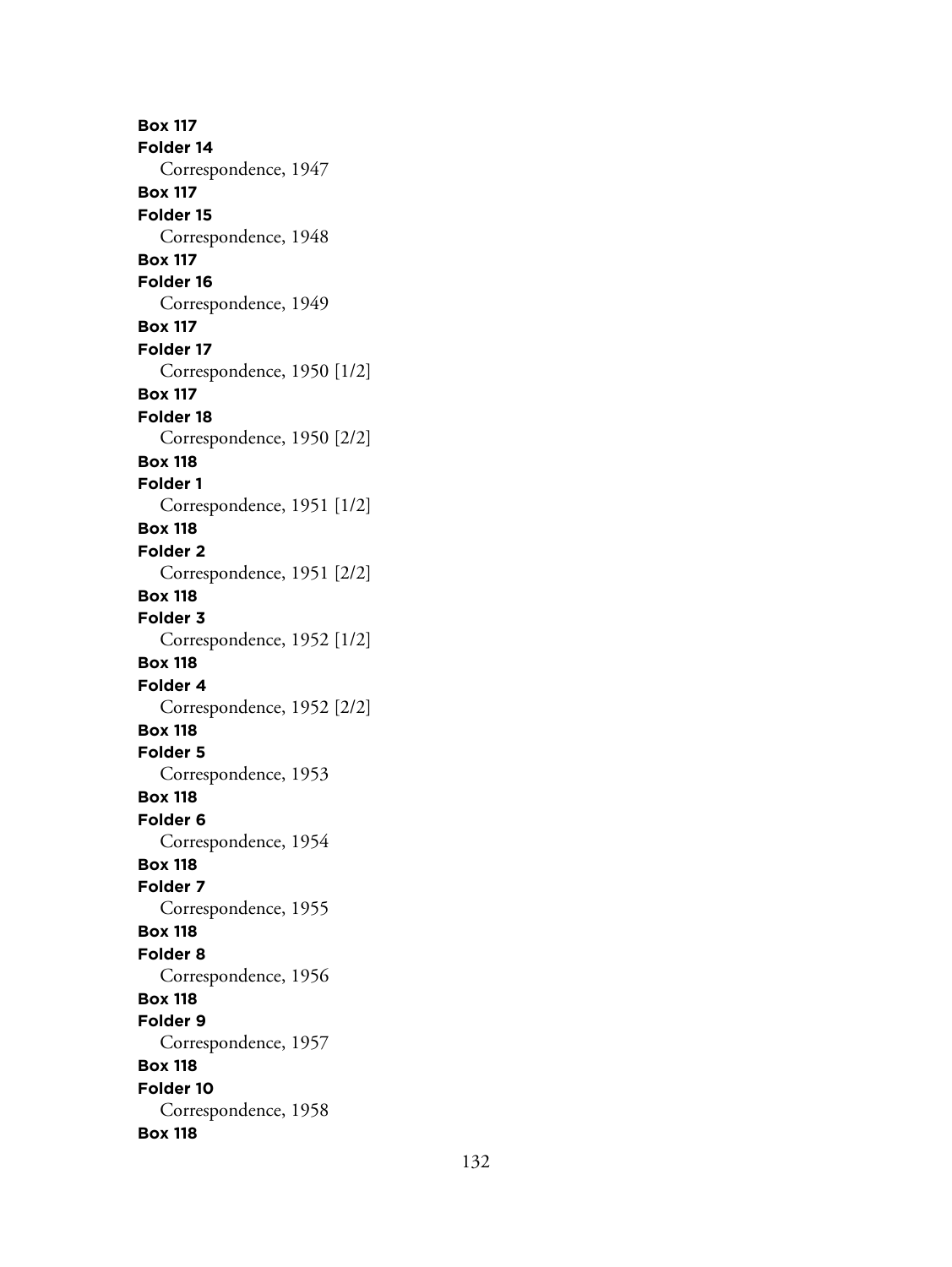Correspondence, 1959

# **Box 118**

**Folder 12**

Correspondence, 1960

# **Box 118**

**Folder 13**

Correspondence, 1961

### **Box 118**

**Folder 14**

Correspondence, 1962

## **Box 118**

#### **Folder 15**

Commercial Code - Notes and draft fragments, undated

# **Box 119**

# **Folder 1**

Commercial Code - Drafts - Part VI, Proceedings to Charge Drawers and Indorsers - Includes notes and comments, possibly by Soia Mentschikoff, undated

# **Box 119**

### **Folder 2**

Financing, undated

#### **Box 119**

#### **Folder 3**

Sales - Uniform Revised Sales Act - General Comment on Parts II and III, Formation and Construction, undated

# **Box 119**

# **Folder 4**

Sales - Uniform Revised Sales Act - Comments, undated

#### **Box 119**

**Folder 5**

Sales - Uniform Revised Sales Act - Championship Team Dinner, undated

# **Series XI: Teaching Materials - Contracts and Commercial Law**

Series XI contains lecture notes, fragments, mimeographed course materials, assignments, and examinations for Llewellyn's courses on contracts and commercial law, mainly from his time at Columbia University. The series is divided into subseries:

Subseries 1: Contracts and Casebook

Subseries 2: Manuscripts

Subseries 3: General

## **Subseries 1: Contracts and Casebook**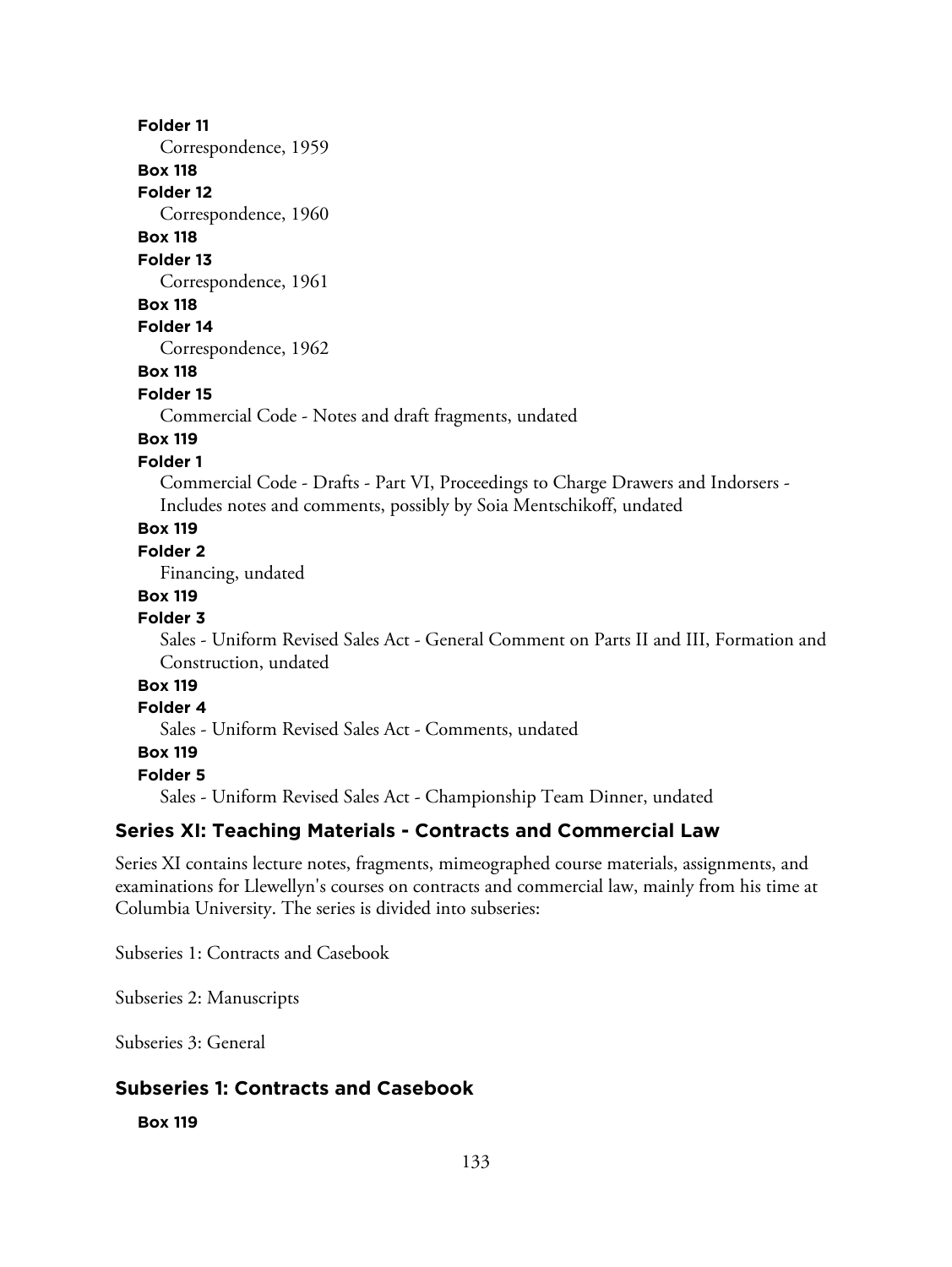**Folder 6** Consideration, 1935 **Box 119 Folder 7** Custom and usage, undated **Box 119 Folder 8** Deeds of Trust (statutes), 1920 **Box 119 Folder 9** Discharge, undated **Box 119 Folder 10** Forms, 1940-1941 **Box 119 Folder 11** Forms, 1911-1941 **Box 119 Folder 12** Forms and Formalities, undated **Box 119 Folder 13** Illegality, undated **Box 119 Folder 14** Promise and Agreement, undated **Box 120 Folder 1** Remedies, 1938 and undated **Box 120 Folder 2** Social Effect, undated **Box 120 Folder 3** Standardized Forms, circa 1930s **Box 120 Folder 4** Telegram Cases, undated **Box 120 Folder 5** Contracts Briefs, undated **Box 120 Folder 6** Notes, briefs, memorandum, clippings, 1924-1938 **Box 120 Folder 7**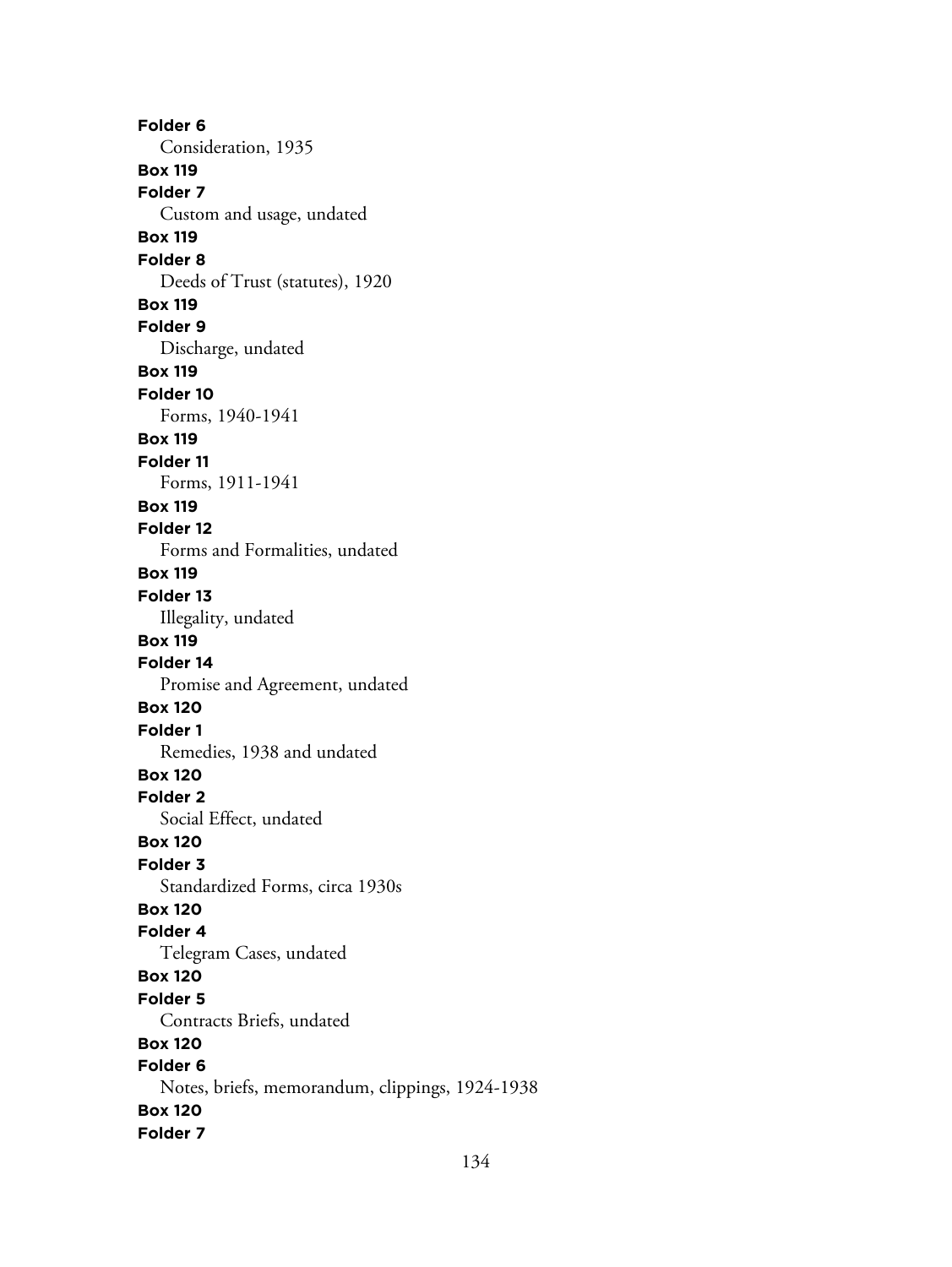Contracts cases, undated **Box 120 Folder 8** Outlines and notes, undated **Box 120 Folder 9** Outline - Introduction to Contract Law: Why are agreements sanctioned?, undated **Box 120 Folder 10** Introductory Text 2.2.1.2 - Typescript, undated **Box 120 Folder 11** Introductory B.2.2.2. - Typescript, undated **Box 120 Folder 12** 2.2.2. Typescript, undated **Box 120 Folder 13** Outline of Cases, Chapter II, B.2.2, undated **Box 120 Folder 14** Untitled draft of an introduction - "Contracts are messes…," undated **Box 120 Folder 15** Form 2/5, undated **Box 120 Folder 16** On Death Terminating Offer, undated **Subseries 2: Manuscripts Box 120 Folder 17** Objectives of the Course in Sales, Objectives of the Course in Contracts I, 1933 **Box 120 Folder 18** Duplicated materials for Contracts, circa 1925 **Box 121 Folder 1**

Contracts I A - Outline for introductory lecture, 1945

### **Box 121**

**Folder 2**

Contracts I A - Vocabulary for Classwork and Clear Thinking, 1944

### **Box 121**

**Folder 3** Introduction to Contracts, 1933-1934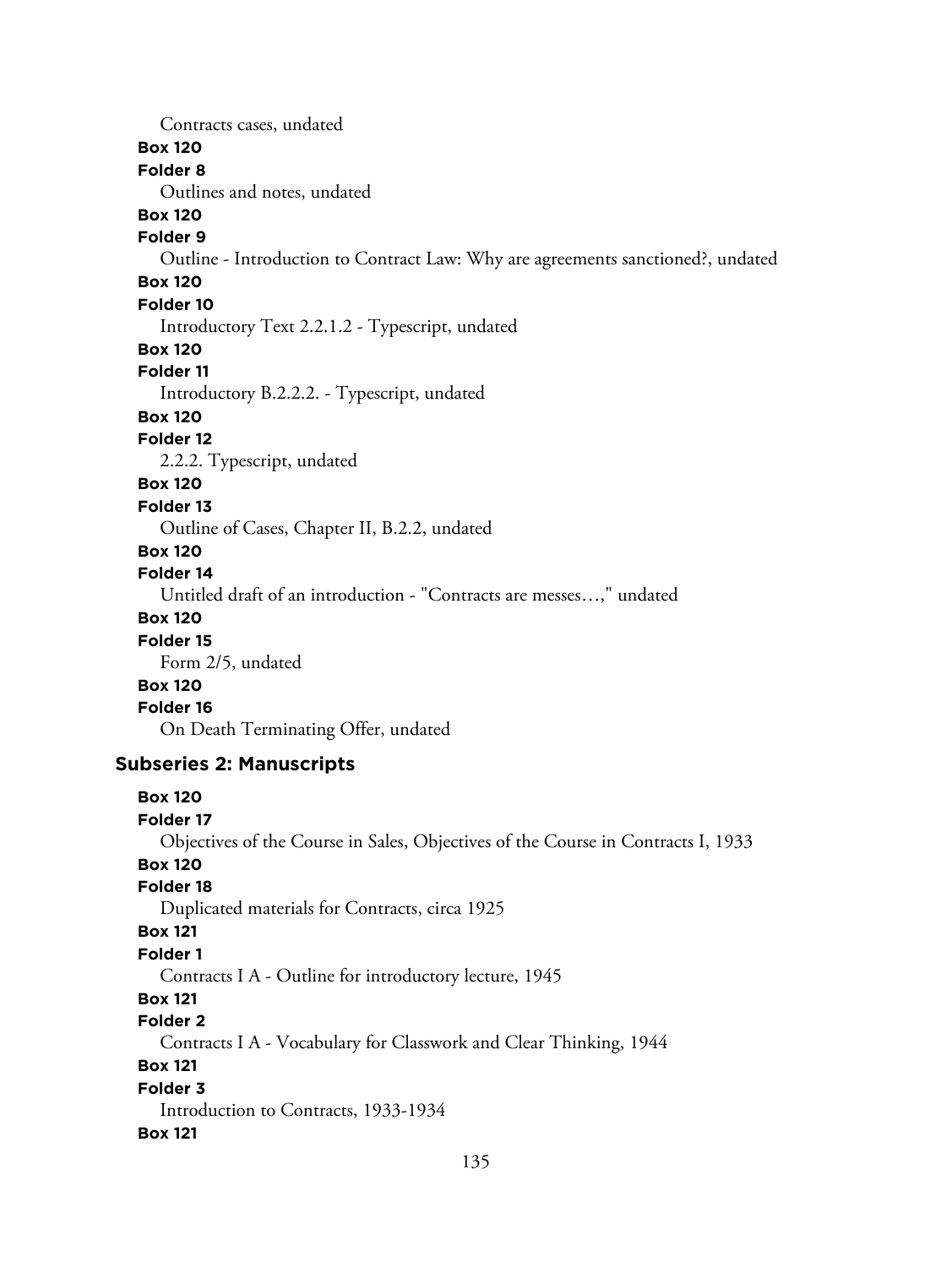On Contract Vocabulary, undated

# **Box 121**

### **Folder 5**

Partial Background for Contracts I, undated

# **Box 121**

# **Folder 6**

Commercial Law Sample Problem I (skeleton), 1947

# **Box 121**

# **Folder 7**

Commercial Law appendix to report on "Commercial Law" as a course, 1947

# **Box 121**

#### **Folder 8**

Memorandum to Columbia Faculty - A "Commercial Law" Course of 4 Semester Hours, for Spring 1948, May 13, 1947

# **Box 121**

# **Folder 9**

Memorandum to Columbia Committee on Commercial Law - General Canvass of the Commercial Law Situation, and the Emergency Proposal of a "Commercial Law" Course for Spring 1948, 1947

# **Box 121**

# **Folder 10**

Outline of Proposed Course in Commercial Law, 1947

### **Box 121**

## **Folder 11**

Commercial Law, 1948

# **Box 121**

# **Folder 12**

Commercial Law - Part III, Selected Comments on Revised Sales Act, 1948

# **Box 121**

#### **Folder 13**

Commercial Law Materials for Use by Students in Commercial Law, Sections II and III, Harvard University Law School 1948-1949, Commercial Law Class Columbia Law School, 1949

### **Box 121**

#### **Folder 14**

Commercial Law Materials First Installment (Problems), Spring 1948

#### **Subseries 3: General**

# **Box 121 Folder 15** Teaching Notes - Yale Contracts course, circa 1924 **Box 121 Folder 16** Teaching Notes - Yale Contracts course, circa 1924 - Photocopies **Box 121**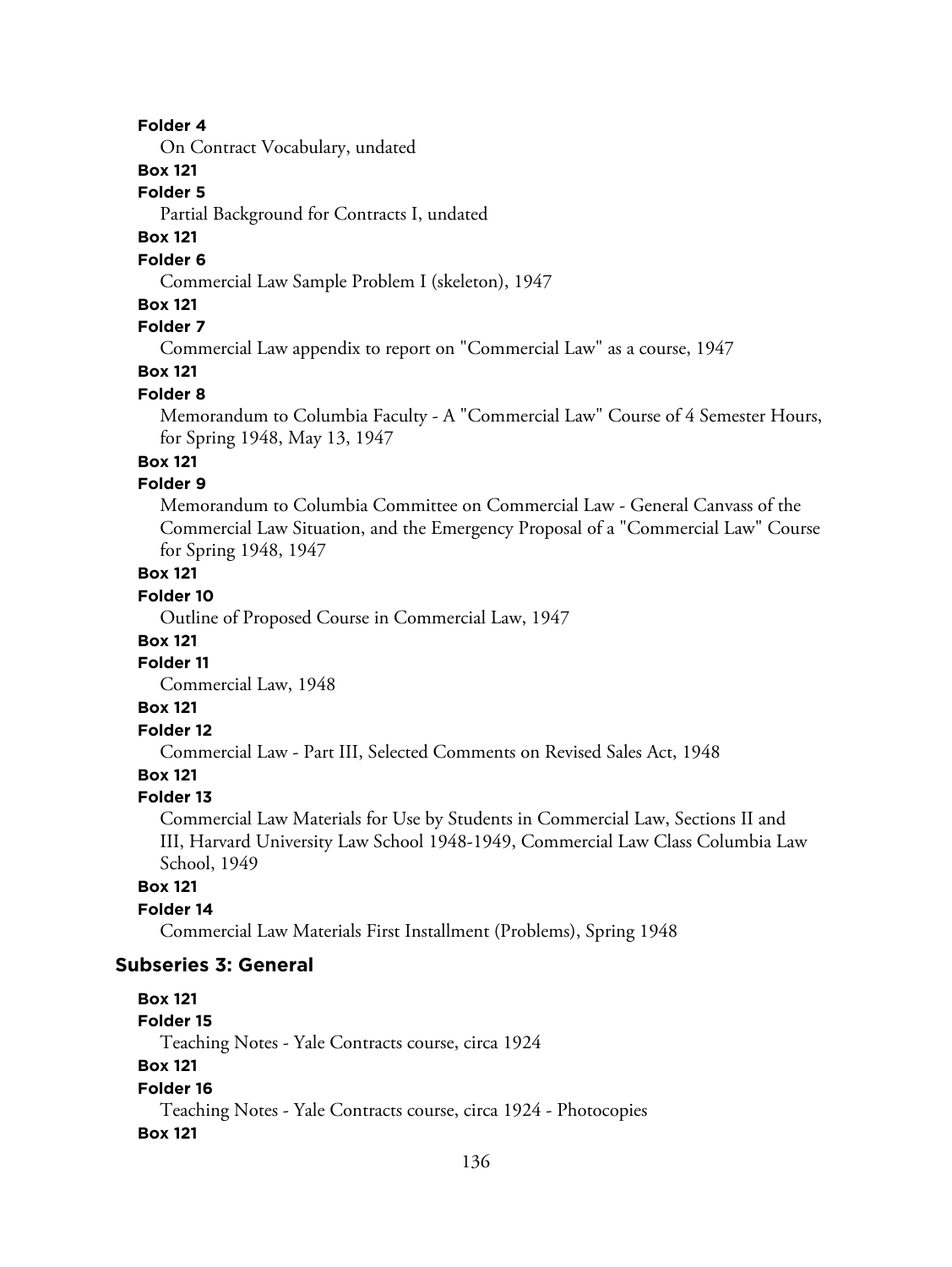**Folder 17** Examinations and Assignments - Contracts, 1937-1947 **Box 121 Folder 18** Examinations and Assignments - Contracts, 1930-1936 **Box 121 Folder 19** Examinations and Assignments - Contracts, 1929-1933 **Box 122 Folder 1** Examinations and Assignments - Contracts, 1933-1948 **Box 122 Folder 2** Examinations and Assignments - Contracts, 1930-1950 **Box 122 Folder 3** Examinations and Assignments - Commercial Law, 1936-1951 **Box 122 Folder 4** Examinations and Assignments - Sales, 1933-1941 **Box 122 Folder 5** Examinations and Assignments - Sales, 1933-1941 - Photocopies **Box 122 Folder 6** Examinations and Assignments - Sales, 1930-1934 **Box 122 Folder 7** Examinations and Assignments - Sales, 1929-1947 **Box 122 Folder 8** Commercial Law course, 1949

# **Series XII: Teaching Materials - Jurisprudence**

Series XII contains notes, syllabi, course materials, and examinations for Llewellyn's courses on Jurisprudence at Columbia University (co-taught with Edwin Patterson) and the University of Chicago. The Chicago materials are grouped first, followed by Columbia materials.

**Box 123 Folder 1** Chicago - Law in Our Society - Lectures - Introductory, 1950 **Box 123 Folder 2** Chicago - Law in Our Society - Lectures - Truth and Justice - Lecture 5: Theory of Theories and of Truth **Box 123**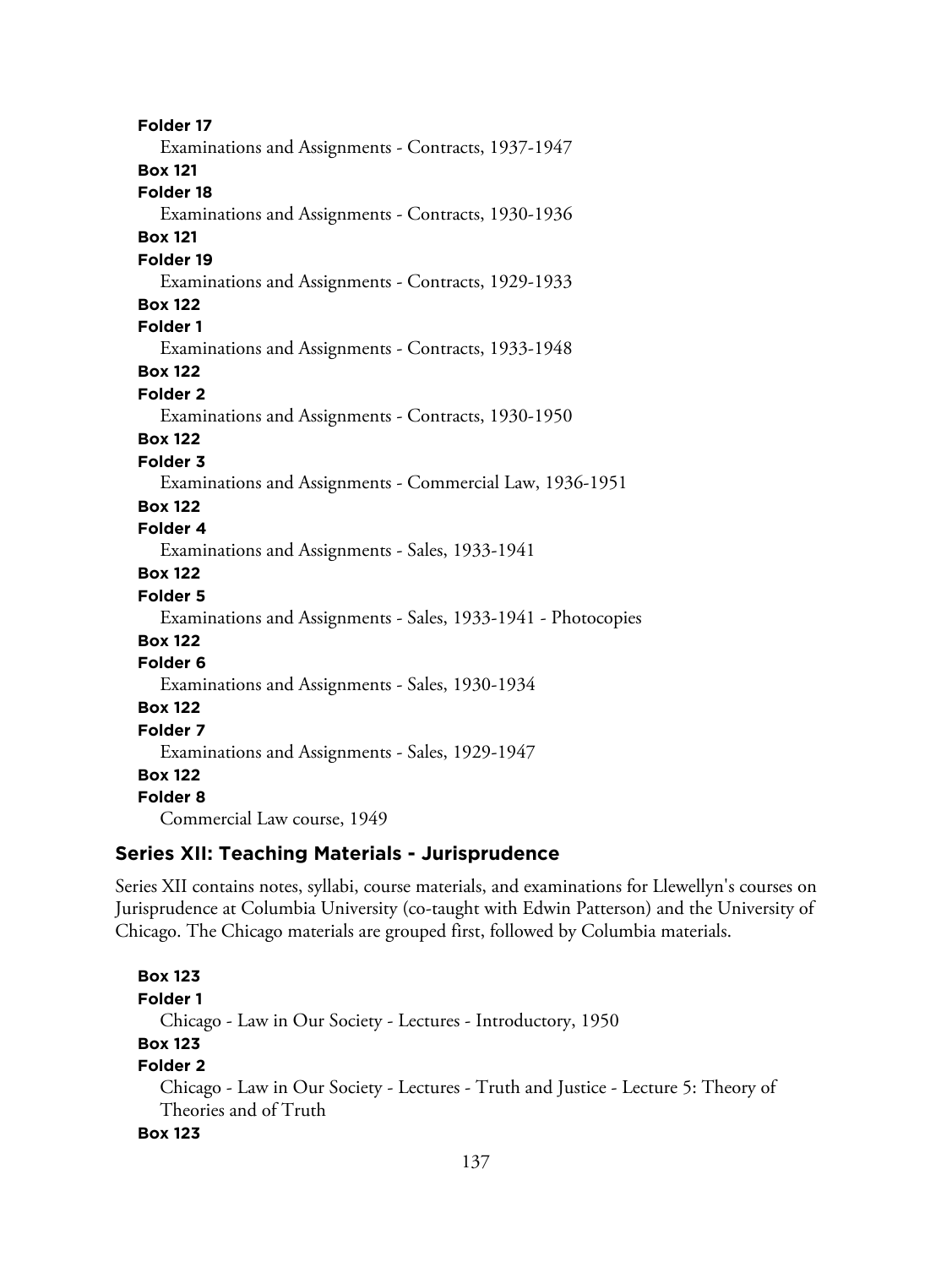Chicago - Law in Our Society - Lectures - Truth and Justice - Lectures 6-8: Theory of Justice, undated

## **Box 123**

#### **Folder 4**

Chicago - Law in Our Society - Lectures - The Traditional Lines of Approach - Lecture 9: Right Law and Right Reason, 1959

# **Box 123**

## **Folder 5**

Chicago - Law in Our Society - Lectures - The Traditional Lines of Approach - Lecture 10: "Positive" or "Analytical" or "Scientific" Approach, undated

# **Box 123**

#### **Folder 6**

Chicago - Law in Our Society - Lectures - The Traditional Lines of Approach - Lecture 11: Law's People and the Law, 1950

## **Box 123**

## **Folder 7**

Chicago - Law in Our Society - Lectures - The Traditional Lines of Approach - Lecture 12: Theory of Jurisprudence, 1950

## **Box 123**

#### **Folder 8**

Chicago - Law in Our Society - Lectures - Theory of American Appellate Decision - Lecture 13: Theory of Problem Solution in General, 1950

#### **Box 123 Folder 9**

Chicago - Law in Our Society - Lectures - Theory of American Appellate Decision - Lecture 14: Theory of Dogmatics, 1952

### **Box 123**

#### **Folder 10**

Chicago - Law in Our Society - Lectures - Theory of American Appellate Decision - Lectures 15-16: American Appellate Decision, 1952

# **Box 123**

#### **Folder 11**

Chicago - Law in Our Society - Lectures - Theory of Legal Doctrine and of American Appellate Decision - Introductory Note, 1953

# **Box 123**

### **Folder 12**

Chicago - Law in Our Society - Lectures - Theory of Legal Doctrine and of American Appellate Decision - Lectures 13: Building Materials for a Control Structure, 1953

## **Box 123**

# **Folder 13**

Chicago - Law in Our Society - Readings, 1950

# **Box 123**

### **Folder 14**

Chicago - Law in Our Society - Readings, 1953-1954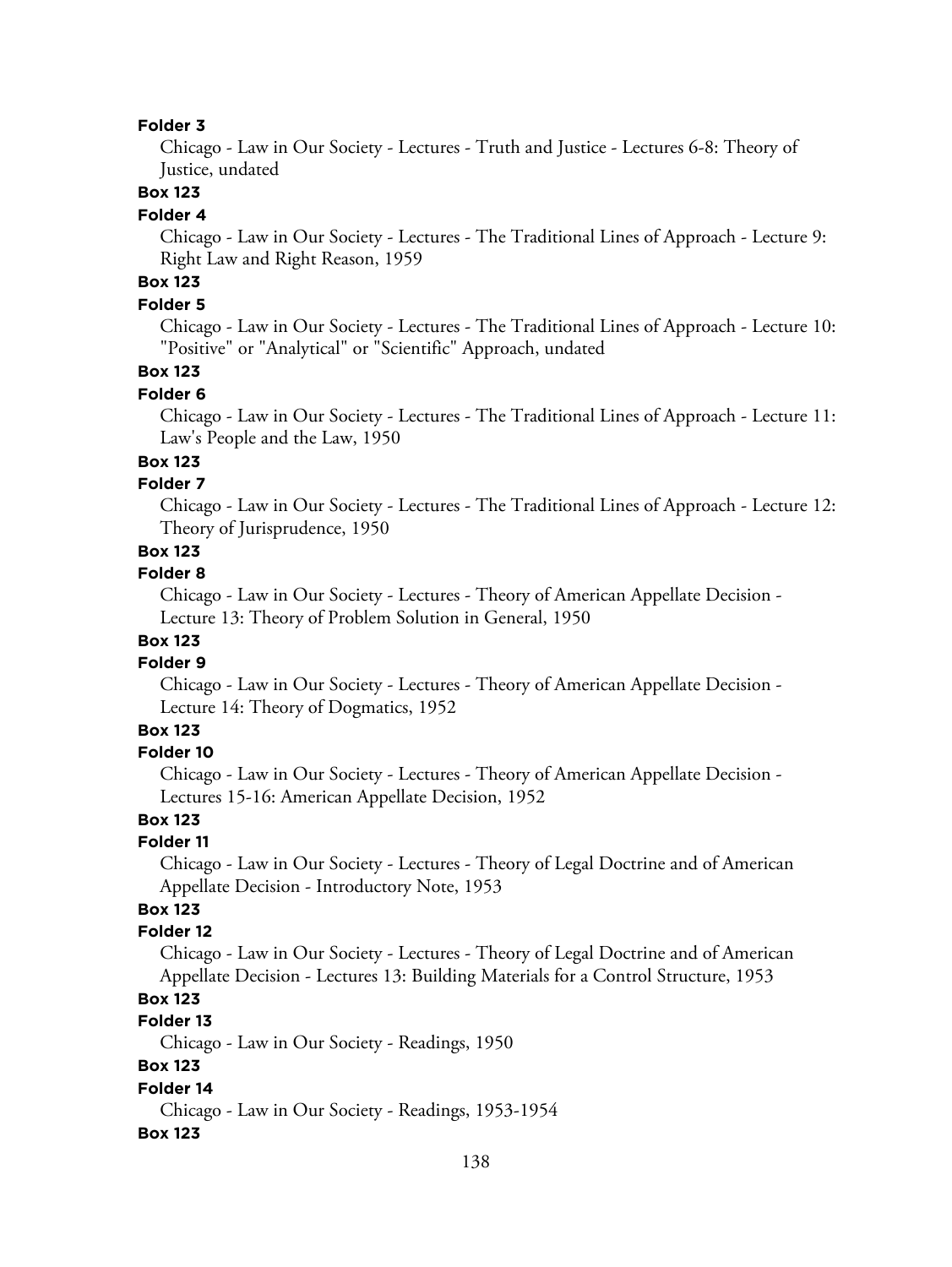**Folder 15** Chicago - Law in Our Society - Readings, 1954-1956 **Box 123 Folder 16** Chicago - Law in Our Society - Supplemental readings, Spring 1955 **Box 123 Folder 17** Chicago - Law in Our Society - Supplementary Materials - Law--Government and the Social Disciplines, 1956 **Box 123 Folder 18** Chicago - Law in Our Society - Course materials, 1955-1962 **Box 123 Folder 19** Chicago - Law in Our Society - Chicago Seminar Research in Law and Behavioral Disciplines, 1956-1957 **Box 123 Folder 20** Chicago - Law in Our Society - Jurisprudence Part III: Aquinas - Notes, undated **Box 123 Folder 21** Chicago - Law in Our Society - Lecture 2A, undated **Box 123 Folder 22** Chicago - Law in Society - Supplement to Lectures 1-4, Spring 1958 **Box 123 Folder 23** Chicago - Law in Our Society - Topical Syllabus, 1950 **Box 124 Folder 1** Chicago - Law in Our Society - Charles Curtis' letter and notes on syllabus, October 1951 **Box 124 Folder 2** Chicago - Law in Society II - Supplementary materials, 1956-1958 **Box 124 Folder 3** Chicago - Law in Society III - Syllabi, 1952-1956 **Box 124 Folder 4** Chicago - Teaching Notes, circa 1937-1961 **Box 124 Folder 5** Chicago - Teaching Notes, circa 1937-1961 - Photocopies **Box 124 Folder 6** Chicago - Teaching Notes, circa 1946-1962

139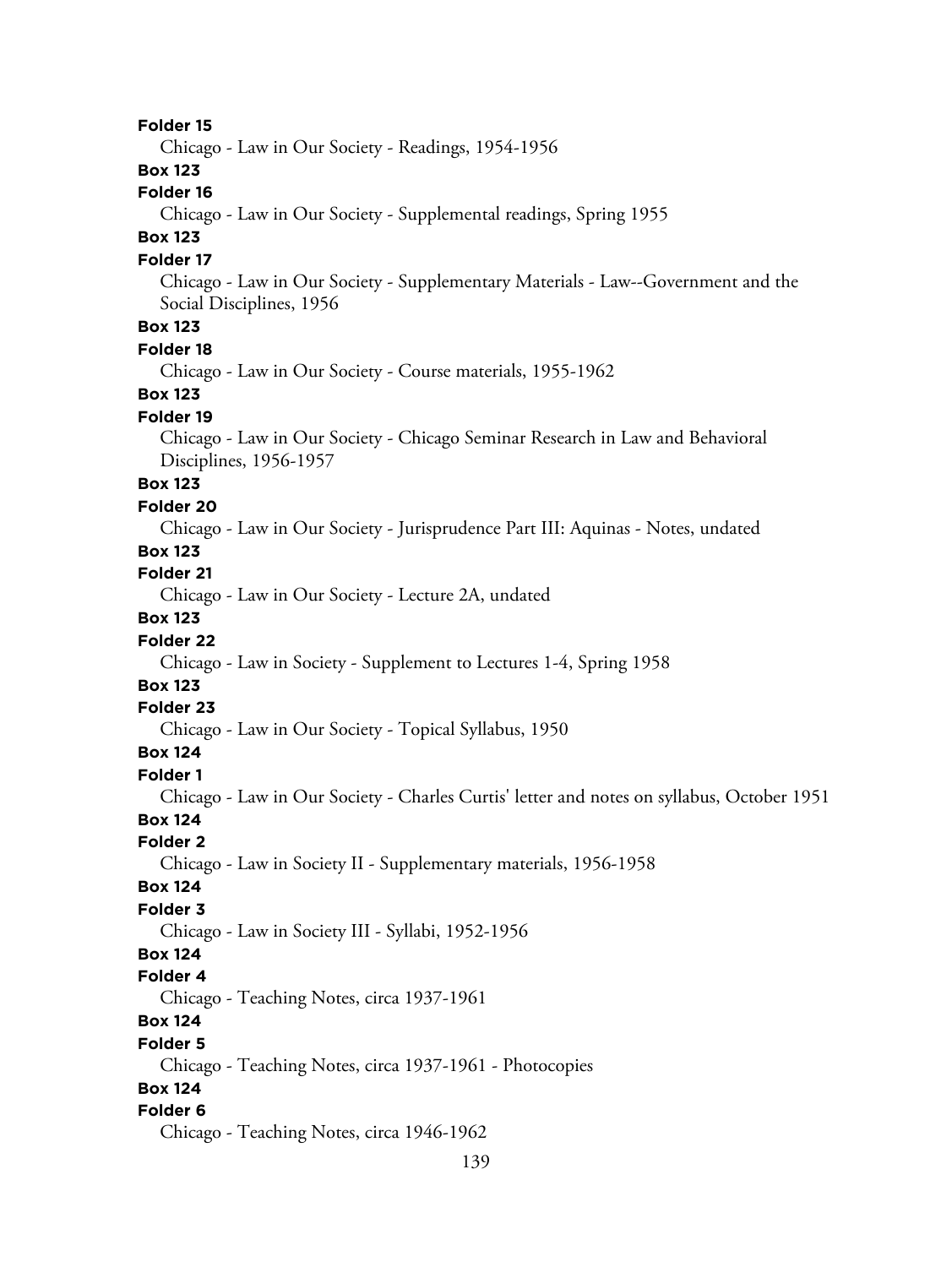# **Box 124**

#### **Folder 7**

Chicago - Law and Society - Course descriptions, 1952

### **Box 124**

### **Folder 8**

Chicago - Student questions, undated

# **Box 124**

# **Folder 9**

Columbia - Syllabus on Jurisprudence, September 1939

# **Box 124**

#### **Folder 10**

Columbia - Syllabus on Jurisprudence (with Edwin W. Patterson), 1940

### **Box 124**

#### **Folder 11**

Columbia - Syllabus on Jurisprudence (with Edwin W. Patterson), 1946

#### **Box 124**

## **Folder 12**

Columbia - Readings in Jurisprudence, September 1939

# **Box 124**

#### **Folder 13**

Columbia - Part IV: What Should be the Law, and Part V: The Judicial Process, undated

### **Box 125**

#### **Folder 1**

Columbia - Basic Conceptions and Ideals of Our Polity, circa 1939

### **Box 125**

# **Folder 2**

Columbia - "Certain Underlying and Often Conflicting Ideals and Attitudes which Feed and Color Our Going Legal system," undated

# **Box 125**

# **Folder 3**

Columbia - Complementary Synthesis of the Material, undated

# **Box 125**

### **Folder 4**

Columbia - "Ex Oro Jurisprudens: On the Whence and How of One Jurisprudence," undated

# **Box 125**

# **Folder 5**

Columbia - Jurisprudence 1942 - II: What is Law?, 1942

# **Box 125**

### **Folder 6**

Columbia - Jurisprudence: Theory of Justice - Outline, undated

#### **Box 125**

# **Folder 7**

Columbia - Legislation: Its Jurisprudential Position and Social Functions, circa 1940s **Box 125**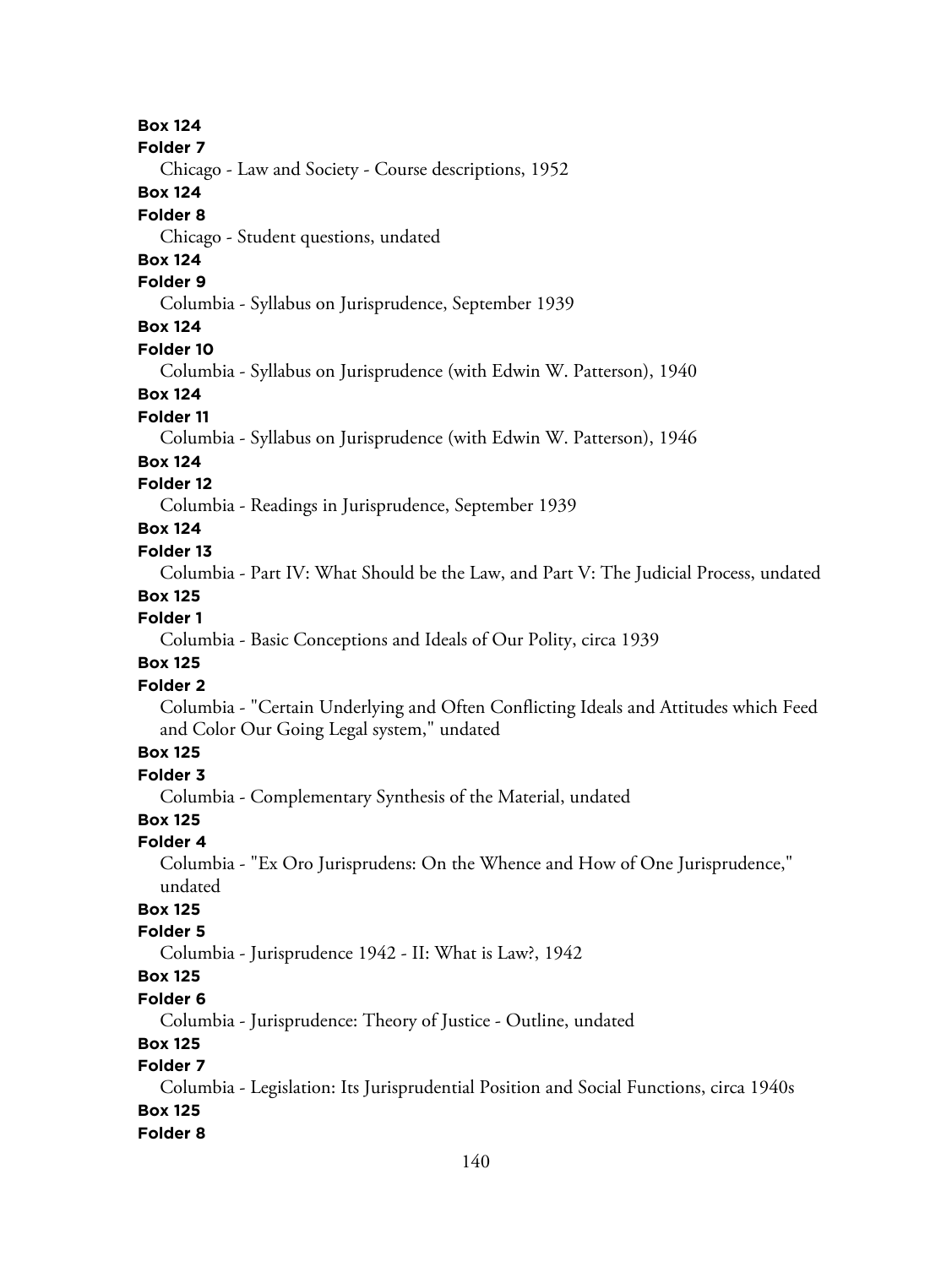Columbia - Reading on Systematic Drafting - Chapter III, undated **Box 125 Folder 9** Columbia - The Relation of Jurisprudence to Philosophy, undated **Box 125 Folder 10** Columbia - Sequence on the Jurisprudence of Legislation, undated **Box 125 Folder 11** Columbia - Sketch for a Third-Year Course in Jurisprudence (with parallel memo by Edwin W. Patterson), 1937 **Box 125 Folder 12** Columbia - Teaching Notes, 1939-1948, and undated **Box 125 Folder 13** Columbia - Student class notes, 1945-1946 **Box 125 Folder 14** Columbia - Student class notes, C. W. Sumners, 1945-1946 **Box 125 Folder 15** Columbia - Readings with comments by Edwin W. Patterson, undated **Box 125 Folder 16** Columbia - Edwin W. Patterson lectures, 1940 **Box 125 Folder 17** Columbia - Edwin W. Patterson lectures, 1941-1943 **Box 125 Folder 18** Columbia - Examinations, 1947-1948 **Box 125 Folder 19** Columbia - Jurisprudence III, "On Justice," Lectures VI-VIII, 1936 **Box 126 Folder 1** Columbia - Chalk used in classroom, undated

# **Series XIII: Teaching Materials - Elements**

This series contains course materials (including annotated teaching copies), notes, and examinations for Llewellyn's "Elements" course at the University of Chicago. Materials are grouped by type.

**Box 126 Folder 2**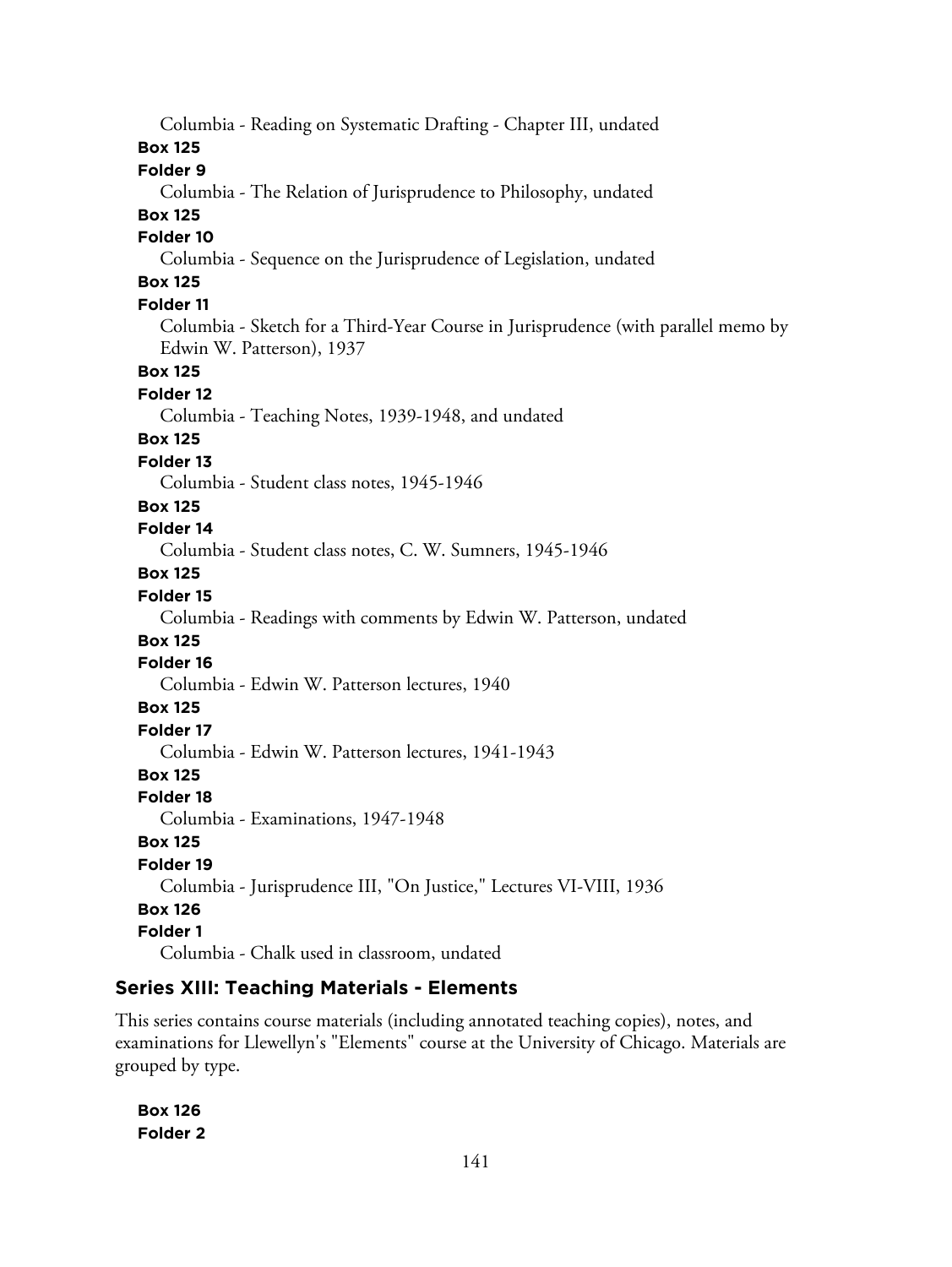Course materials, circa 1951-1953 [1/2] **Box 126 Folder 3** Course materials, circa 1951-1953 [2/2] **Box 126 Folder 4** Course materials, 1954-1961 **Box 126 Folder 5** Course materials, circa 1957-1958 **Box 126 Folder 6** Course materials, circa 1958-1961 [1/3] **Box 127 Folder 1** Course materials, circa 1958-1961 [2/3] **Box 127 Folder 2** Course materials, circa 1958-1961 [3/3] **Box 127 Folder 3** Course materials, circa 1958-1961 **Box 127 Folder 4** Course materials, 1959 **Box 127 Folder 5** Course materials, 1961 **Box 127 Folder 6** Course materials, circa 1961-1962 [1/2] **Box 128 Folder 1** Course materials, circa 1961-1962 [2/2] **Box 128 Folder 2** Course materials, undated **Box 128 Folder 3** Course materials - Mentschikoff, Commercial Practice, undated **Box 128 Folder 4** Notes and annotated teaching copies of materials, 1953-1954 **Box 128 Folder 5** Notes and annotated teaching copies of materials, 1954-1955

142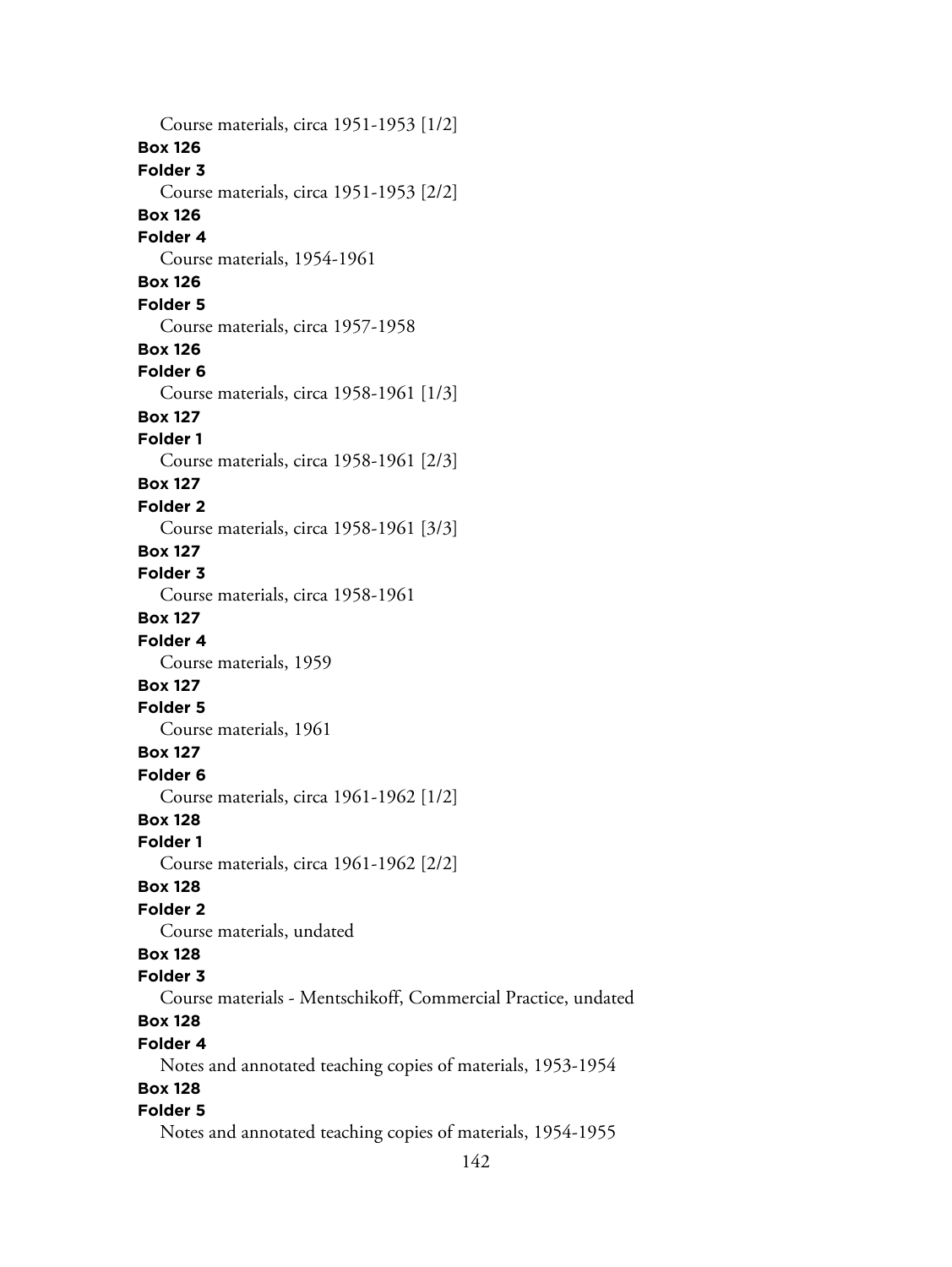**Box 128 Folder 6** Notes and annotated teaching copies of materials, 1955-1956 **Box 128 Folder 7** Notes and annotated teaching copies of materials, 1956-1957 **Box 128 Folder 8** Notes and annotated teaching copies of materials, 1957-1958 **Box 129 Folder 1** Notes and annotated teaching copies of materials, 1958-1959 **Box 129 Folder 2** Notes and annotated teaching copies of materials, 1959-1960 **Box 129 Folder 3** Notes and annotated teaching copies of materials, 1960-1961 **Box 129 Folder 4** Notes and annotated teaching copies of materials, 1961-1962 [1/2] **Box 129 Folder 5** Notes and annotated teaching copies of materials, 1961-1962 [2/2] **Box 129 Folder 6** Annotated teaching copies of materials, 1961 **Box 129 Folder 7** Notes and annotated teaching copies of materials, undated **Box 129 Folder 8**

Examinations, 1953-1961

#### **Series XIV: Teaching Materials - Legal Argument**

This series contains course materials, exemplary cases, correspondence, assignments, and lectures for Llewellyn's course on legal argument at Columbia University and the University of Chicago. Materials are grouped by type.

**Box 129 Folder 9** Course materials, 1934 [1/2] **Box 130 Folder 1** Course materials, 1934 [2/2] **Box 130**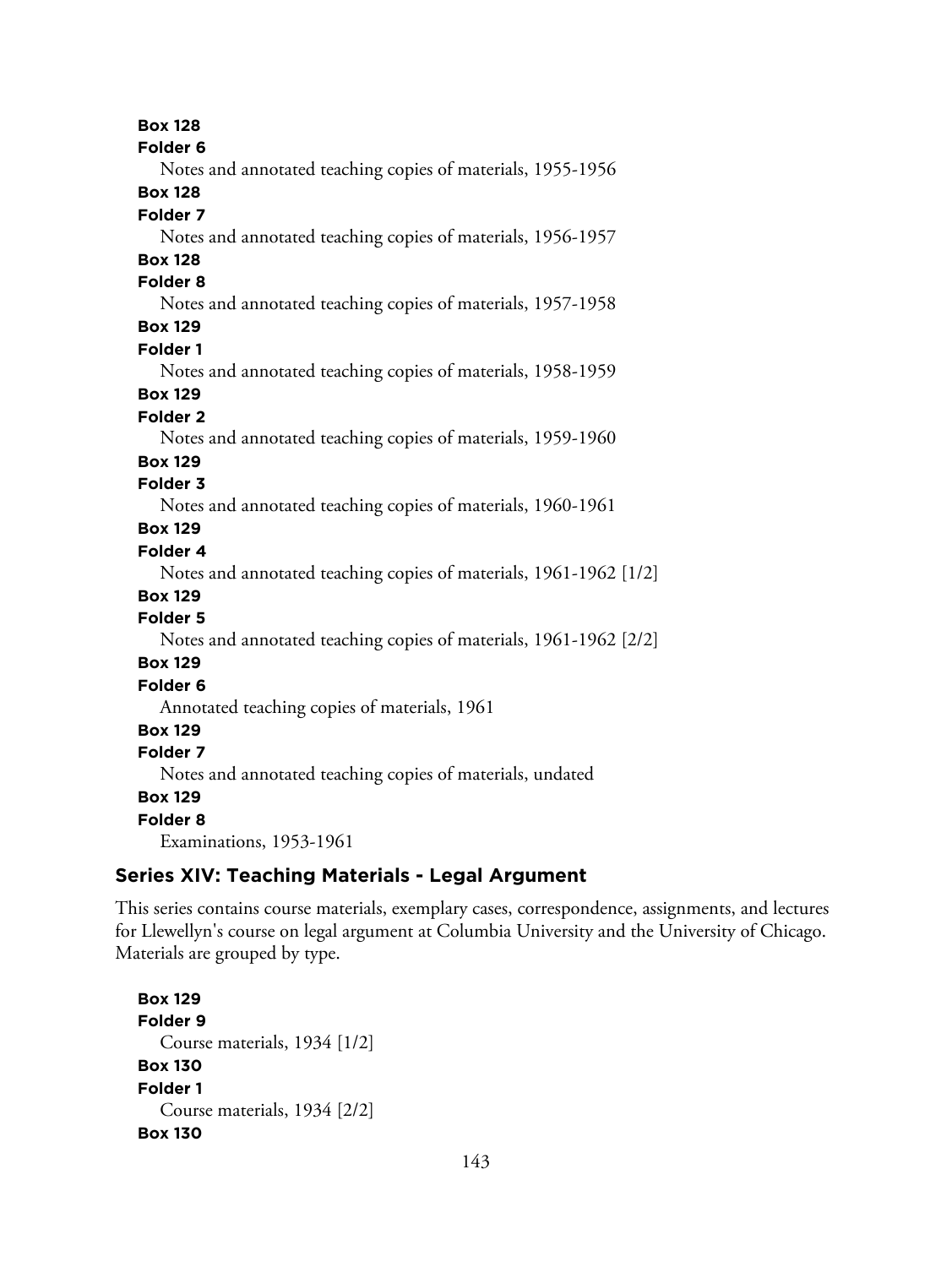**Folder 2** Course materials, circa 1934-1935 [1/7] **Box 130 Folder 3** Course materials, circa 1934-1935 [2/7] **Box 130 Folder 4** Course materials, circa 1934-1935 [3/7] **Box 130 Folder 5** Course materials, circa 1934-1935 [4/7] **Box 130 Folder 6** Course materials, circa 1934-1935 [5/7] **Box 130 Folder 7** Course materials, circa 1934-1935 [6/7] **Box 130 Folder 8** Course materials, circa 1934-1935 [7/7] - Photocopies **Box 130 Folder 9** Course materials, circa 1957-1962 [1/3] **Box 131 Folder 1** Course materials, circa 1957-1962 [2/3] **Box 131 Folder 2** Course materials, circa 1957-1962 [3/3] **Box 131 Folder 3** Preface to course materials, circa 1934-1935 **Box 131 Folder 4** Course materials, undated **Box 131 Folder 5** Course materials, undated **Box 131 Folder 6** Course materials, undated **Box 131 Folder 7** Course materials, undated **Box 131 Folder 8**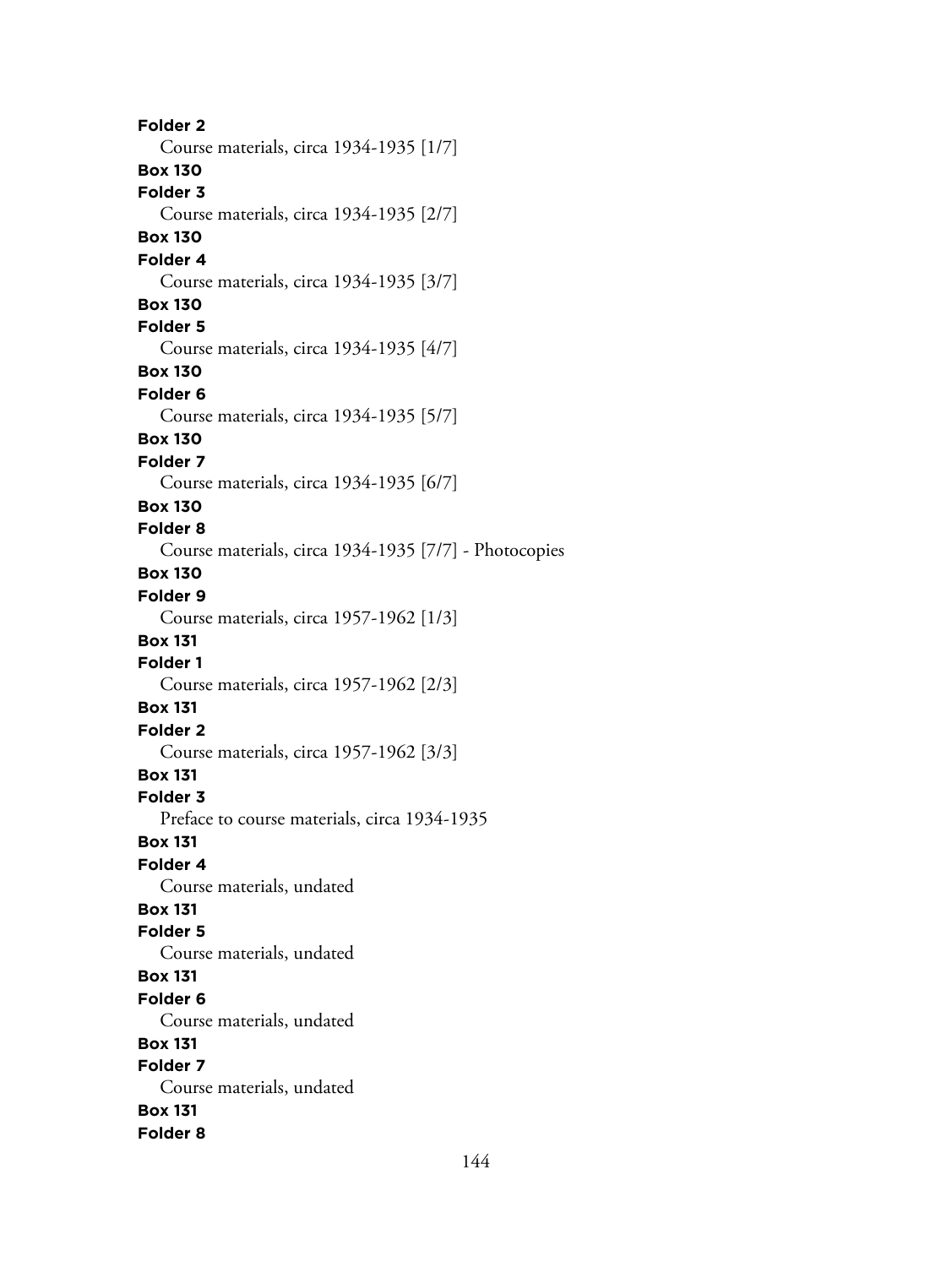Annotated course materials, undated [1/11] **Box 132 Folder 1** Annotated course materials, undated [2/11] **Box 132 Folder 2** Annotated course materials, undated [3/11] **Box 132 Folder 3** Annotated course materials, 1957 [4/11] **Box 132 Folder 4** Annotated course materials, 1957 [5/11] **Box 132 Folder 5** Annotated course materials, 1957 [6/11] **Box 132 Folder 6** Annotated course materials, 1957 [7/11] **Box 132 Folder 7** Annotated course materials, 1957 [8/11] **Box 133 Folder 1** Annotated course materials, 1957 [9/11] **Box 133 Folder 2** Annotated course materials, 1957 [10/11] **Box 133 Folder 3** Annotated course materials, 1936 [11/11] **Box 133 Folder 4** Exemplary Cases - Excerpts from Mr. Harold Medina's summation at trial in New York City on behalf of defendant, June 1931 **Box 133 Folder 5** Exemplary Cases - MacPherson v. Buick, undated **Box 133 Folder 6** Exemplary Cases - Laidlaw v. Sage, undated **Box 133 Folder 7** Exemplary Cases - DuPont case, undated **Box 133 Folder 8**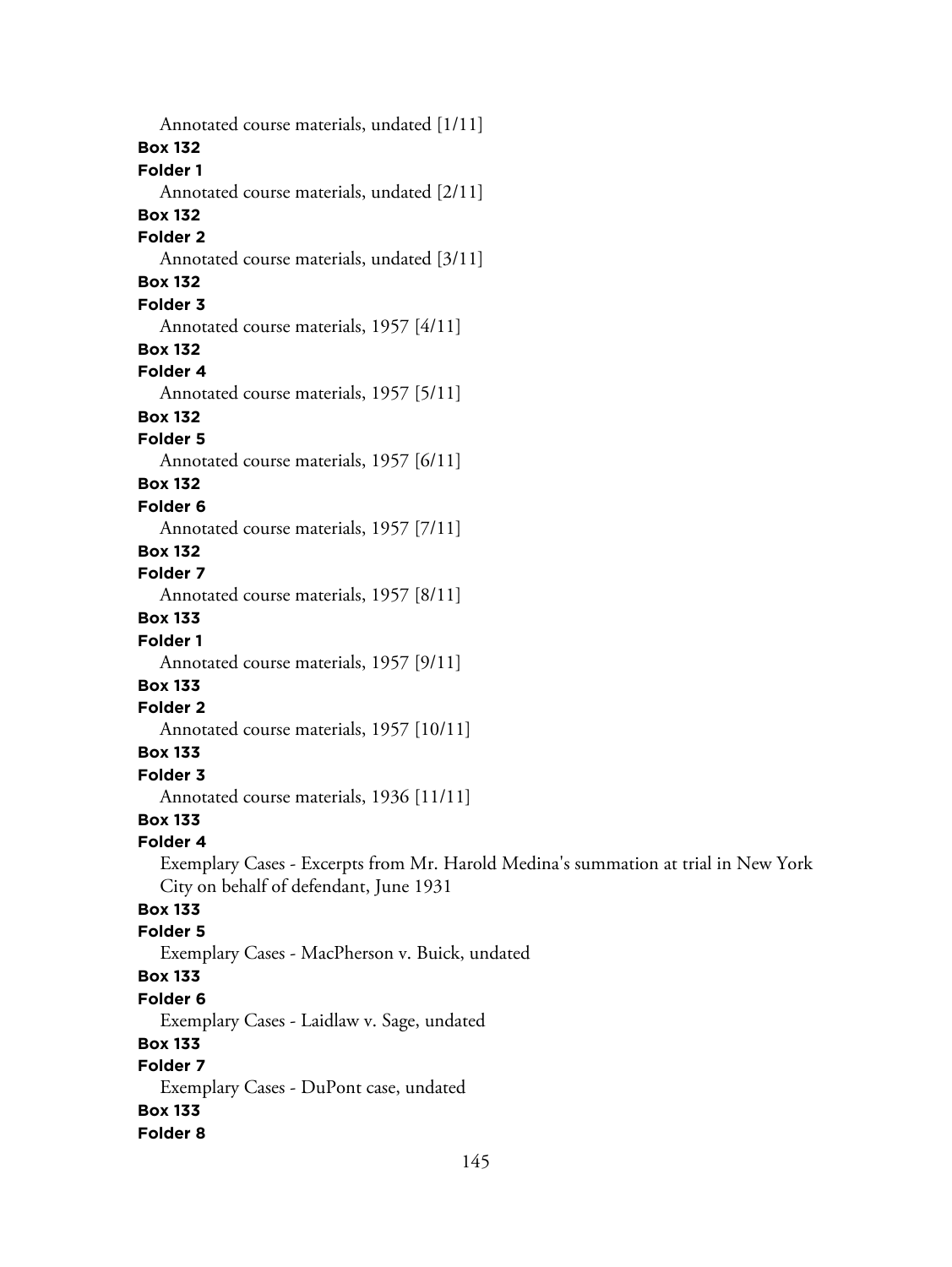Exemplary Cases - Bank of U. S. case, undated **Box 133 Folder 9** Exemplary Cases - Haywood case, undated **Box 133 Folder 10** Exemplary Cases - Crippen case, undated **Box 133 Folder 11** Exemplary Cases - Porter case, undated **Box 134 Folder 1** Exemplary Cases - American Chicle case, undated **Box 134 Folder 2** Exemplary Cases - Hern v. Tubby, undated **Box 134 Folder 3** Exemplary Cases - Hern v. Tubby, undated - Photocopies **Box 134 Folder 4** Exemplary Cases - Vladikavkazsky Ry Co. v. New York Trust Co., undated **Box 134 Folder 5** Exemplary Cases - Wells Case, undated **Box 134 Folder 6** Exemplary Cases - Unidentified, undated **Box 134 Folder 7** Briefs, 1934-1944 [1/2] **Box 134 Folder 8** Briefs, 1934-1944 [2/2] **Box 135 Folder 1** Materials collected for class use, circa 1935-1958 [1/2] **Box 135 Folder 2** Materials collected for class use, circa 1935-1958 [2/2] **Box 135 Folder 3** Memoranda regarding organization of the course, 1932-1934 **Box 135 Folder 4** Correspondence regarding organization of the course, 1934-1935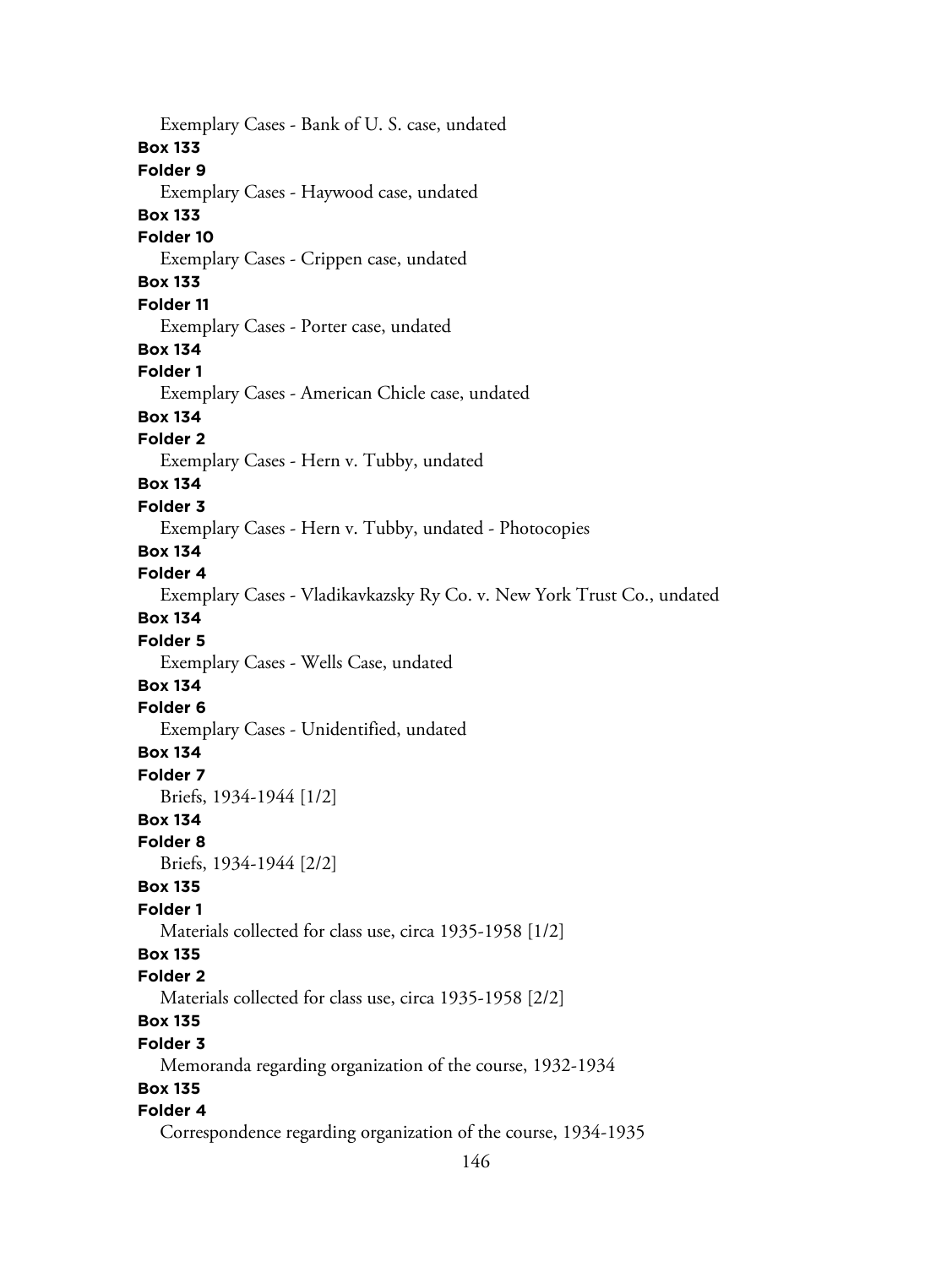**Box 135 Folder 5** Assignments, 1934-1952 **Box 135 Folder 6** Lecture - "The Argument as a Whole," undated **Box 135 Folder 7** Lecture - "Ethics of Argument" - Outline, undated **Box 135 Folder 8** Lecture - Introductory lecture - Outline, undated **Box 135 Folder 9** Lecture - "Technique in Legal Argument" - Preliminary draft outline, undated **Box 135 Folder 10** Lecture - "The Technique of Legal Argument" - Outline, undated **Box 135 Folder 11** Lecture - "Logic: Introduction" - Manuscript and typed copy, circa 1934-1937 **Box 135 Folder 12** Lecture - "On Logic in Legal Argument" - Typescript, 1936 **Box 135 Folder 13** Lecture notes, 1936 **Box 136 Folder 1** Lecture - "President Roosevelt's Address" - Analysis, 1937 **Box 136 Folder 2** Lecture - "Once More: On Limits of Decency in Argument," circa 1930s **Box 136 Folder 3** Lecture notes and observations, circa 1930s

# **Series XV: Teaching Materials - Various Courses**

Series XV contains course materials, lecture notes, and examinations for courses taught by Llewellyn at Yale, Columbia, the University of Chicago, and the New School for Social Research beyond the scope of his usual core classes (commercial law, elements, jurisprudence, and legal argument). Course materials come first and are organized chronologically. This is followed by examinations, also arranged chronologically.

**Box 136 Folder 4**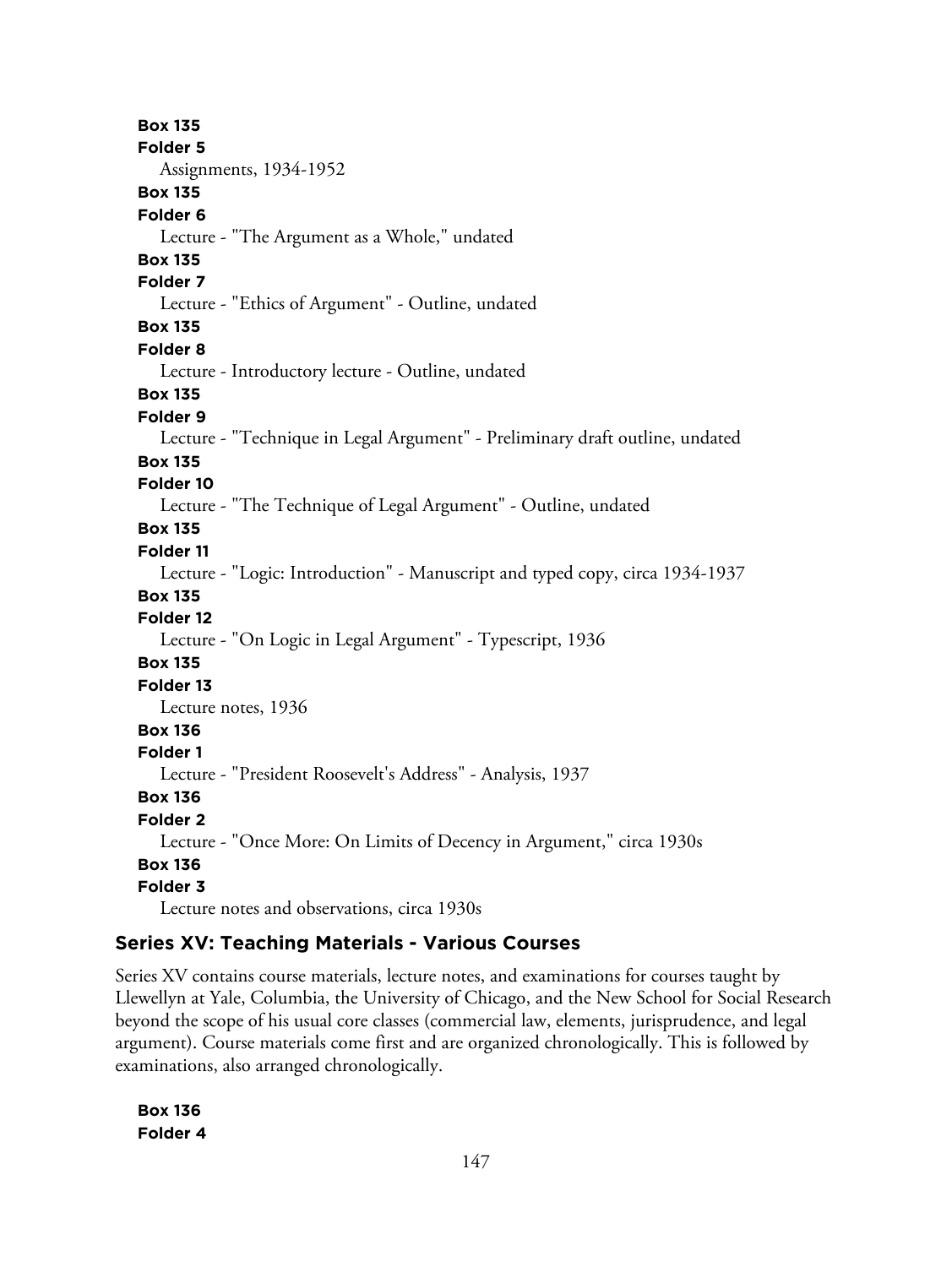148 Course materials - Partnership, 1919 **Box 136 Folder 5** Course materials - Commercial Law - Agency Introduction, 1922 **Box 136 Folder 6** Course materials - Introduction to the Social Sciences, 1924 **Box 136 Folder 7** Course materials - Mortgages, 1926-1928 **Box 136 Folder 8** Course materials - Suretyship, 1926-1928 **Box 136 Folder 9** Course materials - Security, 1927-1928 **Box 136 Folder 10** Course materials - Bills and Notes, 1933 **Box 136 Folder 11** Course materials - Criminal Law - "Re Possible Work on Criminal Law Materials," 1935 **Box 136 Folder 12** Course materials - Legal Education Seminar, 1935-1936 **Box 136 Folder 13** Course materials - Unidentified, 1935 **Box 136 Folder 14** Course materials - Criminal Law - "Organization Hypothesis," circa 1935 **Box 136 Folder 15** Course materials - New School for Social Research - Sociology of Law, 1937-1938 **Box 136 Folder 16** Course materials - New School for Social Research - Philosophy of Legal Institutions, circa 1937-1938 **Box 136 Folder 17** Course materials - New School for Social Research - Philosophy of Legal Institutions, 1937-1938 **Box 136 Folder 18** Course materials - Seminar on the Professions - Memorandum, 1951 **Box 136**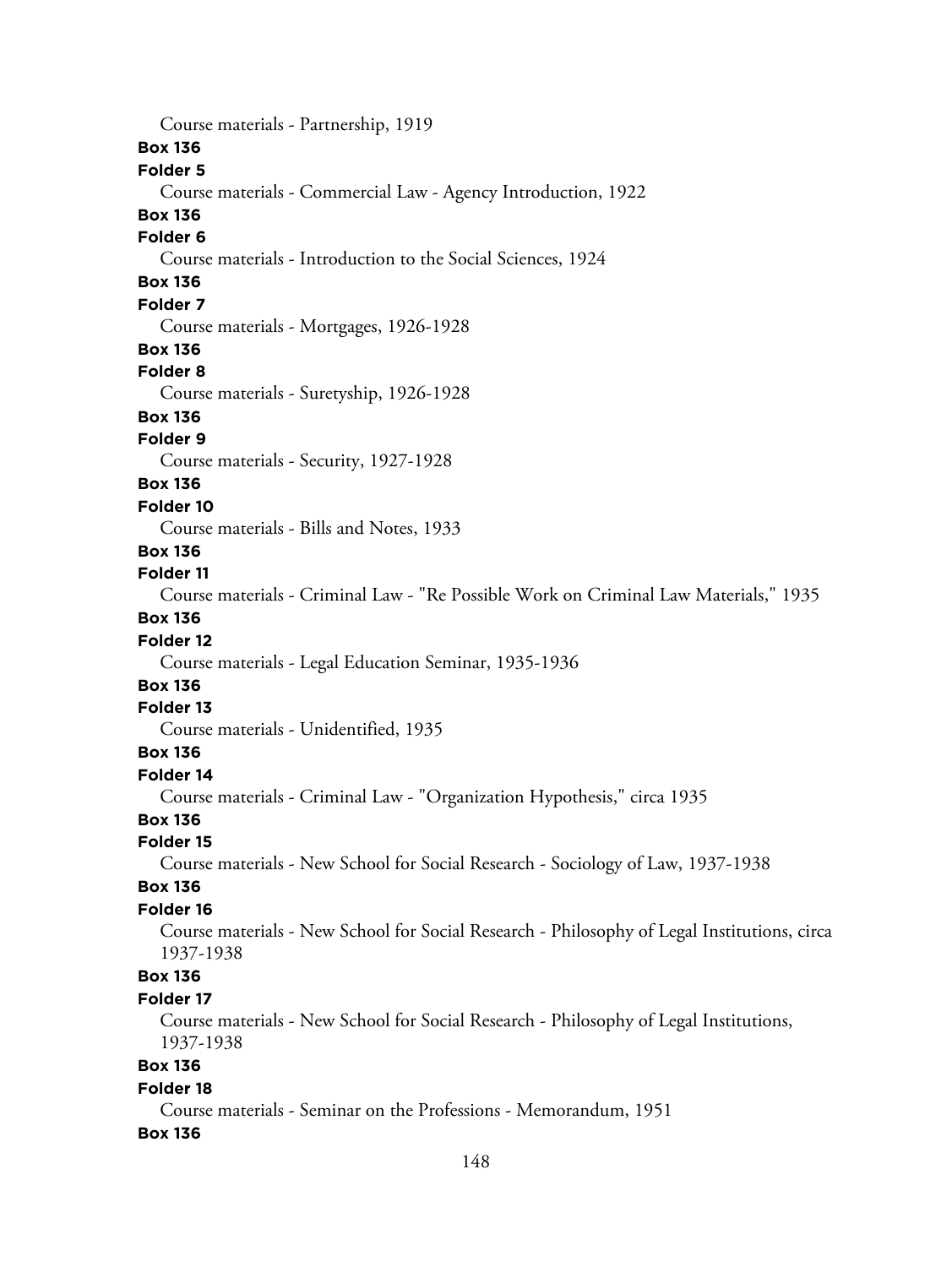**Folder 19**

Course materials - General Graduate Seminar, 1952-1953

# **Box 137**

## **Folder 1**

Course materials - Primitive, Ancient and Archaic Law - Prospectus of the course, 1956 **Box 137**

# **Folder 2**

Course materials - Primitive, Ancient and Archaic Law - Lecture I - "Some Aspects of the Effects of Legal Institutions on the Whole Culture of Which They are a Part," 1956

### **Box 137**

#### **Folder 3**

Course materials - Comparative Law Seminar, 1956-1957 [1/4]

#### **Box 137**

### **Folder 4**

Course materials - Comparative Law Seminar, 1956-1957 [2/4]

#### **Box 137**

#### **Folder 5**

Course materials - Comparative Law Seminar, 1956-1957 [3/4]

## **Box 137**

### **Folder 6**

Course materials - Comparative Law Seminar, 1956-1957 [4/4]

#### **Box 137**

### **Folder 7**

Lecture notes - Comparative Law Seminar, 1956

### **Box 137**

#### **Folder 8**

Course materials - Family Law - Course materials, 1958

# **Box 137**

#### **Folder 9**

Course materials - Social Science Research Council Seminar on Law and Social Relations, undated

### **Box 137**

### **Folder 10**

Course materials - Banking - Notes, undated

#### **Box 137**

#### **Folder 11**

Examination - Admirality, 1920

### **Box 137**

**Folder 12** Examinations - Agency, 1927

# **Box 137**

# **Folder 13**

Examinations - Sales, 1929

## **Series XVI: Teaching Materials - Student Work**

This series contains ungraded student papers and dissertations organized alphabetically by topic.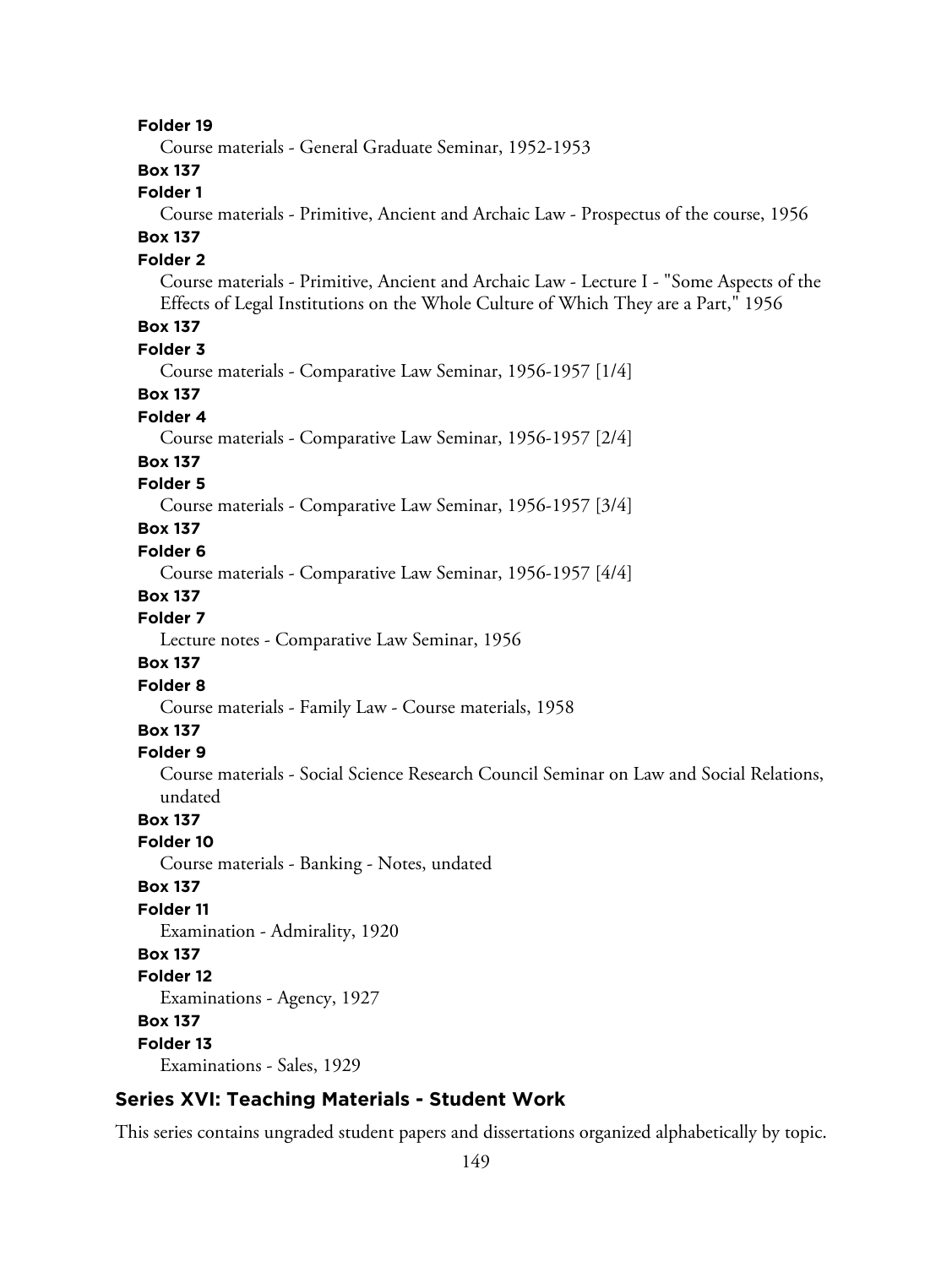**Box 137 Folder 14** Banking, 1946 [1/2] **Box 137 Folder 15** Banking, 1946 [2/2] **Box 138 Folder 1** Conflicts of Laws, 1961 **Box 138 Folder 2** Contracts, 1938 **Box 138 Folder 3** Counseling and Advocacy, 1939-1956 **Box 138 Folder 4** Dissertation, 1953 **Box 138 Folder 5** Dissertations, 1954-1955 **Box 138 Folder 6** Dissertation, circa 1951-1960 **Box 138 Folder 7** Dissertations, undated **Box 138 Folder 8** Dissertation, undated **Box 139 Folder 1** Elements, 1948-1959 **Box 139 Folder 2** Elements, 1961 [1/6] **Box 139 Folder 3** Elements, 1961 [2/6] **Box 139 Folder 4** Elements, 1955-1959 [3/6] **Box 139 Folder 5** Elements, 1956-1957 [4/6] **Box 139**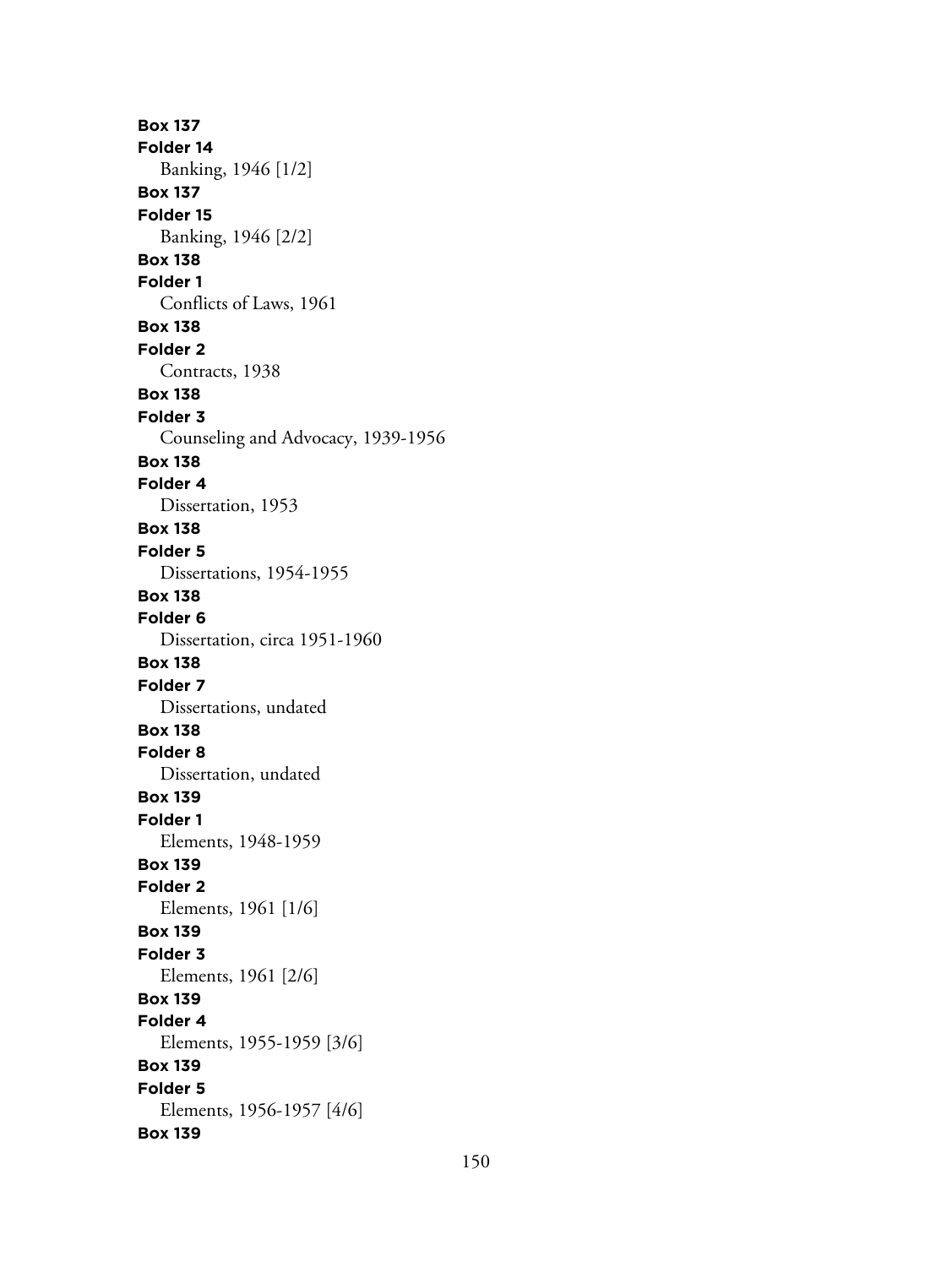**Folder 6** Elements, 1957-1960 [5/6] **Box 140 Folder 1** Elements, 1960-1961 [6/6] **Box 140 Folder 2** Essay Requirement, undated **Box 140 Folder 3** Jurisprudence, 1937-1961 [1/7] **Box 140 Folder 4** Jurisprudence, 1954-1961 [2/7] **Box 140 Folder 5** Jurisprudence, 1961 [3/7] **Box 140 Folder 6** Jurisprudence, 1961 [4/7] **Box 141 Folder 1** Jurisprudence, 1938-1940 [5/7] **Box 141 Folder 2** Jurisprudence, 1938-1940 [6/7] **Box 141 Folder 3** Jurisprudence, 1956 [7/7] **Box 141 Folder 4** Legal Argument, 1960 **Box 141 Folder 5** Legal Survey, 1943-1953 **Box 141 Folder 6** Moot Court, 1961 **Box 141 Folder 7** Sales, 1930 **Box 141 Folder 8** Sales, 1931-1938 **Box 142 Folder 1**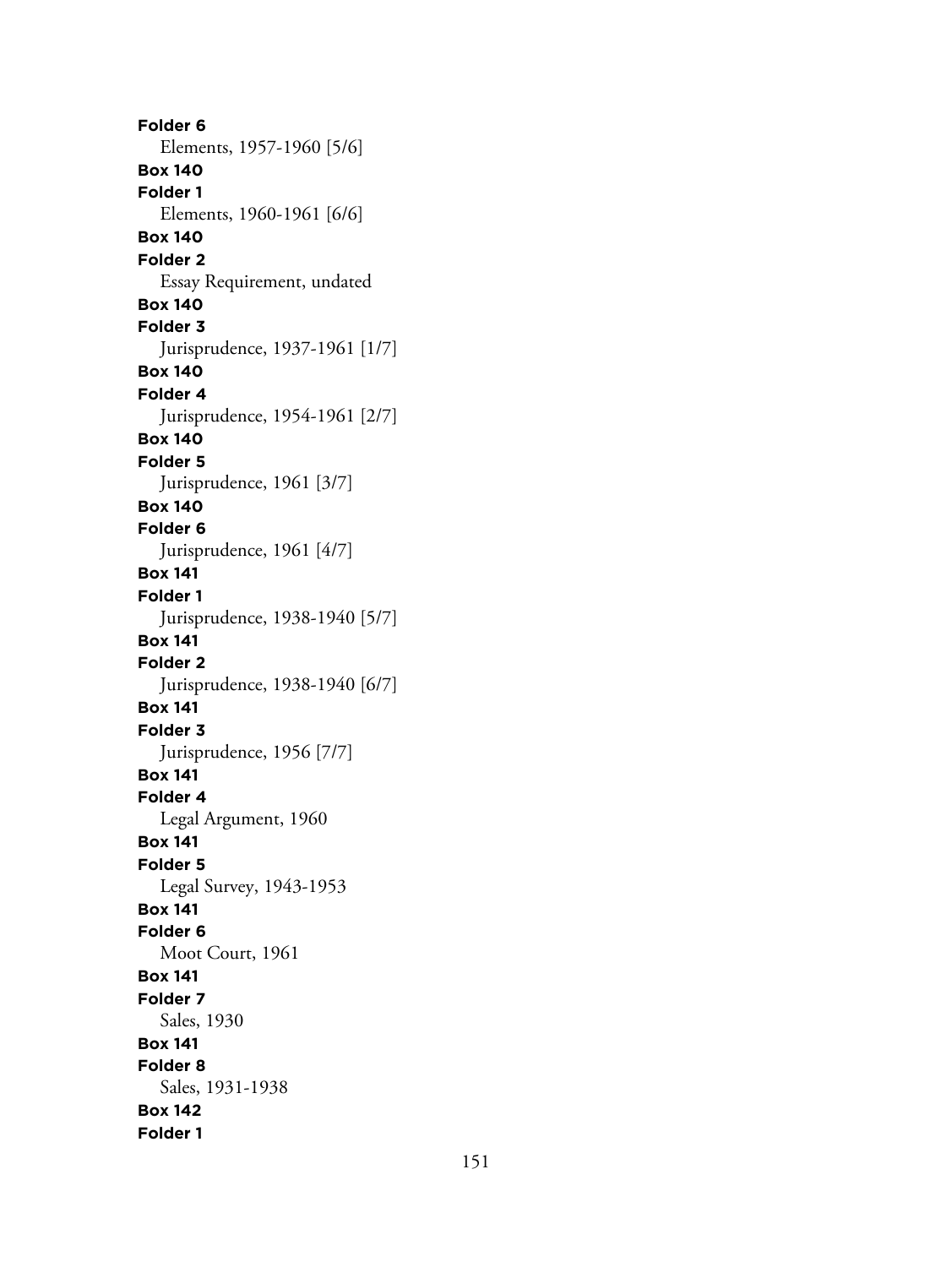```
Sales, circa 1940s
Box 142
Folder 2
  Sales, 1939-1945
```
### **Series XVII: Legal Education and Law School Affairs**

Series XVII contains material related to Llewellyn's interest in legal education which does not belong in any of the preceding sections. Llewellyn's writings on legal education are in Series I and II; his teaching materials concerning his own courses are in Series XI-XV; papers written for the American Association of Law Schools are in Series VIII, etc. Material in this series is predominately administrative (mainly correspondence and memoranda), representing Llewellyn's work on various committees. It is arranged by organization, with general material about legal education falling at the end.

#### **Box 142**

#### **Folder 3**

Association of American Law Schools - Presidential addresses, undated

### **Box 142**

# **Folder 4**

Association of American Law Schools - Committee on Curriculum, 1943-1944

# **Box 142**

# **Folder 5**

Association of American Law Schools - Committee on Constitution - Drafts, 1947-1948 [1/2]

#### **Box 142**

#### **Folder 6**

Association of American Law Schools - Committee on Constitution - Drafts, 1947-1948 [2/2]

# **Box 142**

## **Folder 7**

Association of American Law Schools - Committee on Constitution - Correspondence, 1947-1948 [1/3]

# **Box 142**

# **Folder 8**

Association of American Law Schools - Committee on Constitution - Correspondence, 1947-1948 [2/3]

# **Box 143**

#### **Folder 1**

Association of American Law Schools - Committee on Constitution - Correspondence, 1947-1948 [3/3]

## **Box 143**

#### **Folder 2**

Association of American Law Schools - Round Table - Lawyers' Operations and the Doctrinal Curriculum, 1961-1962 [1/2]

#### **Box 143**

#### **Folder 3**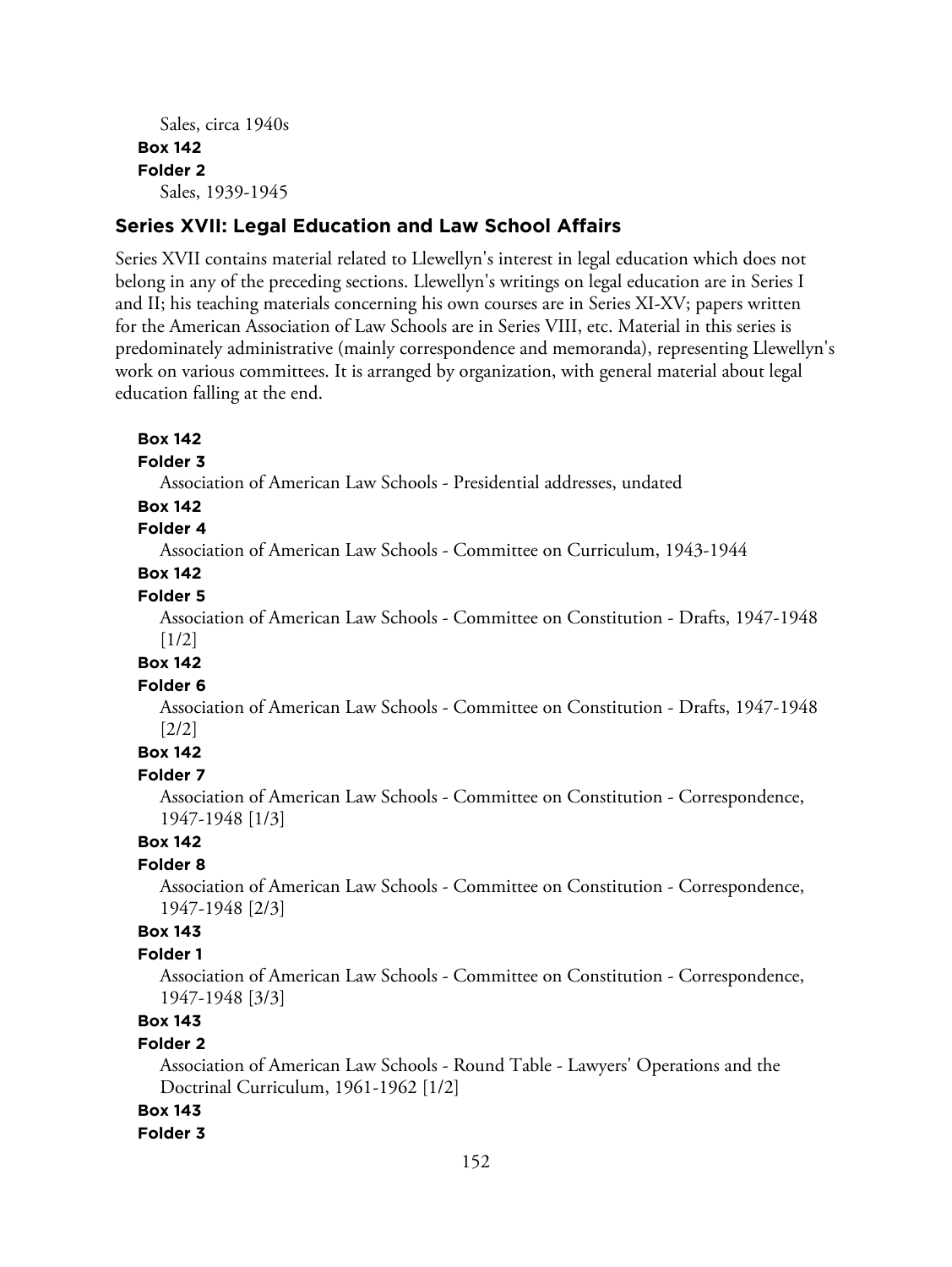Association of American Law Schools - Round Table - Lawyers' Operations and the Doctrinal Curriculum, 1961-1962 [2/2]

## **Box 143**

### **Folder 4**

Association of American Law Schools - Correspondence, 1947-1953 [1/3]

# **Box 143**

### **Folder 5**

Association of American Law Schools - Correspondence, 1947-1953 [2/3]

## **Box 143**

## **Folder 6**

Association of American Law Schools - Correspondence, 1947-1953 [3/3]

# **Box 143**

### **Folder 7**

Association of American Law Schools - Miscellaneous reports and minutes, 1939-1946

# **Box 143**

# **Folder 8**

Council for the Furtherance of the Public and Social Aspects of Law - Memorandum, circa 1940-1941

# **Box 143**

#### **Folder 9**

Council for the Furtherance of the Public and Social Aspects of Law - Correspondence and memoranda, 1940-1941

## **Box 144**

#### **Folder 1**

Council for the Furtherance of the Public and Social Aspects of Law - Correspondence, 1940-1941

# **Box 144**

# **Folder 2**

Columbia University Law School - "Some Aspects of First Year Work in the Columbia Law School, 1929-1930" - Report by Mortimer Adler to Dean Young B. Smith, and comments by Llewellyn, 1930

# **Box 144**

# **Folder 3**

Columbia University Law School - Memorandum, 1931

#### **Box 144**

#### **Folder 4**

Columbia University Law School - Memorandum, 1932

# **Box 144**

#### **Folder 5**

Columbia University Law School - Memorandum, 1938

# **Box 144**

#### **Folder 6**

Columbia University Law School - Memorandum, 1942

## **Box 144**

#### **Folder 7**

Columbia University Law School - Memorandum, 1946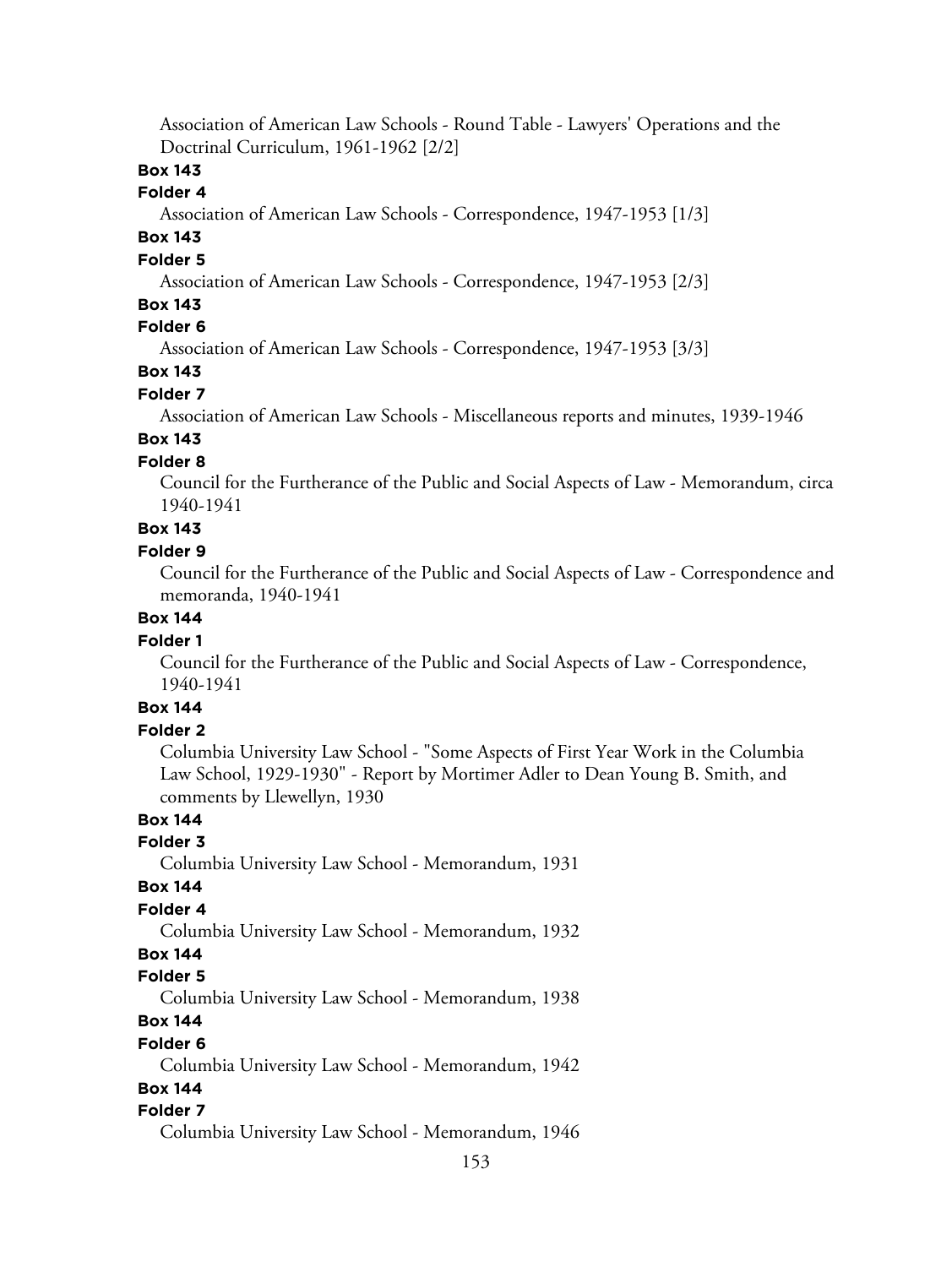**Box 144 Folder 8** Columbia University Law School - Memorandum, undated **Box 144 Folder 9** Columbia University Law School - Curriculum, 1937-1945 [1/2] **Box 144 Folder 10** Columbia University Law School - Curriculum, 1930-1943 [2/2] **Box 144 Folder 11** Columbia University Law School - Law Library, 1931-1940 **Box 144 Folder 12** Columbia University Law School - Committee on Foreign Students, 1946 **Box 144 Folder 13** Columbia University Law School - Moot Court, 1933-1949 **Box 144 Folder 14** Columbia University Law School - Memoranda, 1924-1931 **Box 145 Folder 1** Columbia University Law School - Memoranda to faculty, 1933-1950 [1/2] **Box 145 Folder 2** Columbia University Law School - Memoranda to faculty, 1933-1950 [2/2] **Box 145 Folder 3** Columbia University Law School - Correspondence, 1934-1952 **Box 145 Folder 4** Columbia University Law School - "Kent Commentaries" yearbook, 1950 **Box 145 Folder 5** University of Chicago Law School - Memorandum, circa 1955-1960 **Box 145 Folder 6** University of Chicago Law School - Memorandum, 1951 **Box 145 Folder 7** University of Chicago Law School - Memorandum, 1961 **Box 145 Folder 8** University of Chicago Law School - Curriculum, 1951-1962 **Box 145**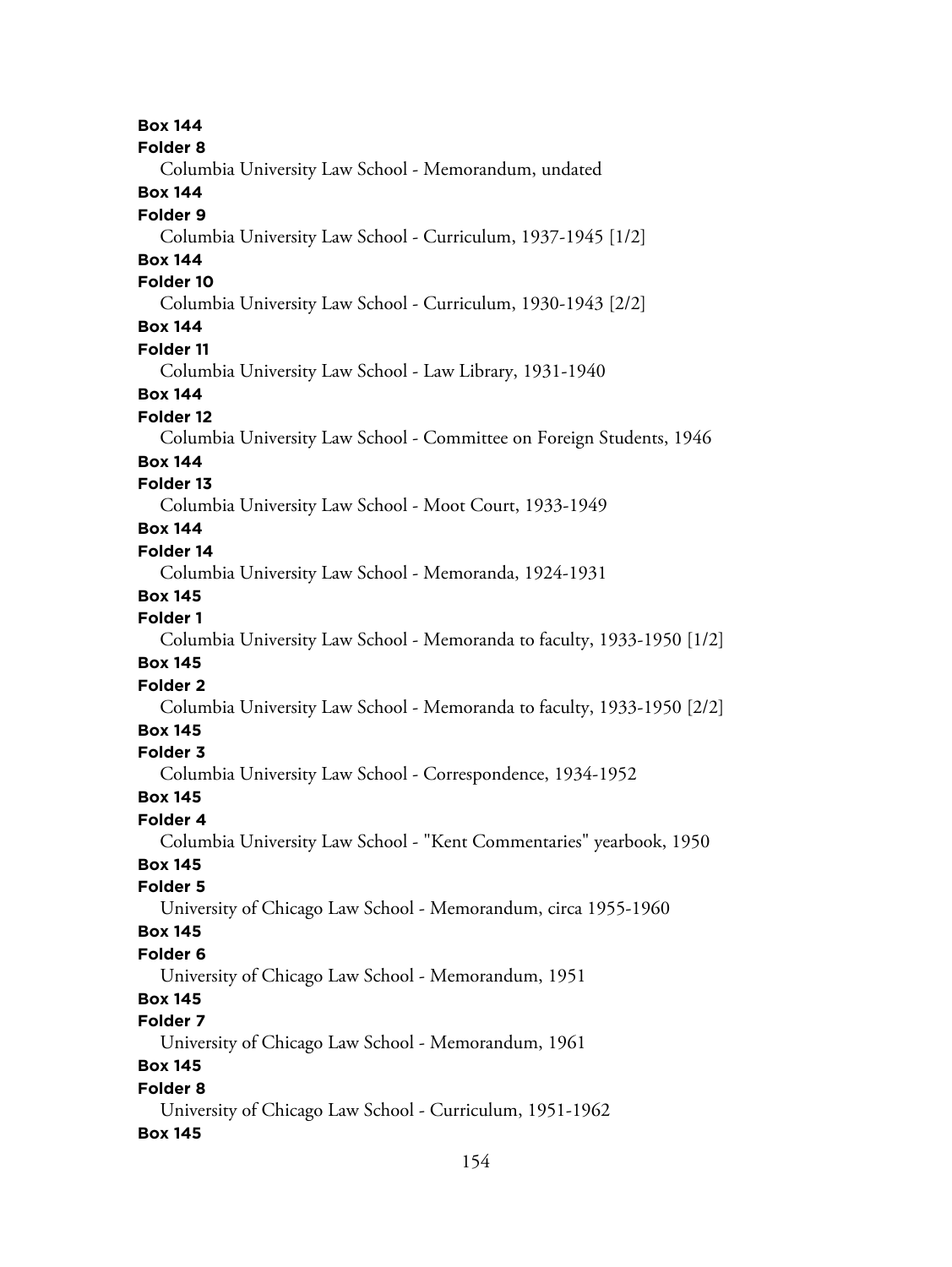**Folder 9** University of Chicago Law School - Building Committee, 1953-1960 **Box 145 Folder 10** University of Chicago Law School - Foreign Law Program, 1956-1961 **Box 145 Folder 11** University of Chicago Law School - Committee on Graduate Study, 1957-1961 **Box 145 Folder 12** University of Chicago Law School - Memoranda and correspondence, 1951-1961 **Box 146 Folder 1** Legal Education - Memorandum regarding "Law School Education Program," undated **Box 146 Folder 2** Legal Education -Correspondence, 1939-1950 **Box 146 Folder 3** Legal Education - General, 1924-1940 [1/2] **Box 146 Folder 4** Legal Education - General, 1926-1949 [2/2]

# **Series XVIII: Correspondence**

Series XVIII contains Llewellyn's correspondence arranged alphabetically by correspondent or topic. Where there is substantial correspondence dealing with a particular subject, it is filed with the other materials relating to that subject; for example, correspondence concerning the Uniform Commercial Code is filed in Series X, and correspondence on Bramble Bush is in Series I. Of note is correspondence to and from Charles Beard, Mr. Justice Cardozo, A. L. Corbin, Jerome Frank, Mr. Justice Holmes, Roscoe Pound, and Samuel Williston.

```
Box 146
Folder 5
  Adams, Henrietta R., 1924
Box 146
Folder 6
  Albany Law Review, 1951-1952
Box 146
Folder 7
  American Bankers Association, 1939-1951
Box 146
Folder 8
  American Bar Association, 1950-1961
Box 146
Folder 9
```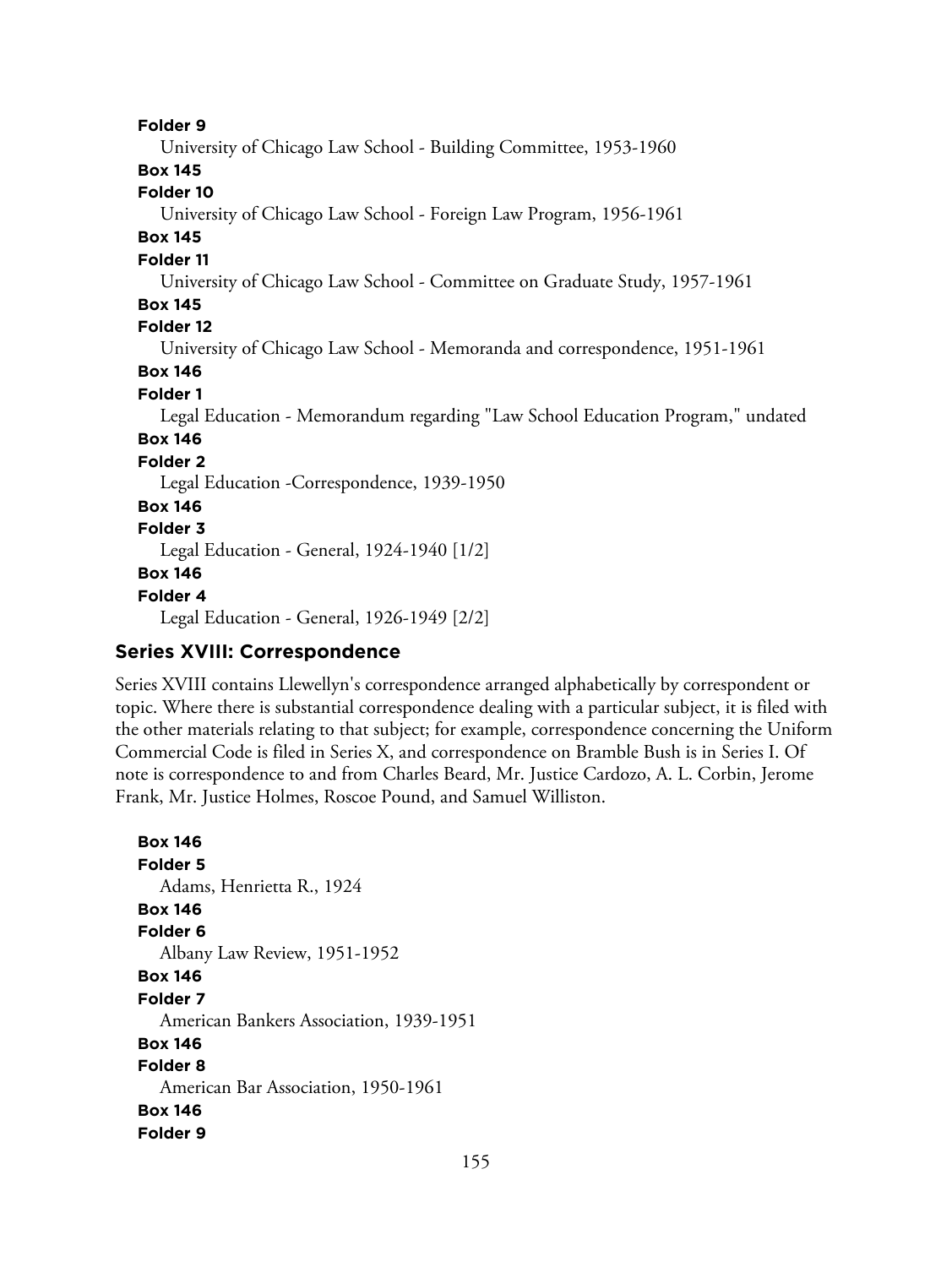American Bar Foundation, 1961 **Box 146 Folder 10** American Civil Liberties Union, 1930-1961 **Box 146 Folder 11** American Philosophical Society (George Corner), 1961 **Box 146 Folder 12** Arnold, Thurman, 1940-1960 **Box 146 Folder 13** Ascoli, Max, 1936-1961 **Box 146 Folder 14** General - A, 1937-1961 **Box 146 Folder 15** Baldwin, Roger, 1938 **Box 146 Folder 16** Barnes, Albert C., 1940-1944 **Box 146 Folder 17** Barrow, Roscoe L., 1953-1960 **Box 146 Folder 18** Beard, Charles A., 1931-1933 **Box 146 Folder 19** Berman, Harold J., 1961-1965 **Box 146 Folder 20** Beutel, Frederick K., 1930-1940 **Box 146 Folder 21** Bienenfeld, 1948 **Box 146 Folder 22** Bigelow, Harry A., 1934 **Box 146 Folder 23** Bingham, Joseph W., 1930-1934 **Box 146 Folder 24** Birnbaum, Harold F., 1934-1942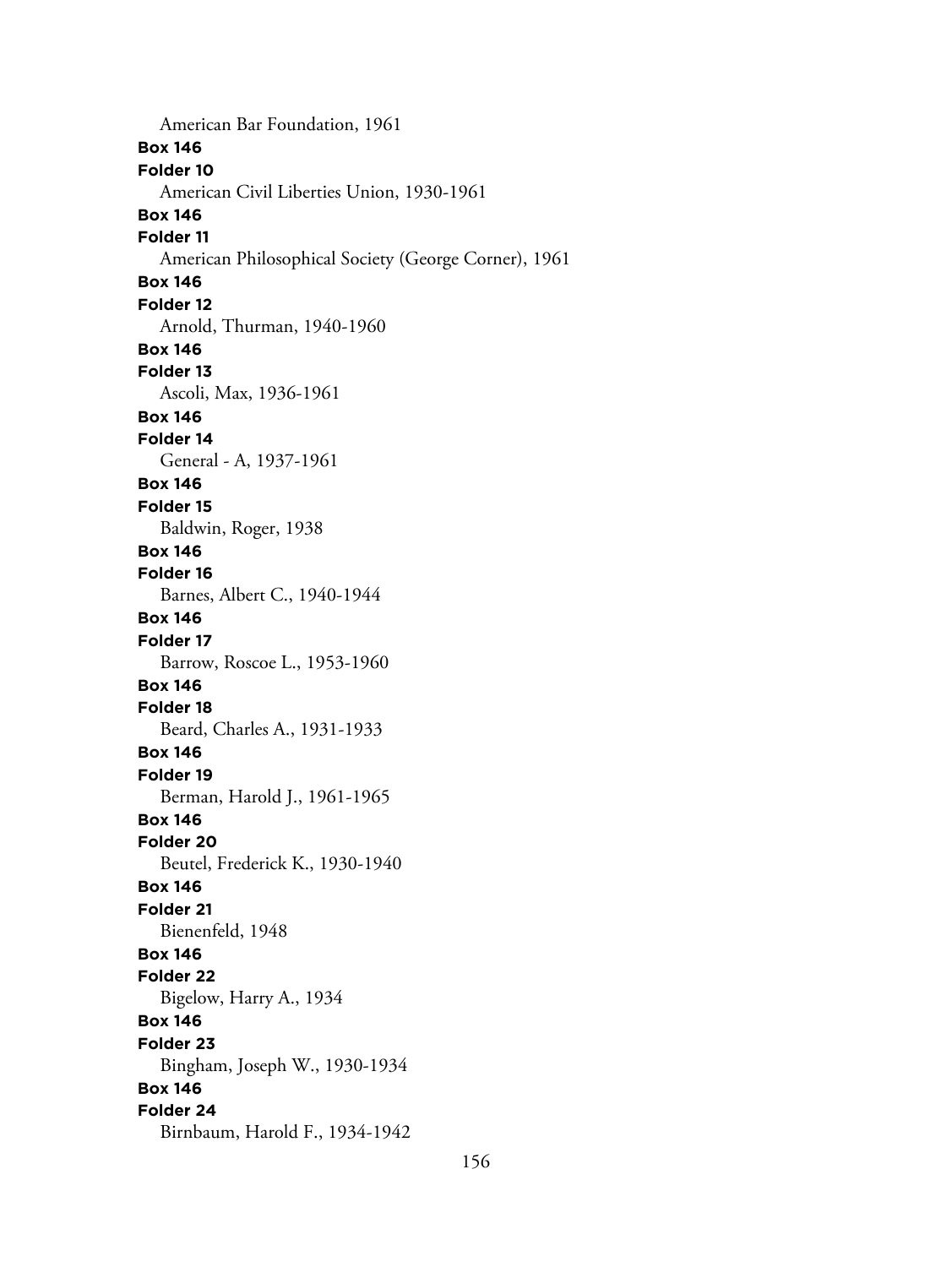**Box 146 Folder 25** Black, Hugo L., 1960 **Box 146 Folder 26** Boas, Franz, 1935-1952 **Box 146 Folder 27** Bogert, George G., 1934 **Box 146 Folder 28** Bradway, John S., 1934-1961 **Box 146 Folder 29** Brooklyn Law Review, 1935-1936 **Box 146 Folder 30** Brophy, William, 1942-1951 **Box 146 Folder 31** Butler, Nicholas Murray, 1930-1934 **Box 147 Folder 1** General - B, 1921-1962 **Box 147 Folder 2** Cairns, Huntington, 1934-1960 **Box 147 Folder 3** Callaghan and Co., 1938-1960 **Box 147 Folder 4** Cardozo, Benjamin N., 1927-1938 **Box 147 Folder 5** About Cardozo, 1938-1961 **Box 147 Folder 6** Cavers, Dave F., 1937-1952 **Box 147 Folder 7** Chafee, Zechariah, 1926 **Box 147 Folder 8** Chamberlain, Richard, 1920 **Box 147**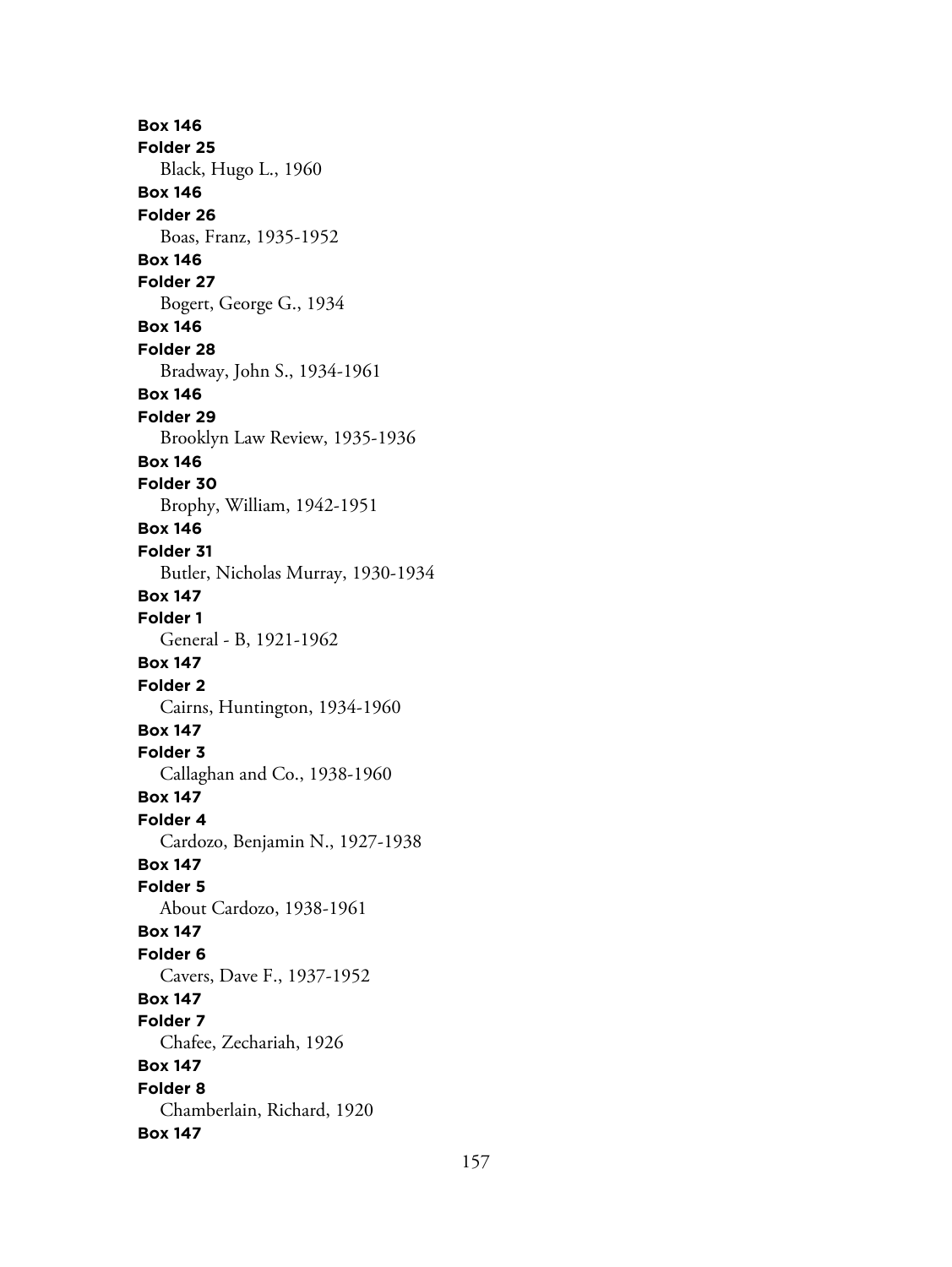**Folder 9** Cheatham, Elliott, 1936-1961 **Box 147 Folder 10** Chroust, Anton-Hermann, 1952 **Box 147 Folder 11** Clark, Charles E., 1919-1961 **Box 147 Folder 12** Clark, Donald B., 1916 **Box 147 Folder 13** Cohen, Felix, 1931-1954 **Box 147 Folder 14** Columbia Law Review, 1925-1954 **Box 147 Folder 15** Columbia University, 1925-1951 **Box 147 Folder 16** Columbia University - Council for Research in the Social Sciences, 1944-1955 **Box 147 Folder 17** Columbia University - Council for Research in the Social Sciences, 1929-1942 **Box 147 Folder 18** Committee of 48, 1920 **Box 147 Folder 19** Corbin, Arthur L., 1930-1965 **Box 148 Folder 1** Corstvet, Emma, 1934-1954, and undated **Box 148 Folder 2** Curran, Robert L., 1952-1953 **Box 148 Folder 3** General - C, 1928-1961 **Box 148 Folder 4** Davis, Kenneth, 1959-1961 **Box 148 Folder 5**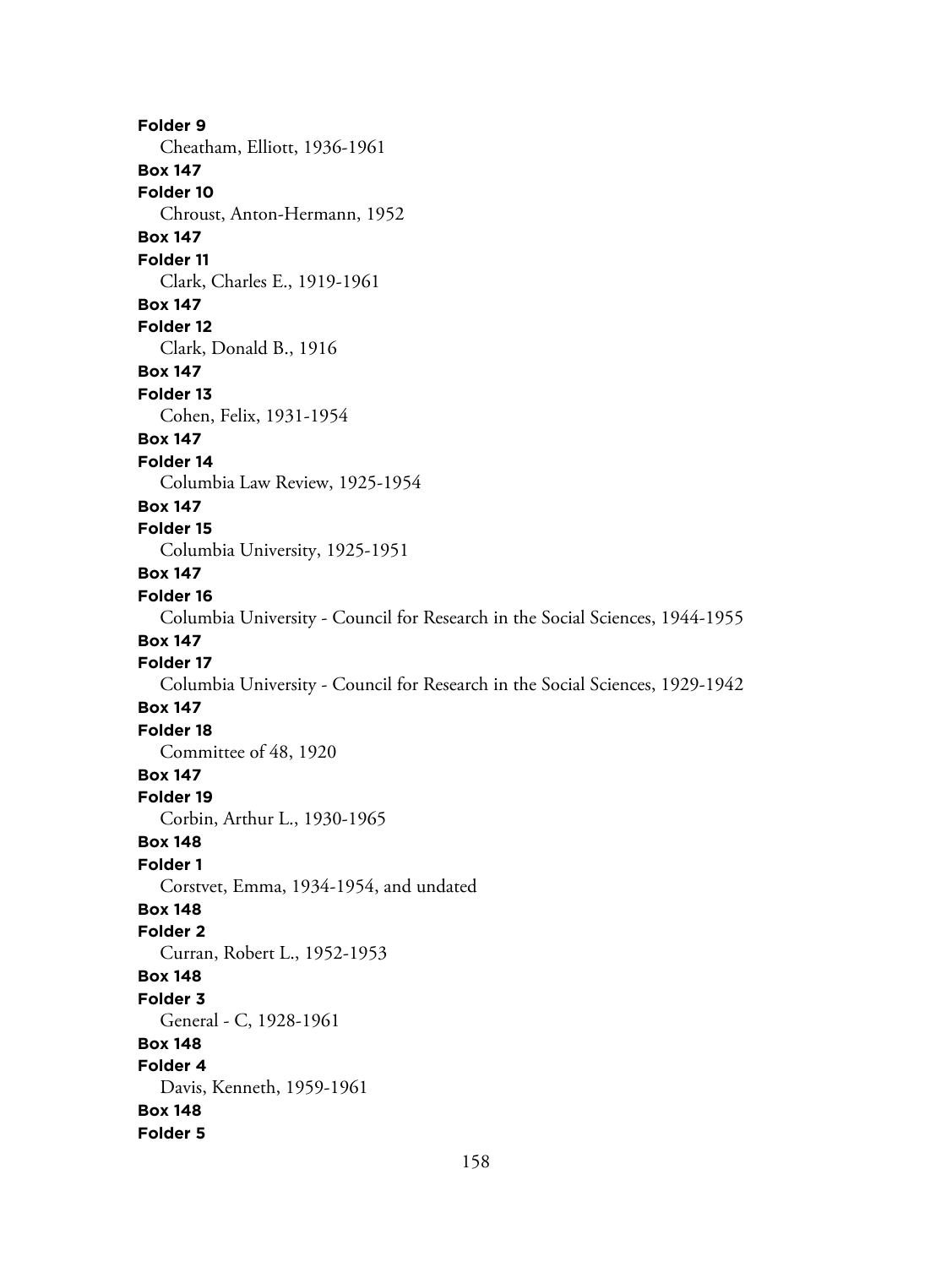Davitt, Thomas E., 1955-1956 **Box 148 Folder 6** Denning, A., 1960 **Box 148 Folder 7** Dewey, John, 1948 **Box 148 Folder 8** Douglas, William, O., 1934-1965 **Box 148 Folder 9** General - D, 1934-1961 **Box 148 Folder 10** Ebenstein, William, 1938 **Box 148 Folder 11** Ehrenzweig, Albert, 1938-1952 **Box 148 Folder 12** Encyclopedia Americana, 1952-1953 **Box 148 Folder 13** General - E, 1933-1962 **Box 148 Folder 14** Feinberg, Milton, 1933 **Box 148 Folder 15** Fish, Lucy B., 1919-1924 **Box 148 Folder 16** Frank, Jerome N., 1931-1951 [1/2] **Box 148 Folder 17** Frank, Jerome N., 1920-1940 [2/2] **Box 148 Folder 18** Fraser, Henry S., 1949-1952 **Box 148 Folder 19** Friedrich, Carl J., 1935-1965 **Box 148 Folder 20** Fuld, Stanley, 1953-1965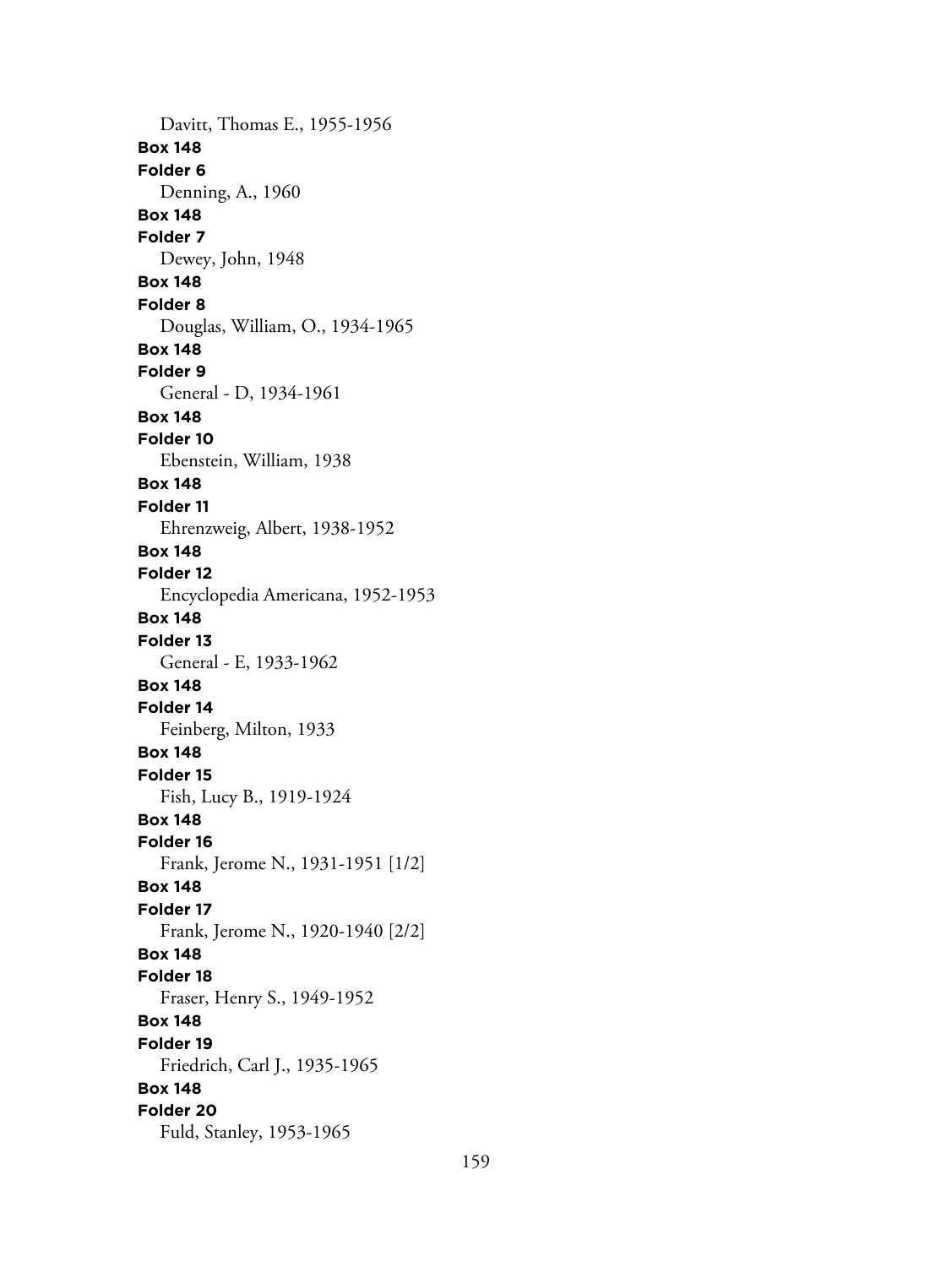**Box 148 Folder 21** Fuller, Lon L., 1940-1950 **Box 148 Folder 22** General - F, 1920-1962 **Box 148 Folder 23** Gardner, George K., 1934-1951 **Box 148 Folder 24** Garrett, L. D., 1922 **Box 148 Folder 25** Garrison, Lloyd K., 1936-1941 **Box 148 Folder 26** Gausewitz, Alfred L., 1950 **Box 148 Folder 27** Gilmore, Grant, 1952-1960 **Box 148 Folder 28** Goodrich, Herbert, 1931-1961 **Box 148 Folder 29** Green, Leon, 1931-1934 **Box 148 Folder 30** Griswold, Erwin N., 1948-1961 **Box 149 Folder 1** General - G, 1934-1961 **Box 149 Folder 2** Haessler, Eric R., 1950-1952 **Box 149 Folder 3** Hall, Jerome, 1937-1953 **Box 149 Folder 4** Hamilton, Walton H., 1934-1952 **Box 149 Folder 5** Hand, Learned, 1946-1961 **Box 149**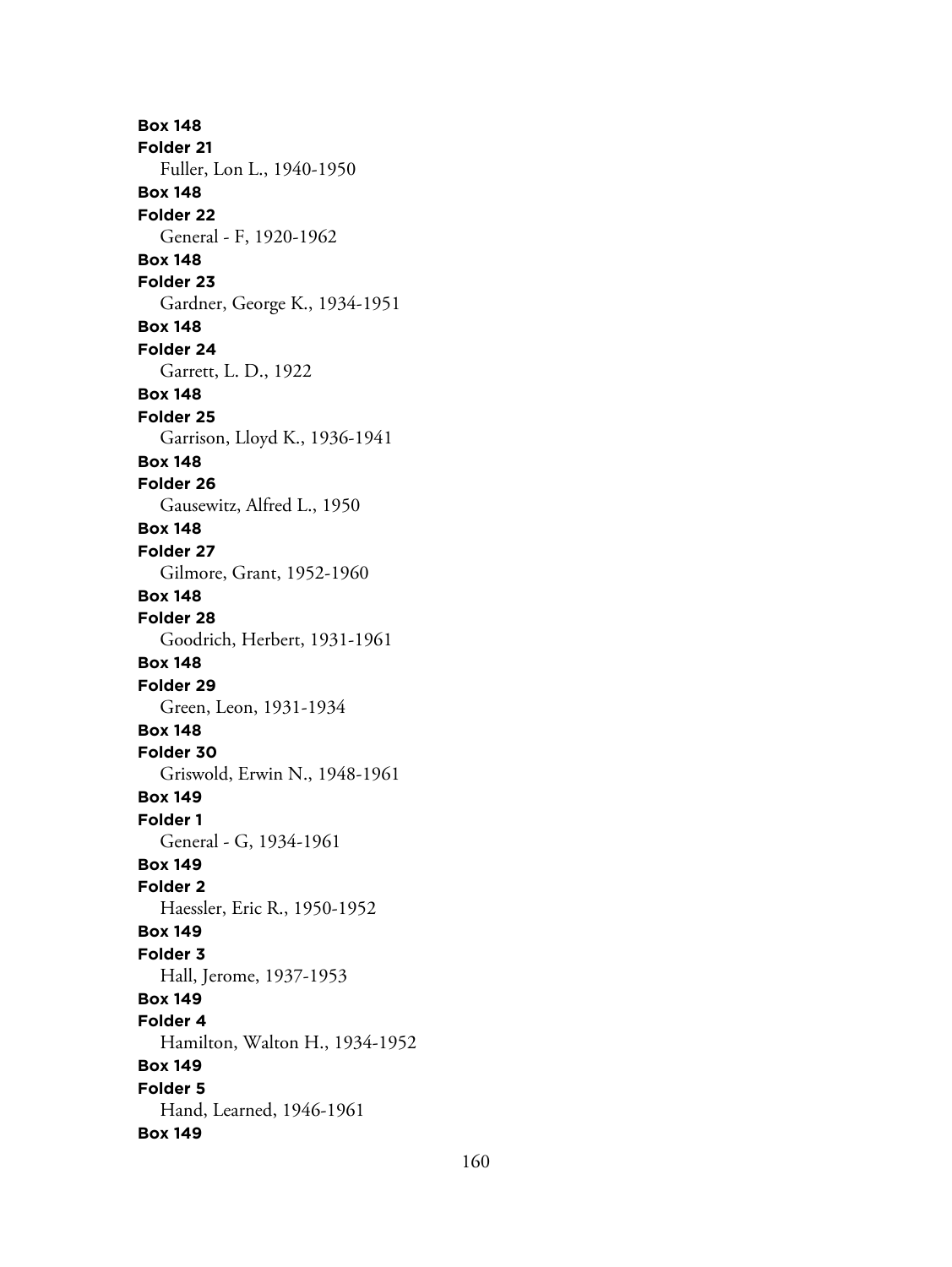**Folder 6** Hanna, John, 1929 **Box 149 Folder 7** Harfield, Henry, 1951-1952, 1958 **Box 149 Folder 8** Harno, Albert J., 1930-1955 **Box 149 Folder 9** Harvard Law Review, 1939-1961 **Box 149 Folder 10** Hazard, John, 1951-1962 **Box 149 Folder 11** Heymsfeld, Ralph, 1934-1951 **Box 149 Folder 12** Hincks, Carroll C., 1923 **Box 149 Folder 13** Hirschfeld, Gerhard, 1961-1962 **Box 149 Folder 14** Hoebel, E. Adamson, 1936-1987 **Box 149 Folder 15** Hoebel, E. Adamson, 1935-1936 **Box 149 Folder 16** Hoebel, E. Adamson, 1939-1949 **Box 149 Folder 17** Hohfeld, Edward, 1919 **Box 149 Folder 18** Hohfeld, Rosa, 1918 **Box 149 Folder 19** Holmes, Oliver Wendell, 1919-1931 **Box 149 Folder 20** Hughan, Jessie Wallace, 1918 **Box 149 Folder 21**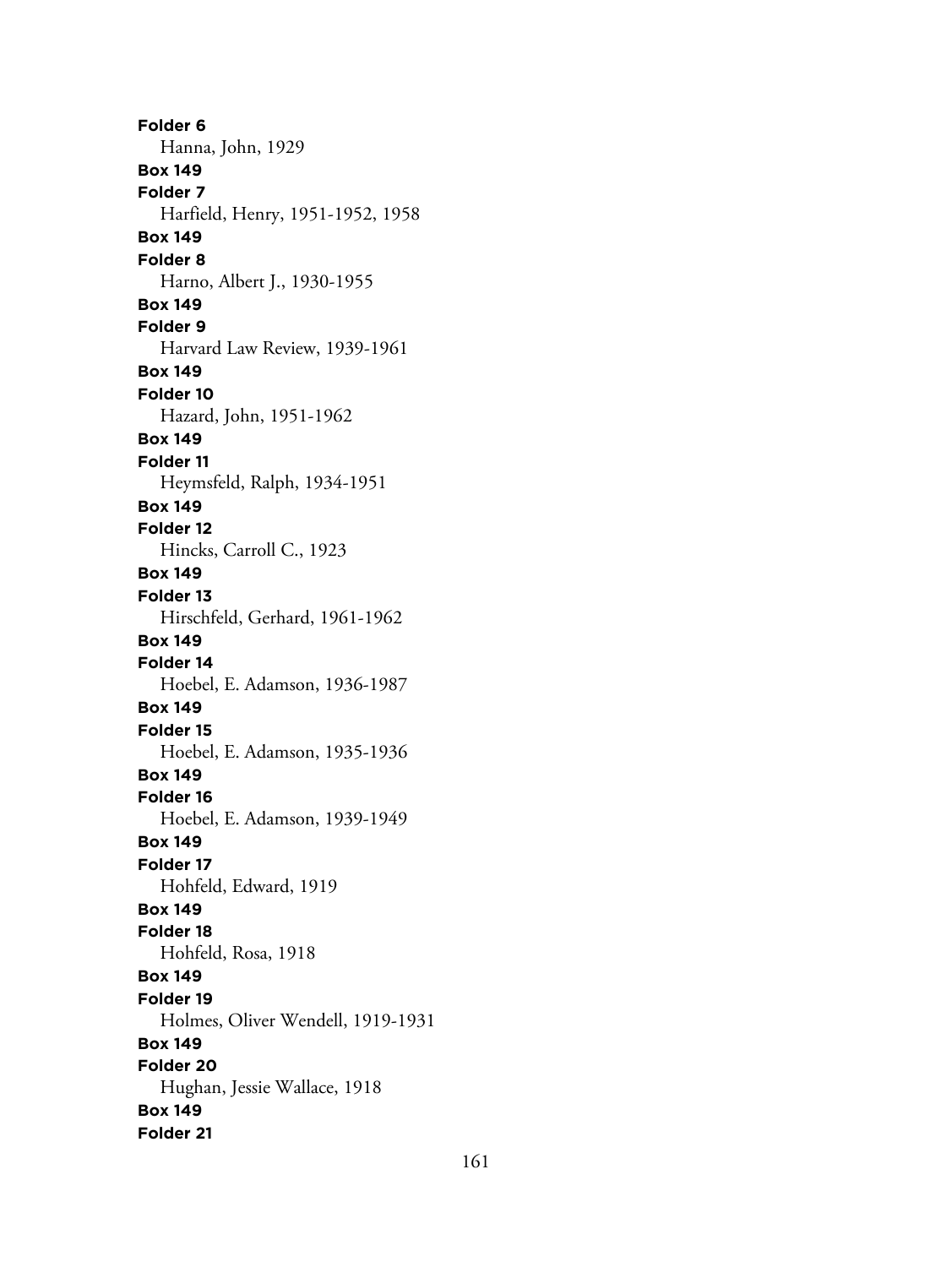Hughes, Graham, 1954 **Box 149 Folder 22** Hutchins, Robert M., 1928-1951 **Box 149 Folder 23** General - H, 1926-1961 **Box 149 Folder 24** Indiana Law School, 1954-1962 **Box 149 Folder 25** General - I, 1934-1962 **Box 149 Folder 26** Jackson, Robert H., 1945 **Box 150 Folder 1** Jones, Harry W., 1951-1961 **Box 150 Folder 2** Jones, William C., 1959-1962 **Box 150 Folder 3** Journal of Legal Education, 1953-1956 **Box 150 Folder 4** General - J, 1934-1960 **Box 150 Folder 5** Kellee, Caroline, undated **Box 150 Folder 6** Kelsen, Hans, undated **Box 150 Folder 7** Kemp, Wesley, 1917 **Box 150 Folder 8** Kenison, Frank R., 1960-1962 **Box 150 Folder 9** Kennedy, Walter B., 1939-1940 **Box 150 Folder 10** Kepke, John Jr., 1918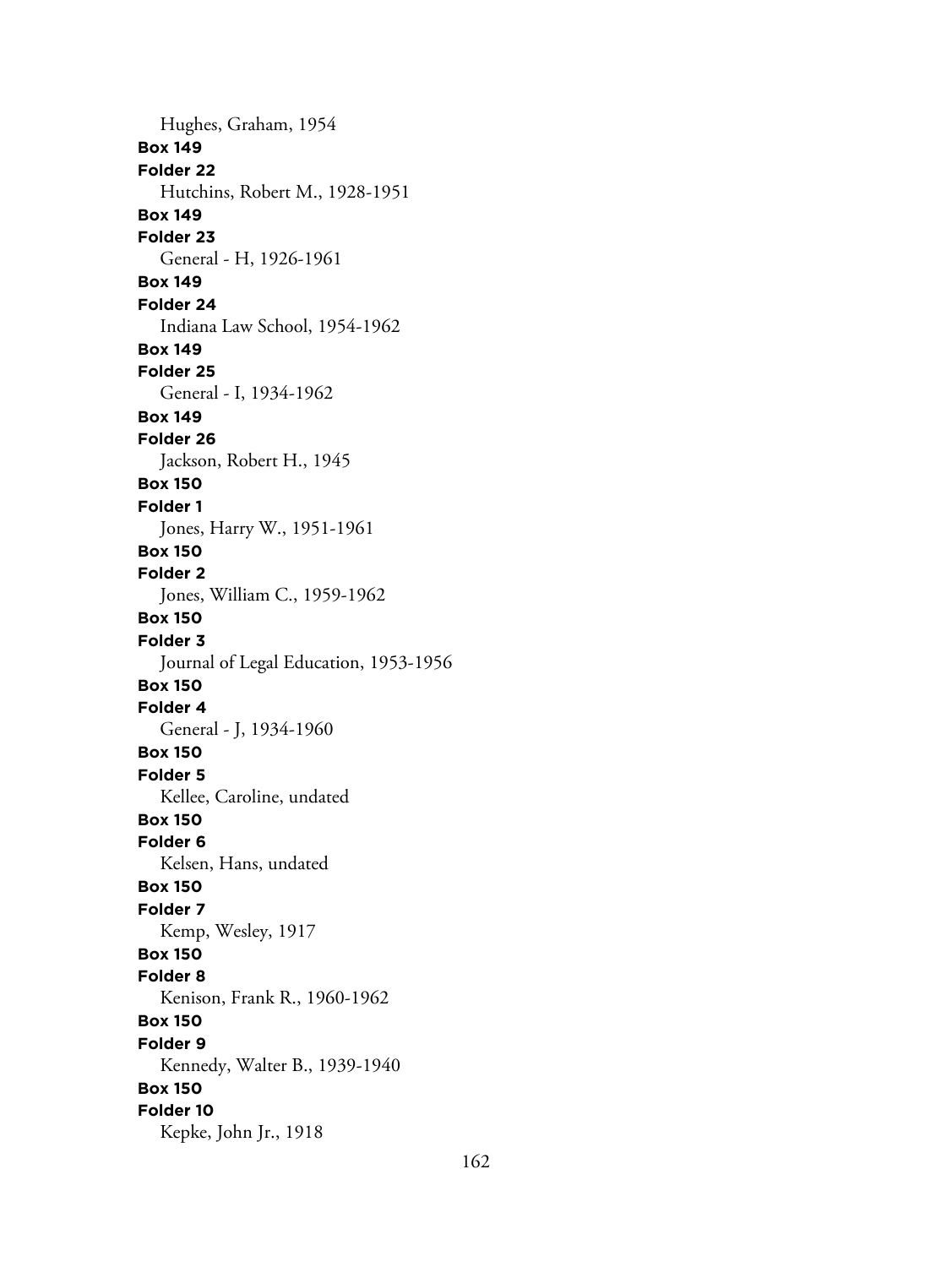**Box 150 Folder 11** Kripke, Homer, 1947-1960 **Box 150 Folder 12** Krom, Eedwin H., 1951-1960 **Box 150 Folder 13** General - K, 1922-1961 **Box 150 Folder 14** Lancaster, William, 1927-1952 **Box 150 Folder 15** Leary, Fairfax, 1948 **Box 150 Folder 16** Levi, Edward H., 1950-1961 **Box 150 Folder 17** Levy, Beryl, 1934-1961 **Box 150 Folder 18** Lewis, William Draper, 1946 **Box 150 Folder 19** Lilienthal, David, 1940-1942 **Box 150 Folder 20** Lips, Julius, 1934-1940 **Box 150 Folder 21** Little Brown, 1951-1953 **Box 150 Folder 22** Llewellyn, Janet George, 1920 and undated **Box 150 Folder 23** Llewellyn, Portia S., 1914 **Box 150 Folder 24** Lorenzen, Ernest, 1918 **Box 150 Folder 25** Lyon, Charles, 1946-1961 **Box 150**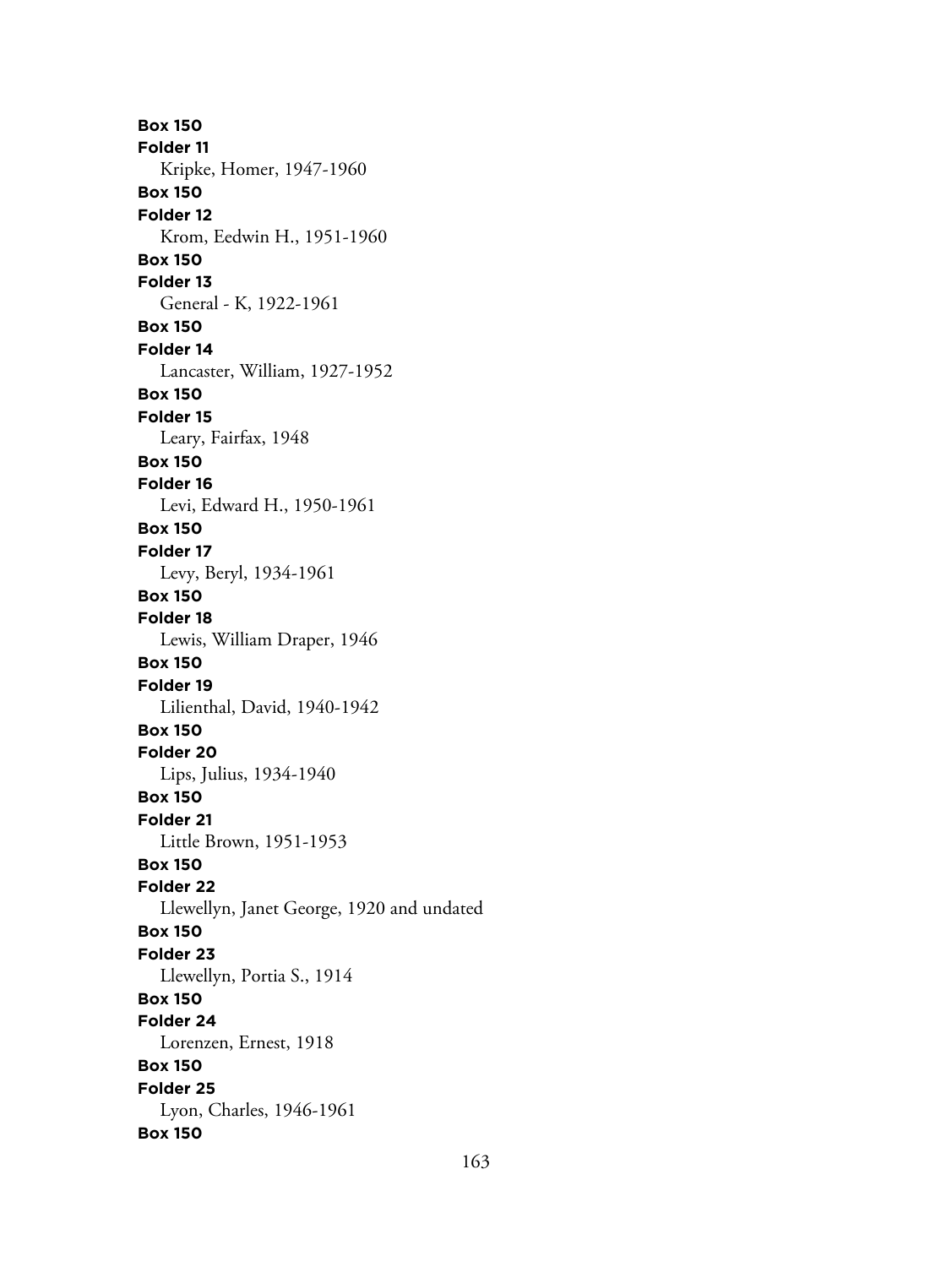**Folder 26** General - L, 1921-1961 **Box 151 Folder 1** MacDonald-Jenson, 1921 **Box 151 Folder 2** Mack, Edward G. and Ruth, undated **Box 151 Folder 3** Magill, Roswell, 1961-1962 **Box 151 Folder 4** Marshall, L. C., 1933 **Box 151 Folder 5** Mason, Malcolm, 1943-1948 **Box 151 Folder 6** Maudsley, Ronald, 1959-1961 **Box 151 Folder 7** McClure, Robert C., 1956 **Box 151 Folder 8** McGowan, George B., 1947-1948 **Box 151 Folder 9** McVicker, Roy, 1951 **Box 151 Folder 10** Michael, Jerome, 1930-1950 **Box 151 Folder 11** Michie Casebook Corporation, 1947-1952 **Box 151 Folder 12** Miller, Vernon X., 1931-1965 **Box 151 Folder 13** Morgan Edmund, 1934-1941 **Box 151 Folder 14** General - M, 1920-1969 **Box 151 Folder 15**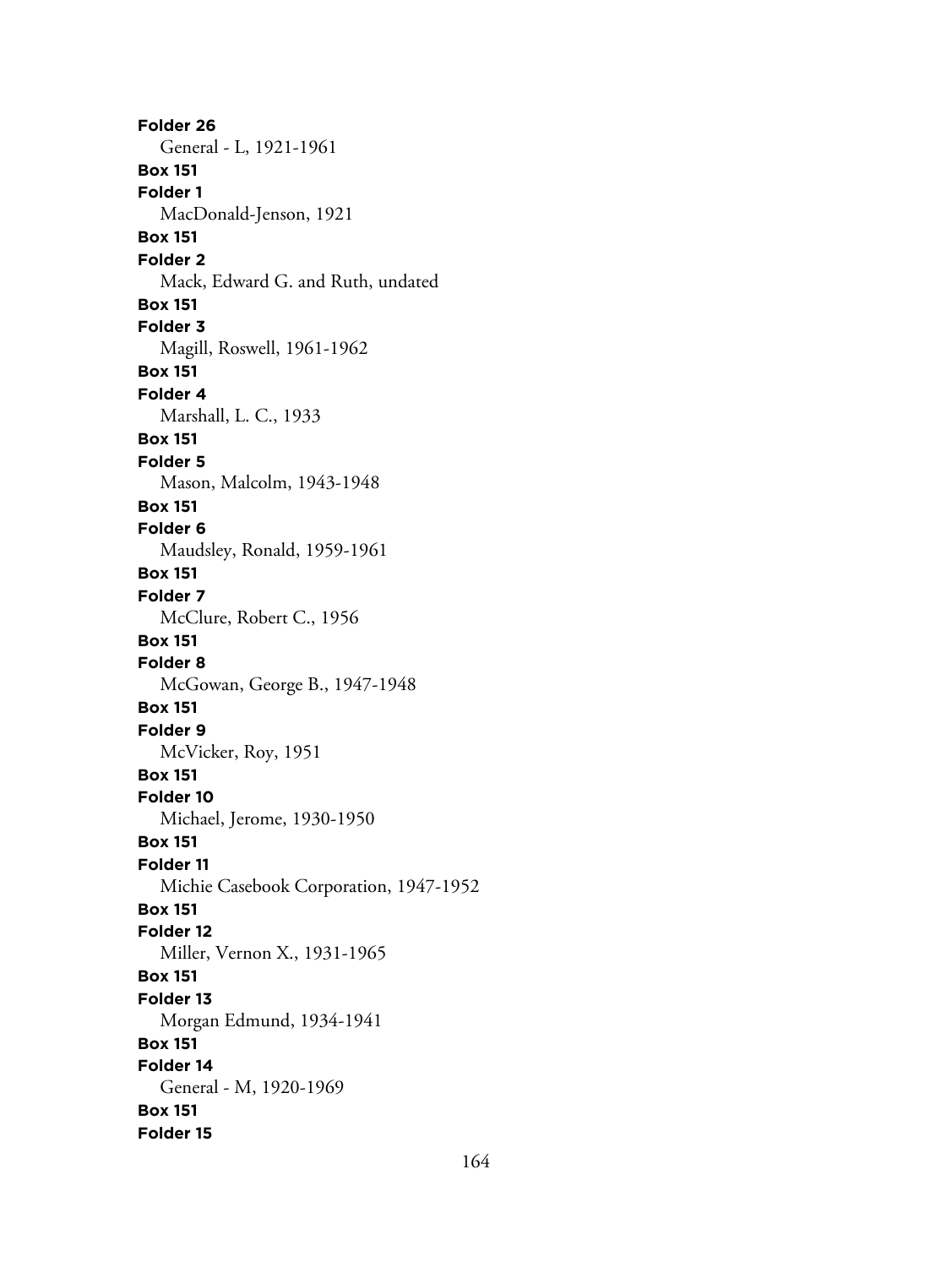National Association for the Advancement of Colored People, 1940-1951 **Box 151 Folder 16** National Conference of Bar Examiners, 1953-1961 **Box 151 Folder 17** National Encyclopedia, 1949-1954 **Box 151 Folder 18** National Lawyers Guild, 1955-1961 **Box 151 Folder 19** New York Times, 1934-1951 **Box 151 Folder 20** New York University Law Review, 1952-1962 **Box 151 Folder 21** General - N, 1934-1960 **Box 151 Folder 22** Oceana Publications, 1953-1961 **Box 151 Folder 23** Ogburn, William F., 1933 **Box 151 Folder 24** Oldendoff, Mary B., 1919 **Box 151 Folder 25** Oliphant, Herman, 1934 **Box 152 Folder 1** General - O, 1934-1960 **Box 152 Folder 2** Pantzer, Kurt F., 1951-1962 **Box 152 Folder 3** Patterson, Edna, 1939-1952 **Box 152 Folder 4** Phi Delta Phi, 1949-1959 **Box 152 Folder 5** Pound, Cuthbert W., 1930-1934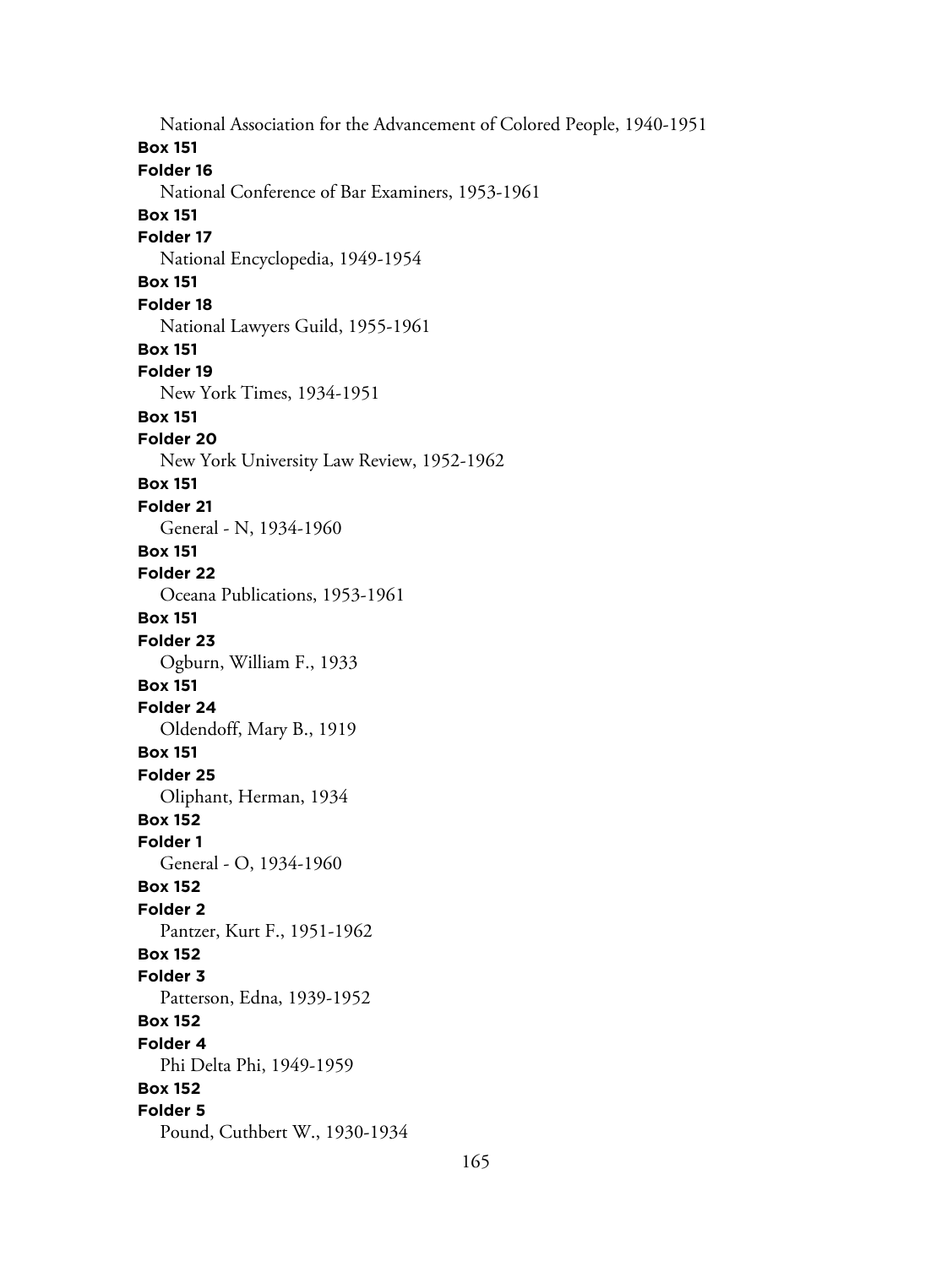**Box 152 Folder 6** Pound, Roscoe, 1930-1946 **Box 152 Folder 7** Price, Miles O., 1952-1961 **Box 152 Folder 8** Prosser, William, L., 1946-1962 **Box 152 Folder 9** General - P, 1930-1961 **Box 152 Folder 10** General - Q, 1934 **Box 152 Folder 11** Racheba, Evsey S., 1944-1949 **Box 152 Folder 12** Reisman, David, 1946 **Box 152 Folder 13** Rejection Slips, 1927-1928 **Box 152 Folder 14** Rheinstein, Max, 1950-1960 **Box 152 Folder 15** Ritche, John, 1947-1961 **Box 152 Folder 16** Robinson, Edward S., 1934 **Box 152 Folder 17** Rogers, Edmund Burrell, undated **Box 152 Folder 18** Rosenstock, Heussy, undated **Box 152 Folder 19** Rutter, Irwin C., 1961-1965 **Box 152 Folder 20** General - R, 1934-1961 **Box 152**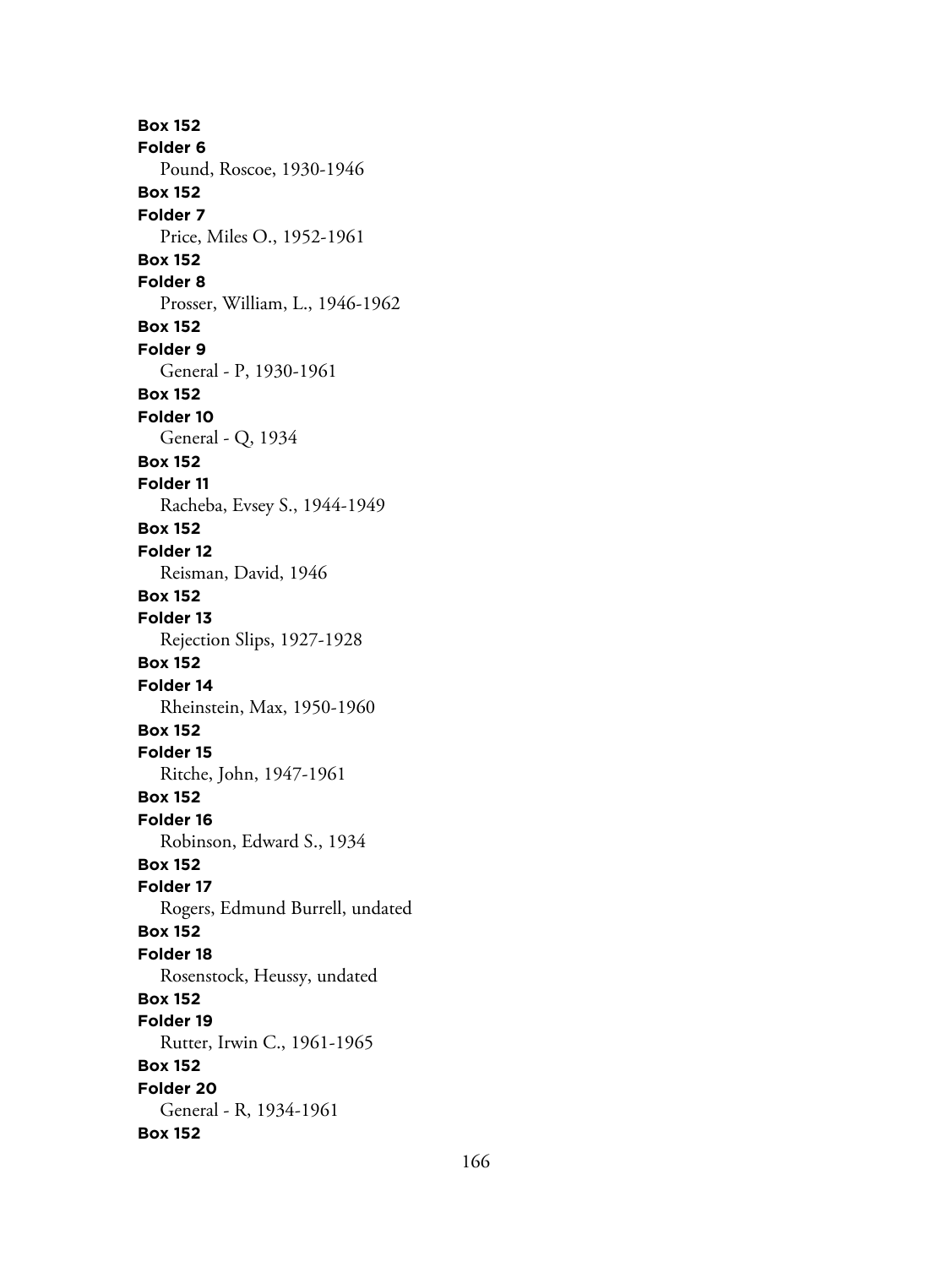**Folder 21** Sanford, Elizabeth, 1923-1925, 1929 **Box 152 Folder 22** Sanford, Louise, 1924 **Box 152 Folder 23** Sanford, William, 1924 **Box 152 Folder 24** Schaefer, Walter, 1954-1965 **Box 152 Folder 25** Schiller, A. Arthur, 1932-1961 **Box 152 Folder 26** Schnader, William, 1937-1938 **Box 153 Folder 1** Scrutton, Lord Justice Thomas Edward, and Tom B. 1930 and 1940 **Box 153 Folder 2** Seigle, Robert L., 1924 **Box 153 Folder 3** Seligson, Harold P., 1947-1948 **Box 153 Folder 4** Seymour, Whitney, N., 1947-1961 **Box 153 Folder 5** Sfeir, George, 1955 **Box 153 Folder 6** Sharp, Malcolm, 1938 **Box 153 Folder 7** Shaw, Mabel, 1955 **Box 153 Folder 8** Simpson, Sidney Post, 1946-1948 **Box 153 Folder 9** Smith, Reginald Heber, 1947 **Box 153 Folder 10**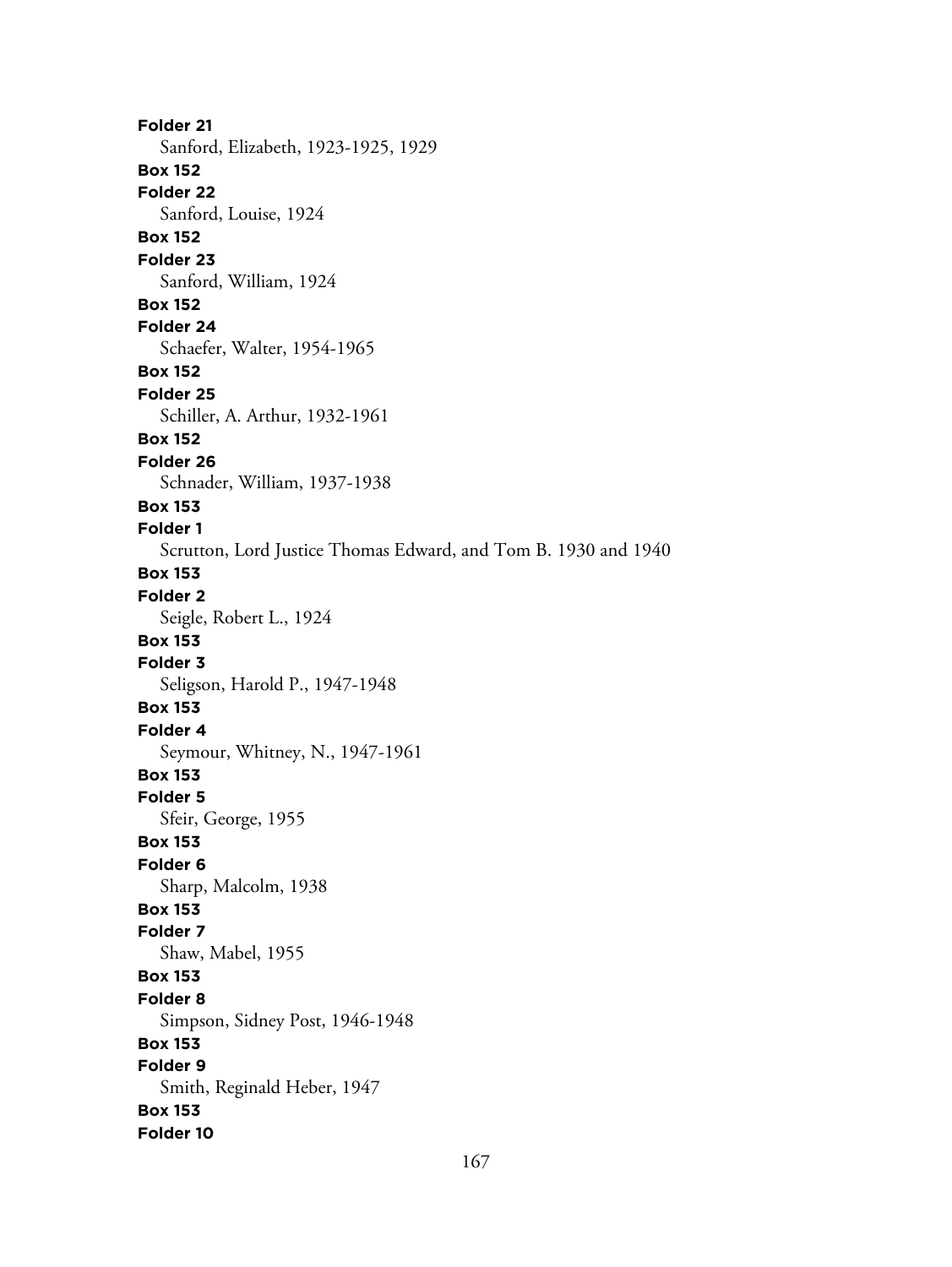Smith, Young B., 1926-1938 **Box 153 Folder 11** Soler, Antenor Fernandez, 1956 **Box 153 Folder 12** Stone, Harlan F., 1929-1941 **Box 153 Folder 13** Stone, Julius, 1930-1945 **Box 153 Folder 14** General - S, 1931-1961 [1/2] **Box 153 Folder 15** General - S, 1934-1961 [2/2] **Box 153 Folder 16** Tappan, Paul W., 1945-1946 **Box 153 Folder 17** Tennessee Valley Authority, 1940-1954 **Box 153 Folder 18** Traynor, Roger T., 1960-1961 **Box 153 Folder 19** Tulane Law Review, 1932-1935 **Box 153 Folder 20** Twining, William, 1959-1960 **Box 153 Folder 21** General - T, 1934-1961 **Box 153 Folder 22** United States Senate Judiciary Committee, 1937 **Box 153 Folder 23** United States War Department, 1918 **Box 153 Folder 24** University of Buffalo - Mitchell Lectures, 1952-1954 **Box 153 Folder 25** University of Chicago, 1951-1955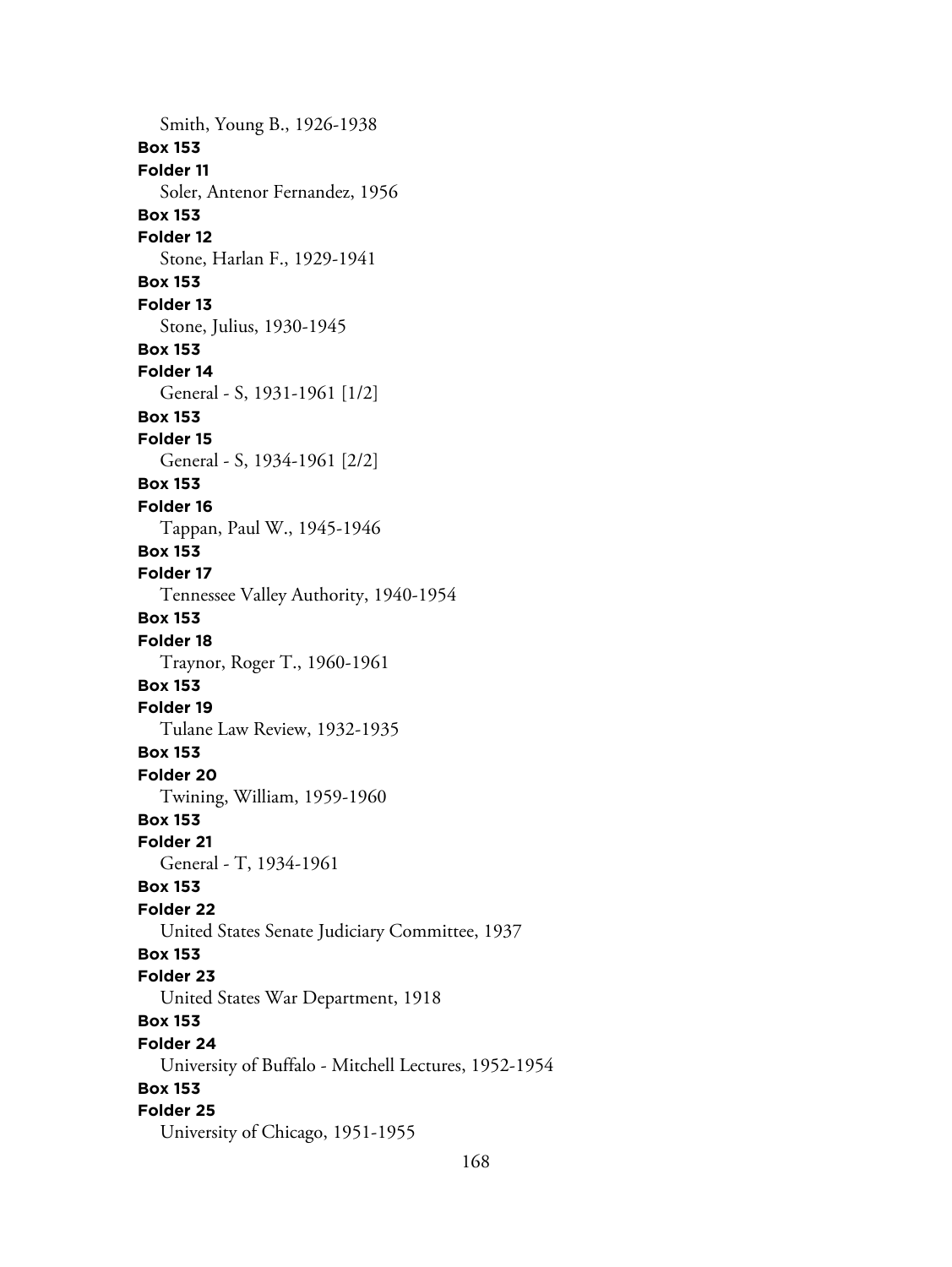**Box 154 Folder 1** University of Chicago College Tutorial Committee, 1953-1954 **Box 154 Folder 2** University of Chicago Law Review, 1948-1949 **Box 154 Folder 3** University of Pennsylvania Law Review, 1934-1952 **Box 154 Folder 4** General - U, 1950-1955 **Box 154 Folder 5** Virtue, Maxine B., 1952-1953 **Box 154 Folder 6** General - V, 1934-1956 **Box 154 Folder 7** Walsh, Helen, 1916 **Box 154 Folder 8** Ward, Henshaw, 1934 **Box 154 Folder 9** Ward, Wilbert, 1922-1952 **Box 154 Folder 10** Waterman, Sterry R., 1952-1965 **Box 154 Folder 11** Wechsler, Herbert, 1933-1955 **Box 154 Folder 12** West Publishing Co., 1946-1951 **Box 154 Folder 13** Wetter, J. Gillis, 1954-1961 **Box 154 Folder 14** Wetter, J. Gillis, 1961 **Box 154 Folder 15** Whitman, Louis, 1927-1928 **Box 154**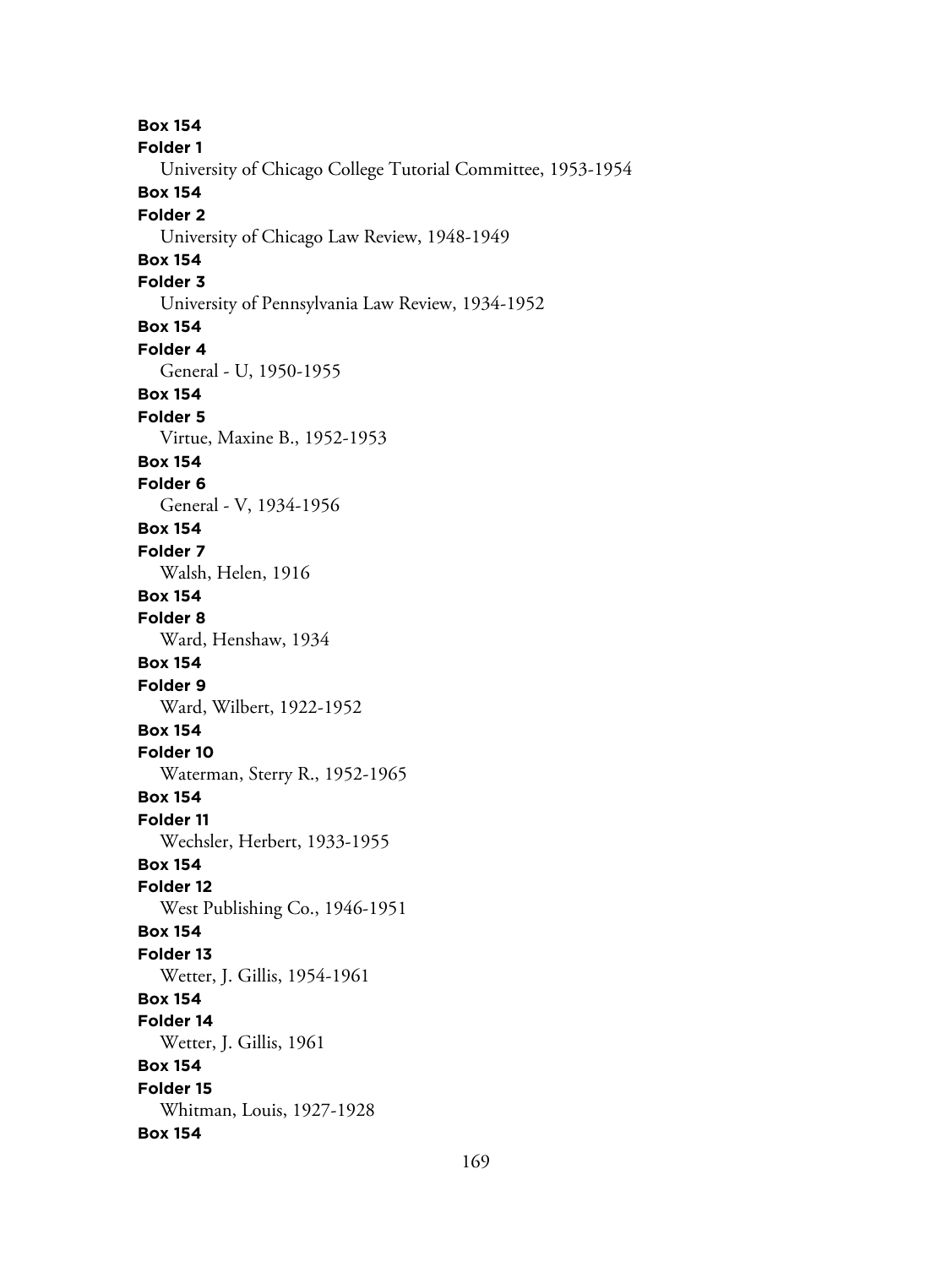**Folder 16** Whitman, Louis, 1928 **Box 155 Folder 1** Williston, Samuel, 1925-1939 **Box 155 Folder 2** General - W, 1921-1961 **Box 155 Folder 3** Yale Alumni Fund Association, 1919 **Box 155 Folder 4** Yale Law Journal, 1933-1954 **Box 155 Folder 5** Yale Law School Alumni, 1921-1962 **Box 155 Folder 6** Yale - Mory's Association, Inc., 1919 **Box 155 Folder 7** Yale University Press, 1935-1941 **Box 155 Folder 8** Yntema, Hessel E., 1961 **Box 155 Folder 9** YWCA, 1947 **Box 155 Folder 10** Zinsser, John Sharman, 1920 **Box 155 Folder 11** General - XYZ, 1919-1961 **Box 155 Folder 12** Unidentified, 1910-1924 **Box 155 Folder 13** Unidentified, 1916-1933 **Box 155 Folder 14** Unidentified, circa 1937-1951, and undated

**Series XIX: Personal**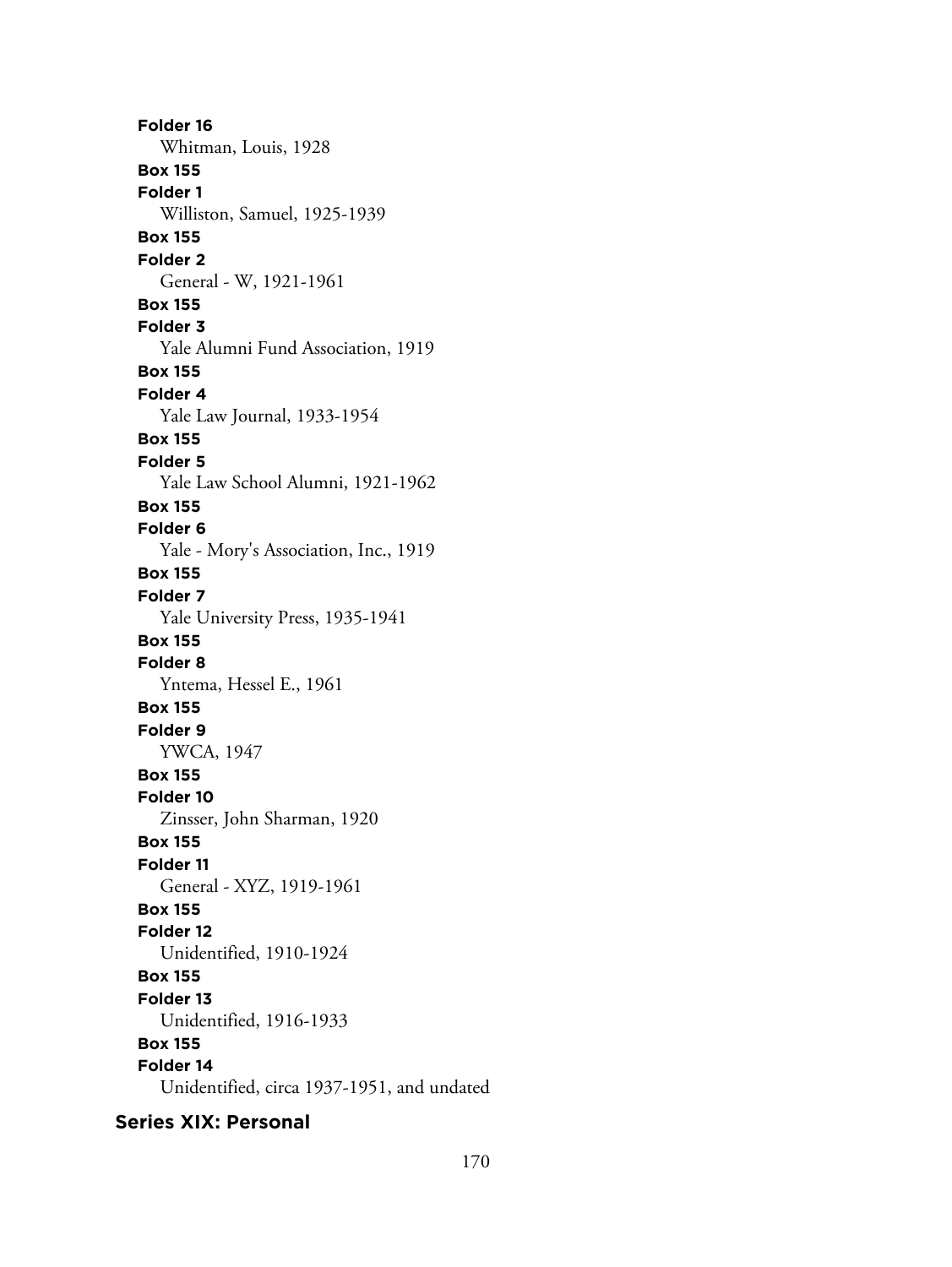This series contains personal ephemera including childhood material, a diary and notebook, photographs, drawings, clippings, datebooks, address books, notes, postcards, business cards, and passports. This type of material is grouped under the subseries "General." This is followed by a subseries containing family papers, including a substantial amount of correspondence to and from Llewellyn's father, William.

# **Subseries 1: General**

**Box 155 Folder 15** Biographical and Bibliographical Data, 1915-1962 **Box 155 Folder 16** Juvenilia, 1903-1919 **Box 155 Folder 17** Juvenilia, 1903-1919 - Photocopies **Box 155 Folder 18** Diary, 1906-1907 **Box 156 Folder 1** Photographs, circa 1860-1925 **Box 156 Folder 2** Photographs, circa 1860-1931 **Box 156 Folder 3** Photographs, circa 1880-1906 **Box 156 Folder 4** Photographs, circa 1880-1934 **Box 156 Folder 5** Photographs, circa 1882-1925 **Box 156 Folder 6** Photographs, circa 1890-1950s **Box 156 Folder 7** Photographs, circa 1900-1935 **Box 156 Folder 8** Photographic negatives, undated **Box 157 Folder 1**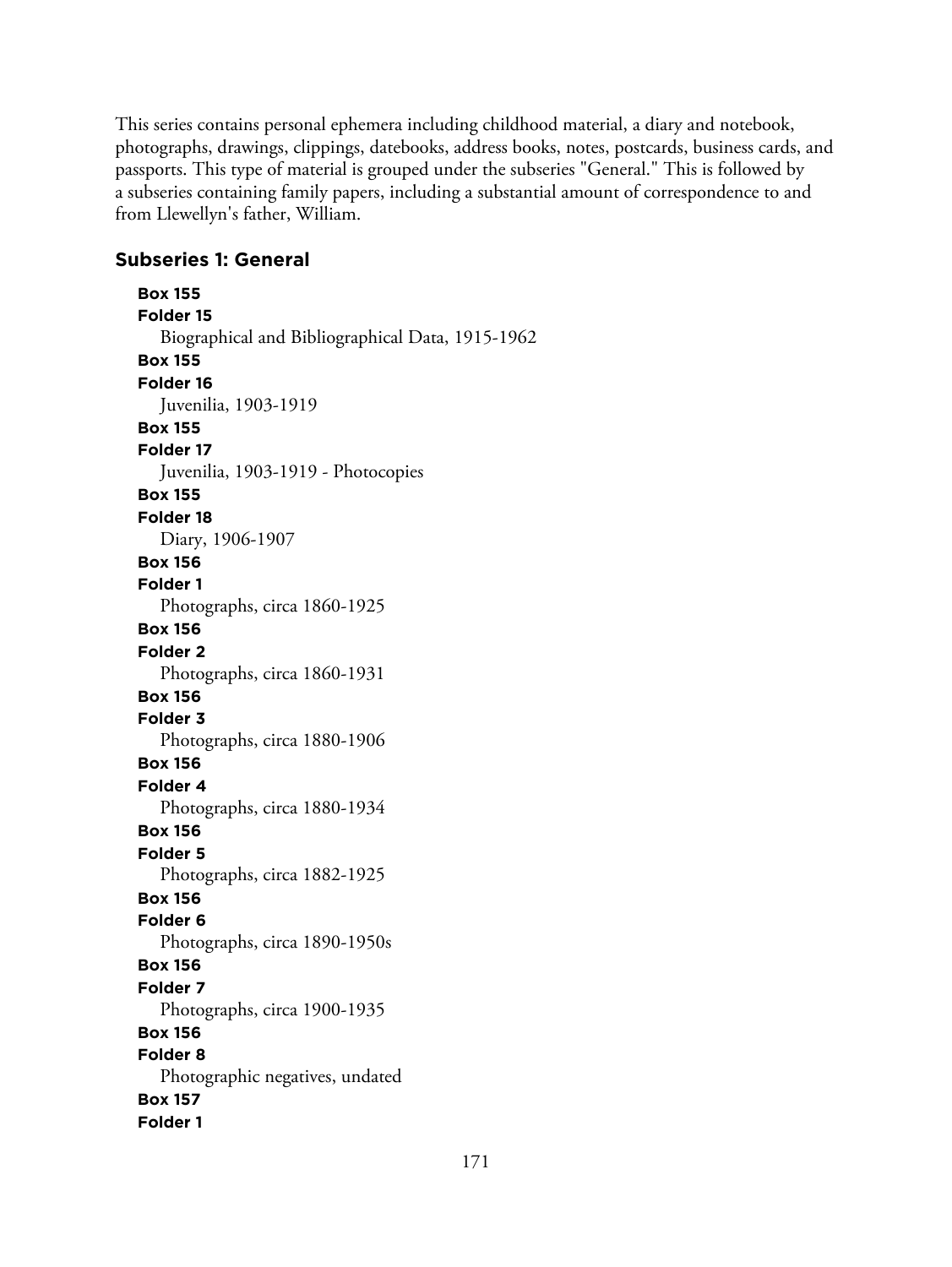Drawings, 1932-1952 **Box 157 Folder 2** Clippings, 1914-1933 **Box 157 Folder 3** Clippings, 1928-1962 **Box 157 Folder 4** Invitations, correspondence, press releases, 1921-1962 **Box 157 Folder 5** Correspondence, contract, and certificates, 1921-1955 **Box 157 Folder 6** Datebooks, 1923-1940 **Box 157 Folder 7** Address books, undated **Box 157 Folder 8** Clubs and societies, 1959-1962 **Box 157 Folder 9** Ephemera, 1907, 1914-1933 **Box 157 Folder 10** Ephemera, 1931-1959 **Box 157 Folder 11** Notes, undated **Box 157 Folder 12** Poems, undated **Box 157 Folder 13** Passports, 1915-1934 **Box 157 Folder 14** Copies of essay questions from Connecticut Bar Examination, New Haven - With Llewellyn's marginal notes, 1919 **Box 157 Folder 15** Certificate - Henry M. Philip Prize, American Philosophical Society, 1962 **Box 158 Folder 1**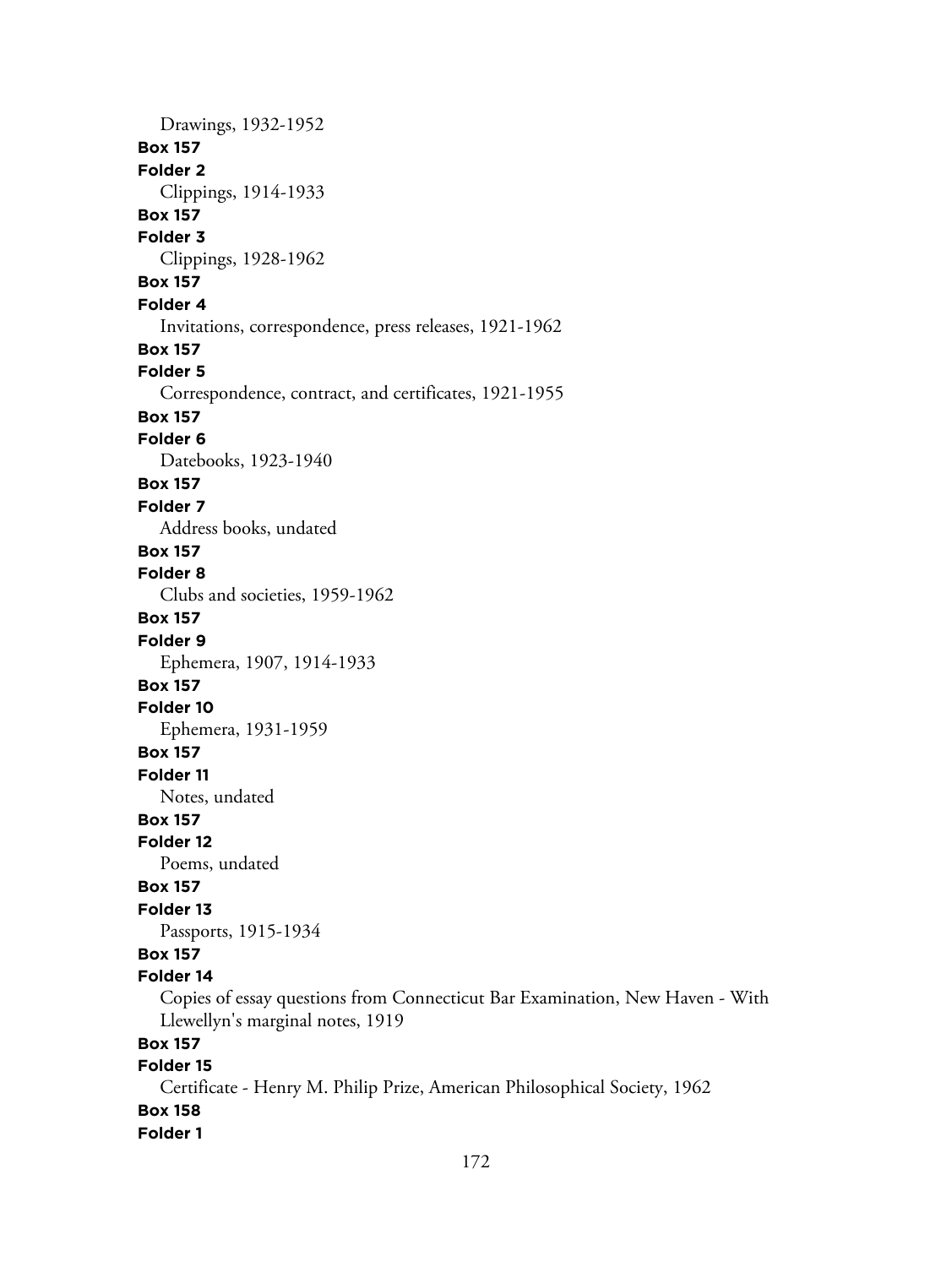Notebook - University of Lausanne, 1911-1912 **Box 158 Folder 2** Note - "Why am I drunk?" undated **Box 158 Folder 3** Name plate, undated **Box 158 Folder 4** Postcards, 1925-1948 and undated **Box 158 Folder 5** Postcards, undated **Box 158 Folder 6** Business cards, undated **Box 158 Folder 7** Letters of condolence, written at Llewellyn's death, 1962 **Box 158 Folder 8** Eulogy and biography, 1962 **Box 158 Folder 9** Obituaries and tributes, 1962 **Box 158 Folder 10** Obituaries - Clippings, 1962 **Box 158 Folder 11** Published tributes, 1962-1963 **Box 158 Folder 12** Memorandum - William Twining to Soia Mentschikoff regarding Llewellyn papers, 1983 **Subseries 2: Family Box 158 Folder 13** Amy George (Aunt) - Correspondence, 1933-1956 **Box 158 Folder 14** William H. Llewellyn (Father) - Correspondence, 1917-1928 **Box 158 Folder 15** William H. Llewellyn (Father) - Correspondence, 1920-1923

#### **Box 158**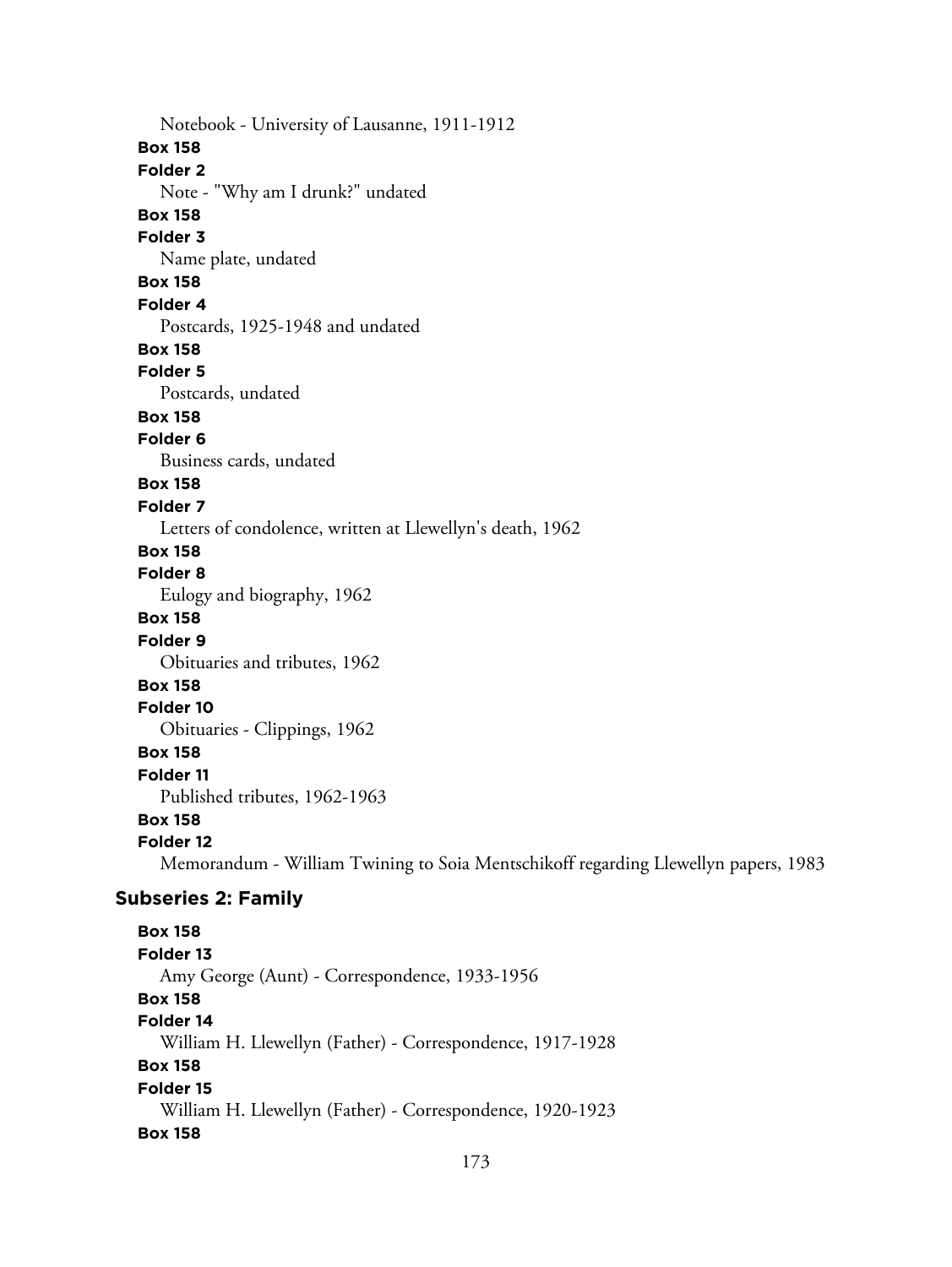**Folder 16** William H. Llewellyn (Father) - Correspondence, 1921 **Box 159 Folder 1** William H. Llewellyn (Father) - Correspondence, 1924-1932 **Box 159 Folder 2** William H. Llewellyn (Father) - Correspondence, 1924-1932 **Box 159 Folder 3** William H. Llewellyn (Father) - Correspondence, 1924-1932 **Box 159 Folder 4** William H. Llewellyn (Father) - Correspondence, 1927-1932 **Box 159 Folder 5** William H. Llewellyn (Father) - Correspondence, 1929-1931 **Box 159 Folder 6** William H. Llewellyn (Father) - Correspondence, 1933-1937 **Box 159 Folder 7** Family correspondence, 1908-1909 **Box 159 Folder 8** Family correspondence, 1914-1919 **Box 159 Folder 9** Family correspondence, 1915-1961 **Box 159 Folder 10** Family correspondence, 1923 and undated **Box 159 Folder 11** Family correspondence, undated

# **Series XX: Conferences and Activities**

This series contains material related to Llewellyn's participation in conferences, as well as various activist activities such as a foray into New York Democratic politics in 1934, and a campaign to halt the destruction of churches in Wismar. Conference materials come first, followed by other activities.

```
Box 160
Folder 1
  Conferences - Social Science Research Council - Conference on Legal Research,
  1930-1931
```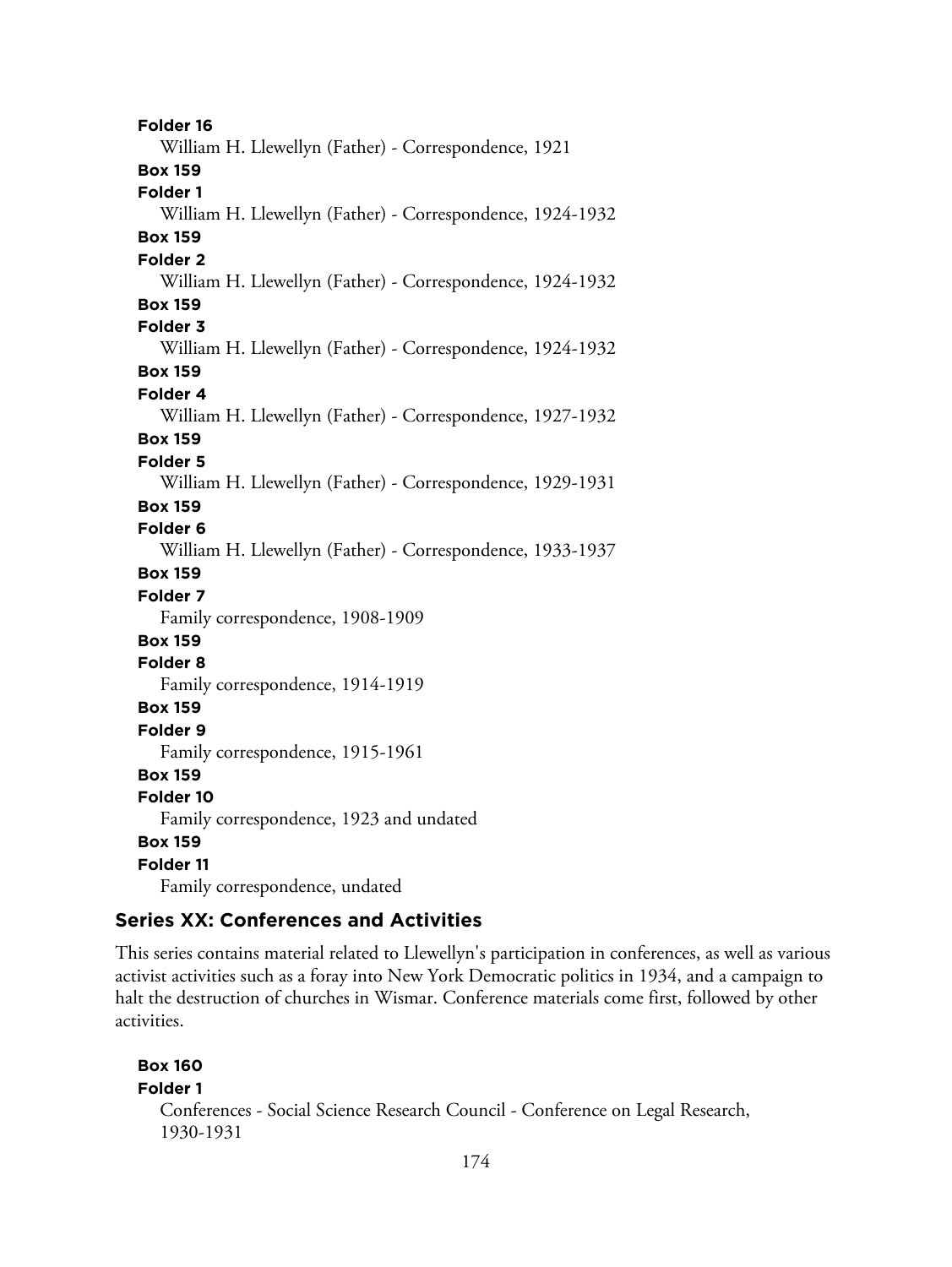**Box 160 Folder 2** Conferences - Governor of New York's Conference on Crime - The Criminal and Society, 1935 **Box 160 Folder 3** Conferences - Conference on Science, Philosophy, and Religion, 1951-1952 **Box 160 Folder 4** Conferences - Law and Humanities Conference, 1961 **Box 160 Folder 5** Conferences - Appellate Judges Seminar, 1960-1961 **Box 160 Folder 6** Memoranda - Criminal Law, undated **Box 160 Folder 7** Politics - Notes, clippings, correspondence, 1934-1935 **Box 160 Folder 8** Free Speech, 1935 **Box 160 Folder 9** Free Speech, 1935 - Photocopies **Box 160 Folder 10** Commercial Investment Trust - Checknote Plan, 1939 [1/6] **Box 161 Folder 1** Commercial Investment Trust - Checknote Plan, 1939 [2/6] **Box 161 Folder 2** Commercial Investment Trust - Checknote Plan, 1939 [3/6] **Box 161 Folder 3** Commercial Investment Trust - Checknote Plan, 1939 [4/6] **Box 161 Folder 4** Commercial Investment Trust - Checknote Plan, 1939 [5/6] **Box 161 Folder 5** Commercial Investment Trust - Checknote Plan, 1939 [6/6] **Box 161 Folder 6** Commercial Investment Trust - Checknote Plan, 1939 - Photocopies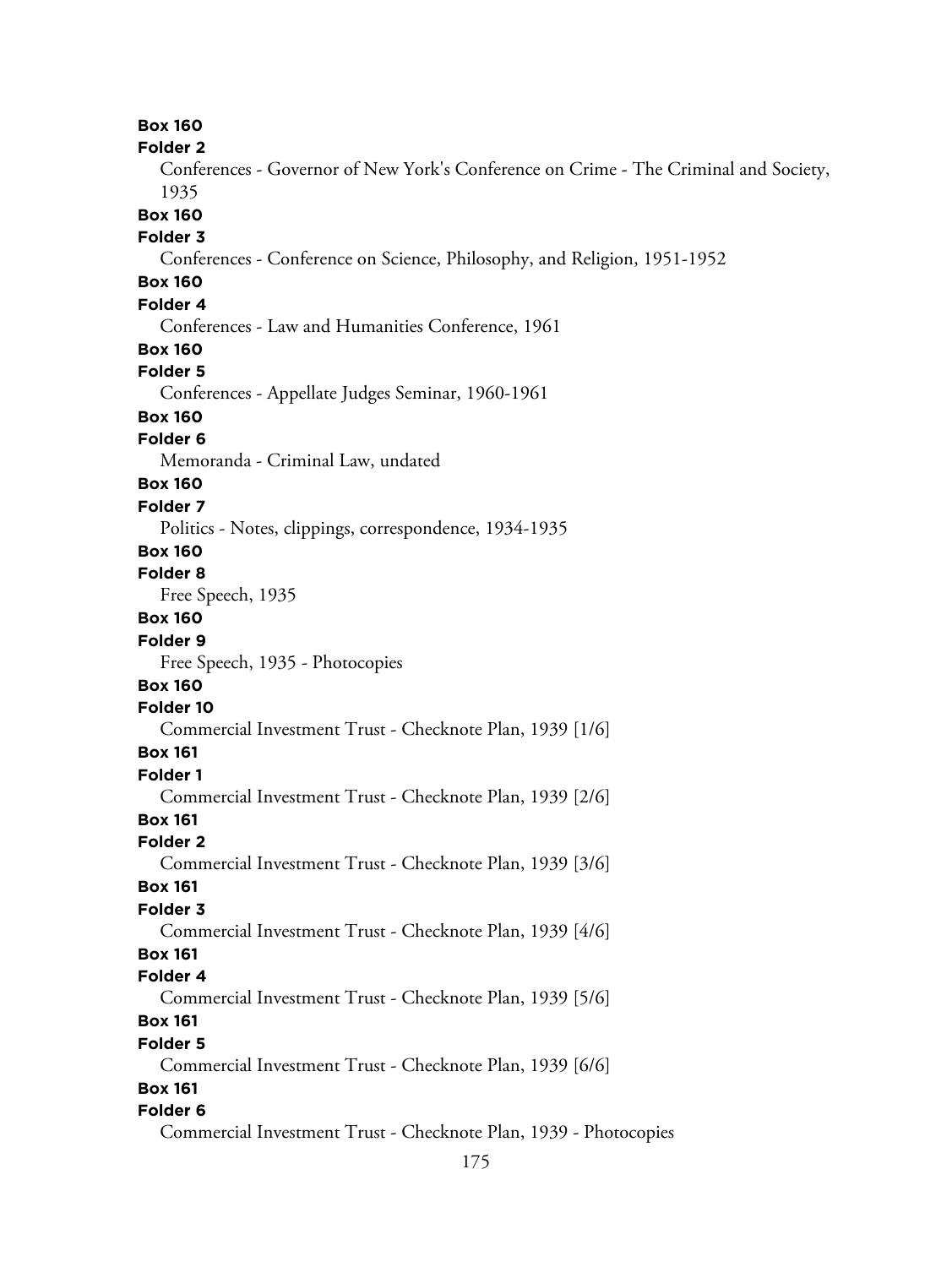## **Box 162**

#### **Folder 1**

Commercial Investment Trust - Checknote Plan, 1939 - Photocopies

## **Box 162**

#### **Folder 2**

Commercial Investment Trust - Checknote Plan, 1939 - Photocopies

# **Box 162**

# **Folder 3**

Commercial Investment Trust - Checknote Plan, 1939 - Photocopies

# **Box 162**

#### **Folder 4**

United States Council of the International Chamber of Commerce - Foreign Trade Terms, 1941-1952

# **Box 162**

#### **Folder 5**

Gould - Schlitz and Pabst Case - Draft memorandum and petition, circa 1941

# **Box 162**

# **Folder 6**

Bankruptcy Act, 1947

# **Box 162**

## **Folder 7**

Arbitration Project, circa 1950s

# **Box 162**

#### **Folder 8**

Arbitration - Insurance Workers of American AFL-CIO and John Hancock Mutual Life Insurance Co., 1954-1957

## **Box 162**

# **Folder 9**

The Chicago Jury Project, 1955

#### **Box 162**

#### **Folder 10**

The Churches of Wismar, 1928-1960

# **Box 162**

## **Folder 11**

Indiana University School of Law - Legal Institute - Brochure - Lecture on "The Law of Commercial Sales," 1950

## **Series XXI: D. J. S. Teufelsdröckh**

This series contains material, mainly manuscripts and typescripts, pertaining to philosopher Dr. D. J. S. Teufelsdröckh.

```
Box 163
Folder 1
  Portrait of the Philosopher: The Urban Study, 1932
Box 163
Folder 2
```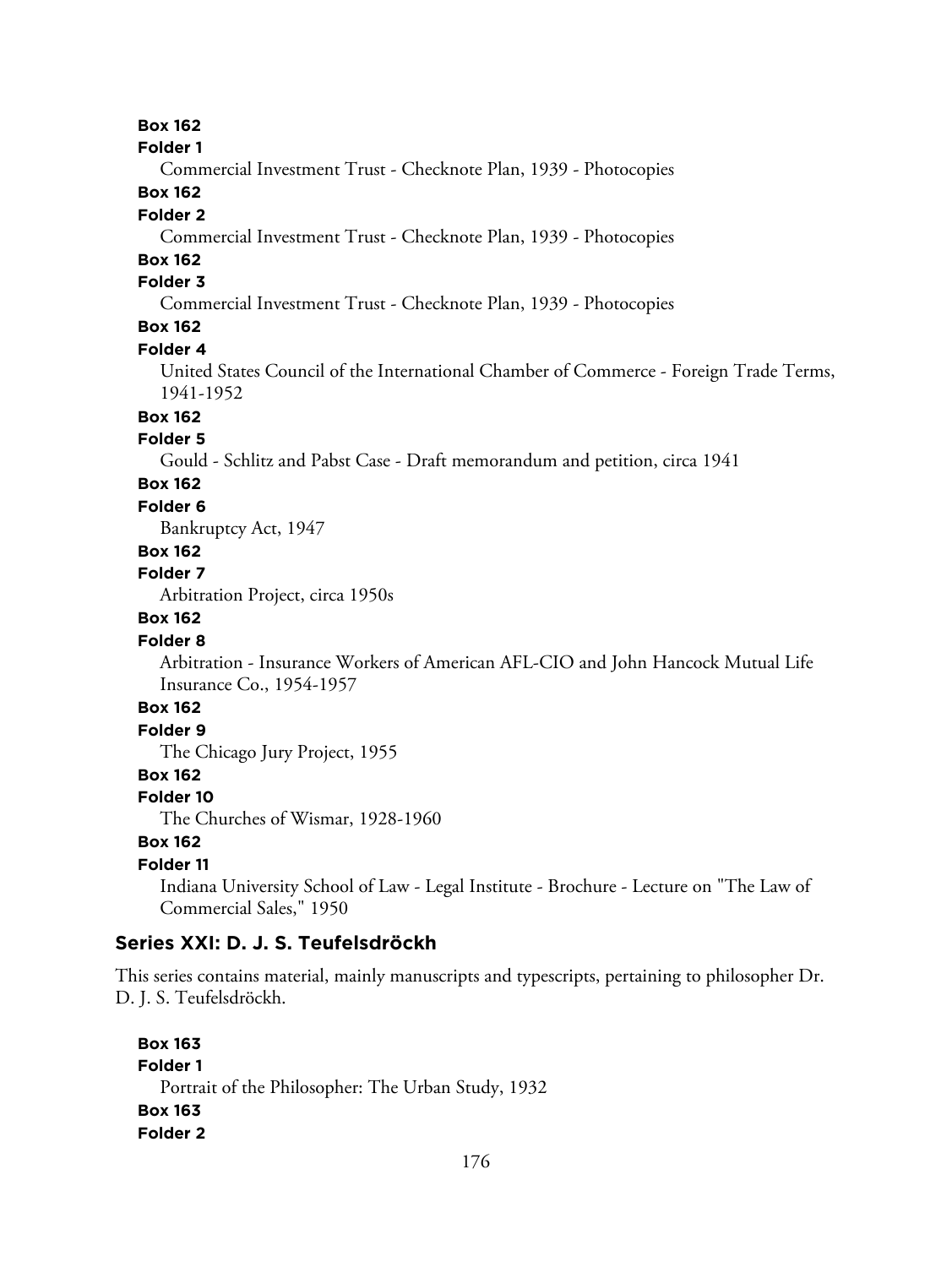The Nature of the Jurisprudences, by Teufelsdröckh, 1938

## **Box 163**

# **Folder 3**

"Artifact" - Typescript, undated

# **Box 163**

# **Folder 4**

"There is a queer series of accidents…" - Manuscript fragment, circa 1960

# **Box 163**

# **Folder 5**

"Law, in any aspect, is a lop-sided…" - Typescript and manuscript fragment, undated

# **Box 163**

# **Folder 6**

Laputan Jurisprudence - Notes, undated

# **Box 163**

# **Folder 7**

"New rules of law can be designed…" - Typescript, 1948

# **Box 163**

# **Folder 8**

"Who can put life into…" - Typescript and manuscript, 1949

# **Box 163**

# **Folder 9**

"West and East in Jurisprudence" - Manuscript and typed copy, circa 1930s

# **Box 163**

# **Folder 10**

"Teufelsdröckh on the Veil of Jurisprudence" - Manuscript and typed copy, undated

# **Box 163**

# **Folder 11**

"Teufelsdröckh Preface" - Typescript, undated

# **Box 163**

# **Folder 12**

"The Jurisprudence of Teufelsdröckh" - Manuscript and typed copies, circa 1940s

# **Box 163**

# **Folder 13**

Published works of Teufelsdröckh, circa 1937-1940

# **Box 163**

# **Folder 14**

"Of Teufelsdröckh's 'Structure of Rules'" - Manuscript, undated

# **Series XXII: Emma Corstvet**

This series contains a small amount of original material - photographs and correspondence - pertaining to Llewellyn's second wife, economics professor Emma Corstvet Llewellyn (1897-1984). This material is grouped in Subseries 1. Subseries 2 contains photocopies of material in the Emma Corstvet papers at the Bryn Mawr Library, mainly material pertaining to Karl Llewellyn.

# **Subseries 1: General**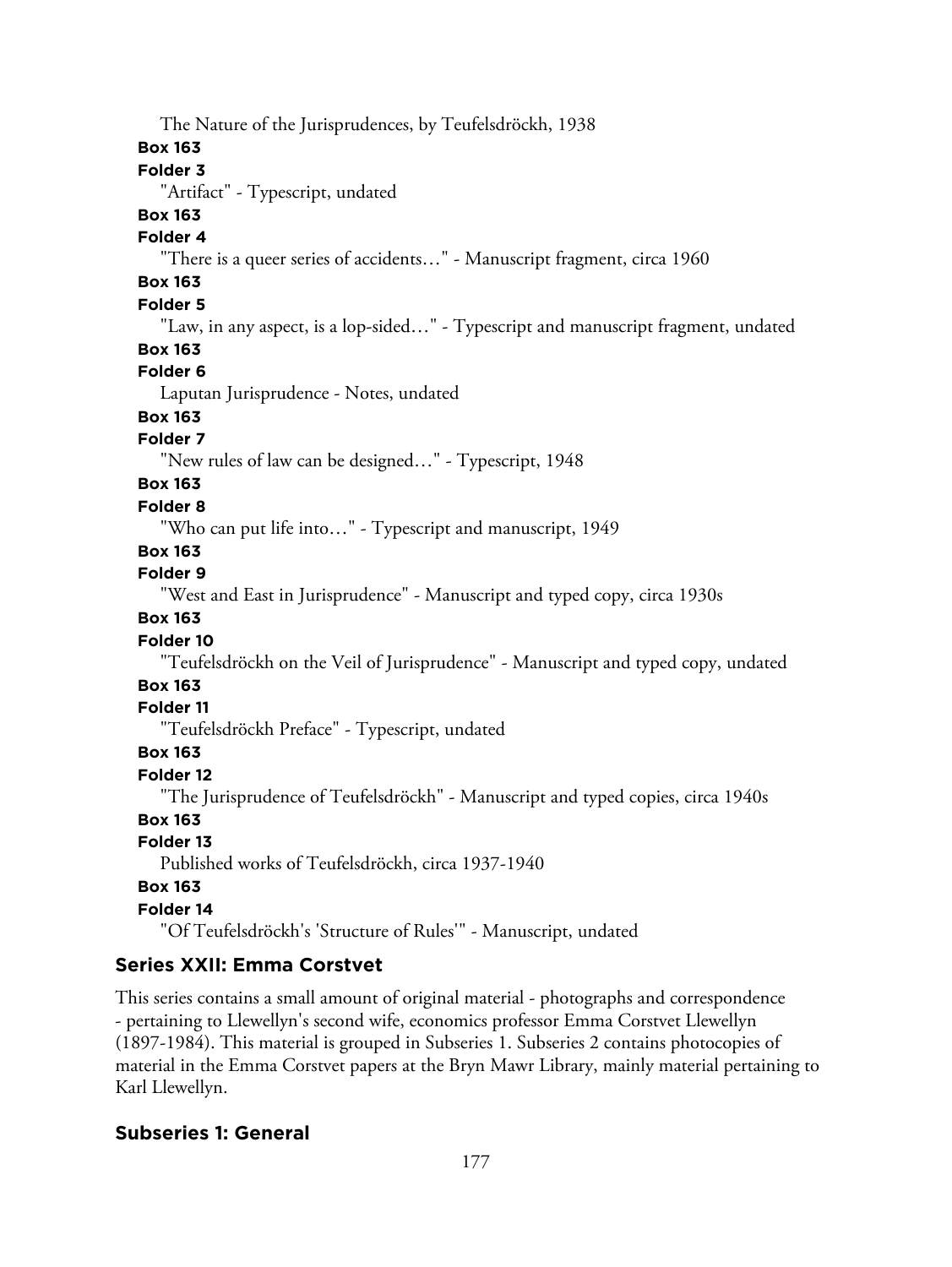## **Box 163**

#### **Folder 15**

Photographs, circa 1920-1930

#### **Box 163**

### **Folder 16**

Photographs - China, circa 1927-1929

# **Box 163**

### **Folder 17**

Negatives - Karl N. Llewellyn and Emma Corstvet at Northern Cheyenne Reservation, 1936

**Box 163**

## **Folder 18**

Correspondence, 1928-1949

## **Box 163**

**Folder 19**

Correspondence, 1927-1947

# **Subseries 2: Photocopies, The Emma Corstvet Papers at the Bryn Mawr Library**

# **Box 163 Folder 20** Correspondence - Incoming, 1932 **Box 163 Folder 21** Correspondence - Incoming, 1933 and undated **Box 163 Folder 22** Correspondence - Incoming, 1934 **Box 163 Folder 23** Correspondence - Incoming, 1935 **Box 163 Folder 24** Correspondence - Incoming, 1936 **Box 163 Folder 25** Correspondence - Incoming to Emma Corstvet and Nial Llewellyn, 1940 **Box 163 Folder 26** Correspondence - From Indianapolis to Emma Corstvet and Dr. Max D. Mayer, 1941 **Box 163 Folder 27** Correspondence - Karl N. Llewellyn to Emma Corstvet and Nial Llewellyn, 1942-1943 and undated **Box 163 Folder 28**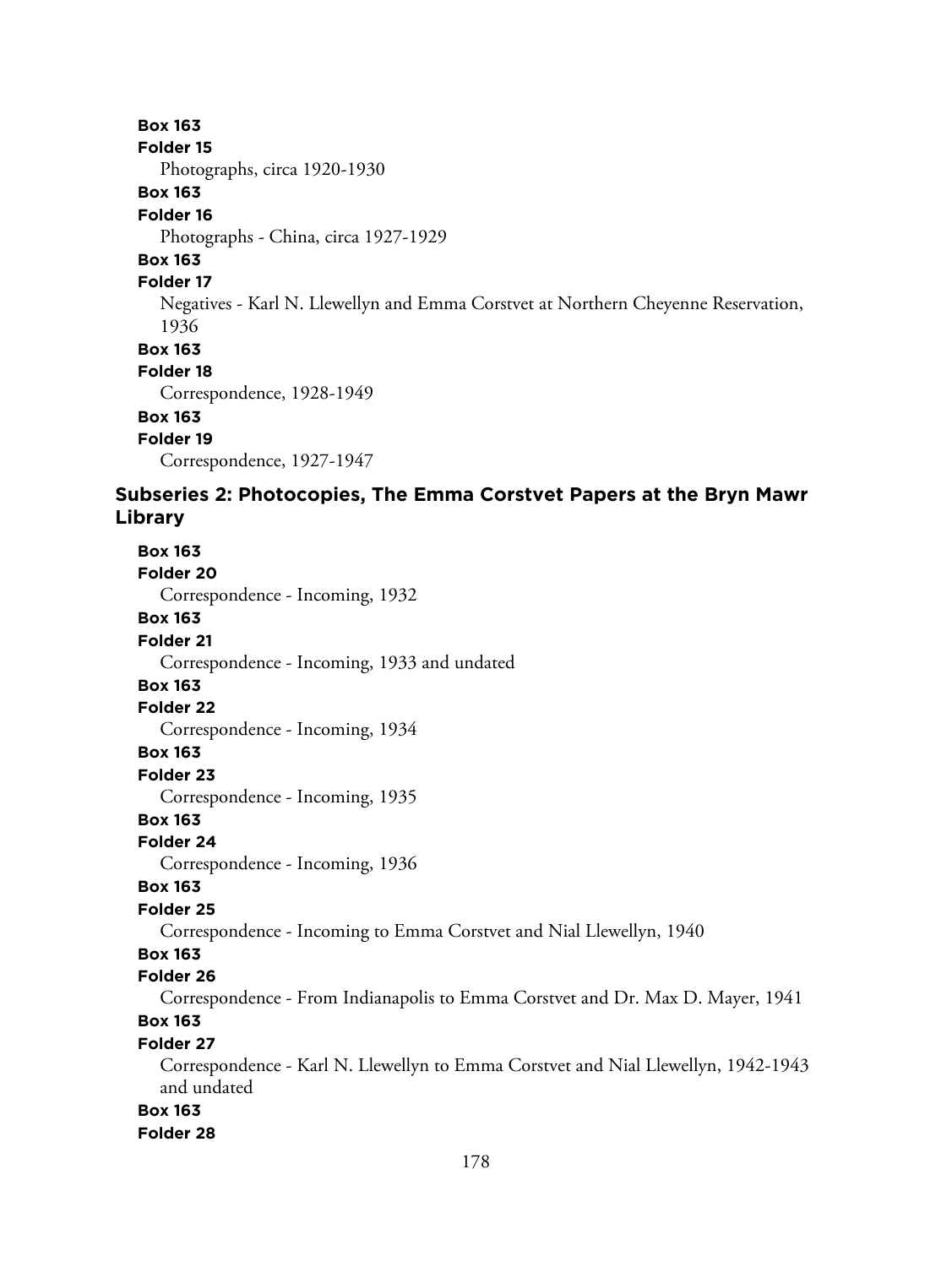Correspondence - Incoming to Emma Corstvet and Nial Llewellyn, and letter from Emma Corstvet to Karl N. Llewellyn, 1944-1949

## **Box 163**

### **Folder 29**

Correspondence - Karl N. Llewellyn to Emma Corstvet - Kiernan Health Farm, Goshen, NY, 1938-1945

# **Box 163**

#### **Folder 30**

Telegrams - Karl N. Llewellyn to Emma Corstvet, 1933-1934

# **Box 164**

#### **Folder 1**

Telegrams - Karl N. Llewellyn to Emma Corstvet, 1935

### **Box 164**

#### **Folder 2**

Telegrams - Karl N. Llewellyn to Emma Corstvet, 1936-1944

#### **Box 164**

### **Folder 3**

Telegrams - To Karl N. Llewellyn, 1938-1941

# **Box 164**

## **Folder 4**

Correspondence - Miscellaneous to and from Karl N. Llewellyn and Emma Corstvet, 1935-1943 and undated

## **Box 164**

#### **Folder 5**

Correspondence - Erwin Hirschfeld to Karl N. Llewellyn, 1935-1936

# **Box 164**

## **Folder 6**

Correspondence - Mabel Shaw (secretary to Karl N. Llewellyn) to Emma Corstvet and others, 1933-1935 and undated

# **Box 164**

#### **Folder 7**

Correspondence - To Karl N. Llewellyn and Emma Corstvet from Germany, 1911-1981 and undated

# **Box 164**

### **Folder 8**

Correspondence - Family, 1934-1957

#### **Box 164**

#### **Folder 9**

Correspondence - China, 1938-1944

### **Box 164**

#### **Folder 10**

Correspondence - Nial Llewellyn, 1943-1946

## **Box 164**

### **Folder 11**

Correspondence and documents re: real estate, 1939-1944

#### **Box 164**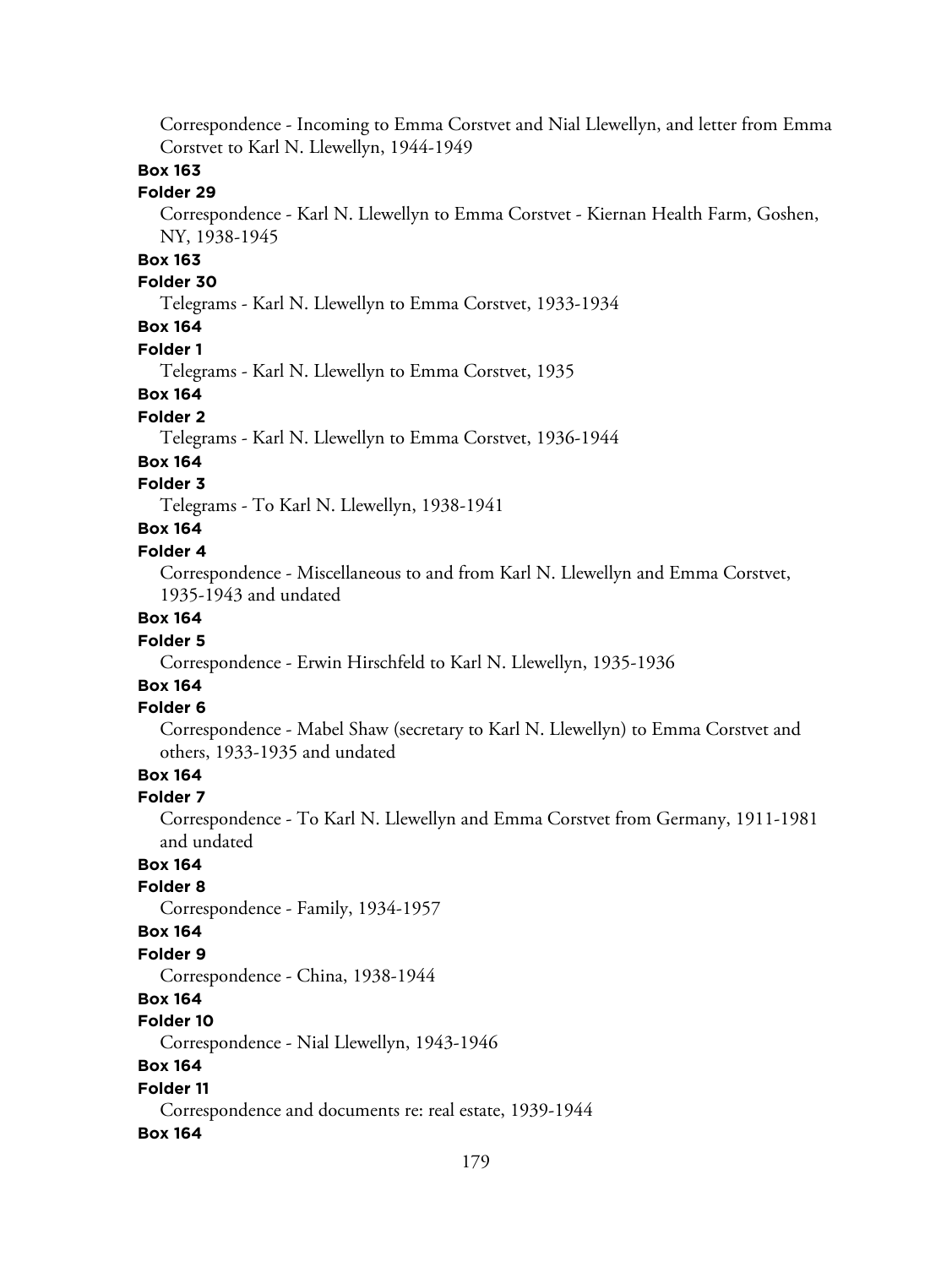**Folder 12**

Correspondence - Electrical service at home in Redhook, NY, 1940-1941

# **Box 164**

# **Folder 13**

Correspondence - Karl N. Llewellyn to Soia Mentschikoff, 1946

# **Box 164**

#### **Folder 14**

Correspondence and childhood ephemera - Karl N. Llewellyn and Adam Llewellyn, 1903-1937

## **Box 164**

#### **Folder 15**

Class notes, article on Holmes, and memorandum regarding bar survey committee, 1935-1937

### **Box 164**

#### **Folder 16**

Clippings - Karl N. Llewellyn's race for democratic leader of the 11th assembly district, 1934

#### **Box 164**

#### **Folder 17**

Christmas cards and photographs, undated

#### **Box 164**

#### **Folder 18**

Karl N. Llewellyn's fiction - Poems, humorous essays, etc., 1933-1935 and undated

### **Series XXIII: Audiovisual**

Series XXIII contains records, audiotape reels, and videotape reels. The records and audiotapes appear to be recordings of Llewellyn's lectures and speeches. The subjects of the videotape reels are unidentified. This series does not include an access copy for the audio and video recordings. Researchers will need to consult with staff before requesting these items.

#### **Box 165**

Records (2) - Speak-O-Phone discs - Karl N. Llewellyn's address before the American Association of Collegiate Schools of Business in New York, Parts 1-4, April 26, 1935

#### **Box 165**

Records (2) - Speak-O-Phone discs - Karl N. Llewellyn's address before the American Association of Collegiate Schools of Business in New York, Parts 5-7, April 26, 1935

#### **Box 165**

7-inch reel - "Side 1, RT-LT. Llewellyn - Family - Test. 42 minutes," March 11, 1953 **Box 165**

7-inch reel - "Side 1, RT to LT. Llewellyn, Marriage and Family. Side 2, LT to RT. Marriage and Family," February 23, 1953 and March 3, 1953

#### **Box 165**

7-inch reel - "Speech at University of Texas Law Day, 1955" and "Aren't we the Troubleshooters?"

#### **Box 165**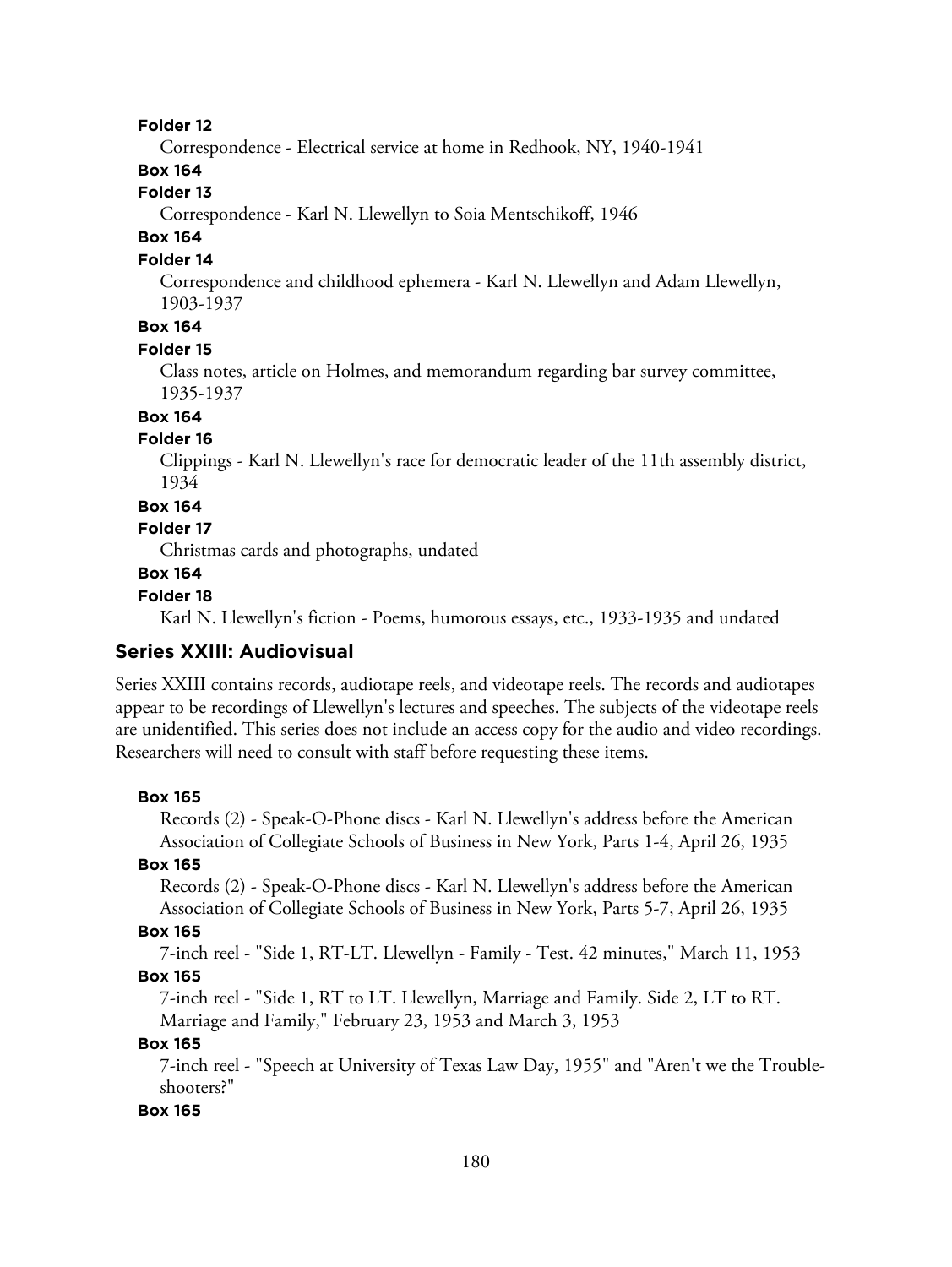7-inch reel - "Side 1: 'I promised you that this afternoon I would demonstrate…' Side 2: Blank," undated

**Box 165**

7-inch reels (2) - "Stating of a Case," December 6, 1957

#### **Box 165**

7-inch reels (2) - "Stating of Cases, December 6, 1957"

## **Box 165**

7-inch reels (2) - October 1957-January 1958

#### **Box 166**

7-inch reels (2) - "Labor Conference, January 27, 1958"

### **Box 166**

7-inch reels (2) - "Side 1: November 11, 1957, Indian Conference Observations, Lord Coke, Parental Gov't, NY Cases (Moran 14 yrs after United Press), Cardozo. Side 2: November 25, 1957, Parole Evid, Rule, Meaning of Expression"

### **Box 167**

Videotapes (3) - 1.25-inch reels

# **Series XXIV: Oversize Materials**

This series contains an oversize certificate and family photograph.

**Box 168 Folder 1** Certificate - Phillips Prize, 1962 **Box 168 Folder 2** Family photograph, undated

# **Series XXV: Restricted**

Material in this series is restricted for 80 years from date of record creation.

```
Box 169
Folder 1
  Banking - Student Paper, 1947
Box 169
Folder 2
  Columbia University - Contracts - Student papers, 1938
Box 169
Folder 3
  Harvard University School of Law - Commercial Law - Student examinations, 1948-1949
Box 169
Folder 4
  Counseling and Advocacy - Student papers, circa 1943-1946
Box 169
Folder 5
  Counseling and Advocacy - Student paper, 1946
Box 169
```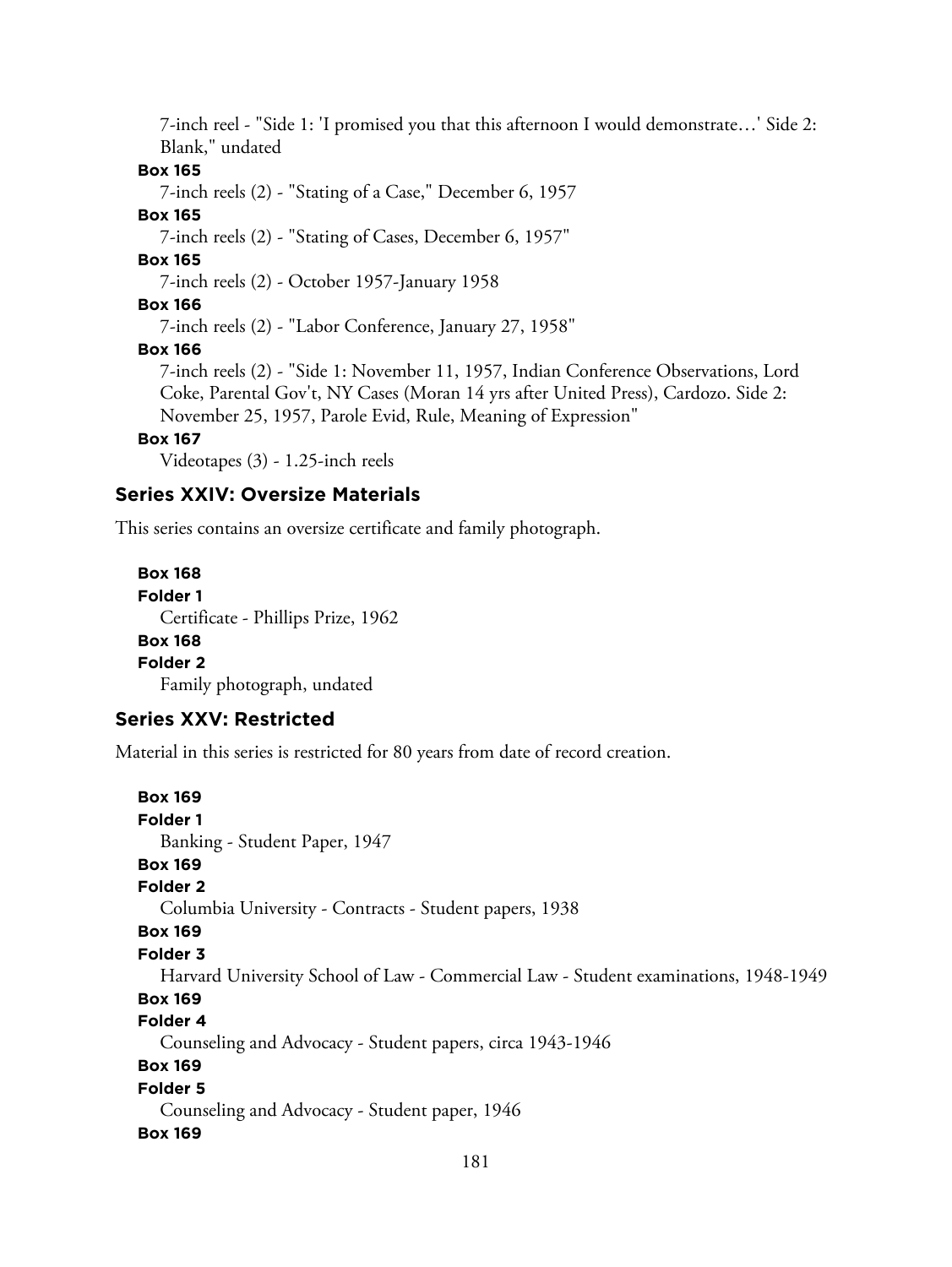**Folder 6** Dissertation draft - Sakamoto, Wayne T., circa 1954-1960 **Box 169 Folder 7** Elements - Student papers, 1948-1949 **Box 169 Folder 8** Jurisprudence - Student exams, circa 1948 **Box 169 Folder 9** Jurisprudence - Student exams, circa 1948 **Box 169 Folder 10** Jurisprudence - Student papers, 1948 **Box 170 Folder 1** Jurisprudence - Student papers, 1948 **Box 170 Folder 2** Jurisprudence - Student papers, 1937-1959 **Box 170 Folder 3** Jurisprudence - Student papers, 1951-1952 **Box 170 Folder 4** Jurisprudence - Student papers, 1956 **Box 170 Folder 5** Jurisprudence - Student papers, 1936-1961 **Box 170 Folder 6** Jurisprudence - Student papers, 1956-1961 **Box 171 Folder 1** Jurisprudence - Student papers, 1952-1961 **Box 171 Folder 2** Jurisprudence - Student papers, 1961 **Box 171 Folder 3** Jurisprudence - Student papers, 1961 **Box 171 Folder 4** Jurisprudence - Student papers, 1961 **Box 171 Folder 5**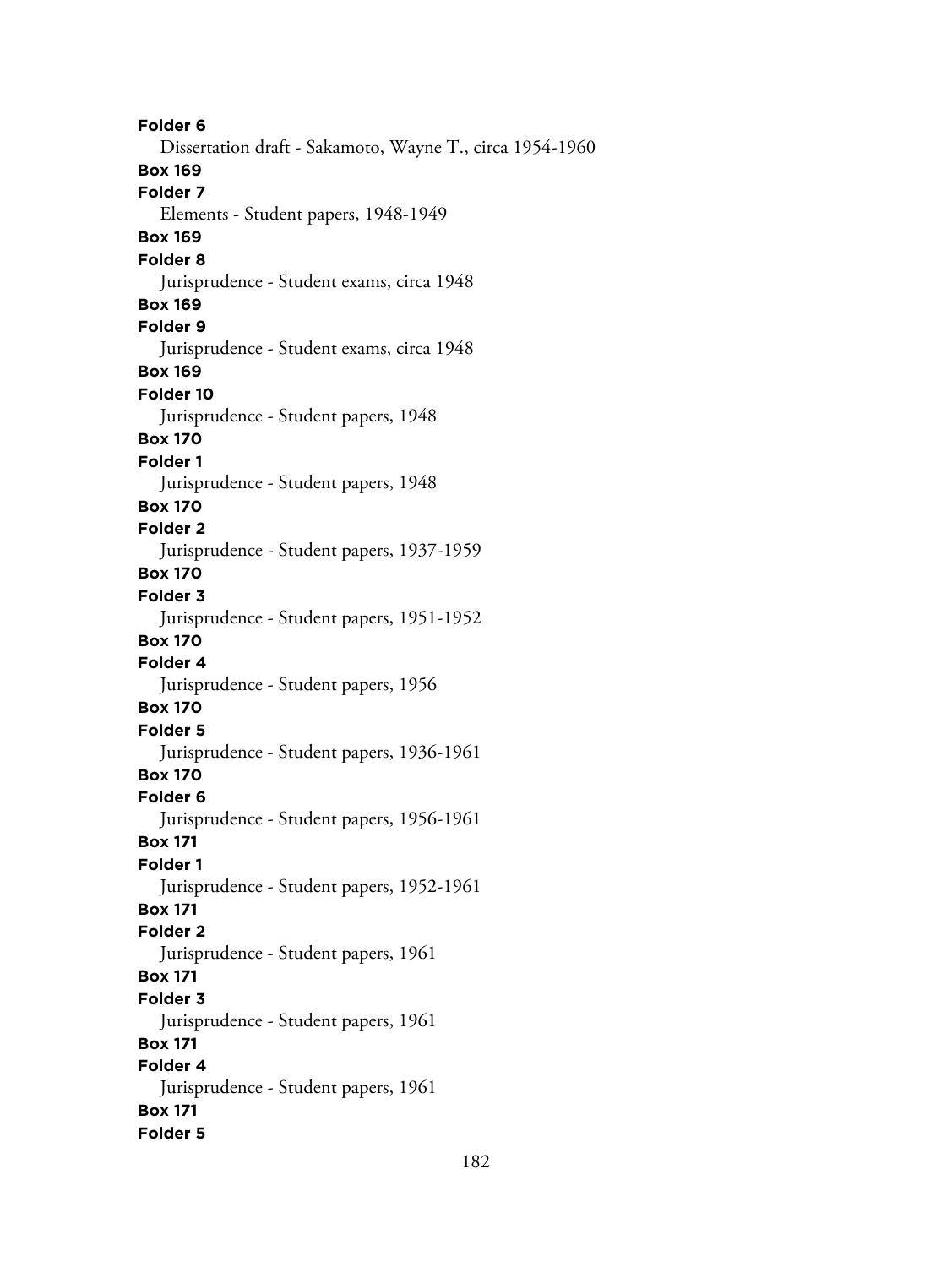Jurisprudence - Student papers, circa 1961 **Box 171 Folder 6** Law in Society - Student papers, circa 1936-1949 **Box 172 Folder 1** Law in Society - Student papers, circa 1936-1949 **Box 172 Folder 2** Law in Our Society - Student papers, 1946-1951 **Box 172 Folder 3** Law in Our Society - Student papers, 1950 **Box 172 Folder 4** Law in Our Society - Student papers, 1950 **Box 172 Folder 5** Columbia Law School - Students' Legal Aid work - Reports, 1946-1948 **Box 172 Folder 6** Legal Aid - Student papers, 1947-1948 **Box 172 Folder 7** Legal Argument - Student exams, 1960 **Box 173 Folder 1** Legal Argument - Student exams, 1960 **Box 173 Folder 2** Legal Argument - Student exams, 1960 **Box 173 Folder 3** Legal Argument - Student exams, 1960 **Box 173 Folder 4** Legal Argument - Student exams, 1960 **Box 173 Folder 5** Legal Argument - Student papers, 1960 **Box 173 Folder 6** Letters of recommendation, 1950-1951 **Box 173 Folder 7** Moot Court - Student work, 1960-1961

183